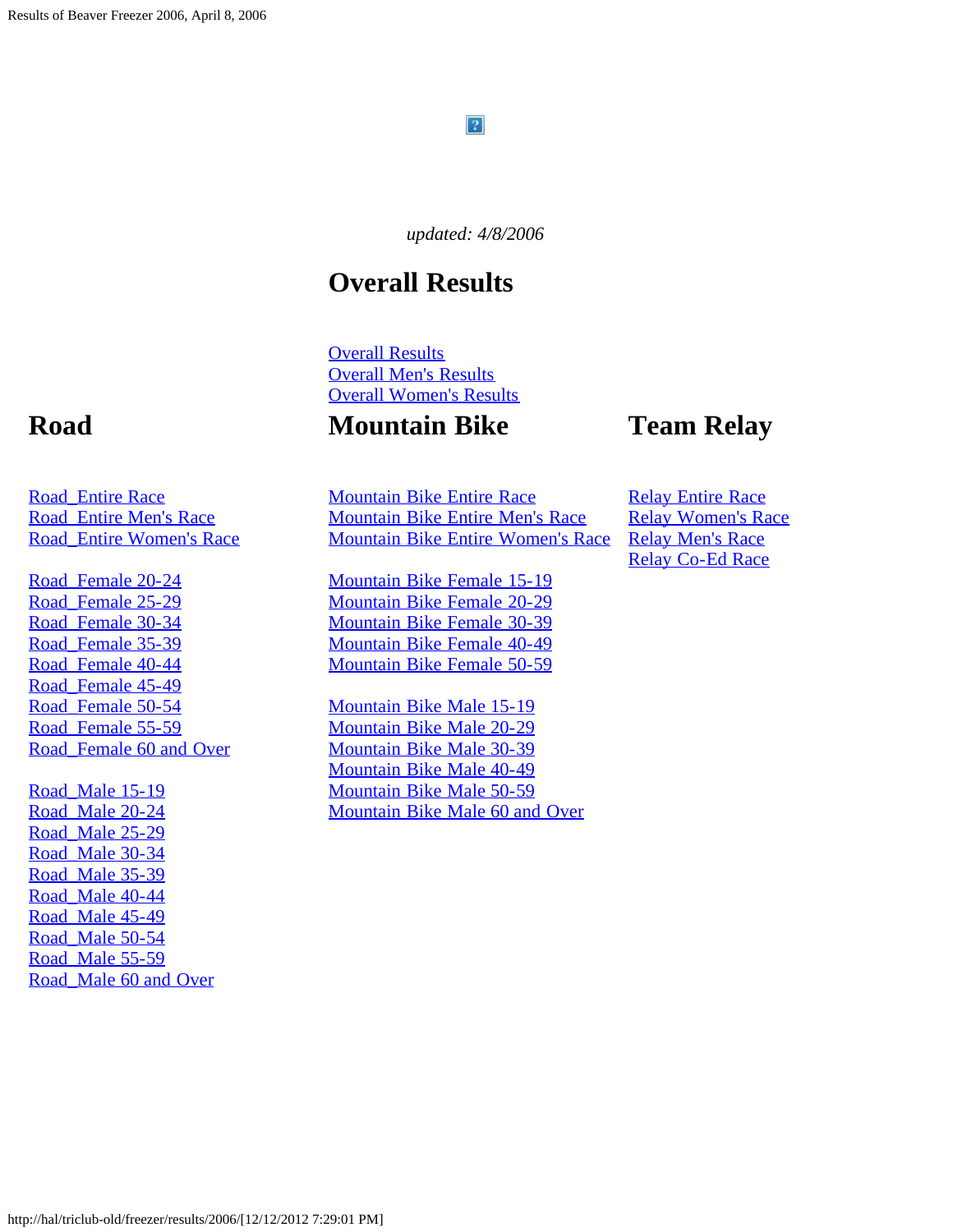## **All Results for Entire Race April 8, 2006**

<span id="page-1-0"></span>

|                 | Place Name                                                                | Town                      |                         |                  | <b>Bib#Race Category</b> | <b>Overall</b><br><b>Time</b> | $\overline{\mathbf{Swin}}$<br>$(500 \text{ yds})$ T1 |          | Bike<br>$(12 \text{ mi})$ | <b>T2</b>                                 | <b>Run</b> (3.1)<br>mi) | l∗ |
|-----------------|---------------------------------------------------------------------------|---------------------------|-------------------------|------------------|--------------------------|-------------------------------|------------------------------------------------------|----------|---------------------------|-------------------------------------------|-------------------------|----|
| 1               | Jeff Smith                                                                | Portland,<br><b>OR</b>    | 6                       |                  | Road M20-24              | 55:23                         | 00:05:58<br>(1:11.6)                                 | 00:00:54 | (24.4)                    | $\overline{00:29:33}$ 00:01:09            | 00:17:49<br>(5:44.8)    |    |
| 2               | Nathan<br>Smith                                                           | Corvallis,<br>OR          | 16                      |                  | Road M30-34              | 57:45                         | 00:06:22<br>(1:16.4)                                 | 00:01:26 | 00:31:51<br>(22.6)        | 00:01:03                                  | 00:17:03<br>(5:30.0)    |    |
| $\beta$         | Roman<br>Schultz                                                          | Corvallis,<br>OR          | 35                      |                  | Road M20-24              | 59:25                         | 00:06:54<br>(1:22.8)                                 | 00:01:08 | (22.3)                    | $\sqrt{00:32:14}$ 00:01:17                | 00:17:52<br>(5:45.8)    |    |
| 4               | Rob<br>Williams                                                           | Portland,<br><b>OR</b>    | 14                      |                  | Road M30-34              | 59:38                         | 00:06:18<br>(1:15.6)                                 | 00:01:22 | (23.6)                    | $\sqrt{00:30:33}$ 00:01:10                | 00:20:15<br>(6:31.9)    |    |
| 5               | Dan Schmitt Eugene, OR 4                                                  |                           |                         |                  | Road M30-34              | 59:47                         | 00:05:47<br>(1:09.4)                                 | 00:01:14 | 00:31:39<br>(22.7)        | 00:01:11                                  | 00:19:56<br>(6:25.8)    |    |
| $\vert 6 \vert$ | Garren<br>Watkins                                                         | Portland,<br><b>OR</b>    | 18                      |                  | Road M30-34              | 1:00:19                       | 00:06:48<br>(1:21.6)                                 | 00:01:19 | (23.5)                    | $\overline{00:30:38}$ 00:01:26            | 00:20:08<br>(6:29.7)    |    |
| 17              | Charlie<br>Warner                                                         | Vancouver,<br>WA          | 28                      |                  | Road M30-34              | 1:00:21                       | 00:07:06<br>(1:25.2)                                 | 00:01:31 | (24.1)                    | $\overline{00:29:54}$ <sub>00:01:44</sub> | 00:20:06<br>(6:29.0)    |    |
| $\vert 8$       | Richard<br>Earle                                                          | Salem, OR                 | 44                      |                  | Road M45-49              | 1:01:28                       | 00:07:59<br>(1:35.8)                                 | 00:01:19 | (23.6)                    | $\overline{00:30:34}$ 00:01:49            | 00:19:47<br>(6:22.9)    |    |
| þ,              | Scott Metzler Eugene, OR 46                                               |                           |                         |                  | Road M45-49              | 1:01:41                       | 00:07:10<br>(1:26.0)                                 | 00:02:06 | (23.4)                    | $\sqrt{00:30:48}$ 00:01:19                | 00:20:18<br>(6:32.9)    |    |
| 10              | Aaron Moss                                                                | Kenmore,<br>WA            | 50                      |                  | Road M25-29              | 1:01:46                       | 00:07:48<br>(1:33.6)                                 | 00:01:47 | 00:32:44<br>(22.0)        | 00:01:09                                  | 00:18:18<br>(5:54.2)    |    |
| $ 11\rangle$    | Conor<br>O'Brien                                                          | Eugene, OR 93             |                         |                  | Road M20-24              | 1:01:51                       | 00:08:26<br>(1:41.2)                                 | 00:01:36 | (21.4)                    | $\frac{1}{100:33:41}$ 00:01:41            | 00:16:27<br>(5:18.4)    |    |
| $ 12\rangle$    | Chan Modini                                                               | Beaverton,<br><b>OR</b>   | $\overline{\mathbf{3}}$ |                  | Road M40-44              | 1:02:35                       | 00:05:48<br>(1:09.6)                                 | 00:01:15 | (22.0)                    | $\sqrt{00:32:44}$ 00:01:25                | 00:21:23<br>(6:53.9)    |    |
| $ 13\rangle$    | Tom Lyttle                                                                | Forest<br>Grove, OR       |                         |                  | Road M25-29              | 1:02:56                       | 00:05:51<br>(1:10.2)                                 | 00:01:04 | 00:32:10<br>(22.4)        | 00:02:30?                                 | 00:21:21?<br>(6:53.2)   |    |
| $ 14\rangle$    | Tom St.Clair                                                              | Tumwater,<br>WA           | 25                      |                  | Road M40-44              | 1:03:12                       | 00:06:51<br>(1:22.2)                                 | 00:02:06 | (20.8)                    | $\overline{00:34:36}$ 00:01:55            | 00:17:44<br>(5:43.2)    |    |
|                 | Place Name                                                                | <b>Town</b>               |                         |                  | <b>Bib#Race Category</b> | <b>Overall</b><br>Time        | Swim<br>$(500 \text{ yds})$ T1                       |          | Bike<br>$(12 \text{ mi})$ | T2                                        | <b>Run</b> (3.1)<br>mi) | I∗ |
| $ 15\rangle$    | <b>Jess</b><br>Hickerson                                                  | Corvallis,<br>OR          |                         |                  | Road M50-54              | 1:03:37                       | 00:06:09<br>(1:13.8)                                 | 00:01:28 | 00:33:51<br>(21.3)        | 00:01:43                                  | 00:20:26<br>(6:35.5)    |    |
| 16              | Scott Shine                                                               | Springfield,<br><b>OR</b> | 36                      |                  | Road M20-24              | 1:03:45                       | 00:06:57<br>(1:23.4)                                 | 00:01:52 | (21.5)                    | $\overline{00:33:26}$ 00:01:24            | 00:20:06<br>(6:29.0)    |    |
| 17              | John Powell                                                               | Corvallis,<br>OR          | 24                      |                  | Road M50-54              | 1:04:07                       | 00:07:00<br>(1:24.0)                                 | 00:01:48 | (21.1)                    | $\frac{1}{100:34:05}$ <sub>00:01:33</sub> | 00:19:41<br>(6:21.0)    |    |
| 18              | Team Jesuit<br>Kevin Cleary Corvallis,<br>Daniel MillerOR<br>Evan Godsiff |                           | 22                      | $\text{Relay}$ M |                          | 1:04:11                       | 00:06:39<br>(1:19.8)                                 | 00:00:45 | (18.9)                    | $ 00:38:00 $ $ 00:01:12$                  | 00:17:35<br>(5:40.3)    |    |
|                 |                                                                           | Lincoln                   |                         |                  |                          |                               | 00:08:13                                             |          | 00:33:43                  |                                           | 00:18:39                |    |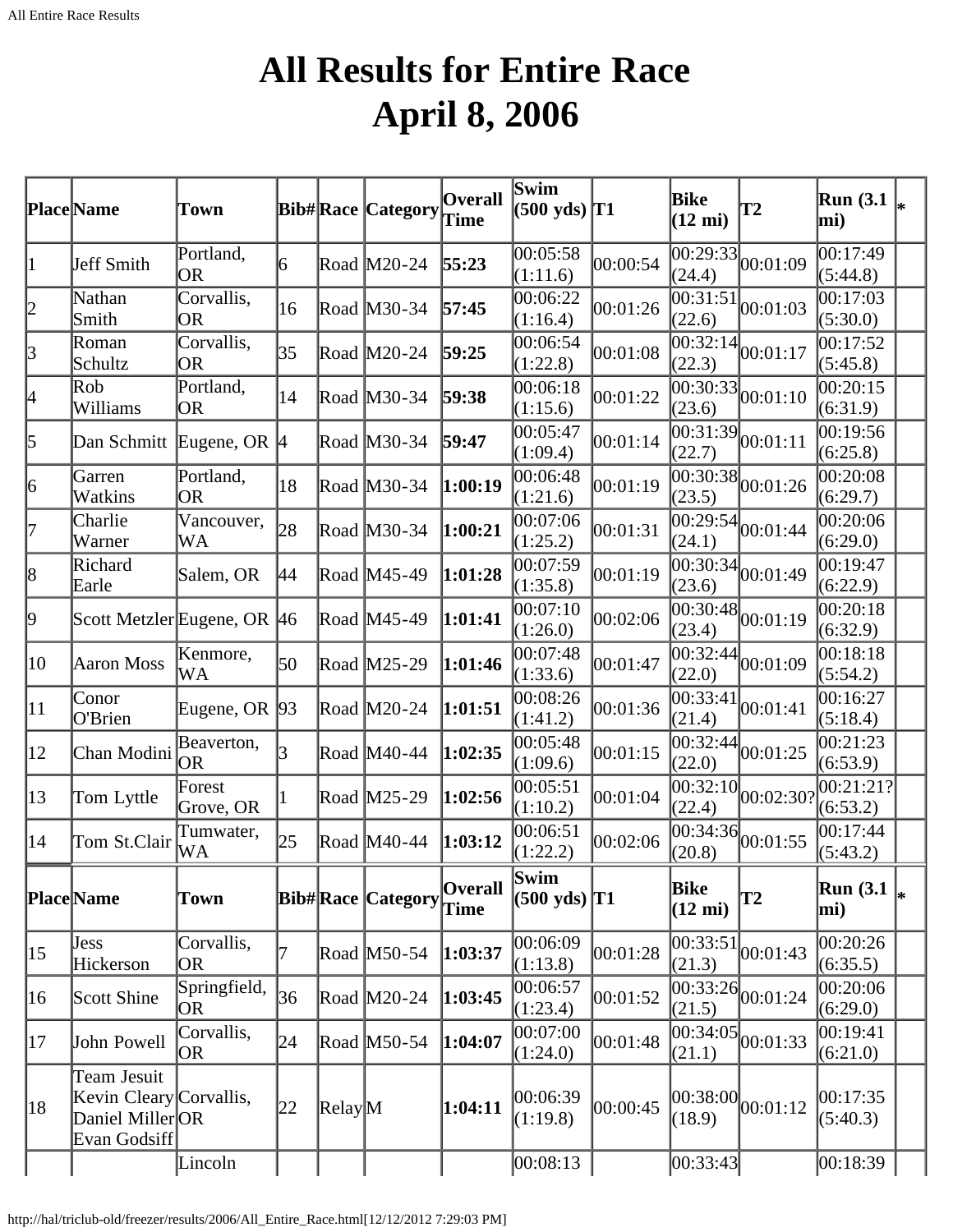All Entire Race Results

| $ 19\rangle$ | Dayl Wood                                                                              | City, OR                       | $\sqrt{63}$ |                                | Road $M40-44$            | 1:04:20                | (1:38.6)                          | 00:02:10 | (21.4)                    | 00:01:35                                  | (6:01.0)                          |    |
|--------------|----------------------------------------------------------------------------------------|--------------------------------|-------------|--------------------------------|--------------------------|------------------------|-----------------------------------|----------|---------------------------|-------------------------------------------|-----------------------------------|----|
| 20           | Christian<br>Isakson                                                                   | Vernonia,<br><b>OR</b>         | 92          |                                | Road M30-34              | 1:04:36                | 00:07:41<br>(1:32.2)              | 00:01:56 | 00:33:25<br>(21.5)        | 00:01:28                                  | 00:20:06<br>(6:29.0)              |    |
| 21           | Nick Alden                                                                             | Klamath<br>Falls, OR           | 19          |                                | Road M20-24              | 1:04:59                | 00:06:08<br>(1:13.6)              | 00:01:18 | (20.9)                    | $\overline{00:34:24}\vert_{00:01:34}$     | 00:21:35<br>(6:57.7)              |    |
| 22           | Robert<br>Croucher                                                                     | Brush<br>Prairie, WA           | 101         |                                | Road M40-44              | 1:05:00                | 00:08:10<br>(1:38.0)              | 00:01:25 | 00:34:53 <br>(20.6)       | 00:01:19                                  | 00:19:13<br>(6:11.9)              |    |
| 23           | <b>Brad Cota</b>                                                                       | Portland,<br><b>OR</b>         | 15          |                                | Road M30-34              | 1:05:06                | 00:06:11<br>(1:14.2)              | 00:01:46 | (19.5)                    | $\overline{00:36:52}$ 00:01:42            | 00:18:35<br>(5:59.7)              |    |
| 24           | Dave Skinkle Bend, OR                                                                  |                                | 149         |                                | Road M45-49              | 1:05:08                | 00:09:00<br>(1:48.0)              | 00:02:06 | (22.5)                    | $\overline{00:32:04}$ 00:01:28            | 00:20:30<br>(6:36.8)              |    |
| 25           | Noah<br>Megowan                                                                        | Lake<br>Oswego, OR $ 43 $      |             |                                | Road M30-34              | 1:05:13                | 00:07:53<br>(1:34.6)              | 00:01:56 | 00:35:29<br>(20.3)        | 00:01:59                                  | 00:17:56<br>(5:47.1)              |    |
| 26           | Rob Loper                                                                              | Albany, OR 30                  |             |                                | Road M40-44              | 1:05:15                | 00:06:59<br>(1:23.8)              | 00:01:16 | 00:33:40<br>(21.4)        | 00:01:33                                  | 00:21:47<br>(7:01.6)              |    |
| 27           | Carl<br>Hickerson                                                                      | Corvallis,<br><b>OR</b>        | 17          |                                | Road M20-24              | 1:05:39                | 00:06:00<br>(1:12.0)              | 00:01:55 | (20.7)                    | $\sqrt{00:34:48}$ 00:01:35                | 00:21:21<br>(6:53.2)              |    |
| 28           | Tim Nord                                                                               | Junction<br>City, OR           | 91          |                                | Road M40-44              | 1:06:01                | 00:08:32<br>(1:42.4)              | 00:01:15 | (21.7)                    | $\overline{00:33:10}$ $00:01:25$          | 00:21:39<br>(6:59.0)              |    |
| 29           | Tim<br>Swanson                                                                         | Spokane,<br>WA                 | 54          |                                | Road M30-34              | 1:06:09                | 00:08:00<br>(1:36.0)              | 00:02:04 | 00:33:49 <br>(21.3)       | 00:01:34                                  | 00:20:42<br>(6:40.6)              |    |
|              | <b>Place</b> Name                                                                      | <b>Town</b>                    |             |                                | <b>Bib#Race Category</b> | <b>Overall</b><br>Time | Swim<br>$(500 \text{ yds})$ T1    |          | Bike<br>$(12 \text{ mi})$ | <b>T2</b>                                 | <b>Run</b> (3.1)<br>mi)           | l∗ |
| 30           | Chris Varney                                                                           | Portland,<br><b>OR</b>         | 109         |                                | Road M35-39              | 1:06:20                | 00:08:21<br>(1:40.2)              | 00:01:26 | (20.1)                    | $\overline{00:35:48}$ 00:01:42            | 00:19:03<br>(6:08.7)              |    |
|              | Megan                                                                                  |                                |             |                                |                          |                        |                                   |          |                           |                                           |                                   |    |
| 31           | Banks                                                                                  | Eugene, OR 89                  |             |                                | Road F35-39              | 1:06:34                | 00:08:20<br>(1:40.0)              | 00:01:58 | 00:33:29<br>(21.5)        | 00:01:50                                  | 00:20:57<br>(6:45.5)              |    |
| 32           | 2 Studs and a<br>Redneck<br>Marianne<br>Decher<br>James<br>Williams<br>Thomas<br>Namba | Lake<br>Oswego, OR $ 62 $      |             | $\mathbb{R}$ elay $\mathbb{C}$ |                          | 1:06:48                | 00:08:22<br>(1:40.4)              | 00:01:03 | (22.4)                    | 00:32:08 00:01:03                         | 00:24:12<br>(7:48.4)              |    |
| $ 33\rangle$ | Mike Gilbert                                                                           | Vancouver,<br>WA               | 166         |                                | Road M40-44              | 1:07:10                | 00:10:01<br>(2:00.2)              | 00:01:38 | 00:35:25<br>(20.3)        | 00:01:17                                  | 00:18:49<br>(6:04.2)              |    |
| 34           | Melissa<br>Lynett                                                                      | Portland,<br> OR               | 113         |                                | Road $F25-29$            | 1:08:14                | 00:08:00<br>(1:36.0)              | 00:01:41 | (19.9)                    | $\overline{00:36:15}$ 00:01:51            | 00:20:27<br>(6:35.8)              |    |
| 35           | Phil<br>Anderson                                                                       | Portland,<br><b>OR</b>         | 132         |                                | Road M50-54              | 1:09:00                | 00:08:12<br>(1:38.4)              | 00:01:38 | (21.0)                    | $\overline{00:34:19}$ 00:02:27            | 00:22:24<br>(7:13.5)              |    |
| 36           | Sandra<br>Uesugi                                                                       | Corvallis,<br><b>OR</b>        | 23          |                                | Road F30-34              | 1:09:01                | 00:06:44<br>(1:20.8)              | 00:01:20 | 00:34:51<br>(20.7)        | 00:01:46                                  | 00:24:20<br>(7:51.0)              |    |
| 37           | Even<br>Evensen                                                                        | Philomath,<br> OR              | 32          |                                | Road M55-59              | 1:09:06                | 00:07:28<br>(1:29.6)              | 00:01:43 | (21.8)                    | $\overline{00:32:58}$ 00:02:22            | 00:24:35<br>(7:55.8)              |    |
| 38           | Alisa Rawe                                                                             | Beaverton,<br> OR              | 60          |                                | Road $F25-29$            | 1:09:26                | 00:07:04<br>(1:24.8)              | 00:02:36 | (19.6)                    | $\overline{00:36:48}$ 00:01:37            | 00:21:21<br>(6:53.2)              |    |
| 39           | Uwe Hermes<br>Janna                                                                    | Portland,<br> OR<br>Corvallis, | 49          |                                | Road M30-34              | 1:09:56                | 00:07:08<br>(1:25.6)<br> 00:06:28 | 00:02:09 | (19.5)<br>[00:36:48]      | $\frac{1}{000:36:57}$ <sub>00:01:34</sub> | 00:22:08<br>(7:08.4)<br> 00:23:26 |    |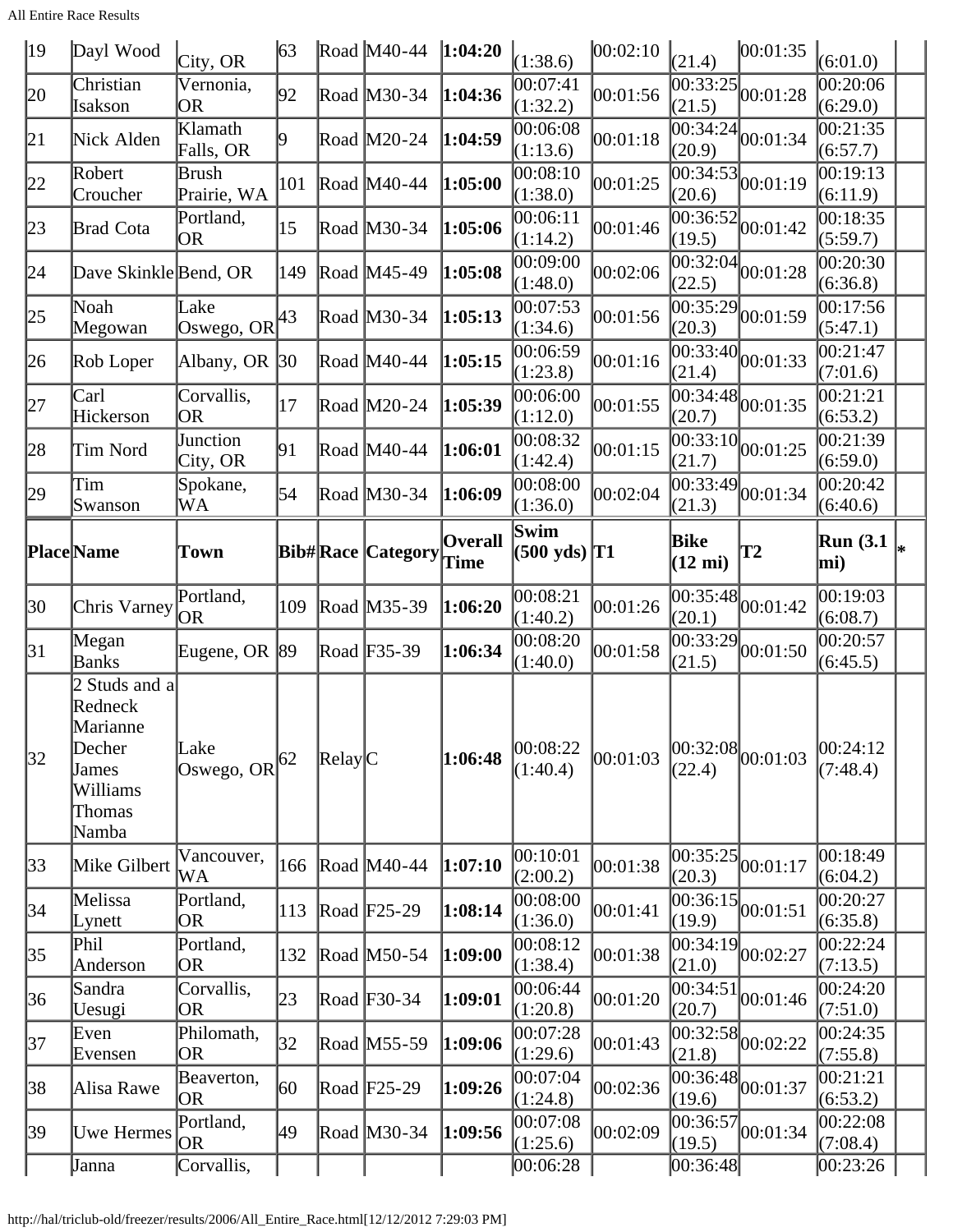| 40               | Hickerson                                                     | <b>OR</b>               | 19  |                  | Road $F20-24$            | 1:09:57                | (1:17.6)                                  | 00:01:31 | (19.6)                    | 00:01:44                                  | (7:33.5)                |    |
|------------------|---------------------------------------------------------------|-------------------------|-----|------------------|--------------------------|------------------------|-------------------------------------------|----------|---------------------------|-------------------------------------------|-------------------------|----|
| 41               | Jake Adams                                                    | Pleasant<br>Hill, OR    | 56  |                  | Road M25-29              | 1:10:02                | 00:06:54<br>(1:22.8)                      | 00:02:27 | 00:38:20<br>(18.8)        | 00:01:08                                  | 00:21:13<br>(6:50.6)    |    |
| 42               | Paul Hemson                                                   | Wilsonville,<br>OR.     | 72  |                  | Road M45-49              | 1:10:16                | 00:08:46<br>(1:45.2)                      | 00:01:56 | (20.9)                    | $\overline{00:34:25}$ 00:01:35            | 00:23:34<br>(7:36.1)    |    |
| 43               | Hannah<br>Robbins                                             | Vancouver,<br>WA        | 164 |                  | Road $F20-24$            | 1:10:19                | 00:07:33<br>(1:30.6)                      | 00:01:40 | (19.2)                    | $\overline{00:37:30}$ 00:01:27            | 00:22:09<br>(7:08.7)    |    |
| 44               | Mike Boock                                                    | Corvallis,<br><b>OR</b> | 57  |                  | Road M40-44              | 1:10:30                | 00:07:42<br>(1:32.4)                      | 00:02:31 | (19.7)                    | $\overline{00:36:34}$ 00:01:36            | 00:22:07<br>(7:08.1)    |    |
|                  | Place Name                                                    | Town                    |     |                  | <b>Bib#Race Category</b> | <b>Overall</b><br>Time | Swim<br>$(500 \text{ yds})$ <sup>T1</sup> |          | Bike<br>$(12 \text{ mi})$ | <b>T2</b>                                 | <b>Run (3.1)</b><br>mi) |    |
| 45               | Kalin Lee                                                     | Corvallis,<br>OR        | 115 |                  | Road M20-24              | 1:10:44                | 00:08:14<br>(1:38.8)                      | 00:01:29 | (20.0)                    | $\overline{00:35:59}$ 00:01:38            | 00:23:24<br>(7:32.9)    |    |
| 46               | Kevin<br>Mccabe                                               | Portland,<br><b>OR</b>  | 52  |                  | Road M25-29              | 1:10:50                | 00:07:46<br>(1:33.2)                      | 00:02:20 | (19.9)                    | $\sqrt{00:36:12}\big  00:01:42$           | 00:22:50<br>(7:21.9)    |    |
| 47               | Kimberly<br>Klein                                             | Corvallis,<br> OR       | 128 |                  | Road $F25-29$            | 1:10:56                | 00:08:05<br>(1:37.0)                      | 00:02:22 | 00:35:20 <br>(20.4)       | 00:02:01                                  | 00:23:08<br>(7:27.7)    |    |
| 48               | Wanna-Be's<br>Micah Beatty<br>Tim<br>Bielefeld<br>Eric Dishon | Corvallis,<br>OR        | 55  | $\text{Relay}$ M |                          | 1:10:57                | 00:06:47<br>(1:21.4)                      | 00:00:46 | 00:40:51<br>(17.6)        | 00:01:09                                  | 00:21:24<br>(6:54.2)    |    |
| 49               | Takeo<br>Nishimura                                            | Eugene, OR $ 11$        |     |                  | Road M30-34              | 1:11:00                | 00:06:46<br>(1:21.2)                      | 00:01:55 | 00:39:15<br>(18.3)        | 00:01:52                                  | 00:21:12<br>(6:50.3)    |    |
| 50               | Jeffry<br>Walker                                              | Newberg,<br>OR          | 123 |                  | Road M15-19              | 1:11:12                | 00:08:42<br>(1:44.4)                      | 00:02:25 | (19.2)                    | $\overline{00:37:34}$ $\big  00:01:24$    | 00:21:07<br>(6:48.7)    |    |
| $\vert 51 \vert$ | Chris Holm                                                    | Corvallis,<br>OR        | 10  |                  | Road M25-29              | 1:11:29                | 00:06:12<br>(1:14.4)                      | 00:01:48 | (19.4)                    | $\overline{00:37:04}$ $\big  00:01:49$    | 00:24:36<br>(7:56.1)    |    |
| $\vert 52 \vert$ | David<br>Chapman                                              | Spanaway,<br>WA         | 219 |                  | Road M25-29              | 1:11:47                | 00:09:40<br>(1:56.0)                      | 00:02:25 | (20.1)                    | $\overline{00:35:46}$ 00:01:48            | 00:22:08<br>(7:08.4)    |    |
| 53               | Courtney<br>Ries                                              | Portland,<br>OR.        | 131 |                  | Road $F20-24$            | 1:11:54                | 00:08:50<br>(1:46.0)                      | 00:01:54 | 00:35:59<br>(20.0)        | 00:02:01                                  | 00:23:10<br>(7:28.4)    |    |
| 54               | Guy<br>Boulanger                                              | Corvallis,<br>OR        | 81  | MB               | M40-49                   | 1:11:56                | 00:08:51<br>(1:46.2)                      | 00:03:01 | (18.9)                    | $\sqrt{00:38:02}$ 00:01:16                | 00:20:46<br>(6:41.9)    |    |
| 55               | Jessica<br>Dickson                                            | Portland,<br>OR         | 217 |                  | Road F30-34              | 1:12:09                | 00:10:24<br>(2:04.8)                      | 00:02:11 | (20.0)                    | $\overline{00:35:56}$ 00:01:39            | 00:21:59<br>(7:05.5)    |    |
| 56               | Jennifer<br>Woodruff                                          | Portland,<br>OR         | 39  |                  | Road F35-39              | 1:12:43                | 00:07:48<br>(1:33.6)                      | 00:01:53 | (20.1)                    | $\frac{1}{100:35:45}$ <sub>00:01:54</sub> | 00:25:23<br>(8:11.3)    |    |
| 57               | Jenn Mock                                                     | Vancouver,<br>WA        | 111 |                  | Road $F25-29$            | 1:13:05                | 00:08:22<br>(1:40.4)                      | 00:02:57 | 00:37:49 <br>(19.0)       | 00:02:22                                  | 00:21:35<br>(6:57.7)    |    |
|                  | 58-T Nick Smith                                               | Corvallis,<br>OR        | 48  |                  | Road M20-24              | 1:13:44                | 00:07:16<br>(1:27.2)                      | 00:02:45 | 00:39:59<br>(18.0)        | 00:02:05                                  | 00:21:39<br>(6:59.0)    |    |
|                  | $58-T$ Tim Shilling                                           | Camas, WA  142          |     |                  | Road $M40-44$            | 1:13:44                | 00:10:25<br>(2:05.0)                      | 00:03:37 | (20.1)                    | $\overline{00:35:48}$ 00:02:18            | 00:21:36<br>(6:58.1)    |    |
|                  | Place Name                                                    | Town                    |     |                  | <b>Bib#Race Category</b> | <b>Overall</b><br>Time | Swim<br>$(500 \text{ yds})$ T1            |          | Bike<br>$(12 \text{ mi})$ | T2                                        | <b>Run</b> (3.1)<br>mi) | l∗ |
| 60               | Kyle<br>Remington                                             | Beaverton,<br> OR       | 181 |                  | Road M35-39              | 1:13:58                | 00:10:03<br>(2:00.6)                      | 00:03:22 | 00:34:27<br>(20.9)        | 00:02:29                                  | 00:23:37<br>(7:37.1)    |    |
|                  |                                                               |                         |     |                  |                          |                        |                                           |          |                           |                                           |                         |    |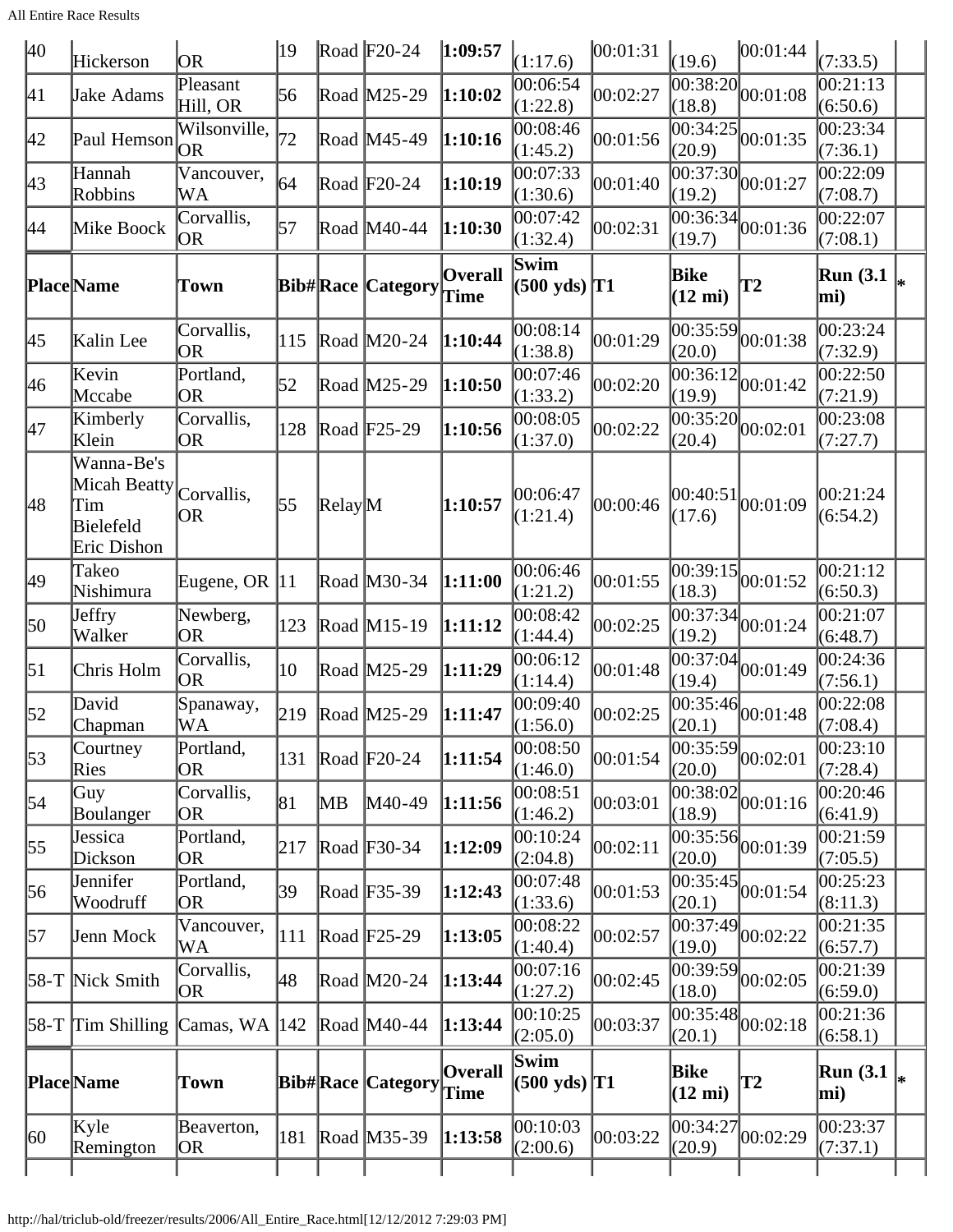| 61          | First Tri<br>Gwen Grilyn<br>Kim<br>Chapman<br>Tom Hunton | Eugene, OR $ 38 $       |               | Relay C |                          | 1:13:59                | 00:07:08<br>(1:25.6)           | 00:00:56 | (17.4)                    | $ 00:41:28 $ $ 00:01:28$                  | 00:22:59<br>(7:24.8)    |  |
|-------------|----------------------------------------------------------|-------------------------|---------------|---------|--------------------------|------------------------|--------------------------------|----------|---------------------------|-------------------------------------------|-------------------------|--|
| 62          | Todd<br>Crowson                                          | Camas, WA 252           |               |         | Road M40-44              | 1:14:02                | 00:08:58<br>(1:47.6)           | 00:01:48 | 00:35:37<br>(20.2)        | 00:02:01                                  | 00:25:38<br>(8:16.1)    |  |
| $\sqrt{63}$ | Rex Prater                                               | Eugene, OR $ 271 $      |               |         | Road $M40-44$            | 1:14:09                | 00:12:08<br>(2:25.6)           | 00:02:25 | (20.6)                    | $\sqrt{00:34:55}$ 00:01:50                | 00:22:51<br>(7:22.3)    |  |
| 64          | Grant Cyrus                                              | Corvallis,<br><b>OR</b> | 183           |         | Road M20-24              | 1:14:14                | 00:09:30<br>(1:54.0)           | 00:02:42 | 00:37:42<br>(19.1)        | 00:01:13                                  | 00:23:07<br>(7:27.4)    |  |
| 65          | Bill Garcia                                              | Corvallis,<br><b>OR</b> | 85            |         | Road M25-29              | 1:14:15                | 00:07:43<br>(1:32.6)           | 00:02:29 | 00:40:09 <br>(17.9)       | 00:01:35                                  | 00:22:19<br>(7:11.9)    |  |
| 66          | Ryan Hunter                                              | Sherwood,<br>OR         | 158           |         | Road M20-24              | 1:14:26                | 00:09:45<br>(1:57.0)           | 00:02:06 | 00:36:47<br>(19.6)        | 00:01:48                                  | 00:24:00<br>(7:44.5)    |  |
| 67          | Brian<br>Velazquez                                       | Tualatin,<br><b>OR</b>  | 120           |         | Road M25-29              | 1:14:27                | 00:08:39<br>(1:43.8)           | 00:02:17 | 00:36:59<br>(19.5)        | 00:01:48                                  | 00:24:44<br>(7:58.7)    |  |
|             | $68-T$ Jim Gulasky                                       | Lebanon,<br><b>OR</b>   | 88            |         | Road M60&O               | 1:14:33                | 00:08:12<br>(1:38.4)           | 00:02:10 | 00:37:54<br>(19.0)        | 00:02:27                                  | 00:23:50<br>(7:41.3)    |  |
|             | 68-T Walt Walker Stayton, OR 179                         |                         |               |         | Road M50-54              | 1:14:33                | 00:09:27<br>(1:53.4)           | 00:02:07 | (19.9)                    | $\overline{00:36:14}$ 00:02:32            | 00:24:13<br>(7:48.7)    |  |
| 70-T        | Robert<br>Peattie                                        | Corvallis,<br><b>OR</b> | 65            |         | Road M45-49              | 1:14:37                | 00:08:22<br>(1:40.4)           | 00:02:28 | 00:42:52<br>(16.8)        | 00:02:34                                  | 00:18:21<br>(5:55.2)    |  |
|             | 70-T Luke Walker Stayton, OR 180                         |                         |               |         | Road M20-24              | 1:14:37                | 00:09:26<br>(1:53.2)           | 00:02:21 | 00:37:15<br>(19.3)        | 00:02:52                                  | 00:22:43<br>(7:19.7)    |  |
| 72          | John<br>Williamson                                       | Corvallis,<br><b>OR</b> | 241           | MВ      | M20-29                   | 1:15:01                | 00:09:06<br>(1:49.2)           | 00:01:52 | 00:38:28 <br>(18.7)       | 00:01:07                                  | 00:24:28<br>(7:53.5)    |  |
| 73          | Jeff Bentley                                             | Klamath<br>Falls, OR    | 226           | MВ      | M20-29                   | 1:15:06                | 00:10:06<br>(2:01.2)           | 00:04:09 | (19.3)                    | $\overline{00:37:13}$ 00:02:13            | 00:21:25<br>(6:54.5)    |  |
| 74-T        | Thomas<br>Kasten                                         | Portland,<br><b>OR</b>  | 95            |         | Road M35-39              | 1:15:09                | 00:08:21<br>(1:40.2)           | 00:02:57 | 00:37:35 <br>(19.2)       | 00:02:42                                  | 00:23:34<br>(7:36.1)    |  |
|             | Place Name                                               | <b>Town</b>             |               |         | <b>Bib#Race Category</b> | <b>Overall</b><br>Time | Swim<br>$(500 \text{ yds})$ T1 |          | Bike<br>$(12 \text{ mi})$ | $\overline{12}$                           | <b>Run</b> (3.1)<br>mi) |  |
| $74-T$      | Nancy<br>Nichols                                         | Portland,<br><b>OR</b>  | $ 114\rangle$ |         | Road F25-29              | 1:15:09                | 00:08:35<br>(1:43.0)           | 00:01:58 | 00:39:19<br>(18.3)        | 00:02:01                                  | 00:23:16<br>(7:30.3)    |  |
| $76-T$      | Joe<br>Kleinhenz                                         | Portland,<br>OR         | 221           |         | Road M25-29              | 1:15:17                | 00:09:17<br>(1:51.4)           | 00:03:08 | 00:38:12<br>(18.8)        | 00:02:01                                  | 00:22:39<br>(7:18.4)    |  |
| 76-T        | Drew<br>Holmes                                           | Bend, OR                | 309           |         | Road $M35-39$            | 1:15:17                | 00:11:00<br>(2:12.0)           | 00:01:31 | 00:36:21<br>(19.8)        | 00:01:43                                  | 00:24:42<br>(7:58.1)    |  |
| 78          | Michael<br>Hickson                                       | Lebanon,<br>OR          | 154           |         | Road $M50-54$            | 1:15:21                | 00:09:53<br>(1:58.6)           | 00:03:12 | (20.2)                    | $\overline{00:35:36}$ 00:02:22            | 00:24:18<br>(7:50.3)    |  |
| 79          | Sam<br>Schonstal                                         | Aloha, OR               | 71            |         | Road M40-44              | 1:15:24                | 00:08:15<br>(1:39.0)           | 00:01:51 | 00:37:55<br>(19.0)        | 00:01:42                                  | 00:25:41<br>(8:17.1)    |  |
| 80          | David Lane                                               | Corvallis,<br><b>OR</b> | 185           |         | Road M30-34              | 1:15:28                | 00:10:20<br>(2:04.0)           | 00:02:57 | 00:36:41<br>(19.6)        | 00:02:03                                  | 00:23:27<br>(7:33.9)    |  |
| 81          | Jeff Bemrose Dallas, OR                                  |                         | 53            |         | Road M40-44              | 1:15:31                | 00:08:09<br>(1:37.8)           | 00:03:12 | (19.7)                    | $\overline{00:36:33}$ 00:02:55            | 00:24:42<br>(7:58.1)    |  |
| 82          | Anna<br><b>Thames</b>                                    | Milwakie,<br><b>OR</b>  | 122           |         | Road F20-24              | 1:15:39                | 00:07:25<br>(1:29.0)           | 00:02:19 | (19.7)                    | $\frac{1}{100:36:35}$ <sub>00:02:13</sub> | 00:27:07<br>(8:44.8)    |  |
|             | Randall                                                  |                         |               |         |                          |                        | 00:10:17                       |          | 00:38:52                  |                                           | 00:20:35                |  |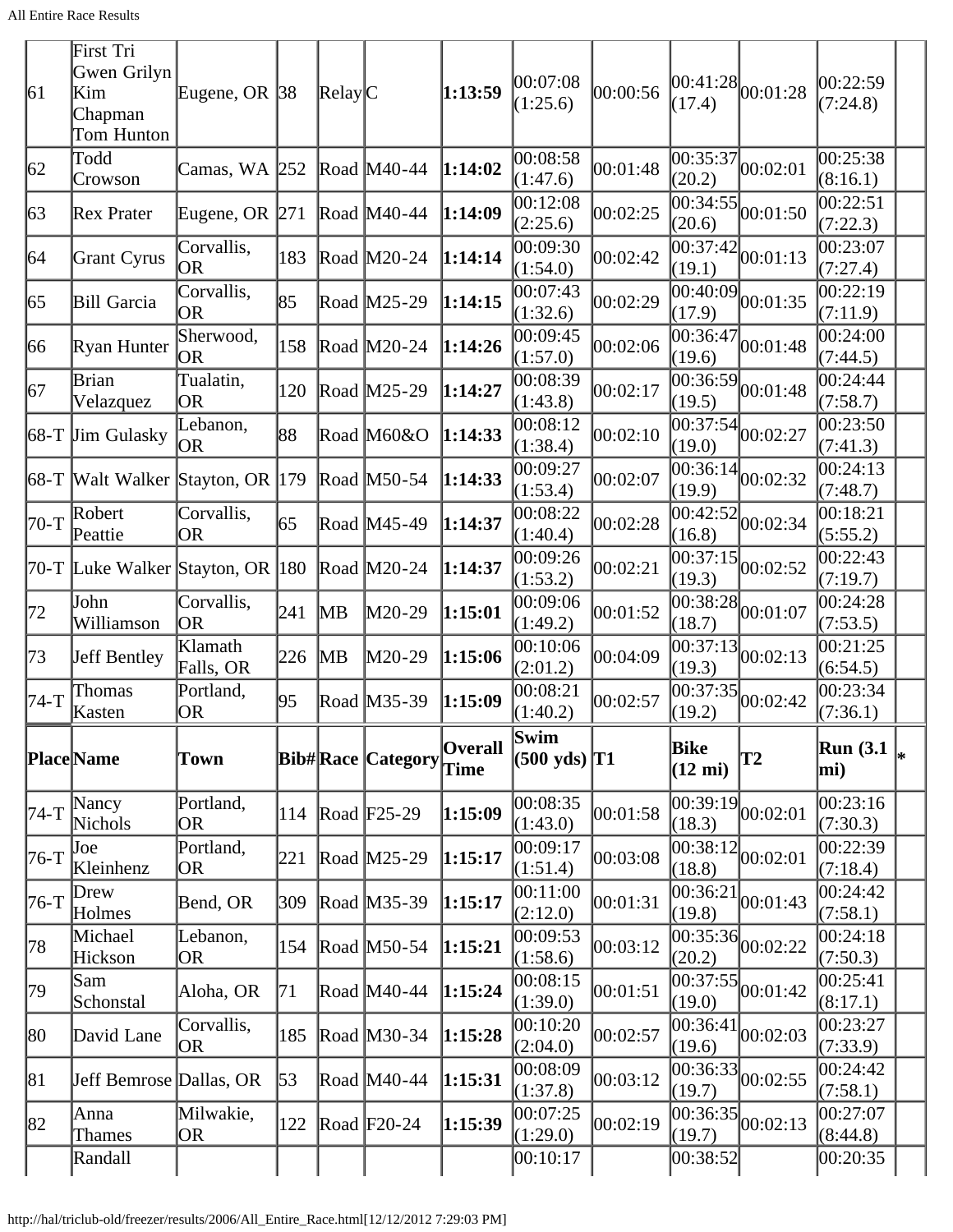All Entire Race Results

| 83           | Melancon                                 | Eugene, OR $ 164 \rangle$ MB |     |    | $M50-59$                 | 1:15:48                | (2:03.4)                       | 00:03:43 | (18.5)                           | 00:02:21                                    | (6:38.4)                |   |
|--------------|------------------------------------------|------------------------------|-----|----|--------------------------|------------------------|--------------------------------|----------|----------------------------------|---------------------------------------------|-------------------------|---|
| 84           | Gloria Califf                            | Camas, WA $\vert$ 59         |     |    | Road F50-54              | 1:15:49                | 00:08:19<br>(1:39.8)           | 00:02:33 | (18.9)                           | $\overline{00:38:00}$ 00:02:12              | 00:24:45<br>(7:59.0)    |   |
| 85           | Bronwen<br>Rice                          | Corvallis,<br><b>OR</b>      | 27  |    | Road F25-29              | 1:15:54                | 00:06:55<br>(1:23.0)           | 00:01:54 | 00:39:37<br>(18.2)               | 00:01:36                                    | 00:25:52<br>(8:20.6)    |   |
| 86           | Kristin<br>Boock                         | Corvallis,<br>OR             | 13  |    | Road F30-34              | 1:15:57                | 00:06:18<br>(1:15.6)           | 00:02:11 | 00:40:54<br>(17.6)               | 00:01:46                                    | 00:24:48<br>(8:00.0)    |   |
| 87           | Mark<br>O'Leavey                         | Portland,<br> OR             | 167 |    | Road M40-44              | 1:16:00                | 00:10:03<br>(2:00.6)           | 00:01:06 | (18.1)                           | $\overline{00:39:48}$ 00:01:41              | 00:23:22<br>(7:32.3)    |   |
| 88           | Rachael<br>Roberts                       | Corvallis,<br><b>OR</b>      | 218 |    | Road $F30-34$            | 1:16:07                | 00:10:51<br>(2:10.2)           | 00:02:18 | (19.2)                           | $\overline{00:37:32}$ 00:01:34              | 00:23:52<br>(7:41.9)    |   |
| 89           | Patrick Cross                            | Hillsboro,<br><b>OR</b>      | 231 |    | Road M55-59              | 1:16:12                | 00:11:00<br>(2:12.0)           | 00:03:49 | 00:36:12<br>(19.9)               | 00:02:24                                    | 00:22:47<br>(7:21.0)    |   |
|              | <b>Place</b> Name                        | Town                         |     |    | <b>Bib#Race Category</b> | <b>Overall</b><br>Time | Swim<br>(500 yds)  T1          |          | <b>Bike</b><br>$(12 \text{ mi})$ | <b>T2</b>                                   | <b>Run</b> (3.1)<br>mi) |   |
| $ 90\rangle$ | David<br>Hiaasen                         | Mill City,<br><b>OR</b>      | 121 |    | Road M45-49              | 1:16:21                | 00:08:46<br>(1:45.2)           | 00:02:58 | (19.9)                           | $\overline{00:36:15}\big 00:01:53$          | 00:26:29<br>(8:32.6)    |   |
| 91           | April<br>Shepherd                        | Tigard, OR                   | 211 |    | Road F <sub>25</sub> -29 | 1:16:33                | 00:10:42<br>(2:08.4)           | 00:02:20 | 00:37:51<br>(19.0)               | 00:02:05                                    | 00:23:35<br>(7:36.5)    |   |
| 92           | Brian<br>Quigley                         | Stayton, OR 73               |     |    | Road M35-39              | 1:16:49                | 00:07:49<br>(1:33.8)           | 00:03:06 | 00:37:19<br>(19.3)               | 00:02:41                                    | 00:25:54<br>(8:21.3)    |   |
| 93           | Pamela<br>Archer                         | Corvallis,<br>OR             | 222 |    | Road F <sub>25</sub> -29 | 1:16:55                | 00:09:40<br>(1:56.0)           | 00:02:42 | (18.2)                           | $\overline{00:39:39}$ 00:02:09              | 00:22:45<br>(7:20.3)    |   |
| 94           | Mike<br>Peterson                         | Salem, OR                    | 118 |    | Road M35-39              | 1:16:58                | 00:08:51<br>(1:46.2)           | 00:04:15 | (17.7)                           | $\frac{1}{100:40:40}$ 00:01:33              | 00:21:39<br>(6:59.0)    |   |
| 95           | Dave<br>Chapman                          | Springfield,<br> OR          | 177 |    | Road M50-54              | 1:17:12                | 00:10:04<br>(2:00.8)           | 00:02:58 | 00:36:59<br>(19.5)               | 00:01:55                                    | 00:25:16<br>(8:09.0)    |   |
| 96           | Rod Ilg                                  | Portland,<br><b>OR</b>       | 184 |    | Road M45-49              | 1:17:13                | 00:09:45<br>(1:57.0)           | 00:02:54 | (19.7)                           | $\overline{[00:36:29]} 00:01:48$            | 00:26:17<br>(8:28.7)    |   |
| 97           | Jodi<br>Kaszubski                        | Eugene, OR 87                |     |    | Road F30-34              | 1:17:19                | 00:07:56<br>(1:35.2)           | 00:03:17 | (17.2)                           | $\frac{124}{00:41:47}$ <sub>00</sub> :01:33 | 00:22:46<br>(7:20.6)    |   |
| $ 98-T$      | <b>Jeremy</b><br>Gregory                 | Pendleton,<br> OR            | 82  | MВ | $M20-29$                 | 1:17:20                | 00:06:48<br>(1:21.6)           | 00:02:13 | (15.4)                           | $\overline{ 00:46:44 }_{00:01:08}$          | 00:20:27<br>(6:35.8)    |   |
|              | 98-T Julie Seale                         | Vancouver,<br>WA             | 247 |    | Road $F30-34$            | 1:17:20                | 00:10:20<br>(2:04.0)           | 00:02:41 | 00:40:51 <br>(17.6)              | 00:02:18                                    | 00:21:10<br>(6:49.7)    |   |
| 100          | John Condon                              | Vancouver,<br>WA             | 294 |    | Road M40-44              | 1:17:36                | 00:10:45<br>(2:09.0)           | 00:03:30 | (19.3)                           | $\frac{1}{100:37:15}$ <sub>00:01:49</sub>   | 00:24:17<br>(7:50.0)    |   |
| 101          | Hayley Grant                             | Corvallis,<br> OR            | 254 |    | Road F20-24              | 1:18:00                | 00:09:42<br>(1:56.4)           | 00:02:20 | (17.8)                           | $\frac{1}{100:40:22}$ 00:01:44              | 00:23:52<br>(7:41.9)    |   |
| 102          | Annie Hoag                               | Eugene, OR 84                |     |    | Road F30-34              | 1:18:05                | 00:07:53<br>(1:34.6)           | 00:02:38 | (17.0)                           | $\overline{00:42:26}$ <sub>00:01:51</sub>   | 00:23:17<br>(7:30.6)    |   |
| 103          | Brad Jarmain Albany, OR 138              |                              |     | MВ | M20-29                   | 1:18:16                | 00:10:28<br>(2:05.6)           | 00:03:27 | (18.0)                           | $\overline{00:40:02}$ <sub>00:01:23</sub>   | 00:22:56<br>(7:23.9)    |   |
| 104          | $\lim i$ Miller $\bigcap_{n=1}^{\infty}$ | Portland,                    | 196 |    | Road $F25-29$            | 1:18:19                | 00:10:25<br>(2:05.0)           | 00:03:40 | 00:43:45<br>(16.5)               | 00:01:23                                    | 00:19:06<br>(6:09.7)    |   |
|              | <b>Place</b> Name                        | <b>Town</b>                  |     |    | <b>Bib#Race Category</b> | <b>Overall</b><br>Time | Swim<br>$(500 \text{ yds})$ T1 |          | Bike<br>$(12 \text{ mi})$        | <b>T2</b>                                   | <b>Run</b> (3.1)<br>mi) | ∗ |
|              | Crackin'                                 |                              |     |    |                          |                        |                                |          |                                  |                                             |                         |   |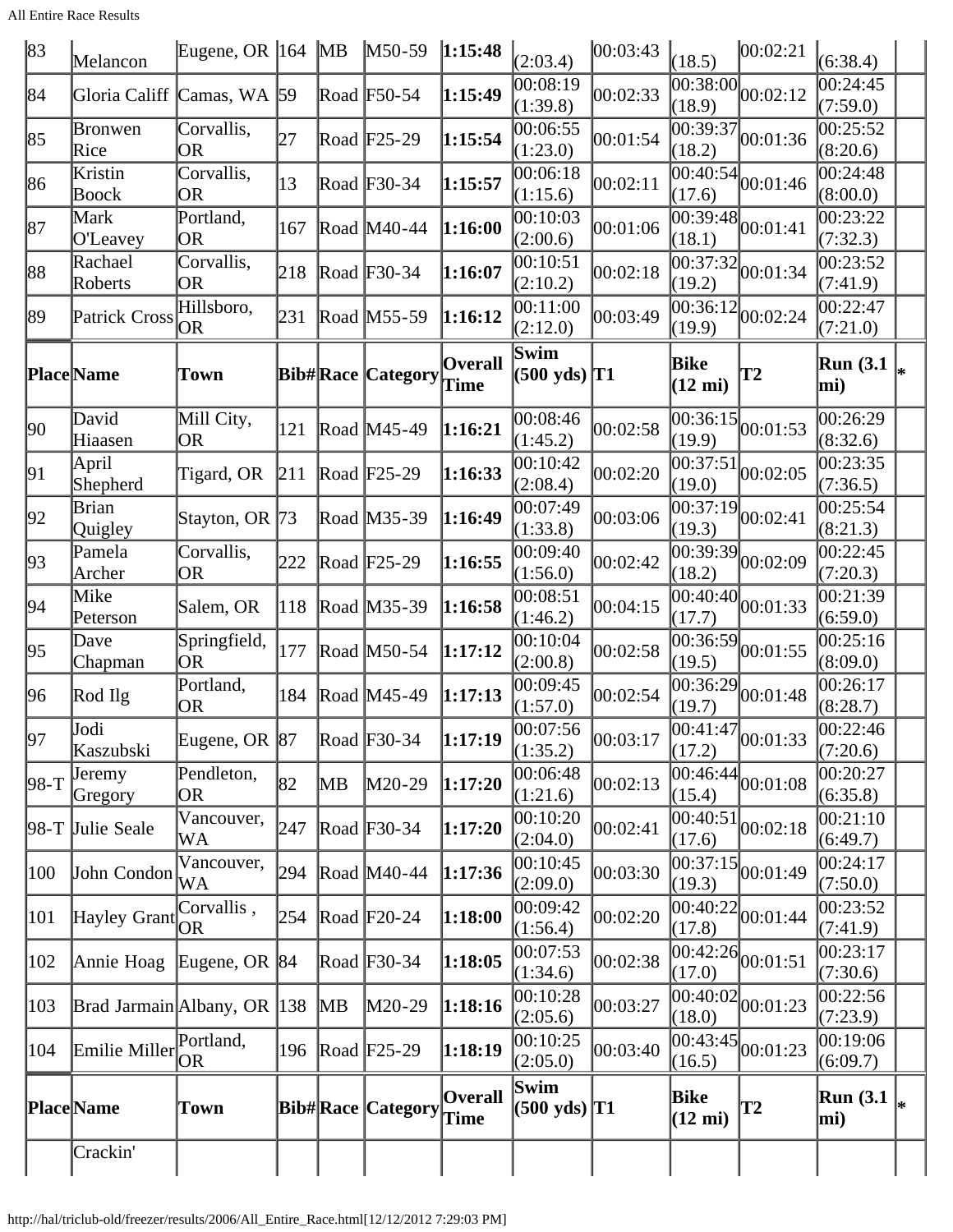| 105          | Coconuts<br>Kelly Knapp<br>Katie Schaub<br>Courtney<br>Wong | Boise, ID                                                   | 21  | $\mathbb{R}$ elay $\mathbb{F}$ |                          | 1:18:27                | 00:06:58<br>(1:23.6)           | 00:00:53 | (15.0)                    | 00:47:52 00:00:59                               | 00:21:45<br>(7:01.0)    |    |
|--------------|-------------------------------------------------------------|-------------------------------------------------------------|-----|--------------------------------|--------------------------|------------------------|--------------------------------|----------|---------------------------|-------------------------------------------------|-------------------------|----|
| 106          | Angela<br>Smith                                             | Albany, OR  175                                             |     |                                | Road F30-34              | 1:18:42                | 00:09:20<br>(1:52.0)           | 00:02:35 | 00:38:32<br>(18.7)        | 00:02:04                                        | 00:26:11<br>(8:26.8)    |    |
| 107          | Zach<br>Hausken                                             | Corvallis,<br>OR                                            | 136 |                                | Road M35-39              | 1:18:45                | 00:10:39<br>(2:07.8)           | 00:03:40 | (19.2)                    | $\overline{00:37:25}$ 00:02:59                  | 00:24:02<br>(7:45.2)    |    |
| 108          | Jack Pendell Eugene, OR $ 116 $                             |                                                             |     |                                | Road M40-44              | 1:18:51                | 00:08:18<br>(1:39.6)           | 00:02:48 | (18.2)                    | $\overline{00:39:38}$ 00:02:01                  | 00:26:06<br>(8:25.2)    |    |
| 109          | Fritz Forgy                                                 | MB Park,<br>CA                                              | 76  |                                | Road M40-44              | 1:18:53                | 00:07:02<br>(1:24.4)           | 00:02:48 | (17.7)                    | $\frac{1}{100:40:38}$ 00:01:42                  | 00:26:43<br>(8:37.1)    |    |
| 110          | Debra<br>Lambourn                                           | Portland,<br><b>OR</b>                                      | 42  |                                | Road F35-39              | 1:19:00                | 00:08:06<br>(1:37.2)           | 00:02:13 | (20.0)                    | $\overline{00:36:02}$ 00:02:24                  | 00:30:15<br>(9:45.5)    |    |
| 111          | Greg Stone                                                  | Portland,<br>OR                                             | 204 |                                | Road M45-49              | 1:19:12                | 00:09:38<br>(1:55.6)           | 00:03:09 | (19.2)                    | $\overline{00:37:30}$ $\vert 00:02:39 \vert$    | 00:26:16<br>(8:28.4)    |    |
| $112 -$<br>Τ | Annie White                                                 | Portland,<br><b>OR</b>                                      | 117 |                                | Road $F20-24$            | 1:19:14                | 00:09:03<br>(1:48.6)           | 00:02:46 | (17.3)                    | $\frac{1}{100:41:32}$ 00:02:56                  | 00:22:57<br>(7:24.2)    |    |
| 112-<br>T    | Robert<br>Joerger                                           | Salem, OR                                                   | 176 |                                | Road M55-59              | 1:19:14                | 00:09:19<br>(1:51.8)           | 00:04:31 | (18.6)                    | $\overline{00:38:40}$ 00:02:48                  | 00:23:56<br>(7:43.2)    |    |
| 114          | Raymond<br>Moffitt                                          | Mill City,<br>OR                                            | 155 |                                | Road M20-24              | 1:19:15                | 00:10:41<br>(2:08.2)           | 00:04:00 | 00:39:53<br>(18.1)        | 00:02:50                                        | 00:21:51<br>(7:02.9)    |    |
| 115          | Rick Segal                                                  | Salem, OR                                                   | 107 |                                | Road M45-49              | 1:19:18                | 00:08:13<br>(1:38.6)           | 00:03:56 | (17.1)                    | $\overline{00:42:08}$ 00:01:53                  | 00:23:08<br>(7:27.7)    |    |
| 116          | Kara<br>Kleeman                                             | Corvallis,<br><b>OR</b>                                     | 153 |                                | Road F30-34              | 1:19:23                | 00:10:35<br>(2:07.0)           | 00:03:06 | (18.3)                    | $\overline{[00:39:23]}_{00:02:00}$              | 00:24:19<br>(7:50.6)    |    |
| 117          | Lucas Rue                                                   | Corvallis,<br><b>OR</b>                                     | 205 | MB                             | M20-29                   | 1:19:40                | 00:09:38<br>(1:55.6)           | 00:02:29 | 00:42:48<br>(16.8)        | 00:01:20                                        | 00:23:25<br>(7:33.2)    |    |
| 118          | Sara Sitter                                                 | Portland,<br><b>OR</b>                                      | 94  |                                | Road $F25-29$            | 1:19:43                | 00:08:18<br>(1:39.6)           | 00:02:11 | (17.3)                    | $\frac{1}{00:41:43}$ 00:02:09                   | 00:25:22<br>(8:11.0)    |    |
| 119          | Sarah<br>Reichle                                            | Wilsonville, $ _{263}$ $ _{\text{Road}}$ $ _{F30-34}$<br>OR |     |                                |                          | 1:19:47                | 00:09:40<br>(1:56.0)           | 00:02:53 | (18.0)                    | $\frac{(11.12)}{00:39:54}$ <sub>00</sub> :02:06 | 00:25:14<br>(8:08.4)    |    |
|              | Place Name                                                  | Town                                                        |     |                                | <b>Bib#Race Category</b> | <b>Overall</b><br>Time | Swim<br>$(500 \text{ yds})$ T1 |          | Bike<br>$(12 \text{ mi})$ | T2                                              | <b>Run</b> (3.1)<br>mi) | l* |
| 120          | Kyle Kruger                                                 | Corvallis,<br>OR                                            | 325 |                                | Road $M20-24$            | 1:19:50                | 00:09:56<br>(1:59.2)           | 00:05:08 | 00:36:51 <br>(19.5)       | 00:03:03                                        | 00:24:52<br>(8:01.3)    |    |
| 121          | Kim Lloyd                                                   | Portland,<br><b>OR</b>                                      | 242 |                                | Road F35-39              | 1:19:58                | 00:10:28<br>(2:05.6)           | 00:02:46 | 00:39:07<br>(18.4)        | 00:02:15                                        | 00:25:22<br>(8:11.0)    |    |
| 122          | Molly Neill                                                 | Hillsboro,<br><b>OR</b>                                     | 210 |                                | Road $F20-24$            | 1:20:12                | 00:09:50<br>(1:58.0)           | 00:03:14 | 00:40:50<br>(17.6)        | 00:02:04                                        | 00:24:14<br>(7:49.0)    |    |
| 123          | Jesse<br>Raskauskas                                         | Portland,<br><b>OR</b>                                      | 40  |                                | Road M30-34              | 1:20:15                | 00:07:22<br>(1:28.4)           | 00:01:30 | (17.3)                    | $\overline{00:41:38}$ 00:01:31                  | 00:28:14<br>(9:06.5)    |    |
| 124          | Andrew<br>Formiller                                         | Albany, $OR 257$                                            |     |                                | Road $M30-34$            | 1:20:19                | 00:09:44<br>(1:56.8)           | 00:02:48 | (17.5)                    | $\overline{00:41:14}$ $00:01:24$                | 00:25:09<br>(8:06.8)    |    |
| 125          | Jeff Macey                                                  | Portland,<br><b>OR</b>                                      | 234 |                                | Road M45-49              | 1:20:21                | 00:10:18<br>(2:03.6)           | 00:03:35 | 00:37:49<br>(19.0)        | 00:03:09                                        | 00:25:30<br>(8:13.5)    |    |
| 126          | Keri Dull                                                   | Portland,<br><b>OR</b>                                      | 194 |                                | Road $F20-24$            | 1:20:25                | 00:09:38<br>(1:55.6)           | 00:02:45 | (17.9)                    | $\overline{ 00:40:10 }_{00:01:29}$              | 00:26:23<br>(8:30.6)    |    |
| $ 127-$      |                                                             | Corvallis,                                                  |     |                                |                          |                        | 00:10:37                       |          | 00:43:34                  |                                                 | 00:22:39                |    |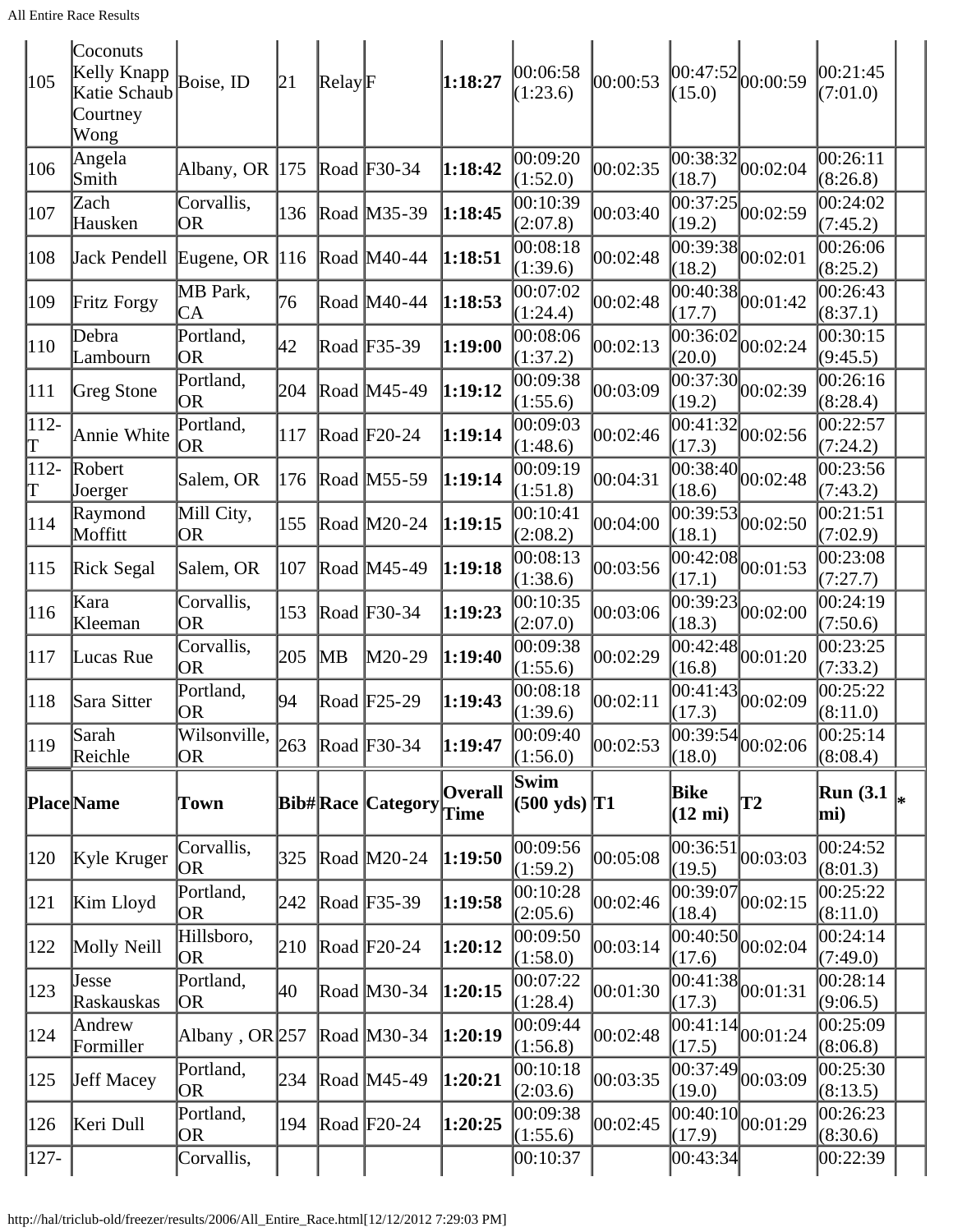All Entire Race Results

| lΤ           | Erin Beck                                                               | <b>OR</b>                                   | 141       | <b>MB</b>                      | $F15-19$                 | 1:20:36                | (2:07.4)                                  | 00:02:21 | (16.5)                            | 00:01:25                                        | (7:18.4)                          |  |
|--------------|-------------------------------------------------------------------------|---------------------------------------------|-----------|--------------------------------|--------------------------|------------------------|-------------------------------------------|----------|-----------------------------------|-------------------------------------------------|-----------------------------------|--|
| $127 -$<br>T | Juanita<br>Larson                                                       | Portland,<br><b>OR</b>                      | 279       |                                | Road F35-39              | 1:20:36                | 00:10:42<br>(2:08.4)                      | 00:03:06 | 00:38:53<br>(18.5)                | 00:02:34                                        | 00:25:21<br>(8:10.6)              |  |
| 129-<br>T    | Jenny Shine                                                             | Springfield,<br> OR                         | 301       |                                | Road $F20-24$            | 1:20:51                | 00:10:33<br>(2:06.6)                      | 00:02:33 | (17.2)                            | $\sqrt{00:41:46}$ 00:01:35                      | $\overline{00:}24:24$<br>(7:52.3) |  |
| 129-<br>lΤ   | Douglas<br>Encke                                                        | Camas, WA                                   | $322$     |                                | Road M45-49              | 1:20:51                | 00:11:55<br>(2:23.0)                      | 00:03:34 | $\overline{00}$ :38:53 <br>(18.5) | 00:02:02                                        | 00:24:27<br>(7:53.2)              |  |
| 131          | Tacy Jones                                                              | Eagle Creek, 67<br>OR                       |           |                                | Road $F45-49$            | 1:20:58                | 00:08:09<br>(1:37.8)                      | 00:02:41 | 00:39:32<br>(18.2)                | 00:02:17                                        | 00:28:19<br>(9:08.1)              |  |
| 132          | Annmarie<br>Ely                                                         | Monmouth, $\vert_{61}$<br><b>OR</b>         |           |                                | Road F20-24              | 1:20:59                | 00:08:20<br>(1:40.0)                      | 00:02:29 | 00:43:31<br>(16.5)                | 00:01:38                                        | 00:25:01<br>(8:04.2)              |  |
| 133          | Flying J's<br>Julia Appt<br>Jeremy Appt<br>Julie Klarr                  | Monmouth,<br><b>OR</b>                      | 168       | $\text{Relay}$ $\text{C}$      |                          | 1:21:18                | 00:08:41<br>(1:44.2)                      | 00:01:02 | 00:45:57<br>(15.7)                | 00:01:10                                        | 00:24:28<br>(7:53.5)              |  |
| $134-$<br>T  | Becky<br>Willhite                                                       | Salem, OR                                   | 110       |                                | Road F30-34              | 1:21:19                | 00:08:32<br>(1:42.4)                      | 00:02:38 | (17.7)                            | $\overline{00:40:34}\big  00:01:59$             | 00:27:36<br>(8:54.2)              |  |
|              | Place Name                                                              | Town                                        |           |                                | <b>Bib#Race Category</b> | <b>Overall</b><br>Time | Swim<br>$(500 \text{ yds})$ <sup>T1</sup> |          | Bike<br>$(12 \text{ mi})$         | $\mathbf{T2}$                                   | Run (3.1 $\vert_{*}$ )<br>mi)     |  |
| $134-$<br>lΤ | Gina<br>Remington                                                       | Albany, OR 215                              |           |                                | Road $F30-34$            | 1:21:19                | 00:10:44<br>(2:08.8)                      | 00:02:24 | (17.5)                            | $\overline{00:41:04}$ $00:01:27$                | 00:25:40<br>(8:16.8)              |  |
| 136          | <b>Coast Crew</b><br>Kristin Lavy<br>Kristi Giles<br>Angie<br>Richcreek | South<br>Beach, OR                          | 209       | $\mathbb{R}$ elay $\mathbb{F}$ |                          | 1:21:29                | 00:11:05<br>(2:13.0)                      | 00:01:37 | (19.0)                            | 00:37:53 00:01:15                               | 00:29:39<br>(9:33.9)              |  |
| 137          | Joseph Oster Sandy, OR                                                  |                                             | $\vert 8$ | MВ                             | M20-29                   | 1:21:33                | 00:05:57<br>(1:11.4)                      | 00:03:21 | 00:43:42<br>(16.5)                | 00:01:41                                        | 00:26:52<br>(8:40.0)              |  |
| 138          | Carey<br>Schulte                                                        | Portland,<br><b>OR</b>                      | 75        |                                | Road $F40-44$            | 1:21:34                | 00:07:48<br>(1:33.6)                      | 00:02:50 | 00:42:27<br>(17.0)                | 00:01:47                                        | 00:26:42<br>(8:36.8)              |  |
| 139          | Karen Bain                                                              | Salem, OR                                   | 74        |                                | Road F30-34              | 1:21:35                | 00:08:13<br>(1:38.6)                      | 00:03:17 | (16.5)                            | $\left  \overline{00:43:35} \right _{00:01:26}$ | 00:25:04<br>(8:05.2)              |  |
| 140          | Amanda<br>Blankenship                                                   | Salem, OR                                   | 58        | MВ                             | $F20-29$                 | 1:21:43                | 00:07:40<br>(1:32.0)                      | 00:02:58 | 00:46:34<br>(15.5)                | 00:01:37                                        | 00:22:54<br>(7:23.2)              |  |
| 141          | Tim Aylward                                                             | Corvallis,<br><b>OR</b>                     | 156       |                                | Road M20-24              | 1:21:51                | 00:11:15<br>(2:15.0)                      | 00:03:13 | (17.7)                            | $\frac{12}{100:40:45}$ <sub>00:01:31</sub>      | 00:25:07<br>(8:06.1)              |  |
| 142          | Justin<br>Shanks                                                        | Corvallis,<br><b>OR</b>                     | 145       |                                | Road $M15-19$            | 1:21:59                | 00:11:44<br>(2:20.8)                      | 00:02:47 | 00:41:03<br>(17.5)                | 00:02:19                                        | 00:24:06<br>(7:46.5)              |  |
| 143          | Robert<br>Boursaw                                                       | Castle Rock,<br>WA                          | 173       |                                | Road M30-34              | 1:22:00                | 00:10:31<br>(2:06.2)                      | 00:03:45 | (17.8)                            | $\frac{1}{000:40:33}$ 00:02:25                  | 00:24:46<br>(7:59.4)              |  |
| 144          | Kevin<br>Coulter                                                        | Portland,<br>OR                             | 269       |                                | Road M45-49              | 1:22:06                | 00:10:22<br>(2:04.4)                      | 00:02:47 | 00:38:00<br>(18.9)                | 00:02:28                                        | 00:28:29<br>(9:11.3)              |  |
| 145          | Allison<br> Bryan                                                       | Eugene, OR $ 223 $                          |           |                                | Road $F25-29$            | 1:22:14                | 00:10:23<br>(2:04.6)                      | 00:02:48 | 00:42:39 <br>(16.9)               | 00:01:48                                        | 00:24:36<br>(7:56.1)              |  |
| 146          | Benjamin<br>Beecher                                                     | Jacksonville, $\vert \mathcal{E}_{2}$<br>OR |           |                                | Road M15-19              | 1:22:26                | 00:06:19<br>(1:15.8)                      | 00:02:19 | 00:47:49 <br>(15.1)               | 00:01:52                                        | 00:24:07<br>(7:46.8)              |  |
| 147          | Ticker<br>Ekelund                                                       | Toledo, OR                                  | 108       | MB                             | M30-39                   | 1:22:37                | 00:08:20<br>(1:40.0)                      | 00:04:22 | 00:41:59<br>(17.1)                | 00:02:31                                        | 00:25:25<br>(8:11.9)              |  |
| 148-<br>T    | Laura<br>Gannon                                                         | Corvallis,<br> OR                           | 83        |                                | Road $F45-49$            | 1:22:48                | 00:08:05<br>(1:37.0)                      | 00:01:59 | 00:42:54]<br>(16.8)               | 00:02:36                                        | 00:27:14<br>(8:47.1)              |  |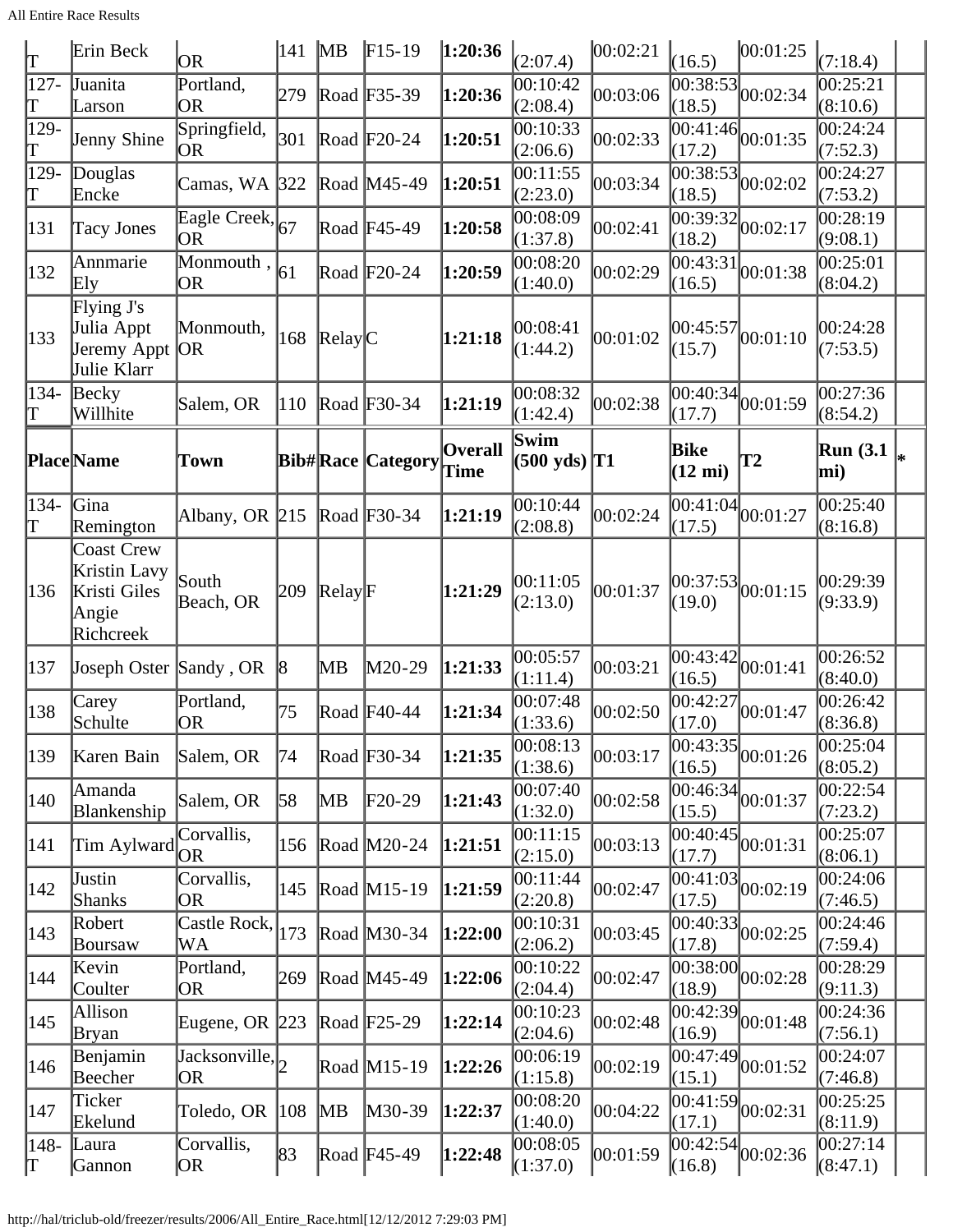| $ 148-$<br>lΤ     | Tiffanie<br>Andrews-<br>Rost        | Salem, OR                                                 | 160 |           | Road F30-34              | 1:22:48                | 00:10:29<br>(2:05.8)                      | 00:03:04 | 00:39:23 <br>(18.3)       | 00:02:20                               | 00:27:32<br>(8:52.9)    |    |
|-------------------|-------------------------------------|-----------------------------------------------------------|-----|-----------|--------------------------|------------------------|-------------------------------------------|----------|---------------------------|----------------------------------------|-------------------------|----|
|                   | <b>Place</b> Name                   | <b>Town</b>                                               |     |           | <b>Bib#Race Category</b> | <b>Overall</b><br>Time | Swim<br>$(500 \text{ yds})$ <sup>T1</sup> |          | Bike<br>$(12 \text{ mi})$ | <b>T2</b>                              | <b>Run</b> (3.1)<br>mi) |    |
| 150               | Jennifer<br>Welander                | Bend, OR                                                  | 261 |           | Road F30-34              | 1:22:50                | 00:10:25<br>(2:05.0)                      | 00:03:38 | 00:42:01<br>(17.1)        | 00:02:27                               | 00:24:19<br>(7:50.6)    |    |
| 151               | Drew Puckett                        | Portland,<br>OR                                           | 306 |           | Road M30-34              | 1:23:21                | 00:11:11<br>(2:14.2)                      | 00:05:48 | 00:37:52<br>(19.0)        | 00:03:30                               | 00:25:00<br>(8:03.9)    |    |
| 152-<br>Τ         | Madison<br>Wellington               | Banks, OR                                                 | 78  | MВ        | $M15-19$                 | 1:23:22                | 00:08:42<br>(1:44.4)                      | 00:03:28 | 00:47:50 <br>(15.1)       | 00:01:23                               | 00:21:59<br>(7:05.5)    |    |
| $152 -$<br>Τ      | Michael<br>Zollitsch                | Portland,<br>OR                                           | 280 |           | Road M45-49              | 1:23:22                | 00:10:04<br>(2:00.8)                      | 00:04:04 | (18.5)                    | $\overline{00:38:50}$ 00:02:51         | 00:27:33<br>(8:53.2)    |    |
| 154               | Peter<br>Vanderwall                 | Salem, OR                                                 | 174 |           | Road M50-54              | 1:23:24                | 00:09:23<br>(1:52.6)                      | 00:03:47 | 00:40:04<br>(18.0)        | 00:03:06                               | 00:27:04<br>(8:43.9)    |    |
| 155               | Mike<br>Petersen                    | Salem, OR                                                 | 171 |           | Road M35-39              | 1:23:33                | 00:10:16<br>(2:03.2)                      | 00:05:01 | (19.4)                    | $\overline{00:37:03}$ 00:04:01         | 00:27:12<br>(8:46.5)    |    |
| 156               | William<br>Gazeley                  | Corvallis,<br><b>OR</b>                                   | 328 | MВ        | M40-49                   | 1:23:37                | 00:10:24<br>(2:04.8)                      | 00:03:39 | 00:40:05<br>(18.0)        | 00:01:33                               | 00:27:56<br>(9:00.6)    |    |
| $\vert 157 \vert$ | Mack<br>Thames                      | Milwakie,<br><b>OR</b>                                    | 225 |           | Road M25-29              | 1:23:48                | 00:10:37<br>(2:07.4)                      | 00:05:42 | (18.8)                    | $\frac{1}{100:38:17}$ 00:02:01         | 00:27:11<br>(8:46.1)    |    |
| 158               | Gerald<br>Balaban                   | Dallas, OR                                                | 249 |           | Road M55-59              | 1:23:51                | 00:10:54<br>(2:10.8)                      | 00:03:48 | 00:40:10<br>(17.9)        | 00:03:06                               | 00:25:53<br>(8:21.0)    |    |
| 159               | Tana Bryn                           | Eugene, OR $ 104 $                                        |     |           | Road $F20-24$            | 1:24:02                | 00:08:47<br>(1:45.4)                      | 00:02:22 | 00:43:46<br>(16.5)        | 00:02:34                               | 00:26:33<br>(8:33.9)    |    |
| 160               | Jonathan<br>Mills                   | Corvallis,<br><b>OR</b>                                   | 313 |           | Road M20-24              | 1:24:10                | 00:12:40<br>(2:32.0)                      | 00:03:50 | (18.5)                    | $\frac{1}{100:38:50}$ 00:02:45         | 00:26:05<br>(8:24.8)    |    |
| 161               | Carlos<br>Velazquez                 | Central<br>Point, OR                                      | 224 |           | Road M30-34              | 1:24:12                | 00:09:13<br>(1:50.6)                      | 00:04:57 | (17.6)                    | $\frac{1}{100:40:57}$ 00:02:24         | 00:26:41<br>(8:36.5)    |    |
| $ 162\rangle$     | Scott Bosse                         | Grants Pass, $ 126 $ Road $ M25-29 $ 1:24:15<br><b>OR</b> |     |           |                          |                        | 00:08:13<br>(1:38.6)                      | 00:02:42 | (16.6)                    | $\overline{ 00:43:25 }_{00:02:32}$     | 00:27:23<br>(8:50.0)    |    |
| 163               | <b>Fred Robbins</b>                 | Vancouver,<br>WA                                          | 187 |           | Road $M60&O$             | 1:24:34                | 00:10:03<br>(2:00.6)                      | 00:03:23 | 00:38:50<br>(18.5)        | 00:02:26                               | 00:29:52<br>(9:38.1)    |    |
| 164               | Nancy<br>Raskauskas                 | Corvallis,<br> OR                                         | 41  |           | Road $F20-24$            | 1:24:43                | 00:08:06<br>(1:37.2)                      | 00:02:41 | 00:42:39<br>(16.9)        | 00:02:15                               | 00:29:02<br>(9:21.9)    |    |
|                   | Place Name                          | <b>Town</b>                                               |     |           | <b>Bib#Race Category</b> | <b>Overall</b><br>Time | Swim<br>$(500 \text{ yds})$ T1            |          | Bike<br>$(12 \text{ mi})$ | <b>T2</b>                              | <b>Run</b> (3.1)<br>mi) | l∗ |
| $ 165\rangle$     | Aimee<br>Williams                   | Corvallis,<br><b>OR</b>                                   | 169 | MB        | F30-39                   | 1:24:49                | 00:09:26<br>(1:53.2)                      | 00:04:17 | (16.9)                    | $\overline{00:42:33}$ $\big  00:02:29$ | 00:26:04<br>(8:24.5)    |    |
| 166               | Andy Smith                          | Sunriver,<br><b>OR</b>                                    | 201 |           | Road M55-59              | 1:25:02                | 00:09:34<br>(1:54.8)                      | 00:02:01 | (17.3)                    | $\overline{ 00:41:36 }_{00:02:48}$     | 00:29:03<br>(9:22.3)    |    |
| 167               | Laura<br>Skinkle                    | Bend, OR                                                  | 314 |           | Road $F50-54$            | 1:25:16                | 00:12:46<br>(2:33.2)                      | 00:03:07 | (17.6)                    | $\overline{ 00:40:56 }_{00:02:19}$     | 00:26:08<br>(8:25.8)    |    |
| 168               | Michael<br>Aylward                  | Portland,<br><b>OR</b>                                    | 292 | MВ        | M20-29                   | 1:25:19                | 00:11:03<br>(2:12.6)                      | 00:02:50 | (16.1)                    | $\frac{1}{100:44:46}$ 00:01:50         | 00:24:50<br>(8:00.6)    |    |
| 169               | Lisa Wourms Camas, WA $ 159\rangle$ |                                                           |     | <b>MB</b> | F30-39                   | 1:25:21                | 00:10:11<br>(2:02.2)                      | 00:03:08 | (16.6)                    | $\frac{1}{100:43:30}$ 00:02:18         | 00:26:14<br>(8:27.7)    |    |
| 170               | Denise<br>Croucher                  | Brush<br>Prairie, WA                                      | 102 |           | Road $F40-44$            | 1:25:28                | 00:09:00<br>(1:48.0)                      | 00:03:42 | (18.7)                    | $\frac{1}{100:38:32}$ 00:02:47         | 00:31:27<br>(10:08.7)   |    |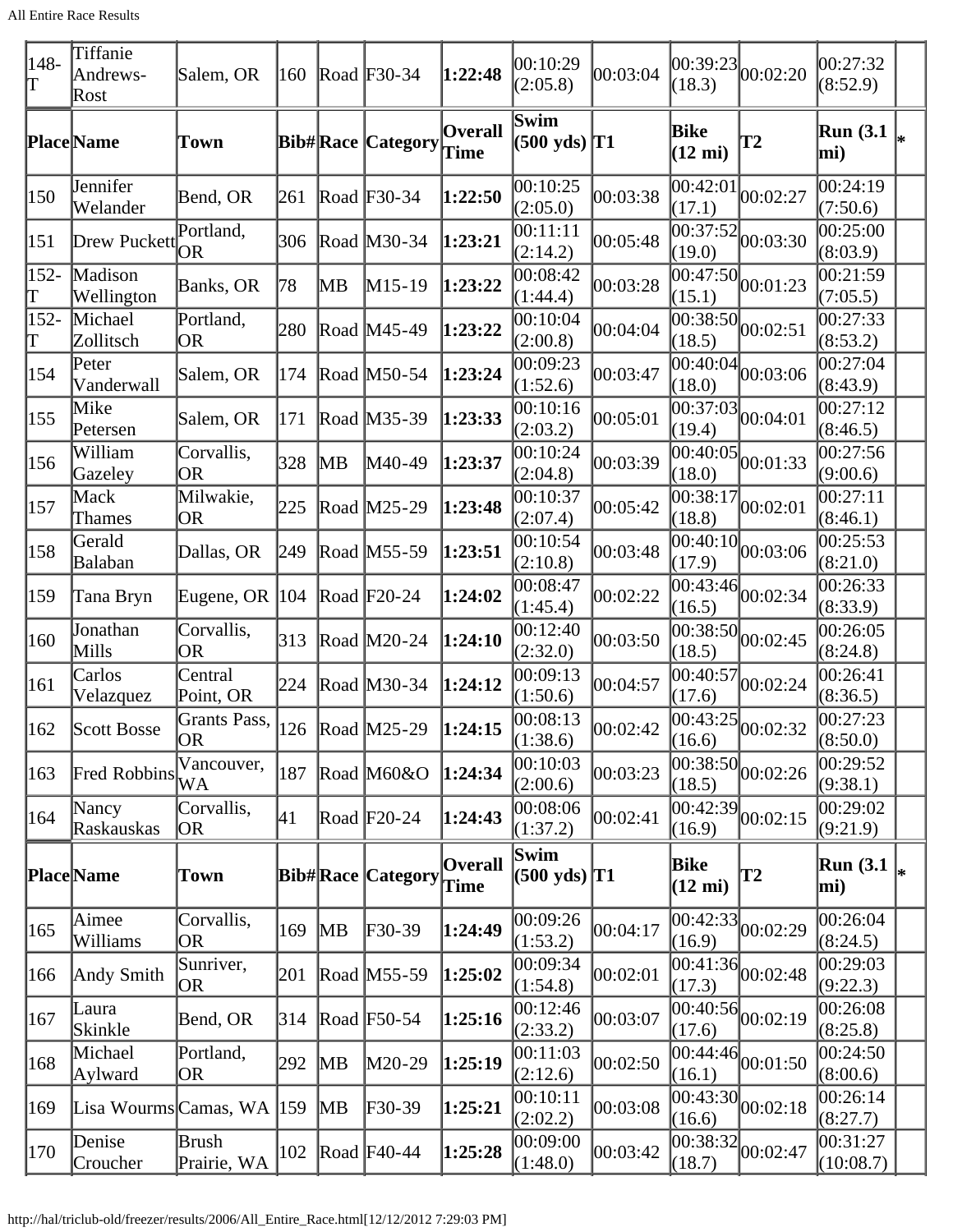All Entire Race Results

| 171          | Elise<br>Hickson                   | Lebanon,<br><b>OR</b>    | 47  |                        | Road $F20-24$            | 1:25:33                | 00:08:05<br>(1:37.0)                            | 00:02:30 | (15.5)                    | $\overline{00:46:35}\Big  00:02:06$           | 00:26:17<br>(8:28.7)    |    |
|--------------|------------------------------------|--------------------------|-----|------------------------|--------------------------|------------------------|-------------------------------------------------|----------|---------------------------|-----------------------------------------------|-------------------------|----|
| 172          | Tricia Ianora                      | Portland,<br>OR          | 307 |                        | Road F35-39              | 1:25:35                | 00:09:52<br>(1:58.4)                            | 00:05:22 | (16.8)                    | $\frac{12}{100:42:58}$ <sub>00:01:49</sub>    | 0.25:34<br>(8:14.8)     |    |
| $173-$<br>Τ  | Heidi Cleary                       | Corvallis,<br><b>OR</b>  | 232 |                        | Road F35-39              | 1:25:54                | 00:11:38<br>(2:19.6)                            | 00:02:22 | 00:44:10 <br>(16.3)       | 00:01:56                                      | 00:25:48<br>(8:19.4)    |    |
| $173-$<br>Γ  | Vickie<br>Skakel                   | Portland,<br><b>OR</b>   | 327 |                        | Road F45-49              | 1:25:54                | 00:12:56<br>(2:35.2)                            | 00:05:44 | (18.6)                    | $\overline{00:38:38}$ 00:02:57                | 00:25:39<br>(8:16.5)    |    |
| 175          | Chris<br>Hiaasen                   | Mill City,<br>OR         | 86  |                        | Road F45-49              | 1:25:56                | 00:07:46<br>(1:33.2)                            | 00:03:08 | 00:42:46 <br>(16.8)       | 00:02:42                                      | 00:29:34<br>(9:32.3)    |    |
| 176          | Elizabeth<br>Hoops                 | Camas, WA                | 172 |                        | Road F50-54              | 1:25:59                | 00:10:03<br>(2:00.6)                            | 00:03:50 | (18.4)                    | $\overline{ 00:39:03 }_{00:02:27}$            | 00:30:36<br>(9:52.3)    |    |
| $177-$<br>T  | Margaret<br>Wittenauer-<br>Lee     | Portland,<br><b>OR</b>   | 170 |                        | Road F55-59              | 1:26:07                | 00:10:07<br>(2:01.4)                            | 00:03:29 | (16.8)                    | 00:42:44 00:03:17                             | 00:26:30<br>(8:32.9)    |    |
| $177 -$<br>Τ | Benjamin<br>Clement                | Portland,<br>OR          | 272 |                        | Road M25-29              | 1:26:07                | 00:09:51<br>(1:58.2)                            | 00:03:20 | (17.6)                    | $\overline{00:40:50}$ <sub>00:03:41</sub>     | 00:28:25<br>(9:10.0)    |    |
| 179          | Jan Beyer                          | Camas, WA  162           |     |                        | Road F45-49              | 1:26:36                | 00:10:21<br>(2:04.2)                            | 00:03:30 | (16.8)                    | $\overline{ 00:42:47 }_{00:02:30}$            | 00:27:28<br>(8:51.6)    |    |
|              | <b>Place</b> Name                  | Town                     |     |                        | <b>Bib#Race Category</b> | <b>Overall</b><br>Time | Swim<br>$(500 \text{ yds})$ <sup>T1</sup>       |          | Bike<br>$(12 \text{ mi})$ | T2                                            | <b>Run</b> (3.1)<br>mi) | ∦∗ |
| 180          | Jd Amos                            | Vancouver,<br>WA         | 178 |                        | Road M25-29              | 1:26:37                | 00:09:13<br>(1:50.6)                            | 00:05:05 | (15.8)                    | $\overline{00:45:30}$ $00:02:19$              | 00:24:30<br>(7:54.2)    |    |
| 181          | Pami<br>Monnette                   | Monmouth,<br><b>OR</b>   | 230 | MВ                     | $F20-29$                 | 1:26:39                | 00:10:22<br>(2:04.4)                            | 00:02:04 | 00:46:00 <br>(15.7)       | 00:01:15                                      | 00:26:58<br>(8:41.9)    |    |
| 182          | DeDe Mott                          | Vancouver,<br>WA         | 130 |                        | Road F35-39              | 1:26:46                | 00:09:18<br>(1:51.6)                            | 00:03:27 | (16.6)                    | $\frac{12}{100:43:19}$ <sub>00:03:22</sub>    | 00:27:20<br>(8:49.0)    |    |
| 183          | Henry<br>Stanko                    | Lebanon,<br>OR           | 127 |                        | Road M55-59              | 1:26:55                | 00:09:00<br>(1:48.0)                            | 00:03:33 | (16.5)                    | $\overline{ 00:43:31 }_{00:02:00}$            | 00:28:51<br>(9:18.4)    |    |
| 184          | David<br>Williams                  | Portland,<br> OR         |     |                        | 286   Road   M40-44      | 1:27:02                | 00:10:04<br>(2:00.8)                            | 00:04:54 | (17.6)                    | $\left  \overline{00:40:48} \right  00:03:45$ | 00:27:31<br>(8:52.6)    |    |
| 185          | Abigail<br>Pecore                  | Portland,<br><b>OR</b>   | 189 |                        | Road $F25-29$            | 1:27:07                | 00:09:01<br>(1:48.2)                            | 00:02:50 | (16.5)                    | $\frac{1}{00:43:32}$ <sub>00:01:45</sub>      | 00:29:59<br>(9:40.3)    |    |
| 186          | Kurt<br>Malmedal                   | Banks, OR                | 151 | $\overline{\text{MB}}$ | $M30-39$                 | 1:27:08                | 00:10:09<br>(2:01.8)                            | 00:03:13 | (16.2)                    | $\overline{ 00:44:19 }$ 00:02:10              | 00:27:17<br>(8:48.1)    |    |
| 187          | Jason Gatlin                       | Eugene, OR $ 140\rangle$ |     |                        | Road $M25-29$            | 1:27:14                | 00:08:51<br>(1:46.2)                            | 00:03:46 | (18.4)                    | $\overline{00:39:10}$ <sub>00:03:12</sub>     | 00:32:15<br>(10:24.2)   |    |
| 188          | James<br>Watson                    | Beaverton,<br><b>OR</b>  | 157 | $\mathbb{M}$ B         | $M20-29$                 | 1:27:47                | 00:10:43<br>(2:08.6)                            | 00:02:55 | (15.9)                    | $\overline{ 00:45:18 }_{00:01:35}$            | 00:27:16<br>(8:47.7)    |    |
| 189          | Tasha Wulff                        | Corvallis,<br>OR         | 51  |                        | Road F30-34              | 1:27:51                | 00:07:34<br>(1:30.8)                            | 00:02:56 | (16.7)                    | $\overline{ 00:43:10 }$ 00:02:16              | 00:31:55<br>(10:17.7)   |    |
| 190          | Susie Beers                        | Monmouth,<br><b>OR</b>   | 324 | $\overline{\text{MB}}$ | $F20-29$                 | 1:27:52                | $\overline{ 00:10:13} _{00:02:30?}$<br>(2:02.6) |          | (14.9)                    | $\frac{1}{100:48:12}$ 00:01:19                | 00:25:38<br>(8:16.1)    |    |
|              | The<br>Bergquist<br><b>Beavers</b> |                          |     |                        |                          |                        |                                                 |          |                           |                                               |                         |    |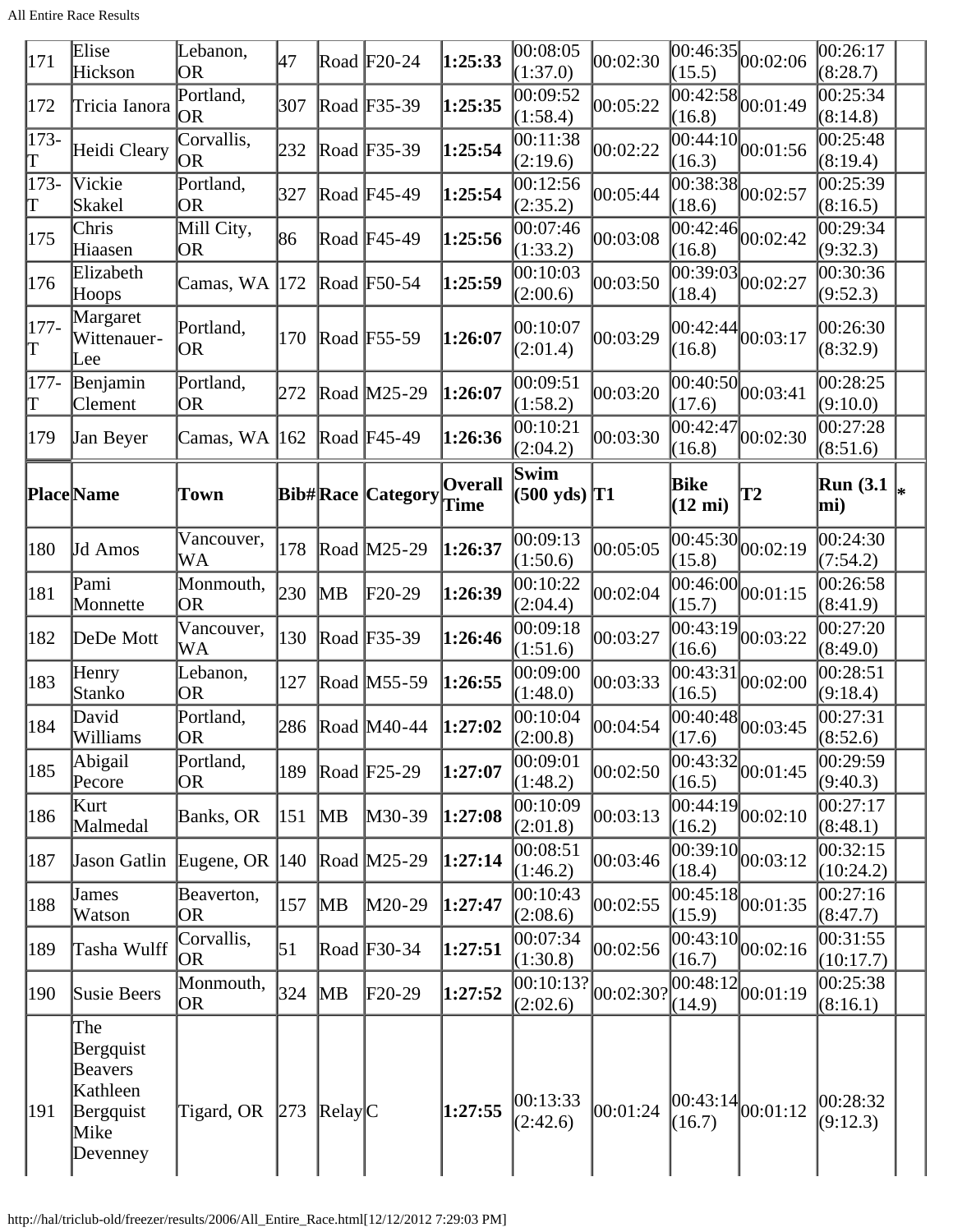|           | John<br>Bergquist                                         |                         |     |                  |                          |                        |                                |          |                                 |                                           |                        |    |
|-----------|-----------------------------------------------------------|-------------------------|-----|------------------|--------------------------|------------------------|--------------------------------|----------|---------------------------------|-------------------------------------------|------------------------|----|
| 192       | Chelsey<br>Savage                                         | Beaverton,<br><b>OR</b> | 37  | MВ               | $F20-29$                 | 1:27:58                | 00:06:59<br>(1:23.8)           | 00:01:58 | (14.8)                          | $\overline{00:48:48}$ <sub>00:01:31</sub> | 00:28:42<br>(9:15.5)   |    |
| 193       | Darrin<br>Purdom                                          | Toledo, OR              | 240 | MВ               | M30-39                   | 1:28:01                | 00:09:27<br>(1:53.4)           | 00:02:35 | $\overline{0}0:42:43$<br>(16.9) | 00:02:27                                  | 00:30:49<br>(9:56.5)   |    |
| 194       | Dan Clark                                                 | Salem, OR               | 214 | MВ               | M50-59                   | 1:28:11                | 00:10:54<br>(2:10.8)           | 00:04:02 | 00:45:07 <br>(16.0)             | 00:03:05                                  | 00:25:03<br>(8:04.8)   |    |
|           | <b>PlaceName</b>                                          | Town                    |     |                  | <b>Bib#Race Category</b> | <b>Overall</b><br>Time | Swim<br>$(500 \text{ yds})$ T1 |          | Bike<br>$(12 \text{ mi})$       | <b>T2</b>                                 | <b>Run</b> (3.1<br>mi) | I∗ |
| 195       | Lindsay<br>Parker                                         | Corvallis,<br><b>OR</b> | 278 |                  | Road $F50-54$            | 1:28:16                | 00:11:58<br>(2:23.6)           | 00:04:28 | 00:40:51<br>(17.6)              | 00:03:00                                  | 00:27:59<br>(9:01.6)   |    |
| 196       | Bill Alden                                                | Albany, OR $ $          | 163 |                  | Road M55-59              | 1:28:23                | 00:09:59<br>(1:59.8)           | 00:03:10 | (17.3)                          | $\overline{ 00:41:33 }_{00:02:28}$        | 00:31:13<br>(10:04.2)  |    |
| 197-<br>T | Matt Blake                                                | Sherwood,<br><b>OR</b>  | 106 | MВ               | $M15-19$                 | 1:28:34                | 00:08:33<br>(1:42.6)           | 00:04:01 | 00:46:45 <br>(15.4)             | 00:03:04                                  | 00:26:11<br>(8:26.8)   |    |
| 197-<br>T | Arron Dieter                                              | Portland,<br><b>OR</b>  | 323 |                  | Road M30-34              | 1:28:34                | 00:11:16<br>(2:15.2)           | 00:03:20 | (16.5)                          | $\overline{00:43:43}$ 00:02:21            | 00:27:54<br>(9:00.0)   |    |
| 199       | Kevin<br>Savage                                           | Beaverton,<br><b>OR</b> | 188 |                  | Road M50-54              | 1:28:48                | 00:11:00<br>(2:12.0)           | 00:03:34 | 00:44:56 <br>(16.0)             | 00:02:13                                  | 00:27:05<br>(8:44.2)   |    |
| 200       | Sarah Field                                               | Corvallis,<br>OR        | 90  | MВ               | $F20-29$                 | 1:28:55                | 00:08:05<br>(1:37.0)           | 00:02:43 | (14.2)                          | $\overline{ 00:50:50 }_{00:01:25}$        | 00:25:52<br>(8:20.6)   |    |
| 201       | Jim Vu                                                    | Salem, OR               | 190 |                  | Road M25-29              | 1:29:09                | 00:12:56<br>(2:35.2)           | 00:04:07 | 00:41:51<br>(17.2)              | 00:02:03                                  | 00:28:12<br>(9:05.8)   |    |
| 202       | Steven Mott                                               | San<br>Francisco,<br>CA | 146 |                  | Road M45-49              | 1:29:10                | 00:09:40<br>(1:56.0)           | 00:04:55 | 00:39:19 <br>(18.3)             | 00:02:09                                  | 00:33:07<br>(10:41.0)  |    |
| 203       | Ben<br>Raymond<br>Lode                                    | Lebanon,<br><b>OR</b>   | 329 | MВ               | M20-29                   | 1:29:29                | 00:12:33<br>(2:30.6)           | 00:03:54 | (15.9)                          | 00:45:10 00:01:35                         | 00:26:17<br>(8:28.7)   |    |
| 204       | Christina<br>Gross                                        | Newberg,<br><b>OR</b>   |     |                  | 256 Road F40-44          | 1:29:34                | 00:09:59<br>(1:59.8)           | 00:03:35 | (16.1)                          | $\overline{00:}44:41\vert_{00:02:08}$     | 00:29:11<br>(9:24.8)   |    |
| 205       | Ayre Ann<br>Williamson                                    | Camas, WA               | 112 |                  | Road F35-39              | 1:29:37                | 00:08:11<br>(1:38.2)           | 00:03:32 | 00:44:06 <br>(16.3)             | 00:03:07                                  | 00:30:41<br>(9:53.9)   |    |
| 206       | Sally<br>Stafford                                         | Corvallis,<br>OR        | 186 |                  | Road F60&O               | 1:29:46                | 00:11:07<br>(2:13.4)           | 00:03:44 | (15.6)                          | $\overline{00:46:}16\overline{00:02:27}$  | 00:26:12<br>(8:27.1)   |    |
| 207       | Susan<br>Schnapp                                          | Hillsboro,<br><b>OR</b> | 133 |                  | Road $F35-39$            | 1:29:58                | 00:10:07<br>(2:01.4)           | 00:04:11 | (16.3)                          | $\overline{00:44:18}$ 00:02:34            | 00:28:48<br>(9:17.4)   |    |
| 208       | Stanko<br>Family<br>Renata<br>Stanko<br>Maryann<br>Stanko | Lebanon,<br><b>OR</b>   | 161 | $\text{Relay}$ F |                          | 1:30:04                | 00:10:46<br>(2:09.2)           | 00:03:51 | (14.7)                          | $\left  00:48:59 \right  00:01:14$        | 00:25:14<br>(8:08.4)   |    |
| 209       | Gayle<br>Evensen                                          | Philomath,<br><b>OR</b> | 165 |                  | Road F55-59              | 1:30:06                | 00:10:13<br>(2:02.6)           | 00:03:57 | 00:46:04 <br>(15.6)             | 00:02:48                                  | 00:27:04<br>(8:43.9)   |    |
|           | <b>Place</b> Name                                         | Town                    |     |                  | <b>Bib#Race Category</b> | <b>Overall</b><br>Time | Swim<br>$(500 \text{ yds})$ T1 |          | Bike<br>$(12 \text{ mi})$       | <b>T2</b>                                 | Run $(3.1)$<br>mi)     |    |
| 210       | Carrie Carver Eugene, OR  148   Road   F25-29             |                         |     |                  |                          | 1:30:08                | 00:11:13                       | 00:03:26 |                                 | $\overline{00:41:24}\vert_{00:02:26}$     | 00:31:39               |    |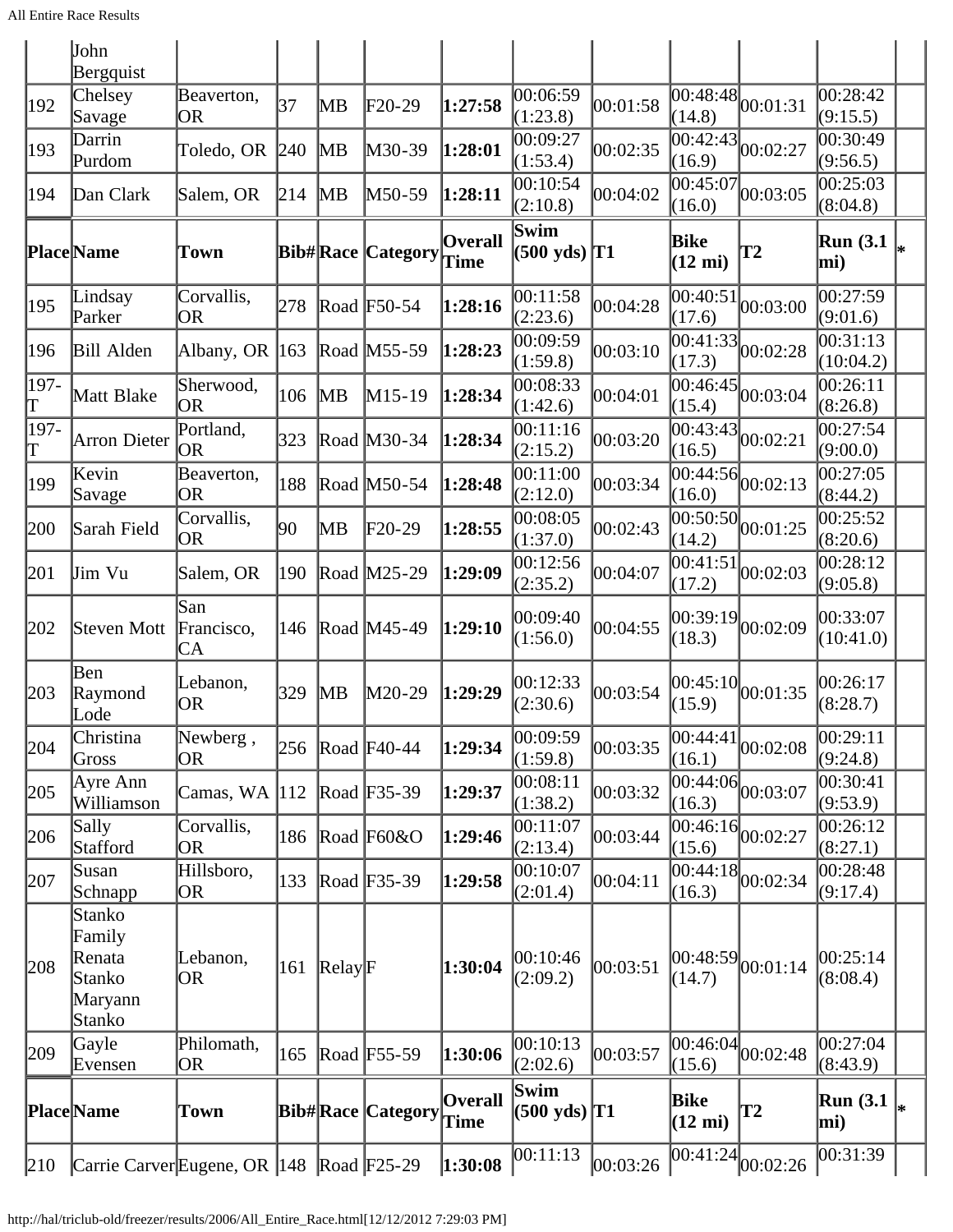All Entire Race Results

|               |                                                                          |                            |               |                  |                          |                        | (2:14.6)                       |           | (17.4)                    |                                           | (10:12.6)             |  |
|---------------|--------------------------------------------------------------------------|----------------------------|---------------|------------------|--------------------------|------------------------|--------------------------------|-----------|---------------------------|-------------------------------------------|-----------------------|--|
| 211           | Mark Tinseth Salem, OR                                                   |                            | 119           |                  | Road M35-39              | 1:30:12                | 00:08:57<br>(1:47.4)           | 00:04:10  | (15.5)                    | $\overline{ 00:46:25 }_{00:01:42}$        | 00:28:58<br>(9:20.6)  |  |
| $212-$<br>π   | Brian Grant                                                              | Corvallis,<br><b>OR</b>    | 235           | MВ               | M20-29                   | 1:30:34                | 00:10:28?<br>(2:05.6)          | 00:02:30? | 00:47:34<br>(15.1)        | 00:01:30                                  | 00:28:32<br>(9:12.3)  |  |
| 212-<br>Τ     | Mike<br>McCann                                                           | Chihalis,<br>WA            | 326           | MB               | M50-59                   | 1:30:34                | 00:12:15<br>(2:27.0)           | 00:05:34  | 00:39:54<br>(18.0)        | 00:02:20                                  | 00:30:31<br>(9:50.6)  |  |
| 214           | Karen Prater Eugene, OR 264                                              |                            |               |                  | Road F40-44              | 1:30:36                | 00:10:56<br>(2:11.2)           | 00:03:34  | (16.1)                    | $\overline{00:44:39}$ 00:02:24            | 00:29:03<br>(9:22.3)  |  |
| 215           | Carly Heron                                                              | Gresham,<br><b>OR</b>      | 356           |                  | Road F30-34              | 1:30:45                | 00:12:47<br>(2:33.4)           | 00:03:18  | 00:42:31<br>(16.9)        | 00:02:23                                  | 00:29:46<br>(9:36.1)  |  |
| 216           | Genevieve<br>Beecher                                                     | Eugene, OR $ 152 $         |               | MВ               | F20-29                   | 1:30:49                | 00:09:50<br>(1:58.0)           | 00:04:53  | 00:47:47<br>(15.1)        | 00:01:42                                  | 00:26:37<br>(8:35.2)  |  |
| 217           | Tim Warren                                                               | Camas, WA 268              |               |                  | Road M40-44              | 1:30:56                | 00:10:50<br>(2:10.0)           | 00:04:20  | 00:44:53<br>(16.0)        | 00:02:39                                  | 00:28:14<br>(9:06.5)  |  |
| 218           | Sandy<br>Ranelle-<br>Ramberg                                             | Vancouver,<br>WA           | 287           |                  | Road $F40-44$            | 1:30:59                | 00:11:40<br>(2:20.0)           | 00:03:10  | 00:45:15<br>(15.9)        | 00:02:24                                  | 00:28:30<br>(9:11.6)  |  |
| $ 219\rangle$ | Lindsay<br>Pranger                                                       | Hillsboro,<br><b>OR</b>    | 195           |                  | Road F <sub>25</sub> -29 | 1:31:03                | 00:09:58<br>(1:59.6)           | 00:04:30  | (15.4)                    | $\overline{00:46:40}$ 00:02:17            | 00:27:38<br>(8:54.8)  |  |
| 220           | Carissa<br>Mylin                                                         | Corvallis,<br><b>OR</b>    | 239           | MВ               | $F20-29$                 | 1:31:27                | 00:09:48<br>(1:57.6)           | 00:04:03  | (15.5)                    | $\overline{ 00:46:33 }_{00:02:12}$        | 00:28:51<br>(9:18.4)  |  |
| 221           | <b>Brian Claytor</b>                                                     | Corvallis,<br><b>OR</b>    | 243           |                  | Road M25-29              | 1:31:32                | 00:09:29<br>(1:53.8)           | 00:04:51  | (17.2)                    | $\overline{00:41:58}$ 00:03:46            | 00:31:28<br>(10:09.0) |  |
| 222           | Trent<br>Duppenthaler <sub>OR</sub>                                      | Sherwood,                  | 260           | $\mathbb{M}$ B   | $M15-19$                 | 1:31:35                | 00:10:05<br>(2:01.0)           | 00:03:35  | 00:44:38 <br>(16.1)       | 00:02:12                                  | 00:31:05<br>(10:01.6) |  |
| 223           | David Bell                                                               | Beaverton,<br><b>OR</b>    | 192           |                  | Road M40-44              | 1:31:49                | 00:11:16<br>(2:15.2)           | 00:03:11  | (16.8)                    | $\frac{1}{100:42:53}$ <sub>00:02:26</sub> | 00:32:03<br>(10:20.3) |  |
| 224           | Ana Flores                                                               | Eugene, OR $ 193 $         |               |                  | Road F20-24              | 1:31:53                | 00:12:53<br>(2:34.6)           | 00:03:44  | (15.4)                    | $\overline{ 00:46:45 }_{00:02:15}$        | 00:26:16<br>(8:28.4)  |  |
|               | Place Name                                                               | <b>Town</b>                |               |                  | <b>Bib#Race Category</b> | <b>Overall</b><br>Time | Swim<br>$(500 \text{ yds})$ T1 |           | Bike<br>$(12 \text{ mi})$ | T2                                        | Run $(3.1)$<br>mi)    |  |
| 225           | FES and the<br>chicks<br>Jasper Don<br>Nicki Cleary<br>Amanda<br>Ring    | Corvallis,<br> OR          | 31            | Relay C          |                          | 1:31:59                | 00:07:09<br>(1:25.8)           | 00:00:58  | 00:52:30 <br>(13.7)       | 00:01:22                                  | 00:30:00<br>(9:40.6)  |  |
| 226           | Maurice<br>Banning                                                       | Albany, OR 318             |               |                  | Road $M60&O$             | 1:32:06                | 00:13:44<br>(2:44.8)           | 00:06:42  | 00:42:12<br>(17.1)        | 00:02:44                                  | 00:26:44<br>(8:37.4)  |  |
| 227           | Aldo<br>Melchiori                                                        | Lacey, WA                  | $ 124\rangle$ |                  | Road M50-54              | 1:32:13                | 00:08:43<br>(1:44.6)           | 00:03:55  | (17.9)                    | $\overline{00:40:16}$ $00:03:25$          | 00:35:54<br>(11:34.8) |  |
| 228           | Smithies!<br>Linnea<br>Osterberg<br>Jenny<br>Hawkins<br>Anna<br>Campbell | Lake<br>Oswego, OR $ 281 $ |               | $\text{Relay}$ F |                          | 1:32:23                | 00:11:09<br>(2:13.8)           | 00:01:26  | (13.7)                    | 00:52:40 00:01:23                         | 00:25:45<br>(8:18.4)  |  |
| 229           | Renee                                                                    | Camas, WA 228              |               |                  | Road F30-34              | 1:32:41                | 00:10:14                       | 00:02:37  | 00:43:59                  | 00:02:16                                  | 00:33:35              |  |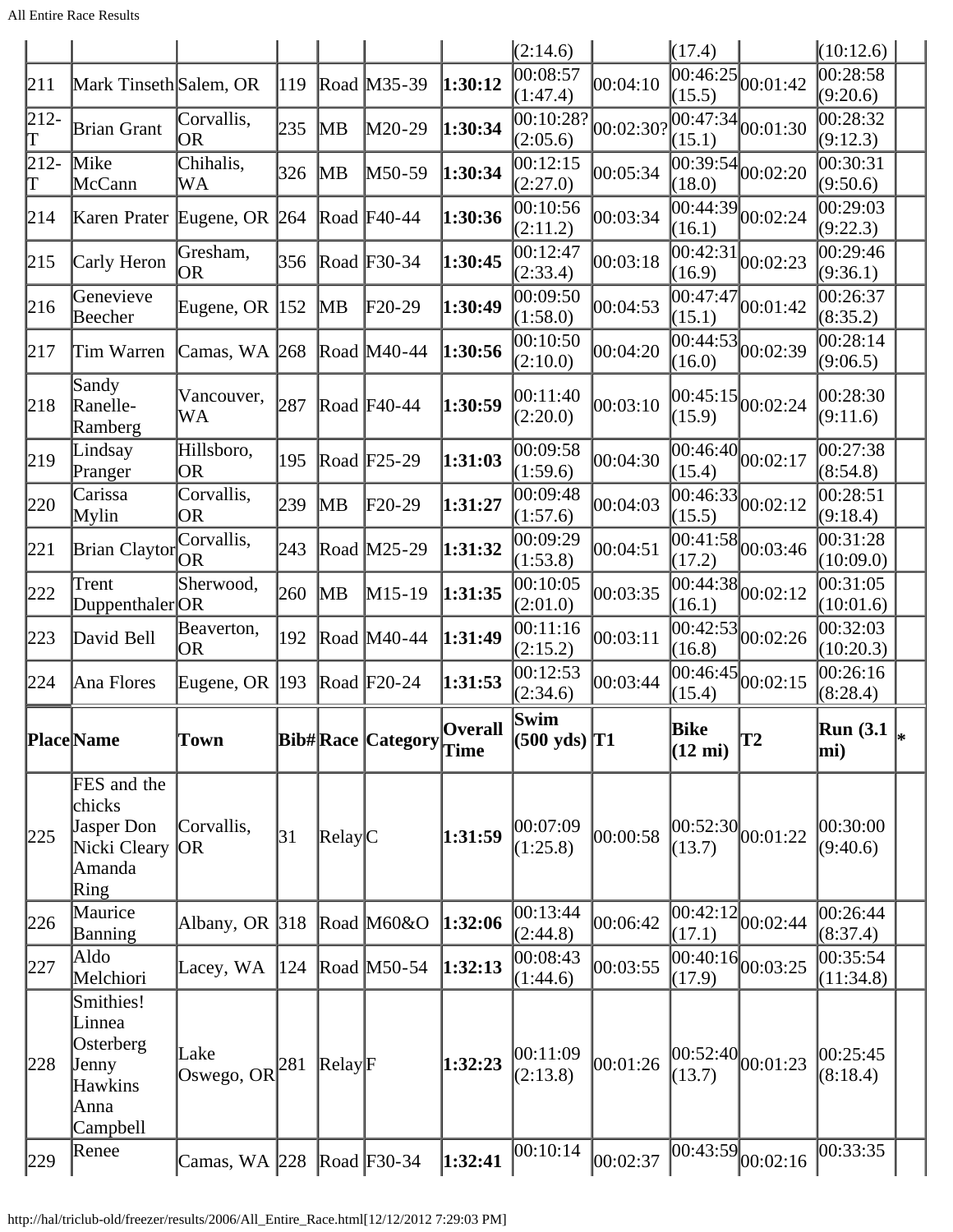All Entire Race Results

|                           | Crowson                    |                         |               |                        |                          |                        | (2:02.8)                                   |           | (16.4)                                   |                                              | (10:50.0)               |  |
|---------------------------|----------------------------|-------------------------|---------------|------------------------|--------------------------|------------------------|--------------------------------------------|-----------|------------------------------------------|----------------------------------------------|-------------------------|--|
| 230                       | Andrea<br>Forgy            | MB View,<br>CA          | 253           |                        | Road $F40-44$            | 1:32:57                | 00:10:10<br>(2:02.0)                       | 00:03:27  | $\overline{00}$ :47:01 $\vert$<br>(15.3) | 00:02:22                                     | 00:29:57<br>(9:39.7)    |  |
| 231                       | Jason Wyatt                | Eugene, OR $ 139 $      |               |                        | Road M25-29              | 1:33:25                | 00:10:13<br>(2:02.6)                       | 00:03:58  | 00:43:24<br>(16.6)                       | 00:02:29                                     | 00:33:21<br>(10:45.5)   |  |
| $232 -$<br>$ \mathrm{T} $ | Peggy<br>Bishop            | Keizer, OR              | 129           | $\mathbb{M}$ B         | $F30-39$                 | 1:33:35                | 00:09:02<br>(1:48.4)                       | 00:03:59  | 00:48:11<br>(14.9)                       | 00:02:37                                     | 00:29:46<br>(9:36.1)    |  |
| 232-<br>T                 | Kelley Clark Salem, OR     |                         | 275           |                        | Road F30-34              | 1:33:35                | 00:10:04<br>(2:00.8)                       | 00:04:52  | (13.9)                                   | $\overline{00:51:54}$ $\vert 00:01:53 \vert$ | 00:24:52<br>(8:01.3)    |  |
| 234                       | Bart<br>Swanson            | Eugene, OR $ 267 $      |               |                        | Road M55-59              | 1:33:44                | 00:10:53<br>(2:10.6)                       | 00:04:57  | 00:42:14<br>(17.0)                       | 00:03:33                                     | 00:32:07<br>(10:21.6)   |  |
| 235                       | Erica Presley Salem, OR    |                         | 143           | MВ                     | $F20-29$                 | 1:33:55                | 00:10:03<br>(2:00.6)                       | 00:03:31  | 00:45:43<br>(15.7)                       | 00:02:00                                     | 00:32:38<br>(10:31.6)   |  |
| 236                       | Karen<br>Ledbetter         | Creswell,<br>OR         | 283           | MВ                     | $F30-39$                 | 1:34:02                | 00:11:16<br>(2:15.2)                       | 00:05:37  | (14.9)                                   | $\overline{00:48:10}$ 00:01:45               | 00:27:14<br>(8:47.1)    |  |
| $237-$<br>T               | Kathy<br>Eckert-<br>Mason  | Corvallis,<br><b>OR</b> | 96            |                        | Road F45-49              | 1:34:19                | 00:10:26?<br>(2:05.2)                      | 00:02:30? | (14.4)                                   | 00:49:57 00:03:15                            | 00:28:11<br>(9:05.5)    |  |
| 237-<br>T                 | Monica<br>Wellington       | Banks, OR               | 150           | MВ                     | F30-39                   | 1:34:19                | 00:11:16<br>(2:15.2)                       | 00:03:05  | 00:48:22<br>(14.9)                       | 00:01:30                                     | 00:30:06<br>(9:42.6)    |  |
| 239                       | <b>Justin Elser</b>        | Corvallis,<br><b>OR</b> | 135           | MВ                     | M20-29                   | 1:34:28                | 00:09:37<br>(1:55.4)                       | 00:03:48  | 00:44:42<br>(16.1)                       | 00:01:54                                     | 00:34:27<br>(11:06.8)   |  |
|                           | <b>Place</b> Name          | Town                    |               |                        | <b>Bib#Race Category</b> | <b>Overall</b><br>Time | Swim<br>$(500 \text{ yds})$ T <sub>1</sub> |           | Bike<br>$(12 \text{ mi})$                | T2                                           | <b>Run</b> (3.1)<br>mi) |  |
| 240                       | Lynea<br>Loeffler          | Medford,<br><b>OR</b>   | 5             | MВ                     | $F20-29$                 | 1:34:35                | 00:06:41<br>(1:20.2)                       | 00:02:30  | 00:54:50<br>(13.1)                       | 00:01:36                                     | 00:28:58<br>(9:20.6)    |  |
| 241                       | Cynthia<br>Chavez          | Corvallis,<br><b>OR</b> | 305           | MВ                     | $F20-29$                 | 1:34:51                | 00:10:05<br>(2:01.0)                       | 00:02:52  | 00:54:57<br>(13.1)                       | 00:01:40                                     | 00:25:17<br>(8:09.4)    |  |
| 242                       | Heather Platt              | Corvallis,<br>OR        | 277           |                        | Road $F25-29$            | 1:35:14                | 00:10:16<br>(2:03.2)                       | 00:03:57  | (15.7)                                   | $\overline{00:45:46}$ <sub>00:01:43</sub>    | 00:33:32<br>(10:49.0)   |  |
| $ 243\rangle$             | <b>Kathy Dull</b>          | Portland,<br><b>OR</b>  | 302           |                        | Road F50-54              | 1:35:28                | 00:10:23<br>(2:04.6)                       | 00:04:15  | (15.3)                                   | $\overline{ 00:47:08 }_{00:02:11}$           | 00:31:31<br>(10:10.0)   |  |
| 244                       | Tuba Ozkan-<br>Haller      | Corvallis,<br><b>OR</b> | 349           | <b>MB</b>              | F30-39                   | 1:35:29                | 00:13:14<br>(2:38.8)                       | 00:05:06  | 00:48:42<br>(14.8)                       | 00:02:28                                     | 00:25:59<br>(8:22.9)    |  |
| 245                       | Theresa<br>Valentine       | Corvallis,<br>OR        | 285           |                        | Road $F45-49$            | 1:35:38                | 00:13:08<br>(2:37.6)                       | 00:04:37  | 00:46:11<br>(15.6)                       | 00:02:46                                     | 00:28:56<br>(9:20.0)    |  |
| 246                       | Catherine<br>Alden         | Albany, OR 246          |               |                        | Road $F55-59$            | 1:35:47                | 00:10:38<br>(2:07.6)                       | 00:04:08  | (16.0)                                   | $\frac{1}{100:44:56}$ 00:02:23               | 00:33:42<br>(10:52.3)   |  |
| $ 247-$<br>$ \mathrm{T} $ | Renee<br>Gaasch            | Camas, WA 212           |               |                        | Road $F30-34$            | 1:35:48                | 00:10:47<br>(2:09.4)                       | 00:04:09  | 00:45:50<br>(15.7)                       | 00:02:06                                     | 00:32:56<br>(10:37.4)   |  |
| 247-<br>T                 | Janel Dalin                | Cornelius,<br><b>OR</b> | 339           |                        | Road F35-39              | 1:35:48                | 00:10:13<br>(2:02.6)                       | 00:05:17  | (14.4)                                   | $\frac{1}{100:50:02}$ 00:03:08               | 00:27:08<br>(8:45.2)    |  |
| 249                       | Darren Smith Camas, WA 103 |                         |               |                        | Road M40-44              | 1:35:52                | 00:08:32<br>(1:42.4)                       | 00:02:57  | 00:39:23<br>(18.3)                       | 00:04:57                                     | 00:40:03<br>(12:55.2)   |  |
| 250                       | Charles<br>Heiser          | Corvallis,<br><b>OR</b> | 265           |                        | Road M45-49              | 1:35:53                | 00:11:55<br>(2:23.0)                       | 00:05:52  | 00:42:55 <br>(16.8)                      | 00:03:07                                     | 00:32:04<br>(10:20.6)   |  |
| 251                       | Gail Wootan                | Corvallis,<br><b>OR</b> | 259           | MB                     | F20-29                   | 1:35:57                | 00:10:27<br>(2:05.4)                       | 00:04:02  | 00:51:12<br>(14.1)                       | 00:02:21                                     | 00:27:55<br>(9:00.3)    |  |
| 252                       | Michelle<br>Buonopane      | Corvallis,<br>OR        | $ 125\rangle$ | $\overline{\text{MB}}$ | F30-39                   | 1:36:15                | 00:08:29<br>(1:41.8)                       | 00:03:23  | (13.1)                                   | $\frac{1}{100:54:52}$ 00:02:28               | 00:27:03<br>(8:43.5)    |  |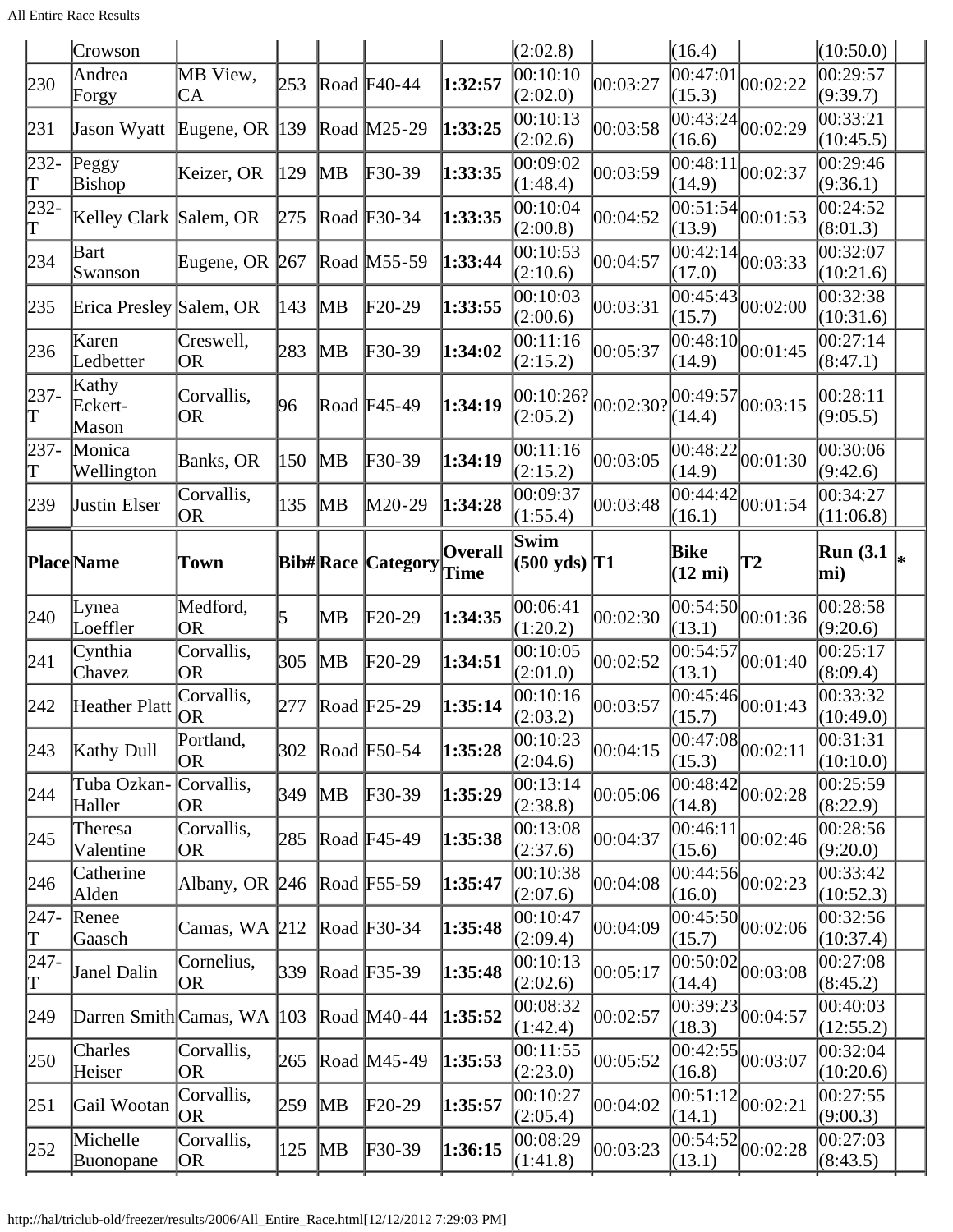All Entire Race Results

| 253         | Yvonne<br>Alaman                          | Philomath,<br>OR          | 233 |    | Road $F40-44$            | 1:36:18                | 00:09:56<br>(1:59.2)                       | 00:03:30  | (13.6)                    | $\overline{00:52:50}$ $_{00:03:11}$          | 00:26:51<br>(8:39.7)    |    |
|-------------|-------------------------------------------|---------------------------|-----|----|--------------------------|------------------------|--------------------------------------------|-----------|---------------------------|----------------------------------------------|-------------------------|----|
| 254         | Candis Giles                              | Corvallis,<br>OR          | 310 |    | Road F55-59              | 1:36:29                | 00:12:27<br>(2:29.4)                       | 00:04:02  | (16.2)                    | $\frac{12}{100:44:28}$ 00:03:02              | 00:32:30<br>(10:29.0)   |    |
|             | Place Name                                | Town                      |     |    | <b>Bib#Race Category</b> | <b>Overall</b><br>Time | Swim<br>$(500 \text{ yds})$ T <sub>1</sub> |           | Bike<br>$(12 \text{ mi})$ | $\bf{T2}$                                    | <b>Run</b> (3.1<br>mi)  |    |
| $255-$<br>Τ | Amy<br>Higginson                          | Longview,<br>WA           | 304 | MВ | $F15-19$                 | 1:36:36                | 00:11:03<br>(2:12.6)                       | 00:05:28  | (14.3)                    | $\overline{00:50:26}$ 00:02:18               | 00:27:21<br>(8:49.4)    |    |
| 255-<br>Τ   | $\mathop{\rm  Amy}\nolimits$<br>Higginson | Longview,<br>WA           | 304 | MВ | $F15-19$                 | 1:36:36                | 00:11:03<br>(2:12.6)                       | 00:05:28  | 00:50:26<br>(14.3)        | 00:02:18                                     | 00:27:21<br>(8:49.4)    |    |
| 257         | Greg Colzani                              | Vancouver,<br>WA          | 191 |    | Road M45-49              | 1:37:04                | 00:10:18<br>(2:03.6)                       | 00:03:04  | (14.1)                    | $\overline{00:51:04}$ $\vert 00:02:35 \vert$ | 00:30:03<br>(9:41.6)    |    |
| $ 258$      | Natalie<br>Sahnow                         | <b>Banks</b> , OR         | 45  | MВ | $F15-19$                 | 1:37:08                | 00:08:08<br>(1:37.6)                       | 00:03:45  | 00:54:10<br>(13.3)        | 00:02:18                                     | 00:28:47<br>(9:17.1)    |    |
| 259         | Leslie<br>Stevens                         | Keizer, OR                | 274 |    | Road F35-39              | 1:37:31                | 00:11:53<br>(2:22.6)                       | 00:04:08  | 00:45:51<br>(15.7)        | 00:02:57                                     | 00:32:42<br>(10:32.9)   |    |
| 260         | Sharla Smith                              | Grants Pass,<br> OR       | 220 |    | Road F40-44              | 1:37:35                | 00:09:58<br>(1:59.6)                       | 00:04:06  | (14.9)                    | $\frac{1}{100:48:14}$ 00:02:46               | 00:32:31<br>(10:29.4)   |    |
| 261         | Jeffrey<br>Crapper                        | Sherwood,<br><b>OR</b>    | 33  | MВ | M20-29                   | 1:37:44                | 00:07:06<br>(1:25.2)                       | 00:05:08  | 00:51:54<br>(13.9)        | 00:02:50                                     | 00:30:46<br>(9:55.5)    |    |
| 262         | Jared<br>Adamson                          | Sherwood,<br>OR           | 290 | MВ | M20-29                   | 1:37:49                | 00:14:24?<br>(2:52.8)                      | 00:02:30? | (14.2)                    | $\overline{00:50:38}$ 00:02:32               | 00:27:45<br>(8:57.1)    |    |
| 263         | Rebecca<br>Ellis                          | Lebanon,<br><b>OR</b>     | 66  | MВ | $F15-19$                 | 1:38:15                | 00:08:24<br>(1:40.8)                       | 00:03:48  | 00:57:22<br>(12.6)        | 00:01:39                                     | 00:27:02<br>(8:43.2)    |    |
| 264         | Karen<br>Wohlwend                         | Corvallis,<br>OR          | 321 |    | Road F35-39              | 1:38:56                | 00:11:48<br>(2:21.6)                       | 00:05:43  | 00:46:42<br>(15.4)        | 00:02:39                                     | 00:32:04<br>(10:20.6)   |    |
| 265         | Gary<br>Gustafson                         | Corvallis,<br>OR          | 352 |    | Road M50-54              | 1:39:00                | 00:12:05<br>(2:25.0)                       | 00:05:53  | 00:47:23<br>(15.2)        | 00:03:23                                     | 00:30:16<br>(9:45.8)    |    |
| 266         | Flaxen<br>Conway                          | Eugene, OR $ 319$         |     | MВ | F40-49                   | 1:39:04                | 00:10:45<br>(2:09.0)                       | 00:06:47  | 00:50:52<br>(14.2)        | 00:03:40                                     | 00:27:00<br>(8:42.6)    |    |
| 267         | Jill Stahl                                | Vancouver,<br>Wa          | 236 |    | Road $F45-49$            | 1:39:14                | 00:12:27<br>(2:29.4)                       | 00:05:26  | (15.6)                    | $\overline{00:46:17}_{00:03:50}$             | 00:31:14<br>(10:04.5)   |    |
| 268         | Nicholas<br>Jeffries                      | Tillamook,<br>OR.         | 293 | MB | M20-29                   | 1:39:21                | 00:12:23<br>(2:28.6)                       | 00:03:35  | 00:51:14<br>(14.1)        | 00:02:37                                     | 00:29:32<br>(9:31.6)    |    |
| 269         | Tammy<br>Lundervold                       | Oregon City, $343$<br> OR |     | MВ | F30-39                   | 1:40:00                | 00:14:39<br>(2:55.8)                       | 00:04:26  | 00:52:08<br>(13.8)        | 00:02:30?                                    | 00:26:17? <br>(8:28.7)  |    |
|             | <b>Place</b> Name                         | Town                      |     |    | <b>Bib#Race Category</b> | <b>Overall</b><br>Time | Swim<br>$(500 \text{ yds})$ T1             |           | Bike<br>$(12 \text{ mi})$ | $\mathbf{T2}$                                | <b>Run</b> (3.1)<br>mi) | l∗ |
| 270         | Angela<br>Greenwod                        | Corvallis,<br>OR          | 134 |    | Road F35-39              | 1:40:17                | 00:10:05<br>(2:01.0)                       | 00:03:42  | (16.0)                    | $\overline{00:44:52}$ 00:02:04               | 00:39:34<br>(12:45.8)   |    |
| 271         | Lia Mills                                 | Portland,<br><b>OR</b>    | 291 | MВ | F30-39                   | 1:40:55                | 00:11:14<br>(2:14.8)                       | 00:05:32  | 00:50:32<br>(14.2)        | 00:03:00                                     | 00:30:37<br>(9:52.6)    |    |
| 272         | Josie Sparks                              | Beaverton,<br> OR         | 229 | MВ | $F30-39$                 | 1:40:57                | 00:10:44<br>(2:08.8)                       | 00:04:37  | (13.7)                    | $\overline{ 00:52:38 }_{00:03:11}$           | 00:29:47<br>(9:36.5)    |    |
| 273         | Carrie Smith                              | Corvallis,<br><b>OR</b>   | 244 |    | Road F25-29              | 1:40:58                | 00:09:49<br>(1:57.8)                       | 00:05:28  | (15.1)                    | $\overline{ 00:47:35 }_{00:03:07}$           | 00:34:59<br>(11:17.1)   |    |
| 274         | Ayrica<br>Bennett                         | Portland,<br><b>OR</b>    | 262 |    | Road $F25-29$            | 1:41:29                | 00:09:14<br>(1:50.8)                       | 00:04:32  | 00:53:40<br>(13.4)        | 00:03:29                                     | 00:30:34<br>(9:51.6)    |    |
|             |                                           | Corvallis,                |     |    |                          |                        | 00:08:32                                   |           | 00:59:07                  |                                              | 00:29:17                |    |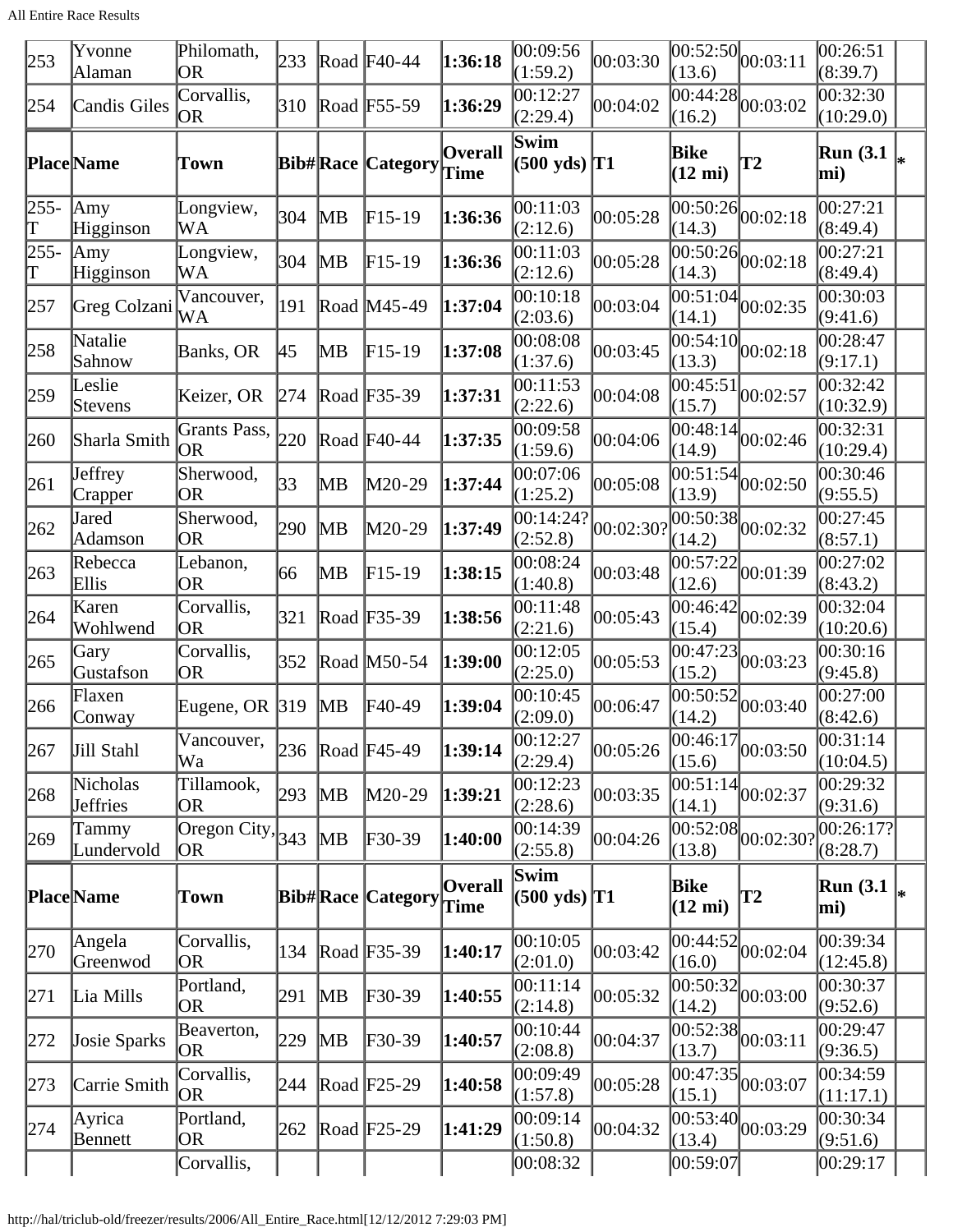All Entire Race Results

| 275        | Amy Tran                       | <b>OR</b>                | 70       | MВ                      | $F20-29$                 | 1:41:44                | (1:42.4)                       | 00:02:44  | (12.2)                    | 00:02:04                                    | (9:26.8)                            |
|------------|--------------------------------|--------------------------|----------|-------------------------|--------------------------|------------------------|--------------------------------|-----------|---------------------------|---------------------------------------------|-------------------------------------|
| 276        | Tess Jarmain Albany, OR 68     |                          |          | MВ                      | F20-29                   | 1:42:32                | 00:07:45<br>(1:33.0)           | 00:03:15  | (13.4)                    | $\overline{00:53:46}$ 00:01:35              | $\overline{00}$ :36:11<br>(11:40.3) |
| 277        | Vicky<br>Hollenbeck            | Corvallis,<br>OR         | 182      | MВ                      | F40-49                   | 1:42:57                | 00:09:44<br>(1:56.8)           | 00:04:42  | (14.3)                    | $\overline{00:50:26}$ 00:03:03              | 00:35:02<br>(11:18.1)               |
| 278        | William<br>Crowley             | Portland,<br><b>OR</b>   | 345      | $\mathbb{M} \mathsf{B}$ | M40-49                   | 1:43:36                | 00:18:14<br>(3:38.8)           | 00:05:25  | (15.4)                    | $\frac{1}{100:46:53}$ 00:04:23              | 00:28:41<br>(9:15.2)                |
| 279        | Mike Traeger Scio, OR          |                          | 354      |                         | Road M40-44              | 1:44:28                | 00:13:20<br>(2:40.0)           | 00:04:43  | (13.7)                    | $\sqrt{00:52:28}$ 00:02:16                  | $\overline{0}0:31:41$<br>(10:13.2)  |
| 280        | Kirsten<br>Crumpacker          | Washougal,<br>WA         | 303      |                         | Road $F30-34$            | 1:45:21                | 00:11:24<br>(2:16.8)           | 00:06:30  | (14.5)                    | $\sqrt{00:49:43}$ 00:03:27                  | 00:34:17<br>(11:03.5)               |
| 281        | Robin<br>Forster               | Eugene, OR 341           |          |                         | Road F50-54              | 1:45:22                | 00:14:49<br>(2:57.8)           | 00:04:05  | 00:49:54<br>(14.4)        | 00:03:57                                    | 00:32:37<br>(10:31.3)               |
| 282        | <b>Chad Hicks</b>              | Bend, OR                 | 336      |                         | Road M30-34              | 1:45:29                | 00:10:18<br>(2:03.6)           | 00:11:32  | (15.0)                    | $\overline{00:47:56}$ <sub>00</sub> :05:45  | 00:29:58<br>(9:40.0)                |
| 283-<br>ľΤ | Kirsten<br>Wright              | Portland,<br><b>OR</b>   | 296      | $\mathbb{M} \mathsf{B}$ | F30-39                   | 1:45:34                | 00:11:20<br>(2:16.0)           | 00:06:26  | (13.7)                    | $\frac{1}{100:52:29}$ 00:02:41              | 00:32:38<br>(10:31.6)               |
| 283-<br>lΤ | Chera Hicks                    | Bend, OR                 | 335      |                         | Road F25-29              | 1:45:34                | 00:10:28<br>(2:05.6)           | 00:11:25  | (15.0)                    | $\overline{00:48:04}$ 00:05:34              | 00:30:03<br>(9:41.6)                |
|            | <b>Place</b> Name              | Town                     |          |                         | <b>Bib#Race Category</b> | <b>Overall</b><br>Time | Swim<br>$(500 \text{ yds})$ T1 |           | Bike<br>$(12 \text{ mi})$ | T2                                          | <b>Run</b> (3.1)<br>mi)             |
| 285        | Pepper<br>Woolsey              | Prineville,<br><b>OR</b> | 334      | MВ                      | $M30-39$                 | 1:45:39                | 00:12:41<br>(2:32.2)           | 00:09:21  | (15.1)                    | $\overline{00:47:}46\Big 00:05:46$          | 00:30:05<br>(9:42.3)                |
| 286        | Steffany<br>Woolsey            | Prineville,<br><b>OR</b> | 333      | MВ                      | F30-39                   | 1:45:44                | 00:12:48<br>(2:33.6)           | 00:09:12  | (15.0)                    | $\overline{00:47:56}$ <sub>00</sub> :05:41  | 00:30:07<br>(9:42.9)                |
| 287        | Hillary<br>Nomako              | Portland,<br><b>OR</b>   | 227      |                         | Road $F20-24$            | 1:45:46                | 00:12:15<br>(2:27.0)           | 00:03:17  | 00:53:19<br>(13.5)        | 00:02:28                                    | 00:34:27<br>(11:06.8)               |
| 288        | Brad Chapin                    | Portland,<br><b>OR</b>   | 331      | MВ                      | M30-39                   | 1:46:13                | 00:13:01<br>(2:36.2)           | 00:08:37  | (14.0)                    | $\frac{1}{100:51:18}$ 00:04:27              | 00:28:50<br>(9:18.1)                |
| 289        | Lynda Peel                     | Portland,<br><b>OR</b>   | 348   MB |                         | $FA0-49$                 | 1:47:46                | 00:13:03<br>(2:36.6)           | 00:09:13  | (14.6)                    | $\frac{(1)}{00:49:12}$ <sub>00</sub> :02:53 | 00:33:25<br>(10:46.8)               |
| 290        | Gary<br><b>Blackham</b>        | Eugene, OR $ 308 $       |          | $\mathbb{M}$ B          | M60&O                    | 1:48:29                | 00:12:28<br>(2:29.6)           | 00:10:20  | (13.5)                    | $\sqrt{00:53:16}$ 00:04:41                  | 00:27:44<br>(8:56.8)                |
| 291        | Kate<br><b>Brumbaugh</b>       | Corvallis,<br>OR         | 26       | MВ                      | $F20-29$                 | 1:48:34                | 00:08:51<br>(1:46.2)           | 00:04:14  | (13.1)                    | $\overline{00:55:00}$ $00:02:48$            | 00:37:41<br>(12:09.4)               |
| 292        | Jim<br>Mcdonald                | Silverton,<br><b>OR</b>  | 270      |                         | Road M60&O               | 1:49:03                | 00:12:21<br>(2:28.2)           | 00:07:57  | (14.1)                    | $\frac{1}{100:51:08}$ 00:04:25              | 00:33:12<br>(10:42.6)               |
| 293        | Lisa Mattson                   | Corvallis,<br><b>OR</b>  | 289      | $\overline{\text{MB}}$  | $\text{F}30-39$          | 1:49:17                | 00:13:26<br>(2:41.2)           | 00:05:30  | (13.2)                    | $\frac{1}{100:54:23}$ 00:02:17              | 00:33:41<br>(10:51.9)               |
| 294        | Kori Sarrett                   | Albany, OR $ 206 MB$     |          |                         | $F20-29$                 | 1:50:10                | 00:09:52<br>(1:58.4)           | 00:03:44  | (13.2)                    | $\overline{00:54:36}$ 00:02:01              | 00:39:57<br>(12:53.2)               |
| 295        | Denise Clegg Camas, WA $ 317 $ |                          |          |                         | Road F45-49              | 1:50:42                | 00:13:54<br>(2:46.8)           | 00:03:51  | 00:53:11<br>(13.5)        | 00:01:59                                    | 00:37:47<br>(12:11.3)               |
| 296        | Natalie<br>Benzel              | Camas, WA 276 MB         |          |                         | $F20-29$                 | 1:51:07                | 00:19:30?<br>(3:54.0)          | 00:02:30? | 01:01:37<br>(11.7)        | 00:03:16                                    | 00:24:14<br>(7:49.0)                |
| 297        | Julie Minturn WA               | Washougal,               | 344      | MB                      | F40-49                   | 1:51:28                | 00:14:25<br>(2:53.0)           | 00:04:38  | (12.9)                    | $\frac{1}{100:55:52}$ 00:02:28              | 00:34:05<br>(10:59.7)               |
| 298        | Erin Partin                    | Vancouver,<br>WA         | 238      | $\overline{\text{MB}}$  | $F15-19$                 | 1:51:32                | 00:09:29<br>(1:53.8)           | 00:07:08  | (13.3)                    | $\overline{00:54:06}$ 00:02:31              | 00:38:18<br>(12:21.3)               |
|            |                                |                          |          |                         |                          |                        |                                |           |                           |                                             |                                     |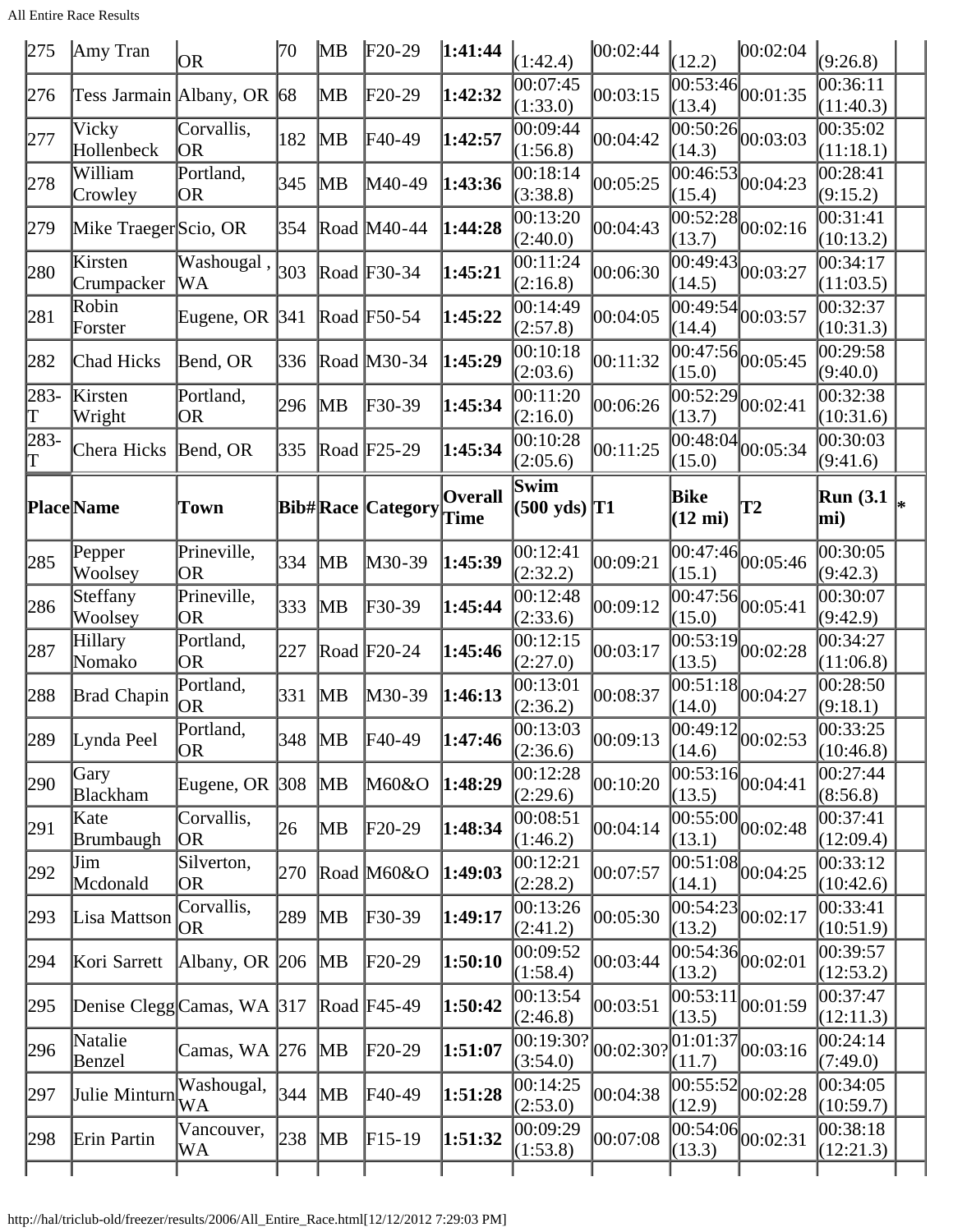All Entire Race Results

| 299        | Kathy Partin                      | Vancouver,<br>WА                                | 237           |                        | Road F50-54              | 1:51:37                | 00:10:40<br>(2:08.0)                      | 00:07:42 | 00:45:59 <br>(15.7)       | 00:03:45                           | 00:43:31<br>(14:02.3)     |    |
|------------|-----------------------------------|-------------------------------------------------|---------------|------------------------|--------------------------|------------------------|-------------------------------------------|----------|---------------------------|------------------------------------|---------------------------|----|
|            | <b>Place</b> Name                 | Town                                            |               |                        | <b>Bib#Race Category</b> | <b>Overall</b><br>Time | Swim<br>$(500 \text{ yds})$ T1            |          | Bike<br>$(12 \text{ mi})$ | <b>T2</b>                          | <b>Run</b> (3.1)<br>mi)   | l∗ |
| 300        | Robin<br>Andersen                 | Vancouver,<br>WA                                | 295           |                        | Road $F40-44$            | 1:51:41                | 00:12:02<br>(2:24.4)                      | 00:04:25 | 00:52:08<br>(13.8)        | 00:04:19                           | 00:38:47<br>(12:30.6)     |    |
| 301        | Kathleen<br>Vanderwall            | Salem, OR                                       | 346           |                        | Road F50-54              | 1:52:26                | 00:11:47<br>(2:21.4)                      | 00:07:05 | 00:51:21<br>(14.0)        | 00:04:34                           | 00:37:39<br>(12:08.7)     |    |
| 302        | Karna<br>Barnard                  | Beaverton,<br><b>OR</b>                         | 332           | MВ                     | $F30-39$                 | 1:52:28                | 00:12:29<br>(2:29.8)                      | 00:07:29 | 00:54:08<br>(13.3)        | 00:06:20                           | 00:32:02<br>(10:20.0)     |    |
| 303        | Amy<br>Abercrombie                | Monmouth,<br> OR                                | 202           | MВ                     | F20-29                   | 1:52:51                | 00:09:55<br>(1:59.0)                      | 00:03:33 | (12.1)                    | $\overline{00:59:30}$ 00:01:34     | 00:38:19<br>(12:21.6)     |    |
| 304        | Sheila<br>Gebhardt                | Turner, OR                                      | 245           |                        | Road F35-39              | 1:53:11                | 00:13:38<br>(2:43.6)                      | 00:06:14 | 00:46:54<br>(15.4)        | 00:03:32                           | 00:42:53<br>(13:50.0)     |    |
| 305        | Jennifer<br>Kuhn                  | Corvallis,<br>OR                                | 311           |                        | Road $F20-24$            | 1:53:15                | 00:10:54<br>(2:10.8)                      | 00:06:44 | 00:56:51<br>(12.7)        | 00:04:21                           | 00:34:25<br>(11:06.1)     |    |
| 306        | Cathie<br>Harrington              | Albany, OR 216 Road F50-54                      |               |                        |                          | 1:54:35                | 00:10:32<br>(2:06.4)                      | 00:05:37 | 00:52:07<br>(13.8)        | 00:03:45                           | 00:42:34<br>(13:43.9)     |    |
| 307        | Cara Grandle Mulino, OR 337       |                                                 |               | MВ                     | $F30-39$                 | 1:55:36                | 00:11:44<br>(2:20.8)                      | 00:04:40 | 01:05:59 <br>(10.9)       | 00:03:29                           | 00:29:44<br>(9:35.5)      |    |
| 308        | Danielle<br>Adamson               | Sherwood,<br> OR                                | 342           | MВ                     | F20-29                   | 1:58:12                | 00:11:59<br>(2:23.8)                      | 00:10:06 | 01:00:25<br>(11.9)        | 00:03:47                           | 00:31:55<br>(10:17.7)     |    |
| 309        | Heather<br>Jamison                | Lake<br>Oswego, OR $ 353 $                      |               | MВ                     | $F30-39$                 | 1:58:17                | 00:16:42<br>(3:20.4)                      | 00:05:31 | [01:00:25]<br>(11.9)      | 00:03:41                           | 00:31:58<br>(10:18.7)     |    |
| 310        | Amy<br>Marelich                   | Albany, OR $ 360 $                              |               |                        | Road F35-39              | 1:58:20                | 00:14:15<br>(2:51.0)                      | 00:05:40 | 00:53:41<br>(13.4)        | 00:04:04                           | 00:40:40<br>(13:07.1)     |    |
| 311        | John<br>Morrison                  | $\boxed{\text{Browsville},}_{358}$<br><b>OR</b> |               |                        | Road M60&O               | 1:59:49                | 00:16:43<br>(3:20.6)                      | 00:08:40 | 00:52:40<br>(13.7)        | 00:05:26                           | 00:36:20<br>(11:43.2)     |    |
| 312        | Carla Solis                       | Portland,<br> OR                                | 316           | $\overline{\text{MB}}$ | $F30-39$                 | 2:02:48                | 00:12:14<br>(2:26.8)                      | 00:07:45 | 00:59:06<br>(12.2)        | 00:06:04                           | 00:37:39<br>(12:08.7)     |    |
| 313        | Johanna<br>Wright                 | Portland,<br><b>OR</b>                          | 338           | $\mathbb{M}$ B         | $F20-29$                 | 2:05:26                | 00:14:44<br>(2:56.8)                      | 00:03:49 | (11.3)                    | $\overline{ 01:03:32 }_{00:04:58}$ | 00:38:23<br>(12:22.9)     |    |
| 314        | JoAnn James                       | Corvallis,<br><b>OR</b>                         | 351           | MB                     | $F50-59$                 | 2:06:43                | 00:16:38<br>(3:19.6)                      | 00:08:00 | 00:57:09 <br>(12.6)       | 00:03:21                           | 00:41:35<br>(13:24.8)     |    |
|            | <b>Place</b> Name                 | <b>Town</b>                                     |               |                        | <b>Bib#Race Category</b> | <b>Overall</b><br>Time | Swim<br>$(500 \text{ yds})$ <sup>T1</sup> |          | Bike<br>$(12 \text{ mi})$ | <b>T2</b>                          | <b>Run</b> (3.1)<br>mi)   |    |
| 315        | Maschil<br>Norris                 | Washougal,<br>WA                                | 359           |                        | Road F45-49              | 2:09:41                | 00:28:38<br>(5:43.6)                      | 00:03:27 | 00:56:49 <br>(12.7)       | 00:02:28                           | 00:38:19<br>(12:21.6)     |    |
| 316        | Christine<br>Kuhn                 | Portland,<br> OR                                | $ 312\rangle$ | MВ                     | F50-59                   | 2:11:48                | 00:10:55<br>(2:11.0)                      | 00:07:49 | 01:04:55<br>(11.1)        | 00:04:30                           | 00:43:39<br>(14:04.8)     |    |
| 317        | <b>Jef Dalin</b>                  | Cornelius,<br><b>OR</b>                         | 340           | $\overline{\text{MB}}$ | M30-39                   | 2:18:13                | 00:11:02<br>(2:12.4)                      | 00:09:03 | 01:01:42<br>(11.7)        | 00:04:46                           | 00:51:40<br>(16:40.0)     |    |
| 318-<br>Γ  | Matea<br>Haugen                   | Eugene, OR $ 69 $                               |               |                        | Road $F20-24$            |                        | $ 99:99:99 ^{00:08:33}$<br>(1:42.6)       | 00:01:37 | (18.8)                    | 00:38:20 00:06:09                  | NO<br>TIME#?<br>(0)       |    |
| 318-<br>IT | Melinda Von Corvallis,<br>Borstel | OR                                              | 213           |                        | Road $F25-29$            |                        | $99:99:99^{[00:10:02]}$<br>(2:00.4)       | 00:02:57 | 00:43:29<br>(16.6)        | 00:02:37                           | NO<br>TIME#?<br>(0)<br>NΟ |    |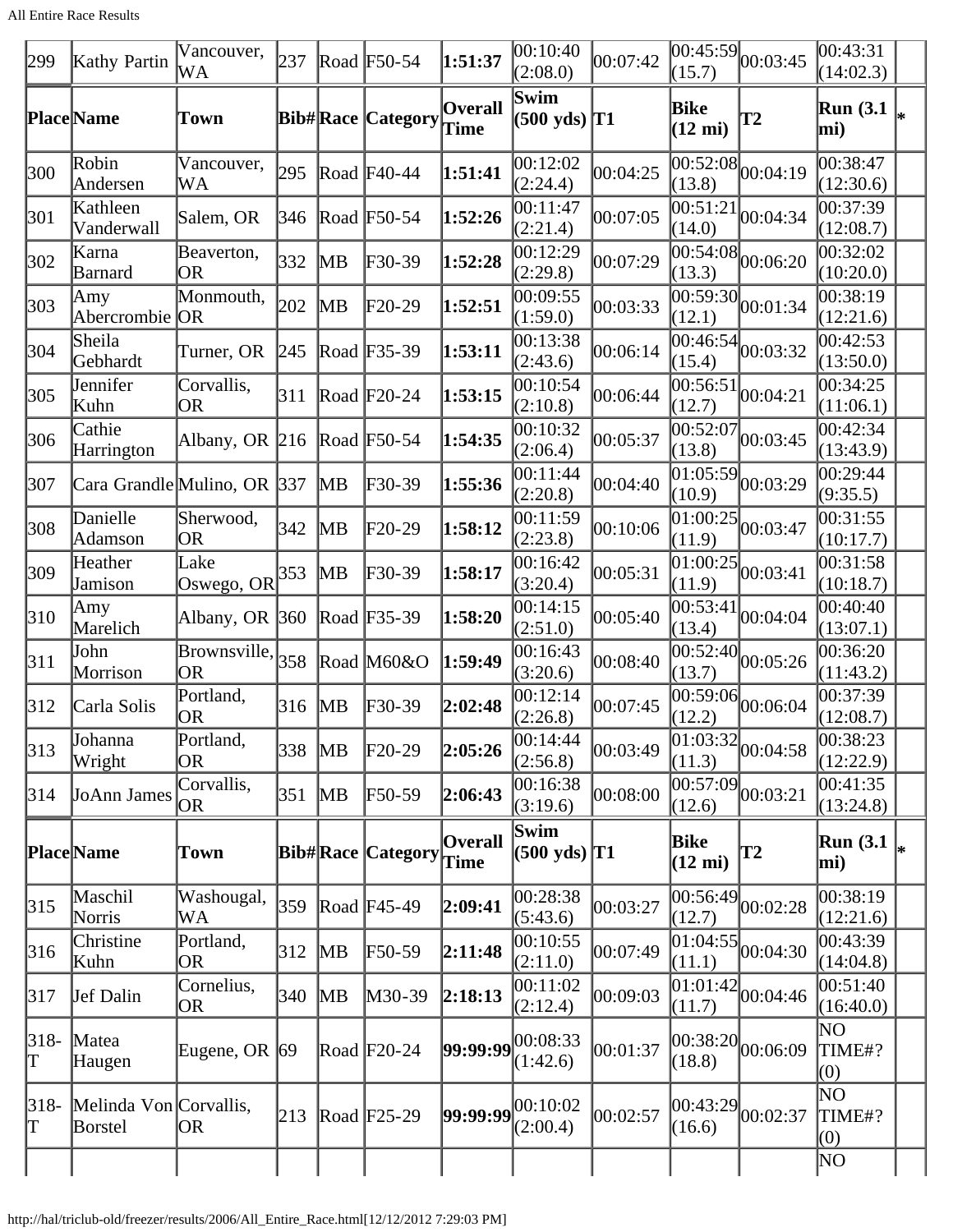All Entire Race Results

| $318-$<br>lΤ | Joanne<br>Odden           | Corvallis,<br><b>OR</b>      | 315 |    | Road $F25-29$                        | $99:99:99^{[00:10:01]}$ | (2:00.2)                              | 00:05:17 | (17.1)                    | $ 00:42:05 $ <sub>00:04:41</sub> | TIME#?<br>(0)          |               |
|--------------|---------------------------|------------------------------|-----|----|--------------------------------------|-------------------------|---------------------------------------|----------|---------------------------|----------------------------------|------------------------|---------------|
|              | Michael<br>Tasman         | Corvallis,<br>OR             | 12  |    | Road M45-49                          |                         |                                       |          |                           |                                  |                        | dnp           |
|              | K.C. Dauble               | Eugene, OR 20                |     |    | Road $F20-24$                        |                         |                                       |          |                           |                                  |                        | $\text{dnp}$  |
|              | Michael<br>Fletcher       | Junction<br>City, OR         | 29  |    | Road M35-39                          |                         |                                       |          |                           |                                  |                        | dnp           |
|              | David<br>Embree           | Portland,<br><b>OR</b>       | 34  |    | Road M20-24                          |                         |                                       |          |                           |                                  |                        | dnp           |
|              | Justin Fay                | Corvallis,<br><b>OR</b>      | 77  |    | Road M20-24                          |                         |                                       |          |                           |                                  |                        | dnp           |
|              | Spencer<br>Davis          | Bend, OR                     | 79  |    | Road M25-29                          |                         |                                       |          |                           |                                  |                        | dnp           |
|              | Casey Crisler Bend, OR    |                              | 80  |    | Road $\sqrt{F25-29}$                 |                         |                                       |          |                           |                                  |                        | dnp           |
|              | Mark Fay                  | Klamath<br>Falls, OR         | 105 |    | Road M45-49                          |                         |                                       |          |                           |                                  |                        | dnp           |
|              | Megan<br>Chinburg         | Portland,<br>OR              | 137 |    | Road $F25-29$                        |                         |                                       |          |                           |                                  |                        | dnp           |
|              | <b>Place</b> Name         | Town                         |     |    | <b>Bib#Race Category</b>             | <b>Overall</b><br>Time  | <b>Swim</b><br>$(500 \text{ yds})$ T1 |          | Bike<br>$(12 \text{ mi})$ | T2                               | <b>Run</b> (3.1<br>mi) |               |
|              | Stephanie<br>Baenen       | Vancouver,<br>WA             | 144 |    | Road F35-39                          |                         |                                       |          |                           |                                  |                        | dnp           |
|              | Cindy<br><b>Babcock</b>   | Corvallis,<br>OR             | 147 | MВ | $F20-29$                             |                         |                                       |          |                           |                                  |                        | dnp           |
|              | Sharon Davis OR           | Corvallis,                   | 203 | MВ | $\textcolor{blue}{\mathbf{F50}}$ -59 |                         |                                       |          |                           |                                  |                        | dnp           |
|              | Rebecca<br>Wright         | Portland,<br>OR.             | 207 |    | Road $F25-29$                        |                         |                                       |          |                           |                                  |                        | dnp           |
|              | Jackson<br>Jones          | Portland,<br> OR             |     |    | 208 Road M25-29                      |                         |                                       |          |                           |                                  |                        | dnp           |
|              | Tacia Miller              | Portland,<br>OR              | 248 |    | Road F35-39                          |                         |                                       |          |                           |                                  |                        | dnp           |
|              | Danielle<br>Johnson       | Brush<br>Prairie, WA         | 250 |    | Road $F40-44$                        |                         |                                       |          |                           |                                  |                        | dnp           |
|              | Judi Saam                 | Corvallis,<br>OR             | 251 |    | Road F45-49                          |                         |                                       |          |                           |                                  |                        | dnp           |
|              | Elaine<br>Walker          | Camas, WA 255                |     |    | Road $F40-44$                        |                         |                                       |          |                           |                                  |                        | dnp           |
|              | Christine<br>Heritage     | Cottage<br>Grove, OR         | 258 |    | Road F50-54                          |                         |                                       |          |                           |                                  |                        | dnp           |
|              | Roger Wong                | Corvallis,<br><b>OR</b>      |     |    | 266 Road M40-44                      |                         |                                       |          |                           |                                  |                        | dnp           |
|              | Melinda<br><b>Ullakko</b> | Castle Rock, $ _{282}$<br>WA |     |    | Road $F30-34$                        |                         |                                       |          |                           |                                  |                        | dnp           |
|              | Connie Jones              | Portland,<br>OR              | 284 |    | Road $F25-29$                        |                         |                                       |          |                           |                                  |                        | dnp           |
|              | Norman<br>Smith           | Prinevile,<br>OR             | 288 |    | Road M60&O                           |                         |                                       |          |                           |                                  |                        | dnp           |
|              | Dean Miller               | Corvallis,                   |     |    | 320 Road M45-49                      |                         |                                       |          |                           |                                  |                        | $ {\rm dnp} $ |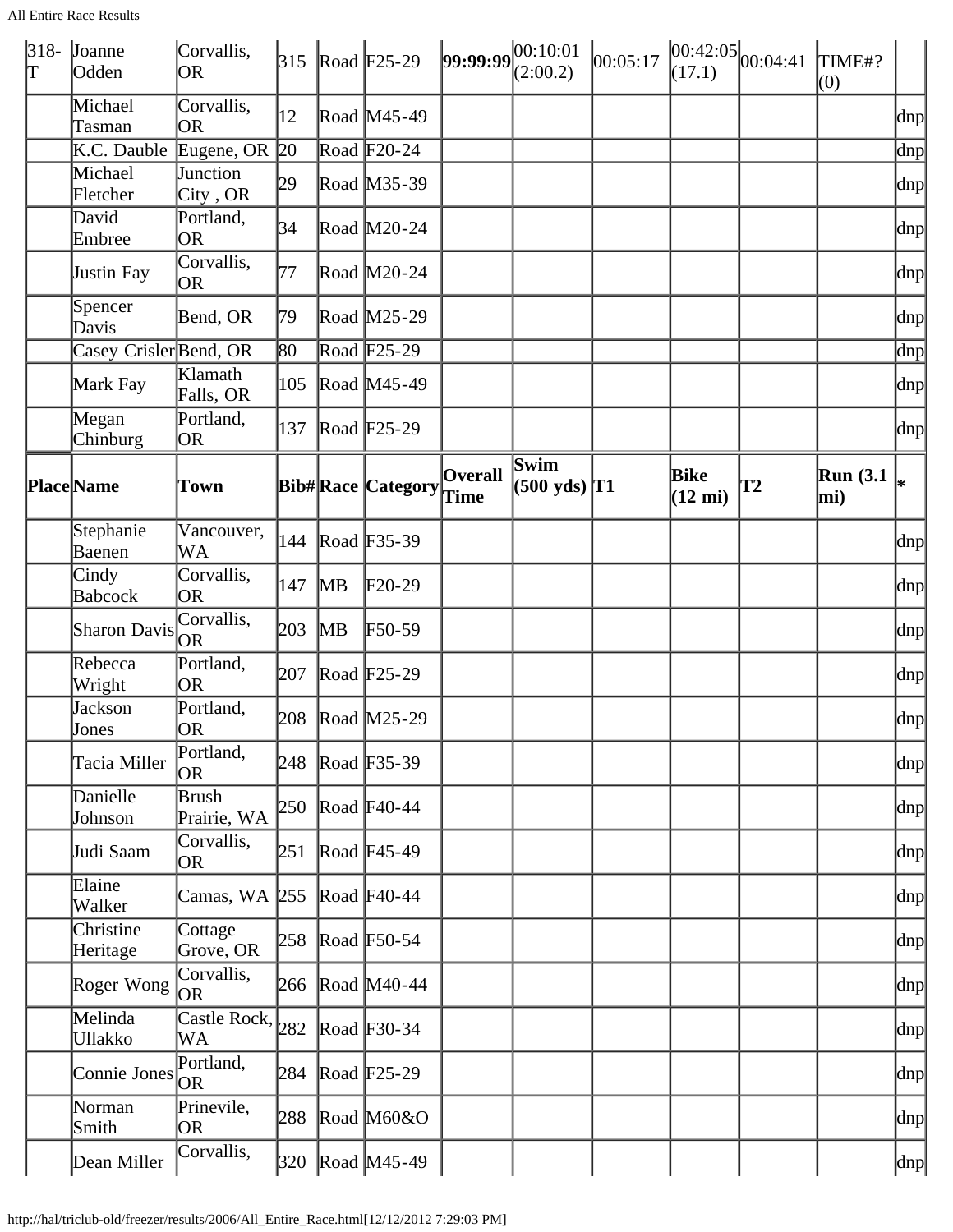|                   | OR.                                               |                 |           |                   |                |                                |                           |    |                             |     |
|-------------------|---------------------------------------------------|-----------------|-----------|-------------------|----------------|--------------------------------|---------------------------|----|-----------------------------|-----|
| <b>Place</b> Name | Town                                              |                 |           | Bib#Race Category | <b>Overall</b> | Swim<br>$(500 \text{ yds})$ T1 | Bike<br>$(12 \text{ mi})$ | T2 | $\mathbf{Run}$ (3.1)<br>mi) |     |
| Tim<br>Wildman    | Vancouver,<br>WA                                  | 330             |           | Road M25-29       |                |                                |                           |    |                             | dnp |
| Michael<br>Wesson | Tualatin,<br> OR                                  | $\frac{347}{2}$ | <b>MB</b> | $M30-39$          |                |                                |                           |    |                             | dnp |
| Bruce<br>Dougan   | Welches,<br>OR                                    | $ 350\rangle$   |           | Road $M50-54$     |                |                                |                           |    |                             | dnp |
| Jeff Owens        | La Pine, OR 355 $\sqrt{350}$ Road $\sqrt{30}$ -34 |                 |           |                   |                |                                |                           |    |                             | dnp |

**NOTE:** If your race number was not recorded at one of the timing checkpoints, your transition time is estimated at 00:02:30. This also causes your bike, swim, or run time to be an estimation. When this occurs, a question mark (?) follows the estimated times.

We hope you had a great race day! If you have any comments, please share them with us. We'd love to hear them.

Category Abbreviations: "C" means "Co-ed" "F" means "Female" "M" means "Male" "F60&O" means "Female 60 and Over" "M60&O" means "Male 60 and Over" "F15-19" means "Female 15-19" "F20-24" means "Female 20-24" "F20-29" means "Female 20-29" "F25-29" means "Female 25-29" "F30-34" means "Female 30-34" "F30-39" means "Female 30-39" "F35-39" means "Female 35-39" "F40-44" means "Female 40-44" "F40-49" means "Female 40-49" "F45-49" means "Female 45-49" "F50-54" means "Female 50-54" "F50-59" means "Female 50-59" "F55-59" means "Female 55-59" "M15-19" means "Male 15-19" "M20-24" means "Male 20-24" "M20-29" means "Male 20-29" "M25-29" means "Male 25-29" "M30-34" means "Male 30-34" "M30-39" means "Male 30-39" "M35-39" means "Male 35-39" "M40-44" means "Male 40-44" "M40-49" means "Male 40-49" "M45-49" means "Male 45-49" "M50-54" means "Male 50-54" "M50-59" means "Male 50-59" "M55-59" means "Male 55-59"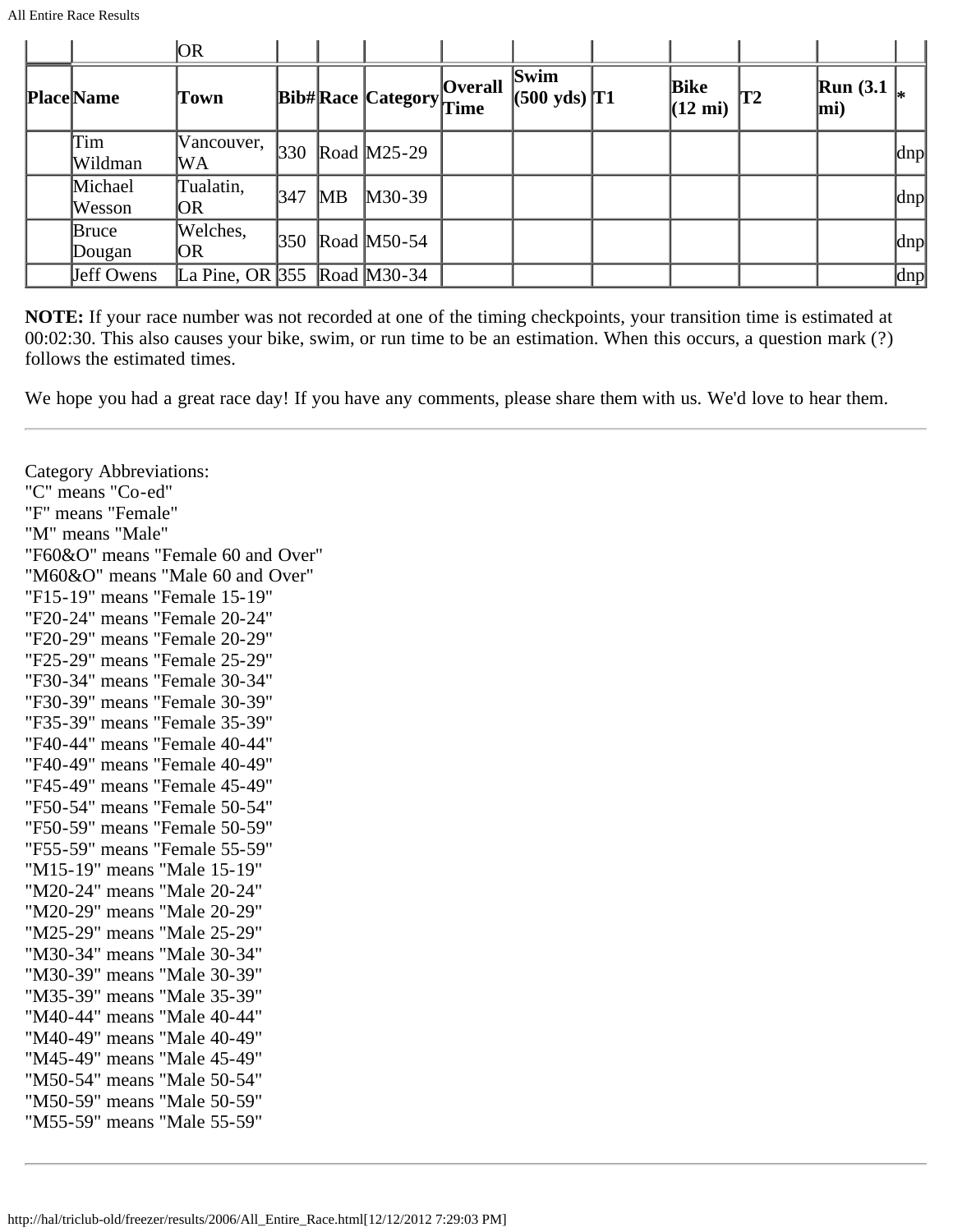Created by Aaron Wangberg. Please email any changes/modifications to aaronwangberg@yahoo.com. Thank you.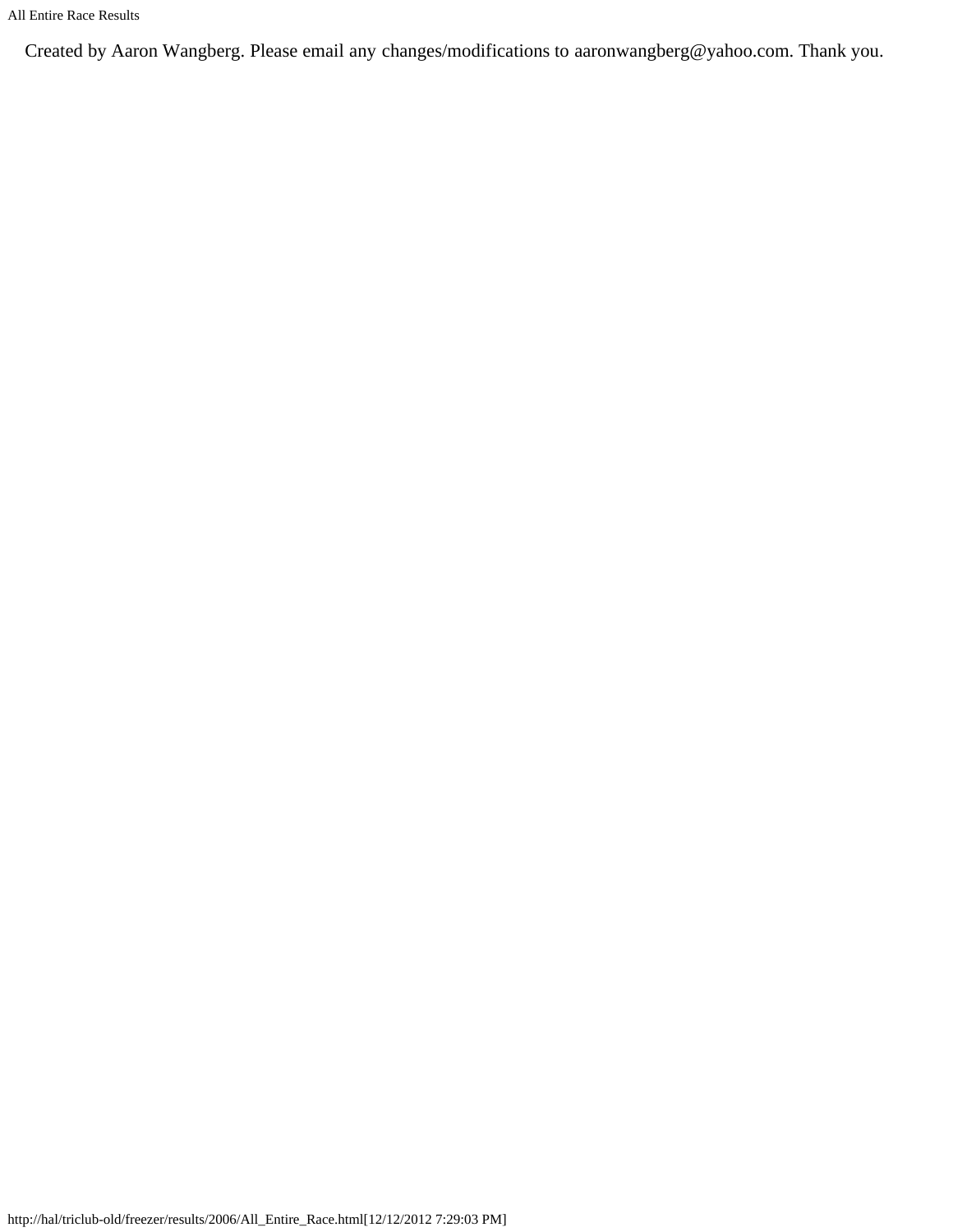## **All Results for Entire Men's Race April 8, 2006**

<span id="page-19-0"></span>

|                 | Place Name               | Town                                                          |           | <b>Bib#RaceCategory</b> | Overall Swim<br>Time        | $(500 \text{ yds})$  | T1       | Bike $(12)$ <sub>T2</sub><br>mi)                |                                        | <b>Run</b> (3.1<br>mi)                        |  |
|-----------------|--------------------------|---------------------------------------------------------------|-----------|-------------------------|-----------------------------|----------------------|----------|-------------------------------------------------|----------------------------------------|-----------------------------------------------|--|
| 1               | Jeff Smith               | Portland, OR6                                                 |           | RoadM20-24              | 55:23                       | 00:05:58<br>(1:11.6) | 00:00:54 | (24.4)                                          | $\overline{00:29:33}$ 00:01:09         | 00:17:49<br>(5:44.8)                          |  |
| $\vert$ 2       | Nathan<br>Smith          | Corvallis,<br>OR                                              | 16        | RoadM30-34              | 57:45                       | 00:06:22<br>(1:16.4) | 00:01:26 | 00:31:51<br>(22.6)                              | 00:01:03                               | 00:17:03<br>(5:30.0)                          |  |
| $\beta$         | Roman<br>Schultz         | Corvallis,<br>OR                                              | 35        | RoadM20-24              | 59:25                       | 00:06:54<br>(1:22.8) | 00:01:08 | (22.3)                                          | $\overline{00:32:14}_{00:01:17}$       | 00:17:52<br>(5:45.8)                          |  |
| 4               | Rob<br>Williams          | Portland, OR 14                                               |           | RoadM30-34              | 59:38                       | 00:06:18<br>(1:15.6) | 00:01:22 | (23.6)                                          | $\overline{00:30:33}$ 0.01:10          | 00:20:15<br>(6:31.9)                          |  |
| 5               | Dan Schmitt              | Eugene, OR $ 4$                                               |           | RoadM30-34              | 59:47                       | 00:05:47<br>(1:09.4) | 00:01:14 | 00:31:39 <br>(22.7)                             | 00:01:11                               | 00:19:56<br>(6:25.8)                          |  |
| $\vert 6 \vert$ | Garren<br>Watkins        | Portland, OR 18                                               |           | RoadM30-34              | 1:00:19                     | 00:06:48<br>(1:21.6) | 00:01:19 | (23.5)                                          | $\overline{00:30:38}$ 0.01:26          | 00:20:08<br>(6:29.7)                          |  |
| 17              | Charlie<br>Warner        | Vancouver,<br>WA                                              | 28        | RoadM30-34              | 1:00:21                     | 00:07:06<br>(1:25.2) | 00:01:31 | (24.1)                                          | $\overline{00:29:54}_{00:01:44}$       | 00:20:06<br>(6:29.0)                          |  |
| $\vert 8 \vert$ | Richard Earle Salem, OR  |                                                               | 44        | RoadM45-49              | 1:01:28                     | 00:07:59<br>(1:35.8) | 00:01:19 | (23.6)                                          | $\overline{00:30:34}_{00:01:49}$       | 00:19:47<br>(6:22.9)                          |  |
| þ.              | Scott Metzler Eugene, OR |                                                               | <b>46</b> | RoadM45-49              | 1:01:41                     | 00:07:10<br>(1:26.0) | 00:02:06 | (23.4)                                          | $\overline{00:30:48}$ 00:01:19         | 00:20:18<br>(6:32.9)                          |  |
| $ 10\rangle$    | Aaron Moss               | Kenmore,<br>WA                                                | 50        | RoadM25-29              | 1:01:46                     | 00:07:48<br>(1:33.6) | 00:01:47 | 00:32:44<br>(22.0)                              | 00:01:09                               | 00:18:18<br>(5:54.2)                          |  |
| $ 11\rangle$    | Conor<br>O'Brien         | Eugene, OR $ 93 $                                             |           | RoadM20-24              | 1:01:51                     | 00:08:26<br>(1:41.2) | 00:01:36 | $\overline{0}0:33:41$<br>(21.4)                 | 00:01:41                               | 00:16:27<br>(5:18.4)                          |  |
| $ 12\rangle$    | Chan Modini              | Beaverton,<br>OR                                              | 3         | RoadM40-44              | 1:02:35                     | 00:05:48<br>(1:09.6) | 00:01:15 | (22.0)                                          | $\overline{00:32:44}\big  00:01:25$    | 00:21:23<br>(6:53.9)                          |  |
| $ 13\rangle$    | Tom Lyttle               | Forest<br>Grove, OR                                           |           | RoadM25-29              | 1:02:56                     | 00:05:51<br>(1:10.2) | 00:01:04 | $\bar{0}0:32:10$<br>(22.4)                      | 00:02:30?                              | 00:21:21?<br>(6:53.2)                         |  |
| 14              | Tom St.Clair             | Tumwater,<br>WA                                               | 25        | $\text{Rad}$ M40-44     | 1:03:12                     | 00:06:51<br>(1:22.2) | 00:02:06 | 00:34:36<br>(20.8)                              | 00:01:55                               | 00:17:44<br>(5:43.2)                          |  |
|                 | <b>Place</b> Name        | Town                                                          |           | Bib# Race Category      | <b>Overall</b> Swim<br>Time | $(500 \text{ yds})$  | T1       | $\overline{\text{Bike} (12)}_{T2}$<br>$\bf{mi}$ |                                        | $\overline{\text{Run}}$ (3.1 $\vert_*$<br>mi) |  |
| $ 15\rangle$    | <b>Jess</b><br>Hickerson | Corvallis,<br>OR                                              | 7         | RoadM50-54              | 1:03:37                     | 00:06:09<br>(1:13.8) | 00:01:28 | (21.3)                                          | $\overline{00:33:51}$ $\big  00:01:43$ | 00:20:26<br>(6:35.5)                          |  |
| 16              | Scott Shine              | Springfield,<br><b>OR</b>                                     | 36        | RoadM20-24              | 1:03:45                     | 00:06:57<br>(1:23.4) | 00:01:52 | (21.5)                                          | $\overline{00:33:26}\big _{00:01:24}$  | 00:20:06<br>(6:29.0)                          |  |
| 17              | John Powell              | Corvallis,<br>OR                                              | 24        | RoadM50-54              | 1:04:07                     | 00:07:00<br>(1:24.0) | 00:01:48 | (21.1)                                          | $\overline{00:34:05}$ 0.01:33          | 00:19:41<br>(6:21.0)                          |  |
| 18              | Dayl Wood                | <b>Lincoln</b> City, $\begin{bmatrix} 63 \end{bmatrix}$<br>OR |           | RoadM40-44              | 1:04:20                     | 00:08:13<br>(1:38.6) | 00:02:10 | (21.4)                                          | $\overline{00:33:43}$ 00:01:35         | 00:18:39<br>(6:01.0)                          |  |
| 19              | Christian<br>Isakson     | Vernonia,<br>OR                                               | 92        | RoadM30-34              | 1:04:36                     | 00:07:41<br>(1:32.2) | 00:01:56 | (21.5)                                          | $\overline{00:33:25}\big _{00:01:28}$  | 00:20:06<br>(6:29.0)                          |  |
| 20              | Nick Alden               | Klamath<br>Falls, OR                                          | 19        | $\text{Rad}$ M20-24     | 1:04:59                     | 00:06:08<br>(1:13.6) | 00:01:18 | (20.9)                                          | $\overline{00:34:24}_{00:01:34}$       | 00:21:35<br>(6:57.7)                          |  |
|                 | Robert                   | Brush                                                         |           |                         |                             | 00:08:10             |          | 00:34:53                                        |                                        | 00:19:13                                      |  |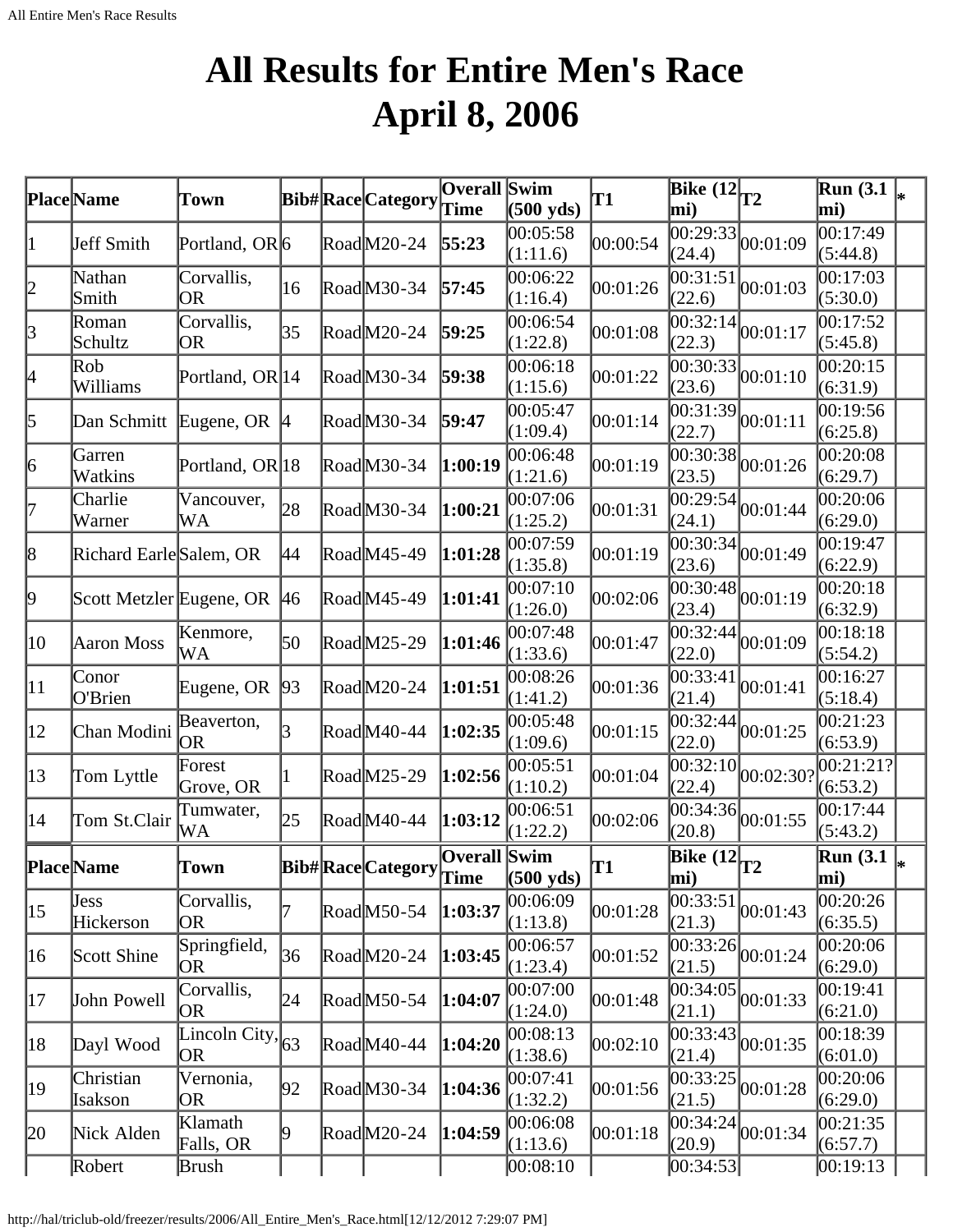All Entire Men's Race Results

| 21           | Croucher                                          | Prairie, WA                |              |    | $ 101 \text{ Road}$ M40-44 $ 1:05:00 $ |                             | (1:38.0)             | 00:01:25 | (20.6)                                       | 00:01:19                              | (6:11.9)                                          |  |
|--------------|---------------------------------------------------|----------------------------|--------------|----|----------------------------------------|-----------------------------|----------------------|----------|----------------------------------------------|---------------------------------------|---------------------------------------------------|--|
| 22           | <b>Brad Cota</b>                                  | Portland, OR 15            |              |    | RoadM30-34                             | 1:05:06                     | 00:06:11<br>(1:14.2) | 00:01:46 | $\overline{00:3}6:52$<br>(19.5)              | 00:01:42                              | 00:18:35<br>(5:59.7)                              |  |
| 23           | Dave Skinkle Bend, OR                             |                            | 149          |    | RoadM45-49                             | 1:05:08                     | 00:09:00<br>(1:48.0) | 00:02:06 | 00:32:04 <br>(22.5)                          | 00:01:28                              | 00:20:30<br>(6:36.8)                              |  |
| 24           | Noah<br>Megowan                                   | Lake<br>Oswego, OR         | 43           |    | RoadM30-34                             | 1:05:13                     | 00:07:53<br>(1:34.6) | 00:01:56 | 00:35:29<br>(20.3)                           | 00:01:59                              | 00:17:56<br>(5:47.1)                              |  |
| 25           | Rob Loper                                         | Albany, OR                 | $ 30\rangle$ |    | $\text{Rad}$ M40-44                    | 1:05:15                     | 00:06:59<br>(1:23.8) | 00:01:16 | (21.4)                                       | $\overline{00:33:40}$ 00:01:33        | 00:21:47<br>(7:01.6)                              |  |
| 26           | Carl<br>Hickerson                                 | Corvallis,<br>OR           | 17           |    | $\text{Rad}$ M20-24                    | 1:05:39                     | 00:06:00<br>(1:12.0) | 00:01:55 | (20.7)                                       | $\overline{00:34:48}$ 00:01:35        | 00:21:21<br>(6:53.2)                              |  |
| 27           | Tim Nord                                          | Junction<br>City, OR       | 91           |    | RoadM40-44                             | 1:06:01                     | 00:08:32<br>(1:42.4) | 00:01:15 | 00:33:10<br>(21.7)                           | 00:01:25                              | 00:21:39<br>(6:59.0)                              |  |
| 28           | Tim Swanson                                       | Spokane,<br>WA             | 54           |    | RoadM30-34                             | 1:06:09                     | 00:08:00<br>(1:36.0) | 00:02:04 | 00:33:49<br>(21.3)                           | 00:01:34                              | 00:20:42<br>(6:40.6)                              |  |
| 29           | Chris Varney Portland, OR 109                     |                            |              |    | $\text{Read}$ M35-39                   | 1:06:20                     | 00:08:21<br>(1:40.2) | 00:01:26 | (20.1)                                       | $\overline{00:35:48}$ 00:01:42        | 00:19:03<br>(6:08.7)                              |  |
|              | <b>Place</b> Name                                 | Town                       |              |    | <b>Bib#RaceCategory</b>                | <b>Overall</b> Swim<br>Time | $(500 \text{ yds})$  | T1       | Bike $(12)$ <sub>T2</sub><br>mi)             |                                       | $\overline{\text{Run}}$ (3.1 $\vert_{*}$ )<br>mi) |  |
| 30           | Mike Gilbert                                      | Vancouver,<br>WA           | 166          |    | $\text{Rad}$ M40-44                    | 1:07:10                     | 00:10:01<br>(2:00.2) | 00:01:38 | 00:35:25 <br>(20.3)                          | 00:01:17                              | 00:18:49<br>(6:04.2)                              |  |
| 31           | Phil<br>Anderson                                  | Portland, OR 132           |              |    | RoadM50-54                             | 1:09:00                     | 00:08:12<br>(1:38.4) | 00:01:38 | 00:34:19<br>(21.0)                           | 00:02:27                              | 00:22:24<br>(7:13.5)                              |  |
| 32           | Even<br>Evensen                                   | Philomath,<br>OR           | 32           |    | RoadM55-59                             | 1:09:06                     | 00:07:28<br>(1:29.6) | 00:01:43 | (21.8)                                       | $\overline{00:32:58}$ 00:02:22        | 00:24:35<br>(7:55.8)                              |  |
| $ 33\rangle$ | Uwe Hermes Portland, OR49                         |                            |              |    | RoadM30-34                             | 1:09:56                     | 00:07:08<br>(1:25.6) | 00:02:09 | 00:36:57<br>(19.5)                           | 00:01:34                              | 00:22:08<br>(7:08.4)                              |  |
| 34           | Jake Adams                                        | Pleasant<br>Hill, OR       | 56           |    | RoadM25-29                             | 1:10:02                     | 00:06:54<br>(1:22.8) | 00:02:27 | 00:38:20 <br>(18.8)                          | 00:01:08                              | 00:21:13<br>(6:50.6)                              |  |
| 35           | $\left \text{Paul Henson}\right \over{\text{OR}}$ | Wilsonville,               | 72           |    | RoadM45-49                             | 1:10:16                     | 00:08:46<br>(1:45.2) | 00:01:56 | (20.9)                                       | $\overline{00:34:25}\big _{00:01:35}$ | 00:23:34<br>(7:36.1)                              |  |
| 36           | Mike Boock                                        | Corvallis,<br> OR          | 57           |    | RoadM40-44                             | 1:10:30                     | 00:07:42<br>(1:32.4) | 00:02:31 | 00:36:34 <br>(19.7)                          | 00:01:36                              | 00:22:07<br>(7:08.1)                              |  |
| 37           | Kalin Lee                                         | Corvallis,<br>OR           | 115          |    | $\text{Rad}$ M20-24                    | 1:10:44                     | 00:08:14<br>(1:38.8) | 00:01:29 | (20.0)                                       | $\overline{ 00:35:59 }_{00:01:38}$    | 00:23:24<br>(7:32.9)                              |  |
| 38           | Kevin<br>Mccabe                                   | Portland, OR <sup>52</sup> |              |    | RoadM25-29                             | 1:10:50                     | 00:07:46<br>(1:33.2) | 00:02:20 | 00:36:12 <br>(19.9)                          | 00:01:42                              | 00:22:50<br>(7:21.9)                              |  |
| 39           | Takeo<br>Nishimura                                | Eugene, OR                 | 11           |    | RoadM30-34                             | 1:11:00                     | 00:06:46<br>(1:21.2) | 00:01:55 | 00:39:15<br>(18.3)                           | 00:01:52                              | 00:21:12<br>(6:50.3)                              |  |
| $ 40\rangle$ | <b>J</b> effry<br>Walker                          | Newberg,<br>OR             | 123          |    | RoadM15-19                             | 1:11:12                     | 00:08:42<br>(1:44.4) | 00:02:25 | 00:37:34<br>(19.2)                           | 00:01:24                              | 00:21:07<br>(6:48.7)                              |  |
| 41           | Chris Holm                                        | Corvallis,<br> OR          | 10           |    | RoadM25-29                             | 1:11:29                     | 00:06:12<br>(1:14.4) | 00:01:48 | 00:37:04<br>(19.4)                           | 00:01:49                              | 00:24:36<br>(7:56.1)                              |  |
| 42           | David<br>Chapman                                  | Spanaway,<br>WА            | 219          |    | RoadM25-29                             | 1:11:47                     | 00:09:40<br>(1:56.0) | 00:02:25 | (20.1)                                       | $\overline{00:35:46}\big  00:01:48$   | 00:22:08<br>(7:08.4)                              |  |
| 43           | Guy<br>Boulanger                                  | Corvallis,<br>OR           | 81           | MВ | $M40-49$                               | 1:11:56                     | 00:08:51<br>(1:46.2) | 00:03:01 | 00:38:02 <br>(18.9)                          | 00:01:16                              | 00:20:46<br>(6:41.9)                              |  |
|              | 44-T Nick Smith                                   | Corvallis,<br>OR)          | 48           |    | RoadM20-24                             | 1:13:44                     | 00:07:16<br>(1:27.2) | 00:02:45 | 00:39:59<br>(18.0)                           | 00:02:05                              | 00:21:39<br>(6:59.0)                              |  |
|              | Place Name                                        | Town                       |              |    | <b>Bib#RaceCategory</b>                | Overall Swim                |                      | T1       | $\overline{\text{Bike} (12)}$ T <sub>2</sub> |                                       | $\overline{\text{Run}}(3.1\vert_{*})$             |  |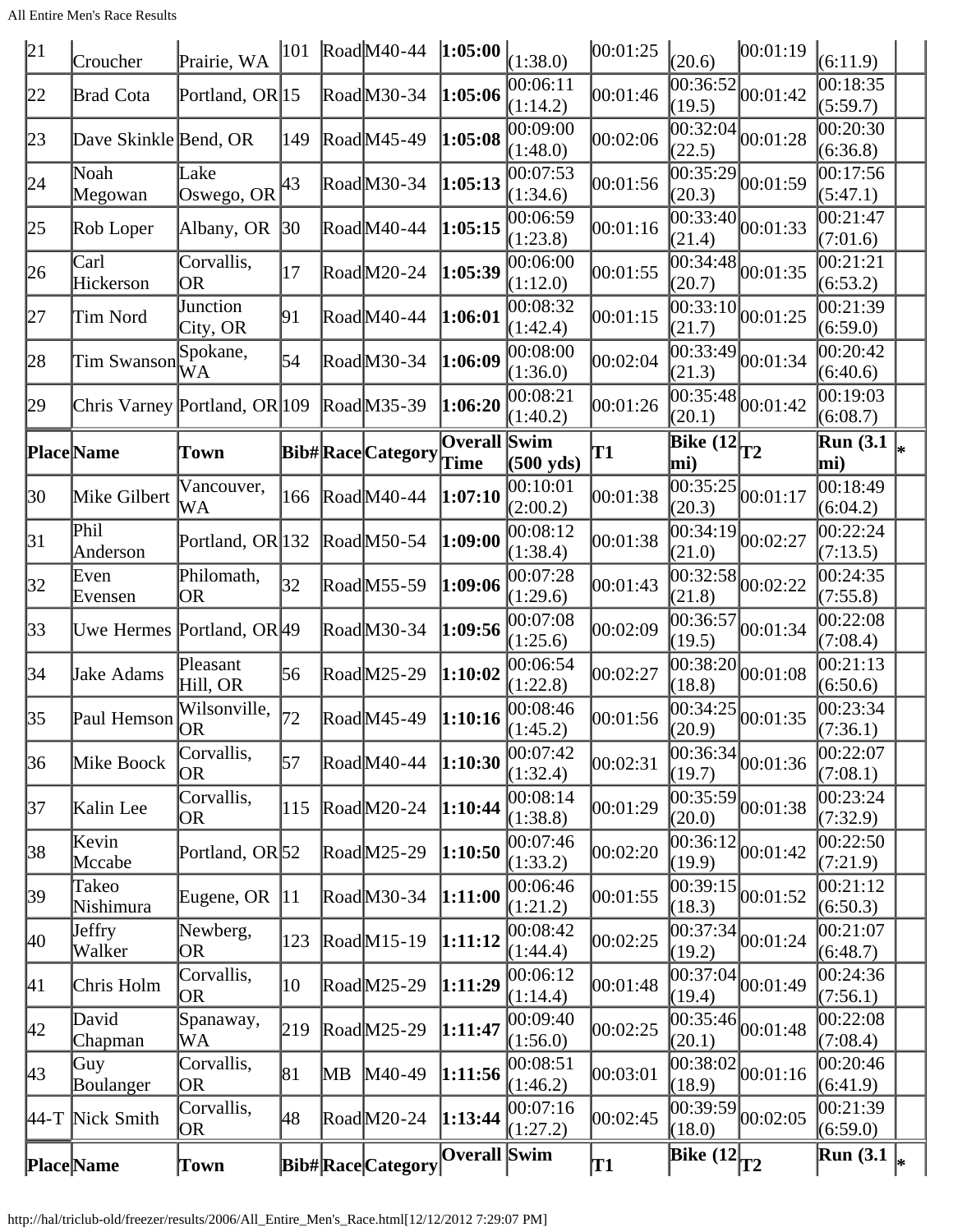|                  |                                  |                               |     |               |                         | Time                 | $(500 \text{ yds})$  |          | mi)                                       |                                           | mi)                                           |  |
|------------------|----------------------------------|-------------------------------|-----|---------------|-------------------------|----------------------|----------------------|----------|-------------------------------------------|-------------------------------------------|-----------------------------------------------|--|
| $ 44-T$          | <b>Tim Shilling</b>              | Camas, WA                     | 142 |               | Road M40-44             | 1:13:44              | 00:10:25<br>(2:05.0) | 00:03:37 | 00:35:48 <br>(20.1)                       | 00:02:18                                  | 00:21:36<br>(6:58.1)                          |  |
| 46               | Kyle<br>Remington                | Beaverton,<br><b>OR</b>       | 181 |               | RoadM35-39              | 1:13:58              | 00:10:03<br>(2:00.6) | 00:03:22 | (20.9)                                    | $\overline{ 00:34:27 }_{00:02:29}$        | 00:23:37<br>(7:37.1)                          |  |
| 47               | Todd<br>Crowson                  | Camas, WA                     | 252 |               | RoadM40-44              | 1:14:02              | 00:08:58<br>(1:47.6) | 00:01:48 | 00:35:37<br>(20.2)                        | 00:02:01                                  | 00:25:38<br>(8:16.1)                          |  |
| 48               | Rex Prater                       | Eugene, OR                    | 271 |               | RoadM40-44              | 1:14:09              | 00:12:08<br>(2:25.6) | 00:02:25 | 00:34:55 <br>(20.6)                       | 00:01:50                                  | 00:22:51<br>(7:22.3)                          |  |
| 49               | Grant Cyrus                      | Corvallis,<br><b>OR</b>       | 183 |               | RoadM20-24              | 1:14:14              | 00:09:30<br>(1:54.0) | 00:02:42 | 00:37:42 <br>(19.1)                       | 00:01:13                                  | 00:23:07<br>(7:27.4)                          |  |
| 50               | Bill Garcia                      | Corvallis,<br>OR              | 85  |               | RoadM25-29              | 1:14:15              | 00:07:43<br>(1:32.6) | 00:02:29 | (17.9)                                    | $\frac{1}{00:40:09}$ 00:01:35             | 00:22:19<br>(7:11.9)                          |  |
| $\vert 51 \vert$ | Ryan Hunter                      | Sherwood,<br><b>OR</b>        | 158 |               | RoadM20-24              | 1:14:26              | 00:09:45<br>(1:57.0) | 00:02:06 | 00:36:47<br>(19.6)                        | 00:01:48                                  | 00:24:00<br>(7:44.5)                          |  |
| 52               | Brian<br>Velazquez               | Tualatin, OR 120              |     |               | RoadM25-29              | 1:14:27              | 00:08:39<br>(1:43.8) | 00:02:17 | 00:36:59<br>(19.5)                        | 00:01:48                                  | 00:24:44<br>(7:58.7)                          |  |
|                  | 53-T Jim Gulasky                 | Lebanon,<br>lor               | 88  |               | RoadM60&O               | 1:14:33              | 00:08:12<br>(1:38.4) | 00:02:10 | (19.0)                                    | $\overline{00:37:54}_{00:02:27}$          | 00:23:50<br>(7:41.3)                          |  |
|                  | 53-T Walt Walker Stayton, OR 179 |                               |     |               | RoadM50-54              | 1:14:33              | 00:09:27<br>(1:53.4) | 00:02:07 | 00:36:14 <br>(19.9)                       | 00:02:32                                  | 00:24:13<br>(7:48.7)                          |  |
| $55-T$           | Robert<br>Peattie                | Corvallis,<br><b>OR</b>       | 65  |               | RoadM45-49              | 1:14:37              | 00:08:22<br>(1:40.4) | 00:02:28 | (16.8)                                    | $\overline{ 00:42:52 }_{00:02:34}$        | 00:18:21<br>(5:55.2)                          |  |
|                  | 55-T Luke Walker Stayton, OR     |                               | 180 |               | RoadM20-24              | 1:14:37              | 00:09:26<br>(1:53.2) | 00:02:21 | 00:37:15 <br>(19.3)                       | 00:02:52                                  | 00:22:43<br>(7:19.7)                          |  |
| 57               | John<br>Williamson               | Corvallis,<br> OR             | 241 | $\mathbf{MB}$ | M20-29                  | 1:15:01              | 00:09:06<br>(1:49.2) | 00:01:52 | 00:38:28<br>(18.7)                        | 00:01:07                                  | 00:24:28<br>(7:53.5)                          |  |
| 58               | <b>Jeff Bentley</b>              | Klamath<br>Falls, OR          | 226 | MВ            | M20-29                  | 1:15:06              | 00:10:06<br>(2:01.2) | 00:04:09 | 00:37:13 <br>(19.3)                       | 00:02:13                                  | 00:21:25<br>(6:54.5)                          |  |
| 59               | Thomas<br>Kasten                 | Portland, OR <sub>95</sub>    |     |               | RoadM35-39              | 1:15:09              | 00:08:21<br>(1:40.2) | 00:02:57 | 00:37:35<br>(19.2)                        | 00:02:42                                  | 00:23:34<br>(7:36.1)                          |  |
|                  | Place Name                       | Town                          |     |               | <b>Bib#RaceCategory</b> | Overall Swim<br>Time | $(500 \text{ yds})$  | T1       | $\overline{\text{Bike} (12)}_{T2}$<br>mi) |                                           | $\overline{\text{Run}}$ (3.1 $\vert_*$<br>mi) |  |
| $ 60-T$          | Joe<br>Kleinhenz                 | Portland, OR <sub>221</sub>   |     |               | RoadM25-29              | 1:15:17              | 00:09:17<br>(1:51.4) | 00:03:08 | [00:38:12]<br>(18.8)                      | 00:02:01                                  | 00:22:39<br>(7:18.4)                          |  |
| $60-T$           | Drew<br>Holmes                   | Bend, OR                      | 309 |               | RoadM35-39              | 1:15:17              | 00:11:00<br>(2:12.0) | 00:01:31 | 00:36:21<br>(19.8)                        | 00:01:43                                  | 00:24:42<br>(7:58.1)                          |  |
| 62               | Michael<br>Hickson               | Lebanon,<br>OR)               | 154 |               | $\text{Rad}$ M50-54     | 1:15:21              | 00:09:53<br>(1:58.6) | 00:03:12 | [00:35:36]<br>(20.2)                      | 00:02:22                                  | 00:24:18<br>(7:50.3)                          |  |
| 63               | Sam<br>Schonstal                 | Aloha, OR                     | 71  |               | RoadM40-44              | 1:15:24              | 00:08:15<br>(1:39.0) | 00:01:51 | (19.0)                                    | $\overline{00:37:55}$ <sub>00:01:42</sub> | 00:25:41<br>(8:17.1)                          |  |
| 64               | David Lane                       | Corvallis,<br>OR              | 185 |               | RoadM30-34              | 1:15:28              | 00:10:20<br>(2:04.0) | 00:02:57 | 00:36:41 <br>(19.6)                       | 00:02:03                                  | 00:23:27<br>(7:33.9)                          |  |
| 65               | Jeff Bemrose Dallas, OR          |                               | 53  |               | RoadM40-44              | 1:15:31              | 00:08:09<br>(1:37.8) | 00:03:12 | (19.7)                                    | $\overline{00:36:33}$ 00:02:55            | 00:24:42<br>(7:58.1)                          |  |
| 66               | Randall<br>Melancon              | Eugene, OR                    | 164 | MB            | $M50-59$                | 1:15:48              | 00:10:17<br>(2:03.4) | 00:03:43 | (18.5)                                    | $\overline{00:38:52}_{00:02:21}$          | 00:20:35<br>(6:38.4)                          |  |
| 67               | Mark<br>O'Leavey                 | Portland, OR 167              |     |               | $\text{Rad}$ M40-44     | 1:16:00              | 00:10:03<br>(2:00.6) | 00:01:06 | (18.1)                                    | $\overline{00:39:48}$ <sub>00:01:41</sub> | 00:23:22<br>(7:32.3)                          |  |
| 68               | Patrick Cross                    | Hillsboro,<br>OR <sub>1</sub> | 231 |               | RoadM55-59              | 1:16:12              | 00:11:00<br>(2:12.0) | 00:03:49 | (19.9)                                    | $\overline{00:36:12}_{00:02:24}$          | 00:22:47<br>(7:21.0)                          |  |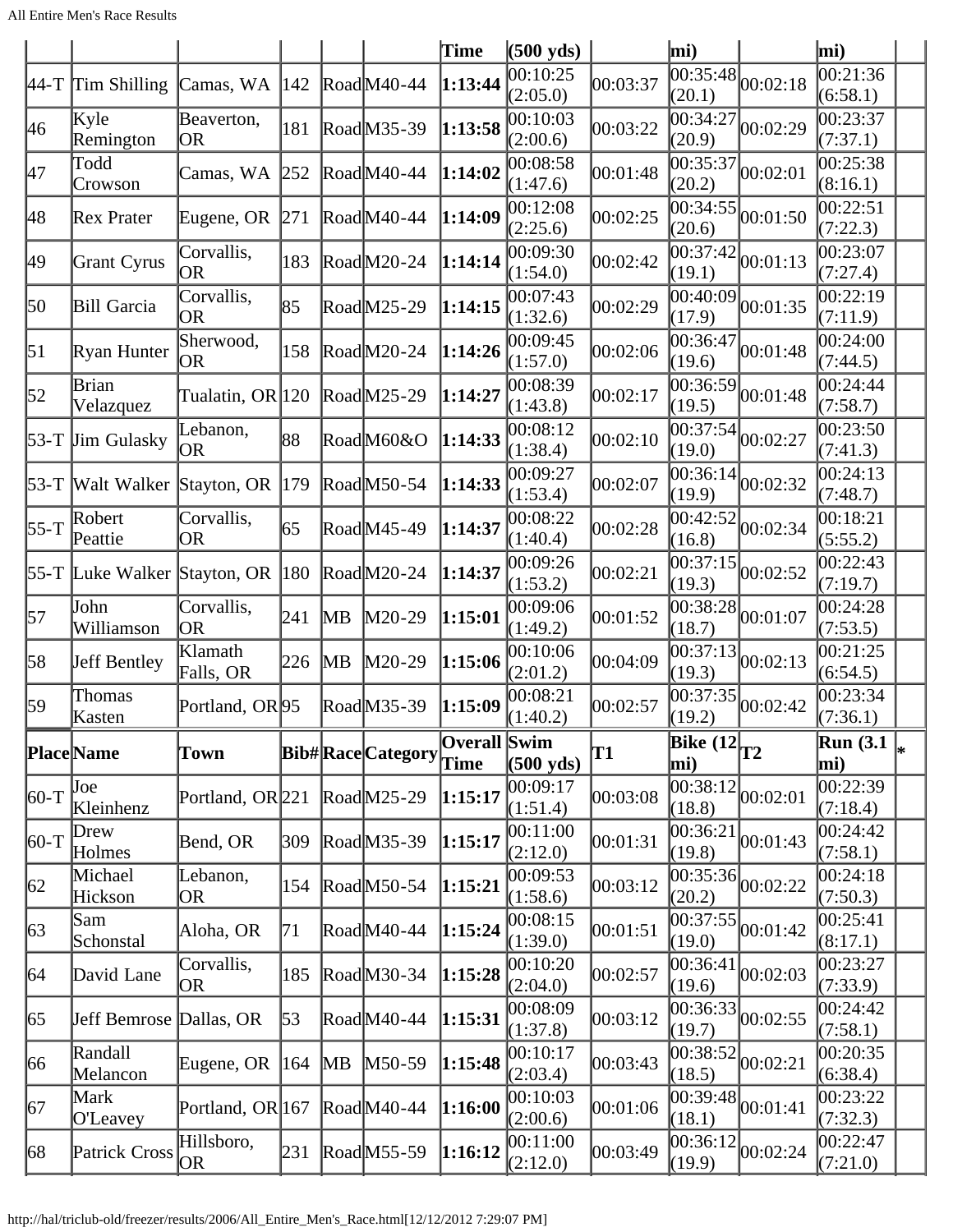| 69 | David<br>Hiaasen            | Mill City,<br><b>OR</b>     | 121 |    | $\text{Rad}$ $\text{M}45-49$ | 1:16:21                     | 00:08:46<br>(1:45.2) | 00:02:58 | (19.9)                                                   | $\overline{00:36:15}\vert_{00:01:53}$ | 00:26:29<br>(8:32.6)              |  |
|----|-----------------------------|-----------------------------|-----|----|------------------------------|-----------------------------|----------------------|----------|----------------------------------------------------------|---------------------------------------|-----------------------------------|--|
| 70 | Brian<br>Quigley            | Stayton, OR                 | 73  |    | RoadM35-39                   | 1:16:49                     | 00:07:49<br>(1:33.8) | 00:03:06 | 00:37:19<br>(19.3)                                       | 00:02:41                              | 00:25:54<br>(8:21.3)              |  |
| 71 | Mike<br>Peterson            | Salem, OR                   | 118 |    | RoadM35-39                   | 1:16:58                     | 00:08:51<br>(1:46.2) | 00:04:15 | $\overline{00}$ :40:40<br>(17.7)                         | 00:01:33                              | 00:21:39<br>(6:59.0)              |  |
| 72 | Dave<br>Chapman             | Springfield,<br>OR          | 177 |    | $\text{Rad}$ M50-54          | 1:17:12                     | 00:10:04<br>(2:00.8) | 00:02:58 | (19.5)                                                   | $\overline{ 00:36:59 }_{00:01:55}$    | $\overline{00:}25:16$<br>(8:09.0) |  |
| 73 | Rod Ilg                     | Portland, OR 184            |     |    | RoadM45-49                   | 1:17:13                     | 00:09:45<br>(1:57.0) | 00:02:54 | (19.7)                                                   | $\overline{ 00:36:29 }_{00:01:48}$    | 00:26:17<br>(8:28.7)              |  |
| 74 | Jeremy<br>Gregory           | Pendleton,<br><b>OR</b>     | 82  | MВ | $M20-29$                     | 1:17:20                     | 00:06:48<br>(1:21.6) | 00:02:13 | 00:46:44 <br>(15.4)                                      | 00:01:08                              | 00:20:27<br>(6:35.8)              |  |
|    | <b>Place</b> Name           | Town                        |     |    | <b>Bib#RaceCategory</b>      | <b>Overall Swim</b><br>Time | $(500 \text{ yds})$  | T1       | $\overline{\text{Bike} (12)}_{T2}$<br>mi)                |                                       | <b>Run</b> (3.1)<br>mi)           |  |
| 75 | John Condon                 | Vancouver,<br>WА            | 294 |    | RoadM40-44                   | 1:17:36                     | 00:10:45<br>(2:09.0) | 00:03:30 | 00:37:15 <br>(19.3)                                      | 00:01:49                              | 00:24:17<br>(7:50.0)              |  |
| 76 | Brad Jarmain Albany, OR 138 |                             |     | MВ | $M20-29$                     | 1:18:16                     | 00:10:28<br>(2:05.6) | 00:03:27 | (18.0)                                                   | $\overline{00:40:02}$ 0.01:23         | 00:22:56<br>(7:23.9)              |  |
| 77 | Zach<br>Hausken             | Corvallis,<br>OR            | 136 |    | RoadM35-39                   | 1:18:45                     | 00:10:39<br>(2:07.8) | 00:03:40 | (19.2)                                                   | $\overline{00:37:25}\big _{00:02:59}$ | 00:24:02<br>(7:45.2)              |  |
| 78 | Jack Pendell                | Eugene, OR $ 116$           |     |    | RoadM40-44                   | 1:18:51                     | 00:08:18<br>(1:39.6) | 00:02:48 | 00:39:38<br>(18.2)                                       | 00:02:01                              | 00:26:06<br>(8:25.2)              |  |
| 79 | Fritz Forgy                 | MB Park,<br>CA              | 76  |    | RoadM40-44                   | 1:18:53                     | 00:07:02<br>(1:24.4) | 00:02:48 | (17.7)                                                   | $\overline{ 00:40:38 }_{00:01:42}$    | 00:26:43<br>(8:37.1)              |  |
| 80 | Greg Stone                  | Portland, OR 204            |     |    | $\text{road}$ M45-49         | 1:19:12                     | 00:09:38<br>(1:55.6) | 00:03:09 | 00:37:30<br>(19.2)                                       | 00:02:39                              | 00:26:16<br>(8:28.4)              |  |
| 81 | Robert<br>Joerger           | Salem, OR                   | 176 |    | RoadM55-59                   | 1:19:14                     | 00:09:19<br>(1:51.8) | 00:04:31 | (18.6)                                                   | $\overline{00:38:40}$ 00:02:48        | 00:23:56<br>(7:43.2)              |  |
| 82 | Raymond<br>Moffitt          | Mill City,<br>OR            | 155 |    | $\text{Rad}$ M20-24          | 1:19:15                     | 00:10:41<br>(2:08.2) | 00:04:00 | (18.1)                                                   | $\overline{00:39:53}$ 00:02:50        | 00:21:51<br>(7:02.9)              |  |
| 83 | Rick Segal                  | Salem, OR                   |     |    | 107 RoadM45-49 1:19:18       |                             | 00:08:13<br>(1:38.6) | 00:03:56 | (17.1)                                                   | $\overline{00:42:08}$ 00:01:53        | 00:23:08<br>(7:27.7)              |  |
| 84 | Lucas Rue                   | Corvallis,<br>OR            | 205 | MВ | $M20-29$                     | 1:19:40                     | 00:09:38<br>(1:55.6) | 00:02:29 | 00:42:48<br>(16.8)                                       | 00:01:20                              | 00:23:25<br>(7:33.2)              |  |
| 85 | Kyle Kruger                 | Corvallis,<br>OR            | 325 |    | $\text{Rad}$ M20-24          | 1:19:50                     | 00:09:56<br>(1:59.2) | 00:05:08 | 00:36:51<br>(19.5)                                       | 00:03:03                              | 00:24:52<br>(8:01.3)              |  |
| 86 | Jesse<br>Raskauskas         | Portland, OR40              |     |    | RoadM30-34                   | 1:20:15                     | 00:07:22<br>(1:28.4) | 00:01:30 | (17.3)                                                   | $\overline{00:41:38}$ 00:01:31        | 00:28:14<br>(9:06.5)              |  |
| 87 | Andrew<br>Formiller         | Albany, OR $ 257 $          |     |    | RoadM30-34                   | 1:20:19                     | 00:09:44<br>(1:56.8) | 00:02:48 | 00:41:14<br>(17.5)                                       | 00:01:24                              | 00:25:09<br>(8:06.8)              |  |
| 88 | <b>Jeff Macey</b>           | Portland, OR <sub>234</sub> |     |    | RoadM45-49                   | 1:20:21                     | 00:10:18<br>(2:03.6) | 00:03:35 | 00:37:49 <br>(19.0)                                      | 00:03:09                              | 00:25:30<br>(8:13.5)              |  |
| 89 | Douglas<br>Encke            | Camas, WA 322               |     |    | $\text{Rad}$ M45-49          | 1:20:51                     | 00:11:55<br>(2:23.0) | 00:03:34 | (18.5)                                                   | $\overline{00:38:53}$ 00:02:02        | 00:24:27<br>(7:53.2)              |  |
|    | <b>Place</b> Name           | Town                        |     |    | <b>Bib#RaceCategory</b>      | Overall Swim<br>Time        | $(500 \text{ yds})$  | T1       | $\left  \overline{\text{Bike} (12)} \right _{T2}$<br>mi) |                                       | <b>Run</b> (3.1)<br>mi)           |  |
| 90 | Joseph Oster Sandy, OR      |                             | 18  | MВ | $M20-29$                     | 1:21:33                     | 00:05:57<br>(1:11.4) | 00:03:21 | (16.5)                                                   | $\overline{00:43:42}_{00:01:41}$      | 00:26:52<br>(8:40.0)              |  |
| 91 | Tim Aylward                 | Corvallis,<br>OR.           | 156 |    | $\text{Rad}$ M20-24          | 1:21:51                     | 00:11:15<br>(2:15.0) | 00:03:13 | 00:40:45 <br>(17.7)                                      | 00:01:31                              | 00:25:07<br>(8:06.1)              |  |
|    |                             | Corvallis,                  |     |    |                              |                             | [00:11:44]           |          | 00:41:03                                                 |                                       | 00:24:06                          |  |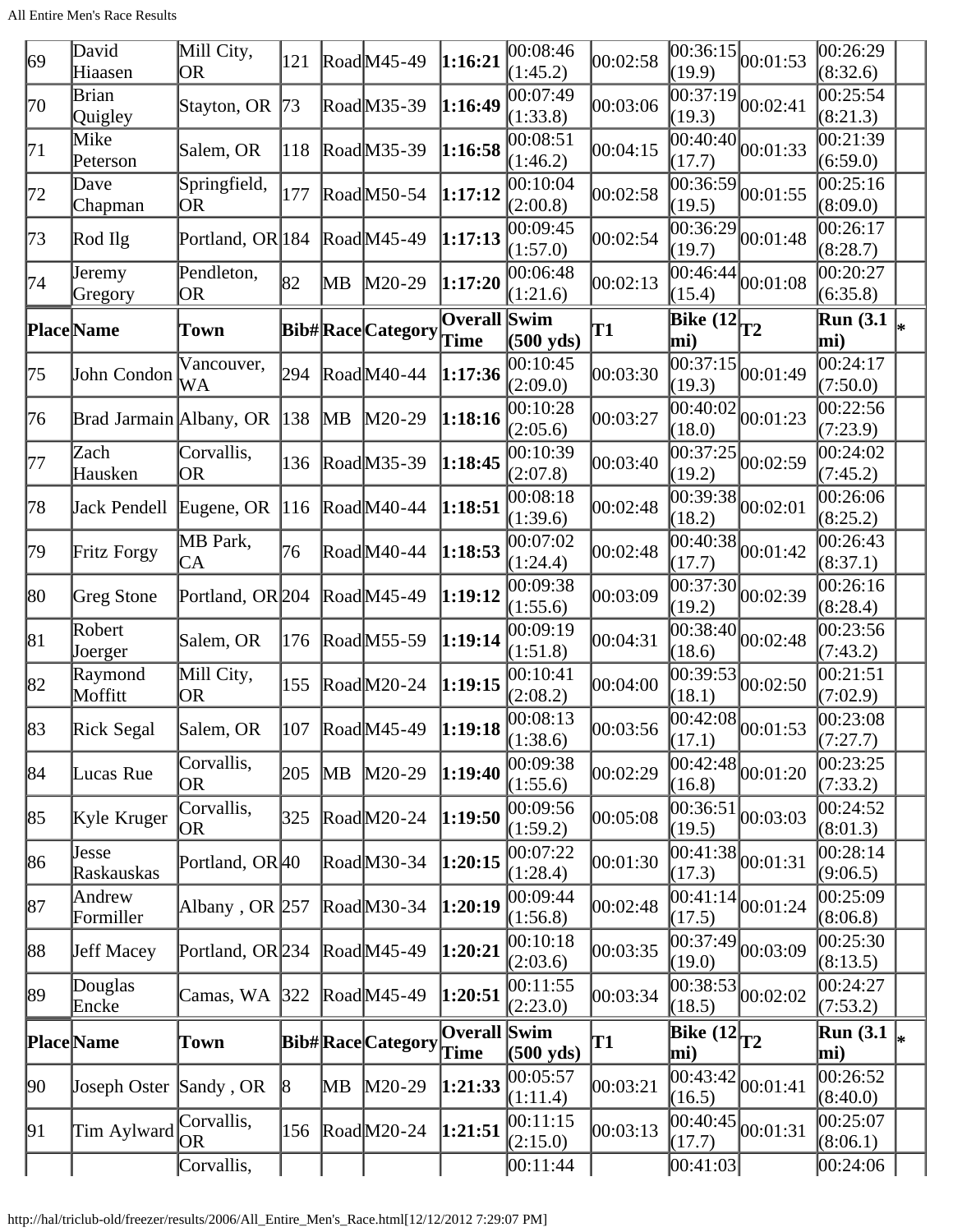All Entire Men's Race Results

| 92            | <b>Justin Shanks</b> OR       |                                                 | 145        |    | $\text{ Road}$ M15-19   |                     | $\left 1:21:59\right _{(2:\underline{20.8})}$ | 00:02:47 | (17.5)                             | 00:02:19                               | (7:46.5)                                   |  |
|---------------|-------------------------------|-------------------------------------------------|------------|----|-------------------------|---------------------|-----------------------------------------------|----------|------------------------------------|----------------------------------------|--------------------------------------------|--|
| 93            | Robert<br>Boursaw             | Castle Rock,<br>WA                              | 173        |    | RoadM30-34              | 1:22:00             | 00:10:31<br>(2:06.2)                          | 00:03:45 | 00:40:33 <br>(17.8)                | 00:02:25                               | 00:24:46<br>(7:59.4)                       |  |
| 94            | Kevin<br>Coulter              | Portland, OR 269                                |            |    | RoadM45-49              | 1:22:06             | 00:10:22<br>(2:04.4)                          | 00:02:47 | 00:38:00 <br>(18.9)                | 00:02:28                               | 00:28:29<br>(9:11.3)                       |  |
| 95            | Benjamin<br>Beecher           | $\overline{\text{Jacksonville}}, \vert_2$<br>OR |            |    | RoadM15-19              | 1:22:26             | 00:06:19<br>(1:15.8)                          | 00:02:19 | 00:47:49 <br>(15.1)                | 00:01:52                               | 00:24:07<br>(7:46.8)                       |  |
| 96            | Ticker<br>Ekelund             | Toledo, OR                                      | 108        | MВ | M30-39                  | 1:22:37             | 00:08:20<br>(1:40.0)                          | 00:04:22 | $\overline{0}0:41:59$<br>(17.1)    | 00:02:31                               | 00:25:25<br>(8:11.9)                       |  |
| 97            | Drew Puckett Portland, OR 306 |                                                 |            |    | RoadM30-34              | 1:23:21             | 00:11:11<br>(2:14.2)                          | 00:05:48 | [00:37:52]<br>(19.0)               | 00:03:30                               | $\bar{0}0:25:00$<br>(8:03.9)               |  |
| 98-T          | Madison<br>Wellington         | Banks, OR                                       | 78         | MВ | M15-19                  | 1:23:22             | 00:08:42<br>(1:44.4)                          | 00:03:28 | 00:47:50<br>(15.1)                 | 00:01:23                               | 00:21:59<br>(7:05.5)                       |  |
| 98-T          | Michael<br>Zollitsch          | Portland, OR 280                                |            |    | RoadM45-49              | 1:23:22             | 00:10:04<br>(2:00.8)                          | 00:04:04 | 00:38:50 <br>(18.5)                | 00:02:51                               | 00:27:33<br>(8:53.2)                       |  |
| 100           | Peter<br>Vanderwall           | Salem, OR                                       | 174        |    | $\text{Rad}$ M50-54     | 1:23:24             | 00:09:23<br>(1:52.6)                          | 00:03:47 | (18.0)                             | $\overline{00:40:04}$ 00:03:06         | 00:27:04<br>(8:43.9)                       |  |
| 101           | Mike<br>Petersen              | Salem, OR                                       | 171        |    | RoadM35-39              | 1:23:33             | 00:10:16<br>(2:03.2)                          | 00:05:01 | 00:37:03 <br>(19.4)                | 00:04:01                               | 00:27:12<br>(8:46.5)                       |  |
| 102           | William<br>Gazeley            | Corvallis,<br>OR                                | 328        | MВ | M40-49                  | 1:23:37             | 00:10:24<br>(2:04.8)                          | 00:03:39 | 00:40:05 <br>(18.0)                | 00:01:33                               | 00:27:56<br>(9:00.6)                       |  |
| 103           | Mack<br>Thames                | Milwakie,<br>OR                                 | 225        |    | RoadM25-29              | 1:23:48             | 00:10:37<br>(2:07.4)                          | 00:05:42 | 00:38:17<br>(18.8)                 | 00:02:01                               | 00:27:11<br>(8:46.1)                       |  |
| 104           | Gerald<br>Balaban             | Dallas, OR                                      | 249        |    | Road M55-59             | 1:23:51             | 00:10:54<br>(2:10.8)                          | 00:03:48 | (17.9)                             | $\overline{00:40:10}$ 0.03:06          | 00:25:53<br>(8:21.0)                       |  |
|               |                               |                                                 |            |    |                         |                     |                                               |          |                                    |                                        |                                            |  |
|               | <b>Place</b> Name             | Town                                            |            |    | <b>Bib#RaceCategory</b> | <b>Overall Swim</b> |                                               | T1       | $\overline{\text{Bike} (12)}_{T2}$ |                                        | $\overline{\text{Run}}$ (3.1 $\vert_{*}$ ) |  |
| 105           | Jonathan<br>Mills             | Corvallis,<br><b>OR</b>                         | $\beta$ 13 |    | $\text{Rad}$ M20-24     | Time<br>1:24:10     | $(500 \text{ yds})$<br>00:12:40               | 00:03:50 | mi)<br> 00:38:50                   | 00:02:45                               | mi)<br>00:26:05                            |  |
| 106           | Carlos                        | Central                                         | 224        |    | $\text{Read}$ M30-34    | 1:24:12             | (2:32.0)<br>00:09:13                          | 00:04:57 | (18.5)                             | $\overline{ 00:40:57 }_{00:02:24}$     | (8:24.8)<br>00:26:41                       |  |
| 107           | Velazquez<br>Scott Bosse      | Point, OR<br>Grants Pass,<br>OR                 | 126        |    | $\text{Rad}$ M25-29     | 1:24:15             | (1:50.6)<br>00:08:13<br>(1:38.6)              | 00:02:42 | (17.6)<br> 00:43:25 <br>(16.6)     | 00:02:32                               | (8:36.5)<br> 00:27:23                      |  |
| 108           | <b>Fred Robbins</b>           | Vancouver,<br>WА                                | 187        |    | RoadM60&O               | 1:24:34             | 00:10:03                                      | 00:03:23 |                                    | $\overline{00:38:50}$ $\vert 00:02:26$ | (8:50.0)<br>00:29:52<br>(9:38.1)           |  |
| 109           | Andy Smith                    | Sunriver,<br>OR.                                | 201        |    | RoadM55-59              | 1:25:02             | (2:00.6)<br>00:09:34                          | 00:02:01 | (18.5)<br>[00:41:36]               | 00:02:48                               | 00:29:03                                   |  |
| 110           | Michael                       | Portland, OR 292                                |            | MВ | M20-29                  | 1:25:19             | (1:54.8)<br>00:11:03                          | 00:02:50 | (17.3)<br> 00:44:46                | 00:01:50                               | (9:22.3)<br>00:24:50                       |  |
| 111           | Aylward<br>Benjamin           | Portland, OR 272                                |            |    | RoadM25-29              | 1:26:07             | (2:12.6)<br>00:09:51                          | 00:03:20 | (16.1)<br> 00:40:50                | 00:03:41                               | (8:00.6)<br>00:28:25                       |  |
| 112           | <b>Clement</b><br>Jd Amos     | Vancouver,                                      | 178        |    | RoadM25-29              | 1:26:37             | (1:58.2)<br> 00:09:13                         | 00:05:05 | (17.6)<br> 00:45:30                | 00:02:19                               | (9:10.0)<br>00:24:30                       |  |
| $ 113\rangle$ |                               | WA<br>Lebanon,                                  | 127        |    | RoadM55-59              | 1:26:55             | (1:50.6)<br> 00:09:00                         | 00:03:33 | (15.8)<br> 00:43:31                | 00:02:00                               | (7:54.2)<br>00:28:51                       |  |
| 114           | Henry Stanko<br>David         | Portland, OR <sub>286</sub>                     |            |    | RoadM40-44              | 1:27:02             | (1:48.0)<br>00:10:04                          | 00:04:54 | (16.5)<br> 00:40:48                | 00:03:45                               | (9:18.4)<br>00:27:31                       |  |
| 115           | Williams<br>Kurt<br>Malmedal  | Banks, OR                                       | 151        | MВ | $M30-39$                | 1:27:08             | (2:00.8)<br> 00:10:09<br>(2:01.8)             | 00:03:13 | (17.6)<br> 00:44:19 <br>(16.2)     | 00:02:10                               | (8:52.6)<br>00:27:17<br>(8:48.1)           |  |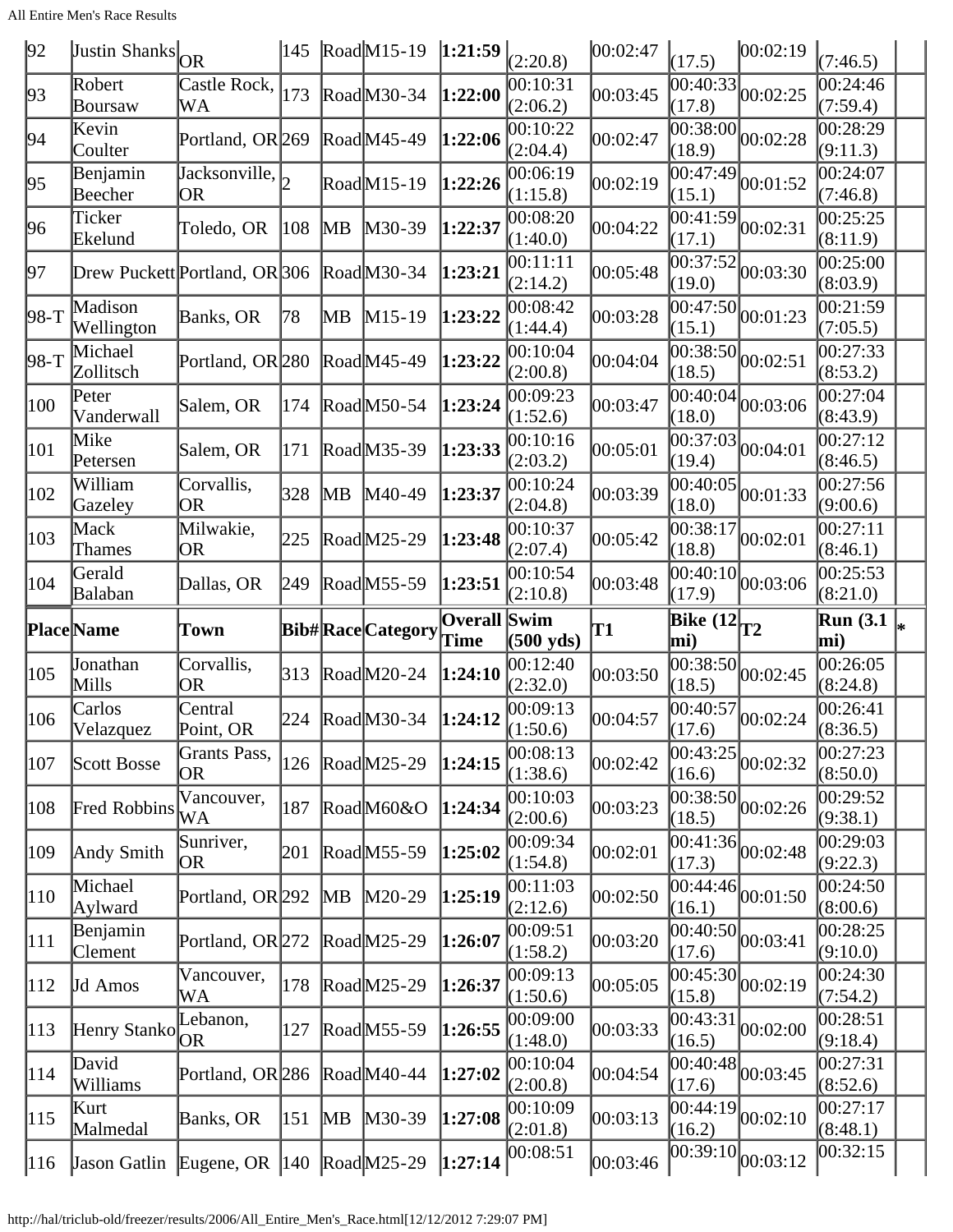|               |                          |                         |     |                         |                         |                             | (1:46.2)               |           | (18.4)                                                   |                                | (10:24.2)                                     |  |
|---------------|--------------------------|-------------------------|-----|-------------------------|-------------------------|-----------------------------|------------------------|-----------|----------------------------------------------------------|--------------------------------|-----------------------------------------------|--|
| 117           | James<br>Watson          | Beaverton,<br>OR        | 157 | MВ                      | $M20-29$                | 1:27:47                     | 00:10:43<br>(2:08.6)   | 00:02:55  | 00:45:18 <br>(15.9)                                      | 00:01:35                       | 00:27:16<br>(8:47.7)                          |  |
| 118           | Darrin<br>Purdom         | Toledo, OR              | 240 | $\mathbb{M}$ B          | $M30-39$                | 1:28:01                     | 00:09:27<br>(1:53.4)   | 00:02:35  | 00:42:43 <br>(16.9)                                      | 00:02:27                       | 00:30:49<br>(9:56.5)                          |  |
| 119           | Dan Clark                | Salem, OR               | 214 | <b>MB</b>               | $M50-59$                | 1:28:11                     | 00:10:54<br>(2:10.8)   | 00:04:02  | 00:45:07<br>(16.0)                                       | 00:03:05                       | 00:25:03<br>(8:04.8)                          |  |
|               | <b>Place</b> Name        | Town                    |     |                         | <b>Bib#RaceCategory</b> | Overall Swim<br>Time        | $(500 \text{ yds})$    | T1        | $\overline{\text{Bike} (12)}_{T2}$<br>mi)                |                                | $\overline{\text{Run}}$ (3.1 $\vert_*$<br>mi) |  |
| 120           | <b>Bill Alden</b>        | Albany, OR              | 163 |                         | RoadM55-59              | 1:28:23                     | 00:09:59<br>(1:59.8)   | 00:03:10  | 00:41:33 <br>(17.3)                                      | 00:02:28                       | 00:31:13<br>(10:04.2)                         |  |
| $121 -$<br>Τ  | Matt Blake               | Sherwood,<br>OR         | 106 | $\mathbb{M} \mathsf{B}$ | $M15-19$                | 1:28:34                     | 00:08:33<br>(1:42.6)   | 00:04:01  | 00:46:45 <br>(15.4)                                      | 00:03:04                       | 00:26:11<br>(8:26.8)                          |  |
| $ 121 -$<br>Γ | Arron Dieter             | Portland, OR 323        |     |                         | RoadM30-34              | 1:28:34                     | 00:11:16<br>(2:15.2)   | 00:03:20  | 00:43:43 <br>(16.5)                                      | 00:02:21                       | 00:27:54<br>(9:00.0)                          |  |
| 123           | Kevin<br>Savage          | Beaverton,<br>OR        | 188 |                         | RoadM50-54              | 1:28:48                     | 00:11:00<br>(2:12.0)   | 00:03:34  | 00:44:56 <br>(16.0)                                      | 00:02:13                       | 00:27:05<br>(8:44.2)                          |  |
| 124           | Jim Vu                   | Salem, OR               | 190 |                         | RoadM25-29              | 1:29:09                     | 00:12:56<br>(2:35.2)   | 00:04:07  | 00:41:51<br>(17.2)                                       | 00:02:03                       | 00:28:12<br>(9:05.8)                          |  |
| 125           | Steven Mott              | San<br>Francisco,<br>СA | 146 |                         | RoadM45-49              | 1:29:10                     | 00:09:40<br>(1:56.0)   | 00:04:55  | 00:39:19 <br>(18.3)                                      | 00:02:09                       | 00:33:07<br>(10:41.0)                         |  |
| 126           | Ben<br>Raymond<br>Lode   | Lebanon,<br><b>OR</b>   | 329 | MB                      | $M20-29$                | 1:29:29                     | 00:12:33<br>(2:30.6)   | 00:03:54  | 00:45:10<br>(15.9)                                       | 00:01:35                       | 00:26:17<br>(8:28.7)                          |  |
| 127           | Mark Tinseth Salem, OR   |                         | 119 |                         | RoadM35-39              | 1:30:12                     | 00:08:57<br>(1:47.4)   | 00:04:10  | 00:46:25<br>(15.5)                                       | 00:01:42                       | 00:28:58<br>(9:20.6)                          |  |
| 128-<br>Τ     | <b>Brian Grant</b>       | Corvallis,<br> OR       | 235 | MВ                      | $M20-29$                | 1:30:34                     | 00:10:28?<br>(2:05.6)  | 00:02:30? | 00:47:34<br>(15.1)                                       | 00:01:30                       | 00:28:32<br>(9:12.3)                          |  |
| 128-<br>Π     | Mike<br>McCann           | Chihalis,<br>WA         | 326 | $\mathbb{M} \mathsf{B}$ | $M50-59$                | 1:30:34                     | 00:12:15<br>(2:27.0)   | 00:05:34  | 00:39:54<br>(18.0)                                       | 00:02:20                       | 00:30:31<br>(9:50.6)                          |  |
| 130           | Tim Warren               | Camas, WA               | 268 |                         | RoadM40-44              | 1:30:56                     | 00:10:50<br>(2:10.0)   | 00:04:20  | (16.0)                                                   | $\overline{00:44:53}$ 00:02:39 | 00:28:14<br>(9:06.5)                          |  |
| 131           | <b>Brian Claytor</b>     | Corvallis,<br>OR        | 243 |                         | RoadM25-29              | 1:31:32                     | 00:09:29<br>(1:53.8)   | 00:04:51  | 00:41:58 <br>(17.2)                                      | 00:03:46                       | 00:31:28<br>(10:09.0)                         |  |
| 132           | Trent<br>Duppenthaler OR | Sherwood,               | 260 | $\mathbb{M}$ B          | $M15-19$                | 1:31:35                     | 00:10:05<br>(2:01.0)   | 00:03:35  | 00:44:38<br>(16.1)                                       | 00:02:12                       | 00:31:05<br>(10:01.6)                         |  |
| 133           | David Bell               | Beaverton,<br>OR.       | 192 |                         | RoadM40-44              | 1:31:49                     | 00:11:16<br>(2:15.2)   | 00:03:11  | (16.8)                                                   | $\overline{00:42:53}$ 00:02:26 | 00:32:03<br>(10:20.3)                         |  |
| 134           | Maurice<br>Banning       | Albany, OR $ 318 $      |     |                         | $\text{Read}$ M60&O     | 1:32:06                     | 00:13:44<br>(2:44.8)   | 00:06:42  | [00:42:12]<br>(17.1)                                     | 00:02:44                       | 00:26:44<br>(8:37.4)                          |  |
|               | <b>Place</b> Name        | Town                    |     |                         | <b>Bib#RaceCategory</b> | <b>Overall Swim</b><br>Time | $(500 \text{ yds})$    | T1        | $\left  \overline{\text{Bike} (12)} \right _{T2}$<br>mi) |                                | $\overline{\text{Run}}$ (3.1 $\vert_*$<br>mi) |  |
| 135           | Aldo<br>Melchiori        | Lacey, WA               | 124 |                         | RoadM50-54              | 1:32:13                     | 00:08:43<br>(1:44.6)   | 00:03:55  | [00:40:16]<br>(17.9)                                     | 00:03:25                       | 00:35:54<br>(11:34.8)                         |  |
| 136           | Jason Wyatt              | Eugene, OR              | 139 |                         | RoadM25-29              | 1:33:25                     | [00:10:13]<br>(2:02.6) | 00:03:58  | 00:43:24<br>(16.6)                                       | 00:02:29                       | 00:33:21<br>(10:45.5)                         |  |
| 137           | Bart<br>Swanson          | Eugene, OR              | 267 |                         | RoadM55-59              | 1:33:44                     | 00:10:53<br>(2:10.6)   | 00:04:57  | 00:42:14<br>(17.0)                                       | 00:03:33                       | 00:32:07<br>(10:21.6)                         |  |
| 138           | <b>Justin Elser</b>      | Corvallis,<br>OR        | 135 | MB                      | $M20-29$                | 1:34:28                     | 00:09:37<br>(1:55.4)   | 00:03:48  | 00:44:42 <br>(16.1)                                      | 00:01:54                       | 00:34:27<br>(11:06.8)                         |  |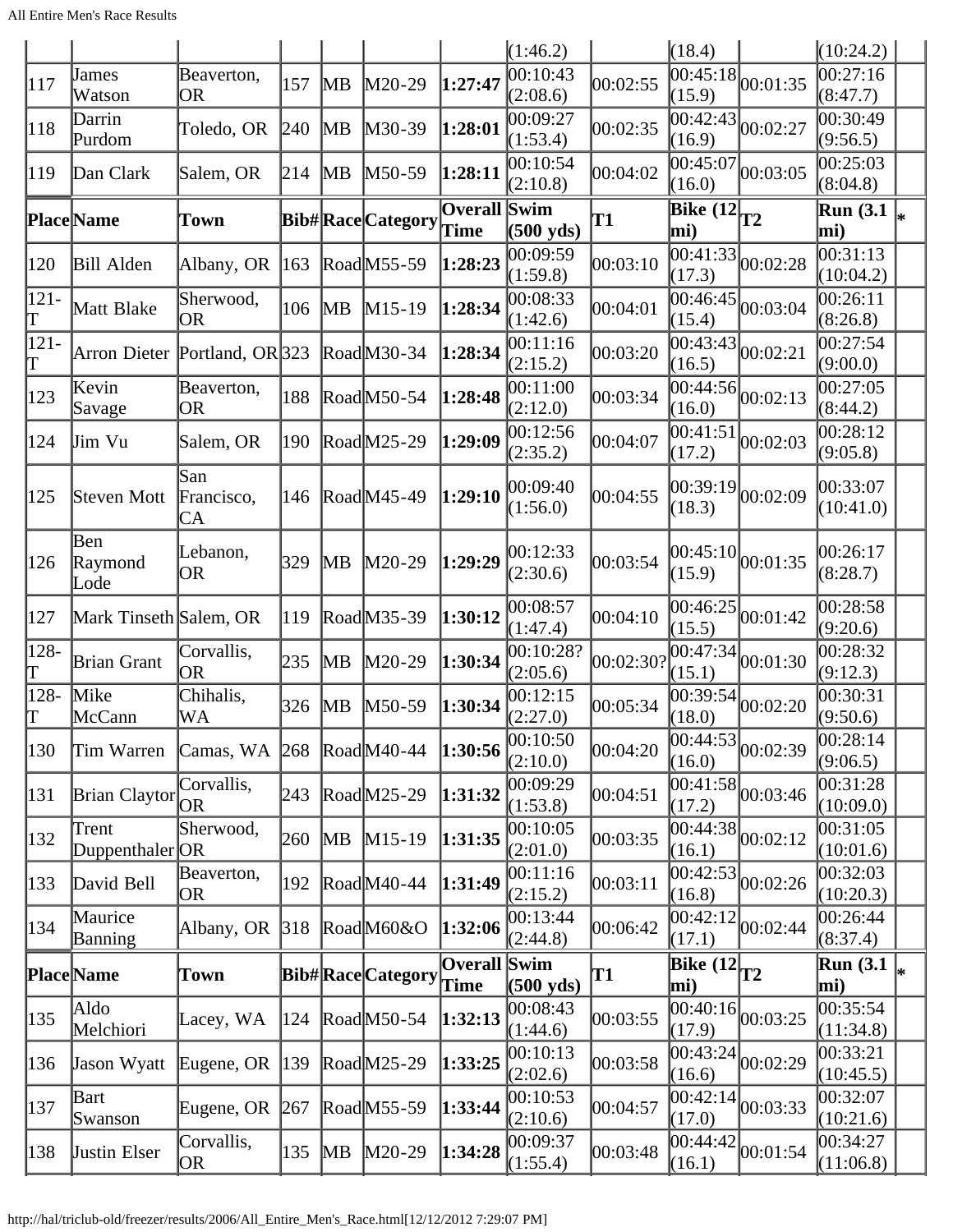| 139 | Darren Smith Camas, WA       |                                                                  | 103    |    | $\text{Rad}$ M40-44     | 1:35:52                     | 00:08:32<br>(1:42.4)  | 00:02:57  | (18.3)                                                   | $\overline{00:39:23}\vert_{00:04:57}$       | 00:40:03<br>(12:55.2)   |               |
|-----|------------------------------|------------------------------------------------------------------|--------|----|-------------------------|-----------------------------|-----------------------|-----------|----------------------------------------------------------|---------------------------------------------|-------------------------|---------------|
| 140 | Charles<br>Heiser            | Corvallis,<br><b>OR</b>                                          | 265    |    | RoadM45-49              | 1:35:53                     | 00:11:55<br>(2:23.0)  | 00:05:52  | 00:42:55<br>(16.8)                                       | 00:03:07                                    | 00:32:04<br>(10:20.6)   |               |
| 141 | Greg Colzani                 | Vancouver,<br>WA                                                 | 191    |    | RoadM45-49              | 1:37:04                     | 00:10:18<br>(2:03.6)  | 00:03:04  | 00:51:04<br>(14.1)                                       | 00:02:35                                    | 00:30:03<br>(9:41.6)    |               |
| 142 | Jeffrey<br>Crapper           | Sherwood,<br><b>OR</b>                                           | 33     | MВ | $M20-29$                | 1:37:44                     | 00:07:06<br>(1:25.2)  | 00:05:08  | (13.9)                                                   | $\overline{ 00:51:54 }_{00:02:50}$          | 00:30:46<br>(9:55.5)    |               |
| 143 | Jared<br>Adamson             | Sherwood,<br><b>OR</b>                                           | 290    | MВ | $M20-29$                | 1:37:49                     | 00:14:24?<br>(2:52.8) | 00:02:30? | (14.2)                                                   | $\frac{12}{100:50:38}$ <sub>00</sub> :02:32 | 00:27:45<br>(8:57.1)    |               |
| 144 | Gary<br>Gustafson            | Corvallis,<br>OR                                                 | 352    |    | RoadM50-54              | 1:39:00                     | 00:12:05<br>(2:25.0)  | 00:05:53  | 00:47:23<br>(15.2)                                       | 00:03:23                                    | 00:30:16<br>(9:45.8)    |               |
| 145 | Nicholas<br>Jeffries         | Tillamook,<br>OR                                                 | 293    | MВ | $M20-29$                | 1:39:21                     | 00:12:23<br>(2:28.6)  | 00:03:35  | 00:51:14<br>(14.1)                                       | 00:02:37                                    | 00:29:32<br>(9:31.6)    |               |
| 146 | William<br>Crowley           | Portland, OR 345                                                 |        | MВ | $M40-49$                | 1:43:36                     | 00:18:14<br>(3:38.8)  | 00:05:25  | 00:46:53<br>(15.4)                                       | 00:04:23                                    | 00:28:41<br>(9:15.2)    |               |
| 147 | Mike Traeger Scio, OR        |                                                                  | 354    |    | RoadM40-44              | 1:44:28                     | 00:13:20<br>(2:40.0)  | 00:04:43  | (13.7)                                                   | $\overline{00:52:28}$ 00:02:16              | 00:31:41<br>(10:13.2)   |               |
| 148 | Chad Hicks                   | Bend, OR                                                         | 336    |    | RoadM30-34              | 1:45:29                     | 00:10:18<br>(2:03.6)  | 00:11:32  | 00:47:56<br>(15.0)                                       | 00:05:45                                    | 00:29:58<br>(9:40.0)    |               |
| 149 | Pepper<br>Woolsey            | Prineville,<br>OR                                                | 334    | MB | $M30-39$                | 1:45:39                     | 00:12:41<br>(2:32.2)  | 00:09:21  | 00:47:46<br>(15.1)                                       | 00:05:46                                    | 00:30:05<br>(9:42.3)    |               |
|     | Place Name                   | Town                                                             |        |    | <b>Bib#RaceCategory</b> | <b>Overall Swim</b><br>Time | $(500 \text{ yds})$   | T1        | $\left  \overline{\text{Bike} (12)} \right _{T2}$<br>mi) |                                             | <b>Run (3.1)</b><br>mi) | ∗             |
| 150 | Brad Chapin Portland, OR 331 |                                                                  |        | MB | $M30-39$                | 1:46:13                     | 00:13:01<br>(2:36.2)  | 00:08:37  | 00:51:18<br>(14.0)                                       | 00:04:27                                    | 00:28:50<br>(9:18.1)    |               |
| 151 | Gary<br>Blackham             | Eugene, OR $ 308 $                                               |        | MB | M60&O                   | 1:48:29                     | 00:12:28<br>(2:29.6)  | 00:10:20  | (13.5)                                                   | $\overline{00:53:16}$ <sub>00:04:41</sub>   | 00:27:44<br>(8:56.8)    |               |
|     | Jim                          | Silverton,                                                       | 270    |    |                         | 1:49:03                     | 00:12:21              |           |                                                          | $\frac{1}{00:51:08}$ 00:04:25               | 00:33:12                |               |
| 152 | Mcdonald                     | OR                                                               |        |    | RoadM60&O               |                             | (2:28.2)              | 00:07:57  | (14.1)                                                   |                                             | (10:42.6)               |               |
| 153 | John<br>Morrison             | Brownsville, $358 \text{ }$ Road M60&O $\text{ }$ 1:59:49<br> OR |        |    |                         |                             | 00:16:43<br>(3:20.6)  | 00:08:40  | (13.7)                                                   | $\overline{00:52:40}$ 0.05:26               | 00:36:20<br>(11:43.2)   |               |
| 154 | Jef Dalin                    | Cornelius,<br>OR                                                 | 340 MB |    | $M30-39$                | 2:18:13                     | 00:11:02<br>(2:12.4)  | 00:09:03  | (11.7)                                                   | $\overline{01:01:42}\big  00:04:46$         | 00:51:40<br>(16:40.0)   |               |
|     | Michael<br>Tasman            | Corvallis,<br>OR                                                 | 12     |    | RoadM45-49              |                             |                       |           |                                                          |                                             |                         | dnp           |
|     | Michael<br>Fletcher          | Junction                                                         | 29     |    | RoadM35-39              |                             |                       |           |                                                          |                                             |                         | dnp           |
|     | David<br>Embree              | City, OR<br>Portland, OR <sub>34</sub>                           |        |    | $\text{Rad}$ M20-24     |                             |                       |           |                                                          |                                             |                         | dnp           |
|     | Justin Fay                   | Corvallis,<br>OR                                                 | 77     |    | RoadM20-24              |                             |                       |           |                                                          |                                             |                         | dnp           |
|     | Spencer<br>Davis             | Bend, OR                                                         | 79     |    | RoadM25-29              |                             |                       |           |                                                          |                                             |                         | $\text{dnpl}$ |
|     | Mark Fay                     | Klamath<br>Falls, OR                                             | 105    |    | RoadM45-49              |                             |                       |           |                                                          |                                             |                         | dnp           |
|     | Jackson<br>Jones             | Portland, OR <sub>208</sub>                                      |        |    | $\text{Rad}$ M25-29     |                             |                       |           |                                                          |                                             |                         | dnp           |
|     | Roger Wong                   | Corvallis,<br>OR                                                 | 266    |    | $\text{road}$ M40-44    |                             |                       |           |                                                          |                                             |                         | $\text{dnpl}$ |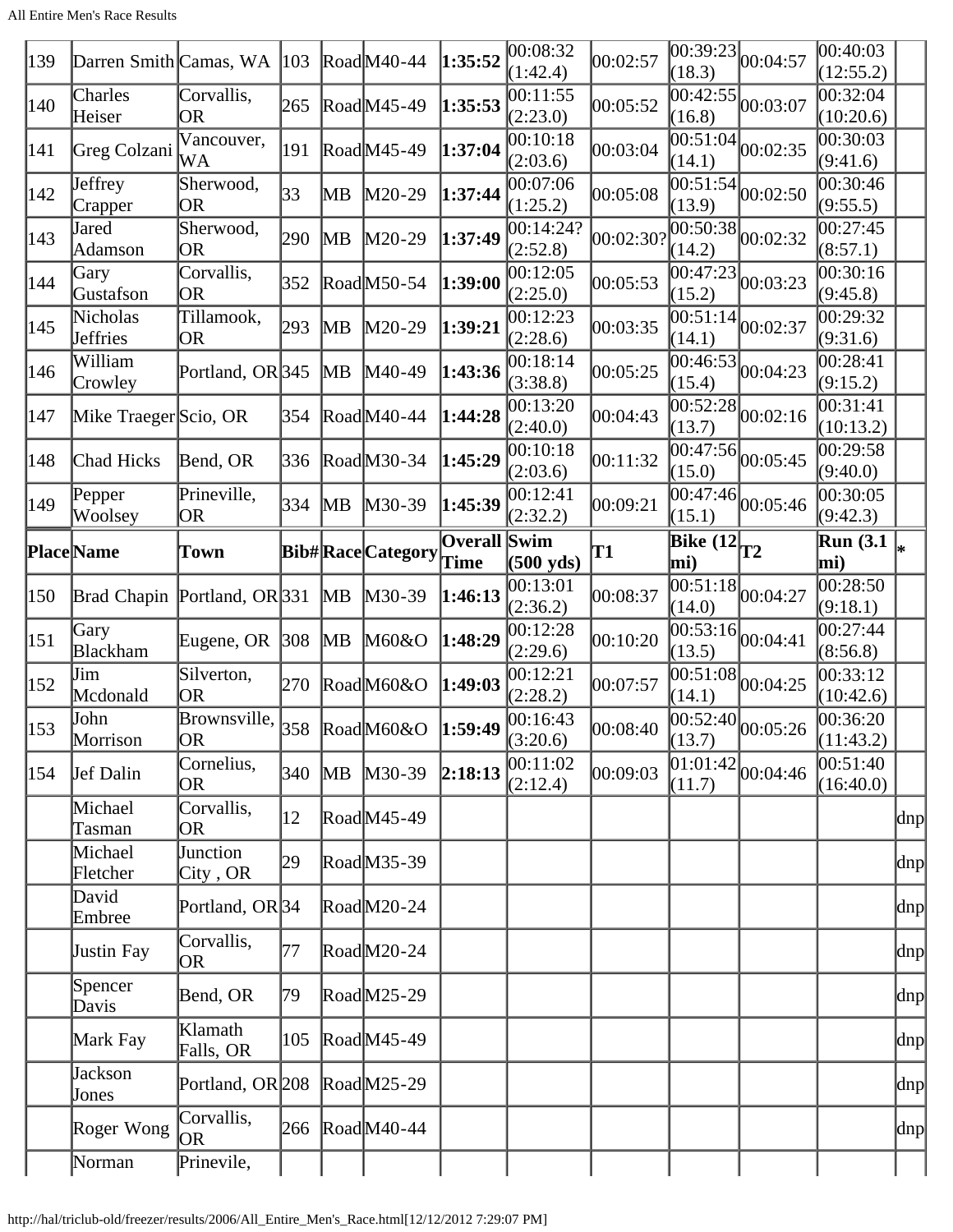All Entire Men's Race Results

| Smith             | OR.                                                      |     |    | $288$ RoadM60&O       |              |                     |    |                                                   |                        | dnp                 |
|-------------------|----------------------------------------------------------|-----|----|-----------------------|--------------|---------------------|----|---------------------------------------------------|------------------------|---------------------|
| Dean Miller       | Corvallis,<br>OR.                                        | 320 |    | $\text{Road}$ M45-49  |              |                     |    |                                                   |                        | dnp                 |
| <b>Place Name</b> | Town                                                     |     |    | Bib#RaceCategoryTime  | Overall Swim | $(500 \text{ yds})$ | T1 | $\overline{\text{Bike} (12)}_{T2}$<br>$\vert$ mi) | Run $(3.1)$<br>$ mi$ ) |                     |
| Tim<br>Wildman    | Vancouver,<br>lWΑ                                        | 330 |    | $\text{ Road}$ M25-29 |              |                     |    |                                                   |                        | dnp                 |
| Michael<br>Wesson | Tualatin, OR 347                                         |     | MB | $M30-39$              |              |                     |    |                                                   |                        | dnp                 |
| Bruce<br>Dougan   | Welches,<br> OR                                          | 350 |    | $\text{Read}$ M50-54  |              |                     |    |                                                   |                        | $\alpha$            |
| Jeff Owens        | La Pine, OR $ 355 \text{ Road} \text{M} 30-34 \text{ A}$ |     |    |                       |              |                     |    |                                                   |                        | $\vert$ dnp $\vert$ |

**NOTE:** If your race number was not recorded at one of the timing checkpoints, your transition time is estimated at 00:02:30. This also causes your bike, swim, or run time to be an estimation. When this occurs, a question mark (?) follows the estimated times.

We hope you had a great race day! If you have any comments, please share them with us. We'd love to hear them.

Category Abbreviations: "M60&O" means "Male 60 and Over" "M15-19" means "Male 15-19" "M20-24" means "Male 20-24" "M20-29" means "Male 20-29" "M25-29" means "Male 25-29" "M30-34" means "Male 30-34" "M30-39" means "Male 30-39" "M35-39" means "Male 35-39" "M40-44" means "Male 40-44" "M40-49" means "Male 40-49" "M45-49" means "Male 45-49" "M50-54" means "Male 50-54" "M50-59" means "Male 50-59" "M55-59" means "Male 55-59"

Created by Aaron Wangberg. Please email any changes/modifications to aaronwangberg@yahoo.com. Thank you.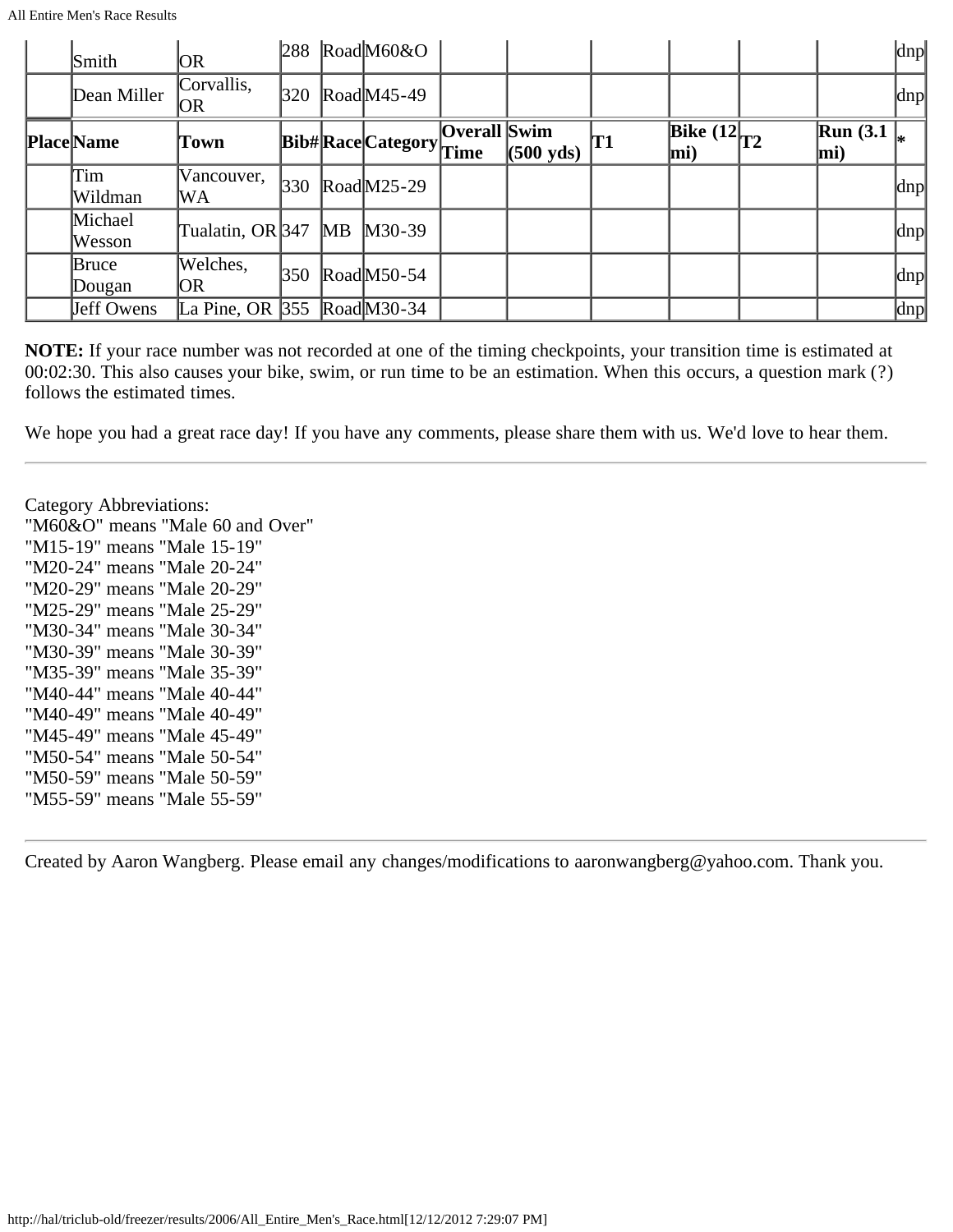# **All Results for Entire Women's Race April 8, 2006**

<span id="page-27-0"></span>

|              | Place Name                | Town                    |     | <b>Bib#RaceCategory</b>          | $\overline{O}$ verall<br>Time | Swim<br>$(500 \text{ yds})$ | T1                 | Bike<br>$(12 \text{ mi})$ | T2                                           | <b>Run</b> (3.1)<br>mi) |    |
|--------------|---------------------------|-------------------------|-----|----------------------------------|-------------------------------|-----------------------------|--------------------|---------------------------|----------------------------------------------|-------------------------|----|
| 1            | Megan Banks Eugene, OR 89 |                         |     | Road F35-39                      | 1:06:34                       | 00:08:20<br>(1:40.0)        | 00:01:58           | 00:33:29 <br>(21.5)       | 00:01:50                                     | 00:20:57<br>(6:45.5)    |    |
| 2            | Melissa<br>Lynett         | Portland,<br><b>OR</b>  | 113 | $\text{Rad}$ F25-29              | 1:08:14                       | 00:08:00<br>(1:36.0)        | 00:01:41           | (19.9)                    | $\overline{00:36:15}$ 00:01:51               | 00:20:27<br>(6:35.8)    |    |
| 3            | Sandra<br>Uesugi          | Corvallis,<br>OR        | 23  | $\text{Rad}$ F30-34              | 1:09:01                       | 00:06:44<br>(1:20.8)        | 00:01:20           | 00:34:51<br>(20.7)        | 00:01:46                                     | 00:24:20<br>(7:51.0)    |    |
| 4            | Alisa Rawe                | Beaverton,<br><b>OR</b> | 60  | $\text{Rad}$ F25-29              | 1:09:26                       | 00:07:04<br>(1:24.8)        | 00:02:36           | (19.6)                    | $\sqrt{00:36:48}$ 00:01:37                   | 00:21:21<br>(6:53.2)    |    |
| 5            | Janna<br>Hickerson        | Corvallis,<br>OR        | 19  | $\text{Rad}$ F20-24              | 1:09:57                       | 00:06:28<br>(1:17.6)        | 00:01:31           | 00:36:48<br>(19.6)        | 00:01:44                                     | 00:23:26<br>(7:33.5)    |    |
| 6            | Hannah<br>Robbins         | Vancouver,<br>WА        | 64  | $\text{Rad}$ F20-24              | 1:10:19                       | 00:07:33<br>(1:30.6)        | 00:01:40           | (19.2)                    | $\overline{00:37:30}$ $\vert 00:01:27 \vert$ | 00:22:09<br>(7:08.7)    |    |
| 17           | Kimberly<br>Klein         | Corvallis,<br>OR        | 128 | $\text{Rad}$ F25-29              | 1:10:56                       | 00:08:05<br>(1:37.0)        | 00:02:22           | (20.4)                    | $\overline{00:35:20}$ 0.02:01                | 00:23:08<br>(7:27.7)    |    |
| 8            | Courtney<br>Ries          | Portland,<br><b>OR</b>  | 131 | $\text{Rad}$ F <sub>20</sub> -24 | 1:11:54                       | 00:08:50<br>(1:46.0)        | 00:01:54           | (20.0)                    | $\overline{00:35:59}$ 00:02:01               | 00:23:10<br>(7:28.4)    |    |
| 9            | Jessica<br>Dickson        | Portland,<br>OR         | 217 | $\text{Rad}$ F30-34              | 1:12:09                       | 00:10:24<br>(2:04.8)        | 00:02:11           | (20.0)                    | $\overline{00:35:56}$ <sub>00:01:39</sub>    | 00:21:59<br>(7:05.5)    |    |
| 10           | Jennifer<br>Woodruff      | Portland,<br>OR         | 39  | RoadF35-39                       | 1:12:43                       | 00:07:48<br>(1:33.6)        | 00:01:53           | 00:35:45<br>(20.1)        | 00:01:54                                     | 00:25:23<br>(8:11.3)    |    |
| 11           | Jenn Mock                 | Vancouver,<br>WA        | 111 | $\text{Rad}$ F25-29              | 1:13:05                       | 00:08:22<br>(1:40.4)        | 00:02:57           | 00:37:49 <br>(19.0)       | 00:02:22                                     | 00:21:35<br>(6:57.7)    |    |
| $ 12\rangle$ | Nancy<br>Nichols          | Portland,<br><b>OR</b>  | 114 | $\text{Rad}$ F25-29              | 1:15:09                       | 00:08:35<br>(1:43.0)        | 00:01:58           | (18.3)                    | $\frac{1}{100:39:19}$ 00:02:01               | 00:23:16<br>(7:30.3)    |    |
| $ 13\rangle$ | Anna Thames               | Milwakie,<br> OR        | 122 | $\text{Rad}$ F20-24              | 1:15:39                       | 00:07:25<br>(1:29.0)        | 00:02:19           | 00:36:35<br>(19.7)        | 00:02:13                                     | 00:27:07<br>(8:44.8)    |    |
| 14           | Gloria Califf             | Camas, WA 59            |     | $\text{Rad}$ F50-54              | 1:15:49                       | 00:08:19<br>(1:39.8)        | 00:02:33           | 00:38:00<br>(18.9)        | 00:02:12                                     | 00:24:45<br>(7:59.0)    |    |
|              | <b>Place</b> Name         | Town                    |     | Bib#RaceCategory Overall Swim    |                               | $(500 \text{ yds})$         | T1                 | Bike<br>$(12 \text{ mi})$ | T2                                           | <b>Run</b> (3.1)<br>mi) | I∗ |
| $ 15\rangle$ | Bronwen<br>Rice           | Corvallis,<br>OR        | 27  | $\text{Rad}$ F25-29              | 1:15:54                       | 00:06:55<br>(1:23.0)        | 00:01:54           | (18.2)                    | $\frac{1}{100:39:37}$ <sub>00:01:36</sub>    | 00:25:52<br>(8:20.6)    |    |
| 16           | Kristin Boock             | Corvallis,<br><b>OR</b> | 13  | $\text{Rad}$ F30-34              | 1:15:57                       | 00:06:18<br>(1:15.6)        | 00:02:11           | (17.6)                    | $\frac{1}{100:40:54}$ <sub>00:01:46</sub>    | 00:24:48<br>(8:00.0)    |    |
| 17           | Rachael<br>Roberts        | Corvallis,<br><b>OR</b> | 218 | $\text{Rad}$ F30-34              | 1:16:07                       | 00:10:51<br>(2:10.2)        | 00:02:18           | (19.2)                    | $\frac{1}{100:37:32}$ 00:01:34               | 00:23:52<br>(7:41.9)    |    |
| 18           | April<br>Shepherd         | Tigard, OR              | 211 | $\text{Rad}$ F25-29              | 1:16:33                       | 00:10:42<br>(2:08.4)        | 00:02:20           | 00:37:51<br>(19.0)        | 00:02:05                                     | 00:23:35<br>(7:36.5)    |    |
| 19           | Pamela<br>Archer          | Corvallis,<br>OR        | 222 | $\text{Rad}$ F25-29              | 1:16:55                       | 00:09:40<br>(1:56.0)        | $ 00:02:42\rangle$ | 00:39:39<br>(18.2)        | 00:02:09                                     | 00:22:45<br>(7:20.3)    |    |
| 20           | Jodi<br>Kaszubski         | Eugene, OR $ 87 $       |     | $\text{Rad}$ F30-34              | 1:17:19                       | 00:07:56<br>(1:35.2)        | 00:03:17           | (17.2)                    | $\frac{12}{100:41:47}$ <sub>00:01:33</sub>   | 00:22:46<br>(7:20.6)    |    |
|              |                           | Vancouver,              |     |                                  |                               | 00:10:20                    |                    | [00:40:51]                |                                              | 00:21:10                |    |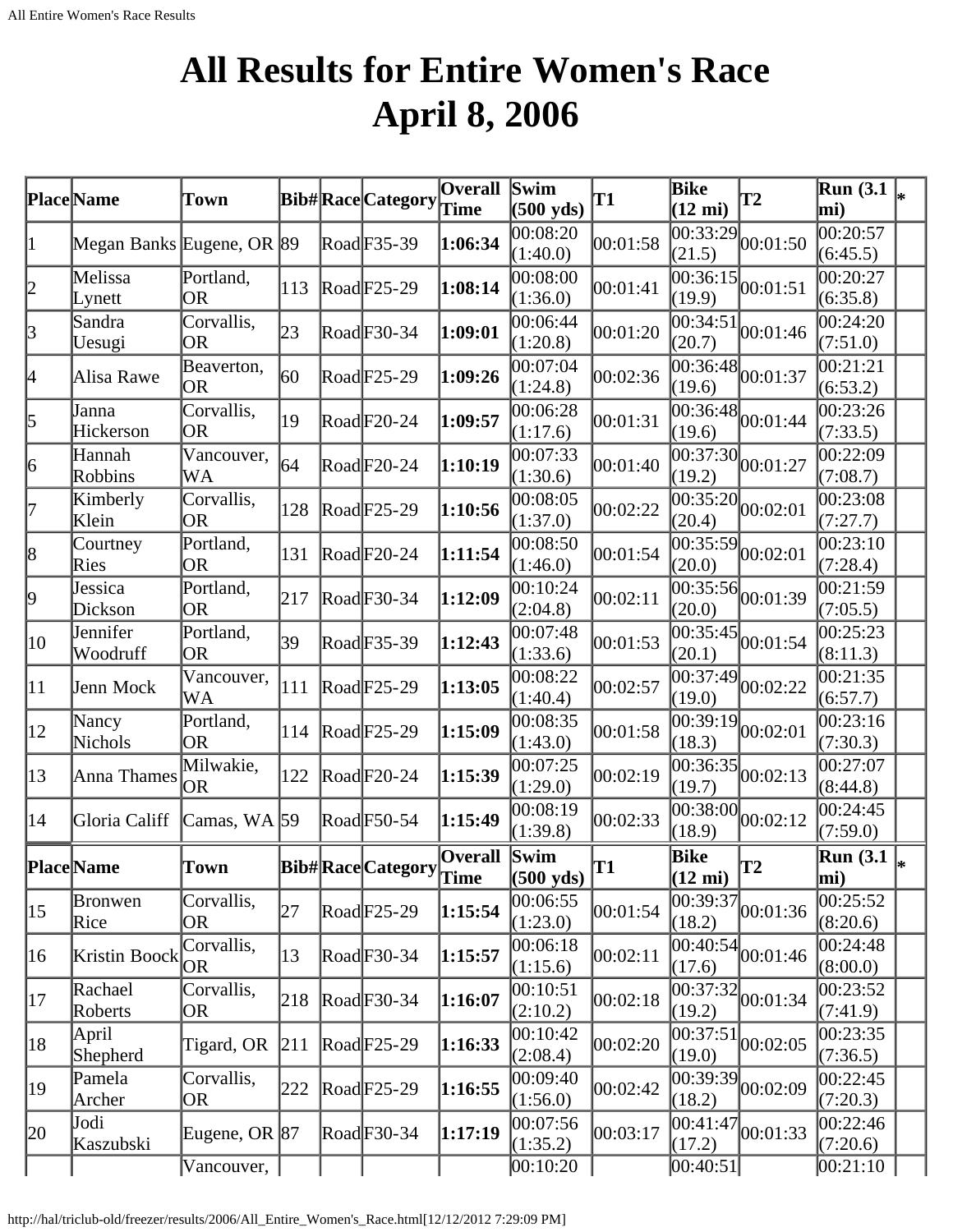All Entire Women's Race Results

| 21           | Julie Seale                  | WA                        | 247 |                | $\text{Rad}$ F30-34     | 1:17:20                | (2:04.0)                    | 00:02:41  | (17.6)                    | 00:02:18                                 | (6:49.7)                                      |   |
|--------------|------------------------------|---------------------------|-----|----------------|-------------------------|------------------------|-----------------------------|-----------|---------------------------|------------------------------------------|-----------------------------------------------|---|
| 22           | Hayley Grant                 | Corvallis,<br><b>OR</b>   | 254 |                | $\text{Rad}$ F20-24     | 1:18:00                | 00:09:42<br>(1:56.4)        | 00:02:20  | 00:40:22<br>(17.8)        | 00:01:44                                 | 00:23:52<br>(7:41.9)                          |   |
| 23           | Annie Hoag                   | Eugene, OR 84             |     |                | Road F30-34             | 1:18:05                | 00:07:53<br>(1:34.6)        | 00:02:38  | 00:42:26<br>(17.0)        | 00:01:51                                 | 00:23:17<br>(7:30.6)                          |   |
| 24           | Emilie Miller                | Portland,<br><b>OR</b>    | 196 |                | $\text{Rad}$ F25-29     | 1:18:19                | 00:10:25<br>(2:05.0)        | 00:03:40  | 00:43:45<br>(16.5)        | 00:01:23                                 | 00:19:06<br>(6:09.7)                          |   |
| 25           | Angela Smith Albany, OR 175  |                           |     |                | $\text{Rad}$ F30-34     | 1:18:42                | 00:09:20<br>(1:52.0)        | 00:02:35  | (18.7)                    | $\overline{00:38:32}\vert_{00:02:04}$    | 00:26:11<br>(8:26.8)                          |   |
| 26           | Debra<br>Lambourn            | Portland,<br><b>OR</b>    | 42  |                | RoadF35-39              | 1:19:00                | 00:08:06<br>(1:37.2)        | 00:02:13  | (20.0)                    | $\overline{00:36:02}$ 00:02:24           | 00:30:15<br>(9:45.5)                          |   |
| 27           | Annie White                  | Portland,<br><b>OR</b>    | 117 |                | $\text{Rad}$ F20-24     | 1:19:14                | 00:09:03<br>(1:48.6)        | 00:02:46  | 00:41:32<br>(17.3)        | 00:02:56                                 | 00:22:57<br>(7:24.2)                          |   |
| 28           | Kara<br>Kleeman              | Corvallis,<br>OR          | 153 |                | $\text{Rad}$ F30-34     | 1:19:23                | 00:10:35<br>(2:07.0)        | 00:03:06  | 00:39:23<br>(18.3)        | 00:02:00                                 | 00:24:19<br>(7:50.6)                          |   |
| 29           | Sara Sitter                  | Portland,<br>OR           | 94  |                | $\text{Rad}$ F25-29     | 1:19:43                | 00:08:18<br>(1:39.6)        | 00:02:11  | 00:41:43<br>(17.3)        | 00:02:09                                 | 00:25:22<br>(8:11.0)                          |   |
|              | Place Name                   | Town                      |     |                | <b>Bib#RaceCategory</b> | <b>Overall</b><br>Time | Swim<br>$(500 \text{ yds})$ | <b>T1</b> | Bike<br>$(12 \text{ mi})$ | <b>T2</b>                                | $\overline{\text{Run}}$ (3.1 $\vert_*$<br>mi) |   |
| 30           | Sarah Reichle                | Wilsonville,<br><b>OR</b> | 263 |                | $\text{Rad}$ F30-34     | 1:19:47                | 00:09:40<br>(1:56.0)        | 00:02:53  | (18.0)                    | $\overline{00:39:54}$ 00:02:06           | 00:25:14<br>(8:08.4)                          |   |
| 31           | Kim Lloyd                    | Portland,<br><b>OR</b>    | 242 |                | RoadF35-39              | 1:19:58                | 00:10:28<br>(2:05.6)        | 00:02:46  | 00:39:07<br>(18.4)        | 00:02:15                                 | 00:25:22<br>(8:11.0)                          |   |
| 32           | Molly Neill                  | Hillsboro,<br><b>OR</b>   | 210 |                | $\text{Rad}$ F20-24     | 1:20:12                | 00:09:50<br>(1:58.0)        | 00:03:14  | 00:40:50<br>(17.6)        | 00:02:04                                 | 00:24:14<br>(7:49.0)                          |   |
| 33           | Keri Dull                    | Portland,<br>OR           | 194 |                | $\text{Rad}$ F20-24     | 1:20:25                | 00:09:38<br>(1:55.6)        | 00:02:45  | (17.9)                    | $\overline{00:40:10}$ $00:01:29$         | 00:26:23<br>(8:30.6)                          |   |
|              | $34-T$ Erin Beck             | Corvallis,<br><b>OR</b>   | 141 | $\mathbb{M}$ B | $F15-19$                | 1:20:36                | 00:10:37<br>(2:07.4)        | 00:02:21  | (16.5)                    | $\overline{ 00:43:34 }_{00:01:25}$       | 00:22:39<br>(7:18.4)                          |   |
| 34-T         | Juanita<br>Larson            | Portland,<br>OR)          | 279 |                | $\text{Rad}$ F35-39     | 1:20:36                | 00:10:42<br>(2:08.4)        | 00:03:06  | (18.5)                    | $\overline{00:38:53}$ 00:02:34           | 00:25:21<br>(8:10.6)                          |   |
| 36           | Jenny Shine                  | Springfield,<br>OR        | 301 |                | $\text{Rad}$ F20-24     | 1:20:51                | 00:10:33<br>(2:06.6)        | 00:02:33  | 00:41:46 <br>(17.2)       | 00:01:35                                 | 00:24:24<br>(7:52.3)                          |   |
| 37           | <b>Tacy Jones</b>            | Eagle<br>Creek, OR        | 67  |                | $\text{Rad}$ F45-49     | 1:20:58                | 00:08:09<br>(1:37.8)        | 00:02:41  | (18.2)                    | $\frac{1}{00:39:32}$ <sub>00:02:17</sub> | 00:28:19<br>(9:08.1)                          |   |
| 38           | Annmarie Ely                 | Monmouth,<br><b>OR</b>    | 61  |                | $\text{Rad}$ F20-24     | 1:20:59                | 00:08:20<br>(1:40.0)        | 00:02:29  | (16.5)                    | $\overline{ 00:43:31 }_{00:01:38}$       | 00:25:01<br>(8:04.2)                          |   |
| $39-T$       | Becky<br>Willhite            | Salem, OR                 | 110 |                | $\text{Rad}$ F30-34     | 1:21:19                | 00:08:32<br>(1:42.4)        | 00:02:38  | (17.7)                    | $\overline{ 00:40:34 }_{00:01:59}$       | 00:27:36<br>(8:54.2)                          |   |
| $39-T$       | Gina<br>Remington            | Albany, OR $ 215$         |     |                | $\text{Rad}$ F30-34     | 1:21:19                | 00:10:44<br>(2:08.8)        | 00:02:24  | 00:41:04<br>(17.5)        | 00:01:27                                 | 00:25:40<br>(8:16.8)                          |   |
| $ 41\rangle$ | Carey Schulte                | Portland,<br><b>OR</b>    | 75  |                | RoadF40-44              | 1:21:34                | 00:07:48<br>(1:33.6)        | 00:02:50  | (17.0)                    | $\overline{00:42:}27\overline{00:01:}47$ | 00:26:42<br>(8:36.8)                          |   |
| 42           | Karen Bain                   | Salem, OR                 | 74  |                | $\text{Rad}$ F30-34     | 1:21:35                | 00:08:13<br>(1:38.6)        | 00:03:17  | (16.5)                    | $\frac{1}{100:43:35}$ 00:01:26           | 00:25:04<br>(8:05.2)                          |   |
| 43           | Amanda<br>Blankenship        | Salem, OR                 | 58  | MВ             | $F20-29$                | 1:21:43                | 00:07:40<br>(1:32.0)        | 00:02:58  | 00:46:34<br>(15.5)        | 00:01:37                                 | 00:22:54<br>(7:23.2)                          |   |
| 44           | Allison Bryan Eugene, OR 223 |                           |     |                | $\text{Rad}$ F25-29     | 1:22:14                | 00:10:23<br>(2:04.6)        | 00:02:48  | 00:42:39<br>(16.9)        | 00:01:48                                 | 00:24:36<br>(7:56.1)                          |   |
|              | Place Name                   | <b>Town</b>               |     |                | <b>Bib#RaceCategory</b> | <b>Overall</b>         | <b>Swim</b>                 | T1        | Bike                      | T2                                       | <b>Run</b> (3.1)                              | * |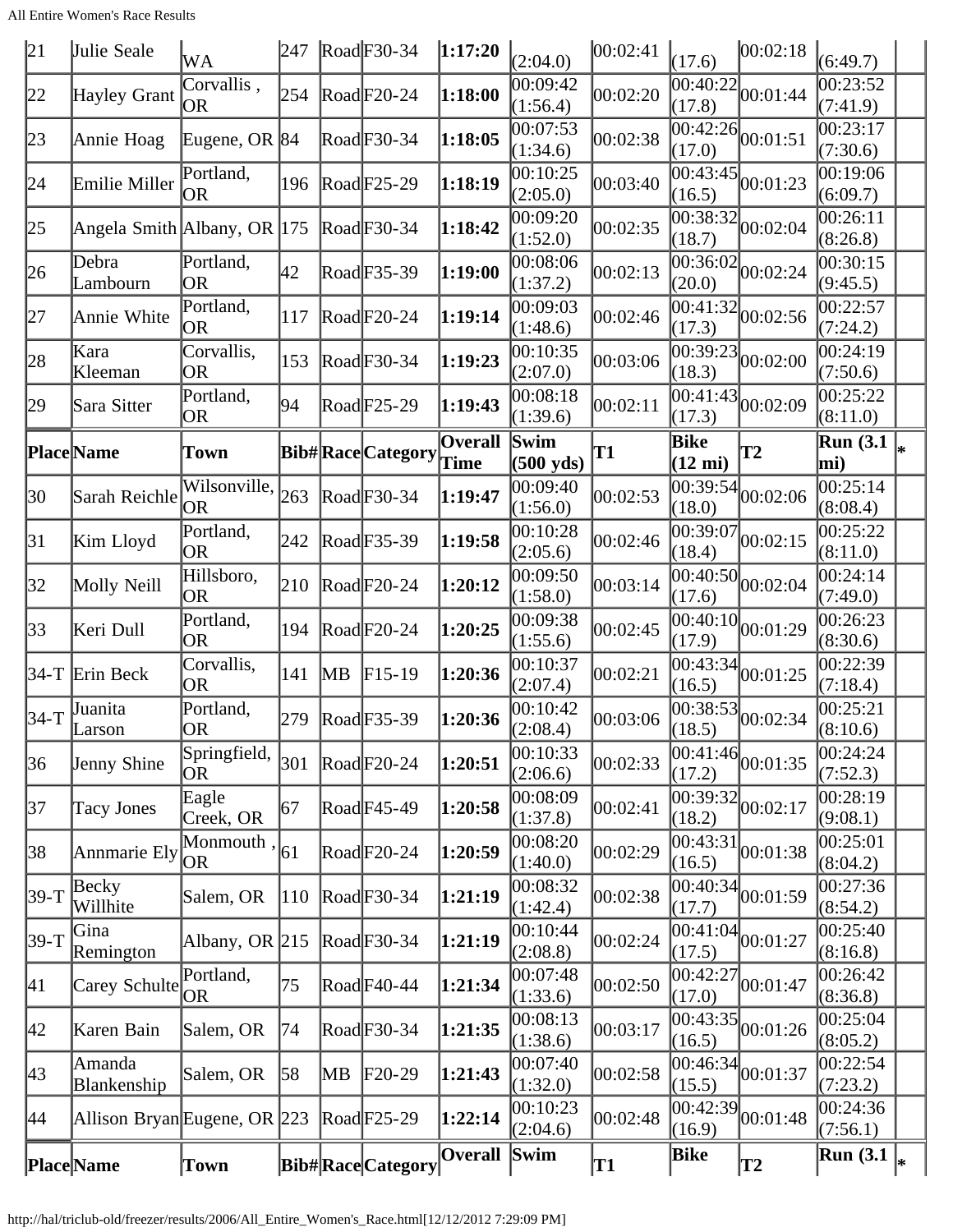|                  |                                                 |                                |     |               |                            | Time                   | $(500 \text{ yds})$         |           | $(12 \text{ mi})$         |                                       | mi)                               |    |
|------------------|-------------------------------------------------|--------------------------------|-----|---------------|----------------------------|------------------------|-----------------------------|-----------|---------------------------|---------------------------------------|-----------------------------------|----|
| $45-T$           | Laura<br>Gannon                                 | Corvallis,<br>OR               | 83  |               | RoadF45-49                 | 1:22:48                | 00:08:05<br>(1:37.0)        | 00:01:59  | 00:42:54<br>(16.8)        | 00:02:36                              | 00:27:14<br>(8:47.1)              |    |
|                  | Tiffanie<br>$45-T$ Andrews-<br>Rost             | Salem, OR                      | 160 |               | RoadF30-34                 | 1:22:48                | 00:10:29<br>(2:05.8)        | 00:03:04  | 00:39:23<br>(18.3)        | 00:02:20                              | 00:27:32<br>(8:52.9)              |    |
| 47               | Jennifer<br>Welander                            | Bend, OR                       | 261 |               | $\text{Rad}$ F30-34        | 1:22:50                | 00:10:25<br>(2:05.0)        | 00:03:38  | 00:42:01<br>(17.1)        | 00:02:27                              | 00:24:19<br>(7:50.6)              |    |
| 48               | Tana Bryn                                       | Eugene, OR                     | 104 |               | $\text{Rad}$ F20-24        | 1:24:02                | 00:08:47<br>(1:45.4)        | 00:02:22  | (16.5)                    | $\overline{00:43:46}$ 00:02:34        | 00:26:33<br>(8:33.9)              |    |
| 49               | Nancy<br>Raskauskas                             | Corvallis,<br><b>OR</b>        | 41  |               | $\text{Rad}$ F20-24        | 1:24:43                | 00:08:06<br>(1:37.2)        | 00:02:41  | 00:42:39<br>(16.9)        | 00:02:15                              | $\overline{00:}29:02$<br>(9:21.9) |    |
| 50               | Aimee<br>Williams                               | Corvallis,<br>OR               | 169 | MВ            | $\textcolor{blue}{F30-39}$ | 1:24:49                | 00:09:26<br>(1:53.2)        | 00:04:17  | (16.9)                    | $\overline{00:42:33}$ 00:02:29        | 00:26:04<br>(8:24.5)              |    |
| $\vert 51 \vert$ | Laura Skinkle Bend, OR                          |                                | 314 |               | $\text{Read}$ F50-54       | 1:25:16                | 00:12:46<br>(2:33.2)        | 00:03:07  | 00:40:56<br>(17.6)        | 00:02:19                              | 00:26:08<br>(8:25.8)              |    |
| $\vert 52 \vert$ | Lisa Wourms $\textsf{Camas}, \textsf{WA}$ [159] |                                |     | $\mathbb{M}B$ | $F30-39$                   | 1:25:21                | 00:10:11<br>(2:02.2)        | 00:03:08  | (16.6)                    | $\overline{ 00:43:30 }$ 00:02:18      | 00:26:14<br>(8:27.7)              |    |
| 53               | Denise<br>Croucher                              | Brush<br>Prairie, WA           | 102 |               | RoadF40-44                 | 1:25:28                | 00:09:00<br>(1:48.0)        | 00:03:42  | (18.7)                    | $\overline{00:38:32}\vert_{00:02:47}$ | 00:31:27<br>(10:08.7)             |    |
| 54               | Elise Hickson                                   | Lebanon,<br><b>OR</b>          | 47  |               | RoadF20-24                 | 1:25:33                | 00:08:05<br>(1:37.0)        | 00:02:30  | 00:46:35<br>(15.5)        | 00:02:06                              | 00:26:17<br>(8:28.7)              |    |
| 55               | Tricia Ianora                                   | Portland,<br>OR                | 307 |               | $\text{Rad}$ F35-39        | 1:25:35                | 00:09:52<br>(1:58.4)        | 00:05:22  | (16.8)                    | $\overline{ 00:42:58 }_{00:01:49}$    | 00:25:34<br>(8:14.8)              |    |
|                  | 56-T Heidi Cleary                               | Corvallis,<br><b>OR</b>        | 232 |               | $\text{Rad}$ F35-39        | 1:25:54                | 00:11:38<br>(2:19.6)        | 00:02:22  | 00:44:10<br>(16.3)        | 00:01:56                              | 00:25:48<br>(8:19.4)              |    |
|                  | 56-T Vickie Skakel                              | Portland,<br><b>OR</b>         | 327 |               | $\text{Rad}$ F45-49        | 1:25:54                | 00:12:56<br>(2:35.2)        | 00:05:44  | 00:38:38<br>(18.6)        | 00:02:57                              | 00:25:39<br>(8:16.5)              |    |
| 58               | Chris Hiaasen                                   | Mill City,<br><b>OR</b>        | 86  |               | RoadF45-49                 | 1:25:56                | 00:07:46<br>(1:33.2)        | 00:03:08  | (16.8)                    | $\frac{1}{100:42:46}$ 00:02:42        | 00:29:34<br>(9:32.3)              |    |
| 59               | Elizabeth<br> Hoops                             | Camas, $WA$ 172 $ Road$ F50-54 |     |               |                            | 1:25:59                | 00:10:03<br>(2:00.6)        | 00:03:50  | (18.4)                    | $\overline{ 00:39:03 }_{00:02:27}$    | 00:30:36<br>(9:52.3)              |    |
|                  | Place Name                                      | Town                           |     |               | <b>Bib#RaceCategory</b>    | <b>Overall</b><br>Time | Swim<br>$(500 \text{ yds})$ | T1        | Bike<br>$(12 \text{ mi})$ | <b>T2</b>                             | <b>Run</b> (3.1)<br>mi)           | l∗ |
| 60               | Margaret<br>Wittenauer-<br>Lee                  | Portland,<br><b>OR</b>         | 170 |               | $\text{Read}$ F55-59       | 1:26:07                | 00:10:07<br>(2:01.4)        | 00:03:29  | [00:42:44]<br>(16.8)      | 00:03:17                              | 00:26:30<br>(8:32.9)              |    |
| 61               | Jan Beyer                                       | Camas, WA                      | 162 |               | $\text{Road}$ F45-49       | 1:26:36                | 00:10:21<br>(2:04.2)        | 00:03:30  | 00:42:47<br>(16.8)        | 00:02:30                              | 00:27:28<br>(8:51.6)              |    |
| 62               | Pami<br>Monnette                                | Monmouth,<br><b>OR</b>         | 230 | MB            | $F20-29$                   | 1:26:39                | 00:10:22<br>(2:04.4)        | 00:02:04  | 00:46:00<br>(15.7)        | 00:01:15                              | 00:26:58<br>(8:41.9)              |    |
| 63               | DeDe Mott                                       | Vancouver,<br>WA               | 130 |               | $\text{Rad}$ F35-39        | 1:26:46                | 00:09:18<br>(1:51.6)        | 00:03:27  | 00:43:19<br>(16.6)        | 00:03:22                              | 00:27:20<br>(8:49.0)              |    |
| 64               | Abigail<br>Pecore                               | Portland,<br>OR                | 189 |               | $\text{Rad}$ F25-29        | 1:27:07                | 00:09:01<br>(1:48.2)        | 00:02:50  | 00:43:32<br>(16.5)        | 00:01:45                              | 00:29:59<br>(9:40.3)              |    |
| 65               | Tasha Wulff                                     | Corvallis,<br>OR               | 51  |               | $\text{Rad}$ F30-34        | 1:27:51                | 00:07:34<br>(1:30.8)        | 00:02:56  | [00:43:10]<br>(16.7)      | 00:02:16                              | 00:31:55<br>(10:17.7)             |    |
| 66               | Susie Beers                                     | Monmouth,<br><b>OR</b>         | 324 | MВ            | $F20-29$                   | 1:27:52                | 00:10:13?<br>(2:02.6)       | 00:02:30? | 00:48:12<br>(14.9)        | 00:01:19                              | 00:25:38<br>(8:16.1)              |    |
| 67               | Chelsey<br>Savage                               | Beaverton,<br><b>OR</b>        | 37  | MВ            | $F20-29$                   | 1:27:58                | 00:06:59<br>(1:23.8)        | 00:01:58  | 00:48:48<br>(14.8)        | 00:01:31                              | 00:28:42<br>(9:15.5)              |    |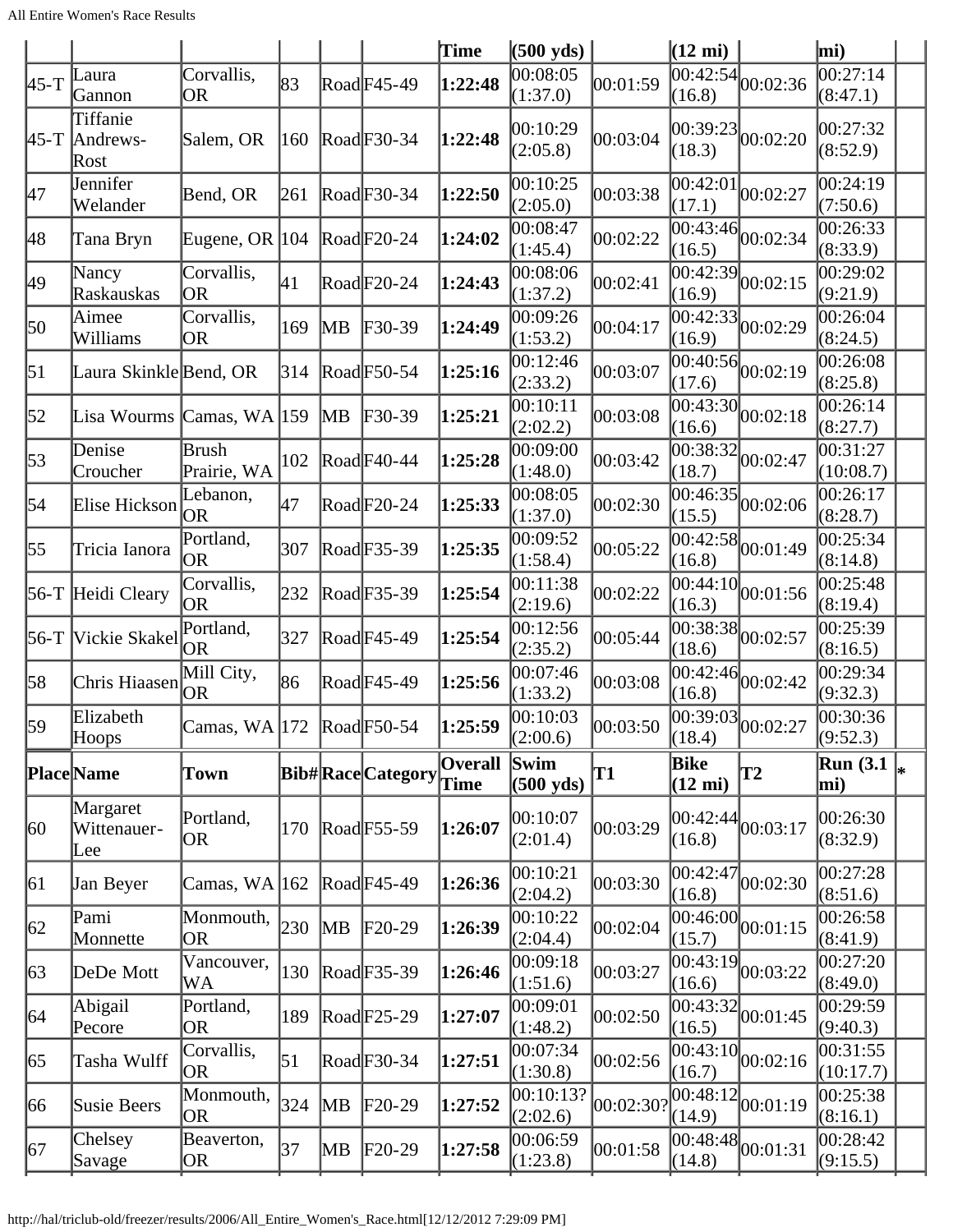| 68      | Lindsay<br>Parker                | Corvallis,<br><b>OR</b>        | 278 |                         | $\text{Rad}$ F50-54     | 1:28:16                | 00:11:58<br>(2:23.6)        | 00:04:28  | 00:40:51<br>(17.6)        | 00:03:00                                     | 00:27:59<br>(9:01.6)    |    |
|---------|----------------------------------|--------------------------------|-----|-------------------------|-------------------------|------------------------|-----------------------------|-----------|---------------------------|----------------------------------------------|-------------------------|----|
| 69      | Sarah Field                      | Corvallis,<br>OR               | 90  | MВ                      | $F20-29$                | 1:28:55                | 00:08:05<br>(1:37.0)        | 00:02:43  | (14.2)                    | $\overline{00:50:50}$ $\overline{00:01:25}$  | 00:25:52<br>(8:20.6)    |    |
| 70      | Christina<br>Gross               | Newberg,<br>OR                 | 256 |                         | $\text{Rad}$ F40-44     | 1:29:34                | 00:09:59<br>(1:59.8)        | 00:03:35  | 00:44:41<br>(16.1)        | 00:02:08                                     | 00:29:11<br>(9:24.8)    |    |
| 71      | Ayre Ann<br>Williamson           | Camas, $WA$ [112]              |     |                         | $\text{Road}$ F35-39    | 1:29:37                | 00:08:11<br>(1:38.2)        | 00:03:32  | (16.3)                    | $\frac{1}{000:44:06}$ 00:03:07               | 00:30:41<br>(9:53.9)    |    |
| 72      | Sally Stafford                   | Corvallis,<br>OR               | 186 |                         | RoadF60&O               | 1:29:46                | 00:11:07<br>(2:13.4)        | 00:03:44  | (15.6)                    | $\overline{00:46:16}$ 00:02:27               | 00:26:12<br>(8:27.1)    |    |
| 73      | Susan<br>Schnapp                 | Hillsboro,<br>OR               | 133 |                         | Road F35-39             | 1:29:58                | 00:10:07<br>(2:01.4)        | 00:04:11  | (16.3)                    | $\sqrt{00:44:18}$ 00:02:34                   | 00:28:48<br>(9:17.4)    |    |
| 74      | Gayle<br>Evensen                 | Philomath,<br><b>OR</b>        | 165 |                         | Road F55-59             | 1:30:06                | 00:10:13<br>(2:02.6)        | 00:03:57  | (15.6)                    | $\overline{00:46:04}$ $00:02:48$             | 00:27:04<br>(8:43.9)    |    |
|         | <b>Place</b> Name                | Town                           |     |                         | <b>Bib#RaceCategory</b> | <b>Overall</b><br>Time | Swim<br>$(500 \text{ yds})$ | T1        | Bike<br>$(12 \text{ mi})$ | T2                                           | <b>Run</b> (3.1)<br>mi) |    |
| 75      | Carrie Carver Eugene, OR 148     |                                |     |                         | $\text{Rad}$ F25-29     | 1:30:08                | 00:11:13<br>(2:14.6)        | 00:03:26  | (17.4)                    | $\overline{00:41:24}\vert_{00:02:26}$        | 00:31:39<br>(10:12.6)   |    |
| 76      | Karen Prater                     | Eugene, OR $ 264 $             |     |                         | $\text{Road}$ F40-44    | 1:30:36                | 00:10:56<br>(2:11.2)        | 00:03:34  | 00:44:39 <br>(16.1)       | 00:02:24                                     | 00:29:03<br>(9:22.3)    |    |
| 77      | Carly Heron                      | Gresham,<br>OR                 | 356 |                         | $\text{Rad}$ F30-34     | 1:30:45                | 00:12:47<br>(2:33.4)        | 00:03:18  | 00:42:31<br>(16.9)        | 00:02:23                                     | 00:29:46<br>(9:36.1)    |    |
| 78      | Genevieve<br>Beecher             | Eugene, OR $ 152 $             |     | MВ                      | $F20-29$                | 1:30:49                | 00:09:50<br>(1:58.0)        | 00:04:53  | 00:47:47<br>(15.1)        | 00:01:42                                     | 00:26:37<br>(8:35.2)    |    |
| 79      | Sandy<br>Ranelle-<br>Ramberg     | Vancouver,<br>WA               | 287 |                         | $\text{Rad}$ F40-44     | 1:30:59                | 00:11:40<br>(2:20.0)        | 00:03:10  | (15.9)                    | $ 00:45:15 $ $ 00:02:24$                     | 00:28:30<br>(9:11.6)    |    |
| 80      | Lindsay<br>Pranger               | Hillsboro,<br><b>OR</b>        | 195 |                         | $\text{Rad}$ F25-29     | 1:31:03                | 00:09:58<br>(1:59.6)        | 00:04:30  | (15.4)                    | $\overline{00:46:40}$ $\big  00:02:17$       | 00:27:38<br>(8:54.8)    |    |
| 81      | Carissa Mylin                    | Corvallis,<br>OR               | 239 | MВ                      | $F20-29$                | 1:31:27                | 00:09:48<br>(1:57.6)        | 00:04:03  | (15.5)                    | $\frac{1}{100:46:33}$ 00:02:12               | 00:28:51<br>(9:18.4)    |    |
| 82      | Ana Flores                       | Eugene, OR $ 193 $ Road F20-24 |     |                         |                         | 1:31:53                | 00:12:53<br>(2:34.6)        | 00:03:44  | (15.4)                    | $\overline{00:46:}45\big 00:02:15$           | 00:26:16<br>(8:28.4)    |    |
| 83      | Renee<br>Crowson                 | Camas, WA 228                  |     |                         | $\text{Rad}$ F30-34     | 1:32:41                | 00:10:14<br>(2:02.8)        | 00:02:37  | 00:43:59<br>(16.4)        | 00:02:16                                     | 00:33:35<br>(10:50.0)   |    |
| 84      | Andrea Forgy                     | MB View,<br>СA                 | 253 |                         | $\text{Rad}$ F40-44     | 1:32:57                | 00:10:10<br>(2:02.0)        | 00:03:27  | 00:47:01 <br>(15.3)       | 00:02:22                                     | 00:29:57<br>(9:39.7)    |    |
|         | $ 85-T $ Peggy Bishop Keizer, OR |                                | 129 | $\mathbb{M} \mathsf{B}$ | $F30-39$                | 1:33:35                | 00:09:02<br>(1:48.4)        | 00:03:59  | 00:48:11<br>(14.9)        | 00:02:37                                     | 00:29:46<br>(9:36.1)    |    |
|         | $ 85-T $ Kelley Clark            | Salem, OR                      | 275 |                         | $\text{Rad}$ F30-34     | 1:33:35                | 00:10:04<br>(2:00.8)        | 00:04:52  | (13.9)                    | $\overline{00:51:54}$ $\vert 00:01:53 \vert$ | 00:24:52<br>(8:01.3)    |    |
| 87      | Erica Presley                    | Salem, OR                      | 143 | $\overline{\text{MB}}$  | $F20-29$                | 1:33:55                | 00:10:03<br>(2:00.6)        | 00:03:31  | (15.7)                    | $\frac{1}{100:45:43}$ 00:02:00               | 00:32:38<br>(10:31.6)   |    |
| 88      | Karen<br>Ledbetter               | Creswell,<br>OR                | 283 | MB                      | $F30-39$                | 1:34:02                | 00:11:16<br>(2:15.2)        | 00:05:37  | (14.9)                    | $\frac{1}{100:48:10}$ 00:01:45               | 00:27:14<br>(8:47.1)    |    |
| $ 89-T$ | Kathy Eckert-Corvallis,<br>Mason | OR                             | 96  |                         | $\text{Rad}$ F45-49     | 1:34:19                | 00:10:26?<br>(2:05.2)       | 00:02:30? | 00:49:57<br>(14.4)        | 00:03:15                                     | 00:28:11<br>(9:05.5)    |    |
|         | Place Name                       | Town                           |     |                         | <b>Bib#RaceCategory</b> | <b>Overall</b><br>Time | Swim<br>$(500 \text{ yds})$ | <b>T1</b> | Bike<br>$(12 \text{ mi})$ | <b>T2</b>                                    | <b>Run</b> (3.1)<br>mi) | .∗ |
| $ 89-T$ | Monica<br>Wellington             | Banks, OR                      | 150 | $\overline{\text{MB}}$  | $F30-39$                | 1:34:19                | 00:11:16<br>(2:15.2)        | 00:03:05  | 00:48:22<br>(14.9)        | 00:01:30                                     | 00:30:06<br>(9:42.6)    |    |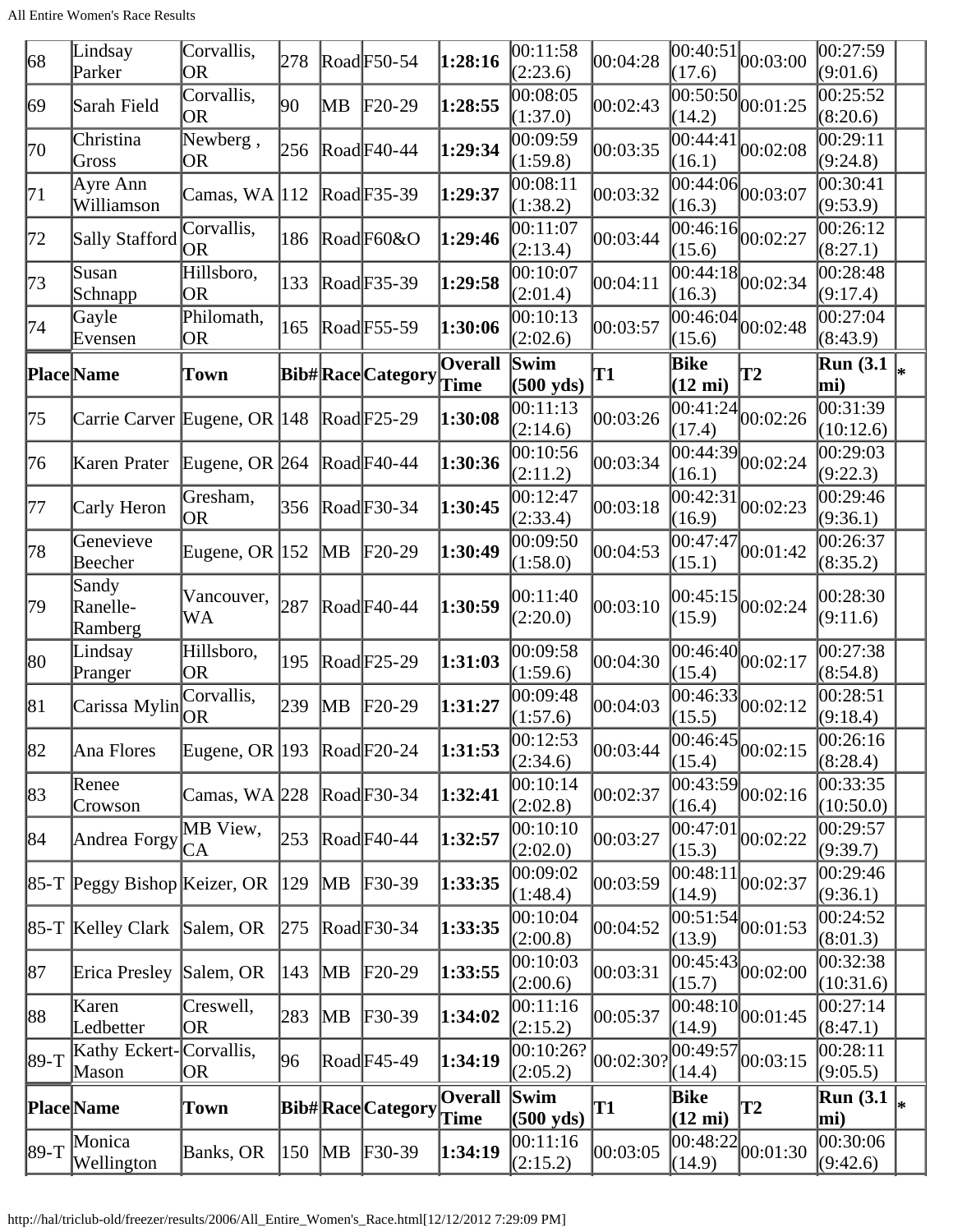| 91            | Lynea<br>Loeffler               | Medford,<br><b>OR</b>         | 5             | MВ                      | $F20-29$                | 1:34:35                | 00:06:41<br>(1:20.2)        | 00:02:30  | (13.1)                          | $\overline{00:54:50}$ 00:01:36              | 00:28:58<br>(9:20.6)               |  |
|---------------|---------------------------------|-------------------------------|---------------|-------------------------|-------------------------|------------------------|-----------------------------|-----------|---------------------------------|---------------------------------------------|------------------------------------|--|
| 92            | Cynthia<br>Chavez               | Corvallis,<br>OR              | 305           | MВ                      | $F20-29$                | 1:34:51                | 00:10:05<br>(2:01.0)        | 00:02:52  | (13.1)                          | $\frac{1}{100:54:57}$ 00:01:40              | 00:25:17<br>(8:09.4)               |  |
| 93            | Heather Platt                   | Corvallis,<br> OR             | 277           |                         | $\text{Rad}$ F25-29     | 1:35:14                | 00:10:16<br>(2:03.2)        | 00:03:57  | 00:45:46<br>(15.7)              | 00:01:43                                    | 0.33:32<br>(10:49.0)               |  |
| 94            | Kathy Dull                      | Portland,<br>0R               | 302           |                         | $\text{Read}$ F50-54    | 1:35:28                | 00:10:23<br>(2:04.6)        | 00:04:15  | (15.3)                          | $\frac{12}{100:47:08}$ <sub>00</sub> :02:11 | $\overline{00:}31:31$<br>(10:10.0) |  |
| 95            | Tuba Ozkan-<br>Haller           | Corvallis,<br><b>OR</b>       | 349           | MВ                      | $F30-39$                | 1:35:29                | 00:13:14<br>(2:38.8)        | 00:05:06  | (14.8)                          | $\overline{00:48:42}$ 00:02:28              | 00:25:59<br>(8:22.9)               |  |
| 96            | Theresa<br>Valentine            | Corvallis,<br>OR              | 285           |                         | RoadF45-49              | 1:35:38                | 00:13:08<br>(2:37.6)        | 00:04:37  | 00:46:11<br>(15.6)              | 00:02:46                                    | 00:28:56<br>(9:20.0)               |  |
| 97            | Catherine<br>Alden              | Albany, OR 246                |               |                         | RoadF55-59              | 1:35:47                | 00:10:38<br>(2:07.6)        | 00:04:08  | $\overline{0}0:44:56$<br>(16.0) | 00:02:23                                    | 00:33:42<br>(10:52.3)              |  |
|               | 98-T Renee Gaasch Camas, WA 212 |                               |               |                         | $\text{Rad}$ F30-34     | 1:35:48                | 00:10:47<br>(2:09.4)        | 00:04:09  | (15.7)                          | $\overline{ 00:45:50 }_{00:02:06}$          | 00:32:56<br>(10:37.4)              |  |
|               | 98-T Janel Dalin                | Cornelius,<br><b>OR</b>       | 339           |                         | $\text{Read}$ F35-39    | 1:35:48                | 00:10:13<br>(2:02.6)        | 00:05:17  | 00:50:02<br>(14.4)              | 00:03:08                                    | 00:27:08<br>(8:45.2)               |  |
| 100           | Gail Wootan                     | Corvallis,<br> OR             | 259           | $\mathbb{M} \mathsf{B}$ | $F20-29$                | 1:35:57                | 00:10:27<br>(2:05.4)        | 00:04:02  | (14.1)                          | $\frac{1}{100:51:12}$ 00:02:21              | 00:27:55<br>(9:00.3)               |  |
| 101           | Michelle<br>Buonopane           | Corvallis,<br>OR              | 125           | MB                      | $F30-39$                | 1:36:15                | 00:08:29<br>(1:41.8)        | 00:03:23  | 00:54:52<br>(13.1)              | 00:02:28                                    | 00:27:03<br>(8:43.5)               |  |
| 102           | Yvonne<br>Alaman                | Philomath,<br><b>OR</b>       | 233           |                         | $\text{Rad}$ F40-44     | 1:36:18                | 00:09:56<br>(1:59.2)        | 00:03:30  | (13.6)                          | $\frac{12}{100:52:50}$ <sub>00:03:11</sub>  | 00:26:51<br>(8:39.7)               |  |
| 103           | <b>Candis Giles</b>             | Corvallis,<br><b>OR</b>       | 310           |                         | $\text{Road}$ F55-59    | 1:36:29                | 00:12:27<br>(2:29.4)        | 00:04:02  | (16.2)                          | $\overline{ 00:44:28 }_{00:03:02}$          | 00:32:30<br>(10:29.0)              |  |
|               |                                 |                               |               |                         |                         |                        |                             |           |                                 |                                             |                                    |  |
| 104-<br>T     | Amy<br>Higginson                | Longview,<br>WA               | 304           | MB                      | $F15-19$                | 1:36:36                | 00:11:03<br>(2:12.6)        | 00:05:28  | 00:50:26<br>(14.3)              | 00:02:18                                    | 00:27:21<br>(8:49.4)               |  |
|               | Place Name                      | Town                          |               |                         | <b>Bib#RaceCategory</b> | <b>Overall</b><br>Time | Swim<br>$(500 \text{ yds})$ | <b>T1</b> | Bike<br>$(12 \text{ mi})$       | T2                                          | <b>Run (3.1)</b><br>I∗<br>mi)      |  |
| $ 104 -$<br>T | $\vert$ Amy<br>Higginson        | Longview,<br>WA               |               |                         | 304   MB   F15-19       | 1:36:36                | 00:11:03<br>(2:12.6)        | 00:05:28  | (14.3)                          | $\overline{ 00:50:26 }_{00:02:18}$          | 00:27:21<br>(8:49.4)               |  |
| 106           | Natalie<br>Sahnow               | Banks, OR                     | <sup>45</sup> | MВ                      | $F15-19$                | 1:37:08                | 00:08:08<br>(1:37.6)        | 00:03:45  | (13.3)                          | $\frac{1}{00:54:10}$ <sub>00:02:18</sub>    | 00:28:47<br>(9:17.1)               |  |
| 107           | Leslie<br>Stevens               | Keizer, OR                    | 274           |                         | $\text{Read}$ F35-39    | 1:37:31                | 00:11:53<br>(2:22.6)        | 00:04:08  | 00:45:51<br>(15.7)              | 00:02:57                                    | 00:32:42<br>(10:32.9)              |  |
| 108           | Sharla Smith                    | Grants Pass, $ _{220}$<br> OR |               |                         | $\text{Road}$ F40-44    | 1:37:35                | 00:09:58<br>(1:59.6)        | 00:04:06  | (14.9)                          | $\frac{1}{100:48:14}$ 00:02:46              | 00:32:31<br>(10:29.4)              |  |
| 109           | Rebecca Ellis                   | Lebanon,<br> OR               | 66            | MВ                      | $F15-19$                | 1:38:15                | 00:08:24<br>(1:40.8)        | 00:03:48  | 00:57:22<br>(12.6)              | 00:01:39                                    | 00:27:02<br>(8:43.2)               |  |
| 110           | Karen<br>Wohlwend               | Corvallis,<br>OR              | 321           |                         | $\text{Rad}$ F35-39     | 1:38:56                | 00:11:48<br>(2:21.6)        | 00:05:43  | (15.4)                          | $\frac{1}{100:46:42}$ 00:02:39              | 00:32:04<br>(10:20.6)              |  |
| 111           | Flaxen<br>Conway                | Eugene, OR $ 319\rangle$      |               | M <sub>B</sub>          | $F40-49$                | 1:39:04                | 00:10:45<br>(2:09.0)        | 00:06:47  | (14.2)                          | $\overline{ 00:50:52 }_{00:03:40}$          | 00:27:00<br>(8:42.6)               |  |
| 112           | Jill Stahl                      | Vancouver,<br>Wa              | 236           |                         | $\text{Rad}$ F45-49     | 1:39:14                | 00:12:27<br>(2:29.4)        | 00:05:26  | 00:46:17<br>(15.6)              | 00:03:50                                    | 00:31:14<br>(10:04.5)              |  |
| $ 113\rangle$ | Tammy<br>Lundervold             | Oregon<br>City, OR            | 343           | MВ                      | $F30-39$                | 1:40:00                | 00:14:39<br>(2:55.8)        | 00:04:26  | 00:52:08<br>(13.8)              | 00:02:301                                   | 00:26:17? <br>(8:28.7)             |  |
| 114           | Angela<br>Greenwod              | Corvallis,<br><b>OR</b>       | 134           |                         | $\text{Rad}$ F35-39     | 1:40:17                | 00:10:05<br>(2:01.0)        | 00:03:42  | (16.0)                          | $\frac{12}{100:44:52}$ <sub>00:02:04</sub>  | 00:39:34<br>(12:45.8)              |  |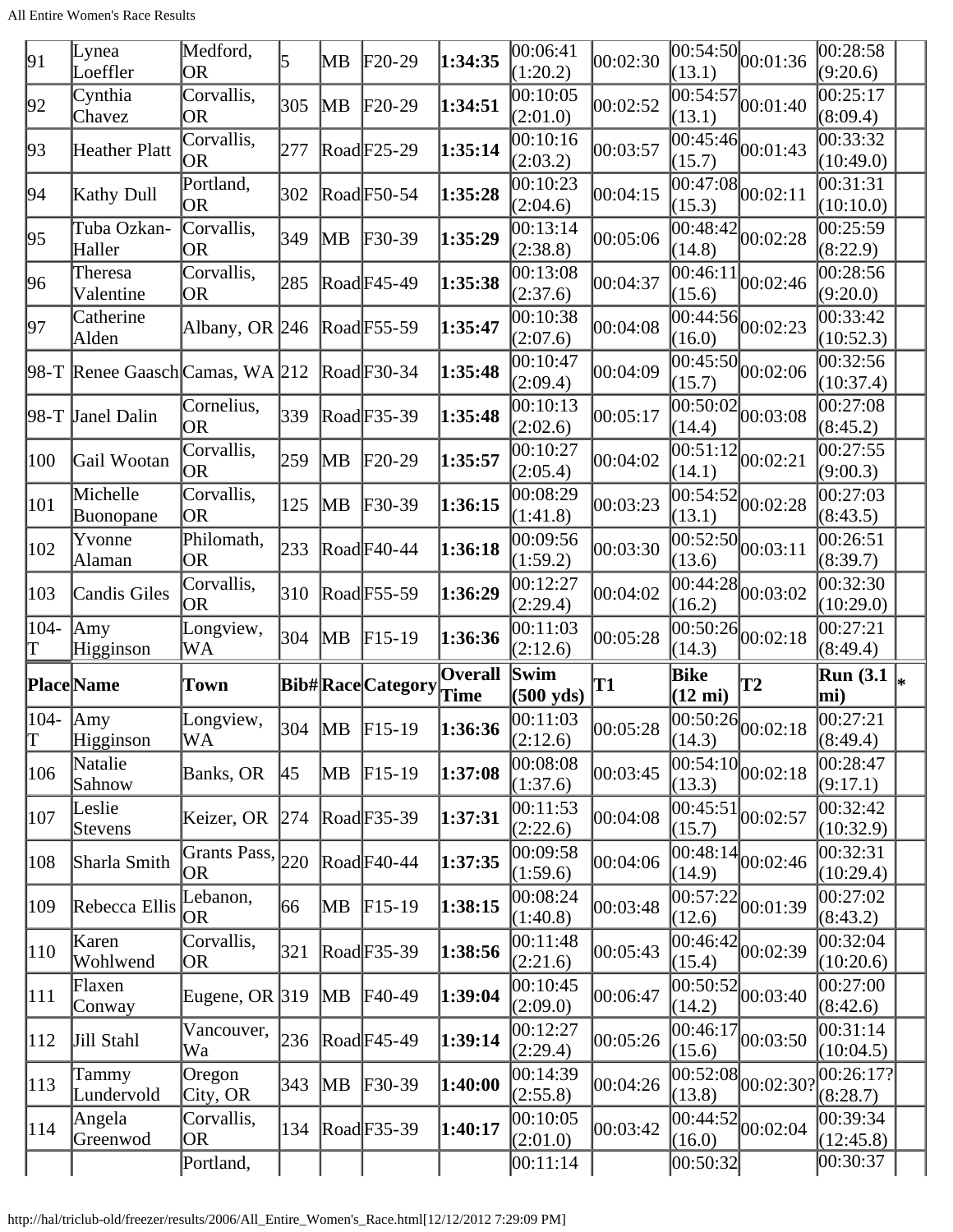| 115          | Lia Mills                    | OR                      | 291 | MB                      | $F30-39$                | 1:40:55                       | (2:14.8)                    | 00:05:32  | (14.2)                    | 00:03:00                                    | (9:52.6)                             |  |
|--------------|------------------------------|-------------------------|-----|-------------------------|-------------------------|-------------------------------|-----------------------------|-----------|---------------------------|---------------------------------------------|--------------------------------------|--|
| 116          | Josie Sparks                 | Beaverton,<br>OR        | 229 | $\mathbb{M}$ B          | $F30-39$                | 1:40:57                       | 00:10:44<br>(2:08.8)        | 00:04:37  | (13.7)                    | $\overline{00:52:38}$ 00:03:11              | 00:29:47<br>(9:36.5)                 |  |
| 117          | Carrie Smith                 | Corvallis,<br>OR        | 244 |                         | $\text{Rad}$ F25-29     | 1:40:58                       | 00:09:49<br>(1:57.8)        | 00:05:28  | (15.1)                    | $\frac{12}{100:47:35}$ 00:03:07             | $\overline{0}0:34:59$<br>(11:17.1)   |  |
| 118          | Ayrica<br>Bennett            | Portland,<br><b>OR</b>  | 262 |                         | Road F25-29             | 1:41:29                       | 00:09:14<br>(1:50.8)        | 00:04:32  | (13.4)                    | $\overline{00:53:40}$ 00:03:29              | $\overline{0}0:30:34$<br>(9:51.6)    |  |
| 119          | Amy Tran                     | Corvallis,<br><b>OR</b> | 70  | MВ                      | $F20-29$                | 1:41:44                       | 00:08:32<br>(1:42.4)        | 00:02:44  | 00:59:07<br>(12.2)        | 00:02:04                                    | 00:29:17<br>(9:26.8)                 |  |
|              | Place Name                   | Town                    |     |                         | <b>Bib#RaceCategory</b> | <b>Overall</b><br><b>Time</b> | Swim<br>$(500 \text{ yds})$ | T1        | Bike<br>$(12 \text{ mi})$ | $\mathbf{T2}$                               | <b>Run</b> (3.1)<br>$\vert_*$<br>mi) |  |
| 120          | Tess Jarmain                 | Albany, OR $ 68$        |     | MВ                      | $F20-29$                | 1:42:32                       | 00:07:45<br>(1:33.0)        | 00:03:15  | (13.4)                    | $\overline{00:53:}46\Big 00:01:35$          | 00:36:11<br>(11:40.3)                |  |
| 121          | Vicky<br>Hollenbeck          | Corvallis,<br>OR        | 182 | MВ                      | $F40-49$                | 1:42:57                       | 00:09:44<br>(1:56.8)        | 00:04:42  | (14.3)                    | $\overline{00:50:26}$ 0.03:03               | 00:35:02<br>(11:18.1)                |  |
| 122          | Kirsten<br>Crumpacker        | Washougal,<br>WA        | 303 |                         | $\text{Rad}$ F30-34     | 1:45:21                       | 00:11:24<br>(2:16.8)        | 00:06:30  | (14.5)                    | $\frac{1}{100:49:43}$ 00:03:27              | 00:34:17<br>(11:03.5)                |  |
| 123          | Robin Forster Eugene, OR 341 |                         |     |                         | $\text{Read}$ F50-54    | 1:45:22                       | 00:14:49<br>(2:57.8)        | 00:04:05  | 00:49:54 <br>(14.4)       | 00:03:57                                    | 00:32:37<br>(10:31.3)                |  |
| $124 -$<br>T | Kirsten<br>Wright            | Portland,<br>OR         | 296 | $\mathbb{M}$ B          | $F30-39$                | 1:45:34                       | 00:11:20<br>(2:16.0)        | 00:06:26  | 00:52:29 <br>(13.7)       | 00:02:41                                    | 00:32:38<br>(10:31.6)                |  |
| 124-<br>T    | Chera Hicks                  | Bend, OR                | 335 |                         | $\text{Rad}$ F25-29     | 1:45:34                       | 00:10:28<br>(2:05.6)        | 00:11:25  | (15.0)                    | $\overline{00:48:04}$ $\overline{00:05:34}$ | 00:30:03<br>(9:41.6)                 |  |
| 126          | Steffany<br>Woolsey          | Prineville,<br>OR       | 333 | MB                      | $F30-39$                | 1:45:44                       | 00:12:48<br>(2:33.6)        | 00:09:12  | (15.0)                    | $\frac{12}{100:47:56}$ 00:05:41             | 00:30:07<br>(9:42.9)                 |  |
| 127          | Hillary<br>Nomako            | Portland,<br>OR         | 227 |                         | RoadF20-24              | 1:45:46                       | 00:12:15<br>(2:27.0)        | 00:03:17  | 00:53:19 <br>(13.5)       | 00:02:28                                    | 00:34:27<br>(11:06.8)                |  |
| 128          | Lynda Peel                   | Portland,<br>OR         | 348 | $\mathbb{M} \mathsf{B}$ | F40-49                  | 1:47:46                       | 00:13:03<br>(2:36.6)        | 00:09:13  | 00:49:12<br>(14.6)        | 00:02:53                                    | 00:33:25<br>(10:46.8)                |  |
| 129          | Kate<br>Brumbaugh            | Corvallis,<br> OR       | 26  | MВ                      | $F20-29$                | 1:48:34                       | 00:08:51<br>(1:46.2)        | 00:04:14  | (13.1)                    | $\overline{00:55:00}$ 00:02:48              | 00:37:41<br>(12:09.4)                |  |
| 130          | Lisa Mattson                 | Corvallis,<br>OR        | 289 | $\mathbb{M}$ B          | $F30-39$                | 1:49:17                       | 00:13:26<br>(2:41.2)        | 00:05:30  | (13.2)                    | $\overline{ 00:54:23 }_{00:02:17}$          | 00:33:41<br>(10:51.9)                |  |
| 131          | Kori Sarrett                 | Albany, OR 206          |     | $\overline{\text{MB}}$  | $F20-29$                | 1:50:10                       | 00:09:52<br>(1:58.4)        | 00:03:44  | (13.2)                    | $\frac{1}{100:54:36}$ <sub>00:02:01</sub>   | 00:39:57<br>(12:53.2)                |  |
| 132          | Denise Clegg                 | Camas, $WA$ 317         |     |                         | RoadF45-49              | 1:50:42                       | 00:13:54<br>(2:46.8)        | 00:03:51  | 00:53:11<br>(13.5)        | 00:01:59                                    | 00:37:47<br>(12:11.3)                |  |
| 133          | Natalie<br>Benzel            | Camas, $WA$ 276         |     | MB                      | $F20-29$                | 1:51:07                       | 00:19:30?<br>(3:54.0)       | 00:02:30? | 01:01:37<br>(11.7)        | 00:03:16                                    | 00:24:14<br>(7:49.0)                 |  |
| 134          | Julie Minturn                | Washougal,<br>WA        | 344 | $\overline{MB}$         | $FA0-49$                | 1:51:28                       | 00:14:25<br>(2:53.0)        | 00:04:38  | (12.9)                    | $\frac{1}{100:55:52}$ 00:02:28              | 00:34:05<br>(10:59.7)                |  |
|              | <b>Place</b> Name            | Town                    |     |                         | <b>Bib#RaceCategory</b> | <b>Overall</b><br>Time        | Swim<br>$(500 \text{ yds})$ | T1        | Bike<br>$(12 \text{ mi})$ | T2                                          | Run $(3.1)$<br>mi)                   |  |
| 135          | Erin Partin                  | Vancouver,<br>WA        | 238 | $\overline{\text{MB}}$  | $F15-19$                | 1:51:32                       | 00:09:29<br>(1:53.8)        | 00:07:08  | 00:54:06<br>(13.3)        | 00:02:31                                    | 00:38:18<br>(12:21.3)                |  |
| 136          | <b>Kathy Partin</b>          | Vancouver,<br>WA        | 237 |                         | $\text{Road}$ F50-54    | 1:51:37                       | 00:10:40<br>(2:08.0)        | 00:07:42  | 00:45:59 <br>(15.7)       | 00:03:45                                    | 00:43:31<br>(14:02.3)                |  |
| 137          | Robin<br>Andersen            | Vancouver,<br>WA        | 295 |                         | $\text{Rad}$ F40-44     | 1:51:41                       | 00:12:02<br>(2:24.4)        | 00:04:25  | (13.8)                    | $\overline{ 00:52:08 }_{00:04:19}$          | 00:38:47<br>(12:30.6)                |  |
| 138          | Kathleen                     | Salem, OR               |     |                         | 346 Road F50-54         | 1:52:26                       | 00:11:47                    | 00:07:05  | 00:51:21                  | 00:04:34                                    | 00:37:39                             |  |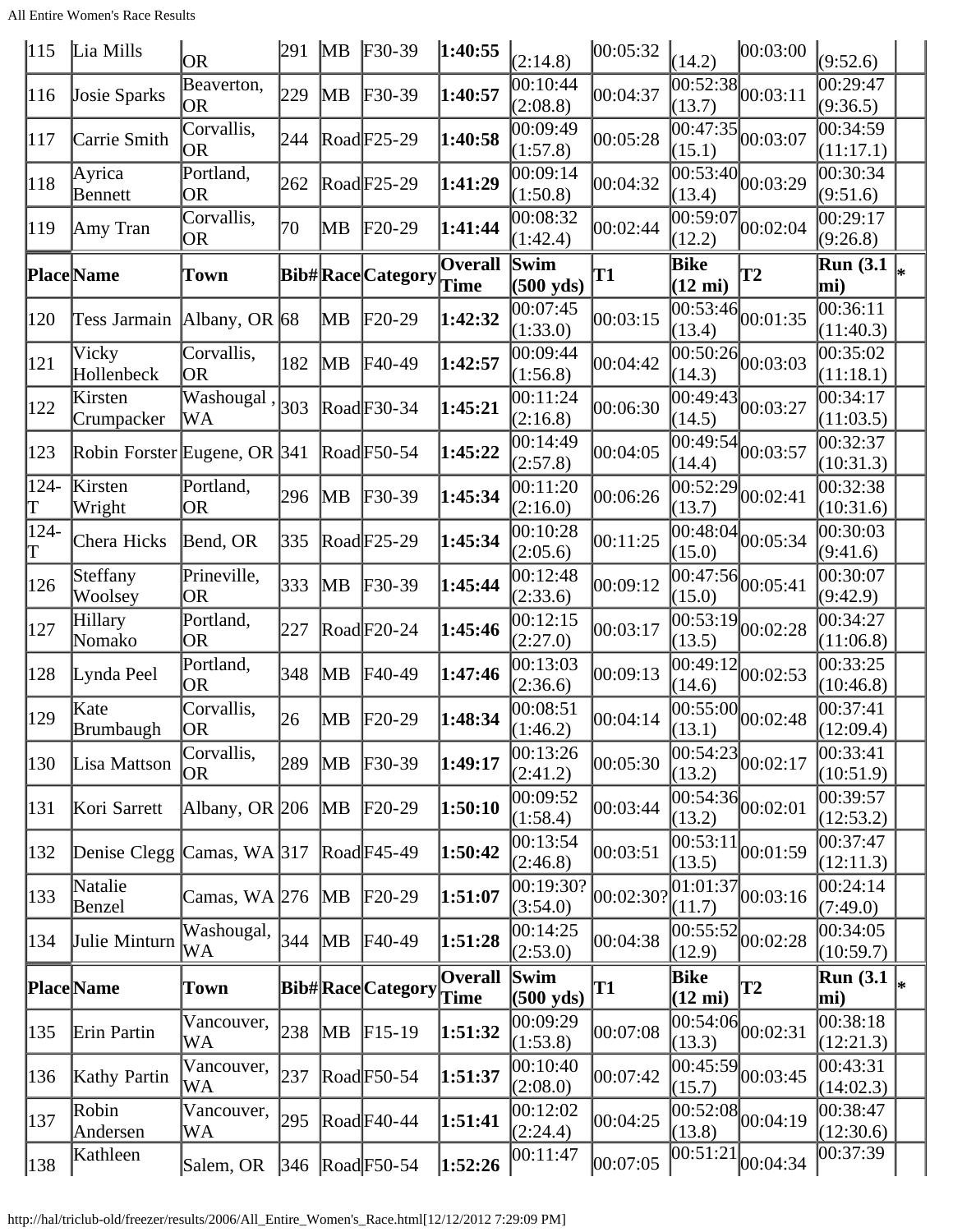|               | Vanderwall                        |                         |     |                         |                            |                        | (2:21.4)                            |          | (14.0)                    |                                   | (12:08.7)             |     |
|---------------|-----------------------------------|-------------------------|-----|-------------------------|----------------------------|------------------------|-------------------------------------|----------|---------------------------|-----------------------------------|-----------------------|-----|
| 139           | Karna<br>Barnard                  | Beaverton,<br>OR        | 332 | MВ                      | $F30-39$                   | 1:52:28                | 00:12:29<br>(2:29.8)                | 00:07:29 | (13.3)                    | $\frac{1}{00:54:08} 00:06:20$     | 00:32:02<br>(10:20.0) |     |
| 140           | Amy<br>Abercrombie                | Monmouth,<br><b>JOR</b> | 202 | MВ                      | $\text{F20-29}$            | 1:52:51                | 00:09:55<br>(1:59.0)                | 00:03:33 | 00:59:30<br>(12.1)        | 00:01:34                          | 00:38:19<br>(12:21.6) |     |
| 141           | Sheila<br>Gebhardt                | Turner, OR              | 245 |                         | Road F35-39                | 1:53:11                | 00:13:38<br>(2:43.6)                | 00:06:14 | (15.4)                    | $\overline{00:46:54}$ 00:03:32    | 00:42:53<br>(13:50.0) |     |
| 142           | Jennifer Kuhn                     | Corvallis,<br>OR        | 311 |                         | $\text{Rad}$ F20-24        | 1:53:15                | 00:10:54<br>(2:10.8)                | 00:06:44 | 00:56:51<br>(12.7)        | 00:04:21                          | 00:34:25<br>(11:06.1) |     |
| 143           | Cathie<br>Harrington              | Albany, OR $ 216 $      |     |                         | $\text{Read}$ F50-54       | 1:54:35                | 00:10:32<br>(2:06.4)                | 00:05:37 | 00:52:07<br>(13.8)        | 00:03:45                          | 00:42:34<br>(13:43.9) |     |
| 144           | Cara Grandle Mulino, OR 337       |                         |     | MВ                      | $\textcolor{blue}{F30-39}$ | 1:55:36                | 00:11:44<br>(2:20.8)                | 00:04:40 | 01:05:59<br>(10.9)        | 00:03:29                          | 00:29:44<br>(9:35.5)  |     |
| 145           | Danielle<br>Adamson               | Sherwood,<br>OR         | 342 | MВ                      | $F20-29$                   | 1:58:12                | 00:11:59<br>(2:23.8)                | 00:10:06 | (11.9)                    | $\overline{01:00:25}$ 00:03:47    | 00:31:55<br>(10:17.7) |     |
| 146           | Heather<br>Jamison                | Lake<br>Oswego,<br>OR   | 353 | MВ                      | $F30-39$                   | 1:58:17                | 00:16:42<br>(3:20.4)                | 00:05:31 | (11.9)                    | $ 01:00:25 $ <sub>00</sub> :03:41 | 00:31:58<br>(10:18.7) |     |
| 147           | Amy<br>Marelich                   | Albany, OR $ 360 $      |     |                         | RoadF35-39                 | 1:58:20                | 00:14:15<br>(2:51.0)                | 00:05:40 | 00:53:41<br>(13.4)        | 00:04:04                          | 00:40:40<br>(13:07.1) |     |
| 148           | Carla Solis                       | Portland,<br> OR        | 316 | MВ                      | $\textcolor{blue}{F30-39}$ | 2:02:48                | 00:12:14<br>(2:26.8)                | 00:07:45 | 00:59:06<br>(12.2)        | 00:06:04                          | 00:37:39<br>(12:08.7) |     |
| 149           | Johanna<br>Wright                 | Portland,<br>OR         | 338 | MВ                      | $F20-29$                   | 2:05:26                | 00:14:44<br>(2:56.8)                | 00:03:49 | 01:03:32<br>(11.3)        | 00:04:58                          | 00:38:23<br>(12:22.9) |     |
|               | Place Name                        | Town                    |     |                         | <b>Bib#RaceCategory</b>    | <b>Overall</b><br>Time | Swim<br>$(500 \text{ yds})$         | T1       | Bike<br>$(12 \text{ mi})$ | <b>T2</b>                         | Run $(3.1)$<br>mi)    |     |
| 150           | JoAnn James                       | Corvallis,<br>OR        | 351 | MВ                      | $F50-59$                   | 2:06:43                | 00:16:38<br>(3:19.6)                | 00:08:00 | 00:57:09<br>(12.6)        | 00:03:21                          | 00:41:35<br>(13:24.8) |     |
| 151           | Maschil<br>Norris                 | Washougal,<br>WA        | 359 |                         | $\text{Rad}$ F45-49        | 2:09:41                | 00:28:38<br>(5:43.6)                | 00:03:27 | 00:56:49 <br>(12.7)       | 00:02:28                          | 00:38:19<br>(12:21.6) |     |
| 152           | Christine<br>Kuhn                 | Portland,<br> OR        | 312 |                         | MB F50-59                  | 2:11:48                | 00:10:55<br>(2:11.0)                | 00:07:49 | (11.1)                    | $\frac{1}{01:04:55}$ 00:04:30     | 00:43:39<br>(14:04.8) |     |
| $ 153-$<br>T  | Matea<br>Haugen                   | Eugene, OR $\vert$ 69   |     |                         | $\text{Rad}$ F20-24        |                        | $ 99:99:99 ^{00:08:33}$<br>(1:42.6) | 00:01:37 | (18.8)                    | $ 00:38:20 $ $ 00:06:09$          | NO<br>TIME#?<br>(0)   |     |
| $153-$<br>T   | Melinda Von Corvallis,<br>Borstel | OR                      | 213 |                         | RoadF25-29                 |                        | $ 99:99:99 ^{00:10:02}$<br>(2:00.4) | 00:02:57 | 00:43:29<br>(16.6)        | 00:02:37                          | ΝO<br>TIME#?<br>(0)   |     |
| $ 153-$<br>lΤ | Joanne Odden                      | Corvallis,<br><b>OR</b> | 315 |                         | $\text{Rad}$ F25-29        |                        | $ 99:99:99 ^{00:10:01}$<br>(2:00.2) | 00:05:17 | 00:42:05<br>(17.1)        | 00:04:41                          | ΝO<br>TIME#?<br>(0)   |     |
|               | K.C. Dauble                       | Eugene, OR $ 20$        |     |                         | $\text{Rad}$ F20-24        |                        |                                     |          |                           |                                   |                       | dnp |
|               | Casey Crisler Bend, OR            |                         | 80  |                         | $\text{Rad}$ F25-29        |                        |                                     |          |                           |                                   |                       | dnp |
|               | Megan<br>Chinburg                 | Portland,<br>OR         | 137 |                         | $\text{Rad}$ F25-29        |                        |                                     |          |                           |                                   |                       | dnp |
|               | Stephanie<br>Baenen               | Vancouver,<br>WA        | 144 |                         | $\text{Rad}$ F35-39        |                        |                                     |          |                           |                                   |                       | dnp |
|               | Cindy<br>Babcock                  | Corvallis,<br><b>OR</b> | 147 | MВ                      | $F20-29$                   |                        |                                     |          |                           |                                   |                       | dnp |
|               | Sharon Davis                      | Corvallis,<br> OR       | 203 | $\mathbb{M} \mathsf{B}$ | $F50-59$                   |                        |                                     |          |                           |                                   |                       | dnp |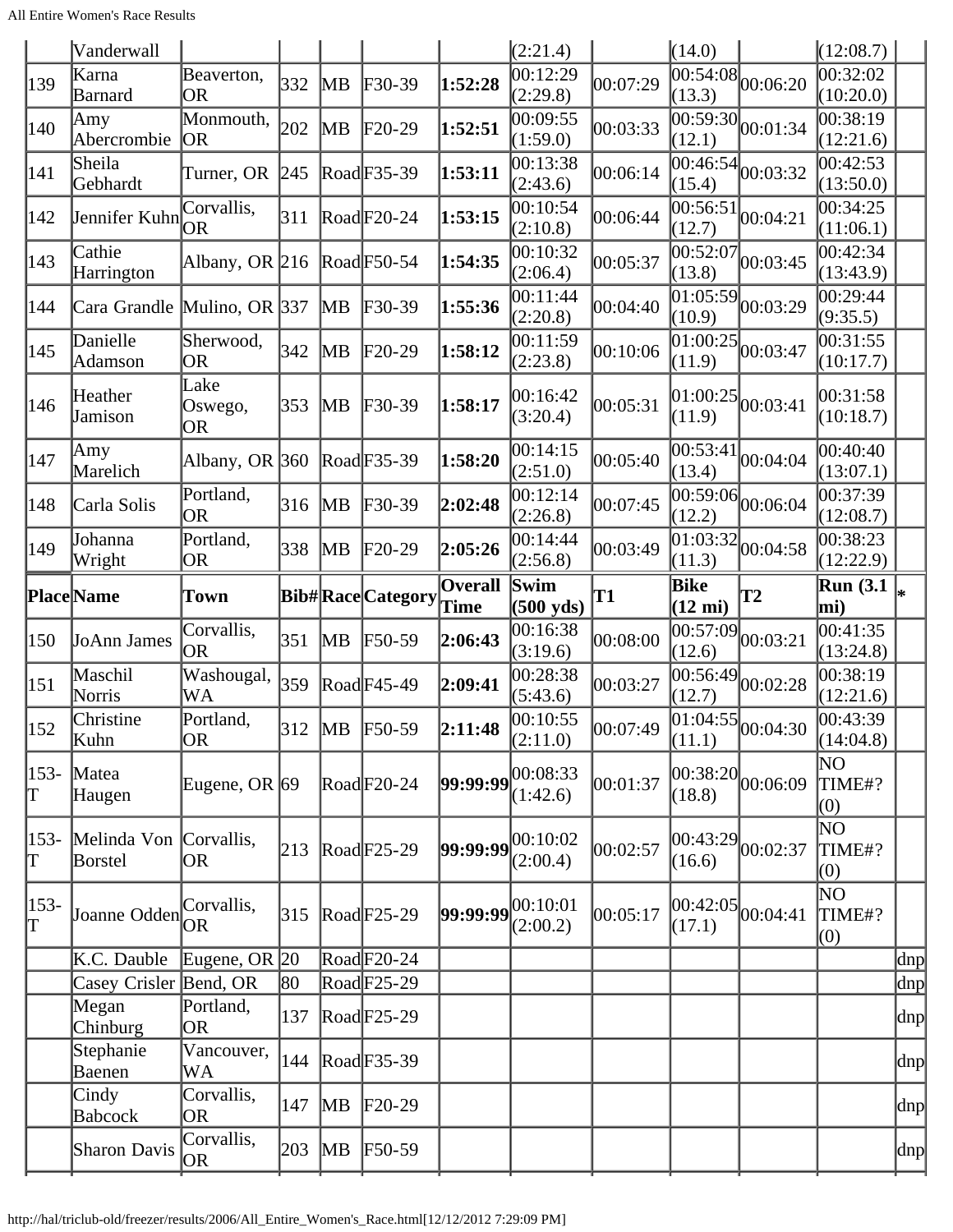| Rebecca<br>Wright     | Portland,<br>OR                                    | 207 | $\text{Rad}$ F25-29     |                        |                                             |    |                           |    |                                     | $\vert$ dnp $\vert$ |
|-----------------------|----------------------------------------------------|-----|-------------------------|------------------------|---------------------------------------------|----|---------------------------|----|-------------------------------------|---------------------|
| Tacia Miller          | Portland,<br> OR                                   | 248 | $\text{Road}$ F35-39    |                        |                                             |    |                           |    |                                     | $\vert$ dnp $\vert$ |
| Danielle<br>Johnson   | Brush<br>Prairie, WA                               | 250 | $\text{Road}$ F40-44    |                        |                                             |    |                           |    |                                     | $\vert$ dnp $\vert$ |
| <b>Place</b> Name     | Town                                               |     | <b>Bib#RaceCategory</b> | <b>Overall</b><br>Time | $\sqrt{\text{Swim}}$<br>$(500 \text{ yds})$ | T1 | Bike<br>$(12 \text{ mi})$ | T2 | $\mathbb{R}$ un (3.1<br>$\vert$ mi) |                     |
| Judi Saam             | Corvallis,<br> OR                                  | 251 | $\text{Road}$ F45-49    |                        |                                             |    |                           |    |                                     | $\vert$ dnp $\vert$ |
| Elaine<br>Walker      | Camas, WA $255$                                    |     | $\text{Road}$ F40-44    |                        |                                             |    |                           |    |                                     | $ {\rm dnp} $       |
| Christine<br>Heritage | Cottage<br>Grove, OR                               | 258 | $\text{Road}$ F50-54    |                        |                                             |    |                           |    |                                     | dnp                 |
| Melinda<br>Ullakko    | $\overline{\text{Castle Rock}}, \vert_{282}$<br>WA |     | $\text{Road}F30-34$     |                        |                                             |    |                           |    |                                     | $ {\rm dnp} $       |
| Connie Jones          | Portland,<br> OR                                   | 284 | Road F25-29             |                        |                                             |    |                           |    |                                     | $ {\rm dnp} $       |

**NOTE:** If your race number was not recorded at one of the timing checkpoints, your transition time is estimated at 00:02:30. This also causes your bike, swim, or run time to be an estimation. When this occurs, a question mark (?) follows the estimated times.

We hope you had a great race day! If you have any comments, please share them with us. We'd love to hear them.

Category Abbreviations: "F60&O" means "Female 60 and Over" "F15-19" means "Female 15-19" "F20-24" means "Female 20-24" "F20-29" means "Female 20-29" "F25-29" means "Female 25-29" "F30-34" means "Female 30-34" "F30-39" means "Female 30-39" "F35-39" means "Female 35-39" "F40-44" means "Female 40-44" "F40-49" means "Female 40-49" "F45-49" means "Female 45-49" "F50-54" means "Female 50-54" "F50-59" means "Female 50-59" "F55-59" means "Female 55-59"

Created by Aaron Wangberg. Please email any changes/modifications to aaronwangberg@yahoo.com. Thank you.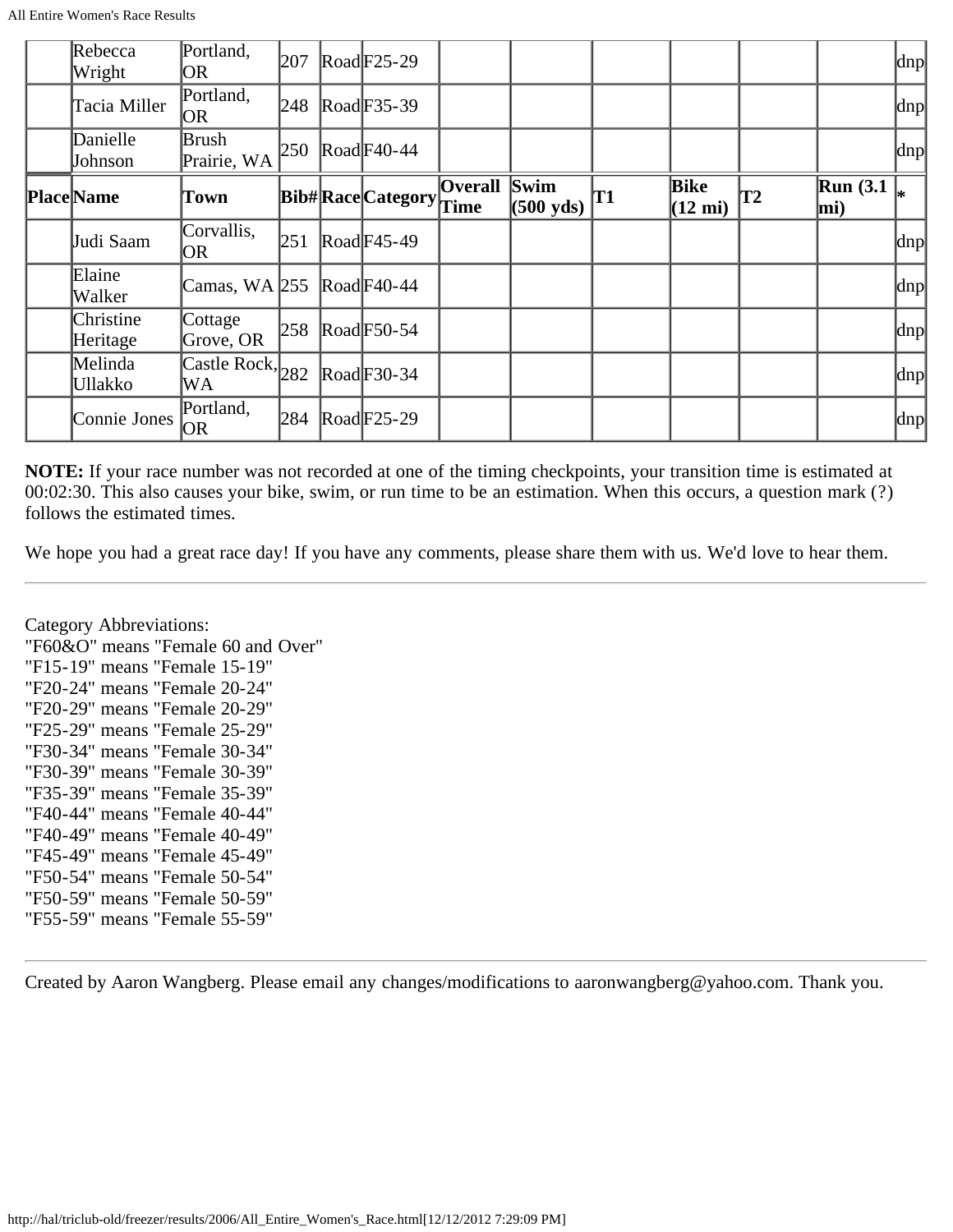# **Road Results for Entire Race April 8, 2006**

<span id="page-35-0"></span>

|              | Place Name                     | Town                       |    | Bib#Category  | <b>Overall</b>         | Swim $(500)$<br>yds            | <b>T1</b> | Bike $(12)$<br>mi)               | $\overline{\mathbf{T}}$ | <b>Run</b> (3.1)<br>mi)              | l∗ |
|--------------|--------------------------------|----------------------------|----|---------------|------------------------|--------------------------------|-----------|----------------------------------|-------------------------|--------------------------------------|----|
| 11           | Jeff Smith                     | Portland, OR 6             |    | $M20-24$      | 55:23                  | 00:05:58<br>(1:11.6)           | 00:00:54  | 0.29:33<br>(24.4)                | 00:01:09                | 00:17:49<br>(5:44.8)                 |    |
| 2            | Nathan Smith                   | Corvallis,<br><b>OR</b>    | 16 | M30-34        | 57:45                  | 00:06:22<br>(1:16.4)           | 00:01:26  | 00:31:51<br>(22.6)               | 00:01:03                | 0.17:03<br>(5:30.0)                  |    |
| $\beta$      | Roman Schultz                  | Corvallis,<br>0R           | 35 | M20-24        | 59:25                  | 00:06:54<br>(1:22.8)           | 00:01:08  | 00:32:14<br>(22.3)               | 00:01:17                | 00:17:52<br>(5:45.8)                 |    |
| 4            | Rob Williams                   | Portland, OR  14           |    | $M30-34$      | 59:38                  | 00:06:18<br>(1:15.6)           | 00:01:22  | 00:30:33<br>(23.6)               | 00:01:10                | 00:20:15<br>(6:31.9)                 |    |
| 5            | Dan Schmitt                    | Eugene, OR                 | 14 | M30-34        | 59:47                  | 00:05:47<br>(1:09.4)           | 00:01:14  | 00:31:39<br>(22.7)               | 00:01:11                | 00:19:56<br>(6:25.8)                 |    |
| 6            | Garren Watkins Portland, OR 18 |                            |    | M30-34        | 1:00:19                | 00:06:48<br>(1:21.6)           | 00:01:19  | 00:30:38<br>(23.5)               | 00:01:26                | 00:20:08<br>(6:29.7)                 |    |
| 17           | Charlie Warner                 | Vancouver,<br>WA           | 28 | M30-34        | 1:00:21                | 00:07:06<br>(1:25.2)           | 00:01:31  | 00:29:54<br>(24.1)               | 00:01:44                | 00:20:06<br>(6:29.0)                 |    |
| 8            | Richard Earle                  | Salem, OR                  | 44 | M45-49        | 1:01:28                | 00:07:59<br>(1:35.8)           | 00:01:19  | 00:30:34<br>(23.6)               | 00:01:49                | 00:19:47<br>(6:22.9)                 |    |
| 19           | Scott Metzler                  | Eugene, OR                 | 46 | M45-49        | 1:01:41                | 00:07:10<br>(1:26.0)           | 00:02:06  | 00:30:48<br>(23.4)               | 00:01:19                | 00:20:18<br>(6:32.9)                 |    |
| 10           | Aaron Moss                     | Kenmore,<br>WA             | 50 | M25-29        | 1:01:46                | 00:07:48<br>(1:33.6)           | 00:01:47  | 00:32:44<br>(22.0)               | 00:01:09                | 00:18:18<br>(5:54.2)                 |    |
| $ 11\rangle$ | Conor O'Brien                  | Eugene, OR                 | 93 | M20-24        | 1:01:51                | 00:08:26<br>(1:41.2)           | 00:01:36  | 00:33:41<br>(21.4)               | 00:01:41                | 00:16:27<br>(5:18.4)                 |    |
| $ 12\rangle$ | Chan Modini                    | Beaverton,<br>OR           | 3  | M40-44        | 1:02:35                | 00:05:48<br>(1:09.6)           | 00:01:15  | 00:32:44<br>(22.0)               | 00:01:25                | 00:21:23<br>(6:53.9)                 |    |
| 13           | Tom Lyttle                     | Forest Grove,<br><b>OR</b> |    | M25-29        | 1:02:56                | 00:05:51<br>(1:10.2)           | 00:01:04  | 00:32:10<br>(22.4)               | 00:02:30?               | 00:21:21? <br>(6:53.2)               |    |
| 14           | Tom St.Clair                   | Tumwater,<br>WA            | 25 | M40-44        | 1:03:12                | 00:06:51<br>(1:22.2)           | 00:02:06  | 00:34:36<br>(20.8)               | 00:01:55                | 00:17:44<br>(5:43.2)                 |    |
|              | <b>Place</b> Name              | Town                       |    | Bib# Category | <b>Overall</b><br>Time | Swim $(500)$<br>$ {\bf y}$ ds) | T1        | Bike $\overline{12}_{T2}$<br>mi) |                         | $\overline{\text{Run }(3.1)}$<br>mi) |    |
| $ 15\rangle$ | <b>Jess Hickerson</b>          | Corvallis,<br>OR           | 7  | M50-54        | 1:03:37                | 00:06:09<br>(1:13.8)           | 00:01:28  | 00:33:51<br>(21.3)               | 00:01:43                | 00:20:26<br>(6:35.5)                 |    |
| $ 16\rangle$ | Scott Shine                    | Springfield,<br>OR         | 36 | $M20-24$      | 1:03:45                | 00:06:57<br>(1:23.4)           | 00:01:52  | 00:33:26<br>(21.5)               | 00:01:24                | 00:20:06<br>(6:29.0)                 |    |
| 17           | John Powell                    | Corvallis,<br>OR           | 24 | $M50-54$      | 1:04:07                | 00:07:00<br>(1:24.0)           | 00:01:48  | 00:34:05<br>(21.1)               | 00:01:33                | 00:19:41<br>(6:21.0)                 |    |
| 18           | Dayl Wood                      | Lincoln City,<br>OR        | 63 | M40-44        | 1:04:20                | 00:08:13<br>(1:38.6)           | 00:02:10  | 00:33:43<br>(21.4)               | 00:01:35                | 00:18:39<br>(6:01.0)                 |    |
| 19           | Christian<br>Isakson           | Vernonia,<br>OR            | 92 | M30-34        | 1:04:36                | 00:07:41<br>(1:32.2)           | 00:01:56  | 00:33:25<br>(21.5)               | 00:01:28                | 00:20:06<br>(6:29.0)                 |    |
| 20           | Nick Alden                     | Klamath<br>Falls, OR       | 19 | $M20-24$      | 1:04:59                | 00:06:08<br>(1:13.6)           | 00:01:18  | 00:34:24<br>(20.9)               | 00:01:34                | 00:21:35<br>(6:57.7)                 |    |
|              | Robert                         | Brush                      |    |               |                        | 00:08:10                       |           | 00:34:53                         |                         | 00:19:13                             |    |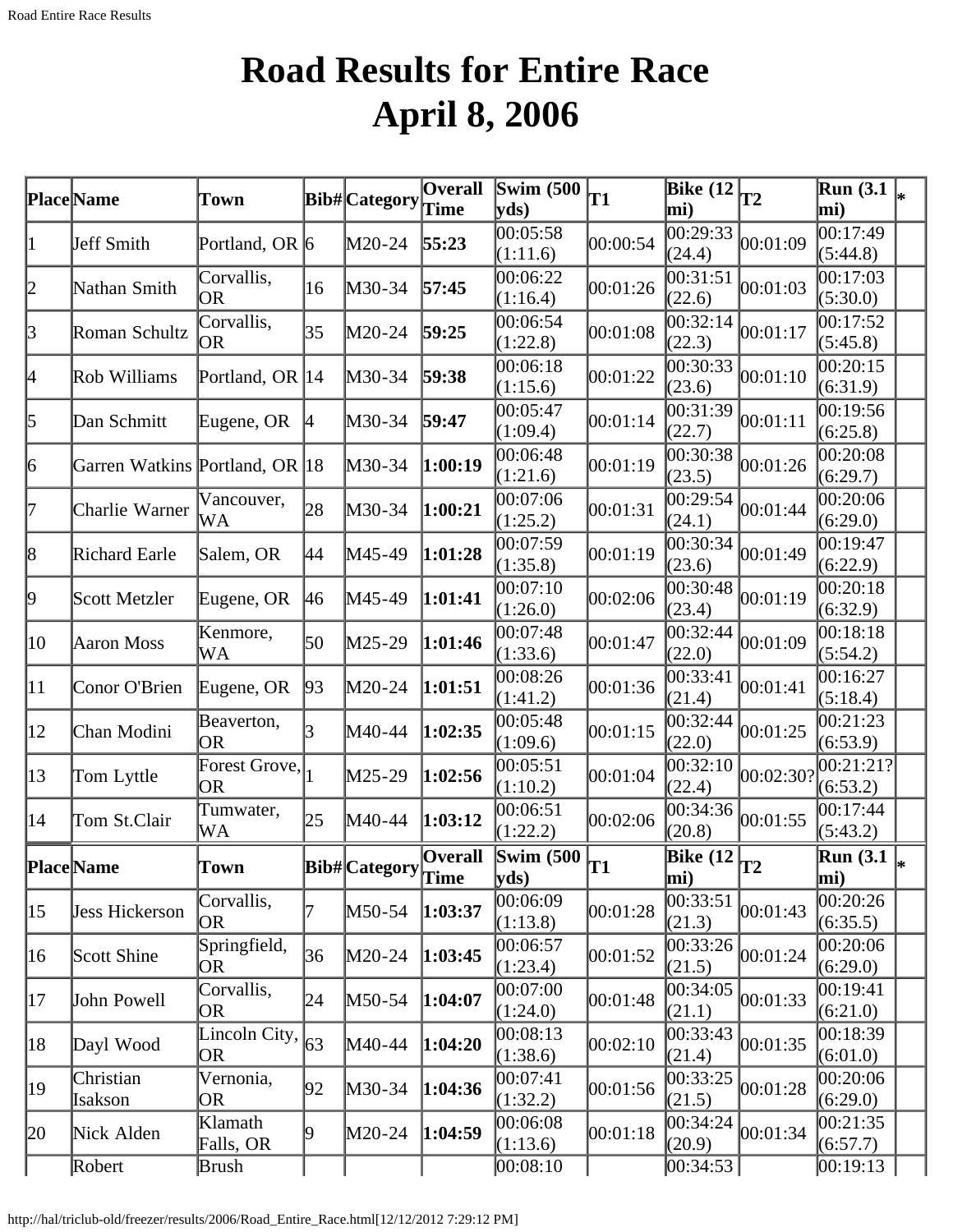Road Entire Race Results

| 21           | Croucher           | Prairie, WA                 | 101 | $M40-44$      | 1:05:00                | (1:38.0)                                | 00:01:25 | (20.6)                                                   | 00:01:19 | (6:11.9)                |   |
|--------------|--------------------|-----------------------------|-----|---------------|------------------------|-----------------------------------------|----------|----------------------------------------------------------|----------|-------------------------|---|
| 22           | <b>Brad Cota</b>   | Portland, OR 15             |     | M30-34        | 1:05:06                | 00:06:11<br>(1:14.2)                    | 00:01:46 | 0.36:52<br>(19.5)                                        | 00:01:42 | 00:18:35<br>(5:59.7)    |   |
| 23           | Dave Skinkle       | Bend, OR                    | 149 | M45-49        | 1:05:08                | 00:09:00<br>(1:48.0)                    | 00:02:06 | 00:32:04<br>(22.5)                                       | 00:01:28 | 00:20:30<br>(6:36.8)    |   |
| 24           | Noah Megowan       | Lake<br>Oswego, OR          | 43  | M30-34        | 1:05:13                | 00:07:53<br>(1:34.6)                    | 00:01:56 | 00:35:29<br>(20.3)                                       | 00:01:59 | 00:17:56<br>(5:47.1)    |   |
| 25           | Rob Loper          | Albany, OR                  | 30  | M40-44        | 1:05:15                | 00:06:59<br>(1:23.8)                    | 00:01:16 | 00:33:40<br>(21.4)                                       | 00:01:33 | 00:21:47<br>(7:01.6)    |   |
| 26           | Carl Hickerson     | Corvallis,<br><b>OR</b>     | 17  | M20-24        | 1:05:39                | 00:06:00<br>(1:12.0)                    | 00:01:55 | 00:34:48<br>(20.7)                                       | 00:01:35 | 00:21:21<br>(6:53.2)    |   |
| 27           | Tim Nord           | Junction<br>City, OR        | 91  | M40-44        | 1:06:01                | 00:08:32<br>(1:42.4)                    | 00:01:15 | 00:33:10<br>(21.7)                                       | 00:01:25 | 00:21:39<br>(6:59.0)    |   |
| 28           | Tim Swanson        | Spokane,<br>WA              | 54  | M30-34        | 1:06:09                | 00:08:00<br>(1:36.0)                    | 00:02:04 | 00:33:49<br>(21.3)                                       | 00:01:34 | 00:20:42<br>(6:40.6)    |   |
| 29           | Chris Varney       | Portland, OR 109            |     | M35-39        | 1:06:20                | 00:08:21<br>(1:40.2)                    | 00:01:26 | 00:35:48<br>(20.1)                                       | 00:01:42 | 00:19:03<br>(6:08.7)    |   |
|              | Place Name         | Town                        |     | Bib# Category | Overall<br><b>Time</b> | Swim $(500)$<br>$\mathbf{v}\mathbf{ds}$ | T1       | $\left  \overline{\text{Bike} (12)} \right _{T2}$<br>mi) |          | <b>Run</b> (3.1)<br>mi) |   |
| 30           | Megan Banks        | Eugene, OR                  | 89  | F35-39        | 1:06:34                | 00:08:20<br>(1:40.0)                    | 00:01:58 | 00:33:29<br>(21.5)                                       | 00:01:50 | 00:20:57<br>(6:45.5)    |   |
| 31           | Mike Gilbert       | Vancouver,<br>WA            | 166 | M40-44        | 1:07:10                | 00:10:01<br>(2:00.2)                    | 00:01:38 | 00:35:25<br>(20.3)                                       | 00:01:17 | 00:18:49<br>(6:04.2)    |   |
| 32           | Melissa Lynett     | Portland, OR 113            |     | $F25-29$      | 1:08:14                | 00:08:00<br>(1:36.0)                    | 00:01:41 | 00:36:15<br>(19.9)                                       | 00:01:51 | 00:20:27<br>(6:35.8)    |   |
| 33           | Phil Anderson      | Portland, OR 132            |     | M50-54        | 1:09:00                | 00:08:12<br>(1:38.4)                    | 00:01:38 | 00:34:19<br>(21.0)                                       | 00:02:27 | 00:22:24<br>(7:13.5)    |   |
| 34           | Sandra Uesugi      | Corvallis,<br>OR            | 23  | F30-34        | 1:09:01                | 00:06:44<br>(1:20.8)                    | 00:01:20 | 00:34:51<br>(20.7)                                       | 00:01:46 | 00:24:20<br>(7:51.0)    |   |
| 35           | Even Evensen       | Philomath,<br>OR)           | 32  | M55-59        | 1:09:06                | 00:07:28<br>(1:29.6)                    | 00:01:43 | 00:32:58<br>(21.8)                                       | 00:02:22 | 00:24:35<br>(7:55.8)    |   |
| 36           | Alisa Rawe         | Beaverton,<br>0R            | 60  | $F25-29$      | 1:09:26                | 00:07:04<br>(1:24.8)                    | 00:02:36 | 00:36:48<br>(19.6)                                       | 00:01:37 | 00:21:21<br>(6:53.2)    |   |
| 37           | <b>Uwe Hermes</b>  | Portland, OR 49             |     | M30-34        | 1:09:56                | 00:07:08<br>(1:25.6)                    | 00:02:09 | 00:36:57<br>(19.5)                                       | 00:01:34 | 00:22:08<br>(7:08.4)    |   |
| 38           | Janna<br>Hickerson | Corvallis,<br>0R            | 19  | $F20-24$      | 1:09:57                | 00:06:28<br>(1:17.6)                    | 00:01:31 | 00:36:48<br>(19.6)                                       | 00:01:44 | 00:23:26<br>(7:33.5)    |   |
| 39           | Jake Adams         | Pleasant Hill,<br><b>OR</b> | 56  | M25-29        | 1:10:02                | 00:06:54<br>(1:22.8)                    | 00:02:27 | 00:38:20<br>(18.8)                                       | 00:01:08 | 00:21:13<br>(6:50.6)    |   |
| <b>40</b>    | Paul Hemson        | Wilsonville,<br>0R          | 72  | M45-49        | 1:10:16                | 00:08:46<br>(1:45.2)                    | 00:01:56 | 00:34:25<br>(20.9)                                       | 00:01:35 | 00:23:34<br>(7:36.1)    |   |
| 41           | Hannah<br>Robbins  | Vancouver,<br>WA            | 64  | $F20-24$      | 1:10:19                | 00:07:33<br>(1:30.6)                    | 00:01:40 | 00:37:30 <br>(19.2)                                      | 00:01:27 | 00:22:09<br>(7:08.7)    |   |
| $ 42\rangle$ | Mike Boock         | Corvallis,<br>0R            | 57  | M40-44        | 1:10:30                | 00:07:42<br>(1:32.4)                    | 00:02:31 | 00:36:34<br>(19.7)                                       | 00:01:36 | 00:22:07<br>(7:08.1)    |   |
| $ 43\rangle$ | Kalin Lee          | Corvallis,<br>OR            | 115 | $M20-24$      | 1:10:44                | 00:08:14<br>(1:38.8)                    | 00:01:29 | 00:35:59<br>(20.0)                                       | 00:01:38 | 00:23:24<br>(7:32.9)    |   |
| 44           | Kevin Mccabe       | Portland, OR 52             |     | M25-29        | 1:10:50                | 00:07:46<br>(1:33.2)                    | 00:02:20 | 00:36:12<br>(19.9)                                       | 00:01:42 | 00:22:50<br>(7:21.9)    |   |
|              | <b>Place</b> Name  | Town                        |     | Bib#Category  | <b>Overall</b>         | Swim $(500)$                            | T1       | $\frac{\triangle}{\triangle}$ Bike (12 $\vert$ T2        |          | <b>Run</b> (3.1)        | ∗ |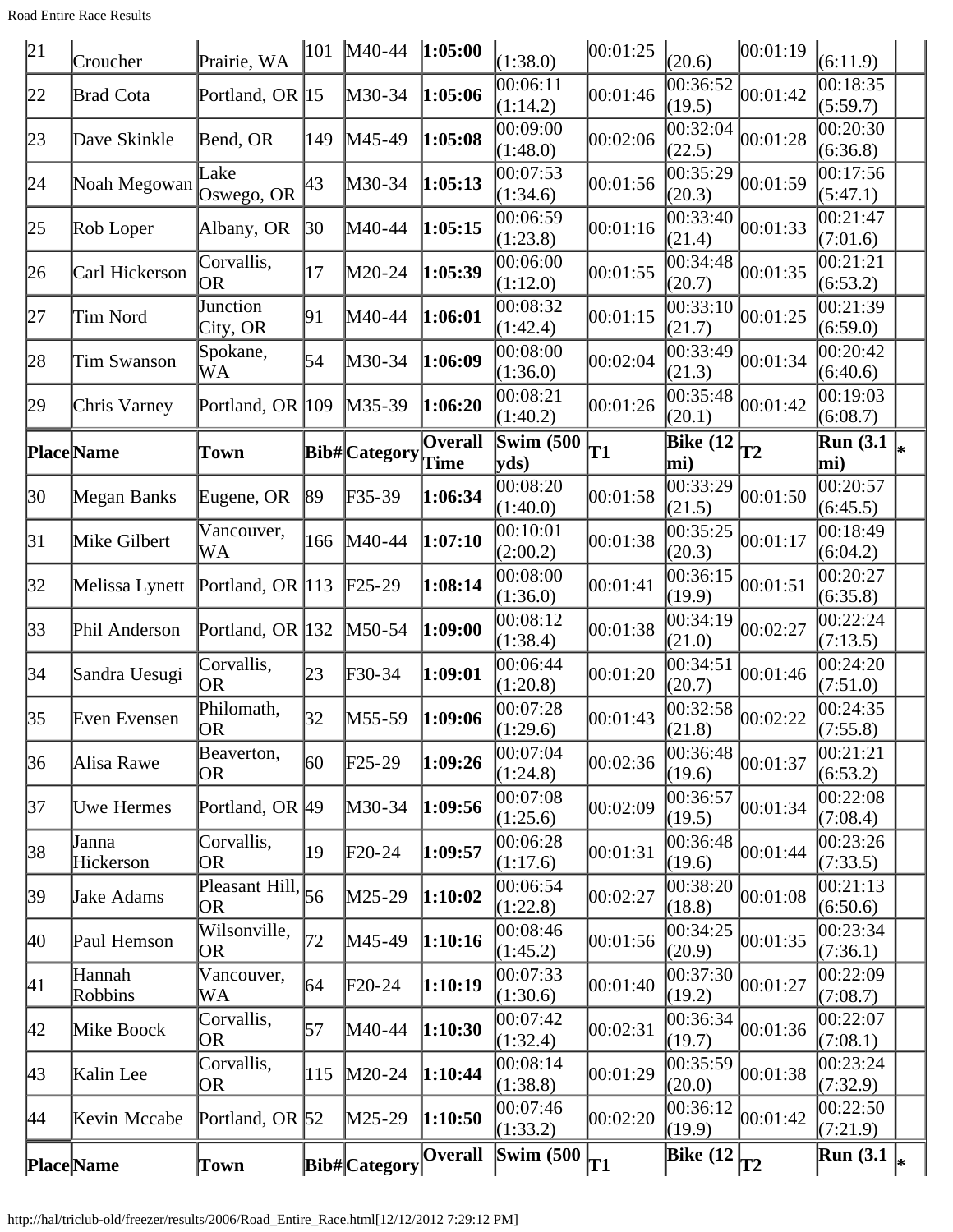|                      |                         |                                                                              |                                                                                                                                                                             |                                                                                                                                                                                                                                                                                         | yds                                                                                                                                                                                                                                                                                              |          |                    |                                       | mi)                                            |                                                                  |
|----------------------|-------------------------|------------------------------------------------------------------------------|-----------------------------------------------------------------------------------------------------------------------------------------------------------------------------|-----------------------------------------------------------------------------------------------------------------------------------------------------------------------------------------------------------------------------------------------------------------------------------------|--------------------------------------------------------------------------------------------------------------------------------------------------------------------------------------------------------------------------------------------------------------------------------------------------|----------|--------------------|---------------------------------------|------------------------------------------------|------------------------------------------------------------------|
| Kimberly Klein       | Corvallis,<br><b>OR</b> | 128                                                                          |                                                                                                                                                                             |                                                                                                                                                                                                                                                                                         | 00:08:05<br>(1:37.0)                                                                                                                                                                                                                                                                             | 00:02:22 | 00:35:20<br>(20.4) | 00:02:01                              | 00:23:08<br>(7:27.7)                           |                                                                  |
| Takeo<br>Nishimura   |                         | 11                                                                           |                                                                                                                                                                             |                                                                                                                                                                                                                                                                                         | 00:06:46<br>(1:21.2)                                                                                                                                                                                                                                                                             | 00:01:55 | 00:39:15<br>(18.3) | 00:01:52                              | 00:21:12<br>(6:50.3)                           |                                                                  |
| Jeffry Walker        | Newberg,<br> OR         | 123                                                                          |                                                                                                                                                                             |                                                                                                                                                                                                                                                                                         | 00:08:42<br>(1:44.4)                                                                                                                                                                                                                                                                             | 00:02:25 | (19.2)             | 00:01:24                              | 00:21:07<br>(6:48.7)                           |                                                                  |
| Chris Holm           | Corvallis,<br><b>OR</b> | 10                                                                           | M25-29                                                                                                                                                                      |                                                                                                                                                                                                                                                                                         | 00:06:12<br>(1:14.4)                                                                                                                                                                                                                                                                             | 00:01:48 | 00:37:04<br>(19.4) | 00:01:49                              | 00:24:36<br>(7:56.1)                           |                                                                  |
|                      | WA                      | 219                                                                          |                                                                                                                                                                             |                                                                                                                                                                                                                                                                                         | 00:09:40<br>(1:56.0)                                                                                                                                                                                                                                                                             | 00:02:25 | (20.1)             | 00:01:48                              | 00:22:08<br>(7:08.4)                           |                                                                  |
| Courtney Ries        |                         |                                                                              |                                                                                                                                                                             |                                                                                                                                                                                                                                                                                         | 00:08:50<br>(1:46.0)                                                                                                                                                                                                                                                                             | 00:01:54 | 00:35:59<br>(20.0) | 00:02:01                              | 00:23:10<br>(7:28.4)                           |                                                                  |
|                      |                         |                                                                              |                                                                                                                                                                             | 1:12:09                                                                                                                                                                                                                                                                                 | 00:10:24<br>(2:04.8)                                                                                                                                                                                                                                                                             | 00:02:11 | 00:35:56<br>(20.0) | 00:01:39                              | (7:05.5)                                       |                                                                  |
| Jennifer<br>Woodruff |                         |                                                                              | F35-39                                                                                                                                                                      |                                                                                                                                                                                                                                                                                         | 00:07:48<br>(1:33.6)                                                                                                                                                                                                                                                                             | 00:01:53 | 00:35:45<br>(20.1) |                                       | 00:25:23<br>(8:11.3)                           |                                                                  |
| Jenn Mock            | Vancouver,<br>WA        | 111                                                                          |                                                                                                                                                                             | 1:13:05                                                                                                                                                                                                                                                                                 | 00:08:22<br>(1:40.4)                                                                                                                                                                                                                                                                             | 00:02:57 | 00:37:49<br>(19.0) | 00:02:22                              | 00:21:35<br>(6:57.7)                           |                                                                  |
| 54-T Nick Smith      | Corvallis,<br>OR        | 48                                                                           |                                                                                                                                                                             |                                                                                                                                                                                                                                                                                         | 00:07:16<br>(1:27.2)                                                                                                                                                                                                                                                                             | 00:02:45 | 00:39:59<br>(18.0) | 00:02:05                              | 00:21:39<br>(6:59.0)                           |                                                                  |
| $54-T$ Tim Shilling  | Camas, WA               | 142                                                                          |                                                                                                                                                                             |                                                                                                                                                                                                                                                                                         | 00:10:25<br>(2:05.0)                                                                                                                                                                                                                                                                             | 00:03:37 | 00:35:48<br>(20.1) | 00:02:18                              | 00:21:36<br>(6:58.1)                           |                                                                  |
| Kyle<br>Remington    | <b>OR</b>               | 181                                                                          |                                                                                                                                                                             |                                                                                                                                                                                                                                                                                         | 00:10:03<br>(2:00.6)                                                                                                                                                                                                                                                                             | 00:03:22 | 00:34:27<br>(20.9) | 00:02:29                              | 00:23:37<br>(7:37.1)                           |                                                                  |
| <b>Todd Crowson</b>  | Camas, WA               | 252                                                                          |                                                                                                                                                                             |                                                                                                                                                                                                                                                                                         | 00:08:58<br>(1:47.6)                                                                                                                                                                                                                                                                             | 00:01:48 | 00:35:37<br>(20.2) | 00:02:01                              | (8:16.1)                                       |                                                                  |
| Rex Prater           |                         | 271                                                                          |                                                                                                                                                                             |                                                                                                                                                                                                                                                                                         | 00:12:08<br>(2:25.6)                                                                                                                                                                                                                                                                             | 00:02:25 | 00:34:55<br>(20.6) | 00:01:50                              | 00:22:51<br>(7:22.3)                           |                                                                  |
| Grant Cyrus          | Corvallis,<br>OR        | 183                                                                          |                                                                                                                                                                             |                                                                                                                                                                                                                                                                                         | 00:09:30<br>(1:54.0)                                                                                                                                                                                                                                                                             | 00:02:42 | 00:37:42<br>(19.1) | 00:01:13                              | 00:23:07<br>(7:27.4)                           |                                                                  |
| Place Name           |                         |                                                                              |                                                                                                                                                                             | Time                                                                                                                                                                                                                                                                                    | yds)                                                                                                                                                                                                                                                                                             |          | mi)                |                                       | mi)                                            |                                                                  |
| <b>Bill Garcia</b>   | Corvallis,<br>OR        | 85                                                                           |                                                                                                                                                                             |                                                                                                                                                                                                                                                                                         | 00:07:43<br>(1:32.6)                                                                                                                                                                                                                                                                             | 00:02:29 | 00:40:09<br>(17.9) | 00:01:35                              | 00:22:19<br>(7:11.9)                           |                                                                  |
| Ryan Hunter          | Sherwood,<br>OR.        | 158                                                                          |                                                                                                                                                                             |                                                                                                                                                                                                                                                                                         | 00:09:45<br>(1:57.0)                                                                                                                                                                                                                                                                             | 00:02:06 | 00:36:47<br>(19.6) | 00:01:48                              | 00:24:00<br>(7:44.5)                           |                                                                  |
| Brian<br>Velazquez   |                         |                                                                              |                                                                                                                                                                             |                                                                                                                                                                                                                                                                                         | 00:08:39<br>(1:43.8)                                                                                                                                                                                                                                                                             | 00:02:17 | 00:36:59           | 00:01:48                              | 00:24:44<br>(7:58.7)                           |                                                                  |
| $63-T$ Jim Gulasky   |                         |                                                                              |                                                                                                                                                                             |                                                                                                                                                                                                                                                                                         | 00:08:12<br>(1:38.4)                                                                                                                                                                                                                                                                             | 00:02:10 | 00:37:54<br>(19.0) | 00:02:27                              | 00:23:50<br>(7:41.3)                           |                                                                  |
| 63-T Walt Walker     | Stayton, OR             | 179                                                                          |                                                                                                                                                                             |                                                                                                                                                                                                                                                                                         | 00:09:27<br>(1:53.4)                                                                                                                                                                                                                                                                             | 00:02:07 | 00:36:14<br>(19.9) | 00:02:32                              | 00:24:13<br>(7:48.7)                           |                                                                  |
| 65-T Robert Peattie  | Corvallis,<br>OR.       | 65                                                                           |                                                                                                                                                                             |                                                                                                                                                                                                                                                                                         | 00:08:22<br>(1:40.4)                                                                                                                                                                                                                                                                             | 00:02:28 | 00:42:52<br>(16.8) | 00:02:34                              | 00:18:21<br>(5:55.2)                           |                                                                  |
| $65-T$ Luke Walker   | Stayton, OR             | 180                                                                          |                                                                                                                                                                             |                                                                                                                                                                                                                                                                                         | 00:09:26<br>(1:53.2)                                                                                                                                                                                                                                                                             | 00:02:21 | 00:37:15<br>(19.3) | 00:02:52                              | 00:22:43<br>(7:19.7)                           |                                                                  |
|                      |                         |                                                                              |                                                                                                                                                                             |                                                                                                                                                                                                                                                                                         | 00:08:21<br>(1:40.2)                                                                                                                                                                                                                                                                             | 00:02:57 | 00:37:35<br>(19.2) | 00:02:42                              | 00:23:34<br>(7:36.1)                           |                                                                  |
| $67-T$ Nancy Nichols |                         |                                                                              |                                                                                                                                                                             |                                                                                                                                                                                                                                                                                         | 00:08:35<br>(1:43.0)                                                                                                                                                                                                                                                                             | 00:01:58 | 00:39:19<br>(18.3) | 00:02:01                              | 00:23:16<br>(7:30.3)                           |                                                                  |
|                      |                         | Eugene, OR<br>Spanaway,<br>David Chapman<br>Beaverton,<br>Eugene, OR<br>Town | Portland, OR 131<br>Jessica Dickson Portland, OR 217<br>Portland, OR 39<br>Tualatin, OR 120<br>Lebanon, OR 88<br>67-T Thomas Kasten Portland, OR 95<br>Portland, OR $ 114 $ | $\text{F25-29}$<br>M30-34<br>$M15-19$<br>$M25-29$<br>$F20-24$<br>$\textcolor{blue}{F30-34}$<br>$\text{F25-29}$<br>$M20-24$<br>M40-44<br>$M35-39$<br>M40-44<br>M40-44<br>$M20-24$<br>$M25-29$<br>$M20-24$<br>$M25-29$<br>M60&O<br>$M50-54$<br>$M45-49$<br>$M20-24$<br>M35-39<br>$F25-29$ | Time<br>1:10:56<br>1:11:00<br>1:11:12<br>1:11:29<br>1:11:47<br>1:11:54<br>1:12:43<br>1:13:44<br>1:13:44<br>1:13:58<br>1:14:02<br>1:14:09<br>1:14:14<br><b>Overall</b><br><b>Bib#</b> Category<br>1:14:15<br>1:14:26<br>1:14:27<br>1:14:33<br>1:14:33<br>1:14:37<br>1:14:37<br>1:15:09<br>1:15:09 |          | Swim $(500)$<br>T1 | mi)<br>00:37:34<br>00:35:46<br>(19.5) | 00:01:54<br>$\overline{\text{Bike} (12)}_{T2}$ | 00:21:59<br>00:25:38<br>$\overline{\text{Run}}$ (3.1 $\vert_{*}$ |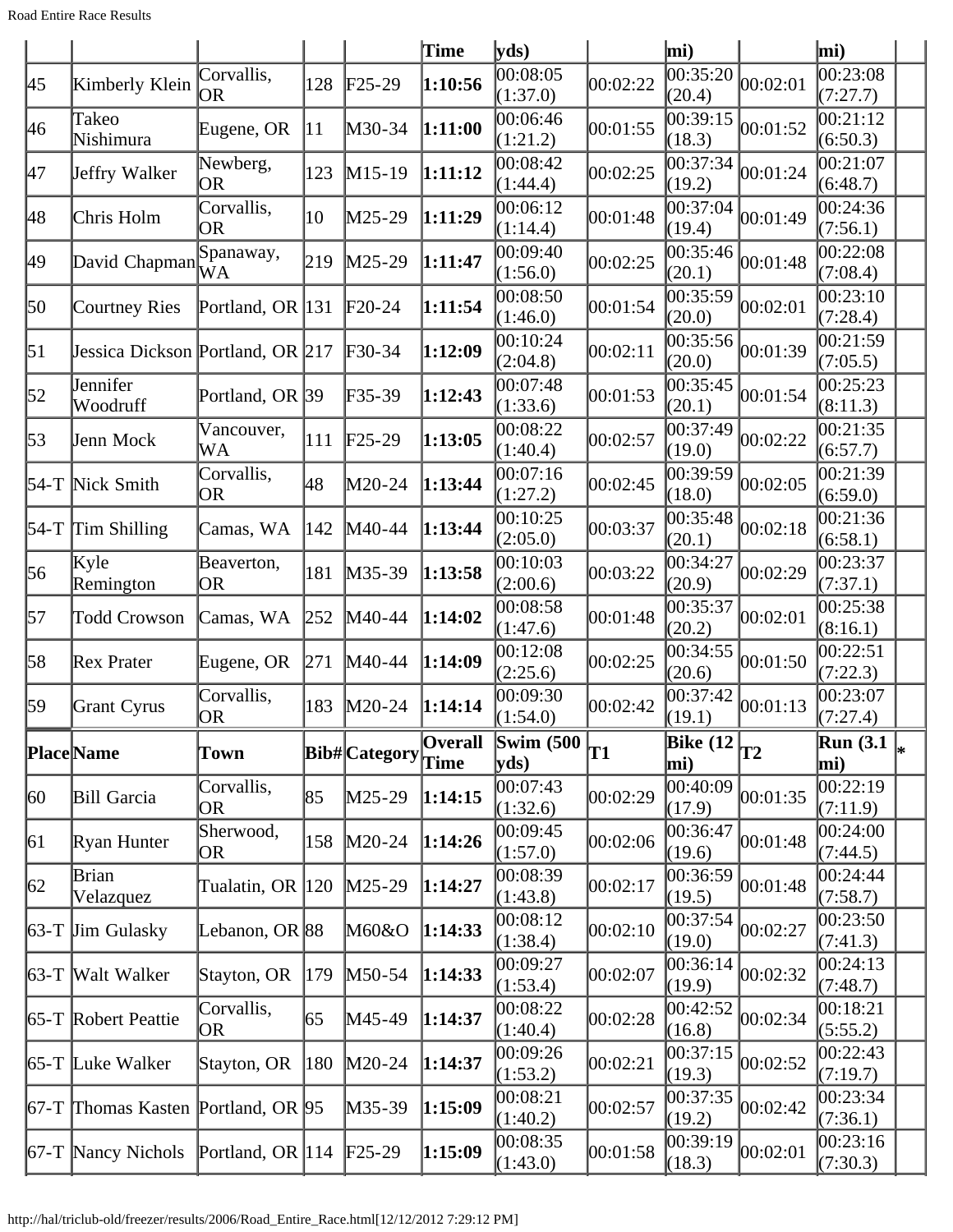Road Entire Race Results

|              | 69-T Joe Kleinhenz             | Portland, OR $ 221 $      |     | $M25-29$                | 1:15:17                | 00:09:17<br>(1:51.4)                        | 00:03:08 | 00:38:12<br>(18.8)                               | 00:02:01 | 00:22:39<br>(7:18.4)    |   |
|--------------|--------------------------------|---------------------------|-----|-------------------------|------------------------|---------------------------------------------|----------|--------------------------------------------------|----------|-------------------------|---|
|              | 69-T Drew Holmes               | Bend, OR                  | 309 | $M35-39$                | 1:15:17                | 00:11:00<br>(2:12.0)                        | 00:01:31 | 00:36:21<br>(19.8)                               | 00:01:43 | 00:24:42<br>(7:58.1)    |   |
| 71           | Michael<br>Hickson             | Lebanon, OR 154           |     | $M50-54$                | 1:15:21                | 00:09:53<br>(1:58.6)                        | 00:03:12 | 00:35:36<br>(20.2)                               | 00:02:22 | 00:24:18<br>(7:50.3)    |   |
| 72           | Sam Schonstal                  | Aloha, OR                 | 71  | M40-44                  | 1:15:24                | 00:08:15<br>(1:39.0)                        | 00:01:51 | 00:37:55<br>(19.0)                               | 00:01:42 | 00:25:41<br>(8:17.1)    |   |
| 73           | David Lane                     | Corvallis,<br>OR          | 185 | M30-34                  | 1:15:28                | 00:10:20<br>(2:04.0)                        | 00:02:57 | 00:36:41<br>(19.6)                               | 00:02:03 | 00:23:27<br>(7:33.9)    |   |
| 74           | Jeff Bemrose                   | Dallas, OR                | 53  | M40-44                  | 1:15:31                | 00:08:09<br>(1:37.8)                        | 00:03:12 | 00:36:33<br>(19.7)                               | 00:02:55 | 00:24:42<br>(7:58.1)    |   |
|              | <b>Place</b> Name              | Town                      |     | Bib# Category           | Overall<br>Time        | Swim $(500)$<br>$ {\bf v} {\bf d} s\rangle$ | T1       | Bike $(12)$<br>mi)                               | T2       | <b>Run</b> (3.1)<br>mi) |   |
| 175          | Anna Thames                    | Milwakie,<br>OR.          | 122 | $F20-24$                | 1:15:39                | 00:07:25<br>(1:29.0)                        | 00:02:19 | 00:36:35<br>(19.7)                               | 00:02:13 | 00:27:07<br>(8:44.8)    |   |
| 76           | Gloria Califf                  | Camas, WA                 | 59  | F50-54                  | 1:15:49                | 00:08:19<br>(1:39.8)                        | 00:02:33 | 00:38:00<br>(18.9)                               | 00:02:12 | 00:24:45<br>(7:59.0)    |   |
| 177          | <b>Bronwen Rice</b>            | Corvallis,<br>OR          | 27  | F25-29                  | 1:15:54                | 00:06:55<br>(1:23.0)                        | 00:01:54 | 00:39:37<br>(18.2)                               | 00:01:36 | 00:25:52<br>(8:20.6)    |   |
| 78           | Kristin Boock                  | Corvallis,<br>OR          | 13  | F30-34                  | 1:15:57                | 00:06:18<br>(1:15.6)                        | 00:02:11 | 00:40:54<br>(17.6)                               | 00:01:46 | 00:24:48<br>(8:00.0)    |   |
| 79           | Mark O'Leavey Portland, OR 167 |                           |     | $M40-44$                | 1:16:00                | 00:10:03<br>(2:00.6)                        | 00:01:06 | 00:39:48<br>(18.1)                               | 00:01:41 | 00:23:22<br>(7:32.3)    |   |
| 80           | Rachael Roberts                | Corvallis,<br>OR          | 218 | $F30-34$                | 1:16:07                | 00:10:51<br>(2:10.2)                        | 00:02:18 | 00:37:32<br>(19.2)                               | 00:01:34 | 00:23:52<br>(7:41.9)    |   |
| 81           | Patrick Cross                  | Hillsboro,<br><b>OR</b>   | 231 | M55-59                  | 1:16:12                | 00:11:00<br>(2:12.0)                        | 00:03:49 | 00:36:12<br>(19.9)                               | 00:02:24 | 00:22:47<br>(7:21.0)    |   |
| 82           | David Hiaasen                  | Mill City,<br><b>OR</b>   | 121 | $M45-49$                | 1:16:21                | 00:08:46<br>(1:45.2)                        | 00:02:58 | 00:36:15<br>(19.9)                               | 00:01:53 | 00:26:29<br>(8:32.6)    |   |
| $ 83\rangle$ | April Shepherd Tigard, OR      |                           |     | 211 F <sub>25</sub> -29 | 1:16:33                | 00:10:42<br>(2:08.4)                        | 00:02:20 | $\overline{00:37:51}$ $\big  00:02:05$<br>(19.0) |          | 00:23:35<br>(7:36.5)    |   |
| 84           | <b>Brian Quigley</b>           | Stayton, OR               | 73  | M35-39                  | 1:16:49                | 00:07:49<br>(1:33.8)                        | 00:03:06 | 00:37:19<br>(19.3)                               | 00:02:41 | 00:25:54<br>(8:21.3)    |   |
| 85           | Pamela Archer                  | Corvallis,<br><b>OR</b>   | 222 | $F25-29$                | 1:16:55                | 00:09:40<br>(1:56.0)                        | 00:02:42 | 00:39:39<br>(18.2)                               | 00:02:09 | 00:22:45<br>(7:20.3)    |   |
| 86           | Mike Peterson                  | Salem, OR                 | 118 | $M35-39$                | 1:16:58                | 00:08:51<br>(1:46.2)                        | 00:04:15 | 00:40:40<br>(17.7)                               | 00:01:33 | 00:21:39<br>(6:59.0)    |   |
| 87           | Dave Chapman                   | Springfield,<br><b>OR</b> | 177 | M50-54                  | 1:17:12                | 00:10:04<br>(2:00.8)                        | 00:02:58 | 00:36:59<br>(19.5)                               | 00:01:55 | 00:25:16<br>(8:09.0)    |   |
| 88           | Rod $\iint$                    | Portland, OR 184          |     | $M45-49$                | 1:17:13                | 00:09:45<br>(1:57.0)                        | 00:02:54 | 00:36:29<br>(19.7)                               | 00:01:48 | 00:26:17<br>(8:28.7)    |   |
| $ 89\rangle$ | Jodi Kaszubski                 | Eugene, OR                | 87  | F30-34                  | 1:17:19                | 00:07:56<br>(1:35.2)                        | 00:03:17 | 00:41:47<br>(17.2)                               | 00:01:33 | 00:22:46<br>(7:20.6)    |   |
|              | <b>Place</b> Name              | <b>Town</b>               |     | <b>Bib#</b> Category    | <b>Overall</b><br>Time | Swim $(500)$<br>yds)                        | T1       | <b>Bike (12)</b><br>mi)                          | T2       | <b>Run (3.1)</b><br>mi) | ∗ |
| $ 90\rangle$ | Julie Seale                    | Vancouver,<br>WА          | 247 | $F30-34$                | 1:17:20                | 00:10:20<br>(2:04.0)                        | 00:02:41 | 00:40:51<br>(17.6)                               | 00:02:18 | 00:21:10<br>(6:49.7)    |   |
| 91           | John Condon                    | Vancouver,<br>WА          | 294 | $M40-44$                | 1:17:36                | 00:10:45<br>(2:09.0)                        | 00:03:30 | 00:37:15<br>(19.3)                               | 00:01:49 | 00:24:17<br>(7:50.0)    |   |
|              |                                | Corvallis,                |     |                         |                        | 00:09:42                                    |          | 00:40:22                                         |          | 00:23:52                |   |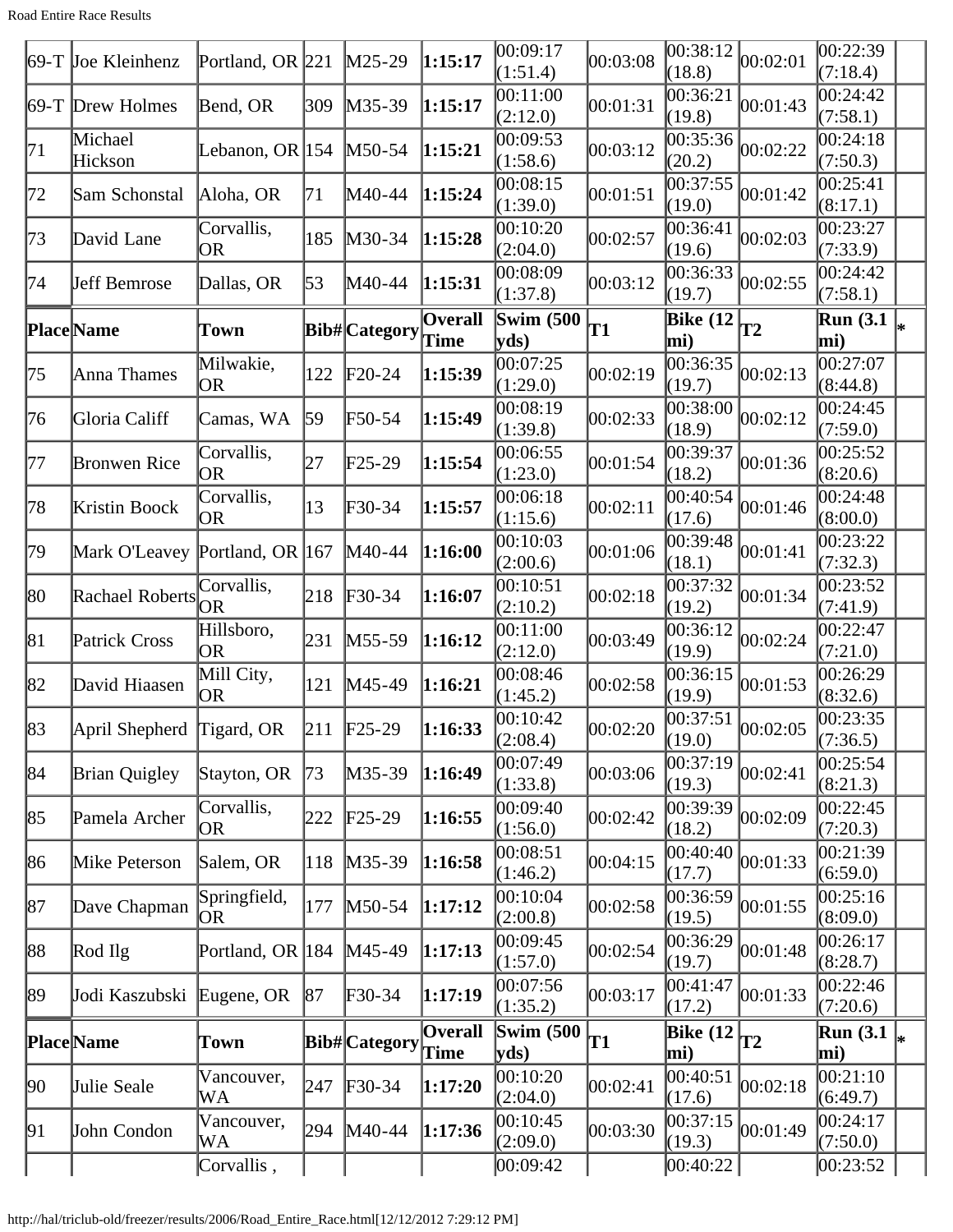Road Entire Race Results

| 92            | Hayley Grant        | OR                        | 254 | $F20-24$                   | 1:18:00                | (1:56.4)             | 00:02:20 | (17.8)                           | 00:01:44 | (7:41.9)                          |
|---------------|---------------------|---------------------------|-----|----------------------------|------------------------|----------------------|----------|----------------------------------|----------|-----------------------------------|
| 93            | Annie Hoag          | Eugene, OR                | 84  | $\textcolor{blue}{F30-34}$ | 1:18:05                | 00:07:53<br>(1:34.6) | 00:02:38 | 00:42:26<br>(17.0)               | 00:01:51 | $\overline{00:23:17}$<br>(7:30.6) |
| 94            | Emilie Miller       | Portland, OR 196          |     | $F25-29$                   | 1:18:19                | 00:10:25<br>(2:05.0) | 00:03:40 | 00:43:45<br>(16.5)               | 00:01:23 | 00:19:06<br>(6:09.7)              |
| 95            | Angela Smith        | Albany, OR                | 175 | $\textcolor{blue}{F30-34}$ | 1:18:42                | 00:09:20<br>(1:52.0) | 00:02:35 | 00:38:32<br>(18.7)               | 00:02:04 | 00:26:11<br>(8:26.8)              |
| 96            | Zach Hausken        | Corvallis,<br>OR          | 136 | $M35-39$                   | 1:18:45                | 00:10:39<br>(2:07.8) | 00:03:40 | 00:37:25<br>(19.2)               | 00:02:59 | 00:24:02<br>(7:45.2)              |
| 97            | Jack Pendell        | Eugene, OR                | 116 | M40-44                     | 1:18:51                | 00:08:18<br>(1:39.6) | 00:02:48 | 00:39:38<br>(18.2)               | 00:02:01 | 00:26:06<br>(8:25.2)              |
| 98            | Fritz Forgy         | MB Park,<br>CA            | 76  | M40-44                     | 1:18:53                | 00:07:02<br>(1:24.4) | 00:02:48 | 00:40:38<br>(17.7)               | 00:01:42 | 00:26:43<br>(8:37.1)              |
| 99            | Debra<br>Lambourn   | Portland, OR 42           |     | $F35-39$                   | 1:19:00                | 00:08:06<br>(1:37.2) | 00:02:13 | 00:36:02<br>(20.0)               | 00:02:24 | 00:30:15<br>(9:45.5)              |
| 100           | Greg Stone          | Portland, OR 204          |     | $M45-49$                   | 1:19:12                | 00:09:38<br>(1:55.6) | 00:03:09 | 00:37:30<br>(19.2)               | 00:02:39 | 00:26:16<br>(8:28.4)              |
| $ 101 -$<br>T | Annie White         | Portland, OR 117          |     | $F20-24$                   | 1:19:14                | 00:09:03<br>(1:48.6) | 00:02:46 | 00:41:32<br>(17.3)               | 00:02:56 | 00:22:57<br>(7:24.2)              |
| $ 101 -$<br>Τ | Robert Joerger      | Salem, OR                 | 176 | $M55-59$                   | 1:19:14                | 00:09:19<br>(1:51.8) | 00:04:31 | 00:38:40<br>(18.6)               | 00:02:48 | 00:23:56<br>(7:43.2)              |
| $ 103\rangle$ | Raymond<br>Moffitt  | Mill City,<br><b>OR</b>   | 155 | $M20-24$                   | 1:19:15                | 00:10:41<br>(2:08.2) | 00:04:00 | 00:39:53<br>(18.1)               | 00:02:50 | 00:21:51<br>(7:02.9)              |
| 104           | Rick Segal          | Salem, OR                 | 107 | $M45-49$                   | 1:19:18                | 00:08:13<br>(1:38.6) | 00:03:56 | 00:42:08<br>(17.1)               | 00:01:53 | 00:23:08<br>(7:27.7)              |
|               |                     |                           |     |                            |                        |                      |          |                                  |          |                                   |
|               | Place Name          | Town                      |     | Bib# Category              | <b>Overall</b><br>Time | Swim $(500)$<br>yds) | T1       | Bike $(12)$ <sub>T2</sub><br>mi) |          | <b>Run (3.1)</b><br>mi)           |
| 105           | Kara Kleeman        | Corvallis,<br>ЮR          | 153 | $F30-34$                   | 1:19:23                | 00:10:35<br>(2:07.0) | 00:03:06 | 00:39:23<br>(18.3)               | 00:02:00 | $\overline{0}0:24:19$<br>(7:50.6) |
| 106           | Sara Sitter         | Portland, OR 94           |     | $\text{F25-29}$            | 1:19:43                | 00:08:18<br>(1:39.6) | 00:02:11 | 00:41:43<br>(17.3)               | 00:02:09 | 00:25:22<br>(8:11.0)              |
| 107           | Sarah Reichle       | Wilsonville,<br><b>OR</b> | 263 | $F30-34$                   | 1:19:47                | 00:09:40<br>(1:56.0) | 00:02:53 | 00:39:54<br>(18.0)               | 00:02:06 | 00:25:14<br>(8:08.4)              |
| 108           | Kyle Kruger         | Corvallis,<br>OR          | 325 | $M20-24$                   | 1:19:50                | 00:09:56<br>(1:59.2) | 00:05:08 | 00:36:51<br>(19.5)               | 00:03:03 | 00:24:52<br>(8:01.3)              |
| 109           | Kim Lloyd           | Portland, OR 242          |     | $F35-39$                   | 1:19:58                | 00:10:28<br>(2:05.6) | 00:02:46 | 00:39:07<br>(18.4)               | 00:02:15 | 00:25:22<br>(8:11.0)              |
| $ 110\rangle$ | Molly Neill         | Hillsboro,<br>0R          | 210 | $F20-24$                   | 1:20:12                | 00:09:50<br>(1:58.0) | 00:03:14 | 00:40:50<br>(17.6)               | 00:02:04 | 00:24:14<br>(7:49.0)              |
| 111           | Jesse<br>Raskauskas | Portland, OR 40           |     | $M30-34$                   | 1:20:15                | 00:07:22<br>(1:28.4) | 00:01:30 | 00:41:38<br>(17.3)               | 00:01:31 | 00:28:14<br>(9:06.5)              |
| 112           | Andrew<br>Formiller | Albany, OR $ 257 $        |     | $M30-34$                   | 1:20:19                | 00:09:44<br>(1:56.8) | 00:02:48 | 00:41:14<br>(17.5)               | 00:01:24 | 00:25:09<br>(8:06.8)              |
| $ 113\rangle$ | <b>Jeff Macey</b>   | Portland, OR 234          |     | $M45-49$                   | 1:20:21                | 00:10:18<br>(2:03.6) | 00:03:35 | 00:37:49<br>(19.0)               | 00:03:09 | 00:25:30<br>(8:13.5)              |
| 114           | Keri Dull           | Portland, OR 194          |     | $F20-24$                   | 1:20:25                | 00:09:38<br>(1:55.6) | 00:02:45 | 00:40:10<br>(17.9)               | 00:01:29 | 00:26:23<br>(8:30.6)              |
| 115           | Juanita Larson      | Portland, OR 279          |     | $F35-39$                   | 1:20:36                | 00:10:42<br>(2:08.4) | 00:03:06 | 00:38:53<br>(18.5)               | 00:02:34 | 00:25:21<br>(8:10.6)              |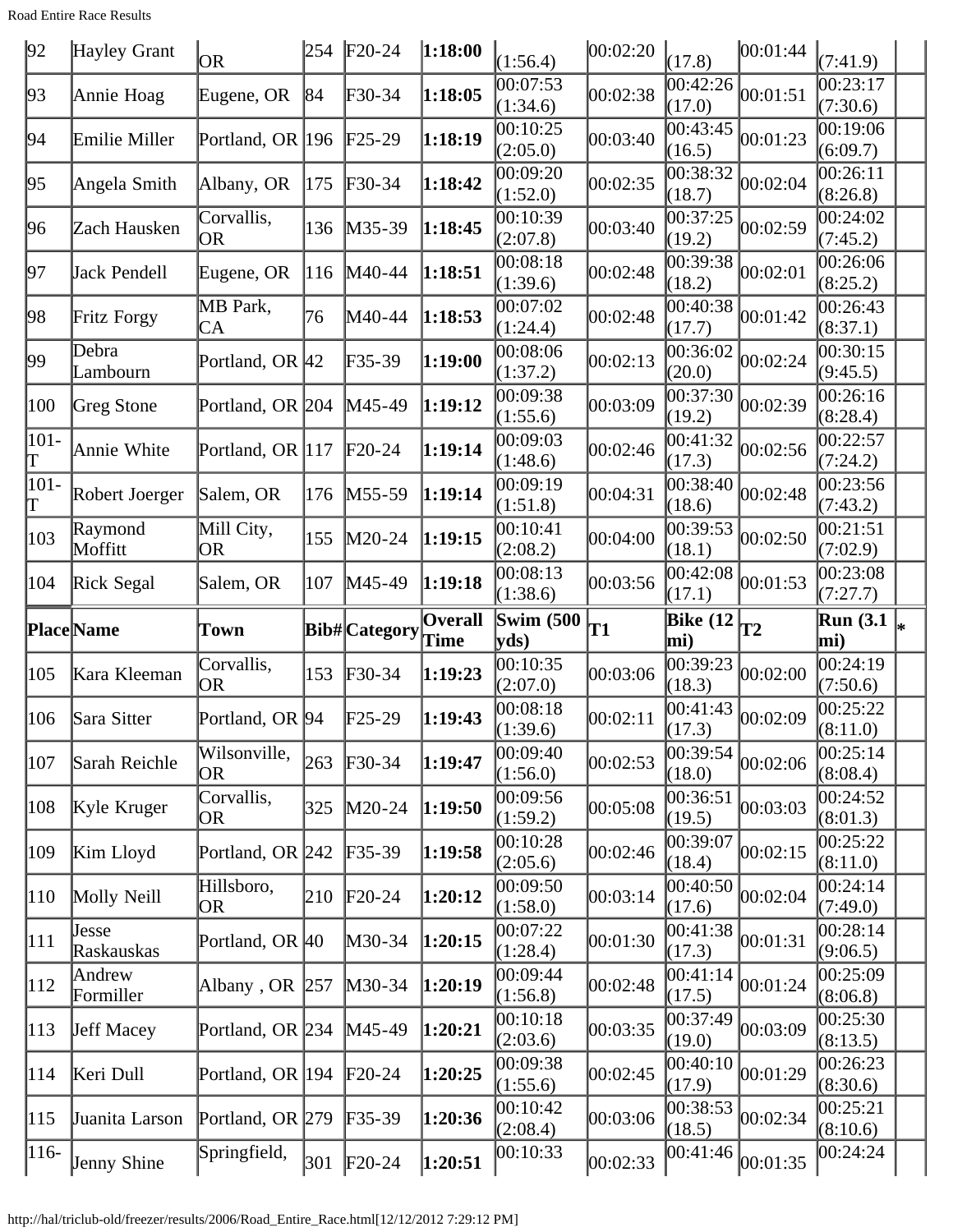Road Entire Race Results

| $\vert \text{T} \vert$     |                           | OR.                        |     |                            |                 | (2:06.6)                  |          | (17.2)                                                   |                                      | (7:52.3)                |    |
|----------------------------|---------------------------|----------------------------|-----|----------------------------|-----------------|---------------------------|----------|----------------------------------------------------------|--------------------------------------|-------------------------|----|
| $116-$<br>T                | Douglas Encke             | Camas, WA                  | 322 | M45-49                     | 1:20:51         | 00:11:55<br>(2:23.0)      | 00:03:34 | 00:38:53<br>(18.5)                                       | 00:02:02                             | 00:24:27<br>(7:53.2)    |    |
| 118                        | <b>Tacy Jones</b>         | Eagle Creek,<br>OR         | 67  | F45-49                     | 1:20:58         | 00:08:09<br>(1:37.8)      | 00:02:41 | 0.39:32<br>(18.2)                                        | 00:02:17                             | 00:28:19<br>(9:08.1)    |    |
| 119                        | Annmarie Ely              | Monmouth,<br><b>OR</b>     | 61  | $F20-24$                   | 1:20:59         | 00:08:20<br>(1:40.0)      | 00:02:29 | 00:43:31<br>(16.5)                                       | 00:01:38                             | 00:25:01<br>(8:04.2)    |    |
|                            | <b>Place</b> Name         | Town                       |     | Bib# Category              | Overall<br>Time | Swim $(500)$<br>yds)      | T1       | $\left  \overline{\text{Bike} (12)} \right _{T2}$<br>mi) |                                      | <b>Run</b> (3.1<br>mi)  |    |
| 120-<br>Τ                  | Becky Willhite            | Salem, OR                  | 110 | $\textcolor{blue}{F30-34}$ | 1:21:19         | 00:08:32<br>(1:42.4)      | 00:02:38 | $\overline{0}0:40:34$<br>(17.7)                          | 00:01:59                             | 00:27:36<br>(8:54.2)    |    |
| 120-<br>π                  | Gina<br>Remington         | Albany, OR                 | 215 | $F30-34$                   | 1:21:19         | 00:10:44<br>(2:08.8)      | 00:02:24 | 00:41:04<br>(17.5)                                       | 00:01:27                             | 00:25:40<br>(8:16.8)    |    |
| 122                        | Carey Schulte             | Portland, OR 75            |     | F40-44                     | 1:21:34         | 00:07:48<br>(1:33.6)      | 00:02:50 | 00:42:27<br>(17.0)                                       | 00:01:47                             | 00:26:42<br>(8:36.8)    |    |
| 123                        | Karen Bain                | Salem, OR                  | 74  | F30-34                     | 1:21:35         | 00:08:13<br>(1:38.6)      | 00:03:17 | 00:43:35<br>(16.5)                                       | 00:01:26                             | 00:25:04<br>(8:05.2)    |    |
| 124                        | Tim Aylward               | Corvallis,<br>OR           | 156 | $M20-24$                   | 1:21:51         | 00:11:15<br>(2:15.0)      | 00:03:13 | 00:40:45<br>(17.7)                                       | 00:01:31                             | 00:25:07<br>(8:06.1)    |    |
| 125                        | <b>Justin Shanks</b>      | Corvallis,<br>0R           | 145 | $M15-19$                   | 1:21:59         | 00:11:44<br>(2:20.8)      | 00:02:47 | 00:41:03<br>(17.5)                                       | 00:02:19                             | 00:24:06<br>(7:46.5)    |    |
| 126                        | Robert Boursaw            | Castle Rock,<br>WA         | 173 | M30-34                     | 1:22:00         | 00:10:31<br>(2:06.2)      | 00:03:45 | 00:40:33<br>(17.8)                                       | 00:02:25                             | 00:24:46<br>(7:59.4)    |    |
| 127                        | Kevin Coulter             | Portland, OR 269           |     | $M45-49$                   | 1:22:06         | 00:10:22<br>(2:04.4)      | 00:02:47 | 00:38:00<br>(18.9)                                       | 00:02:28                             | 00:28:29<br>(9:11.3)    |    |
| 128                        | Allison Bryan             | Eugene, OR                 | 223 | $F25-29$                   | 1:22:14         | 00:10:23<br>(2:04.6)      | 00:02:48 | 00:42:39<br>(16.9)                                       | 00:01:48                             | 00:24:36<br>(7:56.1)    |    |
| 129                        | Benjamin<br>Beecher       | Jacksonville,<br><b>OR</b> |     | $M15-19$                   | 1:22:26         | 00:06:19<br>(1:15.8)      | 00:02:19 | 00:47:49<br>(15.1)                                       | 00:01:52                             | 00:24:07<br>(7:46.8)    |    |
| $ 130 -$<br>$ \mathrm{T} $ | Laura Gannon              | Corvallis,<br>OR.          | 83  | F45-49                     | 1:22:48         | 00:08:05<br>(1:37.0)      | 00:01:59 | 00:42:54<br>(16.8)                                       | 00:02:36                             | 00:27:14<br>(8:47.1)    |    |
| $ 130-$<br>lΤ              | Tiffanie<br>Andrews-Rost  | Salem, OR                  | 160 | $F30-34$                   | 1:22:48         | 00:10:29<br>(2:05.8)      | 00:03:04 | (18.3)                                                   | $\frac{1}{00:39:23}\Big _{00:02:20}$ | 00:27:32<br>(8:52.9)    |    |
| $ 132\rangle$              | Jennifer<br>Welander      | Bend, OR                   | 261 | $F30-34$                   | 1:22:50         | 00:10:25<br>(2:05.0)      | 00:03:38 | 00:42:01<br>(17.1)                                       | 00:02:27                             | 00:24:19<br>(7:50.6)    |    |
| $ 133\rangle$              | Drew Puckett              | Portland, OR 306           |     | $M30-34$                   | 1:23:21         | 00:11:11<br>(2:14.2)      | 00:05:48 | 00:37:52<br>(19.0)                                       | 00:03:30                             | 00:25:00<br>(8:03.9)    |    |
| 134                        | Michael<br>Zollitsch      | Portland, OR 280           |     | $M45-49$                   | 1:23:22         | 00:10:04<br>(2:00.8)      | 00:04:04 | 00:38:50<br>(18.5)                                       | 00:02:51                             | 00:27:33<br>(8:53.2)    |    |
|                            | <b>Place</b> Name         | Town                       |     | <b>Bib#</b> Category       | Overall<br>Time | <b>Swim (500)</b><br>yds) | T1       | Bike $(12)$<br>mi)                                       | T2                                   | <b>Run (3.1)</b><br>mi) | l× |
| 135                        | Peter<br>Vanderwall       | Salem, OR                  | 174 | $M50-54$                   | 1:23:24         | 00:09:23<br>(1:52.6)      | 00:03:47 | 00:40:04<br>(18.0)                                       | 00:03:06                             | 00:27:04<br>(8:43.9)    |    |
| 136                        | Mike Petersen             | Salem, OR                  | 171 | $M35-39$                   | 1:23:33         | 00:10:16<br>(2:03.2)      | 00:05:01 | 00:37:03<br>(19.4)                                       | 00:04:01                             | 00:27:12<br>(8:46.5)    |    |
| 137                        | Mack Thames               | Milwakie,<br>OR            | 225 | $M25-29$                   | 1:23:48         | 00:10:37<br>(2:07.4)      | 00:05:42 | [00:38:17]<br>(18.8)                                     | 00:02:01                             | 00:27:11<br>(8:46.1)    |    |
| 138                        | Gerald Balaban Dallas, OR |                            | 249 | $M55-59$                   | 1:23:51         | 00:10:54<br>(2:10.8)      | 00:03:48 | 00:40:10<br>(17.9)                                       | 00:03:06                             | 00:25:53<br>(8:21.0)    |    |
| $ 139\rangle$              | Tana Bryn                 | Eugene, OR                 | 104 | $F20-24$                   | 1:24:02         | 00:08:47<br>(1:45.4)      | 00:02:22 | 00:43:46<br>(16.5)                                       | 00:02:34                             | 00:26:33<br>(8:33.9)    |    |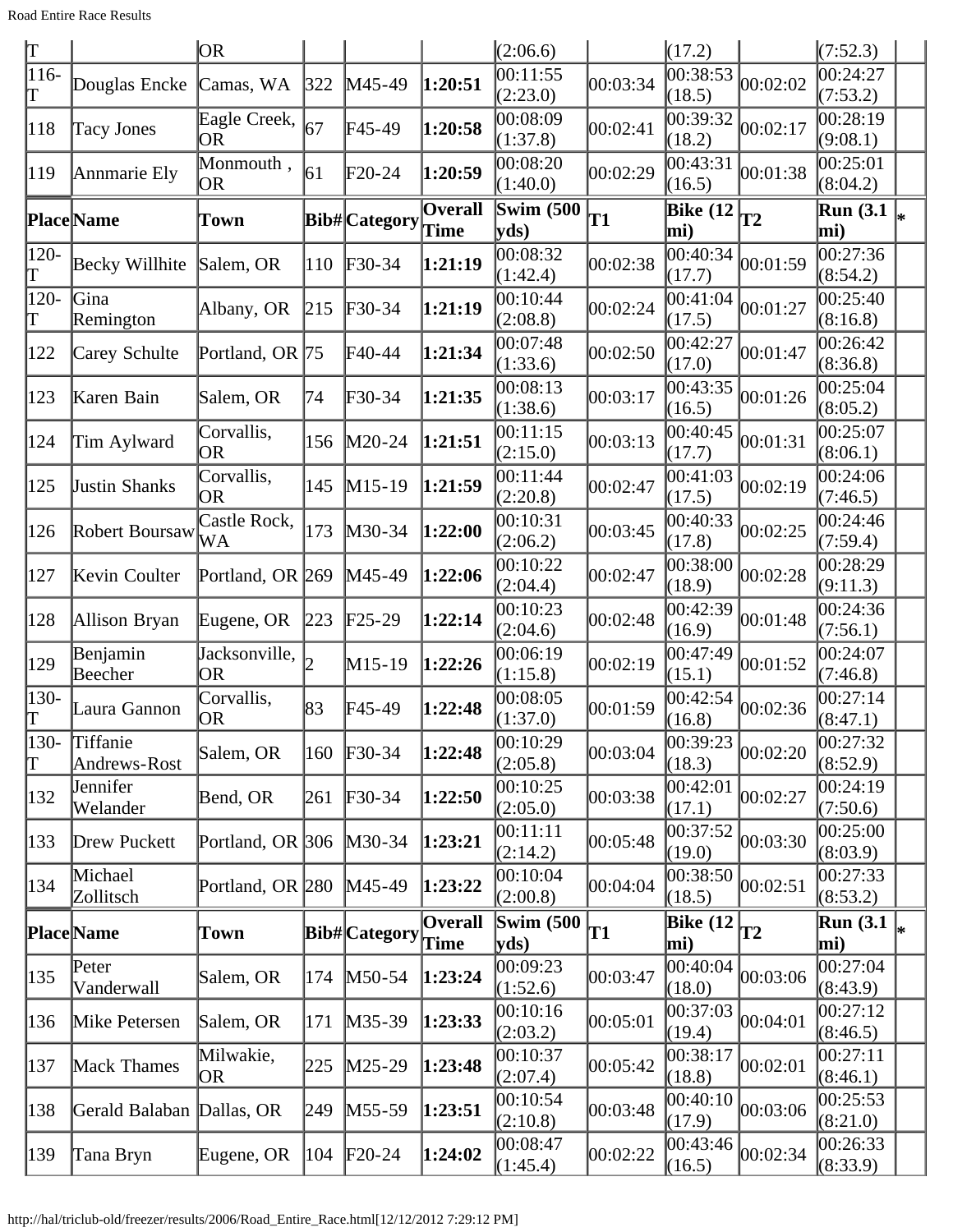| 140                 | Jonathan Mills                  | Corvallis,<br>OR          | 313 | $M20-24$                   | 1:24:10        | 00:12:40<br>(2:32.0)             | 00:03:50  | 00:38:50<br>(18.5)                                  | 00:02:45 | 00:26:05<br>(8:24.8)             |  |
|---------------------|---------------------------------|---------------------------|-----|----------------------------|----------------|----------------------------------|-----------|-----------------------------------------------------|----------|----------------------------------|--|
| 141                 | Carlos<br>Velazquez             | Central<br>Point, OR      | 224 | $M30-34$                   | 1:24:12        | 00:09:13<br>(1:50.6)             | 00:04:57  | 00:40:57<br>(17.6)                                  | 00:02:24 | 00:26:41<br>(8:36.5)             |  |
| 142                 | Scott Bosse                     | Grants Pass,<br><b>OR</b> | 126 | $M25-29$                   | 1:24:15        | 00:08:13<br>(1:38.6)             | 00:02:42  | 00:43:25<br>(16.6)                                  | 00:02:32 | 00:27:23<br>(8:50.0)             |  |
| 143                 | <b>Fred Robbins</b>             | Vancouver,<br>WA          | 187 | M60&O                      | 1:24:34        | 00:10:03<br>(2:00.6)             | 00:03:23  | 00:38:50<br>(18.5)                                  | 00:02:26 | 00:29:52<br>(9:38.1)             |  |
| 144                 | Nancy<br>Raskauskas             | Corvallis,<br>OR          | 41  | $F20-24$                   | 1:24:43        | 00:08:06<br>(1:37.2)             | 00:02:41  | 00:42:39<br>(16.9)                                  | 00:02:15 | 00:29:02<br>(9:21.9)             |  |
| 145                 | Andy Smith                      | Sunriver, OR 201          |     | $M55-59$                   | 1:25:02        | 00:09:34<br>(1:54.8)             | 00:02:01  | 00:41:36<br>(17.3)                                  | 00:02:48 | 00:29:03<br>(9:22.3)             |  |
| 146                 | Laura Skinkle                   | Bend, OR                  | 314 | $F50-54$                   | 1:25:16        | 00:12:46<br>(2:33.2)             | 00:03:07  | 00:40:56<br>(17.6)                                  | 00:02:19 | 00:26:08<br>(8:25.8)             |  |
| $\vert$ 147         | Denise<br>Croucher              | Brush<br>Prairie, WA      | 102 | $\textsf{F}40-44$          | 1:25:28        | 00:09:00<br>(1:48.0)             | 00:03:42  | 00:38:32<br>(18.7)                                  | 00:02:47 | 00:31:27<br>(10:08.7)            |  |
| 148                 | Elise Hickson                   | Lebanon, OR 47            |     | $F20-24$                   | 1:25:33        | 00:08:05<br>(1:37.0)             | 00:02:30  | 00:46:35<br>(15.5)                                  | 00:02:06 | 00:26:17<br>(8:28.7)             |  |
| 149                 | Tricia Ianora                   | Portland, OR 307          |     | $F35-39$                   | 1:25:35        | 00:09:52<br>(1:58.4)             | 00:05:22  | 00:42:58<br>(16.8)                                  | 00:01:49 | 00:25:34<br>(8:14.8)             |  |
|                     | <b>Place</b> Name               | Town                      |     | Bib#Category Time          | <b>Overall</b> | Swim $(500)$<br>$ yds\rangle$    | <b>T1</b> | <b>Bike (12</b><br>mi)                              | T2       | <b>Run</b> (3.1)<br>mi)          |  |
| 150-<br>π           | Heidi Cleary                    | Corvallis,<br>OR          | 232 | $F35-39$                   | 1:25:54        | 00:11:38                         | 00:02:22  | 00:44:10                                            | 00:01:56 | 00:25:48                         |  |
| $ 150-$<br>T        | Vickie Skakel                   | Portland, OR 327          |     | $F45-49$                   | 1:25:54        | (2:19.6)<br>00:12:56<br>(2:35.2) | 00:05:44  | (16.3)<br>00:38:38<br>(18.6)                        | 00:02:57 | (8:19.4)<br>00:25:39<br>(8:16.5) |  |
| 152                 | Chris Hiaasen                   | Mill City,<br>OR          | 86  | $\text{F}45-49$            | 1:25:56        | 00:07:46<br>(1:33.2)             | 00:03:08  | 00:42:46<br>(16.8)                                  | 00:02:42 | 00:29:34<br>(9:32.3)             |  |
| 153                 | Elizabeth<br>Hoops              | Camas, WA                 | 172 | $\text{F}50-54$            | 1:25:59        | 00:10:03<br>(2:00.6)             | 00:03:50  | 00:39:03<br>(18.4)                                  | 00:02:27 | 00:30:36<br>(9:52.3)             |  |
| $154-$<br>IΤ        | Margaret<br>Wittenauer-Lee      | Portland, OR 170 F55-59   |     |                            | 1:26:07        | 00:10:07<br>(2:01.4)             | 00:03:29  | $\overline{00:42:}44\overline{)00:03:17}$<br>(16.8) |          | 00:26:30<br>(8:32.9)             |  |
| 154-<br>$\mathbb T$ | Benjamin<br><b>Clement</b>      | Portland, OR $272$        |     | $M25-29$                   | 1:26:07        | 00:09:51<br>(1:58.2)             | 00:03:20  | 00:40:50<br>(17.6)                                  | 00:03:41 | 00:28:25<br>(9:10.0)             |  |
| 156                 | Jan Beyer                       | Camas, WA                 | 162 | $F45-49$                   | 1:26:36        | 00:10:21<br>(2:04.2)             | 00:03:30  | 00:42:47<br>(16.8)                                  | 00:02:30 | 00:27:28<br>(8:51.6)             |  |
| 157                 | Jd Amos                         | Vancouver,<br>WA          | 178 | $M25-29$                   | 1:26:37        | 00:09:13<br>(1:50.6)             | 00:05:05  | 00:45:30<br>(15.8)                                  | 00:02:19 | 00:24:30<br>(7:54.2)             |  |
| 158                 | DeDe Mott                       | Vancouver,<br>WA          | 130 | $F35-39$                   | 1:26:46        | 00:09:18<br>(1:51.6)             | 00:03:27  | 00:43:19<br>(16.6)                                  | 00:03:22 | 00:27:20<br>(8:49.0)             |  |
| 159                 | Henry Stanko                    | Lebanon, OR 127           |     | $M55-59$                   | 1:26:55        | 00:09:00<br>(1:48.0)             | 00:03:33  | 00:43:31<br>(16.5)                                  | 00:02:00 | 00:28:51<br>(9:18.4)             |  |
| 160                 | David Williams Portland, OR 286 |                           |     | $M40-44$                   | 1:27:02        | 00:10:04<br>(2:00.8)             | 00:04:54  | 00:40:48<br>(17.6)                                  | 00:03:45 | 00:27:31<br>(8:52.6)             |  |
| 161                 | Abigail Pecore                  | Portland, OR 189          |     | $F25-29$                   | 1:27:07        | 00:09:01<br>(1:48.2)             | 00:02:50  | 00:43:32<br>(16.5)                                  | 00:01:45 | 00:29:59<br>(9:40.3)             |  |
| 162                 | Jason Gatlin                    | Eugene, OR                | 140 | $M25-29$                   | 1:27:14        | 00:08:51<br>(1:46.2)             | 00:03:46  | 00:39:10<br>(18.4)                                  | 00:03:12 | 00:32:15<br>(10:24.2)            |  |
| 163                 | Tasha Wulff                     | Corvallis,<br>0R          | 51  | $\textcolor{blue}{F30-34}$ | 1:27:51        | 00:07:34<br>(1:30.8)             | 00:02:56  | 00:43:10<br>(16.7)                                  | 00:02:16 | 00:31:55<br>(10:17.7)            |  |
|                     |                                 | Corvallis,                |     |                            |                | 00:11:58                         |           | 00:40:51                                            |          | 00:27:59                         |  |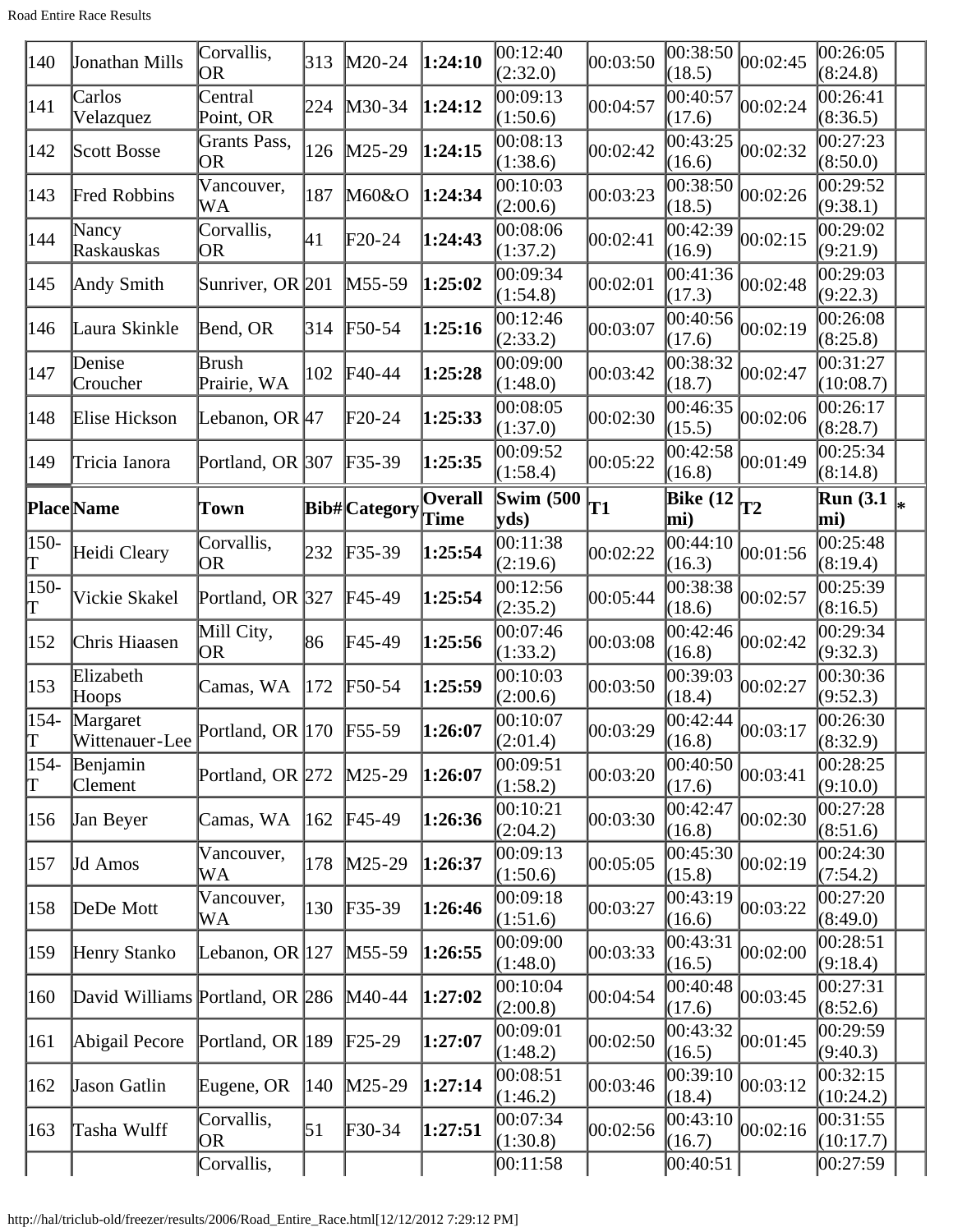Road Entire Race Results

| $ 164\rangle$ | Lindsay Parker            | OR.                     | 278 | $F50-54$     | 1:28:16                       | (2:23.6)                      | 00:04:28 | (17.6)                  | 00:03:00                  | (9:01.6)                                          |    |
|---------------|---------------------------|-------------------------|-----|--------------|-------------------------------|-------------------------------|----------|-------------------------|---------------------------|---------------------------------------------------|----|
|               | Place Name                | Town                    |     | Bib#Category | <b>Overall</b><br><b>Time</b> | Swim $(500)$<br>yds)          | T1       | <b>Bike (12)</b><br>mi) | $\overline{\mathbf{T}}$ 2 | Run(3.1)<br>mi)                                   | ∦∗ |
| 165           | <b>Bill Alden</b>         | Albany, OR              | 163 | M55-59       | 1:28:23                       | 00:09:59<br>(1:59.8)          | 00:03:10 | 00:41:33<br>(17.3)      | 00:02:28                  | $\overline{00:31:13}$<br>(10:04.2)                |    |
| 166           | Arron Dieter              | Portland, OR 323        |     | M30-34       | 1:28:34                       | 00:11:16<br>(2:15.2)          | 00:03:20 | 00:43:43<br>(16.5)      | 00:02:21                  | 00:27:54<br>(9:00.0)                              |    |
| 167           | Kevin Savage              | Beaverton,<br><b>OR</b> | 188 | M50-54       | 1:28:48                       | 00:11:00<br>(2:12.0)          | 00:03:34 | 00:44:56<br>(16.0)      | 00:02:13                  | 00:27:05<br>(8:44.2)                              |    |
| 168           | Jim Vu                    | Salem, OR               | 190 | M25-29       | 1:29:09                       | 00:12:56<br>(2:35.2)          | 00:04:07 | [00:41:51]<br>(17.2)    | 00:02:03                  | 00:28:12<br>(9:05.8)                              |    |
| 169           | Steven Mott               | San<br>Francisco,<br>CA | 146 | M45-49       | 1:29:10                       | 00:09:40<br>(1:56.0)          | 00:04:55 | 00:39:19<br>(18.3)      | 00:02:09                  | 00:33:07<br>(10:41.0)                             |    |
| 170           | Christina Gross           | Newberg,<br>OR          | 256 | F40-44       | 1:29:34                       | 00:09:59<br>(1:59.8)          | 00:03:35 | 00:44:41<br>(16.1)      | 00:02:08                  | 00:29:11<br>(9:24.8)                              |    |
| 171           | Ayre Ann<br>Williamson    | Camas, WA               | 112 | F35-39       | 1:29:37                       | 00:08:11<br>(1:38.2)          | 00:03:32 | 00:44:06<br>(16.3)      | 00:03:07                  | 00:30:41<br>(9:53.9)                              |    |
| 172           | Sally Stafford            | Corvallis,<br><b>OR</b> | 186 | F60&O        | 1:29:46                       | 00:11:07<br>(2:13.4)          | 00:03:44 | 00:46:16<br>(15.6)      | 00:02:27                  | 00:26:12<br>(8:27.1)                              |    |
| 173           | Susan Schnapp             | Hillsboro,<br><b>OR</b> | 133 | $F35-39$     | 1:29:58                       | 00:10:07<br>(2:01.4)          | 00:04:11 | 00:44:18<br>(16.3)      | 00:02:34                  | 00:28:48<br>(9:17.4)                              |    |
| 174           | Gayle Evensen             | Philomath,<br>OR        | 165 | F55-59       | 1:30:06                       | 00:10:13<br>(2:02.6)          | 00:03:57 | 00:46:04<br>(15.6)      | 00:02:48                  | 00:27:04<br>(8:43.9)                              |    |
| 175           | Carrie Carver             | Eugene, OR              | 148 | $F25-29$     | 1:30:08                       | 00:11:13<br>(2:14.6)          | 00:03:26 | 00:41:24<br>(17.4)      | 00:02:26                  | 00:31:39<br>(10:12.6)                             |    |
| 176           | Mark Tinseth              | Salem, OR               | 119 | M35-39       | 1:30:12                       | 00:08:57<br>(1:47.4)          | 00:04:10 | 00:46:25<br>(15.5)      | 00:01:42                  | 00:28:58<br>(9:20.6)                              |    |
| 177           | Karen Prater              | Eugene, OR              | 264 | F40-44       | 1:30:36                       | 00:10:56<br>(2:11.2)          | 00:03:34 | 00:44:39<br>(16.1)      | 00:02:24                  | 00:29:03<br>(9:22.3)                              |    |
| 178           | Carly Heron               | Gresham, OR 356         |     | $F30-34$     | 1:30:45                       | 00:12:47<br>(2:33.4)          | 00:03:18 | 00:42:31 <br>(16.9)     | 00:02:23                  | 00:29:46<br>(9:36.1)                              |    |
| 179           | Tim Warren                | Camas, WA               | 268 | $M40-44$     | 1:30:56                       | 00:10:50<br>(2:10.0)          | 00:04:20 | 00:44:53 <br>(16.0)     | 00:02:39                  | 00:28:14<br>(9:06.5)                              |    |
|               | <b>Place</b> Name         | Town                    |     | Bib#Category | Overall                       | Swim $(500)$<br>$ {\rm vds})$ | T1       | Bike $(12)$<br>mi)      | <b>T2</b>                 | $\overline{\text{Run}}$ (3.1 $\vert_{*}$ )<br>mi) |    |
| 180           | Sandy Ranelle-<br>Ramberg | Vancouver,<br>WA        | 287 | F40-44       | 1:30:59                       | 00:11:40<br>(2:20.0)          | 00:03:10 | 00:45:15<br>(15.9)      | 00:02:24                  | 00:28:30<br>(9:11.6)                              |    |
| 181           | Lindsay Pranger           | Hillsboro,<br>OR        | 195 | $F25-29$     | 1:31:03                       | 00:09:58<br>(1:59.6)          | 00:04:30 | 00:46:40<br>(15.4)      | 00:02:17                  | 00:27:38<br>(8:54.8)                              |    |
| 182           | <b>Brian Claytor</b>      | Corvallis,<br>OR        | 243 | M25-29       | 1:31:32                       | 00:09:29<br>(1:53.8)          | 00:04:51 | 00:41:58<br>(17.2)      | 00:03:46                  | 00:31:28<br>(10:09.0)                             |    |
| 183           | David Bell                | Beaverton,<br>OR        | 192 | M40-44       | 1:31:49                       | 00:11:16<br>(2:15.2)          | 00:03:11 | 00:42:53<br>(16.8)      | 00:02:26                  | 00:32:03<br>(10:20.3)                             |    |
| 184           | Ana Flores                | Eugene, OR              | 193 | $F20-24$     | 1:31:53                       | 00:12:53<br>(2:34.6)          | 00:03:44 | 00:46:45<br>(15.4)      | 00:02:15                  | 00:26:16<br>(8:28.4)                              |    |
| 185           | Maurice<br>Banning        | Albany, OR              | 318 | M60&O        | 1:32:06                       | 00:13:44<br>(2:44.8)          | 00:06:42 | 00:42:12<br>(17.1)      | 00:02:44                  | 00:26:44<br>(8:37.4)                              |    |
| 186           | Aldo Melchiori Lacey, WA  |                         | 124 | $M50-54$     | 1:32:13                       | 00:08:43<br>(1:44.6)          | 00:03:55 | 00:40:16<br>(17.9)      | 00:03:25                  | 00:35:54<br>(11:34.8)                             |    |
|               |                           |                         |     |              |                               |                               |          |                         |                           |                                                   |    |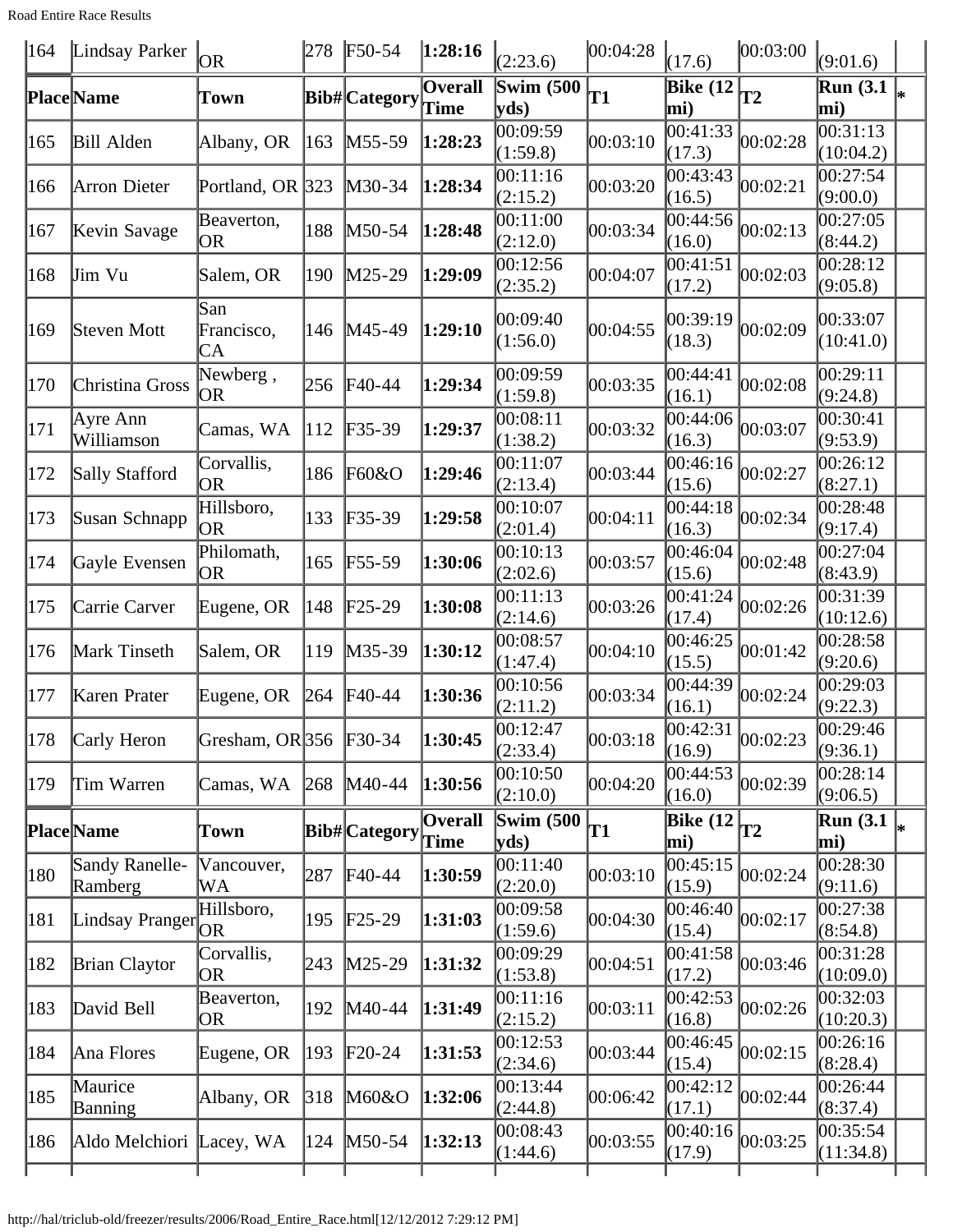Road Entire Race Results

| 187           | Renee Crowson Camas, WA |                           | 228 | $\textcolor{blue}{F30-34}$ | 1:32:41                       | 00:10:14<br>(2:02.8)                        | 00:02:37  | 00:43:59<br>(16.4)                                        | 00:02:16        | 00:33:35<br>(10:50.0)                         |  |
|---------------|-------------------------|---------------------------|-----|----------------------------|-------------------------------|---------------------------------------------|-----------|-----------------------------------------------------------|-----------------|-----------------------------------------------|--|
| 188           | Andrea Forgy            | MB View,<br>CA            | 253 | $\textsf{F}40-44$          | 1:32:57                       | 00:10:10<br>(2:02.0)                        | 00:03:27  | 00:47:01<br>(15.3)                                        | 00:02:22        | 00:29:57<br>(9:39.7)                          |  |
| 189           | Jason Wyatt             | Eugene, OR                | 139 | $M25-29$                   | 1:33:25                       | 00:10:13<br>(2:02.6)                        | 00:03:58  | 00:43:24<br>(16.6)                                        | 00:02:29        | 00:33:21<br>(10:45.5)                         |  |
| 190           | Kelley Clark            | Salem, OR                 | 275 | $F30-34$                   | 1:33:35                       | 00:10:04<br>(2:00.8)                        | 00:04:52  | 00:51:54<br>(13.9)                                        | 00:01:53        | 00:24:52<br>(8:01.3)                          |  |
| 191           | <b>Bart Swanson</b>     | Eugene, OR                | 267 | $M55-59$                   | 1:33:44                       | 00:10:53<br>(2:10.6)                        | 00:04:57  | 00:42:14<br>(17.0)                                        | 00:03:33        | 00:32:07<br>(10:21.6)                         |  |
| $ 192\rangle$ | Kathy Eckert-<br>Mason  | Corvallis,<br>OR          | 96  | F45-49                     | 1:34:19                       | 00:10:26?<br>(2:05.2)                       | 00:02:30? | 00:49:57<br>(14.4)                                        | 00:03:15        | 00:28:11<br>(9:05.5)                          |  |
| 193           | Heather Platt           | Corvallis,<br><b>OR</b>   | 277 | $\text{F25-29}$            | 1:35:14                       | 00:10:16<br>(2:03.2)                        | 00:03:57  | 00:45:46 <br>(15.7)                                       | 00:01:43        | 00:33:32<br>(10:49.0)                         |  |
| 194           | <b>Kathy Dull</b>       | Portland, OR 302          |     | $\text{F}50-54$            | 1:35:28                       | 00:10:23<br>(2:04.6)                        | 00:04:15  | 00:47:08<br>(15.3)                                        | 00:02:11        | 00:31:31<br>(10:10.0)                         |  |
|               | <b>Place</b> Name       | Town                      |     | Bib# Category              | <b>Overall</b><br><b>Time</b> | Swim $(500)$<br>$ {\bf v} {\bf d} s\rangle$ | T1        | <b>Bike</b> (12<br>mi)                                    | <b>T2</b>       | $\overline{\text{Run}}$ (3.1 $\vert_*$<br>mi) |  |
| 195           | Theresa<br>Valentine    | Corvallis,<br>OR          | 285 | $F45-49$                   | 1:35:38                       | 00:13:08<br>(2:37.6)                        | 00:04:37  | 00:46:11<br>(15.6)                                        | 00:02:46        | 00:28:56<br>(9:20.0)                          |  |
| 196           | Catherine<br>Alden      | Albany, OR                | 246 | $F55-59$                   | 1:35:47                       | 00:10:38<br>(2:07.6)                        | 00:04:08  | 00:44:56<br>(16.0)                                        | 00:02:23        | 00:33:42<br>(10:52.3)                         |  |
| 197-<br>T     | Renee Gaasch            | Camas, WA                 | 212 | $\textcolor{blue}{F}30-34$ | 1:35:48                       | 00:10:47<br>(2:09.4)                        | 00:04:09  | 00:45:50<br>(15.7)                                        | 00:02:06        | 00:32:56<br>(10:37.4)                         |  |
| 197-<br>T     | Janel Dalin             | Cornelius,<br>OR          | 339 | $F35-39$                   | 1:35:48                       | 00:10:13<br>(2:02.6)                        | 00:05:17  | 00:50:02<br>(14.4)                                        | 00:03:08        | 00:27:08<br>(8:45.2)                          |  |
| 199           | Darren Smith            | Camas, WA                 | 103 | M40-44                     | 1:35:52                       | 00:08:32<br>(1:42.4)                        | 00:02:57  | 00:39:23<br>(18.3)                                        | 00:04:57        | 00:40:03<br>(12:55.2)                         |  |
| 200           | <b>Charles Heiser</b>   | Corvallis,<br>OR          | 265 | $M45-49$                   | 1:35:53                       | 00:11:55<br>(2:23.0)                        | 00:05:52  | 00:42:55<br>(16.8)                                        | 00:03:07        | 00:32:04<br>(10:20.6)                         |  |
| 201           | Yvonne Alaman           | Philomath,                |     | 233 F40-44                 | 1:36:18                       | 00:09:56<br>(1:59.2)                        | 00:03:30  | $\left  \overline{00:52:50} \right _{00:03:11}$<br>(13.6) |                 | 00:26:51<br>(8:39.7)                          |  |
| 202           | Candis Giles            | Corvallis,<br>0R          | 310 | $F55-59$                   | 1:36:29                       | 00:12:27<br>(2:29.4)                        | 00:04:02  | 00:44:28<br>(16.2)                                        | 00:03:02        | 00:32:30<br>(10:29.0)                         |  |
| 203           | Greg Colzani            | Vancouver,<br>WA          | 191 | $M45-49$                   | 1:37:04                       | 00:10:18<br>(2:03.6)                        | 00:03:04  | 00:51:04<br>(14.1)                                        | 00:02:35        | 00:30:03<br>(9:41.6)                          |  |
| 204           | Leslie Stevens          | Keizer, OR                | 274 | $F35-39$                   | 1:37:31                       | 00:11:53<br>(2:22.6)                        | 00:04:08  | 00:45:51<br>(15.7)                                        | 00:02:57        | 00:32:42<br>(10:32.9)                         |  |
| 205           | Sharla Smith            | Grants Pass,<br><b>OR</b> | 220 | $\textsf{F}40-44$          | 1:37:35                       | 00:09:58<br>(1:59.6)                        | 00:04:06  | 00:48:14<br>(14.9)                                        | 00:02:46        | 00:32:31<br>(10:29.4)                         |  |
| 206           | Karen<br>Wohlwend       | Corvallis,<br><b>OR</b>   | 321 | $F35-39$                   | 1:38:56                       | 00:11:48<br>(2:21.6)                        | 00:05:43  | 00:46:42<br>(15.4)                                        | 00:02:39        | 00:32:04<br>(10:20.6)                         |  |
| 207           | Gary Gustafson          | Corvallis,<br>OR          | 352 | $M50-54$                   | 1:39:00                       | 00:12:05<br>(2:25.0)                        | 00:05:53  | 00:47:23<br>(15.2)                                        | 00:03:23        | 00:30:16<br>(9:45.8)                          |  |
| 208           | Jill Stahl              | Vancouver,<br>Wa          | 236 | $F45-49$                   | 1:39:14                       | 00:12:27<br>(2:29.4)                        | 00:05:26  | 00:46:17<br>(15.6)                                        | 00:03:50        | 00:31:14<br>(10:04.5)                         |  |
| 209           | Angela<br>Greenwod      | Corvallis,<br>OR          | 134 | $F35-39$                   | 1:40:17                       | 00:10:05<br>(2:01.0)                        | 00:03:42  | 00:44:52<br>(16.0)                                        | 00:02:04        | 00:39:34<br>(12:45.8)                         |  |
|               | Place Name              | Town                      |     | Bib#Category Time          | Overall                       | Swim $(500)$<br>yds                         | <b>T1</b> | Bike $(12)$<br>mi)                                        | $\overline{12}$ | Run $(3.1)$<br>mi)                            |  |
|               |                         | Corvallis,                |     |                            |                               | 00:09:49                                    |           | 00:47:35                                                  |                 | 00:34:59                                      |  |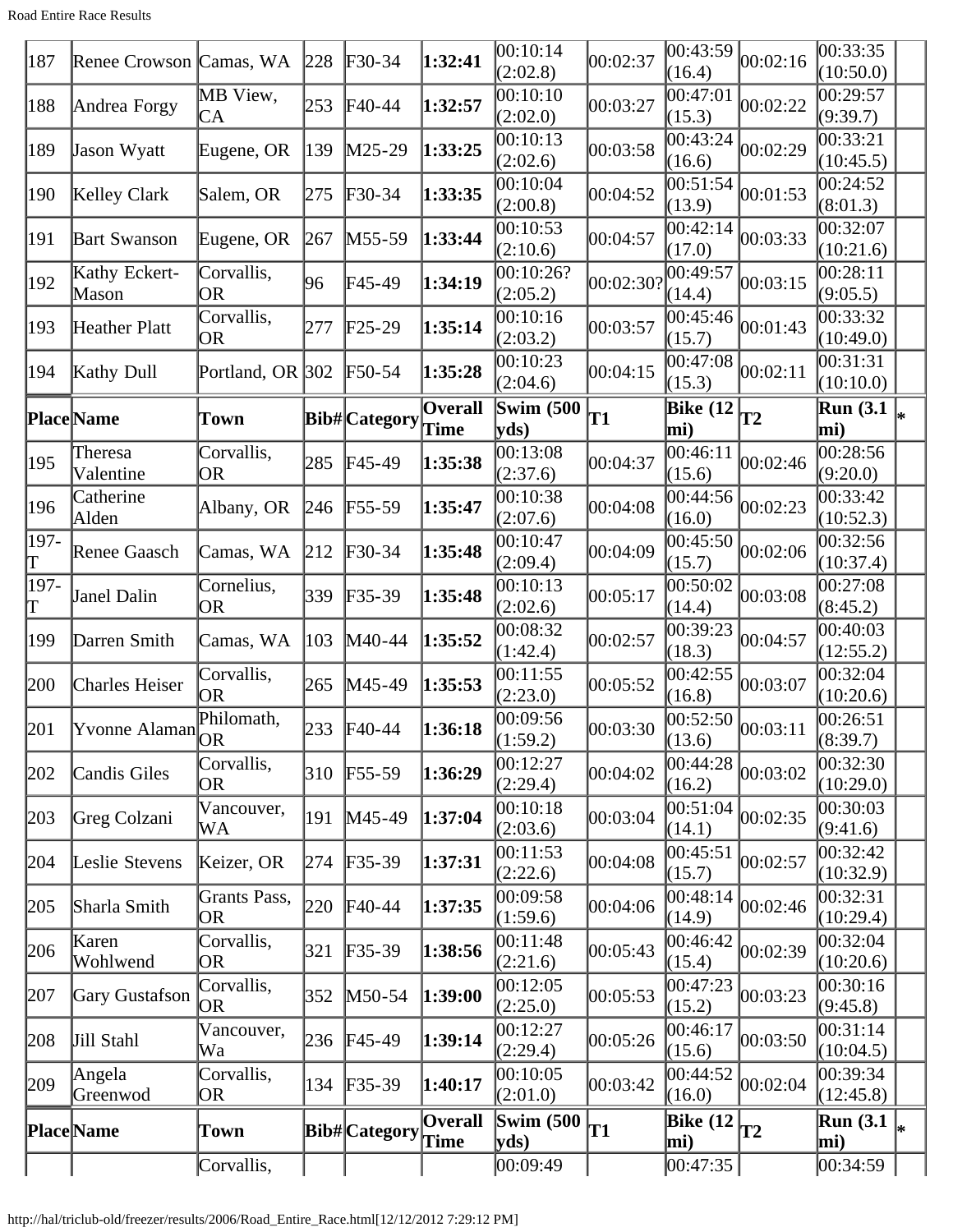Road Entire Race Results

| 210       | Carrie Smith                    | <b>OR</b>               | 244               | $F25-29$                      | 1:40:58        | (1:57.8)                    | 00:05:28 | (15.1)                 | 00:03:07 | (11:17.1)             |     |
|-----------|---------------------------------|-------------------------|-------------------|-------------------------------|----------------|-----------------------------|----------|------------------------|----------|-----------------------|-----|
| 211       | Ayrica Bennett Portland, OR 262 |                         |                   | $\text{F25-29}$               | 1:41:29        | 00:09:14<br>(1:50.8)        | 00:04:32 | 00:53:40<br>(13.4)     | 00:03:29 | 00:30:34<br>(9:51.6)  |     |
| 212       | Mike Traeger                    | Scio, OR                | 354               | M40-44                        | 1:44:28        | 00:13:20<br>(2:40.0)        | 00:04:43 | 00:52:28<br>(13.7)     | 00:02:16 | 00:31:41<br>(10:13.2) |     |
| 213       | Kirsten<br>Crumpacker           | Washougal,<br>WA        | 303               | $F30-34$                      | 1:45:21        | 00:11:24<br>(2:16.8)        | 00:06:30 | 00:49:43<br>(14.5)     | 00:03:27 | 00:34:17<br>(11:03.5) |     |
| 214       | Robin Forster                   | Eugene, OR              | 341               | F50-54                        | 1:45:22        | 00:14:49<br>(2:57.8)        | 00:04:05 | 00:49:54<br>(14.4)     | 00:03:57 | 00:32:37<br>(10:31.3) |     |
| 215       | Chad Hicks                      | Bend, OR                | 336               | M30-34                        | 1:45:29        | 00:10:18<br>(2:03.6)        | 00:11:32 | 00:47:56<br>(15.0)     | 00:05:45 | 00:29:58<br>(9:40.0)  |     |
| 216       | Chera Hicks                     | Bend, OR                | 335               | $F25-29$                      | 1:45:34        | 00:10:28<br>(2:05.6)        | 00:11:25 | 00:48:04<br>(15.0)     | 00:05:34 | 00:30:03<br>(9:41.6)  |     |
| 217       | Hillary Nomako Portland, OR 227 |                         |                   | $F20-24$                      | 1:45:46        | 00:12:15<br>(2:27.0)        | 00:03:17 | 00:53:19<br>(13.5)     | 00:02:28 | 00:34:27<br>(11:06.8) |     |
| 218       | Jim Mcdonald                    | Silverton,<br><b>OR</b> | 270               | M60&O                         | 1:49:03        | 00:12:21<br>(2:28.2)        | 00:07:57 | 00:51:08<br>(14.1)     | 00:04:25 | 00:33:12<br>(10:42.6) |     |
| 219       | Denise Clegg                    | Camas, WA               | 317               | F45-49                        | 1:50:42        | 00:13:54<br>(2:46.8)        | 00:03:51 | 00:53:11<br>(13.5)     | 00:01:59 | 00:37:47<br>(12:11.3) |     |
| 220       | Kathy Partin                    | Vancouver,<br>WA        | 237               | $\text{F}50-54$               | 1:51:37        | 00:10:40<br>(2:08.0)        | 00:07:42 | 00:45:59<br>(15.7)     | 00:03:45 | 00:43:31<br>(14:02.3) |     |
| 221       | Robin Andersen                  | Vancouver,<br>WA        | 295               | F40-44                        | 1:51:41        | 00:12:02<br>(2:24.4)        | 00:04:25 | 00:52:08<br>(13.8)     | 00:04:19 | 00:38:47<br>(12:30.6) |     |
| 222       | Kathleen<br>Vanderwall          | Salem, OR               | 346               | F50-54                        | 1:52:26        | 00:11:47<br>(2:21.4)        | 00:07:05 | 00:51:21<br>(14.0)     | 00:04:34 | 00:37:39<br>(12:08.7) |     |
| 223       | Sheila Gebhardt Turner, OR      |                         | 245               | $F35-39$                      | 1:53:11        | 00:13:38<br>(2:43.6)        | 00:06:14 | 00:46:54<br>(15.4)     | 00:03:32 | 00:42:53<br>(13:50.0) |     |
| 224       | Jennifer Kuhn                   | Corvallis,<br><b>OR</b> | 311               | $F20-24$                      | 1:53:15        | 00:10:54<br>(2:10.8)        | 00:06:44 | 00:56:51<br>(12.7)     | 00:04:21 | 00:34:25<br>(11:06.1) |     |
|           |                                 |                         |                   |                               |                |                             |          |                        |          |                       |     |
|           | <b>Place</b> Name               | Town                    |                   |                               | <b>Overall</b> | Swim $(500)$                | T1       | <b>Bike (12</b><br>mi) | T2       | Run $(3.1)$<br>mi)    |     |
| 225       | Cathie<br>Harrington            | Albany, OR              | 216               | Bib#Category Time<br>$F50-54$ | 1:54:35        | yds<br>00:10:32<br>(2:06.4) | 00:05:37 | 00:52:07<br>(13.8)     | 00:03:45 | 00:42:34<br>(13:43.9) |     |
| 226       | Amy Marelich                    | Albany, OR              | 360               | $F35-39$                      | 1:58:20        | 00:14:15<br>(2:51.0)        | 00:05:40 | 00:53:41<br>(13.4)     | 00:04:04 | 00:40:40<br>(13:07.1) |     |
| 227       | John Morrison                   | Brownsville,<br>OR.     | 358               | M60&O                         | 1:59:49        | 00:16:43<br>(3:20.6)        | 00:08:40 | 00:52:40<br>(13.7)     | 00:05:26 | 00:36:20<br>(11:43.2) |     |
| 228       | Maschil Norris                  | Washougal,<br>WA        | 359               | $F45-49$                      | 2:09:41        | 00:28:38<br>(5:43.6)        | 00:03:27 | 00:56:49<br>(12.7)     | 00:02:28 | 00:38:19<br>(12:21.6) |     |
| 229-<br>Γ | Matea Haugen                    | Eugene, OR              | 69                | $F20-24$                      | 99:99:99       | 00:08:33<br>(1:42.6)        | 00:01:37 | 00:38:20<br>(18.8)     | 00:06:09 | ΝO<br>TIME#?<br>(0)   |     |
| 229-<br>Τ | Melinda Von<br>Borstel          | Corvallis,<br>OR)       | 213               | $F25-29$                      | 99:99:99       | 00:10:02<br>(2:00.4)        | 00:02:57 | 00:43:29<br>(16.6)     | 00:02:37 | 'NО<br>TIME#?<br>(0)  |     |
| 229-<br>Γ | Joanne Odden                    | Corvallis,<br>OR.       | $\vert 315 \vert$ | $F25-29$                      | 99:99:99       | 00:10:01<br>(2:00.2)        | 00:05:17 | 00:42:05<br>(17.1)     | 00:04:41 | 'NО<br>TIME#?<br>(0)  |     |
|           | Michael<br>Tasman               | Corvallis,<br> OR       | 12                | M45-49                        |                |                             |          |                        |          |                       | dnp |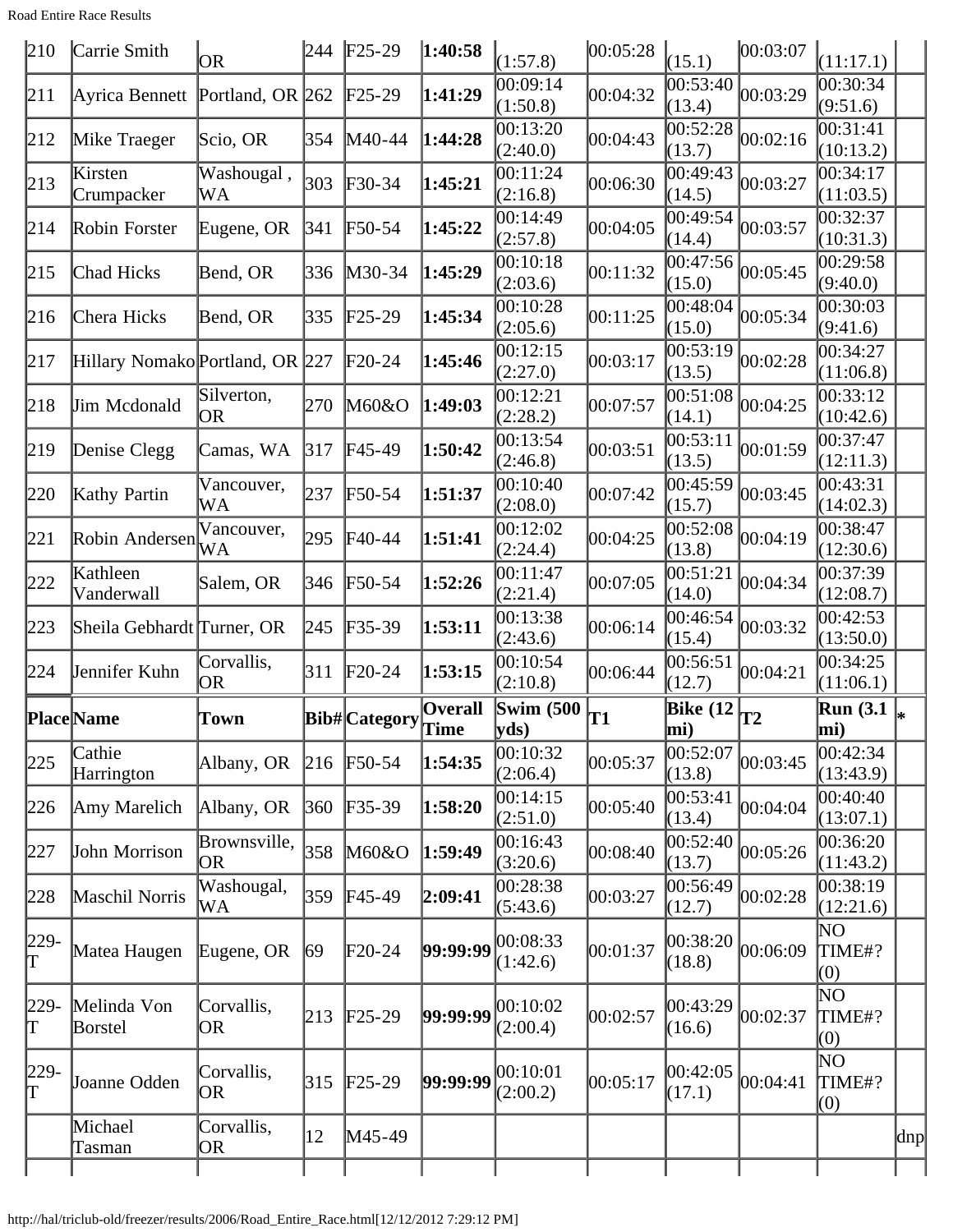| K.C. Dauble                     | Eugene, OR $ 20 $                  |     | $F20-24$             |                        |                                 |    |                         |    |                         | dnp                       |
|---------------------------------|------------------------------------|-----|----------------------|------------------------|---------------------------------|----|-------------------------|----|-------------------------|---------------------------|
| Michael<br>Fletcher             | Junction City $_{29}$<br><b>OR</b> |     | M35-39               |                        |                                 |    |                         |    |                         | $ {\rm dnp} $             |
| David Embree                    | Portland, OR $ 34 $                |     | M20-24               |                        |                                 |    |                         |    |                         | dnp                       |
| Justin Fay                      | Corvallis,<br><b>OR</b>            | 77  | $M20-24$             |                        |                                 |    |                         |    |                         | dnp                       |
| Spencer Davis                   | Bend, OR                           | 79  | M25-29               |                        |                                 |    |                         |    |                         | $\lfloor dnp \rfloor$     |
| Casey Crisler                   | Bend, OR                           | 80  | $\text{F25-29}$      |                        |                                 |    |                         |    |                         | dnp                       |
| Mark Fay                        | Klamath<br>Falls, OR               | 105 | M45-49               |                        |                                 |    |                         |    |                         | dnp                       |
| Place Name                      | Town                               |     | <b>Bib# Category</b> | <b>Overall</b><br>Time | $\sqrt{\text{Swim}$ (500<br>yds | T1 | Bike (12 $\vert$<br>mi) | T2 | <b>Run</b> (3.1)<br>mi) | l∗                        |
| Megan<br>Chinburg               | Portland, OR 137 F25-29            |     |                      |                        |                                 |    |                         |    |                         | dnp                       |
| Stephanie<br>Baenen             | Vancouver,<br>WA                   |     | 144 F35-39           |                        |                                 |    |                         |    |                         | dnp                       |
| Rebecca Wright Portland, OR 207 |                                    |     | $F25-29$             |                        |                                 |    |                         |    |                         | dnp                       |
| Jackson Jones                   | Portland, OR 208                   |     | $M25-29$             |                        |                                 |    |                         |    |                         | $\ln p$                   |
| Tacia Miller                    | Portland, OR 248                   |     | $F35-39$             |                        |                                 |    |                         |    |                         | $\text{dnp}$              |
| Danielle<br>Johnson             | Brush<br>Prairie, WA               |     | 250 F40-44           |                        |                                 |    |                         |    |                         | dnp                       |
| Judi Saam                       | Corvallis,<br><b>OR</b>            | 251 | $F45-49$             |                        |                                 |    |                         |    |                         | $ {\rm dnp} $             |
| Elaine Walker                   | Camas, WA                          | 255 | $F40-44$             |                        |                                 |    |                         |    |                         | dnp                       |
| Christine<br>Heritage           | Cottage<br>Grove, OR               |     | 258 F50-54           |                        |                                 |    |                         |    |                         | dnp                       |
| Roger Wong                      | Corvallis,<br><b>OR</b>            |     | 266 M40-44           |                        |                                 |    |                         |    |                         | dnp                       |
| Melinda<br><b>Ullakko</b>       | Castle Rock,<br>WA                 | 282 | $F30-34$             |                        |                                 |    |                         |    |                         | dnp                       |
| Connie Jones                    | Portland, OR 284 F25-29            |     |                      |                        |                                 |    |                         |    |                         | $\left \text{dnp}\right $ |
| Norman Smith                    | Prinevile, OR 288 M60&O            |     |                      |                        |                                 |    |                         |    |                         | $\overline{p}$            |
| Dean Miller                     | Corvallis,<br>OR                   |     | 320 M45-49           |                        |                                 |    |                         |    |                         | $\alpha$                  |
| Tim Wildman                     | Vancouver,<br>WA                   |     | 330 M25-29           |                        |                                 |    |                         |    |                         | dnp                       |
| Place Name                      | Town                               |     | Bib#Category Time    | <b>Overall</b>         | Swim $(500)$<br>yds             | T1 | <b>Bike</b> (12<br>mi)  | T2 | <b>Run</b> (3.1)<br>mi) | ∗                         |
| <b>Bruce Dougan</b>             | Welches, OR $350$ M50-54           |     |                      |                        |                                 |    |                         |    |                         | dnp                       |
| Jeff Owens                      | La Pine, OR $ 355 $                |     | $M30-34$             |                        |                                 |    |                         |    |                         | dnp                       |

We hope you had a great race day! If you have any comments, please share them with us. We'd love to hear them.

Category Abbreviations: "F60&O" means "Female 60 and Over"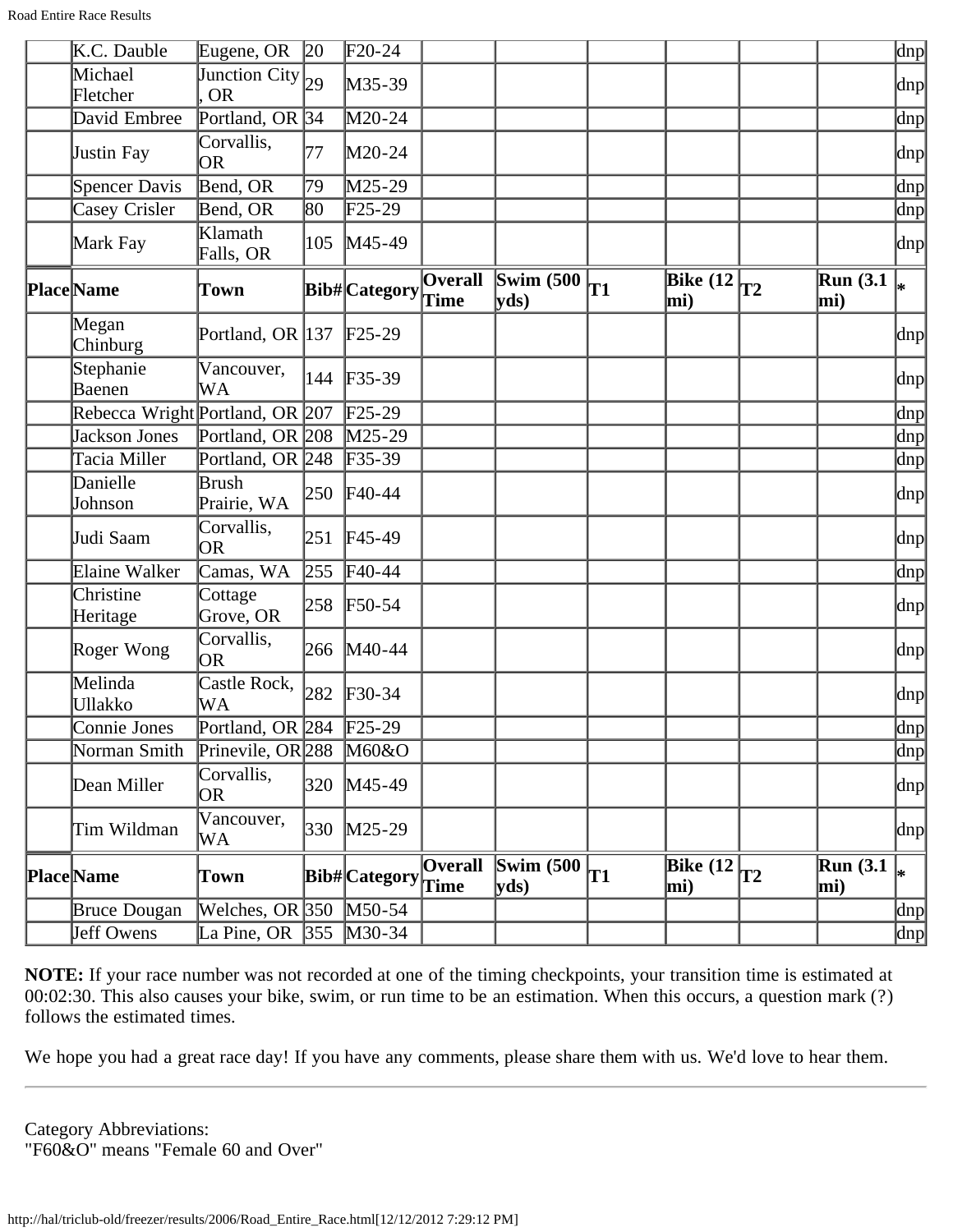"M60&O" means "Male 60 and Over" "F20-24" means "Female 20-24" "F25-29" means "Female 25-29" "F30-34" means "Female 30-34" "F35-39" means "Female 35-39" "F40-44" means "Female 40-44" "F45-49" means "Female 45-49" "F50-54" means "Female 50-54" "F55-59" means "Female 55-59" "M15-19" means "Male 15-19" "M20-24" means "Male 20-24" "M25-29" means "Male 25-29" "M30-34" means "Male 30-34" "M35-39" means "Male 35-39" "M40-44" means "Male 40-44" "M45-49" means "Male 45-49" "M50-54" means "Male 50-54" "M55-59" means "Male 55-59"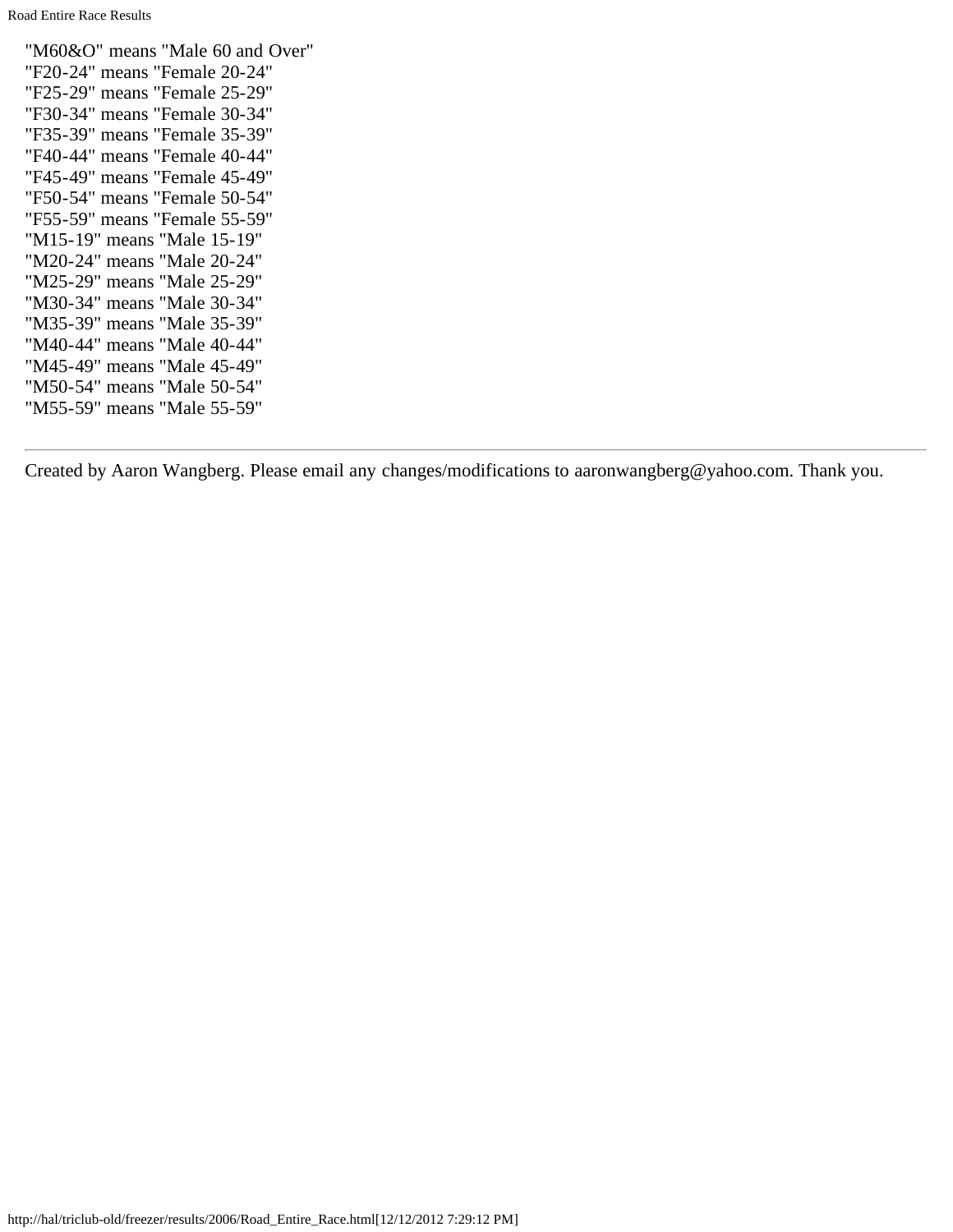# **Road Results for Entire Men's Race April 8, 2006**

|              | Place Name                | Town                          |                 | $ _{\text{Bib#}}$ Category $ _{\text{Time}}^{\sim}$ | Overall | <b>Swim (500)</b><br>yds)    | T1         | <b>Bike</b> (12<br>mi)          | T2        | <b>Run</b> (3.1)<br>mi) | l∗ |
|--------------|---------------------------|-------------------------------|-----------------|-----------------------------------------------------|---------|------------------------------|------------|---------------------------------|-----------|-------------------------|----|
| 1            | Jeff Smith                | Portland, OR                  | $\vert 6 \vert$ | M20-24                                              | 55:23   | 00:05:58<br>(1:11.6)         | 00:00:54   | 00:29:33<br>(24.4)              | 00:01:09  | 00:17:49<br>(5:44.8)    |    |
| 2            |                           | Nathan Smith Corvallis, OR 16 |                 | M30-34                                              | 57:45   | 00:06:22<br>(1:16.4)         | 00:01:26   | 00:31:51<br>(22.6)              | 00:01:03  | 00:17:03<br>(5:30.0)    |    |
| $\vert$ 3    | Roman<br>Schultz          | Corvallis, OR 35              |                 | M20-24                                              | 59:25   | 00:06:54<br>(1:22.8)         | 00:01:08   | $\overline{00:}32:14$<br>(22.3) | 00:01:17  | 00:17:52<br>(5:45.8)    |    |
| 4            | Rob Williams Portland, OR |                               | 14              | M30-34                                              | 59:38   | 00:06:18<br>(1:15.6)         | 00:01:22   | 00:30:33<br>(23.6)              | 00:01:10  | 00:20:15<br>(6:31.9)    |    |
| 5            | Dan Schmitt               | Eugene, OR                    | 4               | M30-34                                              | 59:47   | 00:05:47<br>(1:09.4)         | 00:01:14   | 00:31:39<br>(22.7)              | 00:01:11  | 00:19:56<br>(6:25.8)    |    |
| 6            | Garren<br>Watkins         | Portland, OR                  | 18              | M30-34                                              | 1:00:19 | 00:06:48<br>(1:21.6)         | 00:01:19   | 00:30:38<br>(23.5)              | 00:01:26  | 00:20:08<br>(6:29.7)    |    |
| 7            | Charlie<br>Warner         | Vancouver,<br>WA              | 28              | M30-34                                              | 1:00:21 | 00:07:06<br>(1:25.2)         | 00:01:31   | 00:29:54<br>(24.1)              | 00:01:44  | 00:20:06<br>(6:29.0)    |    |
| 8            | Richard Earle Salem, OR   |                               | 44              | M45-49                                              | 1:01:28 | 00:07:59<br>(1:35.8)         | 00:01:19   | 00:30:34<br>(23.6)              | 00:01:49  | 00:19:47<br>(6:22.9)    |    |
| þ.           | Scott Metzler Eugene, OR  |                               | 46              | M45-49                                              | 1:01:41 | 00:07:10<br>(1:26.0)         | 00:02:06   | 00:30:48<br>(23.4)              | 00:01:19  | 00:20:18<br>(6:32.9)    |    |
| 10           | Aaron Moss                | Kenmore,<br>WA                | 50              | M25-29                                              | 1:01:46 | 00:07:48<br>(1:33.6)         | 00:01:47   | 00:32:44<br>(22.0)              | 00:01:09  | 00:18:18<br>(5:54.2)    |    |
| $ 11\rangle$ | Conor<br>O'Brien          | Eugene, OR                    | 93              | M20-24                                              | 1:01:51 | 00:08:26<br>(1:41.2)         | 00:01:36   | 00:33:41<br>(21.4)              | 00:01:41  | 00:16:27<br>(5:18.4)    |    |
| $ 12\rangle$ | Chan Modini               | Beaverton,<br>OR              | 3               | M40-44                                              | 1:02:35 | 00:05:48<br>(1:09.6)         | 00:01:15   | 00:32:44<br>(22.0)              | 00:01:25  | 00:21:23<br>(6:53.9)    |    |
| $ 13\rangle$ | Tom Lyttle                | Forest Grove,<br><b>OR</b>    |                 | M25-29                                              | 1:02:56 | 00:05:51<br>(1:10.2)         | 00:01:04   | 00:32:10<br>(22.4)              | 00:02:30? | 00:21:21?<br>(6:53.2)   |    |
| $ 14\rangle$ | Tom St.Clair              | Tumwater,<br>WА               | 25              | M40-44                                              | 1:03:12 | 00:06:51<br>(1:22.2)         | 00:02:06   | 00:34:36<br>(20.8)              | 00:01:55  | 00:17:44<br>(5:43.2)    |    |
|              | Place Name                | Town                          |                 | Bib# Category Overall                               | ∣Tıme   | <b>Swim (500)</b><br>$yds$ ) | lT1        | <b>Bike</b> (12<br>mi)          | <b>T2</b> | <b>Run</b> (3.1<br>mi)  | *  |
| $ 15\rangle$ | <b>Jess</b><br>Hickerson  | Corvallis, OR 7               |                 | M50-54                                              | 1:03:37 | 00:06:09<br>(1:13.8)         | 00:01:28   | 00:33:51<br>(21.3)              | 00:01:43  | 00:20:26<br>(6:35.5)    |    |
| 16           | Scott Shine               | Springfield,<br>OR            | 36              | M20-24                                              | 1:03:45 | 00:06:57<br>(1:23.4)         | 00:01:52   | 00:33:26<br>(21.5)              | 00:01:24  | 00:20:06<br>(6:29.0)    |    |
| 17           | John Powell               | Corvallis, OR 24              |                 | M50-54                                              | 1:04:07 | 00:07:00<br>(1:24.0)         | 00:01:48   | 00:34:05<br>(21.1)              | 00:01:33  | 00:19:41<br>(6:21.0)    |    |
| 18           | Dayl Wood                 | Lincoln City,<br> OR          | $\sqrt{63}$     | M40-44                                              | 1:04:20 | 00:08:13<br>(1:38.6)         | 00:02:10   | 00:33:43<br>(21.4)              | 00:01:35  | 00:18:39<br>(6:01.0)    |    |
| 19           | Christian<br>Isakson      | Vernonia, OR 92               |                 | M30-34                                              | 1:04:36 | 00:07:41<br>(1:32.2)         | [00:01:56] | 00:33:25<br>(21.5)              | 00:01:28  | 00:20:06<br>(6:29.0)    |    |
| 20           | Nick Alden                | Klamath<br>Falls, OR          | 19.             | M20-24                                              | 1:04:59 | 00:06:08<br>(1:13.6)         | 00:01:18   | 00:34:24<br>(20.9)              | 00:01:34  | 00:21:35<br>(6:57.7)    |    |
|              | Robert                    | Brush Prairie,                |                 |                                                     |         | 00:08:10                     |            | 00:34:53                        |           | 00:19:13                |    |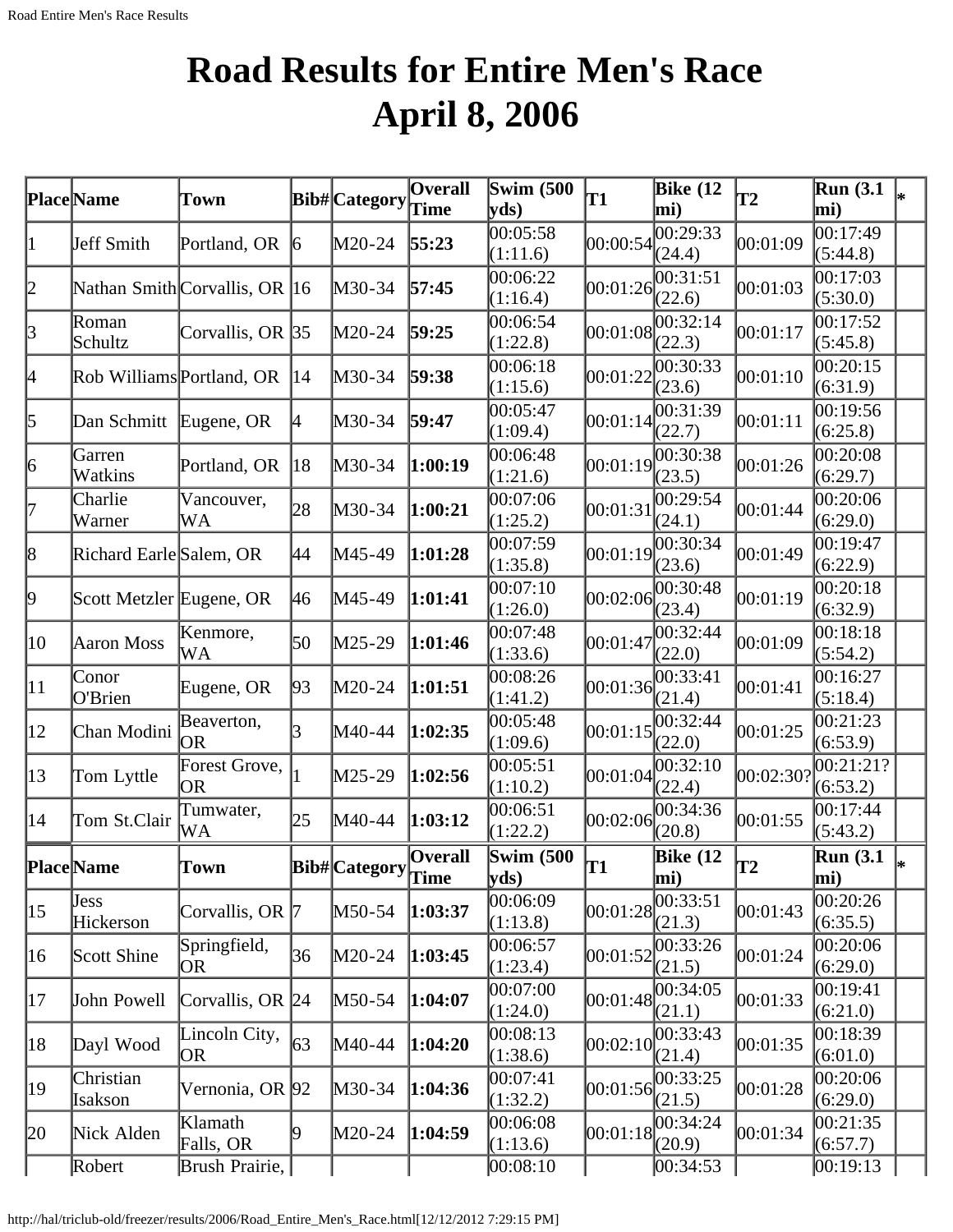| 21           | Croucher                    | WA                                 |                  | 101 M40-44        | 1:05:00        | (1:38.0)                  | 00:01:25                   | (20.6)                            | 00:01:19 | (6:11.9)               |   |
|--------------|-----------------------------|------------------------------------|------------------|-------------------|----------------|---------------------------|----------------------------|-----------------------------------|----------|------------------------|---|
| 22           | <b>Brad Cota</b>            | Portland, OR                       | 15               | $M30-34$          | 1:05:06        | 00:06:11<br>(1:14.2)      | 00:01:46                   | 00:36:52<br>(19.5)                | 00:01:42 | 00:18:35<br>(5:59.7)   |   |
| 23           | Dave Skinkle Bend, OR       |                                    | 149              | $M45-49$          | 1:05:08        | 00:09:00<br>(1:48.0)      | 00:02:06                   | 00:32:04<br>(22.5)                | 00:01:28 | 00:20:30<br>(6:36.8)   |   |
| 24           | Noah<br>Megowan             | Lake Oswego, $ _{43}$<br><b>OR</b> |                  | M30-34            | 1:05:13        | 00:07:53<br>(1:34.6)      | 00:01:56                   | 00:35:29<br>(20.3)                | 00:01:59 | 00:17:56<br>(5:47.1)   |   |
| 25           | Rob Loper                   | Albany, OR                         | 30               | M40-44            | 1:05:15        | 00:06:59<br>(1:23.8)      | 00:01:16                   | 00:33:40<br>(21.4)                | 00:01:33 | 00:21:47<br>(7:01.6)   |   |
| 26           | Carl<br>Hickerson           | Corvallis, OR 17                   |                  | $M20-24$          | 1:05:39        | 00:06:00<br>(1:12.0)      |                            | 00:01:55 <br>(20.7)               | 00:01:35 | 00:21:21<br>(6:53.2)   |   |
| 27           | Tim Nord                    | Junction City, $\vert_{91}$<br>OR  |                  | M40-44            | 1:06:01        | 00:08:32<br>(1:42.4)      | 00:01:15                   | 00:33:10<br>(21.7)                | 00:01:25 | 00:21:39<br>(6:59.0)   |   |
| 28           |                             | Tim Swanson Spokane, WA 54         |                  | $M30-34$          | 1:06:09        | 00:08:00<br>(1:36.0)      | 00:02:04                   | 00:33:49<br>(21.3)                | 00:01:34 | 00:20:42<br>(6:40.6)   |   |
| 29           |                             | Chris Varney Portland, OR  109     |                  | $M35-39$          | 1:06:20        | 00:08:21<br>(1:40.2)      | 00:01:26                   | 00:35:48<br>(20.1)                | 00:01:42 | 00:19:03<br>(6:08.7)   |   |
|              | <b>Place</b> Name           | Town                               |                  | Bib#Category Time | <b>Overall</b> | <b>Swim (500)</b><br>yds) | T1                         | <b>Bike (12</b><br>mi)            | T2       | <b>Run</b> (3.1<br>mi) |   |
| 30           | Mike Gilbert                | Vancouver,<br>WА                   | 166              | $M40-44$          | 1:07:10        | 00:10:01<br>(2:00.2)      |                            | 00:01:38 <br>(20.3)               | 00:01:17 | 00:18:49<br>(6:04.2)   |   |
| 31           | Phil<br>Anderson            | Portland, OR                       | 132              | M50-54            | 1:09:00        | 00:08:12<br>(1:38.4)      | 00:01:38                   | 00:34:19<br>(21.0)                | 00:02:27 | 00:22:24<br>(7:13.5)   |   |
| 32           | Even<br>Evensen             | Philomath,<br><b>OR</b>            | 32               | $M55-59$          | 1:09:06        | 00:07:28<br>(1:29.6)      | 00:01:43                   | 00:32:58<br>(21.8)                | 00:02:22 | 00:24:35<br>(7:55.8)   |   |
| 33           | Uwe Hermes Portland, OR     |                                    | 49               | $M30-34$          | 1:09:56        | 00:07:08<br>(1:25.6)      | 00:02:09                   | 00:36:57<br>(19.5)                | 00:01:34 | 00:22:08<br>(7:08.4)   |   |
| 34           | Jake Adams                  | Pleasant Hill,<br><b>OR</b>        | 56               | $M25-29$          | 1:10:02        | 00:06:54<br>(1:22.8)      | 00:02:27                   | 00:38:20<br>(18.8)                | 00:01:08 | 00:21:13<br>(6:50.6)   |   |
| 35           | Paul Hemson $\overline{OR}$ | Wilsonville,                       | 72               | M45-49            | 1:10:16        | 00:08:46<br>(1:45.2)      | $[00:01:56]^{00}_{(20.9)}$ | 00:34:25                          | 00:01:35 | 00:23:34<br>(7:36.1)   |   |
| 36           | Mike Boock                  | Corvallis, OR 57                   |                  | M40-44            | 1:10:30        | 00:07:42<br>(1:32.4)      | 00:02:31                   | 00:36:34<br>(19.7)                | 00:01:36 | 00:22:07<br>(7:08.1)   |   |
| 37           | Kalin Lee                   | Corvallis, OR 115                  |                  | $M20-24$          | 1:10:44        | 00:08:14<br>(1:38.8)      | 00:01:29                   | 00:35:59<br>(20.0)                | 00:01:38 | 00:23:24<br>(7:32.9)   |   |
| 38           | Kevin<br>Mccabe             | Portland, OR                       | $\vert 52 \vert$ | $M25-29$          | 1:10:50        | 00:07:46<br>(1:33.2)      | 00:02:20                   | 00:36:12<br>(19.9)                | 00:01:42 | 00:22:50<br>(7:21.9)   |   |
| 39           | Takeo<br>Nishimura          | Eugene, OR                         | 11               | M30-34            | 1:11:00        | 00:06:46<br>(1:21.2)      | 00:01:55                   | 00:39:15<br>(18.3)                | 00:01:52 | 00:21:12<br>(6:50.3)   |   |
| 40           |                             | Jeffry Walker Newberg, OR 123      |                  | $M15-19$          | 1:11:12        | 00:08:42<br>(1:44.4)      | 00:02:25                   | 00:37:34<br>(19.2)                | 00:01:24 | 00:21:07<br>(6:48.7)   |   |
| $ 41\rangle$ | Chris Holm                  | Corvallis, OR $ 10\rangle$         |                  | $M25-29$          | 1:11:29        | 00:06:12<br>(1:14.4)      | 00:01:48                   | 00:37:04<br>(19.4)                | 00:01:49 | 00:24:36<br>(7:56.1)   |   |
| 42           | David<br>Chapman            | Spanaway,<br>WА                    | 219              | $M25-29$          | 1:11:47        | 00:09:40<br>(1:56.0)      |                            | $ 00:02:25 ^{00:35:46}$<br>(20.1) | 00:01:48 | 00:22:08<br>(7:08.4)   |   |
|              | 43-T Nick Smith             | Corvallis, OR 48                   |                  | $M20-24$          | 1:13:44        | 00:07:16<br>(1:27.2)      | 00:02:45                   | 00:39:59<br>(18.0)                | 00:02:05 | 00:21:39<br>(6:59.0)   |   |
|              | $43-T$ Tim Shilling         | Camas, WA                          | 142              | $M40-44$          | 1:13:44        | 00:10:25<br>(2:05.0)      | 00:03:37                   | 00:35:48<br>(20.1)                | 00:02:18 | 00:21:36<br>(6:58.1)   |   |
|              | <b>Place</b> Name           | Town                               |                  | Bib#Category      | Overall        | <b>Swim</b> (500)         | T1                         | <b>Bike (12</b>                   | T2       | <b>Run</b> (3.1)       | ∗ |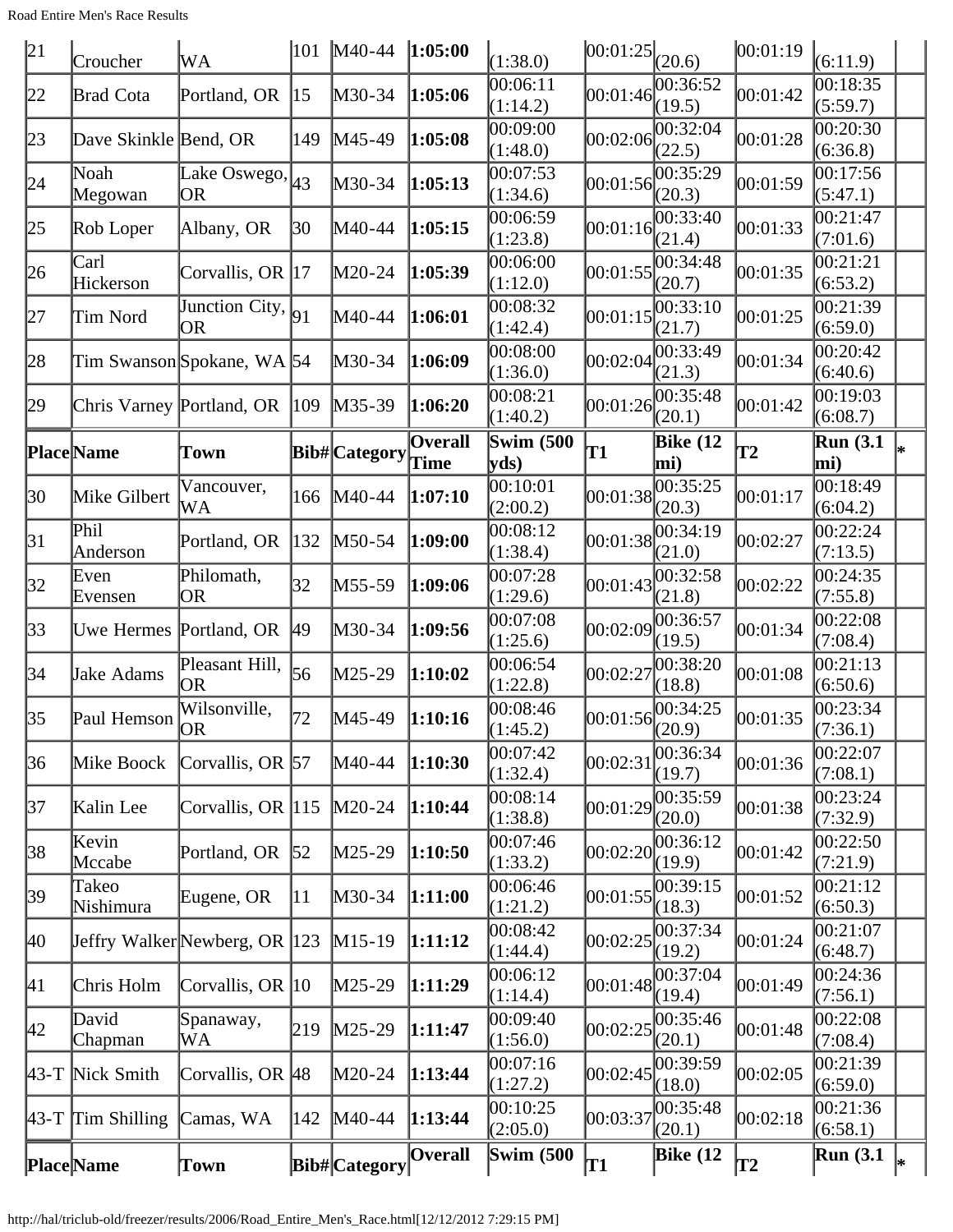|             |                              |                                     |     |                   | Time           | yds                       |          | mi)                |          | $\vert$ mi)           |             |
|-------------|------------------------------|-------------------------------------|-----|-------------------|----------------|---------------------------|----------|--------------------|----------|-----------------------|-------------|
| 45          | Kyle<br>Remington            | Beaverton,<br><b>OR</b>             | 181 | $M35-39$          | 1:13:58        | 00:10:03<br>(2:00.6)      | 00:03:22 | 00:34:27<br>(20.9) | 00:02:29 | 00:23:37<br>(7:37.1)  |             |
| 46          | Todd<br>Crowson              | Camas, WA                           | 252 | $M40-44$          | 1:14:02        | 00:08:58<br>(1:47.6)      | 00:01:48 | 00:35:37<br>(20.2) | 00:02:01 | 00:25:38<br>(8:16.1)  |             |
| 47          | Rex Prater                   | Eugene, OR                          | 271 | $M40-44$          | 1:14:09        | 00:12:08<br>(2:25.6)      | 00:02:25 | 00:34:55<br>(20.6) | 00:01:50 | 00:22:51<br>(7:22.3)  |             |
| 48          | Grant Cyrus                  | Corvallis, OR 183                   |     | $M20-24$          | 1:14:14        | 00:09:30<br>(1:54.0)      | 00:02:42 | 00:37:42<br>(19.1) | 00:01:13 | 00:23:07<br>(7:27.4)  |             |
| 49          | Bill Garcia                  | Corvallis, OR 85                    |     | $M25-29$          | 1:14:15        | 00:07:43<br>(1:32.6)      | 00:02:29 | 00:40:09<br>(17.9) | 00:01:35 | 00:22:19<br>(7:11.9)  |             |
| 50          | Ryan Hunter                  | Sherwood,<br>OR                     | 158 | $M20-24$          | 1:14:26        | 00:09:45<br>(1:57.0)      | 00:02:06 | 00:36:47<br>(19.6) | 00:01:48 | 00:24:00<br>(7:44.5)  |             |
| 51          | Brian<br>Velazquez           | Tualatin, OR                        | 120 | $M25-29$          | 1:14:27        | 00:08:39<br>(1:43.8)      | 00:02:17 | 00:36:59<br>(19.5) | 00:01:48 | 00:24:44<br>(7:58.7)  |             |
|             | $52-T$ Jim Gulasky           | Lebanon, OR 88                      |     | M60&O             | 1:14:33        | 00:08:12<br>(1:38.4)      | 00:02:10 | 00:37:54<br>(19.0) | 00:02:27 | 00:23:50<br>(7:41.3)  |             |
|             | 52-T Walt Walker             | Stayton, OR                         | 179 | $M50-54$          | 1:14:33        | 00:09:27<br>(1:53.4)      | 00:02:07 | 00:36:14<br>(19.9) | 00:02:32 | 00:24:13<br>(7:48.7)  |             |
| $54-T$      | Robert<br>Peattie            | Corvallis, OR 65                    |     | M45-49            | 1:14:37        | 00:08:22<br>(1:40.4)      | 00:02:28 | 00:42:52<br>(16.8) | 00:02:34 | 00:18:21<br>(5:55.2)  |             |
|             | 54-T Luke Walker Stayton, OR |                                     | 180 | $M20-24$          | 1:14:37        | 00:09:26<br>(1:53.2)      | 00:02:21 | 00:37:15<br>(19.3) | 00:02:52 | 00:22:43<br>(7:19.7)  |             |
| 56          | Thomas<br>Kasten             | Portland, OR                        | 95  | M35-39            | 1:15:09        | 00:08:21<br>(1:40.2)      | 00:02:57 | 00:37:35<br>(19.2) | 00:02:42 | 00:23:34<br>(7:36.1)  |             |
| $57-T$      | Joe<br>Kleinhenz             | Portland, OR                        | 221 | $M25-29$          | 1:15:17        | 00:09:17<br>(1:51.4)      | 00:03:08 | 00:38:12<br>(18.8) | 00:02:01 | 00:22:39<br>(7:18.4)  |             |
|             | 57-T Drew Holmes Bend, OR    |                                     | 309 | $M35-39$          | 1:15:17        | 00:11:00<br>(2:12.0)      | 00:01:31 | 00:36:21<br>(19.8) | 00:01:43 | 00:24:42<br>(7:58.1)  |             |
| 59          | Michael<br>Hickson           | Lebanon, OR                         | 154 | $M50-54$          | 1:15:21        | 00:09:53<br>(1:58.6)      | 00:03:12 | 00:35:36<br>(20.2) | 00:02:22 | 00:24:18<br>(7:50.3)  |             |
|             | Place Name                   | Town                                |     | Bib#Category Time | <b>Overall</b> | <b>Swim (500)</b><br>yds) | T1       | Bike $(12)$<br>mi) | T2       | Run(3.1)<br>mi)       | $\vert_{*}$ |
| 60          | Sam<br>Schonstal             | Aloha, OR                           | 71  | M40-44            | 1:15:24        | 00:08:15<br>(1:39.0)      | 00:01:51 | 00:37:55<br>(19.0) | 00:01:42 | 00:25:41<br>(8:17.1)  |             |
| 61          | David Lane                   | Corvallis, OR 185                   |     | $M30-34$          | 1:15:28        | 00:10:20<br>(2:04.0)      | 00:02:57 | 00:36:41<br>(19.6) | 00:02:03 | 00:23:27<br>(7:33.9)  |             |
| 62          | Jeff Bemrose                 | Dallas, OR                          | 53  | M40-44            | 1:15:31        | 00:08:09<br>(1:37.8)      | 00:03:12 | 00:36:33<br>(19.7) | 00:02:55 | 00:24:42<br>(7:58.1)  |             |
| $\sqrt{63}$ | Mark<br>O'Leavey             | Portland, OR                        | 167 | $M40-44$          | 1:16:00        | 00:10:03<br>(2:00.6)      | 00:01:06 | 00:39:48<br>(18.1) | 00:01:41 | 00:23:22<br>(7:32.3)  |             |
| 64          |                              | Patrick Cross Hillsboro, OR 231     |     | $M55-59$          | 1:16:12        | 00:11:00<br>(2:12.0)      | 00:03:49 | 00:36:12<br>(19.9) | 00:02:24 | 00:22:47<br>(7:21.0)  |             |
| 65          | David<br>Hiaasen             | Mill City, OR $ 121 \rangle$ M45-49 |     |                   | 1:16:21        | 00:08:46<br>(1:45.2)      | 00:02:58 | 00:36:15<br>(19.9) | 00:01:53 | 00:26:29<br>(8:32.6)  |             |
| 66          | Brian<br>Quigley             | Stayton, OR                         | 173 | M35-39            | 1:16:49        | 00:07:49<br>(1:33.8)      | 00:03:06 | 00:37:19<br>(19.3) | 00:02:41 | 00:25:54 <br>(8:21.3) |             |
| 67          | Mike<br>Peterson             | Salem, OR                           | 118 | $M35-39$          | 1:16:58        | 00:08:51<br>(1:46.2)      | 00:04:15 | 00:40:40<br>(17.7) | 00:01:33 | 00:21:39<br>(6:59.0)  |             |
| 68          | Dave<br>Chapman              | Springfield,<br> OR                 | 177 | $M50-54$          | 1:17:12        | 00:10:04<br>(2:00.8)      | 00:02:58 | 00:36:59<br>(19.5) | 00:01:55 | 00:25:16<br>(8:09.0)  |             |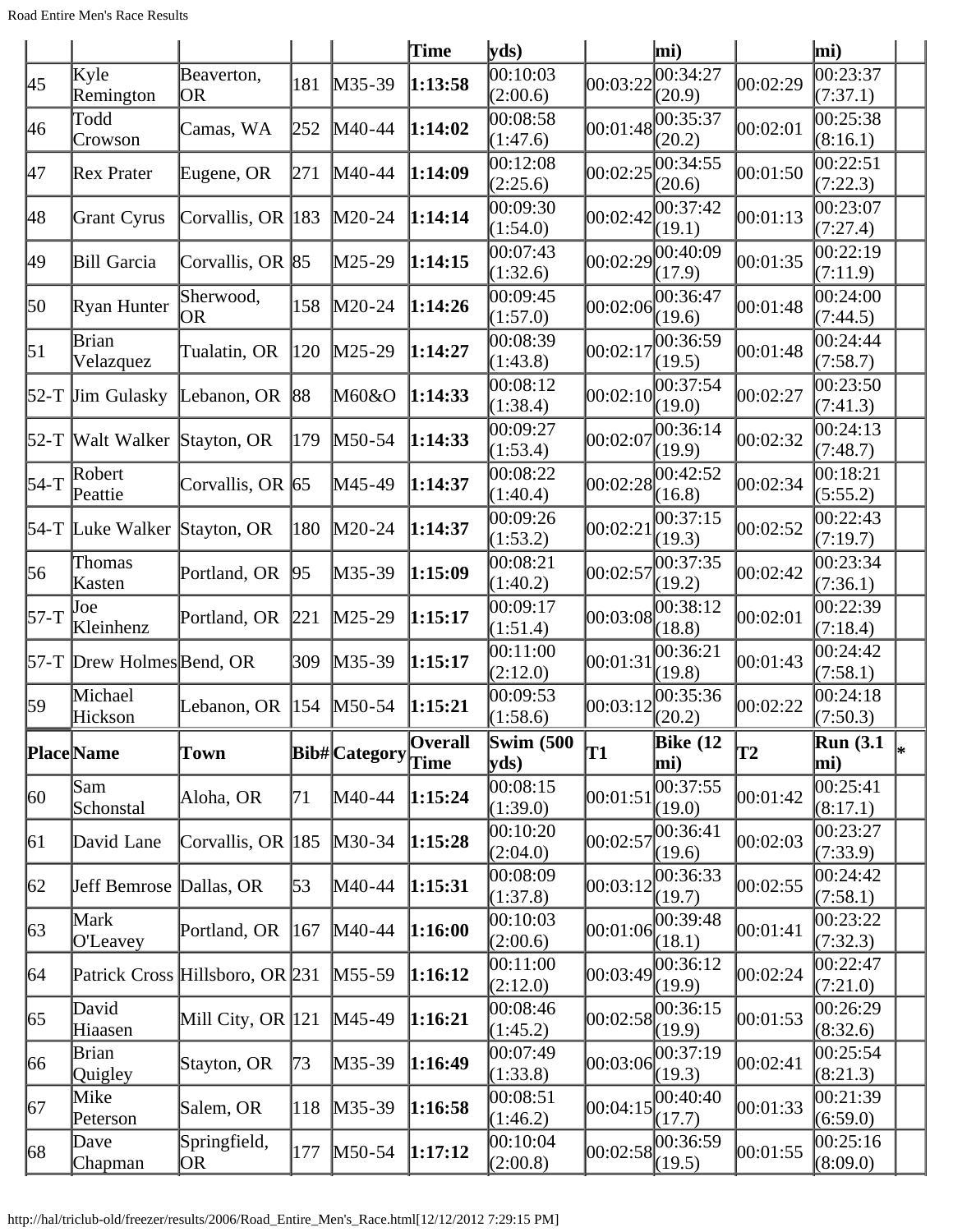| 69 | Rod Ilg                   | Portland, OR                                    | $ 184\rangle$ | $M45-49$          | 1:17:13        | 00:09:45<br>(1:57.0)      |          | $ 00:02:54 ^{00:36:29}$<br>(19.7) | 00:01:48 | 00:26:17<br>(8:28.7)    |    |
|----|---------------------------|-------------------------------------------------|---------------|-------------------|----------------|---------------------------|----------|-----------------------------------|----------|-------------------------|----|
| 70 | John Condon               | Vancouver,<br>WA                                | 294           | $M40-44$          | 1:17:36        | 00:10:45<br>(2:09.0)      | 00:03:30 | 00:37:15<br>(19.3)                | 00:01:49 | 00:24:17<br>(7:50.0)    |    |
| 71 | Zach<br>Hausken           | Corvallis, OR 136                               |               | $M35-39$          | 1:18:45        | 00:10:39<br>(2:07.8)      | 00:03:40 | 00:37:25<br>(19.2)                | 00:02:59 | 00:24:02<br>(7:45.2)    |    |
| 72 | Jack Pendell              | Eugene, OR                                      | $ 116\rangle$ | $M40-44$          | 1:18:51        | 00:08:18<br>(1:39.6)      |          | 00:02:48 <br>(18.2)               | 00:02:01 | 00:26:06<br>(8:25.2)    |    |
| 73 | Fritz Forgy               | MB Park, CA  76                                 |               | M40-44            | 1:18:53        | 00:07:02<br>(1:24.4)      | 00:02:48 | 00:40:38<br>(17.7)                | 00:01:42 | 00:26:43<br>(8:37.1)    |    |
| 74 | Greg Stone                | Portland, OR                                    | 204           | $MA5-49$          | 1:19:12        | 00:09:38<br>(1:55.6)      | 00:03:09 | 00:37:30<br>(19.2)                | 00:02:39 | 00:26:16<br>(8:28.4)    |    |
|    | <b>Place</b> Name         | Town                                            |               | Bib#Category Time | Overall        | <b>Swim (500)</b><br>yds) | T1       | <b>Bike</b> (12<br>mi)            | T2       | <b>Run</b> (3.1)<br>mi) | l∗ |
| 75 | Robert<br>Joerger         | Salem, OR                                       | 176           | $M55-59$          | 1:19:14        | 00:09:19<br>(1:51.8)      | 00:04:31 | 00:38:40<br>(18.6)                | 00:02:48 | 00:23:56<br>(7:43.2)    |    |
| 76 | Raymond<br>Moffitt        | Mill City, OR $ 155 $                           |               | $M20-24$          | 1:19:15        | 00:10:41<br>(2:08.2)      | 00:04:00 | 00:39:53<br>(18.1)                | 00:02:50 | 00:21:51<br>(7:02.9)    |    |
| 77 | Rick Segal                | Salem, OR                                       | 107           | $M45-49$          | 1:19:18        | 00:08:13<br>(1:38.6)      | 00:03:56 | 00:42:08<br>(17.1)                | 00:01:53 | 00:23:08<br>(7:27.7)    |    |
| 78 | Kyle Kruger               | Corvallis, OR 325                               |               | $M20-24$          | 1:19:50        | 00:09:56<br>(1:59.2)      | 00:05:08 | 00:36:51<br>(19.5)                | 00:03:03 | 00:24:52<br>(8:01.3)    |    |
| 79 | Jesse<br>Raskauskas       | Portland, OR                                    | $ 40\rangle$  | M30-34            | 1:20:15        | 00:07:22<br>(1:28.4)      | 00:01:30 | 00:41:38<br>(17.3)                | 00:01:31 | 00:28:14<br>(9:06.5)    |    |
| 80 | Andrew<br>Formiller       | Albany, OR                                      | 257           | $M30-34$          | 1:20:19        | 00:09:44<br>(1:56.8)      | 00:02:48 | 00:41:14<br>(17.5)                | 00:01:24 | 00:25:09<br>(8:06.8)    |    |
| 81 | <b>Jeff Macey</b>         | Portland, OR                                    | 234           | $M45-49$          | 1:20:21        | 00:10:18<br>(2:03.6)      | 00:03:35 | 00:37:49<br>(19.0)                | 00:03:09 | 00:25:30<br>(8:13.5)    |    |
| 82 | Douglas<br>Encke          | Camas, WA                                       | 322           | $M45-49$          | 1:20:51        | 00:11:55<br>(2:23.0)      | 00:03:34 | 00:38:53<br>(18.5)                | 00:02:02 | 00:24:27<br>(7:53.2)    |    |
| 83 |                           | Tim Aylward Corvallis, OR  156  M20-24  1:21:51 |               |                   |                | 00:11:15<br>(2:15.0)      |          | 00:03:13 <br>(17.7)               | 00:01:31 | 00:25:07<br>(8:06.1)    |    |
| 84 |                           | Justin Shanks Corvallis, OR 145                 |               | $M15-19$          | 1:21:59        | 00:11:44<br>(2:20.8)      | 00:02:47 | 00:41:03<br>(17.5)                | 00:02:19 | 00:24:06<br>(7:46.5)    |    |
| 85 | Robert<br>Boursaw         | Castle Rock,<br>WA                              | 173           | $M30-34$          | 1:22:00        | 00:10:31<br>(2:06.2)      | 00:03:45 | 00:40:33<br>(17.8)                | 00:02:25 | 00:24:46<br>(7:59.4)    |    |
| 86 | Kevin<br>Coulter          | Portland, OR                                    | 269           | $M45-49$          | 1:22:06        | 00:10:22<br>(2:04.4)      | 00:02:47 | 00:38:00<br>(18.9)                | 00:02:28 | 00:28:29<br>(9:11.3)    |    |
| 87 | Benjamin<br>Beecher       | Jacksonville,<br> OR                            |               | $M15-19$          | 1:22:26        | 00:06:19<br>(1:15.8)      |          | $ 00:02:19 ^{00:47:49}$<br>(15.1) | 00:01:52 | 00:24:07<br>(7:46.8)    |    |
| 88 | Drew Puckett Portland, OR |                                                 | 306           | $M30-34$          | 1:23:21        | 00:11:11<br>(2:14.2)      | 00:05:48 | 00:37:52<br>(19.0)                | 00:03:30 | 00:25:00<br>(8:03.9)    |    |
| 89 | Michael<br>Zollitsch      | Portland, OR                                    | 280           | $M45-49$          | 1:23:22        | 00:10:04<br>(2:00.8)      | 00:04:04 | 00:38:50<br>(18.5)                | 00:02:51 | 00:27:33 <br>(8:53.2)   |    |
|    | <b>Place</b> Name         | <b>Town</b>                                     |               | Bib#Category Time | <b>Overall</b> | <b>Swim (500)</b><br>yds) | T1       | <b>Bike (12</b><br>mi)            | T2       | <b>Run</b> (3.1)<br>mi) |    |
| 90 | Peter<br>Vanderwall       | Salem, OR                                       | 174           | $M50-54$          | 1:23:24        | 00:09:23<br>(1:52.6)      | 00:03:47 | 00:40:04<br>(18.0)                | 00:03:06 | 00:27:04<br>(8:43.9)    |    |
| 91 | Mike<br>Petersen          | Salem, OR                                       | 171           | $M35-39$          | 1:23:33        | 00:10:16<br>(2:03.2)      | 00:05:01 | 00:37:03<br>(19.4)                | 00:04:01 | 00:27:12<br>(8:46.5)    |    |
|    | Mack                      |                                                 |               |                   |                | 00:10:37                  |          | 00:38:17                          |          | 00:27:11                |    |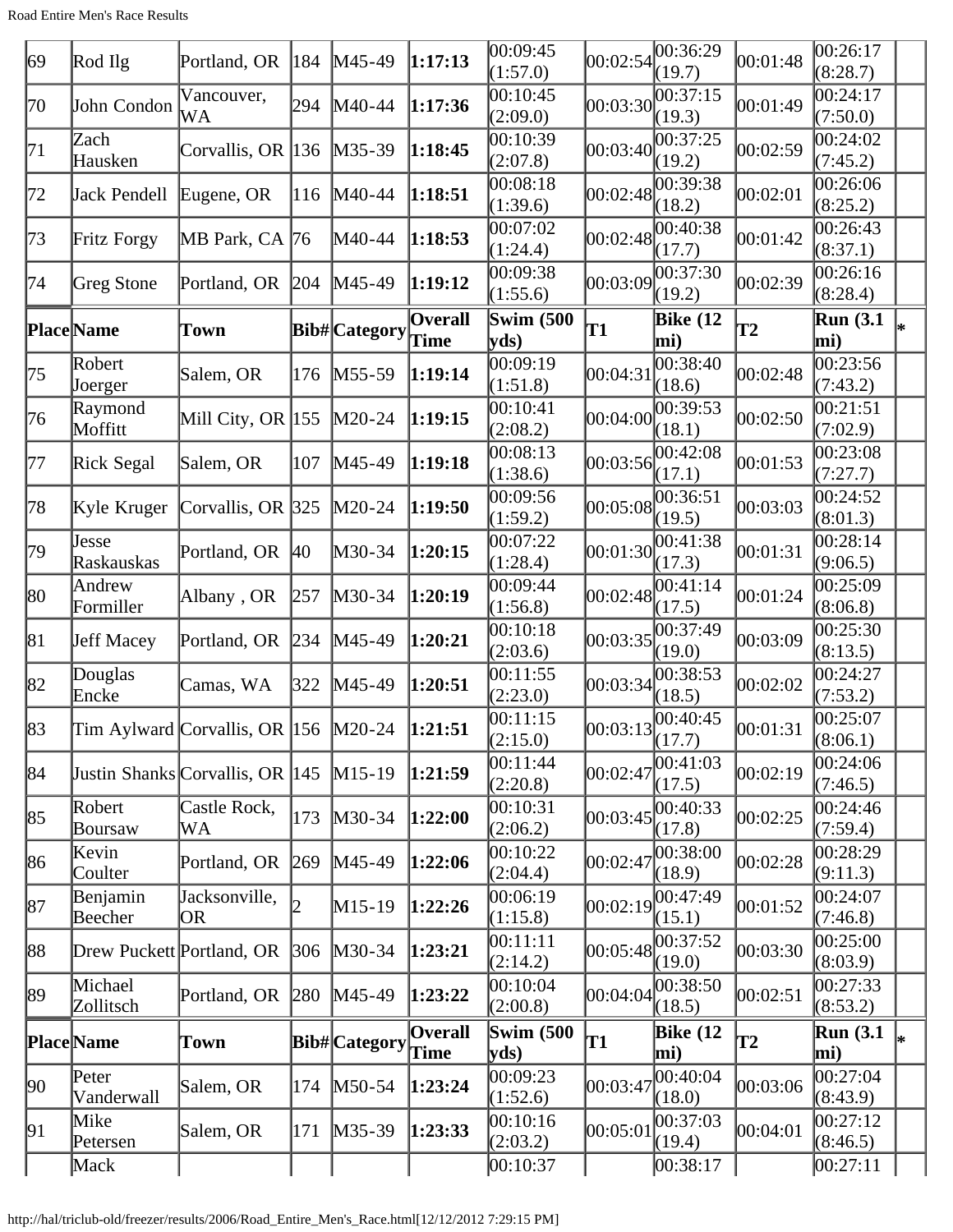| 92  | <b>Thames</b>             | Milwakie, OR 225   M25-29       |               |                               | 1:23:48        | (2:07.4)                         | $ 00:05:42 _{(18.8)}$ |                        | 00:02:01 | (8:46.1)                |  |
|-----|---------------------------|---------------------------------|---------------|-------------------------------|----------------|----------------------------------|-----------------------|------------------------|----------|-------------------------|--|
| 93  | Gerald<br>Balaban         | Dallas, OR                      | 249           | $M55-59$                      | 1:23:51        | 00:10:54<br>(2:10.8)             | 00:03:48              | 00:40:10<br>(17.9)     | 00:03:06 | 00:25:53<br>(8:21.0)    |  |
| 94  | Jonathan<br>Mills         | Corvallis, OR 313               |               | $M20-24$                      | 1:24:10        | 00:12:40<br>(2:32.0)             |                       | 00:03:50 <br>(18.5)    | 00:02:45 | 00:26:05<br>(8:24.8)    |  |
| 95  | Carlos<br>Velazquez       | Central Point,<br><b>OR</b>     | 224           | $M30-34$                      | 1:24:12        | 00:09:13<br>(1:50.6)             | 00:04:57              | 00:40:57<br>(17.6)     | 00:02:24 | 00:26:41<br>(8:36.5)    |  |
| 96  | Scott Bosse               | Grants Pass,<br><b>OR</b>       | 126           | $M25-29$                      | 1:24:15        | 00:08:13<br>(1:38.6)             | 00:02:42              | 00:43:25<br>(16.6)     | 00:02:32 | 00:27:23<br>(8:50.0)    |  |
| 97  | Fred Robbins              | Vancouver,<br>WA                | 187           | M60&O                         | 1:24:34        | 00:10:03<br>(2:00.6)             | 00:03:23              | 00:38:50<br>(18.5)     | 00:02:26 | 00:29:52<br>(9:38.1)    |  |
| 98  | Andy Smith                | Sunriver, OR $ 201 $            |               | $M55-59$                      | 1:25:02        | 00:09:34<br>(1:54.8)             | 00:02:01              | 00:41:36<br>(17.3)     | 00:02:48 | 00:29:03<br>(9:22.3)    |  |
| 99  | Benjamin<br>Clement       | Portland, OR                    | 272           | $M25-29$                      | 1:26:07        | 00:09:51<br>(1:58.2)             | 00:03:20              | 00:40:50<br>(17.6)     | 00:03:41 | 00:28:25<br>(9:10.0)    |  |
| 100 | Jd Amos                   | Vancouver,<br>WA                | 178           | $M25-29$                      | 1:26:37        | 00:09:13<br>(1:50.6)             | 00:05:05              | 00:45:30<br>(15.8)     | 00:02:19 | 00:24:30<br>(7:54.2)    |  |
| 101 |                           | Henry Stanko Lebanon, OR  127   |               | $M55-59$                      | 1:26:55        | 00:09:00<br>(1:48.0)             | 00:03:33              | 00:43:31<br>(16.5)     | 00:02:00 | 00:28:51<br>(9:18.4)    |  |
| 102 | David<br>Williams         | Portland, OR                    | 286           | $M40-44$                      | 1:27:02        | 00:10:04<br>(2:00.8)             | 00:04:54              | 00:40:48<br>(17.6)     | 00:03:45 | 00:27:31<br>(8:52.6)    |  |
| 103 | Jason Gatlin              | Eugene, OR                      | 140           | $M25-29$                      | 1:27:14        | 00:08:51<br>(1:46.2)             | 00:03:46              | 00:39:10<br>(18.4)     | 00:03:12 | 00:32:15<br>(10:24.2)   |  |
| 104 | <b>Bill Alden</b>         | Albany, OR                      | 163           | $M55-59$                      | 1:28:23        | 00:09:59<br>(1:59.8)             | 00:03:10              | 00:41:33<br>(17.3)     | 00:02:28 | 00:31:13<br>(10:04.2)   |  |
|     |                           |                                 |               |                               |                |                                  |                       |                        |          |                         |  |
|     | <b>Place</b> Name         | Town                            |               |                               | <b>Overall</b> | <b>Swim (500</b><br>yds)         | $\mathbf{T1}$         | <b>Bike</b> (12<br>mi) | T2       | <b>Run</b> (3.1)<br>mi) |  |
| 105 | Arron Dieter              | Portland, OR                    | $ 323\rangle$ | Bib#Category Time<br>$M30-34$ | 1:28:34        | 00:11:16<br>(2:15.2)             | 00:03:20              | 00:43:43<br>(16.5)     | 00:02:21 | 00:27:54<br>(9:00.0)    |  |
| 106 | Kevin<br>Savage           | Beaverton,<br> OR               | 188           | $M50-54$                      | 1:28:48        | 00:11:00<br>(2:12.0)             | 00:03:34              | 00:44:56<br>(16.0)     | 00:02:13 | 00:27:05<br>(8:44.2)    |  |
| 107 | Jim Vu                    | Salem, OR                       | 190           | $M25-29$                      | 1:29:09        | 00:12:56<br>(2:35.2)             | 00:04:07              | 00:41:51<br>(17.2)     | 00:02:03 | 00:28:12<br>(9:05.8)    |  |
| 108 | Steven Mott               | San<br>Francisco, CA            | 146           | $M45-49$                      | 1:29:10        | 00:09:40<br>(1:56.0)             | 00:04:55              | 00:39:19<br>(18.3)     | 00:02:09 | 00:33:07<br>(10:41.0)   |  |
| 109 | Mark Tinseth Salem, OR    |                                 | 119           | $M35-39$                      | 1:30:12        | 00:08:57<br>(1:47.4)             | 00:04:10              | 00:46:25<br>(15.5)     | 00:01:42 | 00:28:58<br>(9:20.6)    |  |
| 110 | Tim Warren                | Camas, WA                       | 268           | M40-44                        | 1:30:56        | 00:10:50<br>(2:10.0)             | 00:04:20              | 00:44:53<br>(16.0)     | 00:02:39 | 00:28:14<br>(9:06.5)    |  |
| 111 |                           | Brian Claytor Corvallis, OR 243 |               | $M25-29$                      | 1:31:32        | 00:09:29<br>(1:53.8)             | 00:04:51              | 00:41:58<br>(17.2)     | 00:03:46 | 00:31:28<br>(10:09.0)   |  |
| 112 | David Bell                | Beaverton,<br> OR               | 192           | $M40-44$                      | 1:31:49        | 00:11:16                         | 00:03:11              | 00:42:53<br>(16.8)     | 00:02:26 | 00:32:03<br>(10:20.3)   |  |
| 113 | Maurice<br><b>Banning</b> | Albany, OR                      | 318           | M60&O                         | 1:32:06        | (2:15.2)<br>00:13:44<br>(2:44.8) | 00:06:42              | 00:42:12<br>(17.1)     | 00:02:44 | 00:26:44<br>(8:37.4)    |  |
| 114 | Aldo<br>Melchiori         | Lacey, WA                       | 124           | $M50-54$                      | 1:32:13        | 00:08:43<br>(1:44.6)             | 00:03:55              | 00:40:16<br>(17.9)     | 00:03:25 | 00:35:54<br>(11:34.8)   |  |
| 115 | Jason Wyatt               | Eugene, OR                      | 139           | $M25-29$                      | 1:33:25        | 00:10:13<br>(2:02.6)             |                       | 00:03:58 <br>(16.6)    | 00:02:29 | 00:33:21<br>(10:45.5)   |  |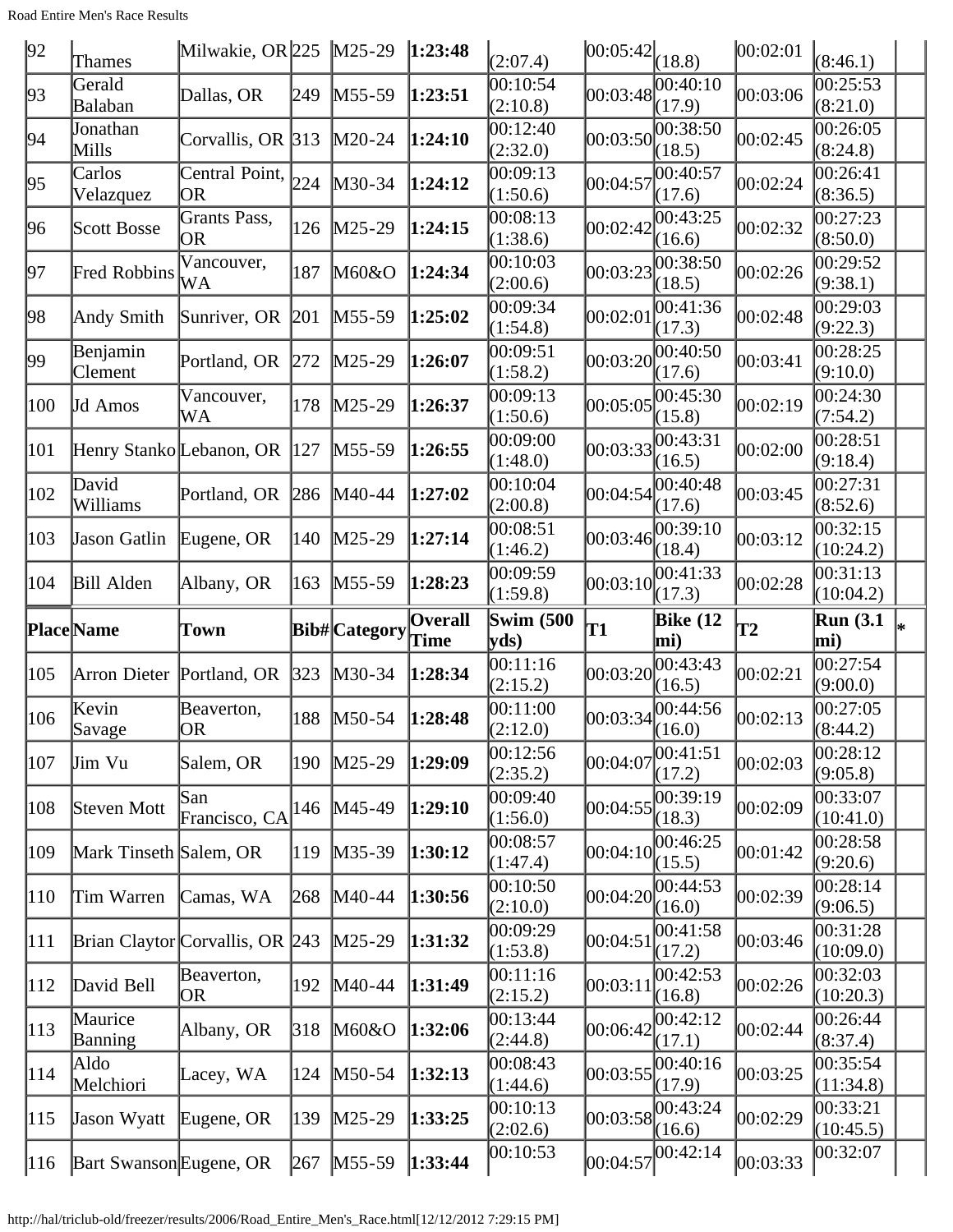|               |                        |                                        |     |              |                | (2:10.6)             |          | (17.0)             |          | (10:21.6)               |                     |
|---------------|------------------------|----------------------------------------|-----|--------------|----------------|----------------------|----------|--------------------|----------|-------------------------|---------------------|
| 117           | Darren Smith Camas, WA |                                        | 103 | $M40-44$     | 1:35:52        | 00:08:32             | 00:02:57 | 0.39:23            | 00:04:57 | 00:40:03                |                     |
|               |                        |                                        |     |              |                | (1:42.4)             |          | (18.3)             |          | (12:55.2)               |                     |
| 118           | Charles<br>Heiser      | Corvallis, OR 265                      |     | $M45-49$     | 1:35:53        | 00:11:55<br>(2:23.0) | 00:05:52 | 00:42:55<br>(16.8) | 00:03:07 | 00:32:04<br>(10:20.6)   |                     |
| 119           | Greg Colzani           | Vancouver,<br>WA                       |     | 191 M45-49   | 1:37:04        | 00:10:18<br>(2:03.6) | 00:03:04 | 00:51:04<br>(14.1) | 00:02:35 | 00:30:03<br>(9:41.6)    |                     |
|               | Place Name             | Town                                   |     | Bib#Category | Overall        | Swim $(500)$<br>yds) | T1       | Bike $(12)$<br>mi) | T2       | <b>Run</b> (3.1)<br>mi) |                     |
| 120           | Gary<br>Gustafson      | Corvallis, OR 352   M50-54             |     |              | 1:39:00        | 00:12:05<br>(2:25.0) | 00:05:53 | 00:47:23<br>(15.2) | 00:03:23 | 00:30:16<br>(9:45.8)    |                     |
| 121           | Mike Traeger Scio, OR  |                                        |     | 354 M40-44   | 1:44:28        | 00:13:20<br>(2:40.0) | 00:04:43 | 00:52:28<br>(13.7) | 00:02:16 | 00:31:41<br>(10:13.2)   |                     |
| 122           | Chad Hicks             | Bend, OR                               |     | 336 M30-34   | 1:45:29        | 00:10:18<br>(2:03.6) | 00:11:32 | 00:47:56<br>(15.0) | 00:05:45 | 00:29:58<br>(9:40.0)    |                     |
| $ 123\rangle$ | Jim<br>Mcdonald        | Silverton, OR 270 M60&O                |     |              | 1:49:03        | 00:12:21<br>(2:28.2) | 00:07:57 | 00:51:08<br>(14.1) | 00:04:25 | 00:33:12<br>(10:42.6)   |                     |
| 124           | John<br>Morrison       | Brownsville,<br>OR.                    | 358 | M60&O        | 1:59:49        | 00:16:43<br>(3:20.6) | 00:08:40 | 00:52:40<br>(13.7) | 00:05:26 | 00:36:20<br>(11:43.2)   |                     |
|               | Michael<br>Tasman      | Corvallis, OR 12                       |     | $M45-49$     |                |                      |          |                    |          |                         | $\vert$ dnp $\vert$ |
|               | Michael<br>Fletcher    | Junction City<br><b>OR</b>             | 29  | $M35-39$     |                |                      |          |                    |          |                         | dnp                 |
|               | David<br>Embree        | Portland, OR                           | 34  | $M20-24$     |                |                      |          |                    |          |                         | dnp                 |
|               | Justin Fay             | Corvallis, OR 77                       |     | M20-24       |                |                      |          |                    |          |                         | $\ln p$             |
|               | Spencer<br>Davis       | Bend, OR                               | 79  | $M25-29$     |                |                      |          |                    |          |                         | dnp                 |
|               | Mark Fay               | Klamath<br>Falls, OR                   | 105 | $M45-49$     |                |                      |          |                    |          |                         | dnp                 |
|               | Jackson<br>Jones       | Portland, OR 208 M25-29                |     |              |                |                      |          |                    |          |                         | dnp                 |
|               |                        | Roger Wong Corvallis, OR 266 M40-44    |     |              |                |                      |          |                    |          |                         | dnp                 |
|               | Norman<br>Smith        | Prinevile, OR $\left 288\right $ M60&O |     |              |                |                      |          |                    |          |                         | dnp                 |
|               | Dean Miller            | Corvallis, OR $ 320 \rangle$ M45-49    |     |              |                |                      |          |                    |          |                         | $\ln p$             |
|               | Place Name             | Town                                   |     | Bib#Category | <b>Overall</b> | Swim $(500)$<br>yds  | T1       | Bike $(12)$<br>mi) | T2       | Run(3.1)<br>mi)         | l∗                  |
|               | Tim<br>Wildman         | Vancouver,<br>WA                       |     | 330 M25-29   |                |                      |          |                    |          |                         | dnp                 |
|               | Bruce<br>Dougan        | Welches, OR 350 M50-54                 |     |              |                |                      |          |                    |          |                         | dnp                 |
|               | Jeff Owens             | La Pine, OR                            |     | 355 M30-34   |                |                      |          |                    |          |                         | $\ln p$             |

We hope you had a great race day! If you have any comments, please share them with us. We'd love to hear them.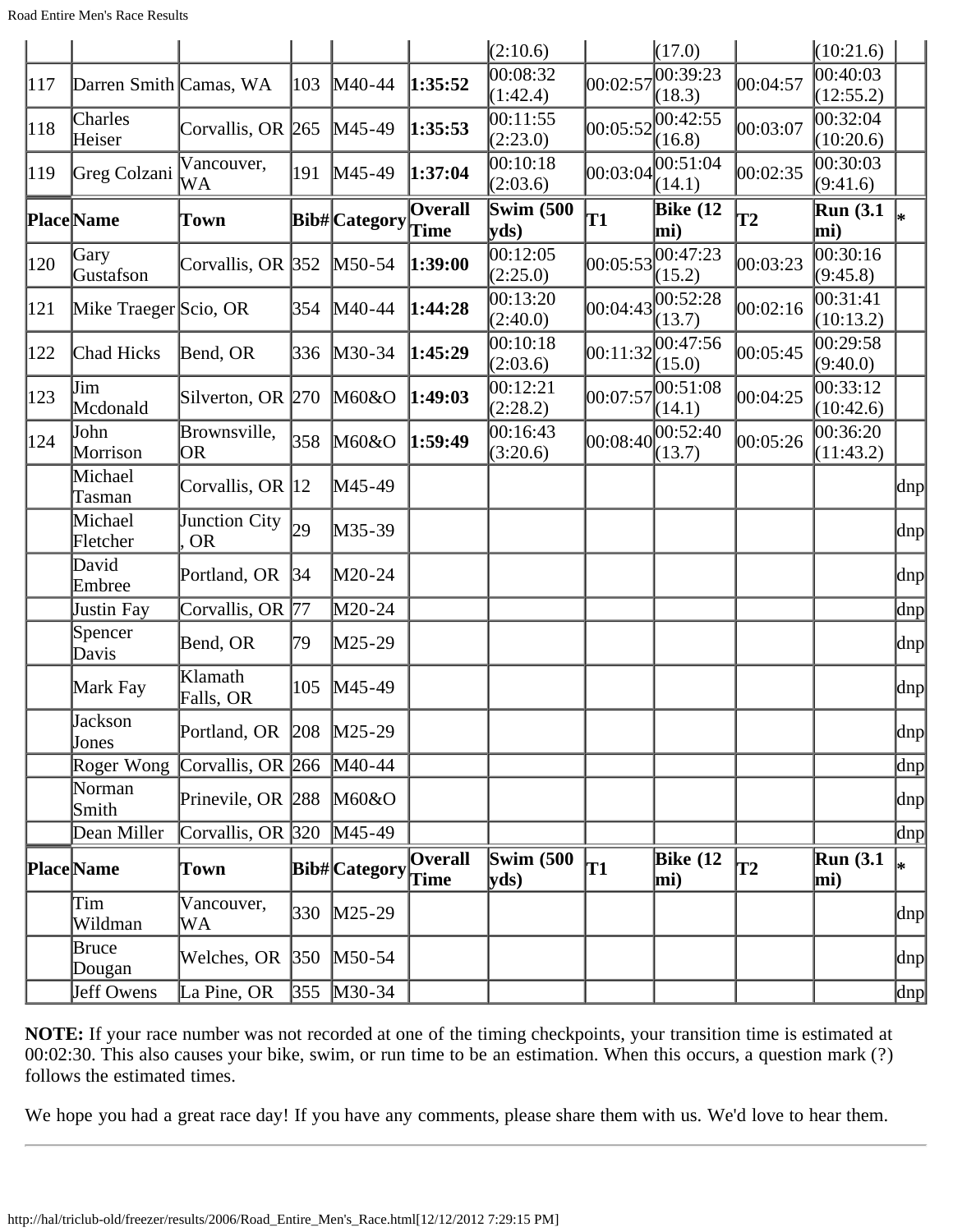Category Abbreviations: "M60&O" means "Male 60 and Over" "M15-19" means "Male 15-19" "M20-24" means "Male 20-24" "M25-29" means "Male 25-29" "M30-34" means "Male 30-34" "M35-39" means "Male 35-39" "M40-44" means "Male 40-44" "M45-49" means "Male 45-49" "M50-54" means "Male 50-54" "M55-59" means "Male 55-59"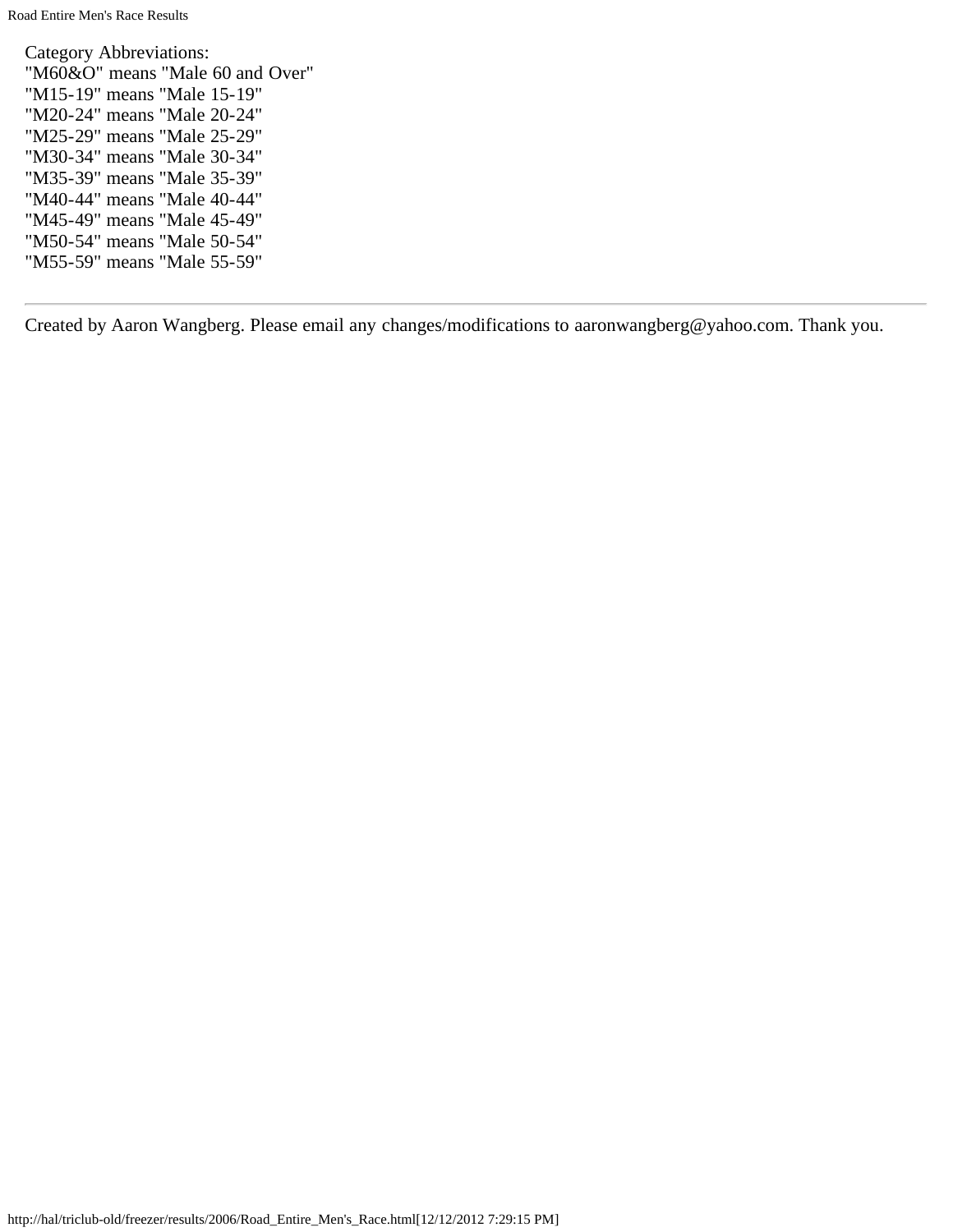# **Road Results for Entire Women's Race April 8, 2006**

|              | Place Name                       | Town                        |     | <b>Bib#</b> Category | <b>Overall</b><br>Time | Swim $(500)$<br>yds            | T1       | Bike $(12)$<br>mi)               | T2       | $\overline{\text{Run}}(3.1\vert_{*})$<br>mi) |  |
|--------------|----------------------------------|-----------------------------|-----|----------------------|------------------------|--------------------------------|----------|----------------------------------|----------|----------------------------------------------|--|
| 1            | Megan Banks                      | Eugene, OR                  | 89  | $F35-39$             | 1:06:34                | 00:08:20<br>(1:40.0)           | 00:01:58 | 00:33:29<br>(21.5)               | 00:01:50 | 00:20:57<br>(6:45.5)                         |  |
| 2            | Melissa Lynett                   | Portland, OR 113            |     | $\text{F25-29}$      | 1:08:14                | 00:08:00<br>(1:36.0)           | 00:01:41 | 00:36:15<br>(19.9)               | 00:01:51 | 00:20:27<br>(6:35.8)                         |  |
| 3            | Sandra Uesugi                    | Corvallis, OR <sup>23</sup> |     | $F30-34$             | 1:09:01                | 00:06:44<br>(1:20.8)           | 00:01:20 | 00:34:51<br>(20.7)               | 00:01:46 | 00:24:20<br>(7:51.0)                         |  |
| 4            | Alisa Rawe                       | Beaverton,<br><b>OR</b>     | 60  | $F25-29$             | 1:09:26                | 00:07:04<br>(1:24.8)           | 00:02:36 | 00:36:48<br>(19.6)               | 00:01:37 | 00:21:21<br>(6:53.2)                         |  |
| 5            | Janna Hickerson Corvallis, OR 19 |                             |     | $F20-24$             | 1:09:57                | 00:06:28<br>(1:17.6)           | 00:01:31 | 00:36:48<br>(19.6)               | 00:01:44 | 00:23:26<br>(7:33.5)                         |  |
| 6            | Hannah Robbins                   | Vancouver,<br>WA            | 64  | $F20-24$             | 1:10:19                | 00:07:33<br>(1:30.6)           | 00:01:40 | 00:37:30<br>(19.2)               | 00:01:27 | 00:22:09<br>(7:08.7)                         |  |
| 17           | Kimberly Klein                   | Corvallis, OR 128           |     | $\text{F25-29}$      | 1:10:56                | 00:08:05<br>(1:37.0)           | 00:02:22 | 00:35:20<br>(20.4)               | 00:02:01 | 00:23:08<br>(7:27.7)                         |  |
| 8            | <b>Courtney Ries</b>             | Portland, OR 131            |     | $F20-24$             | 1:11:54                | 00:08:50<br>(1:46.0)           | 00:01:54 | 00:35:59<br>(20.0)               | 00:02:01 | 00:23:10<br>(7:28.4)                         |  |
| 9            | Jessica Dickson                  | Portland, OR 217            |     | $F30-34$             | 1:12:09                | 00:10:24<br>(2:04.8)           | 00:02:11 | 00:35:56<br>(20.0)               | 00:01:39 | 00:21:59<br>(7:05.5)                         |  |
| $ 10\rangle$ | Jennifer<br>Woodruff             | Portland, OR 39             |     | $F35-39$             | 1:12:43                | 00:07:48<br>(1:33.6)           | 00:01:53 | 00:35:45<br>(20.1)               | 00:01:54 | 00:25:23<br>(8:11.3)                         |  |
| 11           | Jenn Mock                        | Vancouver,<br>WA            | 111 | $F25-29$             | 1:13:05                | 00:08:22<br>(1:40.4)           | 00:02:57 | 00:37:49<br>(19.0)               | 00:02:22 | 00:21:35<br>(6:57.7)                         |  |
| $ 12\rangle$ | Nancy Nichols                    | Portland, OR 114            |     | $F25-29$             | 1:15:09                | 00:08:35<br>(1:43.0)           | 00:01:58 | 00:39:19<br>(18.3)               | 00:02:01 | 00:23:16<br>(7:30.3)                         |  |
| $ 13\rangle$ | Anna Thames                      | Milwakie,<br> OR            | 122 | $F20-24$             | 1:15:39                | 00:07:25<br>(1:29.0)           | 00:02:19 | 00:36:35<br>(19.7)               | 00:02:13 | 00:27:07<br>(8:44.8)                         |  |
| 14           | Gloria Califf                    | Camas, WA                   | 59  | $F50-54$             | 1:15:49                | 00:08:19<br>(1:39.8)           | 00:02:33 | 00:38:00<br>(18.9)               | 00:02:12 | 00:24:45<br>(7:59.0)                         |  |
|              | Place Name                       | Town                        |     | Bib# Category        | <b>Overall</b><br>Time | Swim $(500)$<br>$ {\bf y}$ ds) | T1       | Bike $(12)$ <sub>T2</sub><br>mi) |          | $\overline{\text{Run }(3.1]}_*$<br>mi)       |  |
| 15           | <b>Bronwen Rice</b>              | Corvallis, OR27             |     | $F25-29$             | 1:15:54                | 00:06:55<br>(1:23.0)           | 00:01:54 | 00:39:37<br>(18.2)               | 00:01:36 | 00:25:52<br>(8:20.6)                         |  |
| 16           | Kristin Boock                    | Corvallis, OR 13            |     | $F30-34$             | 1:15:57                | 00:06:18<br>(1:15.6)           | 00:02:11 | 00:40:54<br>(17.6)               | 00:01:46 | 00:24:48<br>(8:00.0)                         |  |
| 17           | Rachael Roberts                  | Corvallis, $OR 218$         |     | $F30-34$             | 1:16:07                | 00:10:51<br>(2:10.2)           | 00:02:18 | 00:37:32<br>(19.2)               | 00:01:34 | 00:23:52<br>(7:41.9)                         |  |
| 18           | April Shepherd                   | Tigard, OR                  | 211 | $F25-29$             | 1:16:33                | 00:10:42<br>(2:08.4)           | 00:02:20 | 00:37:51<br>(19.0)               | 00:02:05 | 00:23:35<br>(7:36.5)                         |  |
| 19           | Pamela Archer                    | Corvallis, OR 222           |     | $F25-29$             | 1:16:55                | 00:09:40<br>(1:56.0)           | 00:02:42 | 00:39:39<br>(18.2)               | 00:02:09 | 00:22:45<br>(7:20.3)                         |  |
| 20           | Jodi Kaszubski                   | Eugene, OR                  | 87  | $F30-34$             | 1:17:19                | 00:07:56<br>(1:35.2)           | 00:03:17 | 00:41:47<br>(17.2)               | 00:01:33 | 00:22:46<br>(7:20.6)                         |  |
|              |                                  | Vancouver,                  |     |                      |                        | 00:10:20                       |          | 00:40:51                         |          | 00:21:10                                     |  |

http://hal/triclub-old/freezer/results/2006/Road\_Entire\_Women's\_Race.html[12/12/2012 7:29:16 PM]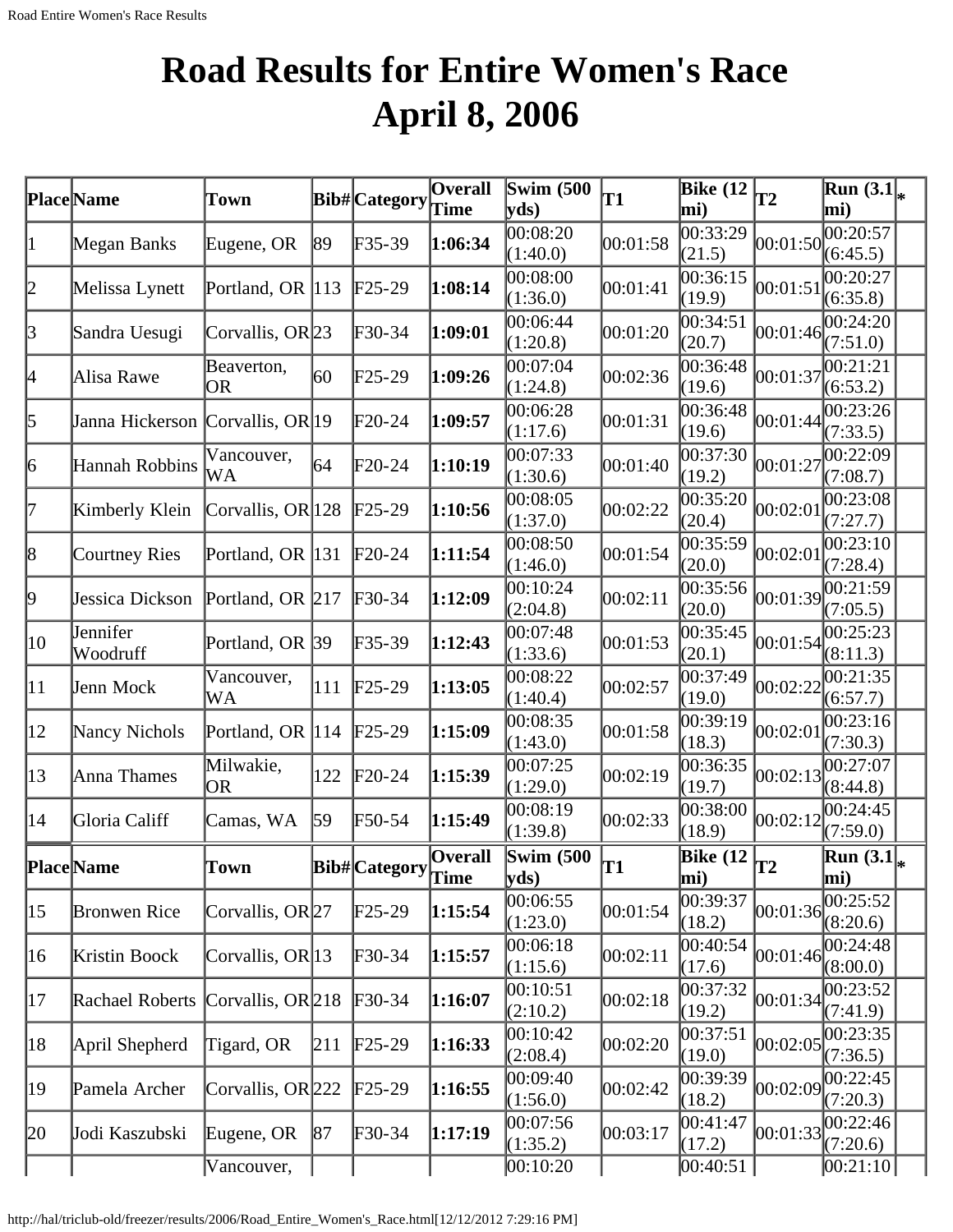| 21        | Julie Seale                    | WA                      | 247 | $F30-34$                   | 1:17:20                | (2:04.0)                  | 00:02:41 | (17.6)             | $ 00:02:18 $ (6:49.7)  |                                          |  |
|-----------|--------------------------------|-------------------------|-----|----------------------------|------------------------|---------------------------|----------|--------------------|------------------------|------------------------------------------|--|
| 22        | Hayley Grant                   | Corvallis,<br>OR        | 254 | $F20-24$                   | 1:18:00                | 00:09:42<br>(1:56.4)      | 00:02:20 | 00:40:22<br>(17.8) | 00:01:44               | 00:23:52<br>(7:41.9)                     |  |
| 23        | Annie Hoag                     | Eugene, OR              | 84  | $\textcolor{blue}{F30-34}$ | 1:18:05                | 00:07:53<br>(1:34.6)      | 00:02:38 | 00:42:26<br>(17.0) | 00:01:51               | 00:23:17<br>(7:30.6)                     |  |
| 24        | Emilie Miller                  | Portland, OR $ 196 $    |     | $F25-29$                   | 1:18:19                | 00:10:25<br>(2:05.0)      | 00:03:40 | 00:43:45<br>(16.5) | 00:01:23               | 00:19:06<br>(6:09.7)                     |  |
| 25        | Angela Smith                   | Albany, OR              | 175 | $\textcolor{blue}{F30-34}$ | 1:18:42                | 00:09:20<br>(1:52.0)      | 00:02:35 | 00:38:32<br>(18.7) | 00:02:04               | [00:26:11]<br>(8:26.8)                   |  |
| 26        | Debra Lambourn Portland, OR 42 |                         |     | $F35-39$                   | 1:19:00                | 00:08:06<br>(1:37.2)      | 00:02:13 | 00:36:02<br>(20.0) | 00:02:24               | 00:30:15<br>(9:45.5)                     |  |
| 27        | Annie White                    | Portland, OR 117        |     | $F20-24$                   | 1:19:14                | 00:09:03<br>(1:48.6)      | 00:02:46 | 00:41:32<br>(17.3) | 00:02:56               | 00:22:57<br>(7:24.2)                     |  |
| 28        | Kara Kleeman                   | Corvallis, OR 153       |     | $F30-34$                   | 1:19:23                | 00:10:35<br>(2:07.0)      | 00:03:06 | 00:39:23<br>(18.3) | 00:02:00               | 00:24:19<br>(7:50.6)                     |  |
| 29        | Sara Sitter                    | Portland, OR 94         |     | $\text{F25-29}$            | 1:19:43                | 00:08:18<br>(1:39.6)      | 00:02:11 | 00:41:43<br>(17.3) | 00:02:09               | 00:25:22<br>(8:11.0)                     |  |
|           | <b>Place</b> Name              | Town                    |     | <b>Bib#</b> Category       | <b>Overall</b><br>Time | <b>Swim (500)</b><br>yds) | T1       | Bike $(12)$<br>mi) | <b>T2</b>              | $\overline{\text{Run (3.1]}_{*}}$<br>mi) |  |
| 30        | Sarah Reichle                  | Wilsonville,<br>OR      | 263 | $\text{F}30-34$            | 1:19:47                | 00:09:40<br>(1:56.0)      | 00:02:53 | 00:39:54<br>(18.0) | 00:02:06               | 00:25:14<br>(8:08.4)                     |  |
| 31        | Kim Lloyd                      | Portland, OR 242        |     | $\text{F}35-39$            | 1:19:58                | 00:10:28<br>(2:05.6)      | 00:02:46 | 00:39:07<br>(18.4) | 00:02:15               | 00:25:22<br>(8:11.0)                     |  |
| 32        | Molly Neill                    | Hillsboro,<br><b>OR</b> | 210 | $F20-24$                   | 1:20:12                | 00:09:50<br>(1:58.0)      | 00:03:14 | 00:40:50<br>(17.6) | 00:02:04               | 00:24:14<br>(7:49.0)                     |  |
| 33        | Keri Dull                      | Portland, OR 194        |     | $F20-24$                   | 1:20:25                | 00:09:38<br>(1:55.6)      | 00:02:45 | 00:40:10<br>(17.9) | 00:01:29               | 00:26:23<br>(8:30.6)                     |  |
| 34        | Juanita Larson                 | Portland, OR 279        |     | $F35-39$                   | 1:20:36                | 00:10:42<br>(2:08.4)      | 00:03:06 | 00:38:53<br>(18.5) | 00:02:34               | 00:25:21<br>(8:10.6)                     |  |
| 35        | Jenny Shine                    | Springfield,<br> OR     | 301 | $F20-24$                   | 1:20:51                | 00:10:33<br>(2:06.6)      | 00:02:33 | 00:41:46<br>(17.2) | $[00:01:35]^{U\cup 1}$ | 00:24:24                                 |  |
| 36        | Tacy Jones                     | Eagle Creek,<br>OR      | 67  | F45-49                     | 1:20:58                | 00:08:09<br>(1:37.8)      | 00:02:41 | 00:39:32<br>(18.2) | 00:02:17               | 00:28:19<br>(9:08.1)                     |  |
| 37        | Annmarie Ely                   | Monmouth,<br>OR         | 61  | $F20-24$                   | 1:20:59                | 00:08:20<br>(1:40.0)      | 00:02:29 | 00:43:31<br>(16.5) | 00:01:38               | 00:25:01<br>(8:04.2)                     |  |
|           | $ 38-T $ Becky Willhite        | Salem, OR               | 110 | $F30-34$                   | 1:21:19                | 00:08:32<br>(1:42.4)      | 00:02:38 | 00:40:34<br>(17.7) | 00:01:59               | 00:27:36<br>(8:54.2)                     |  |
|           | 38-T Gina Remington Albany, OR |                         | 215 | $\textcolor{blue}{F}30-34$ | 1:21:19                | 00:10:44<br>(2:08.8)      | 00:02:24 | 00:41:04<br>(17.5) | 00:01:27               | 00:25:40<br>(8:16.8)                     |  |
| 40        | Carey Schulte                  | Portland, OR 75         |     | F40-44                     | 1:21:34                | 00:07:48<br>(1:33.6)      | 00:02:50 | 00:42:27<br>(17.0) | 00:01:47               | 00:26:42<br>(8:36.8)                     |  |
| 41        | Karen Bain                     | Salem, OR               | 74  | $F30-34$                   | 1:21:35                | 00:08:13<br>(1:38.6)      | 00:03:17 | 00:43:35<br>(16.5) | 00:01:26               | 00:25:04<br>(8:05.2)                     |  |
| 42        | Allison Bryan                  | Eugene, OR              | 223 | $\text{F25-29}$            | 1:22:14                | 00:10:23<br>(2:04.6)      | 00:02:48 | 00:42:39<br>(16.9) | 00:01:48               | 00:24:36<br>(7:56.1)                     |  |
| $\mu$ 3-T | Laura Gannon                   | Corvallis, OR 83        |     | F45-49                     | 1:22:48                | 00:08:05<br>(1:37.0)      | 00:01:59 | 00:42:54<br>(16.8) | 00:02:36               | 00:27:14<br>(8:47.1)                     |  |
| $43-T$    | Tiffanie<br>Andrews-Rost       | Salem, OR               | 160 | $F30-34$                   | 1:22:48                | 00:10:29<br>(2:05.8)      | 00:03:04 | 00:39:23<br>(18.3) | 00:02:20               | 00:27:32<br>(8:52.9)                     |  |
|           | <b>Place</b> Name              | Town                    |     | Bib#Category               | <b>Overall</b>         | <b>Swim (500)</b>         | T1       | Bike $(12)$        | T2                     | <b>Run</b> $(3.1)_{*}$                   |  |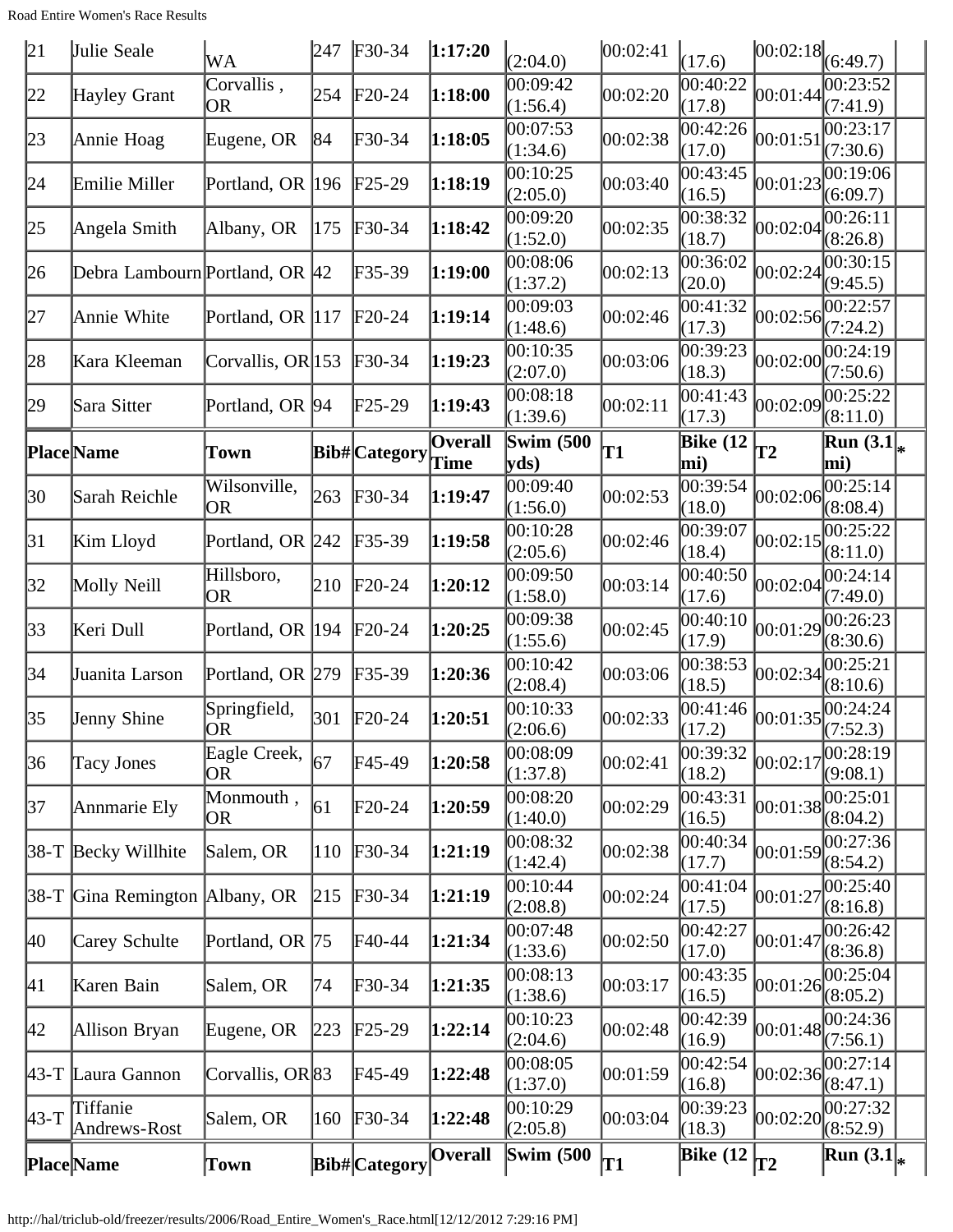|              |                            |                               |               |                      | Time            | yds                                            |          | mi)                              |            | mi)                    |
|--------------|----------------------------|-------------------------------|---------------|----------------------|-----------------|------------------------------------------------|----------|----------------------------------|------------|------------------------|
| 45           | Jennifer<br>Welander       | Bend, OR                      | 261           | $F30-34$             | 1:22:50         | 00:10:25<br>(2:05.0)                           | 00:03:38 | 00:42:01<br>(17.1)               | 00:02:27   | 00:24:19<br>(7:50.6)   |
| 46           | Tana Bryn                  | Eugene, OR                    | 104           | $F20-24$             | 1:24:02         | 00:08:47<br>(1:45.4)                           | 00:02:22 | 00:43:46<br>(16.5)               | 00:02:34   | 00:26:33<br>(8:33.9)   |
| 47           | Nancy<br>Raskauskas        | Corvallis, OR <sup>[41]</sup> |               | $F20-24$             | 1:24:43         | 00:08:06<br>(1:37.2)                           | 00:02:41 | 00:42:39<br>(16.9)               | 00:02:15   | 00:29:02<br>(9:21.9)   |
| 48           | Laura Skinkle              | Bend, OR                      | 314           | F50-54               | 1:25:16         | 00:12:46<br>(2:33.2)                           | 00:03:07 | 00:40:56<br>(17.6)               | 00:02:19   | 00:26:08<br>(8:25.8)   |
| 49           | Denise Croucher            | Brush Prairie,<br>WA          | 102           | F40-44               | 1:25:28         | 00:09:00<br>(1:48.0)                           | 00:03:42 | 00:38:32<br>(18.7)               | 00:02:47   | 00:31:27<br>(10:08.7)  |
| 50           | Elise Hickson              | Lebanon, OR 47                |               | $F20-24$             | 1:25:33         | 00:08:05<br>(1:37.0)                           | 00:02:30 | 00:46:35<br>(15.5)               | [00:02:06] | 00:26:17<br>(8:28.7)   |
| 51           | Tricia Ianora              | Portland, OR 307              |               | $F35-39$             | 1:25:35         | 00:09:52<br>(1:58.4)                           | 00:05:22 | 00:42:58<br>(16.8)               | 00:01:49   | 00:25:34<br>(8:14.8)   |
|              | 52-T Heidi Cleary          | Corvallis, OR 232             |               | $F35-39$             | 1:25:54         | 00:11:38<br>(2:19.6)                           | 00:02:22 | 00:44:10<br>(16.3)               | 00:01:56   | 00:25:48<br>(8:19.4)   |
|              | 52-T Vickie Skakel         | Portland, OR 327              |               | F45-49               | 1:25:54         | 00:12:56<br>(2:35.2)                           | 00:05:44 | 00:38:38<br>(18.6)               | 00:02:57   | 00:25:39<br>(8:16.5)   |
| 54           | Chris Hiaasen              | Mill City,<br><b>OR</b>       | 86            | F45-49               | 1:25:56         | 00:07:46<br>(1:33.2)                           | 00:03:08 | 00:42:46<br>(16.8)               | 00:02:42   | 00:29:34<br>(9:32.3)   |
| 55           | Elizabeth Hoops            | Camas, WA                     | 172           | $F50-54$             | 1:25:59         | 00:10:03<br>(2:00.6)                           | 00:03:50 | 00:39:03<br>(18.4)               | 00:02:27   | 00:30:36<br>(9:52.3)   |
| 56           | Margaret<br>Wittenauer-Lee | Portland, OR 170              |               | $F55-59$             | 1:26:07         | 00:10:07<br>(2:01.4)                           | 00:03:29 | 00:42:44<br>(16.8)               | 00:03:17   | 00:26:30<br>(8:32.9)   |
| 57           | Jan Beyer                  | Camas, WA                     | 162           | $F45-49$             | 1:26:36         | 00:10:21<br>(2:04.2)                           | 00:03:30 | 00:42:47<br>(16.8)               | 00:02:30   | 00:27:28<br>(8:51.6)   |
| 58           | DeDe Mott                  | Vancouver,<br>WA              | 130           | $F35-39$             | 1:26:46         | 00:09:18<br>(1:51.6)                           | 00:03:27 | 00:43:19<br>(16.6)               | 00:03:22   | 00:27:20<br>(8:49.0)   |
| 59           | Abigail Pecore             | Portland, OR 189              |               | $F25-29$             | 1:27:07         | 00:09:01<br>(1:48.2)                           | 00:02:50 | 00:43:32<br>(16.5)               | 00:01:45   | 00:29:59<br>(9:40.3)   |
|              | Place Name                 | Town                          |               | <b>Bib#</b> Category | Overall<br>Time | $\mathbf{Swim}\;$ (500<br>$ {\bf v} {\bf ds})$ | T1       | Bike $(12)$ <sub>T2</sub><br>mi) |            | Run $(3.1)_{*}$<br>mi) |
| $ 60\rangle$ | Tasha Wulff                | Corvallis, OR <sup>51</sup>   |               | $F30-34$             | 1:27:51         | 00:07:34<br>(1:30.8)                           | 00:02:56 | 00:43:10<br>(16.7)               | 00:02:16   | 00:31:55<br>(10:17.7)  |
| 61           | Lindsay Parker             | Corvallis, OR 278             |               | $F50-54$             | 1:28:16         | 00:11:58<br>(2:23.6)                           | 00:04:28 | 00:40:51<br>(17.6)               | 00:03:00   | 00:27:59<br>(9:01.6)   |
| 62           | Christina Gross            | Newberg,<br>OR                | 256           | $FA0-44$             | 1:29:34         | 00:09:59<br>(1:59.8)                           | 00:03:35 | 00:44:41<br>(16.1)               | 00:02:08   | 00:29:11<br>(9:24.8)   |
| $\sqrt{63}$  | Ayre Ann<br>Williamson     | Camas, WA                     | $ 112\rangle$ | $F35-39$             | 1:29:37         | 00:08:11<br>(1:38.2)                           | 00:03:32 | 00:44:06<br>(16.3)               | 00:03:07   | 00:30:41<br>(9:53.9)   |
| 64           | Sally Stafford             | Corvallis, OR 186             |               | F60&O                | 1:29:46         | 00:11:07<br>(2:13.4)                           | 00:03:44 | 00:46:16<br>(15.6)               | 00:02:27   | 00:26:12<br>(8:27.1)   |
| 65           | Susan Schnapp              | Hillsboro,<br>OR              | 133           | $F35-39$             | 1:29:58         | 00:10:07<br>(2:01.4)                           | 00:04:11 | 00:44:18<br>(16.3)               | 00:02:34   | 00:28:48<br>(9:17.4)   |
| 66           | Gayle Evensen              | Philomath,<br>OR              | 165           | $F55-59$             | 1:30:06         | 00:10:13<br>(2:02.6)                           | 00:03:57 | 00:46:04<br>(15.6)               | 00:02:48   | 00:27:04<br>(8:43.9)   |
| 67           | Carrie Carver              | Eugene, OR                    | 148           | $\text{F25-29}$      | 1:30:08         | 00:11:13<br>(2:14.6)                           | 00:03:26 | 00:41:24<br>(17.4)               | 00:02:26   | 00:31:39<br>(10:12.6)  |
| 68           | Karen Prater               | Eugene, OR                    | 264           | F40-44               | 1:30:36         | 00:10:56<br>(2:11.2)                           | 00:03:34 | 00:44:39<br>(16.1)               | 00:02:24   | 00:29:03<br>(9:22.3)   |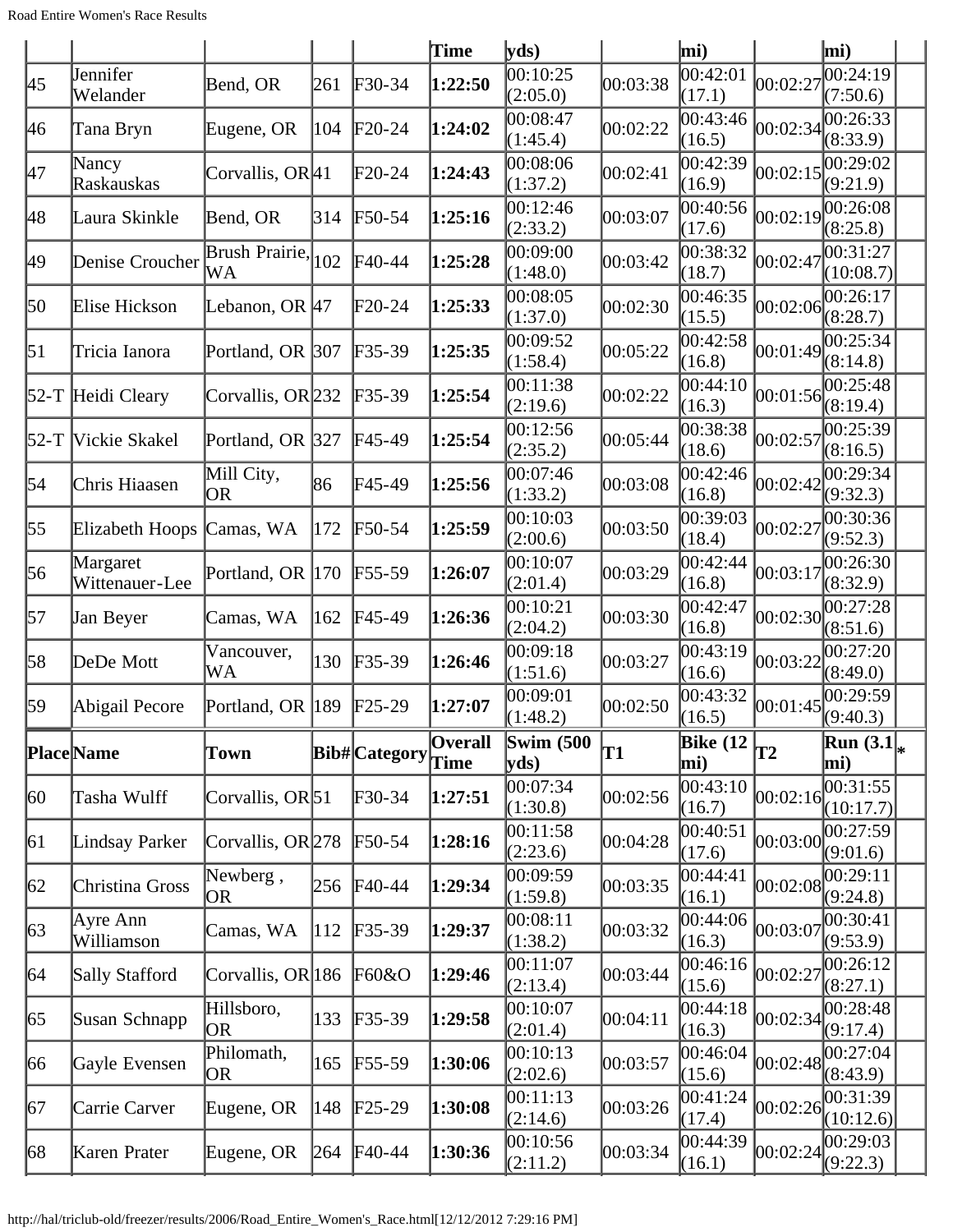| 69 | Carly Heron                | Gresham, OR 356         |     | $F30-34$                   | 1:30:45                | 00:12:47<br>(2:33.4)     | 00:03:18  | 00:42:31<br>(16.9)     | 00:02:23 | 00:29:46<br>(9:36.1)          |  |
|----|----------------------------|-------------------------|-----|----------------------------|------------------------|--------------------------|-----------|------------------------|----------|-------------------------------|--|
| 70 | Sandy Ranelle-<br>Ramberg  | Vancouver,<br>WA        | 287 | $F40-44$                   | 1:30:59                | 00:11:40<br>(2:20.0)     | 00:03:10  | 00:45:15<br>(15.9)     | 00:02:24 | 00:28:30<br>(9:11.6)          |  |
| 71 | Lindsay Pranger            | Hillsboro,<br><b>OR</b> | 195 | $\text{F25-29}$            | 1:31:03                | 00:09:58<br>(1:59.6)     | 00:04:30  | 00:46:40<br>(15.4)     | 00:02:17 | 00:27:38<br>(8:54.8)          |  |
| 72 | Ana Flores                 | Eugene, OR              | 193 | $F20-24$                   | 1:31:53                | 00:12:53<br>(2:34.6)     | 00:03:44  | 0.46:45<br>(15.4)      | 00:02:15 | 00:26:16<br>(8:28.4)          |  |
| 73 | <b>Renee Crowson</b>       | Camas, WA               | 228 | $\textcolor{blue}{F30-34}$ | 1:32:41                | 00:10:14<br>(2:02.8)     | 00:02:37  | 00:43:59<br>(16.4)     | 00:02:16 | 00:33:35<br>(10:50.0)         |  |
| 74 | Andrea Forgy               | MB View,<br>CA          | 253 | $FA0-44$                   | 1:32:57                | 00:10:10<br>(2:02.0)     | 00:03:27  | 00:47:01<br>(15.3)     | 00:02:22 | 00:29:57<br>(9:39.7)          |  |
|    | <b>Place</b> Name          | Town                    |     | <b>Bib#</b> Category       | <b>Overall</b><br>Time | <b>Swim (500)</b><br>yds | T1        | <b>Bike</b> (12<br>mi) | T2       | <b>Run</b> $(3.1)_{*}$<br>mi) |  |
| 75 | Kelley Clark               | Salem, OR               | 275 | $\textcolor{blue}{F30-34}$ | 1:33:35                | 00:10:04<br>(2:00.8)     | 00:04:52  | 00:51:54<br>(13.9)     | 00:01:53 | 00:24:52<br>(8:01.3)          |  |
| 76 | Kathy Eckert-<br>Mason     | Corvallis, OR 96        |     | F45-49                     | 1:34:19                | 00:10:26?<br>(2:05.2)    | 00:02:30? | 00:49:57<br>(14.4)     | 00:03:15 | 00:28:11<br>(9:05.5)          |  |
| 77 | Heather Platt              | Corvallis, OR 277       |     | $\text{F25-29}$            | 1:35:14                | 00:10:16<br>(2:03.2)     | 00:03:57  | 00:45:46<br>(15.7)     | 00:01:43 | 00:33:32<br>(10:49.0)         |  |
| 78 | Kathy Dull                 | Portland, OR 302        |     | $F50-54$                   | 1:35:28                | 00:10:23<br>(2:04.6)     | 00:04:15  | 00:47:08<br>(15.3)     | 00:02:11 | 00:31:31<br>(10:10.0)         |  |
| 79 | Theresa<br>Valentine       | Corvallis, OR 285       |     | $FA5-49$                   | 1:35:38                | 00:13:08<br>(2:37.6)     | 00:04:37  | 00:46:11<br>(15.6)     | 00:02:46 | 00:28:56<br>(9:20.0)          |  |
| 80 | Catherine Alden Albany, OR |                         | 246 | $\text{F}55-59$            | 1:35:47                | 00:10:38<br>(2:07.6)     | 00:04:08  | 00:44:56<br>(16.0)     | 00:02:23 | 00:33:42<br>(10:52.3)         |  |
|    | 81-T Renee Gaasch          | Camas, WA               | 212 | F30-34                     | 1:35:48                | 00:10:47<br>(2:09.4)     | 00:04:09  | 00:45:50<br>(15.7)     | 00:02:06 | 00:32:56<br>(10:37.4)         |  |
|    | 81-T Janel Dalin           | Cornelius,<br>OR        | 339 | $F35-39$                   | 1:35:48                | 00:10:13<br>(2:02.6)     | 00:05:17  | 00:50:02<br>(14.4)     | 00:03:08 | 00:27:08<br>(8:45.2)          |  |
| 83 | Yvonne Alaman              | Philomath,<br> OR       |     | 233 F40-44                 | 1:36:18                | 00:09:56<br>(1:59.2)     | 00:03:30  | 00:52:50<br>(13.6)     | 00:03:11 | 00:26:51<br>(8:39.7)          |  |
| 84 | Candis Giles               | Corvallis, $OR 310$     |     | $F55-59$                   | 1:36:29                | 00:12:27<br>(2:29.4)     | 00:04:02  | 00:44:28<br>(16.2)     | 00:03:02 | 00:32:30<br>(10:29.0)         |  |
| 85 | Leslie Stevens             | Keizer, OR              | 274 | $F35-39$                   | 1:37:31                | 00:11:53<br>(2:22.6)     | 00:04:08  | 00:45:51<br>(15.7)     | 00:02:57 | 00:32:42<br>(10:32.9)         |  |
| 86 | Sharla Smith               | Grants Pass,<br>OR      | 220 | $F40-44$                   | 1:37:35                | 00:09:58<br>(1:59.6)     | 00:04:06  | 00:48:14<br>(14.9)     | 00:02:46 | 00:32:31<br>(10:29.4)         |  |
| 87 | Karen<br>Wohlwend          | Corvallis, OR321        |     | $F35-39$                   | 1:38:56                | 00:11:48<br>(2:21.6)     | 00:05:43  | 00:46:42<br>(15.4)     | 00:02:39 | 00:32:04<br>(10:20.6)         |  |
| 88 | Jill Stahl                 | Vancouver,<br>Wa        | 236 | $F45-49$                   | 1:39:14                | 00:12:27<br>(2:29.4)     | 00:05:26  | 00:46:17<br>(15.6)     | 00:03:50 | 00:31:14<br>(10:04.5)         |  |
| 89 | Angela<br>Greenwod         | Corvallis, OR 134       |     | $F35-39$                   | 1:40:17                | 00:10:05<br>(2:01.0)     | 00:03:42  | 00:44:52<br>(16.0)     | 00:02:04 | 00:39:34<br>(12:45.8)         |  |
|    | <b>Place</b> Name          | Town                    |     | <b>Bib#</b> Category       | <b>Overall</b><br>Time | <b>Swim (500)</b><br>yds | T1        | Bike $(12)$<br>mi)     | T2       | Run $(3.1)_{*}$<br>mi)        |  |
| 90 | Carrie Smith               | Corvallis, OR 244       |     | $\text{F25-29}$            | 1:40:58                | 00:09:49<br>(1:57.8)     | 00:05:28  | 00:47:35<br>(15.1)     | 00:03:07 | 00:34:59<br>(11:17.1)         |  |
| 91 | Ayrica Bennett             | Portland, OR 262        |     | $\text{F25-29}$            | 1:41:29                | 00:09:14<br>(1:50.8)     | 00:04:32  | 00:53:40<br>(13.4)     | 00:03:29 | 00:30:34<br>(9:51.6)          |  |
|    | Kirsten                    | Washougal,              |     |                            |                        | 00:11:24                 |           | 00:49:43               |          | 00:34:17                      |  |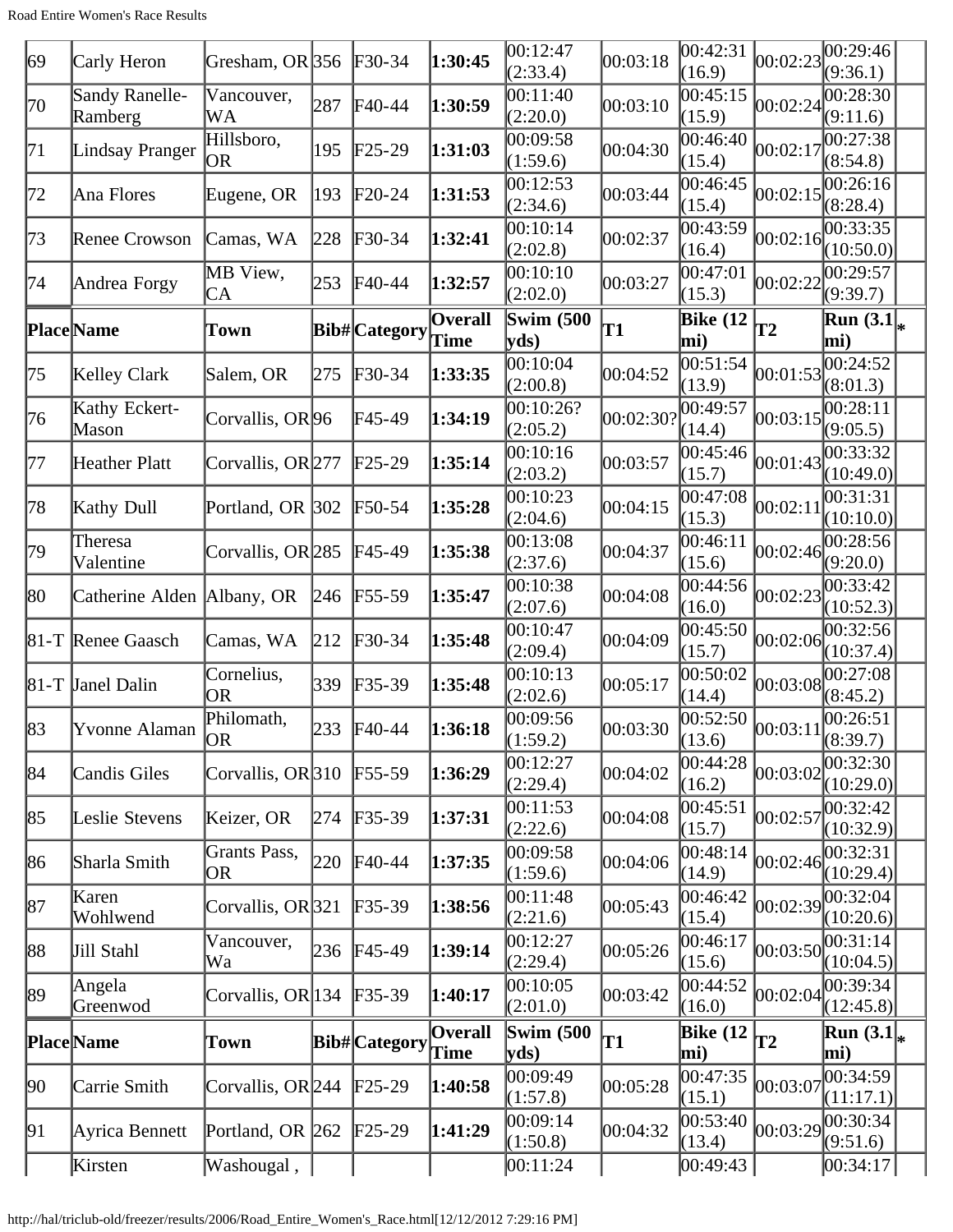| 92            | Crumpacker                      | WA                                      | 303          | $F30-34$        | 1:45:21                | (2:16.8)                  | 00:06:30 | (14.5)             | 00:03:27            | (11:03.5)              |             |
|---------------|---------------------------------|-----------------------------------------|--------------|-----------------|------------------------|---------------------------|----------|--------------------|---------------------|------------------------|-------------|
| 93            | Robin Forster                   | Eugene, OR                              | 341          | F50-54          | 1:45:22                | 00:14:49<br>(2:57.8)      | 00:04:05 | 0.49:54<br>(14.4)  | 00:03:57            | 00:32:37<br>(10:31.3)  |             |
| 94            | Chera Hicks                     | Bend, OR                                | 335          | $F25-29$        | 1:45:34                | 00:10:28<br>(2:05.6)      | 00:11:25 | 00:48:04<br>(15.0) | 00:05:34            | 00:30:03<br>(9:41.6)   |             |
| 95            | Hillary Nomako Portland, OR 227 |                                         |              | $F20-24$        | 1:45:46                | 00:12:15<br>(2:27.0)      | 00:03:17 | 00:53:19<br>(13.5) | 00:02:28            | 00:34:27<br>(11:06.8)  |             |
| 96            | Denise Clegg                    | Camas, WA                               | 317          | F45-49          | 1:50:42                | 00:13:54<br>(2:46.8)      | 00:03:51 | 00:53:11<br>(13.5) | 00:01:59            | 00:37:47<br>(12:11.3)  |             |
| 97            | Kathy Partin                    | Vancouver,<br>WA                        | 237          | $F50-54$        | 1:51:37                | 00:10:40<br>(2:08.0)      | 00:07:42 | 00:45:59<br>(15.7) | 00:03:45            | (14:02.3)              |             |
| 98            | Robin Andersen                  | Vancouver,<br>WA                        | 295          | $FA0-44$        | 1:51:41                | 00:12:02<br>(2:24.4)      | 00:04:25 | 00:52:08<br>(13.8) | 00:04:19            | 00:38:47<br>(12:30.6)  |             |
| 99            | Kathleen<br>Vanderwall          | Salem, OR                               | 346          | F50-54          | 1:52:26                | 00:11:47<br>(2:21.4)      | 00:07:05 | 00:51:21<br>(14.0) | 00:04:34            | 00:37:39<br>(12:08.7)  |             |
| 100           | Sheila Gebhardt                 | Turner, OR                              | 245          | $F35-39$        | 1:53:11                | 00:13:38<br>(2:43.6)      | 00:06:14 | 00:46:54<br>(15.4) | 00:03:32            | 00:42:53<br>(13:50.0)  |             |
| 101           | Jennifer Kuhn                   | Corvallis, OR 311                       |              | $\text{F20-24}$ | 1:53:15                | 00:10:54<br>(2:10.8)      | 00:06:44 | 00:56:51<br>(12.7) | 00:04:2             | 00:34:25<br>(11:06.1)  |             |
| 102           | Cathie<br>Harrington            | Albany, OR                              | 216          | $F50-54$        | 1:54:35                | 00:10:32<br>(2:06.4)      | 00:05:37 | 00:52:07<br>(13.8) | 00:03:45            | 00:42:34<br>(13:43.9)  |             |
| 103           | Amy Marelich                    | Albany, OR                              | 360          | $F35-39$        | 1:58:20                | 00:14:15<br>(2:51.0)      | 00:05:40 | 00:53:41<br>(13.4) | 00:04:04            | 00:40:40<br>(13:07.1)  |             |
| 104           | Maschil Norris                  | Washougal,<br>WA                        | 359          | $FA5-49$        | 2:09:41                | 00:28:38<br>(5:43.6)      | 00:03:27 | 00:56:49<br>(12.7) | 00:02:28            | (12:21.6)              |             |
|               |                                 |                                         |              |                 |                        |                           |          |                    |                     |                        |             |
|               | <b>Place</b> Name               | Town                                    |              | Bib# Category   | <b>Overall</b><br>Time | <b>Swim (500)</b><br>yds) | T1       | Bike $(12)$<br>mi) | T2                  | Run $(3.1)_{*}$<br>mi) |             |
| 105-          | Matea Haugen                    | Eugene, OR                              | 69           | $F20-24$        | 99:99:99               | 00:08:33<br>(1:42.6)      | 00:01:37 | 00:38:20<br>(18.8) | $[00:06:09]$ TIME#? | ΝO<br>(0)              |             |
| Γ<br>T        | 105- Melinda Von<br>Borstel     | Corvallis, OR 213 F25-29                |              |                 | 99:99:99               | 00:10:02<br>(2:00.4)      | 00:02:57 | 00:43:29<br>(16.6) | $[00:02:37]$ TIME#? | NΟ<br>(0)              |             |
| $ 105 -$<br>Γ | Joanne Odden                    | Corvallis, OR $315$ F25-29              |              |                 | 99:99:99               | 00:10:01<br>(2:00.2)      | 00:05:17 | 00:42:05<br>(17.1) | $[00:04:41]$ TIME#? | ΝO<br>(0)              |             |
|               | K.C. Dauble                     | Eugene, OR                              | $ 20\rangle$ | F20-24          |                        |                           |          |                    |                     |                        | dnp         |
|               | Casey Crisler                   | Bend, OR                                | 80           | $\text{F25-29}$ |                        |                           |          |                    |                     |                        | dnp         |
|               | Megan Chinburg Portland, OR 137 |                                         |              | $F25-29$        |                        |                           |          |                    |                     |                        | dnp         |
|               | Stephanie<br>Baenen             | Vancouver,<br>WA                        | 144          | $F35-39$        |                        |                           |          |                    |                     |                        | dnp         |
|               | Rebecca Wright                  | Portland, OR $ 207 $                    |              | $F25-29$        |                        |                           |          |                    |                     |                        | dnp         |
|               | Tacia Miller                    | Portland, OR 248                        |              | $F35-39$        |                        |                           |          |                    |                     |                        |             |
|               | Danielle Johnson                | $\overline{\text{Brush Prairie}}$ , 250 |              | $F40-44$        |                        |                           |          |                    |                     |                        | dnp<br> dnp |
|               | Judi Saam                       | Corvallis, OR 251                       |              | $F45-49$        |                        |                           |          |                    |                     |                        | dnp         |
|               | Elaine Walker                   | Camas, WA                               | 255          | $FA0-44$        |                        |                           |          |                    |                     |                        | $\ln p$     |
|               | Christine<br>Heritage           | Cottage<br>Grove, OR<br>Castle Rock,    |              | 258 F50-54      |                        |                           |          |                    |                     |                        | dnp         |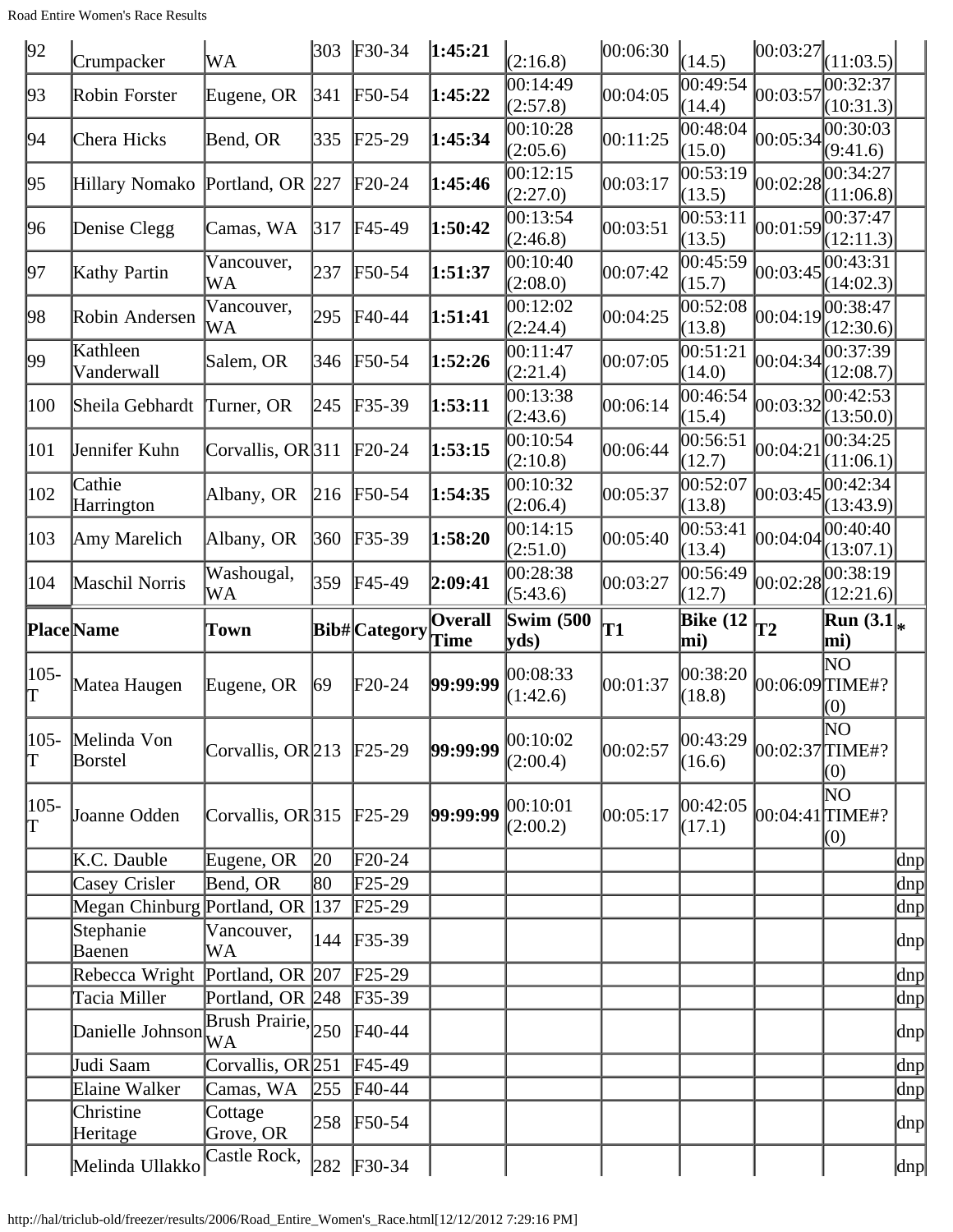|                 | IW<br>.                                      |                  |          |  |  |  |             |
|-----------------|----------------------------------------------|------------------|----------|--|--|--|-------------|
| Jones<br>Connie | $\bigcap R$<br>$\sqrt{\text{Port}}$<br>tland | $^{1284}$<br>້⊔ພ | $F25-29$ |  |  |  | dnn<br>ulip |

We hope you had a great race day! If you have any comments, please share them with us. We'd love to hear them.

Category Abbreviations: "F60&O" means "Female 60 and Over" "F20-24" means "Female 20-24" "F25-29" means "Female 25-29" "F30-34" means "Female 30-34" "F35-39" means "Female 35-39" "F40-44" means "Female 40-44" "F45-49" means "Female 45-49" "F50-54" means "Female 50-54" "F55-59" means "Female 55-59"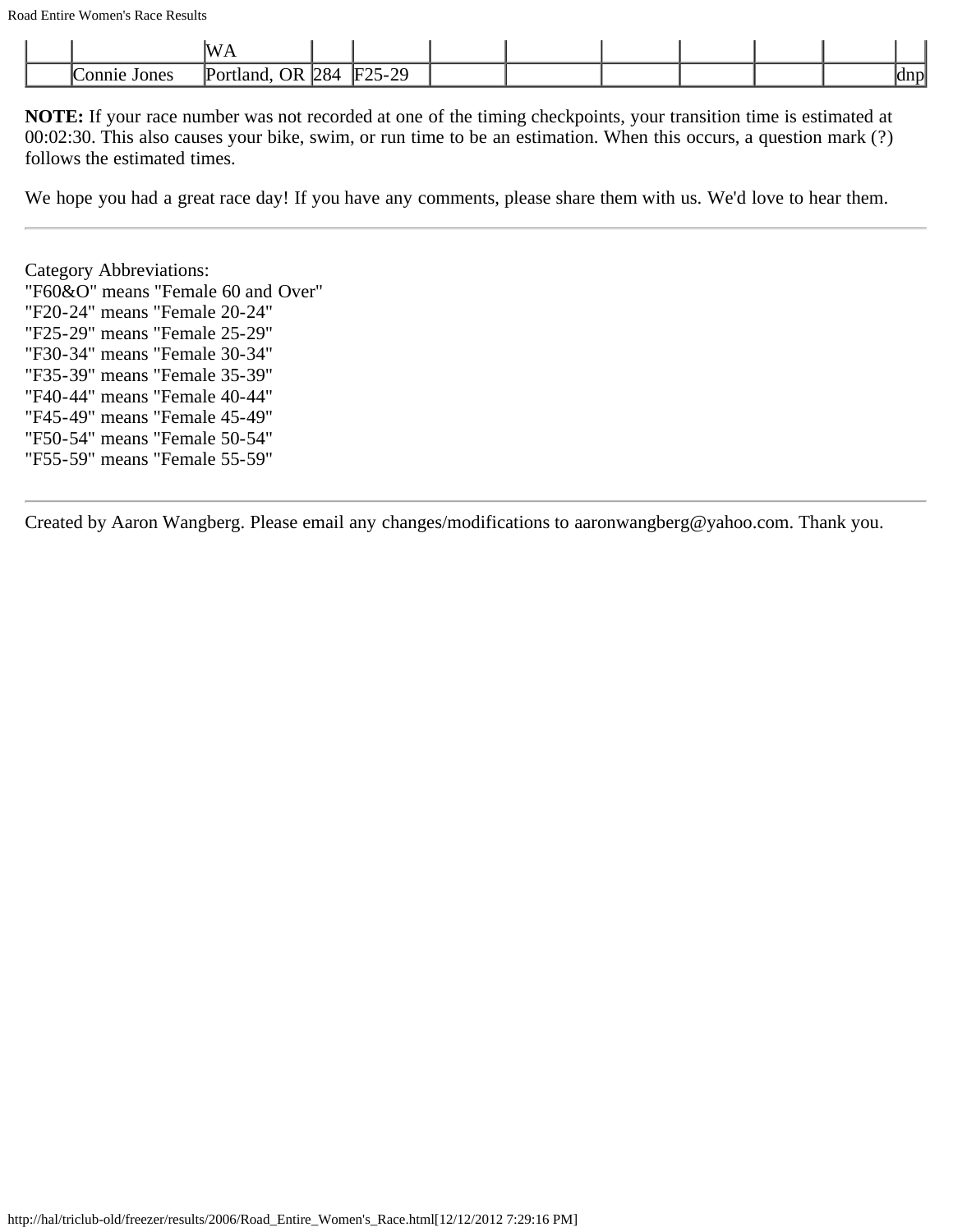## **Road Results for Female 20-24 April 8, 2006**

|              | Place Name           | Town                    |            | Bib# Category   | $\overline{\mathbf{O}}$ verall<br>Time | Swim $(500)$<br>$ {\bf v} {\bf d} s\rangle$ | <b>T1</b> | <b>Bike</b> (12<br>mi)         | T2             | <b>Run</b> (3.1<br>mi)         |          |
|--------------|----------------------|-------------------------|------------|-----------------|----------------------------------------|---------------------------------------------|-----------|--------------------------------|----------------|--------------------------------|----------|
| 1            | Janna<br>Hickerson   | Corvallis,<br>OR        | 19         | F20-24          | 1:09:57                                | 00:06:28<br>(1:17.6)                        | 00:01:31  | 00:36:48<br>(19.6)             | 00:01:44       | 00:23:26<br>(7:33.5)           |          |
| $ 2\>$       | Hannah<br>Robbins    | Vancouver,<br>WA        | 64         | $F20-24$        | 1:10:19                                | 00:07:33<br>(1:30.6)                        | 00:01:40  | 00:37:30<br>(19.2)             | 00:01:27       | 00:22:09<br>(7:08.7)           |          |
| $\beta$      | <b>Courtney Ries</b> | Portland,<br><b>OR</b>  | 131        | $\text{F}20-24$ | 1:11:54                                | 00:08:50<br>(1:46.0)                        | 00:01:54  | 00:35:59<br>(20.0)             | 00:02:01       | 00:23:10<br>(7:28.4)           |          |
| 4            | Anna Thames          | Milwakie,<br><b>OR</b>  | 122        | $\text{F}20-24$ | 1:15:39                                | 00:07:25<br>(1:29.0)                        | 00:02:19  | 00:36:35<br>(19.7)             | 00:02:13       | 00:27:07<br>(8:44.8)           |          |
| 5            | Hayley Grant         | Corvallis,<br><b>OR</b> | 254        | $\text{F20-24}$ | 1:18:00                                | 00:09:42<br>(1:56.4)                        | 00:02:20  | 00:40:22<br>(17.8)             | 00:01:44       | 00:23:52<br>(7:41.9)           |          |
| 6            | Annie White          | Portland,<br> OR        | 117        | $F20-24$        | 1:19:14                                | 00:09:03<br>(1:48.6)                        | 00:02:46  | 00:41:32<br>(17.3)             | 00:02:56       | 00:22:57<br>(7:24.2)           |          |
| 17           | Molly Neill          | Hillsboro,<br>OR        | 210        | $F20-24$        | 1:20:12                                | 00:09:50<br>(1:58.0)                        | 00:03:14  | 00:40:50<br>(17.6)             | 00:02:04       | 00:24:14<br>(7:49.0)           |          |
| 8            | Keri Dull            | Portland,<br><b>OR</b>  | 194        | $F20-24$        | 1:20:25                                | 00:09:38<br>(1:55.6)                        | 00:02:45  | 00:40:10<br>(17.9)             |                | 00:01:29 <br>(8:30.6)          |          |
| þ.           | Jenny Shine          | Springfield,<br>OR      | 301        | $\text{F}20-24$ | 1:20:51                                | 00:10:33<br>(2:06.6)                        | 00:02:33  | 00:41:46<br>(17.2)             | 00:01:35       | 00:24:24<br>(7:52.3)           |          |
| 10           | Annmarie Ely         | Monmouth,<br> OR        | $\vert$ 61 | F20-24          | 1:20:59                                | 00:08:20<br>(1:40.0)                        | 00:02:29  | 00:43:31<br>(16.5)             | 00:01:38       | 00:25:01<br>(8:04.2)           |          |
| $ 11\rangle$ | Tana Bryn            | Eugene, OR $ 104$       |            | $\text{F}20-24$ | 1:24:02                                | 00:08:47<br>(1:45.4)                        | 00:02:22  | 00:43:46<br>(16.5)             | 00:02:34       | 00:26:33 <br>(8:33.9)          |          |
| $ 12\rangle$ | Nancy<br>Raskauskas  | Corvallis,<br><b>OR</b> | 41         | F20-24          | 1:24:43                                | 00:08:06<br>(1:37.2)                        | 00:02:41  | 00:42:39<br>(16.9)             | 00:02:15       | 00:29:02<br>(9:21.9)           |          |
| $ 13\rangle$ | Elise Hickson        | Lebanon,<br>OR          | 47         | $F20-24$        | 1:25:33                                | 00:08:05<br>(1:37.0)                        | 00:02:30  | 00:46:35<br>(15.5)             | 00:02:06       | 00:26:17<br>(8:28.7)           |          |
| 14           | Ana Flores           | Eugene, OR $ 193$       |            | $F20-24$        | 1:31:53                                | 00:12:53<br>(2:34.6)                        | 00:03:44  | 00:46:45<br>(15.4)             | 00:02:15       | 00:26:16<br>(8:28.4)           |          |
|              | <b>Place</b> Name    | Town                    |            | Bib# Category   | <b>Overall</b><br>Time                 | Swim $(500)$<br>$ {\bf y}$ ds)              | T1        | <b>Bike</b> (12<br>$\vert$ mi) | T2             | <b>Run</b> (3.1<br>$\vert$ mi) | I∗       |
| 15           | Hillary<br>Nomako    | Portland,<br><b>OR</b>  | 227        | $F20-24$        | 1:45:46                                | 00:12:15<br>(2:27.0)                        | 00:03:17  | 00:53:19<br>(13.5)             | 00:02:28       | 00:34:27<br>(11:06.8)          |          |
| 16           | Jennifer Kuhn        | Corvallis,<br><b>OR</b> | 311        | $F20-24$        | 1:53:15                                | 00:10:54 <br>(2:10.8)                       | 00:06:44  | 00:56:51<br>(12.7)             | 00:04:21       | 00:34:25<br>(11:06.1)          |          |
| 17           | Matea<br>Haugen      | Eugene, OR $ 69 $       |            | $F20-24$        | 99:99:99                               | 00:08:33<br>(1:42.6)                        | 00:01:37  | 00:38:20<br>(18.8)             | 00:06:09TIME#? | $\overline{\rm NO}$<br>(0)     |          |
|              | K.C. Dauble          | Eugene, OR $ 20 $       |            | $F20-24$        |                                        |                                             |           |                                |                |                                | $\dim p$ |

**NOTE:** If your race number was not recorded at one of the timing checkpoints, your transition time is estimated at 00:02:30. This also causes your bike, swim, or run time to be an estimation. When this occurs, a question mark (?) follows the estimated times.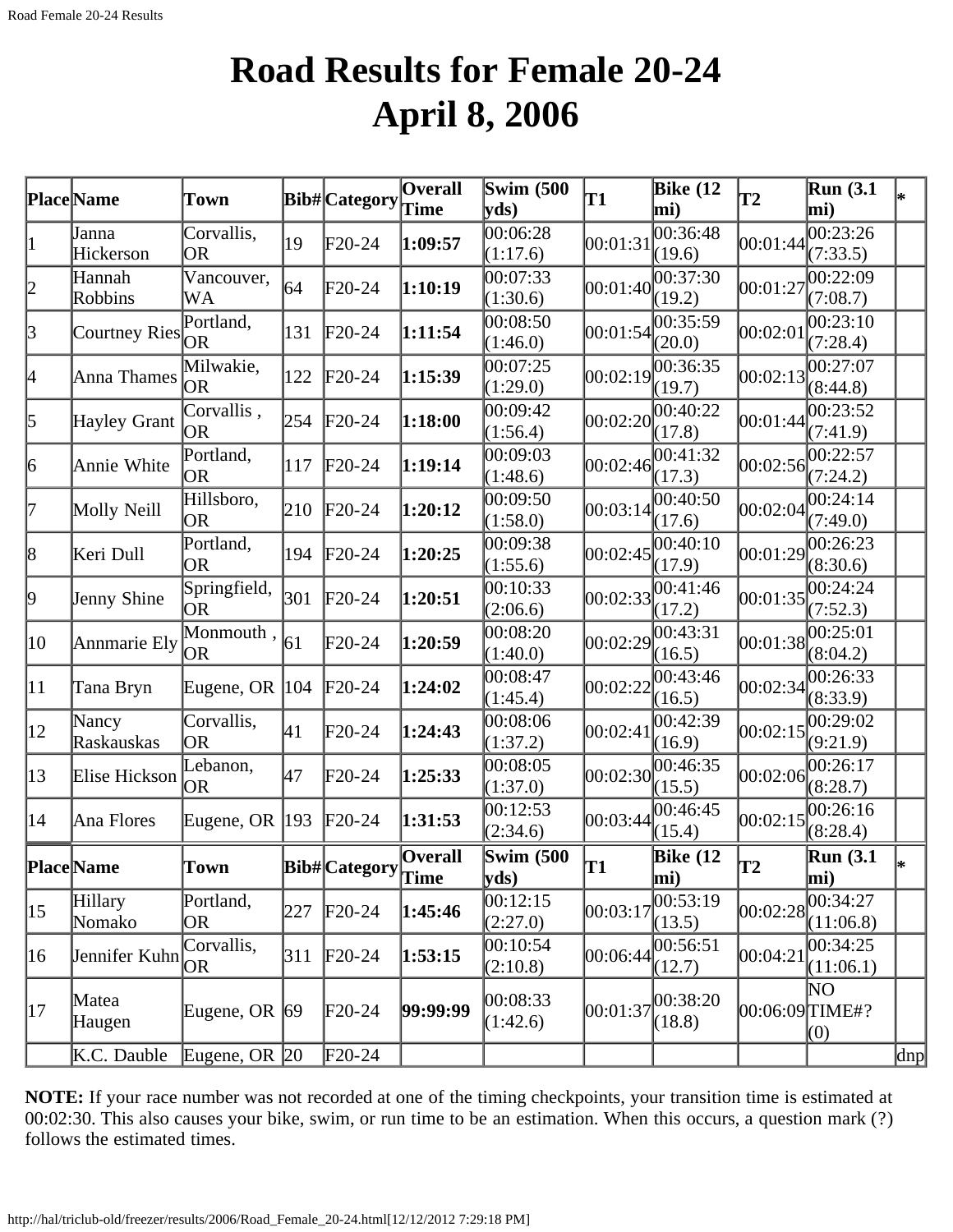We hope you had a great race day! If you have any comments, please share them with us. We'd love to hear them.

Category Abbreviations: "F20-24" means "Female 20-24"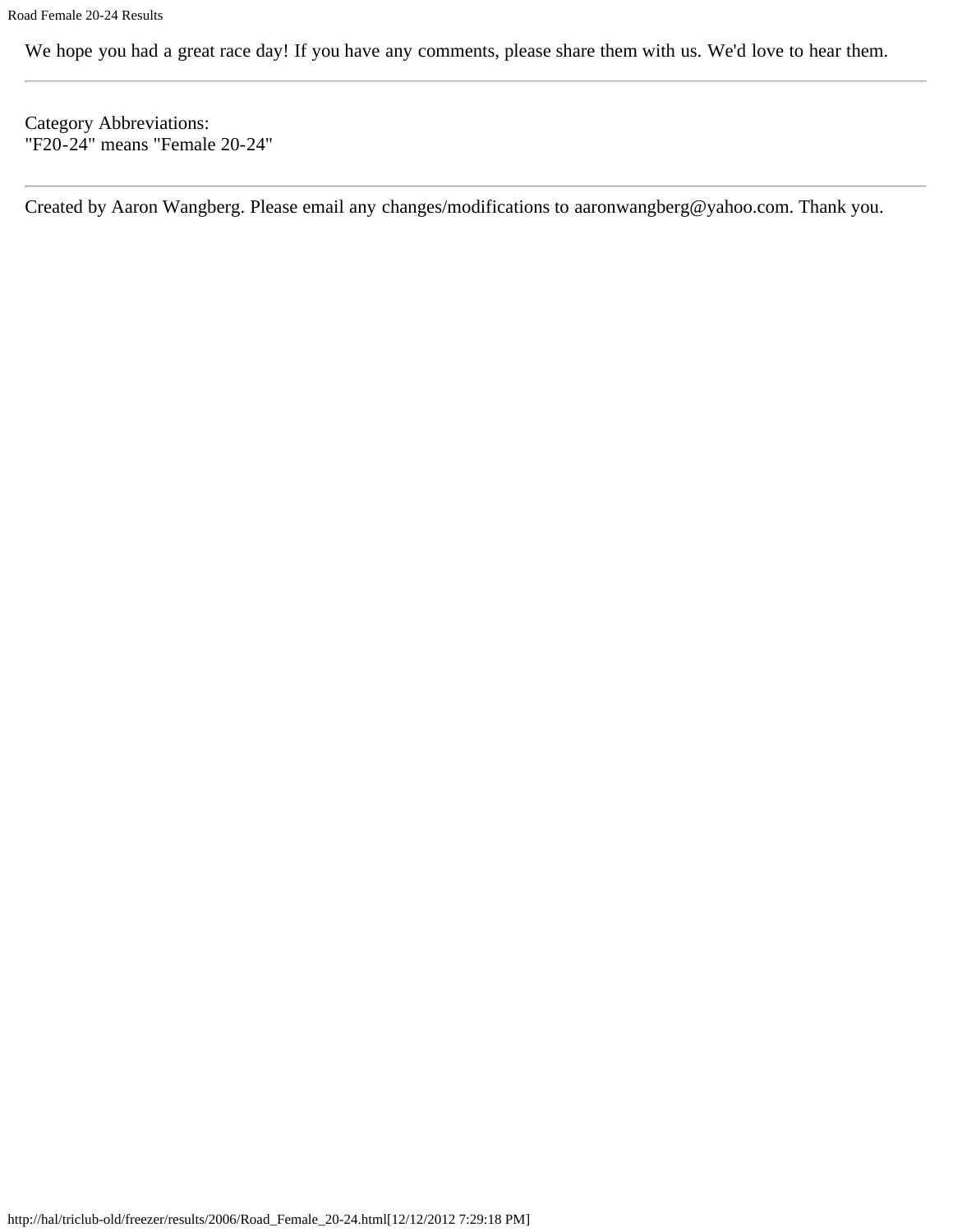# **Road Results for Female 25-29 April 8, 2006**

|                 | <b>Place</b> Name         | Town               |               | Bib#Category         | $\overline{\textbf{O}}$ verall<br>Time | <b>Swim (500)</b><br>vds)          | T1       | Bike $(12)$<br>mi)                | T2                  | <b>Run</b> (3.1)<br>mi)    |  |
|-----------------|---------------------------|--------------------|---------------|----------------------|----------------------------------------|------------------------------------|----------|-----------------------------------|---------------------|----------------------------|--|
| 1               | Melissa Lynett            | Portland,<br>OR.   | $ 113\rangle$ | $F25-29$             | 1:08:14                                | 00:08:00<br>(1:36.0)               | 00:01:41 | 00:36:15<br>(19.9)                | 00:01:5             | 00:20:27<br>(6:35.8)       |  |
| 2               | Alisa Rawe                | Beaverton,<br> OR  | 60            | $F25-29$             | 1:09:26                                | 00:07:04<br>(1:24.8)               | 00:02:36 | 00:36:48<br>(19.6)                | 00:01:37            | 00:21:21<br>(6:53.2)       |  |
| 3               | Kimberly<br>Klein         | Corvallis,<br>OR   | 128           | $\text{F25-29}$      | 1:10:56                                | 00:08:05<br>(1:37.0)               | 00:02:22 | 00:35:20<br>(20.4)                | 00:02:01            | 00:23:08<br>(7:27.7)       |  |
| 4               | Jenn Mock                 | Vancouver,<br>WA   | 111           | $\text{F25-29}$      | 1:13:05                                | 00:08:22<br>(1:40.4)               | 00:02:57 | 00:37:49<br>(19.0)                | 00:02:22            | [00:21:35]<br>(6:57.7)     |  |
| 5               | Nancy Nichols             | Portland,<br>OR)   | 114           | $F25-29$             | 1:15:09                                | 00:08:35<br>(1:43.0)               | 00:01:58 | 00:39:19<br>(18.3)                | 00:02:01            | 00:23:16<br>(7:30.3)       |  |
| $\vert 6 \vert$ | <b>Bronwen Rice</b>       | Corvallis,<br> OR  | 27            | $F25-29$             | 1:15:54                                | 00:06:55<br>(1:23.0)               | 00:01:54 | 00:39:37<br>(18.2)                | [00:01:36]          | 00:25:52<br>(8:20.6)       |  |
| 7               | April Shepherd Tigard, OR |                    | 211           | $\text{F25-29}$      | 1:16:33                                | 00:10:42<br>(2:08.4)               | 00:02:20 | 00:37:51<br>(19.0)                | 00:02:05            | 00:23:35<br>(7:36.5)       |  |
| $\vert 8$       | Pamela Archer             | Corvallis,<br>OR   | 222           | $\text{F25-29}$      | 1:16:55                                | 00:09:40<br>(1:56.0)               |          | 00:02:42 <br>(18.2)               | 00:02:09            | 00:22:45<br>(7:20.3)       |  |
| þ,              | Emilie Miller             | Portland,<br>OR)   | 196           | $F25-29$             | 1:18:19                                | 00:10:25<br>(2:05.0)               | 00:03:40 | 00:43:45<br>(16.5)                | 00:01:23            | 00:19:06<br>(6:09.7)       |  |
| 10              | Sara Sitter               | Portland,<br> OR   | 94            | $\text{F25-29}$      | 1:19:43                                | 00:08:18<br>(1:39.6)               | 00:02:11 | 00:41:43<br>(17.3)                | 00:02:09            | 00:25:22<br>(8:11.0)       |  |
| 11              | Allison Bryan             | Eugene, OR $ 223 $ |               | $\text{F25-29}$      | 1:22:14                                | 00:10:23<br>(2:04.6)               | 00:02:48 | 00:42:39<br>(16.9)                | 00:01:48            | 00:24:36<br>(7:56.1)       |  |
| $ 12\rangle$    | Abigail Pecore            | Portland,<br>OR)   | 189           | $F25-29$             | 1:27:07                                | 00:09:01<br>(1:48.2)               | 00:02:50 | 00:43:32<br>(16.5)                | 00:01:45            | 00:29:59<br>(9:40.3)       |  |
| $ 13\rangle$    | Carrie Carver             | Eugene, OR $ 148$  |               | $\text{F25-29}$      | 1:30:08                                | 00:11:13<br>(2:14.6)               | 00:03:26 | 00:41:24<br>(17.4)                | 00:02:26            | 00:31:39<br>(10:12.6)      |  |
| 14              | Lindsay<br>Pranger        | Hillsboro,<br> OR  | 195           | $F25-29$             | 1:31:03                                | 00:09:58<br>(1:59.6)               | 00:04:30 | 00:46:40<br>(15.4)                | 00:02:17            | 00:27:38<br>(8:54.8)       |  |
|                 | <b>Place</b> Name         | Town               |               | Bib#Category Overall |                                        | <b>Swim (500</b><br>$ {\bf y}$ ds) | lΤ1      | <b>Bike</b> (12<br>mi)            | lT2                 | <b>Run</b> (3.1)<br>mi)    |  |
| $ 15\rangle$    | Heather Platt             | Corvallis,<br> OR  | 277           | $F25-29$             | 1:35:14                                | 00:10:16<br>(2:03.2)               | 00:03:57 | 00:45:46<br>(15.7)                | 00:01:43            | 00:33:32<br>(10:49.0)      |  |
| $ 16\rangle$    | Carrie Smith              | Corvallis,<br> OR  | 244           | $F25-29$             | 1:40:58                                | 00:09:49<br>(1:57.8)               |          | $ 00:05:28 ^{00:47:35}$<br>(15.1) | 00:03:07            | 00:34:59<br>(11:17.1)      |  |
| 17              | Ayrica Bennett            | Portland,<br>OR)   | 262           | $\text{F25-29}$      | 1:41:29                                | 00:09:14<br>(1:50.8)               | 00:04:32 | 00:53:40<br>(13.4)                | 00:03:29            | 00:30:34<br>(9:51.6)       |  |
| 18              | Chera Hicks               | Bend, OR           | 335           | $\text{F25-29}$      | 1:45:34                                | 00:10:28<br>(2:05.6)               | 00:11:25 | 00:48:04<br>(15.0)                | 00:05:34            | 00:30:03<br>(9:41.6)       |  |
| $ 19-T$         | Melinda Von<br>Borstel    | Corvallis,<br>OR)  | 213           | $F25-29$             | 99:99:99                               | 00:10:02<br>(2:00.4)               | 00:02:57 | 00:43:29<br>(16.6)                | $ 00:02:37 $ TIME#? | $\overline{\rm NO}$<br>(0) |  |
|                 | 19-T Joanne Odden         | Corvallis,         | 315           | $F25-29$             | 99:99:99                               | 00:10:01                           | 00:05:17 | 00:42:05                          | $[00:04:41]$ TIME#? | NΟ                         |  |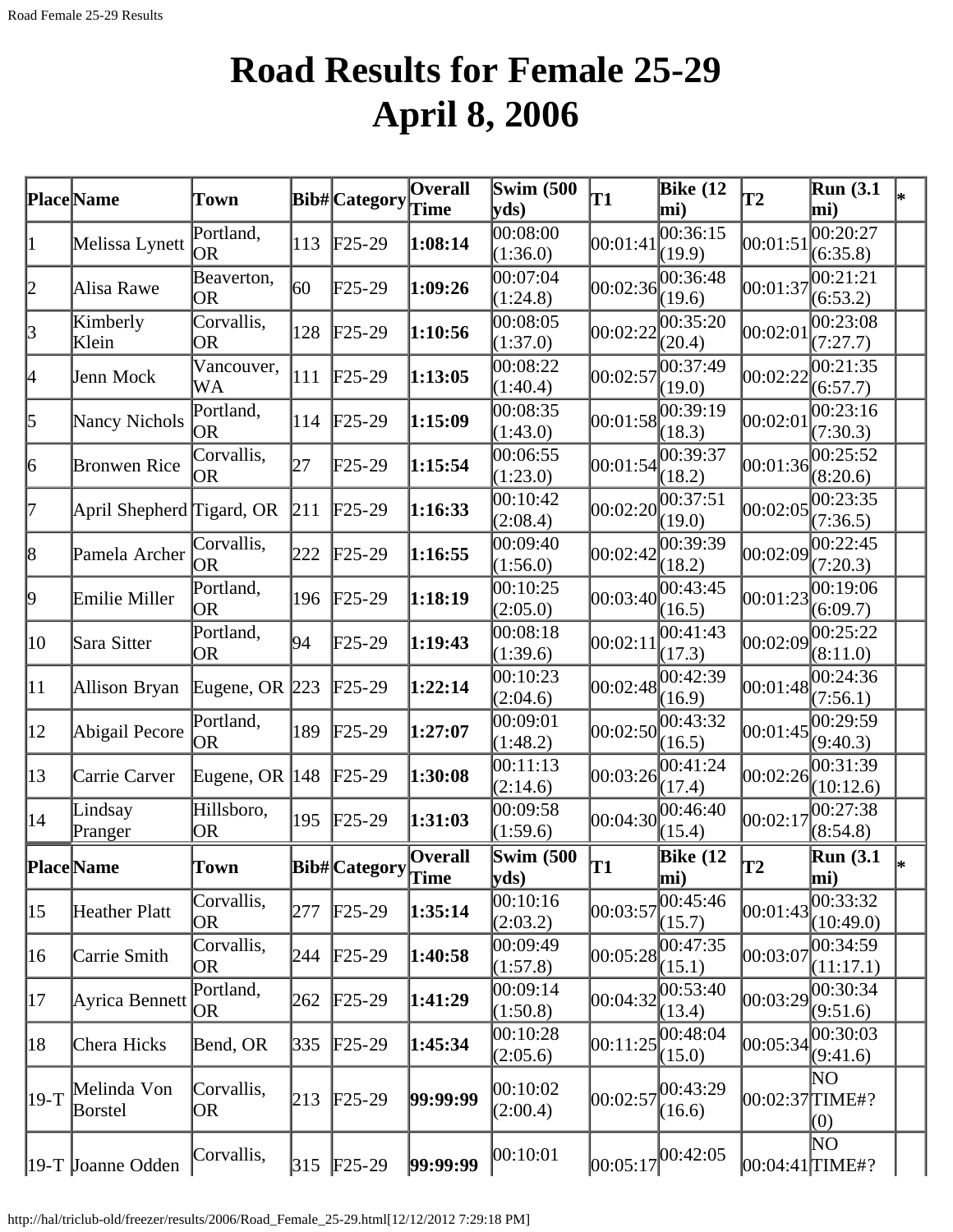|                   | <b>OR</b>              |     |                         | (2:00.2) | (17.1) | (0) |     |
|-------------------|------------------------|-----|-------------------------|----------|--------|-----|-----|
| Casey Crisler     | Bend, OR               | 80  | $\text{F25-29}$         |          |        |     | dnp |
| Megan<br>Chinburg | Portland,<br>OR        | 137 | $F25-29$                |          |        |     | dnp |
| Rebecca<br>Wright | Portland,<br>OR        | 207 | $\text{F25-29}$         |          |        |     | dnp |
| Connie Jones      | Portland,<br><b>OR</b> |     | 284 F <sub>25</sub> -29 |          |        |     | dnp |

We hope you had a great race day! If you have any comments, please share them with us. We'd love to hear them.

Category Abbreviations: "F25-29" means "Female 25-29"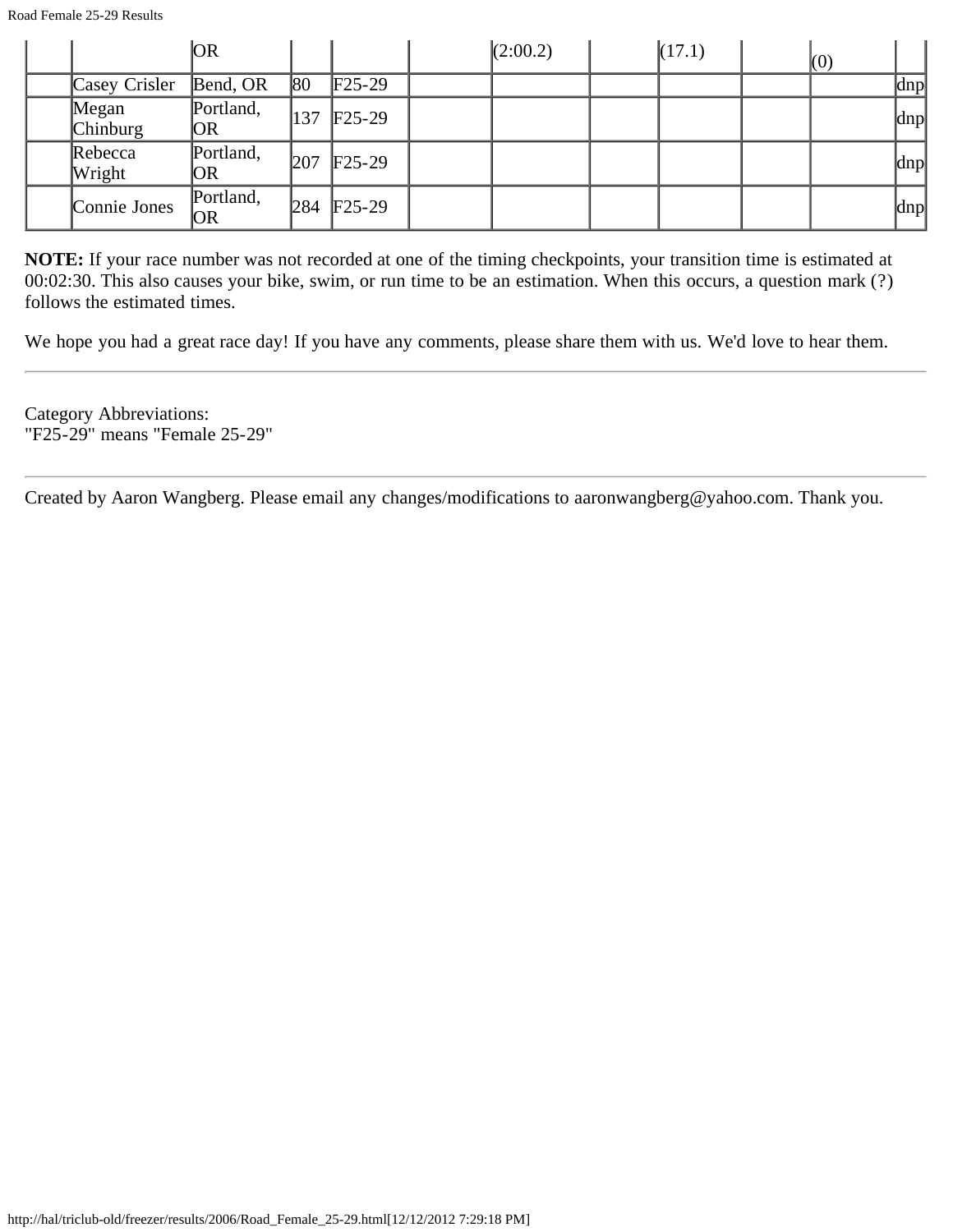# **Road Results for Female 30-34 April 8, 2006**

|              | Place Name                         | Town                      |                  | Bib# Category              | <b>Overall</b><br>Time | <b>Swim (500)</b><br>yds   | T1       | <b>Bike</b> (12<br>mi) | <b>T2</b>      | <b>Run</b> (3.1)<br>mi)        |    |
|--------------|------------------------------------|---------------------------|------------------|----------------------------|------------------------|----------------------------|----------|------------------------|----------------|--------------------------------|----|
| 1            | Sandra Uesugi                      | Corvallis,<br><b>OR</b>   | 23               | F30-34                     | 1:09:01                | 00:06:44<br>(1:20.8)       | 00:01:20 | 00:34:51<br>(20.7)     | 00:01:46       | 00:24:20<br>(7:51.0)           |    |
| 2            | Jessica Dickson                    | Portland, OR 217          |                  | $F30-34$                   | 1:12:09                | 00:10:24<br>(2:04.8)       | 00:02:11 | 00:35:56<br>(20.0)     | 00:01:39       | 00:21:59<br>(7:05.5)           |    |
| $\beta$      | Kristin Boock                      | Corvallis,<br><b>OR</b>   | 13               | F30-34                     | 1:15:57                | 00:06:18<br>(1:15.6)       | 00:02:11 | 00:40:54<br>(17.6)     | 00:01:46       | 00:24:48<br>(8:00.0)           |    |
| 4            | Rachael Roberts                    | Corvallis,<br><b>OR</b>   | 218              | $F30-34$                   | 1:16:07                | 00:10:51<br>(2:10.2)       | 00:02:18 | 00:37:32<br>(19.2)     | 00:01:34       | 00:23:52<br>(7:41.9)           |    |
| 5            | Jodi Kaszubski                     | Eugene, OR                | 87               | F30-34                     | 1:17:19                | 00:07:56<br>(1:35.2)       | 00:03:17 | 00:41:47<br>(17.2)     | 00:01:33       | 00:22:46<br>(7:20.6)           |    |
| 6            | Julie Seale                        | Vancouver,<br>WA          | 247              | $F30-34$                   | 1:17:20                | 00:10:20<br>(2:04.0)       | 00:02:41 | 00:40:51<br>(17.6)     | 00:02:18       | 00:21:10<br>(6:49.7)           |    |
| 7            | Annie Hoag                         | Eugene, OR                | 84               | $F30-34$                   | 1:18:05                | 00:07:53<br>(1:34.6)       | 00:02:38 | 00:42:26<br>(17.0)     | 00:01:51       | 00:23:17<br>(7:30.6)           |    |
| 8            | Angela Smith                       | Albany, OR                | 175              | $F30-34$                   | 1:18:42                | 00:09:20<br>(1:52.0)       | 00:02:35 | 00:38:32<br>(18.7)     | 00:02:04       | 00:26:11<br>(8:26.8)           |    |
| þ            | Kara Kleeman                       | Corvallis,<br><b>OR</b>   | 153              | $\textcolor{blue}{F30-34}$ | 1:19:23                | 00:10:35<br>(2:07.0)       | 00:03:06 | 00:39:23<br>(18.3)     | 00:02:00       | 00:24:19<br>(7:50.6)           |    |
| 10           | Sarah Reichle                      | Wilsonville,<br><b>OR</b> | 263              | $\textcolor{blue}{F30-34}$ | 1:19:47                | 00:09:40<br>(1:56.0)       | 00:02:53 | 00:39:54<br>(18.0)     | 00:02:06       | 00:25:14<br>(8:08.4)           |    |
|              | $ 11-T $ Becky Willhite            | Salem, OR                 | 110              | $\textcolor{blue}{F30-34}$ | 1:21:19                | 00:08:32<br>(1:42.4)       | 00:02:38 | 00:40:34<br>(17.7)     | 00:01:59       | 00:27:36<br>(8:54.2)           |    |
|              | 11-T Gina Remington Albany, OR 215 |                           |                  | $\textcolor{blue}{F30-34}$ | 1:21:19                | 00:10:44<br>(2:08.8)       | 00:02:24 | 00:41:04<br>(17.5)     | 00:01:27       | 00:25:40<br>(8:16.8)           |    |
| $ 13\rangle$ | Karen Bain                         | Salem, OR                 | 74               | F30-34                     | 1:21:35                | 00:08:13<br>(1:38.6)       | 00:03:17 | 00:43:35<br>(16.5)     | 00:01:26       | 00:25:04<br>(8:05.2)           |    |
| 14           | Tiffanie<br>Andrews-Rost           | Salem, OR                 | 160              | $\textsf{F}30-34$          | 1:22:48                | 00:10:29<br>(2:05.8)       | 00:03:04 | 00:39:23<br>(18.3)     | 00:02:20       | 00:27:32<br>(8:52.9)           |    |
|              | Place Name                         | Town                      |                  | Bib# Category              | Overall<br>Time        | <b>Swim (500)</b><br> yds) | T1       | Bike $(12)$<br>mi)     | $ \mathbf{T2}$ | <b>Run</b> (3.1)<br>$\bf  mi)$ | I∗ |
| $ 15\rangle$ | Jennifer<br>Welander               | Bend, OR                  | 261              | $\textcolor{blue}{F30-34}$ | 1:22:50                | 00:10:25<br>(2:05.0)       | 00:03:38 | 00:42:01<br>(17.1)     | 00:02:27       | 00:24:19<br>(7:50.6)           |    |
| 16           | Tasha Wulff                        | Corvallis,<br><b>OR</b>   | $\vert 51 \vert$ | F30-34                     | 1:27:51                | 00:07:34<br>(1:30.8)       | 00:02:56 | 00:43:10<br>(16.7)     | 00:02:16       | 00:31:55<br>(10:17.7)          |    |
| 17           | Carly Heron                        | Gresham,<br><b>OR</b>     | 356              | $\textcolor{blue}{F30-34}$ | 1:30:45                | 00:12:47<br>(2:33.4)       | 00:03:18 | 00:42:31<br>(16.9)     | 00:02:23       | 00:29:46<br>(9:36.1)           |    |
| 18           | <b>Renee Crowson</b>               | Camas, WA                 | 228              | $F30-34$                   | 1:32:41                | 00:10:14<br>(2:02.8)       | 00:02:37 | 00:43:59<br>(16.4)     | 00:02:16       | 00:33:35<br>(10:50.0)          |    |
| 19           | Kelley Clark                       | Salem, OR                 | 275              | $\textcolor{blue}{F30-34}$ | 1:33:35                | 00:10:04<br>(2:00.8)       | 00:04:52 | 00:51:54<br>(13.9)     | 00:01:53       | 00:24:52<br>(8:01.3)           |    |
| 20           | Renee Gaasch                       | Camas, WA                 | 212              | F30-34                     | 1:35:48                | 00:10:47<br>(2:09.4)       | 00:04:09 | 00:45:50<br>(15.7)     | 00:02:06       | 00:32:56<br>(10:37.4)          |    |
|              | Kirsten                            | Washougal,                |                  |                            |                        | 00:11:24                   |          | 00:49:43               |                | 00:34:17                       |    |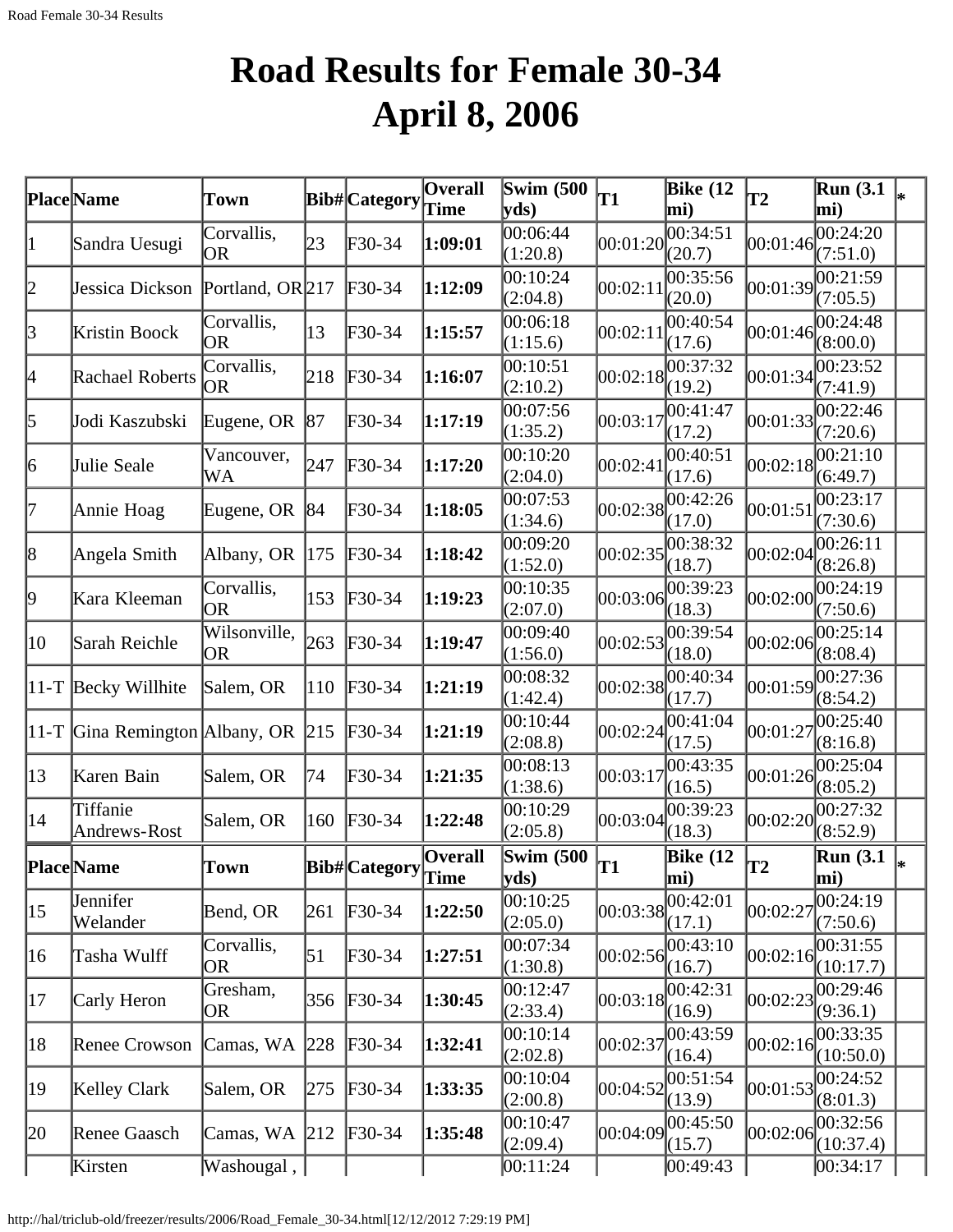| 21 | tumpacker                    | <b>WA</b>             | 303 | $F30-34$ | 1:45:21 | (2:16.8) | [00:06:30] | II 14.J | 100:03:2 |               |
|----|------------------------------|-----------------------|-----|----------|---------|----------|------------|---------|----------|---------------|
|    | Melinda Ullakko $ _{\rm WA}$ | Castle Rock, $_{282}$ |     | $F30-34$ |         |          |            |         |          | <b>School</b> |

We hope you had a great race day! If you have any comments, please share them with us. We'd love to hear them.

Category Abbreviations: "F30-34" means "Female 30-34"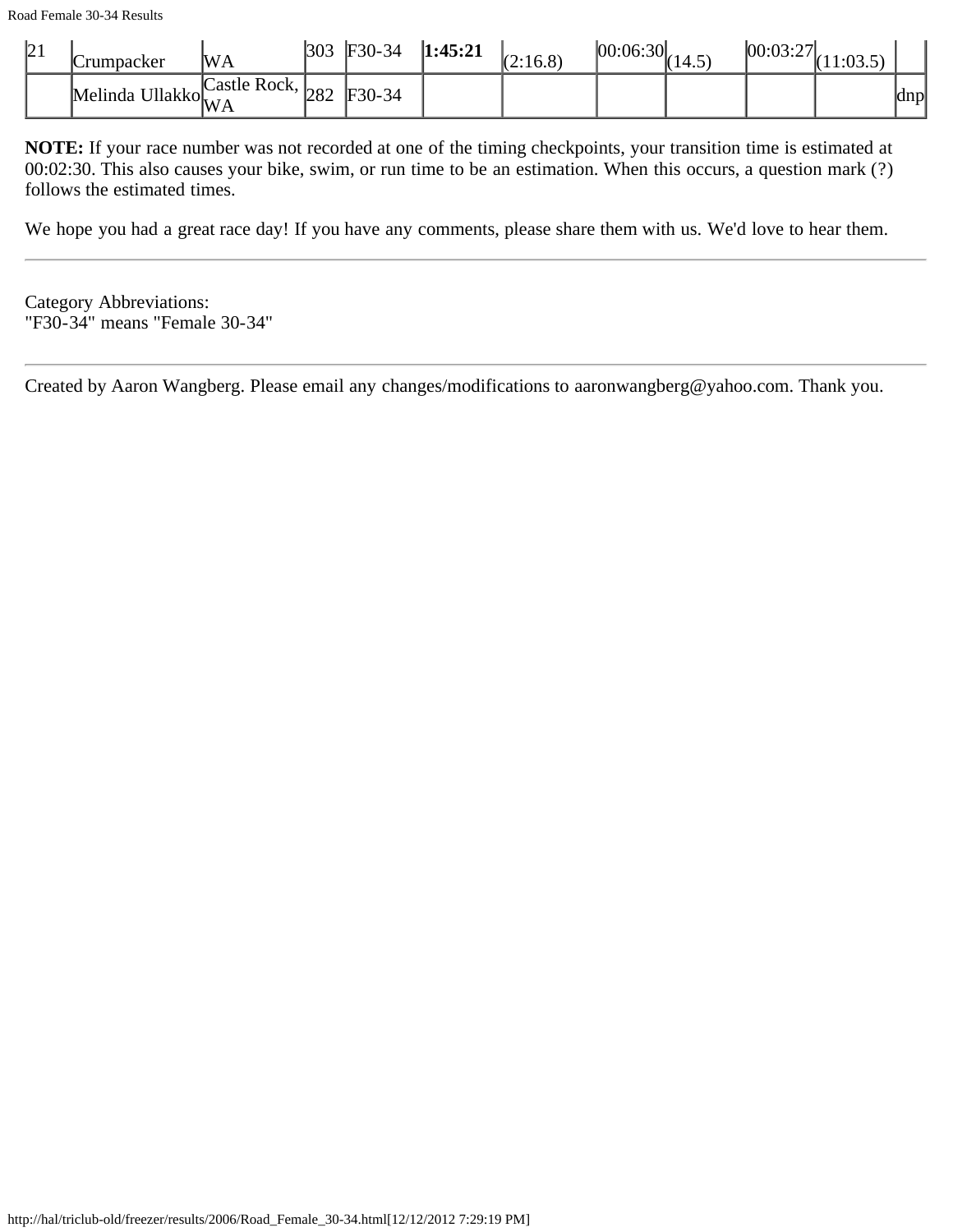## **Road Results for Female 35-39 April 8, 2006**

|              | Place Name                 | Town                    |     | <b>Bib#</b> Category | Overall<br>Time | <b>Swim</b> (500<br>$ {\bf v} {\bf d} s\rangle$ | T1       | <b>Bike (12</b><br>mi) | <b>T2</b>  | Run(3.1)<br>mi)       |          |
|--------------|----------------------------|-------------------------|-----|----------------------|-----------------|-------------------------------------------------|----------|------------------------|------------|-----------------------|----------|
| ∗            | Megan Banks                | Eugene, OR 89           |     | F35-39               | 1:06:34         | 00:08:20<br>(1:40.0)                            | 00:01:58 | 00:33:29<br>(21.5)     | 00:01:50   | 00:20:57<br>(6:45.5)  |          |
| $\vert$ 1    | Jennifer<br>Woodruff       | Portland,<br><b>OR</b>  | 39  | F35-39               | 1:12:43         | 00:07:48<br>(1:33.6)                            | 00:01:53 | 00:35:45<br>(20.1)     | 00:01:54   | 00:25:23<br>(8:11.3)  |          |
| 2            | Debra<br>Lambourn          | Portland,<br><b>OR</b>  | 42  | F35-39               | 1:19:00         | 00:08:06<br>(1:37.2)                            | 00:02:13 | 00:36:02<br>(20.0)     | 00:02:24   | 00:30:15<br>(9:45.5)  |          |
| 3            | Kim Lloyd                  | Portland,<br>OR         | 242 | $F35-39$             | 1:19:58         | 00:10:28<br>(2:05.6)                            | 00:02:46 | 00:39:07<br>(18.4)     | 00:02:15   | 00:25:22<br>(8:11.0)  |          |
| 4            | Juanita Larson             | Portland,<br> OR        | 279 | $F35-39$             | 1:20:36         | 00:10:42<br>(2:08.4)                            | 00:03:06 | 00:38:53<br>(18.5)     | 00:02:34   | 00:25:21<br>(8:10.6)  |          |
| 5            | Tricia Ianora              | Portland,<br> OR        | 307 | $F35-39$             | 1:25:35         | 00:09:52<br>(1:58.4)                            | 00:05:22 | 00:42:58<br>(16.8)     | 00:01:49   | 00:25:34<br>(8:14.8)  |          |
| 6            | Heidi Cleary               | Corvallis,<br><b>OR</b> | 232 | $F35-39$             | 1:25:54         | 00:11:38<br>(2:19.6)                            | 00:02:22 | 00:44:10<br>(16.3)     | 00:01:56   | 00:25:48<br>(8:19.4)  |          |
| 17           | DeDe Mott                  | Vancouver,<br>WA        | 130 | $F35-39$             | 1:26:46         | 00:09:18<br>(1:51.6)                            | 00:03:27 | 00:43:19<br>(16.6)     | 00:03:22   | 00:27:20<br>(8:49.0)  |          |
| 8            | Ayre Ann<br>Williamson     | Camas, $WA$  112        |     | $F35-39$             | 1:29:37         | 00:08:11<br>(1:38.2)                            | 00:03:32 | 00:44:06<br>(16.3)     | 00:03:07   | 00:30:41<br>(9:53.9)  |          |
| 9            | Susan Schnapp              | Hillsboro,<br> OR       | 133 | $F35-39$             | 1:29:58         | 00:10:07<br>(2:01.4)                            | 00:04:11 | 00:44:18<br>(16.3)     | 00:02:34   | 00:28:48<br>(9:17.4)  |          |
| 10           | Janel Dalin                | Cornelius,<br>OR        | 339 | $F35-39$             | 1:35:48         | 00:10:13<br>(2:02.6)                            | 00:05:17 | 00:50:02<br>(14.4)     | 00:03:08   | 00:27:08<br>(8:45.2)  |          |
| $ 11\rangle$ | Leslie Stevens             | Keizer, OR              | 274 | $F35-39$             | 1:37:31         | 00:11:53<br>(2:22.6)                            | 00:04:08 | 00:45:51<br>(15.7)     | 00:02:57   | 00:32:42<br>(10:32.9) |          |
| $ 12\rangle$ | Karen<br>Wohlwend          | Corvallis,<br>OR        | 321 | $F35-39$             | 1:38:56         | 00:11:48<br>(2:21.6)                            | 00:05:43 | 00:46:42<br>(15.4)     | [00:02:39] | 00:32:04<br>(10:20.6) |          |
| $ 13\rangle$ | Angela<br>Greenwod         | Corvallis,<br> OR       | 134 | $F35-39$             | 1:40:17         | 00:10:05<br>(2:01.0)                            | 00:03:42 | 00:44:52<br>(16.0)     | 00:02:04   | 00:39:34<br>(12:45.8) |          |
|              | Place Name                 | Town                    |     | Bib# Category        | Overall<br>Time | <b>Swim (500)</b><br>$ {\bf y}$ ds)             | lT1      | <b>Bike</b> (12<br>mi) | lT2        | Run(3.1)<br>mi)       |          |
| 14           | Sheila Gebhardt Turner, OR |                         | 245 | $F35-39$             | 1:53:11         | 00:13:38<br>(2:43.6)                            | 00:06:14 | 00:46:54<br>(15.4)     | 00:03:32   | 00:42:53<br>(13:50.0) |          |
| $ 15\rangle$ | Amy Marelich               | Albany, OR $ 360 $      |     | $F35-39$             | 1:58:20         | 00:14:15<br>(2:51.0)                            | 00:05:40 | 00:53:41<br>(13.4)     | 00:04:04   | 00:40:40<br>(13:07.1) |          |
|              | Stephanie<br>Baenen        | Vancouver,<br>WA        | 144 | $F35-39$             |                 |                                                 |          |                        |            |                       | $\alpha$ |
|              | Tacia Miller               | Portland,<br>OR.        | 248 | $F35-39$             |                 |                                                 |          |                        |            |                       | dnp      |

**NOTE:** If your race number was not recorded at one of the timing checkpoints, your transition time is estimated at 00:02:30. This also causes your bike, swim, or run time to be an estimation. When this occurs, a question mark (?) follows the estimated times.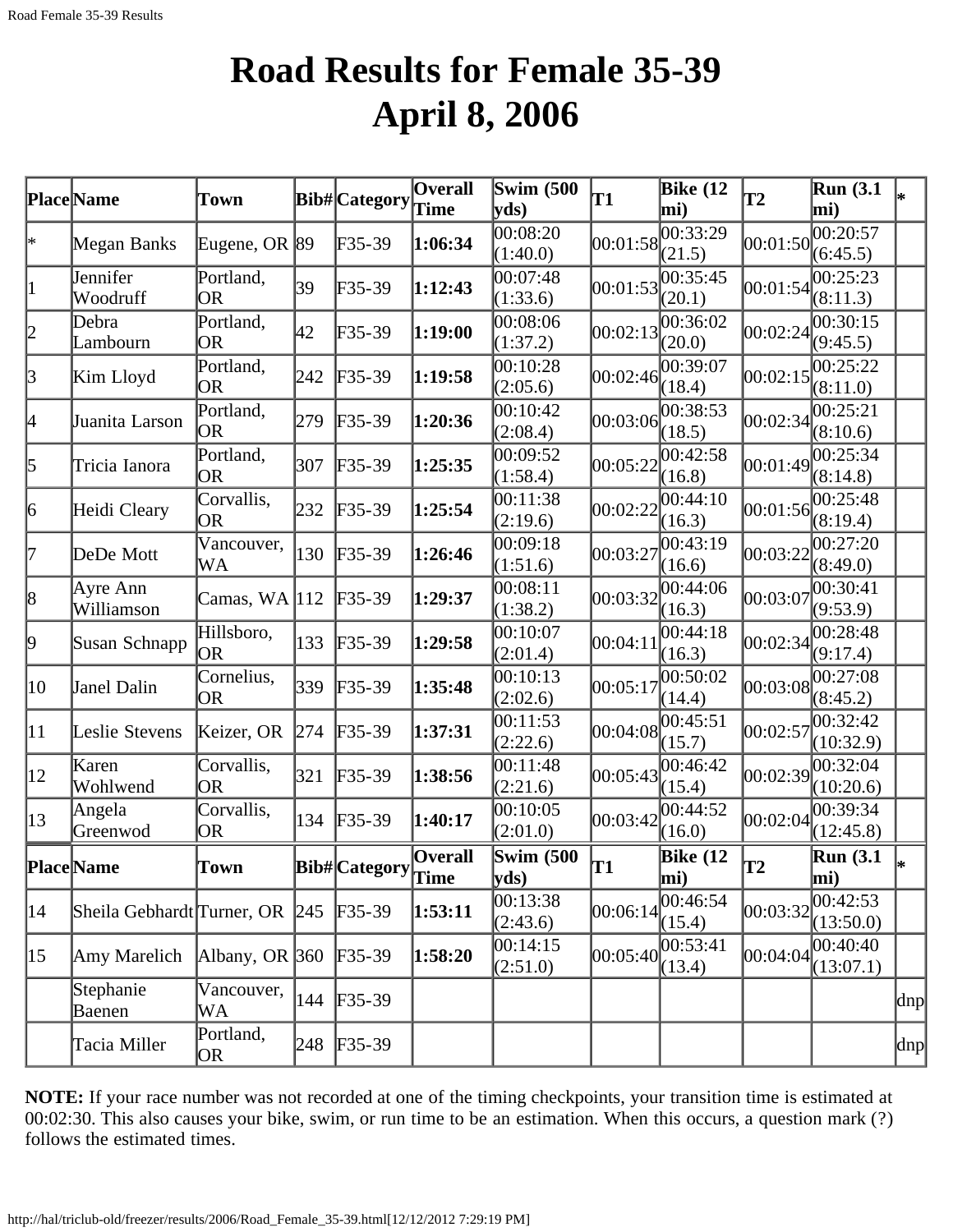We hope you had a great race day! If you have any comments, please share them with us. We'd love to hear them.

Category Abbreviations: "F35-39" means "Female 35-39"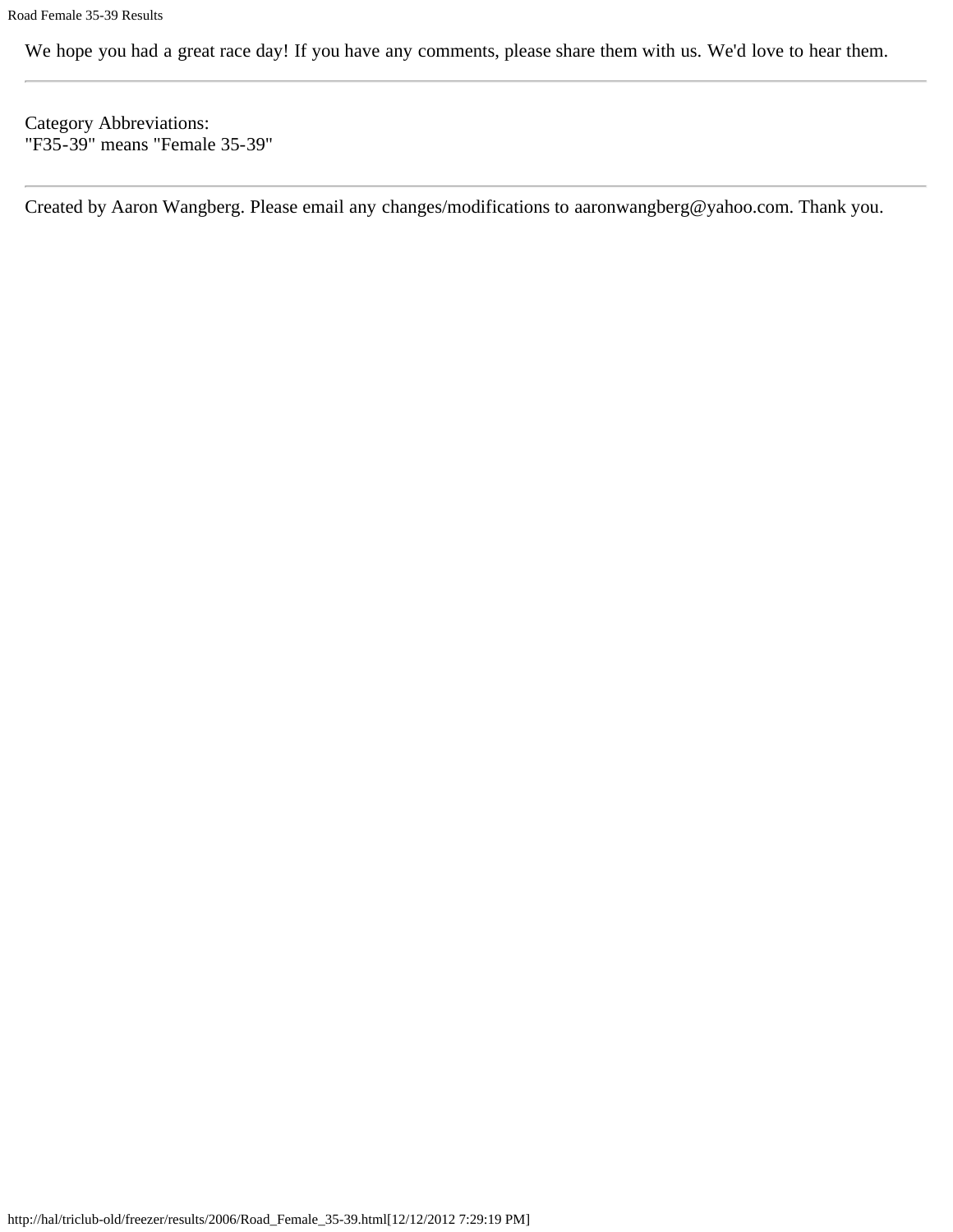## **Road Results for Female 40-44 April 8, 2006**

|           | <b>Place Name</b>         | Town                     |     | <b>Bib#</b> Category | <b>Overall</b> | Swim $(500)$         | T1       | <b>Bike</b> (12    | T <sub>2</sub> | <b>Run</b> (3.1)      |     |
|-----------|---------------------------|--------------------------|-----|----------------------|----------------|----------------------|----------|--------------------|----------------|-----------------------|-----|
|           |                           |                          |     |                      | Time           | yds                  |          | mi)                |                | mi)                   |     |
| 1         | Carey Schulte             | Portland, OR 75          |     | F40-44               | 1:21:34        | 00:07:48<br>(1:33.6) | 00:02:50 | 00:42:27<br>(17.0) | 00:01:47       | 00:26:42<br>(8:36.8)  |     |
| 2         | Denise Croucher           | Brush Prairie, 102<br>WA |     | F40-44               | 1:25:28        | 00:09:00<br>(1:48.0) | 00:03:42 | 00:38:32<br>(18.7) | 00:02:47       | 00:31:27<br>(10:08.7) |     |
| 3         | Christina Gross           | Newberg,<br> OR          | 256 | F40-44               | 1:29:34        | 00:09:59<br>(1:59.8) | 00:03:35 | 00:44:41<br>(16.1) |                | 00:02:08 <br>(9:24.8) |     |
| 4         | Karen Prater              | Eugene, OR               | 264 | F40-44               | 1:30:36        | 00:10:56<br>(2:11.2) | 00:03:34 | 00:44:39<br>(16.1) | 00:02:24       | 00:29:03<br>(9:22.3)  |     |
| $\vert$ 5 | Sandy Ranelle-<br>Ramberg | Vancouver,<br>WA         | 287 | F40-44               | 1:30:59        | 00:11:40<br>(2:20.0) | 00:03:10 | 00:45:15<br>(15.9) | 00:02:24       | 00:28:30<br>(9:11.6)  |     |
| 6         | Andrea Forgy              | MB View,<br>CA           | 253 | F40-44               | 1:32:57        | 00:10:10<br>(2:02.0) | 00:03:27 | 00:47:01<br>(15.3) | 00:02:22       | 00:29:57<br>(9:39.7)  |     |
| 17        | Yvonne Alaman             | Philomath,<br>OR.        | 233 | F40-44               | 1:36:18        | 00:09:56<br>(1:59.2) | 00:03:30 | 00:52:50<br>(13.6) | 00:03:11       | 00:26:51<br>(8:39.7)  |     |
| 8         | Sharla Smith              | Grants Pass,<br>OR       | 220 | F40-44               | 1:37:35        | 00:09:58<br>(1:59.6) | 00:04:06 | 00:48:14<br>(14.9) | 00:02:46       | 00:32:31<br>(10:29.4) |     |
| 9         | Robin Andersen            | Vancouver,<br>WA         | 295 | F40-44               | 1:51:41        | 00:12:02<br>(2:24.4) | 00:04:25 | 00:52:08<br>(13.8) | 00:04:19       | 00:38:47<br>(12:30.6) |     |
|           | Danielle Johnson          | Brush Prairie, 250       |     | F40-44               |                |                      |          |                    |                |                       | dnp |
|           | Elaine Walker             | Camas, WA                | 255 | $FA0-44$             |                |                      |          |                    |                |                       | dnp |

**NOTE:** If your race number was not recorded at one of the timing checkpoints, your transition time is estimated at 00:02:30. This also causes your bike, swim, or run time to be an estimation. When this occurs, a question mark (?) follows the estimated times.

We hope you had a great race day! If you have any comments, please share them with us. We'd love to hear them.

Category Abbreviations: "F40-44" means "Female 40-44"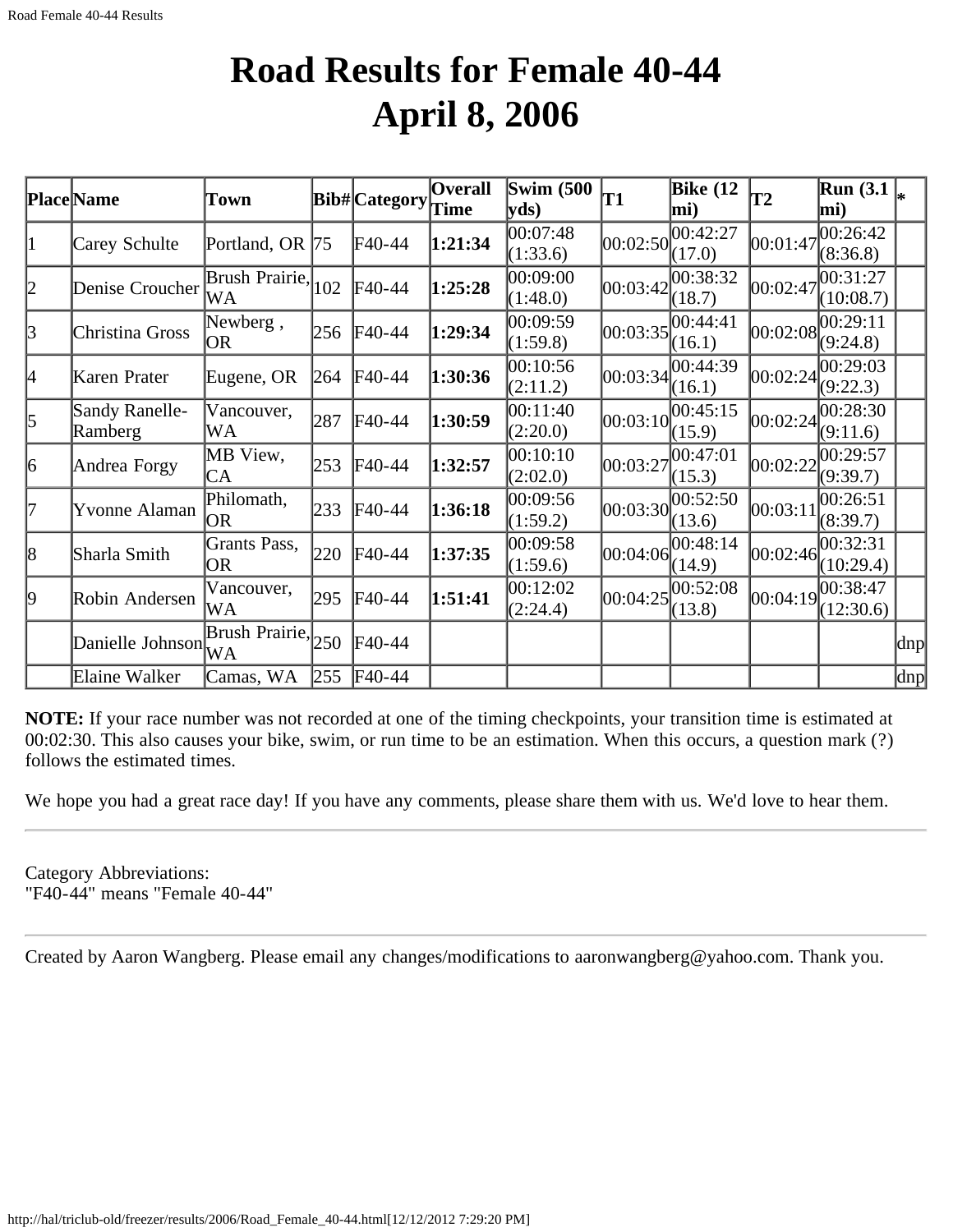## **Road Results for Female 45-49 April 8, 2006**

|                 | Place Name             | Town                         |     | Bib# Category | <b>Overall</b><br>Time | <b>Swim (500)</b><br> yds) | T1        | <b>Bike</b> (12<br>mi)          | T2         | <b>Run (3.1)</b><br>mi) |     |
|-----------------|------------------------|------------------------------|-----|---------------|------------------------|----------------------------|-----------|---------------------------------|------------|-------------------------|-----|
| 11              | <b>Tacy Jones</b>      | Eagle Creek, 67<br><b>OR</b> |     | F45-49        | 1:20:58                | 00:08:09<br>(1:37.8)       | 00:02:41  | $\overline{0}0:39:32$<br>(18.2) | 00:02:17   | 00:28:19<br>(9:08.1)    |     |
| 2               | Laura Gannon           | Corvallis,<br><b>OR</b>      | 83  | $F45-49$      | 1:22:48                | 00:08:05<br>(1:37.0)       | 00:01:59  | 00:42:54<br>(16.8)              | 00:02:36   | 00:27:14<br>(8:47.1)    |     |
| $\vert 3 \vert$ | Vickie Skakel          | Portland,<br> OR             | 327 | $F45-49$      | 1:25:54                | 00:12:56<br>(2:35.2)       | 00:05:44  | 00:38:38<br>(18.6)              | 00:02:57   | 00:25:39<br>(8:16.5)    |     |
| 4               | Chris Hiaasen          | Mill City,<br> OR            | 86  | F45-49        | 1:25:56                | 00:07:46<br>(1:33.2)       | 00:03:08  | 00:42:46<br>(16.8)              | 00:02:42   | 00:29:34<br>(9:32.3)    |     |
| 5               | Jan Beyer              | Camas, WA  162               |     | $F45-49$      | 1:26:36                | 00:10:21<br>(2:04.2)       | 00:03:30  | 00:42:47<br>(16.8)              | 00:02:30   | 00:27:28<br>(8:51.6)    |     |
| 6               | Kathy Eckert-<br>Mason | Corvallis,<br>OR             | 96  | F45-49        | 1:34:19                | 00:10:26?<br>(2:05.2)      | 00:02:30? | 00:49:57<br>(14.4)              | 00:03:15   | 00:28:11<br>(9:05.5)    |     |
| 17              | Theresa<br>Valentine   | Corvallis,<br><b>OR</b>      | 285 | $FA5-49$      | 1:35:38                | 00:13:08<br>(2:37.6)       | 00:04:37  | 00:46:11<br>(15.6)              | [00:02:46] | 00:28:56<br>(9:20.0)    |     |
| 18              | Jill Stahl             | Vancouver,<br>Wa             | 236 | $FA5-49$      | 1:39:14                | 00:12:27<br>(2:29.4)       | 00:05:26  | 00:46:17<br>(15.6)              | 00:03:50   | 00:31:14<br>(10:04.5)   |     |
| 9               | Denise Clegg           | Camas, WA 317                |     | $F45-49$      | 1:50:42                | 00:13:54<br>(2:46.8)       | 00:03:51  | 00:53:11<br>(13.5)              | 00:01:59   | 00:37:47<br>(12:11.3)   |     |
| 10              | Maschil Norris         | Washougal,<br>WA             | 359 | $FA5-49$      | 2:09:41                | 00:28:38<br>(5:43.6)       | 00:03:27  | 00:56:49<br>(12.7)              | 00:02:28   | 00:38:19<br>(12:21.6)   |     |
|                 | Judi Saam              | Corvallis,<br><b>OR</b>      | 251 | $FA5-49$      |                        |                            |           |                                 |            |                         | dnp |

**NOTE:** If your race number was not recorded at one of the timing checkpoints, your transition time is estimated at 00:02:30. This also causes your bike, swim, or run time to be an estimation. When this occurs, a question mark (?) follows the estimated times.

We hope you had a great race day! If you have any comments, please share them with us. We'd love to hear them.

Category Abbreviations: "F45-49" means "Female 45-49"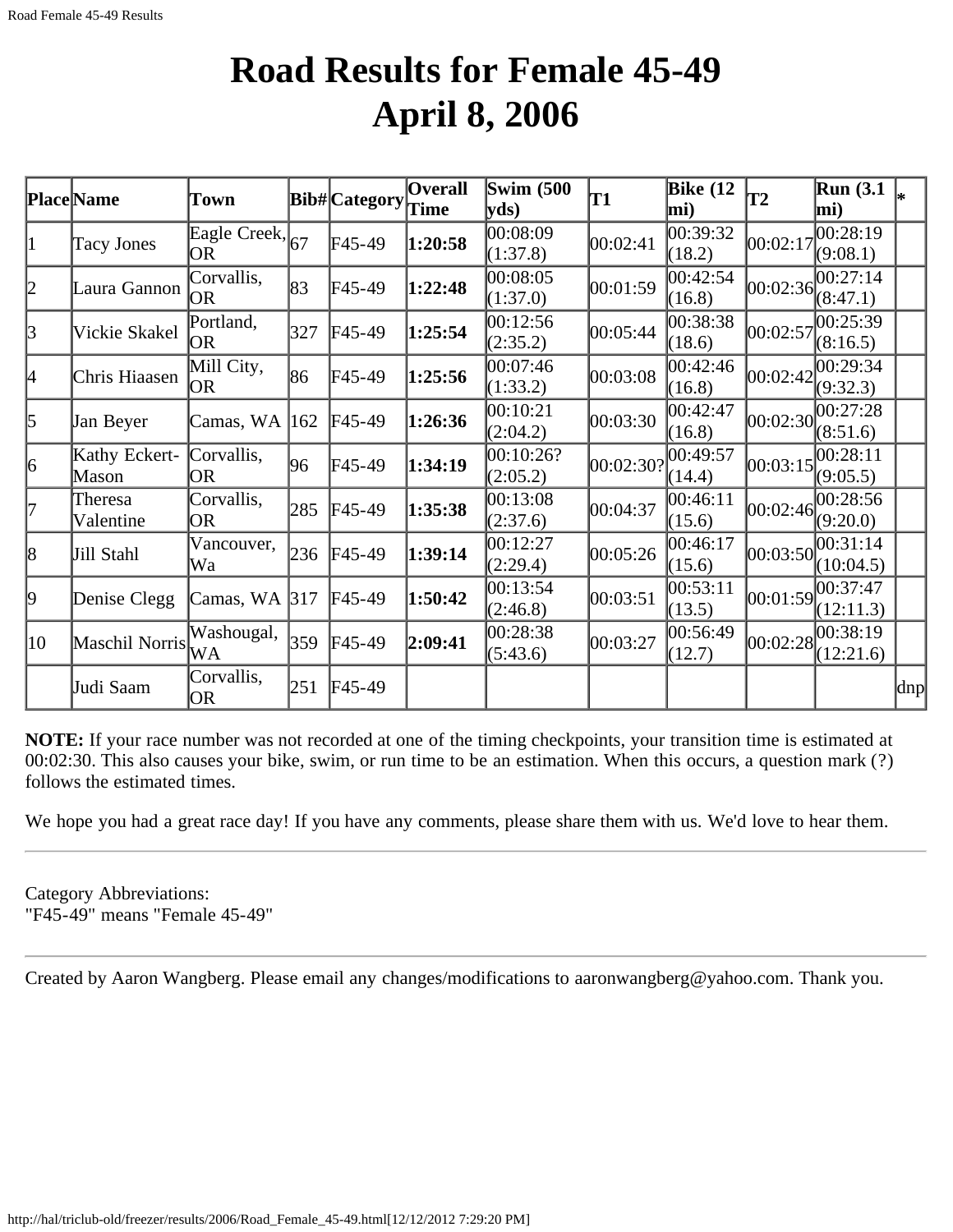## **Road Results for Female 50-54 April 8, 2006**

|           | Place Name                       | Town         |     | Bib# Category | <b>Overall</b> | <b>Swim (500</b>     | T1       | Bike $(12)$             | $\mathbf{T2}$ | <b>Run</b> (3.1)     |                     |
|-----------|----------------------------------|--------------|-----|---------------|----------------|----------------------|----------|-------------------------|---------------|----------------------|---------------------|
|           |                                  |              |     |               | Time           | yds)                 |          | $\vert$ mi)             |               | mi)                  |                     |
| 11        | Gloria Califf                    | Camas, WA    | 59  | F50-54        | 1:15:49        | 00:08:19<br>(1:39.8) |          | 00:02:33 <br>(18.9)     | 00:02:12      | 00:24:45<br>(7:59.0) |                     |
|           |                                  |              |     |               |                |                      |          |                         |               |                      |                     |
| 2         | Laura Skinkle                    | Bend, OR     | 314 | F50-54        | 1:25:16        | 00:12:46<br>(2:33.2) | 00:03:07 | 00:40:56<br>(17.6)      | 00:02:19      | 00:26:08<br>(8:25.8) |                     |
|           | Elizabeth                        |              |     |               |                | 00:10:03             |          |                         |               | 00:30:36             |                     |
| 3         | Hoops                            | Camas, WA    | 172 | F50-54        | 1:25:59        | (2:00.6)             |          | 00:03:50 <br>(18.4)     | 00:02:27      | (9:52.3)             |                     |
|           |                                  |              |     |               |                | 00:11:58             |          |                         |               | 00:27:59             |                     |
| 4         | Lindsay Parker Corvallis, OR 278 |              |     | F50-54        | 1:28:16        | (2:23.6)             |          | 00:04:28 <br>(17.6)     | 00:03:00      | (9:01.6)             |                     |
|           |                                  |              |     |               |                | 00:10:23             |          | 00:47:08                |               | 00:31:31             |                     |
| $\vert$ 5 | Kathy Dull                       | Portland, OR | 302 | F50-54        | 1:35:28        | (2:04.6)             | 00:04:15 | (15.3)                  | 00:02:11      | (10:10.0)            |                     |
|           |                                  |              |     |               |                | 00:14:49             |          | 00:04:05                |               | 00:32:37             |                     |
| 6         | Robin Forster                    | Eugene, OR   | 341 | F50-54        | 1:45:22        | (2:57.8)             |          | (14.4)                  | 00:03:57      | (10:31.3)            |                     |
|           |                                  | Vancouver,   |     |               |                | 00:10:40             |          | $ 00:07:42 ^{00:45:59}$ |               | 00:43:31             |                     |
| 17        | Kathy Partin                     | WА           | 237 | F50-54        | 1:51:37        | (2:08.0)             |          | (15.7)                  | 00:03:45      | (14:02.3)            |                     |
|           | Kathleen                         |              |     |               |                | 00:11:47             |          |                         |               | 00:37:39             |                     |
| 8         | Vanderwall                       | Salem, OR    | 346 | $F50-54$      | 1:52:26        | (2:21.4)             |          | 00:07:05 <br>(14.0)     | 00:04:34      | (12:08.7)            |                     |
|           | Cathie                           |              |     |               |                | 00:10:32             |          | 00:52:07                |               | 00:42:34             |                     |
| 9         | Harrington                       | Albany, OR   | 216 | F50-54        | 1:54:35        | (2:06.4)             | 00:05:37 | (13.8)                  | 00:03:45      | (13:43.9)            |                     |
|           | Christine                        | Cottage      |     |               |                |                      |          |                         |               |                      |                     |
|           | Heritage                         | Grove, OR    | 258 | F50-54        |                |                      |          |                         |               |                      | $\vert$ dnp $\vert$ |

**NOTE:** If your race number was not recorded at one of the timing checkpoints, your transition time is estimated at 00:02:30. This also causes your bike, swim, or run time to be an estimation. When this occurs, a question mark (?) follows the estimated times.

We hope you had a great race day! If you have any comments, please share them with us. We'd love to hear them.

Category Abbreviations: "F50-54" means "Female 50-54"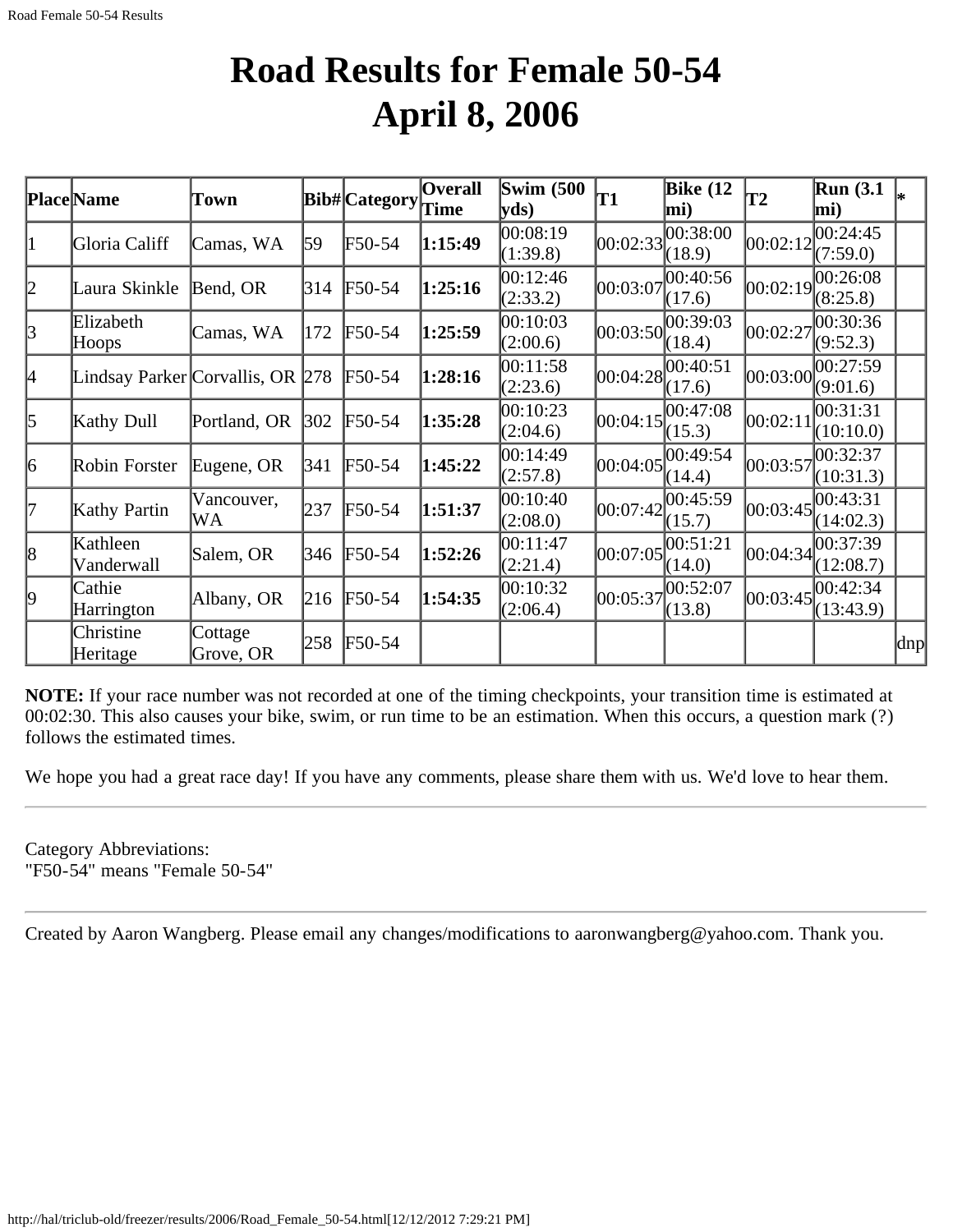## **Road Results for Female 55-59 April 8, 2006**

|    | <b>Place Name</b>          | Town              |     | $ Bib\# Category$ | <b>Overall</b><br>Time | $\mathbf{Swim}\;$ (500<br>yds |            | Bike $(12)$<br>mi)   | <b>T2</b>  | $\mathbb{R}$ un (3.1<br>$\vert$ mi)                      |
|----|----------------------------|-------------------|-----|-------------------|------------------------|-------------------------------|------------|----------------------|------------|----------------------------------------------------------|
|    | Margaret<br>Wittenauer-Lee | Portland,<br>OR   | 170 | $F55-59$          | 1:26:07                | 00:10:07<br>(2:01.4)          | 00:03:29   | [00:42:44]<br>(16.8) | 00:03:17   | 100:26:30<br>(8:32.9)                                    |
| 2  | Gayle Evensen              | Philomath,<br>OR  | 165 | $F55-59$          | 1:30:06                | 00:10:13<br>(2:02.6)          | 00:03:57   | ,00:46:04<br>(15.6)  |            | $\overline{1}$  00:02:48 00:27:04  <br>$\sqrt{(8:43.9)}$ |
| 3  | Catherine Alden            | Albany,<br>OR     | 246 | $F55-59$          | 1:35:47                | 00:10:38<br>(2:07.6)          | 00:04:08   | 00:44:56<br>(16.0)   | [00:02:23] | 00:33:42<br>(10:52.3)                                    |
| 14 | Candis Giles               | Corvallis,<br> OR | 310 | $F55-59$          | 1:36:29                | 00:12:27<br>(2:29.4)          | [00:04:02] | [00:44:28]<br>(16.2) |            | $\log_{100}:02\left 00:32:30\right $<br>(10:29.0)        |

**NOTE:** If your race number was not recorded at one of the timing checkpoints, your transition time is estimated at 00:02:30. This also causes your bike, swim, or run time to be an estimation. When this occurs, a question mark (?) follows the estimated times.

We hope you had a great race day! If you have any comments, please share them with us. We'd love to hear them.

Category Abbreviations: "F55-59" means "Female 55-59"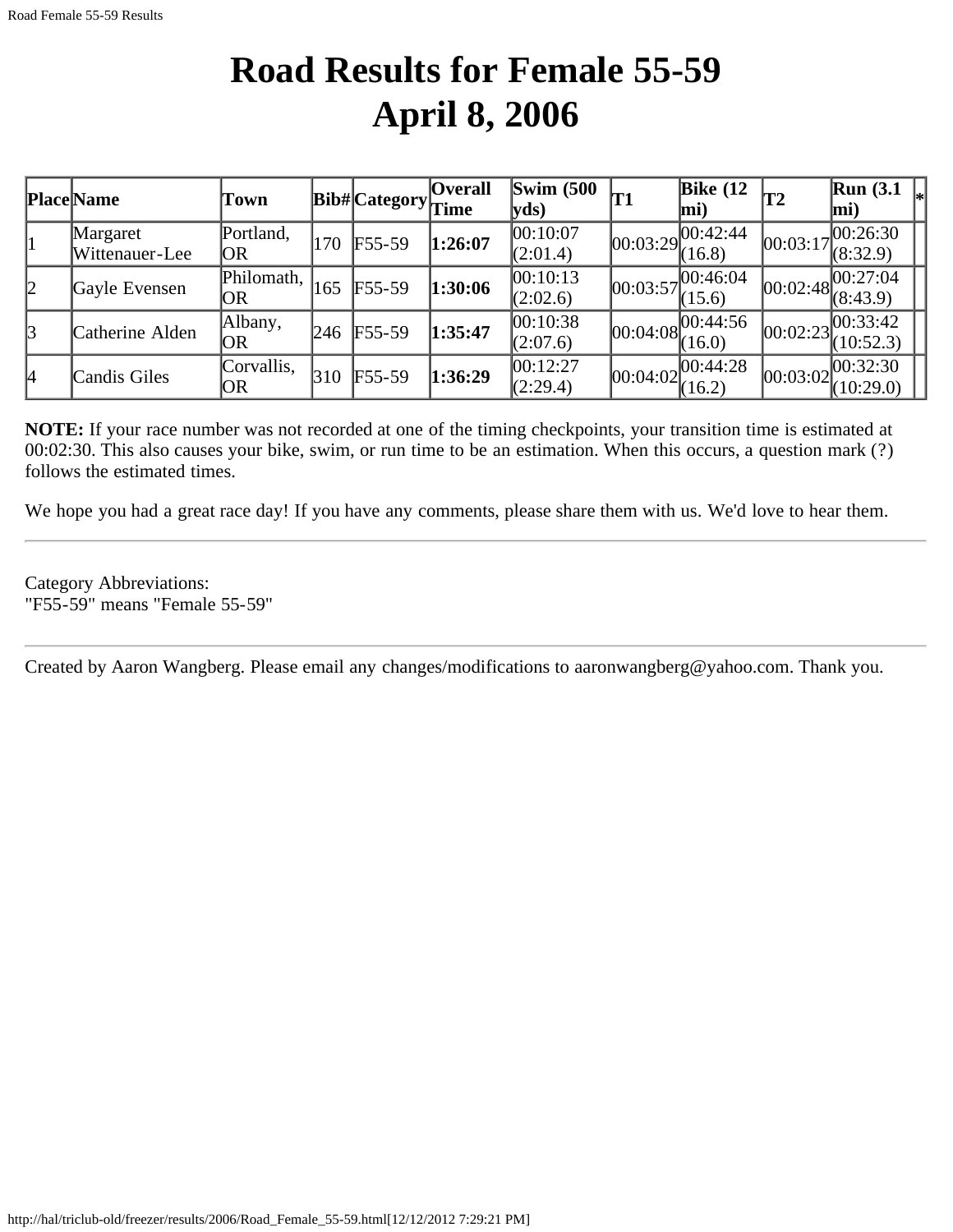## **Road Results for Female 60 and Over April 8, 2006**

| <b>Place Name</b> | 'Town            |      |       | <b>Overall</b><br>$\cdots$ Bib# Category $\frac{1}{\text{Time}}$ | $\text{Swim}\ (500$<br>$ {\bf v} {\bf d} s\rangle$ | Inn                 | Bike $(12)$<br>lmi) | T2       | <b>Run</b> (3.1)<br>mi. | l∗ |
|-------------------|------------------|------|-------|------------------------------------------------------------------|----------------------------------------------------|---------------------|---------------------|----------|-------------------------|----|
| Sally<br>Stafford | Corvallis,<br>OR | '186 | F60&O | 1:29:46                                                          | 00:11:07<br>(2:13.4)                               | $ 00:03:44 \rangle$ | 00:46:16<br>(15.6)  | 00:02:27 | .100:26:12<br>(8:27.1)  |    |

**NOTE:** If your race number was not recorded at one of the timing checkpoints, your transition time is estimated at 00:02:30. This also causes your bike, swim, or run time to be an estimation. When this occurs, a question mark (?) follows the estimated times.

We hope you had a great race day! If you have any comments, please share them with us. We'd love to hear them.

Category Abbreviations: "F60&O" means "Female 60 and Over"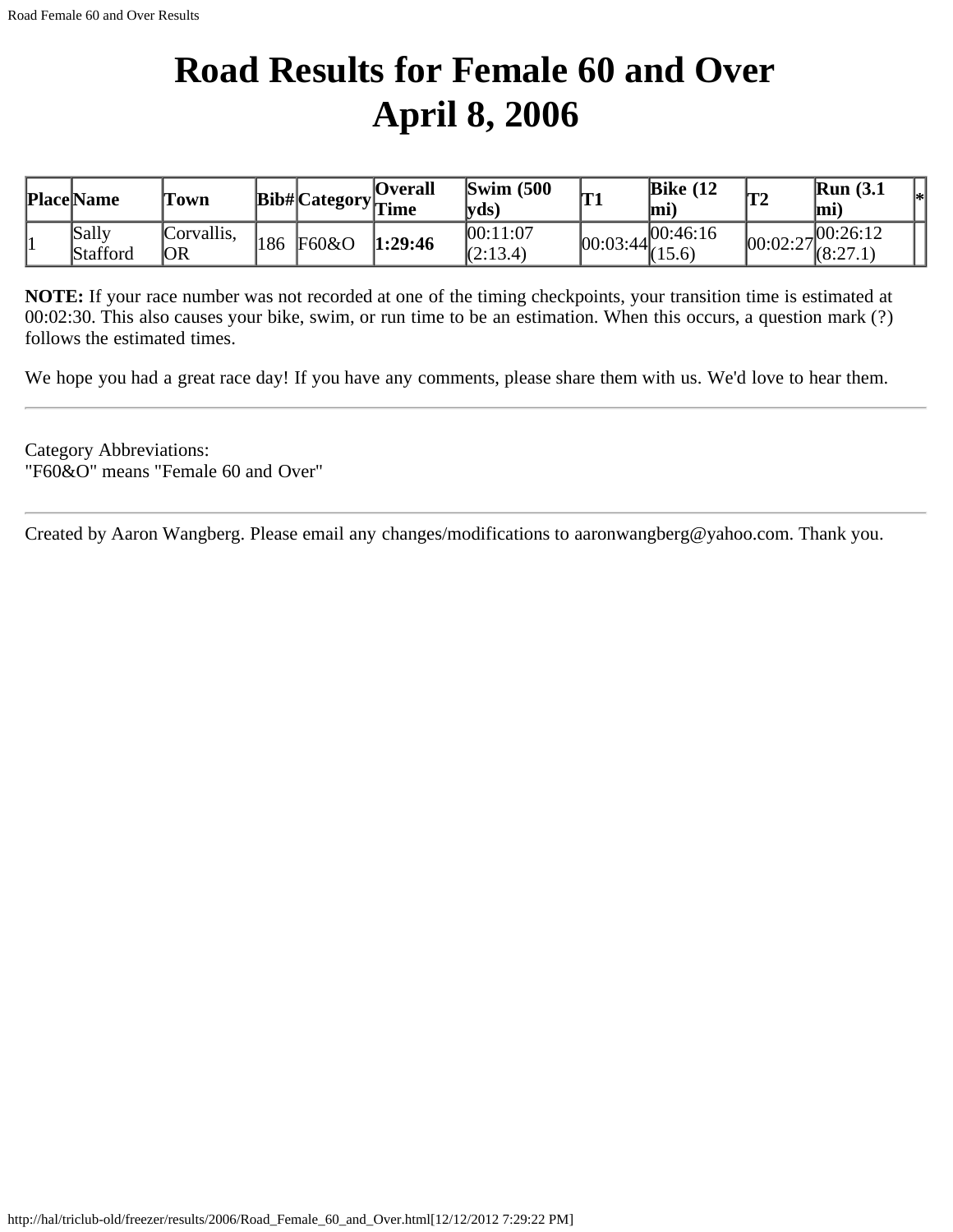## **Road Results for Male 15-19 April 8, 2006**

|    | <b>Place Name</b>                                                                                                                                                                                                                                                                                                                  | Town                                      | <b>Bib#</b> Category <sub>Time</sub> | <b>Overall</b> | $\text{Swim}\ (500$<br> yds) | T1         | Bike $(12)$<br>lmi)                       | T2 | Run(3.1)<br>$\vert$ mi)                                           |
|----|------------------------------------------------------------------------------------------------------------------------------------------------------------------------------------------------------------------------------------------------------------------------------------------------------------------------------------|-------------------------------------------|--------------------------------------|----------------|------------------------------|------------|-------------------------------------------|----|-------------------------------------------------------------------|
|    | <b>Jeffry Walker Newberg, OR 123 M15-19</b>                                                                                                                                                                                                                                                                                        |                                           |                                      | 1:11:12        | 00:08:42 <br>(1:44.4)        |            | 100:37:34<br>$[00:02:25]_{(19.2)}^{(00)}$ |    | $ 00:01:24 ^{00:21:07}_{(6:48.7)}$                                |
| 12 | <b>Justin Shanks Corvallis, OR</b> $ 145 \text{ M}15-19 \text{ M}15-19 \text{ M}15-19 \text{ M}15-19 \text{ M}15-19 \text{ M}15-19 \text{ M}15-19 \text{ M}15-19 \text{ M}15-19 \text{ M}15-19 \text{ M}15-19 \text{ M}15-19 \text{ M}15-19 \text{ M}15-19 \text{ M}15-19 \text{ M}15-19 \text{ M}15-19 \text{ M}15-19 \text{ M}1$ |                                           |                                      | 1:21:59        | 00:11:44<br>(2:20.8)         | [00:02:47] | 00:41:03<br>(17.5)                        |    | $[00:02:19]^{00:24:06}_{(7:46.5)}$                                |
| 3  | Benjamin<br>Beecher                                                                                                                                                                                                                                                                                                                | $\sqrt{a}$ acksonville, $\sqrt{2}$<br> OR | $M15-19$                             | 1:22:26        | 00:06:19<br>(1:15.8)         |            | $[00:02:19]^{00:47:49}_{(15.1)}$          |    | $\boxed{00:01:52\begin{bmatrix} 00:24:07\\ 7:46.8 \end{bmatrix}}$ |

**NOTE:** If your race number was not recorded at one of the timing checkpoints, your transition time is estimated at 00:02:30. This also causes your bike, swim, or run time to be an estimation. When this occurs, a question mark (?) follows the estimated times.

We hope you had a great race day! If you have any comments, please share them with us. We'd love to hear them.

Category Abbreviations: "M15-19" means "Male 15-19"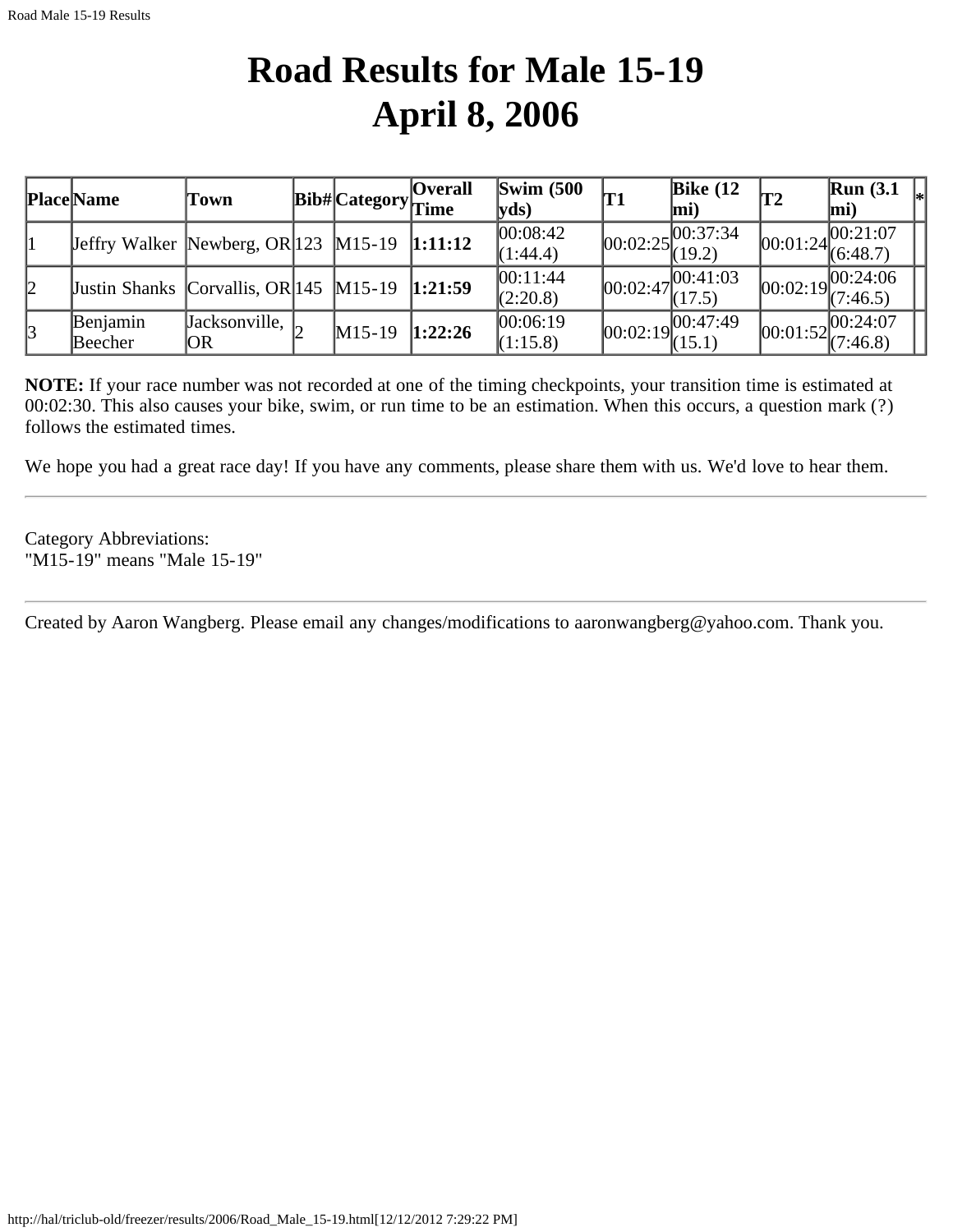#### **Road Results for Male 20-24 April 8, 2006**

|              | Place Name              | Town                                              |               | <b>Bib#</b> Category                                                   | Overall<br>Time | <b>Swim (500)</b><br>$ {\bf v} {\bf ds})$ | T1         | Bike $(12)$<br>mi) | $\overline{12}$ | <b>Run</b> (3.1)<br>mi) |     |
|--------------|-------------------------|---------------------------------------------------|---------------|------------------------------------------------------------------------|-----------------|-------------------------------------------|------------|--------------------|-----------------|-------------------------|-----|
| ∣∗           | Jeff Smith              | Portland, OR                                      | 6             | M20-24                                                                 | 55:23           | 00:05:58<br>(1:11.6)                      | 00:00:54   | 00:29:33<br>(24.4) | 00:01:09        | 00:17:49<br>(5:44.8)    |     |
| 1            | Roman<br>Schultz        | Corvallis, OR $ 35 $                              |               | M20-24                                                                 | 59:25           | 00:06:54<br>(1:22.8)                      | 00:01:08   | 00:32:14<br>(22.3) | 00:01:17        | 00:17:52<br>(5:45.8)    |     |
| 2            | Conor<br>O'Brien        | Eugene, OR                                        | 93            | $M20-24$                                                               | 1:01:51         | 00:08:26<br>(1:41.2)                      | [00:01:36] | 00:33:41<br>(21.4) | 00:01:41        | 00:16:27<br>(5:18.4)    |     |
| 3            | Scott Shine             | Springfield,<br><b>OR</b>                         | 36            | M20-24                                                                 | 1:03:45         | 00:06:57<br>(1:23.4)                      | 00:01:52   | 00:33:26<br>(21.5) | 00:01:24        | 00:20:06<br>(6:29.0)    |     |
| 4            | Nick Alden              | Klamath Falls, $\vert$ <sub>Q</sub><br><b>OR</b>  |               | M20-24                                                                 | 1:04:59         | 00:06:08<br>(1:13.6)                      | 00:01:18   | 00:34:24<br>(20.9) | 00:01:34        | 00:21:35<br>(6:57.7)    |     |
| $\vert$ 5    | Carl<br>Hickerson       | Corvallis, OR  17                                 |               | M20-24                                                                 | 1:05:39         | 00:06:00<br>(1:12.0)                      | 00:01:55   | 00:34:48<br>(20.7) | 00:01:35        | 00:21:21<br>(6:53.2)    |     |
| 6            | Kalin Lee               | Corvallis, OR $ 115 $                             |               | $M20-24$                                                               | 1:10:44         | 00:08:14<br>(1:38.8)                      | 00:01:29   | 00:35:59<br>(20.0) | 00:01:38        | 00:23:24<br>(7:32.9)    |     |
| 17           | Nick Smith              | Corvallis, OR 48                                  |               | $M20-24$                                                               | 1:13:44         | 00:07:16<br>(1:27.2)                      | 00:02:45   | 00:39:59<br>(18.0) | 00:02:05        | 00:21:39<br>(6:59.0)    |     |
| 8            | Grant Cyrus             | Corvallis, OR 183                                 |               | $M20-24$                                                               | 1:14:14         | 00:09:30<br>(1:54.0)                      | 00:02:42   | 00:37:42<br>(19.1) | 00:01:13        | 00:23:07<br>(7:27.4)    |     |
| þ.           |                         | Ryan Hunter Sherwood, OR 158 M20-24               |               |                                                                        | 1:14:26         | 00:09:45<br>(1:57.0)                      | 00:02:06   | 00:36:47<br>(19.6) | 00:01:48        | 00:24:00<br>(7:44.5)    |     |
| 10           | Luke Walker Stayton, OR |                                                   | $ 180\rangle$ | $M20-24$                                                               | 1:14:37         | 00:09:26<br>(1:53.2)                      | 00:02:21   | 00:37:15<br>(19.3) | 00:02:52        | 00:22:43<br>(7:19.7)    |     |
| $ 11\rangle$ | Raymond<br>Moffitt      | Mill City, OR  155  M20-24                        |               |                                                                        | 1:19:15         | 00:10:41<br>(2:08.2)                      | 00:04:00   | 00:39:53<br>(18.1) | 00:02:50        | 00:21:51<br>(7:02.9)    |     |
| $ 12\rangle$ |                         | Kyle Kruger $\lfloor$ Corvallis, OR $\rfloor$ 325 |               | $M20-24$                                                               | 1:19:50         | 00:09:56<br>(1:59.2)                      | 00:05:08   | 00:36:51<br>(19.5) | 00:03:03        | 00:24:52<br>(8:01.3)    |     |
| $ 13\rangle$ |                         | Tim Aylward Corvallis, OR $ 156 \rangle$ M20-24   |               |                                                                        | 1:21:51         | 00:11:15<br>(2:15.0)                      | [00:03:13] | 00:40:45<br>(17.7) | 00:01:31        | 00:25:07<br>(8:06.1)    |     |
|              | Place Name              | Town                                              |               | $\boxed{{\rm \textbf{Bib}\#}\xspace{\rm \textbf{Categorical}}\xspace}$ |                 | <b>Swim (500)</b><br>yds                  | lT1        | Bike $(12)$<br>mi) | lT2             | <b>Run</b> (3.1)<br>mi) | l∗  |
| 14           | Jonathan<br>Mills       | Corvallis, OR $ 313 $                             |               | $M20-24$                                                               | 1:24:10         | 00:12:40<br>(2:32.0)                      | 00:03:50   | 00:38:50<br>(18.5) | 00:02:45        | 00:26:05<br>(8:24.8)    |     |
|              | David<br>Embree         | Portland, OR                                      | 34            | M20-24                                                                 |                 |                                           |            |                    |                 |                         | dnp |
|              | Justin Fay              | Corvallis, OR 77                                  |               | M20-24                                                                 |                 |                                           |            |                    |                 |                         | dnp |

**NOTE:** If your race number was not recorded at one of the timing checkpoints, your transition time is estimated at 00:02:30. This also causes your bike, swim, or run time to be an estimation. When this occurs, a question mark (?) follows the estimated times.

We hope you had a great race day! If you have any comments, please share them with us. We'd love to hear them.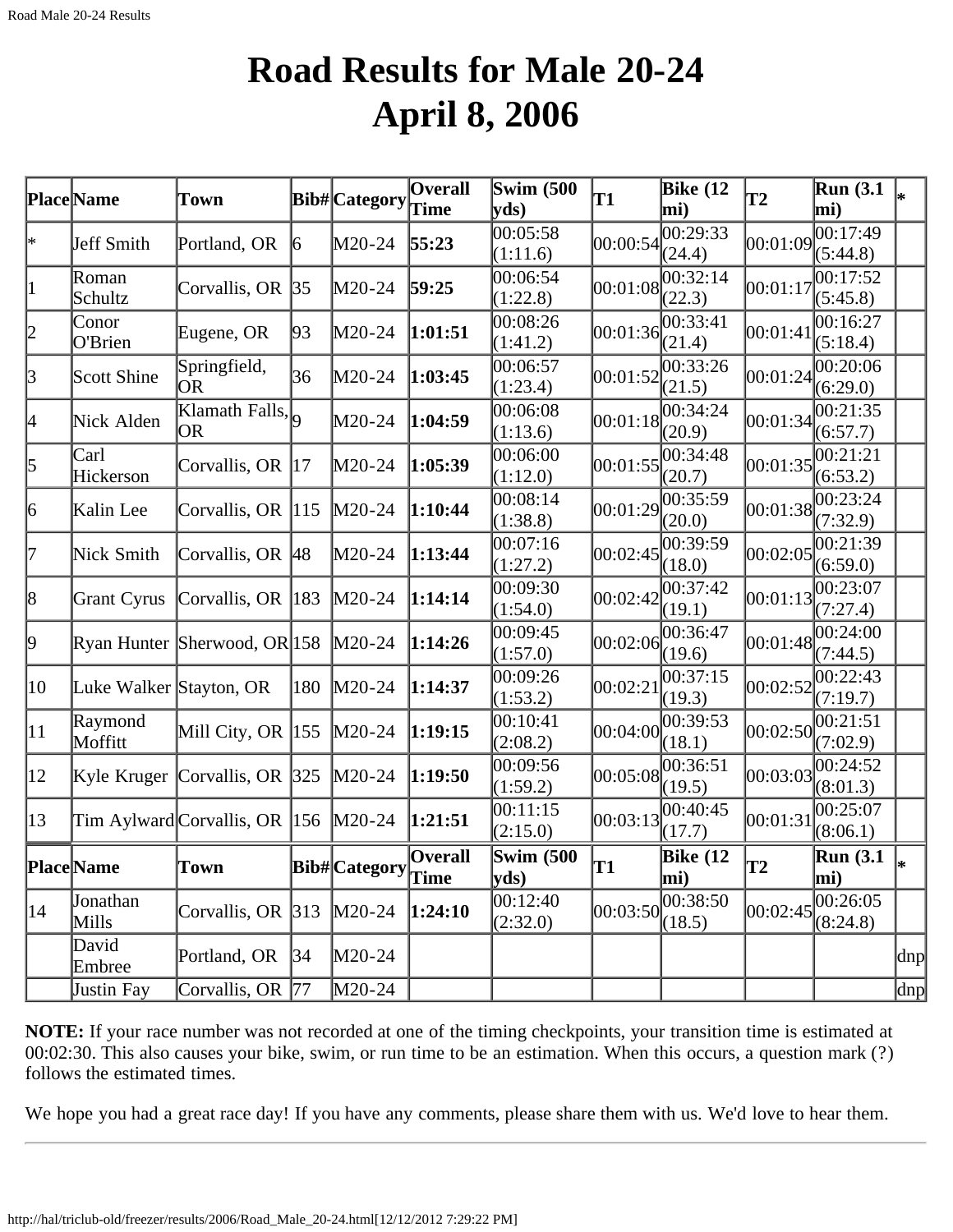Category Abbreviations: "M20-24" means "Male 20-24"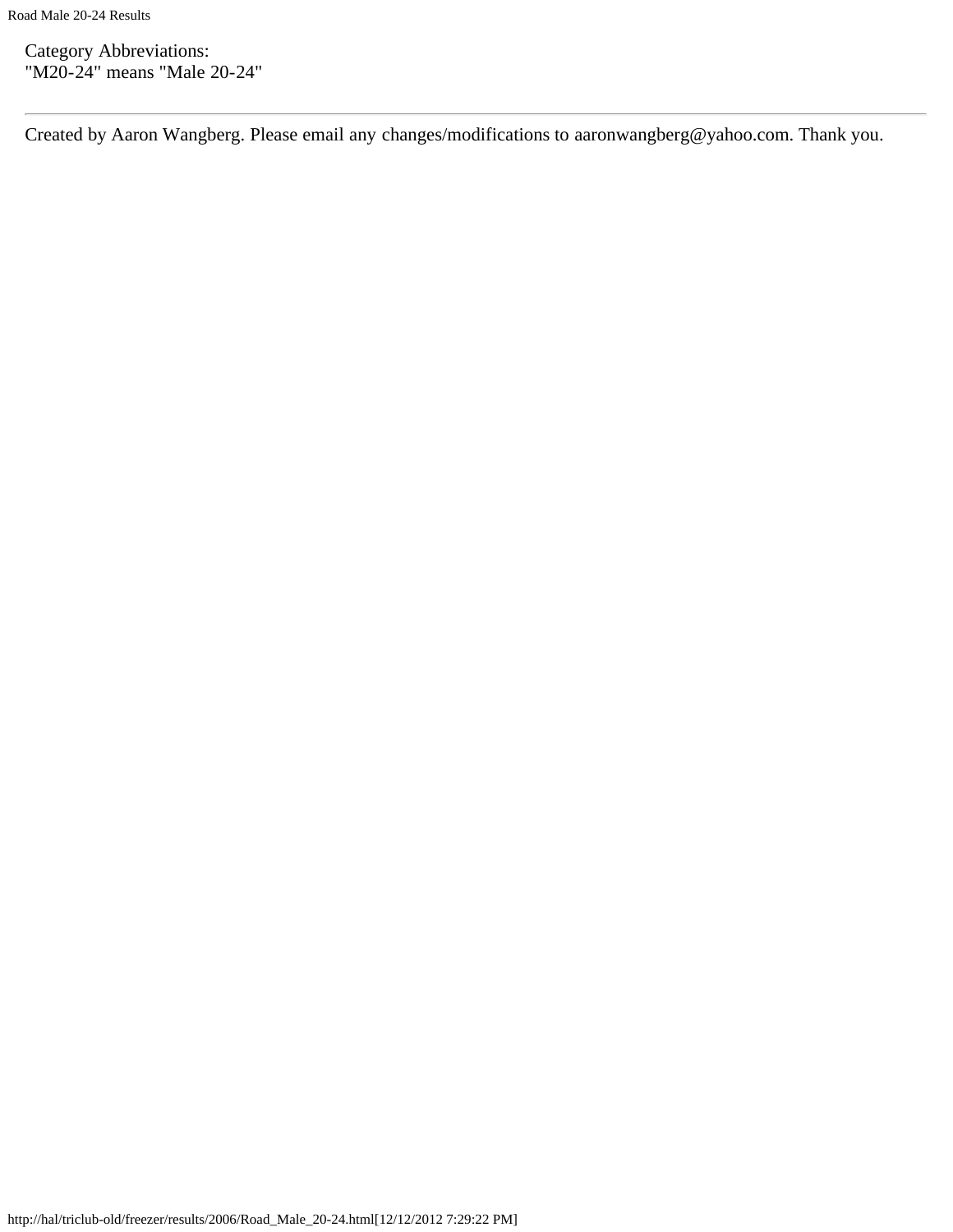## **Road Results for Male 25-29 April 8, 2006**

|                 | Place Name                                                   | <b>Town</b>                |               | Bib# Category                                                       | <b>Overall</b><br>Time | Swim $(500)$<br>yds  | <b>T1</b> | Bike $(12)$<br>mi)              | T2        | Run(3.1)<br>mi)       |     |
|-----------------|--------------------------------------------------------------|----------------------------|---------------|---------------------------------------------------------------------|------------------------|----------------------|-----------|---------------------------------|-----------|-----------------------|-----|
| 11              | Aaron Moss                                                   | Kenmore,<br>WA             | 50            | $M25-29$                                                            | 1:01:46                | 00:07:48<br>(1:33.6) | 00:01:47  | 00:32:44<br>(22.0)              | 00:01:09  | 00:18:18<br>(5:54.2)  |     |
| 12              | Tom Lyttle                                                   | Forest Grove,<br><b>OR</b> |               | M25-29                                                              | 1:02:56                | 00:05:51<br>(1:10.2) | 00:01:04  | 00:32:10<br>(22.4)              | 00:02:30? | 00:21:21?<br>(6:53.2) |     |
| $\beta$         | Jake Adams                                                   | Pleasant Hill, $56$<br>OR) |               | $M25-29$                                                            | 1:10:02                | 00:06:54<br>(1:22.8) | 00:02:27  | 00:38:20<br>(18.8)              | 00:01:08  | 00:21:13<br>(6:50.6)  |     |
| 4               | Kevin<br>Mccabe                                              | Portland, OR 52            |               | $M25-29$                                                            | 1:10:50                | 00:07:46<br>(1:33.2) | 00:02:20  | $\overline{0}0:36:12$<br>(19.9) | 00:01:42  | 00:22:50<br>(7:21.9)  |     |
| 5               | Chris Holm                                                   | Corvallis,<br><b>OR</b>    | 10            | $M25-29$                                                            | 1:11:29                | 00:06:12<br>(1:14.4) | 00:01:48  | 00:37:04<br>(19.4)              | 00:01:49  | 00:24:36<br>(7:56.1)  |     |
| $\vert 6 \vert$ | David<br>Chapman                                             | Spanaway,<br>WА            | 219           | $M25-29$                                                            | 1:11:47                | 00:09:40<br>(1:56.0) | 00:02:25  | 00:35:46<br>(20.1)              | 00:01:48  | 00:22:08<br>(7:08.4)  |     |
| 17              | Bill Garcia                                                  | Corvallis,<br>OR           | 85            | $M25-29$                                                            | 1:14:15                | 00:07:43<br>(1:32.6) | 00:02:29  | 00:40:09<br>(17.9)              | 00:01:35  | 00:22:19<br>(7:11.9)  |     |
| 8               | Brian<br>Velazquez                                           | Tualatin, OR 120           |               | $M25-29$                                                            | 1:14:27                | 00:08:39<br>(1:43.8) | 00:02:17  | 00:36:59<br>(19.5)              | 00:01:48  | 00:24:44<br>(7:58.7)  |     |
| þ,              | Joe<br>Kleinhenz                                             | Portland, OR 221           |               | $M25-29$                                                            | 1:15:17                | 00:09:17<br>(1:51.4) | 00:03:08  | 00:38:12<br>(18.8)              | 00:02:01  | 00:22:39<br>(7:18.4)  |     |
| 10              | Mack<br>Thames                                               | Milwakie,<br>OR.           | 225           | $M25-29$                                                            | 1:23:48                | 00:10:37<br>(2:07.4) | 00:05:42  | 00:38:17<br>(18.8)              | 00:02:01  | 00:27:11<br>(8:46.1)  |     |
| 11              | Scott Bosse                                                  | Grants Pass,<br>OR.        | 126           | $M25-29$                                                            | 1:24:15                | 00:08:13<br>(1:38.6) | 00:02:42  | 00:43:25<br>(16.6)              | 00:02:32  | 00:27:23<br>(8:50.0)  |     |
| $ 12\rangle$    | Benjamin<br>Clement                                          | Portland, OR 272           |               | $M25-29$                                                            | 1:26:07                | 00:09:51<br>(1:58.2) | 00:03:20  | 00:40:50<br>(17.6)              | 00:03:41  | 00:28:25<br>(9:10.0)  |     |
| $ 13\rangle$    | Jd Amos                                                      | Vancouver,<br>WA           | 178           | $M25-29$                                                            | 1:26:37                | 00:09:13<br>(1:50.6) | 00:05:05  | 00:45:30<br>(15.8)              | 00:02:19  | 00:24:30<br>(7:54.2)  |     |
| 14              | Jason Gatlin                                                 | Eugene, OR                 | $ 140\rangle$ | $M25-29$                                                            | 1:27:14                | 00:08:51<br>(1:46.2) | 00:03:46  | 00:39:10<br>(18.4)              | 00:03:12  | 00:32:15<br>(10:24.2) |     |
|                 | <b>PlaceName</b>                                             | Town                       |               | ${\bf \boxed{Bib\#}\begin{bmatrix} \text{Category} \end{bmatrix} }$ |                        | Swim $(500)$<br>yds  | T1        | Bike $(12)$<br>$\vert$ mi)      | T2        | Run(3.1)<br>mi)       | l∗  |
| 15              | Jim Vu                                                       | Salem, OR                  | 190           | $M25-29$                                                            | 1:29:09                | 00:12:56<br>(2:35.2) | 00:04:07  | 00:41:51<br>(17.2)              | 00:02:03  | 00:28:12<br>(9:05.8)  |     |
| 16              | Brian Claytor                                                | Corvallis,<br><b>OR</b>    | 243           | $M25-29$                                                            | 1:31:32                | 00:09:29<br>(1:53.8) | 00:04:51  | 00:41:58<br>(17.2)              | 00:03:46  | 00:31:28<br>(10:09.0) |     |
| 17              | Jason Wyatt                                                  | Eugene, OR                 | $ 139\rangle$ | $M25-29$                                                            | 1:33:25                | 00:10:13<br>(2:02.6) | 00:03:58  | 00:43:24<br>(16.6)              | 00:02:29  | 00:33:21<br>(10:45.5) |     |
|                 | Spencer<br>Davis                                             | Bend, OR                   | 79            | $M25-29$                                                            |                        |                      |           |                                 |           |                       | dnp |
|                 | Jackson Jones Portland, OR 208                               |                            |               | $M25-29$                                                            |                        |                      |           |                                 |           |                       | dnp |
|                 | $\lim$ Wildman $\bigvee_{\mathbf{W}\mathbf{A}}^{\mathbf{W}}$ | Vancouver,                 | 330           | $M25-29$                                                            |                        |                      |           |                                 |           |                       | dnp |

**NOTE:** If your race number was not recorded at one of the timing checkpoints, your transition time is estimated at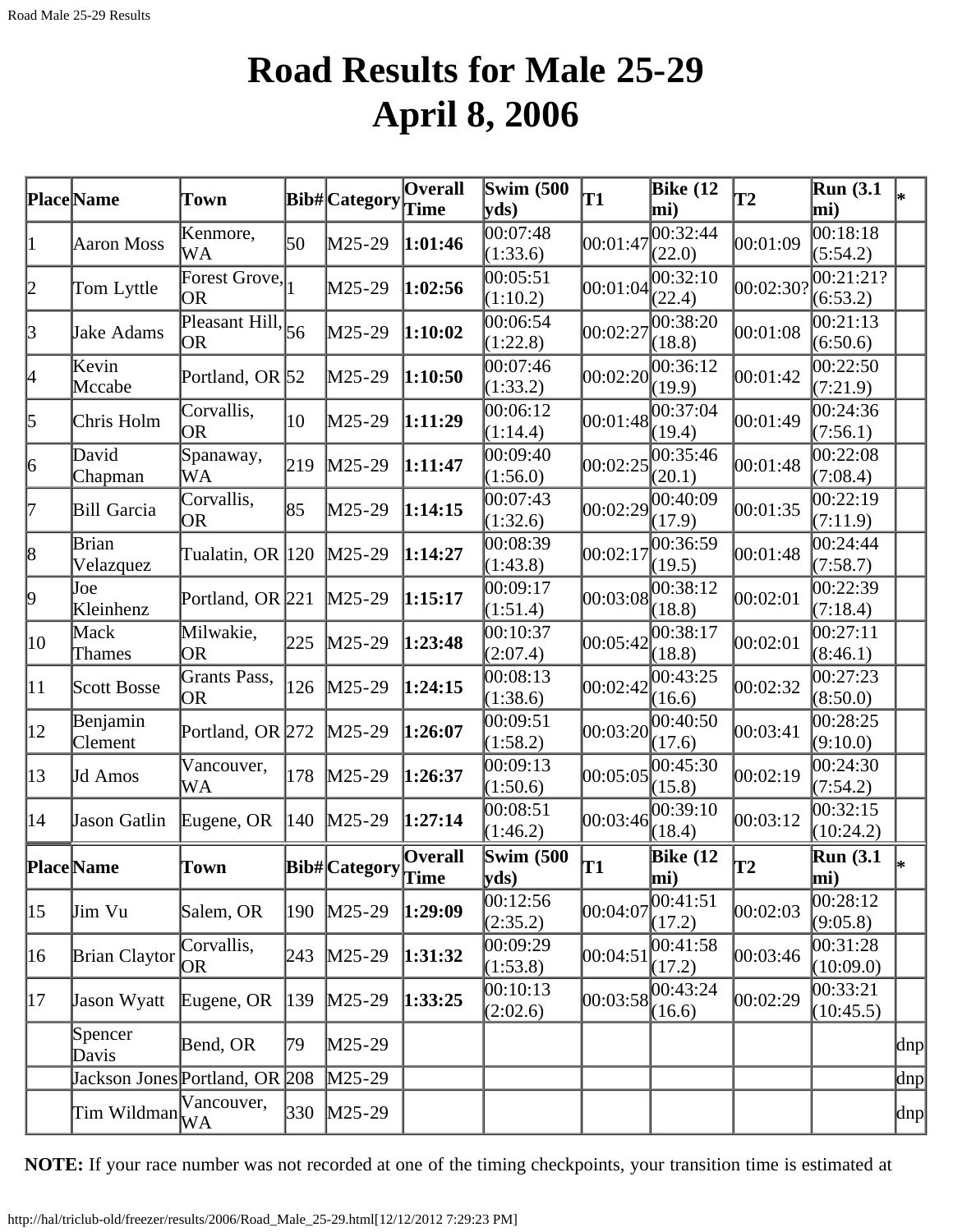00:02:30. This also causes your bike, swim, or run time to be an estimation. When this occurs, a question mark (?) follows the estimated times.

We hope you had a great race day! If you have any comments, please share them with us. We'd love to hear them.

Category Abbreviations: "M25-29" means "Male 25-29"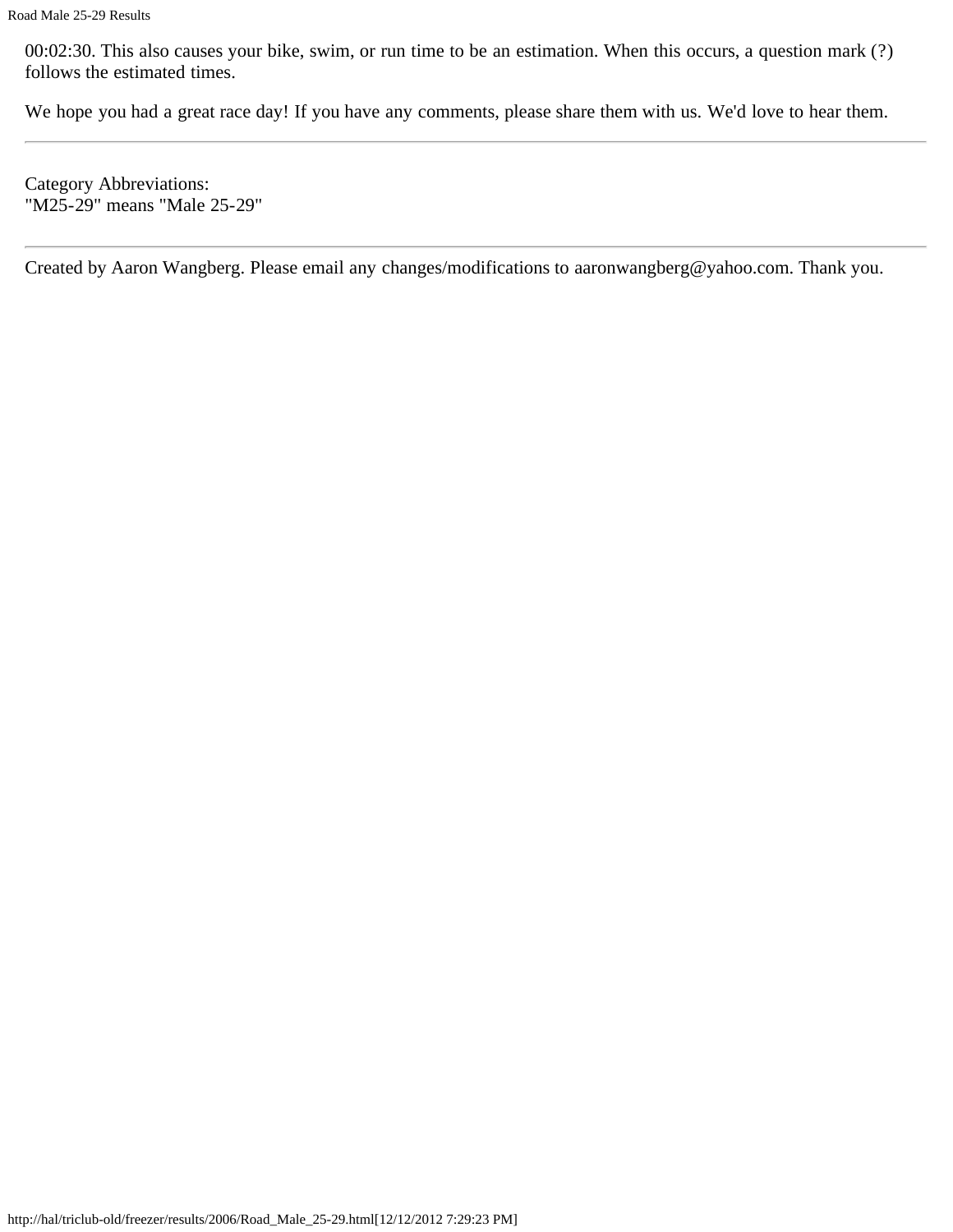## **Road Results for Male 30-34 April 8, 2006**

|                  | <b>Place</b> Name         | Town                          |               | Bib#Category         | $\overline{O}$ verall<br>Time | <b>Swim (500)</b><br>$ {\bf v} {\bf d} s\rangle$ | T1                  | Bike $(12)$<br>mi)             | $\mathbf{T2}$ | Run(3.1)<br>mi)                   |     |
|------------------|---------------------------|-------------------------------|---------------|----------------------|-------------------------------|--------------------------------------------------|---------------------|--------------------------------|---------------|-----------------------------------|-----|
| 1                |                           | Nathan Smith Corvallis, OR 16 |               | M30-34               | 57:45                         | 00:06:22<br>(1:16.4)                             | 00:01:26            | 00:31:51<br>(22.6)             | 00:01:03      | 00:17:03<br>(5:30.0)              |     |
| 2                | Rob Williams Portland, OR |                               | 14            | M30-34               | 59:38                         | 00:06:18<br>(1:15.6)                             | 00:01:22            | 00:30:33<br>(23.6)             | 00:01:10      | 00:20:15<br>(6:31.9)              |     |
| $\beta$          | Dan Schmitt               | Eugene, OR                    | $ 4\rangle$   | M30-34               | 59:47                         | 00:05:47<br>(1:09.4)                             | [00:01:14]          | 00:31:39<br>(22.7)             | 00:01:11      | 00:19:56<br>(6:25.8)              |     |
| 4                | Garren<br>Watkins         | Portland, OR                  | 18            | M30-34               | 1:00:19                       | 00:06:48<br>(1:21.6)                             | 00:01:19            | 00:30:38<br>(23.5)             | 00:01:26      | 00:20:08<br>(6:29.7)              |     |
| 5                | Charlie<br>Warner         | Vancouver,<br>WA              | 28            | M30-34               | 1:00:21                       | 00:07:06<br>(1:25.2)                             | 00:01:31            | 00:29:54<br>(24.1)             | 00:01:44      | $\overline{00:}20:06$<br>(6:29.0) |     |
| $\vert 6 \vert$  | Christian<br>Isakson      | Vernonia, OR 92               |               | M30-34               | 1:04:36                       | 00:07:41<br>(1:32.2)                             | 00:01:56            | 00:33:25<br>(21.5)             | 00:01:28      | 00:20:06<br>(6:29.0)              |     |
| 17               | <b>Brad Cota</b>          | Portland, OR                  | 15            | M30-34               | 1:05:06                       | 00:06:11<br>(1:14.2)                             | 00:01:46            | 00:36:52<br>(19.5)             | 00:01:42      | 00:18:35<br>(5:59.7)              |     |
| 8                | Noah<br>Megowan           | Lake Oswego, $ _{43}$<br>OR   |               | M30-34               | 1:05:13                       | 00:07:53<br>(1:34.6)                             | $ 00:01:56 $ (20.3) | 00:35:29                       | 00:01:59      | 00:17:56<br>(5:47.1)              |     |
| þ.               |                           | Tim Swanson Spokane, WA 54    |               | M30-34               | 1:06:09                       | 00:08:00<br>(1:36.0)                             | 00:02:04            | 00:33:49<br>(21.3)             | 00:01:34      | 00:20:42<br>(6:40.6)              |     |
| 10               | Uwe Hermes Portland, OR   |                               | 49            | M30-34               | 1:09:56                       | 00:07:08<br>(1:25.6)                             | 00:02:09            | 00:36:57<br>(19.5)             | 00:01:34      | 00:22:08<br>(7:08.4)              |     |
| $ 11\rangle$     | Takeo<br>Nishimura        | Eugene, OR                    | 11            | M30-34               | 1:11:00                       | 00:06:46<br>(1:21.2)                             | 00:01:55            | 00:39:15<br>(18.3)             | 00:01:52      | 00:21:12<br>(6:50.3)              |     |
| $ 12\rangle$     | David Lane                | Corvallis, OR 185             |               | M30-34               | 1:15:28                       | 00:10:20<br>(2:04.0)                             | 00:02:57            | 00:36:41<br>(19.6)             | 00:02:03      | 00:23:27<br>(7:33.9)              |     |
| $\vert 13 \vert$ | Jesse<br>Raskauskas       | Portland, OR                  | $ 40\rangle$  | M30-34               | 1:20:15                       | 00:07:22<br>(1:28.4)                             | 00:01:30            | 00:41:38<br>(17.3)             | 00:01:31      | 00:28:14<br>(9:06.5)              |     |
| 14               | Andrew<br>Formiller       | Albany, OR                    | 257           | $M30-34$             | 1:20:19                       | 00:09:44<br>(1:56.8)                             | 00:02:48            | 00:41:14<br>(17.5)             | 00:01:24      | 00:25:09<br>(8:06.8)              |     |
|                  | <b>Place</b> Name         | Town                          |               | Bib#Category Overall |                               | <b>Swim (500</b><br>$ {\rm vds})$                | T1                  | <b>Bike</b> (12<br>$\vert$ mi) | lT2           | <b>Run</b> (3.1<br>mi)            | l∗  |
| 15               | Robert<br>Boursaw         | Castle Rock,<br>WA            | 173           | $M30-34$             | 1:22:00                       | 00:10:31<br>(2:06.2)                             | 00:03:45            | 00:40:33<br>(17.8)             | 00:02:25      | 00:24:46<br>(7:59.4)              |     |
| 16               | Drew Puckett Portland, OR |                               | 306           | $M30-34$             | 1:23:21                       | 00:11:11<br>(2:14.2)                             | 00:05:48            | 00:37:52<br>(19.0)             | 00:03:30      | 00:25:00<br>(8:03.9)              |     |
| 17               | Carlos<br>Velazquez       | Central Point,<br>OR          | 224           | $M30-34$             | 1:24:12                       | 00:09:13<br>(1:50.6)                             | 00:04:57            | 00:40:57<br>(17.6)             | 00:02:24      | 00:26:41<br>(8:36.5)              |     |
| 18               | Arron Dieter              | Portland, OR                  | $ 323\rangle$ | M30-34               | 1:28:34                       | 00:11:16<br>(2:15.2)                             | 00:03:20            | 00:43:43<br>(16.5)             | 00:02:21      | 00:27:54<br>(9:00.0)              |     |
| 19               | Chad Hicks                | Bend, OR                      | 336           | $M30-34$             | 1:45:29                       | 00:10:18<br>(2:03.6)                             | 00:11:32            | 00:47:56<br>(15.0)             | 00:05:45      | 00:29:58<br>(9:40.0)              |     |
|                  | Jeff Owens                | La Pine, OR                   | 355           | $M30-34$             |                               |                                                  |                     |                                |               |                                   | dnp |

**NOTE:** If your race number was not recorded at one of the timing checkpoints, your transition time is estimated at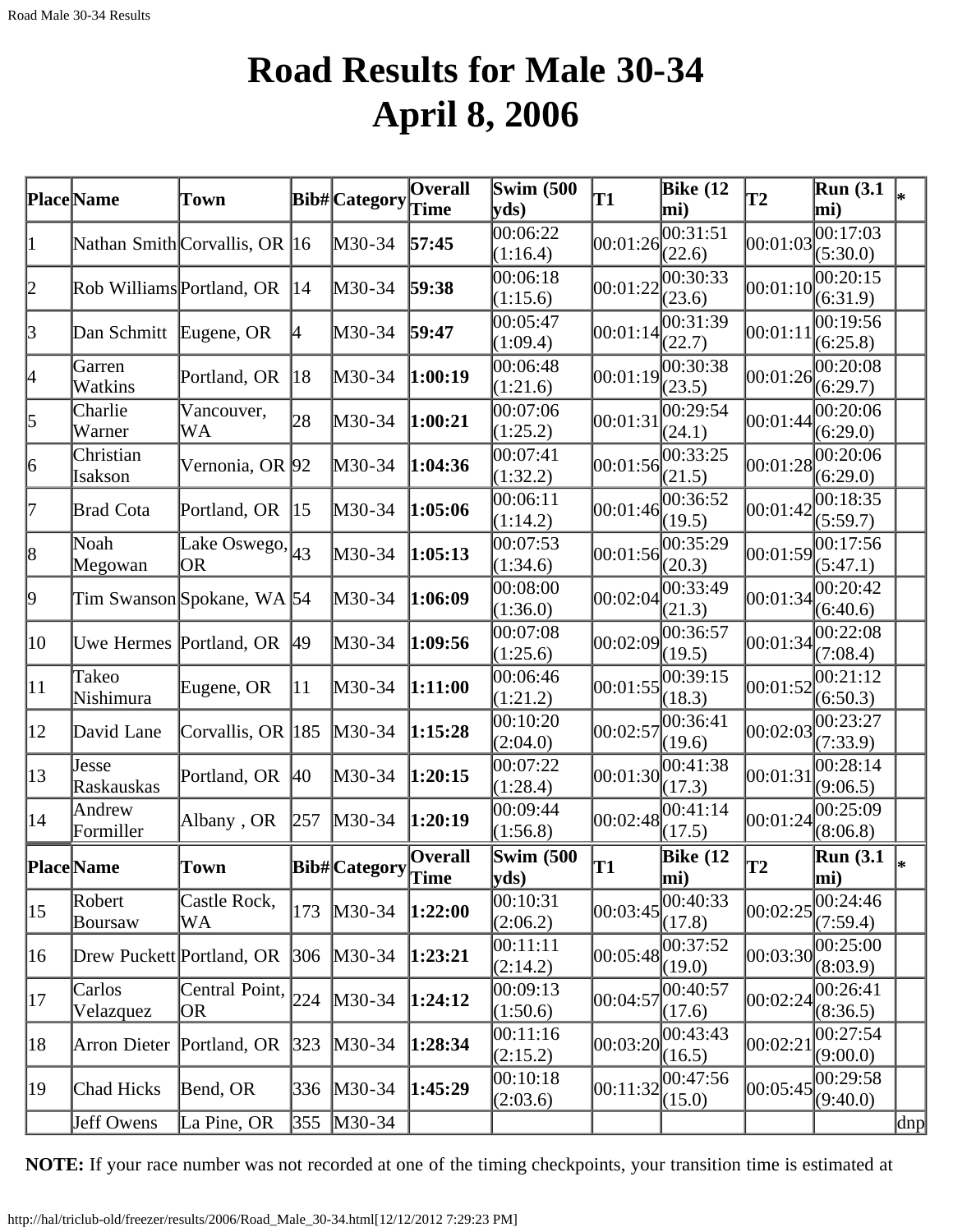00:02:30. This also causes your bike, swim, or run time to be an estimation. When this occurs, a question mark (?) follows the estimated times.

We hope you had a great race day! If you have any comments, please share them with us. We'd love to hear them.

Category Abbreviations: "M30-34" means "Male 30-34"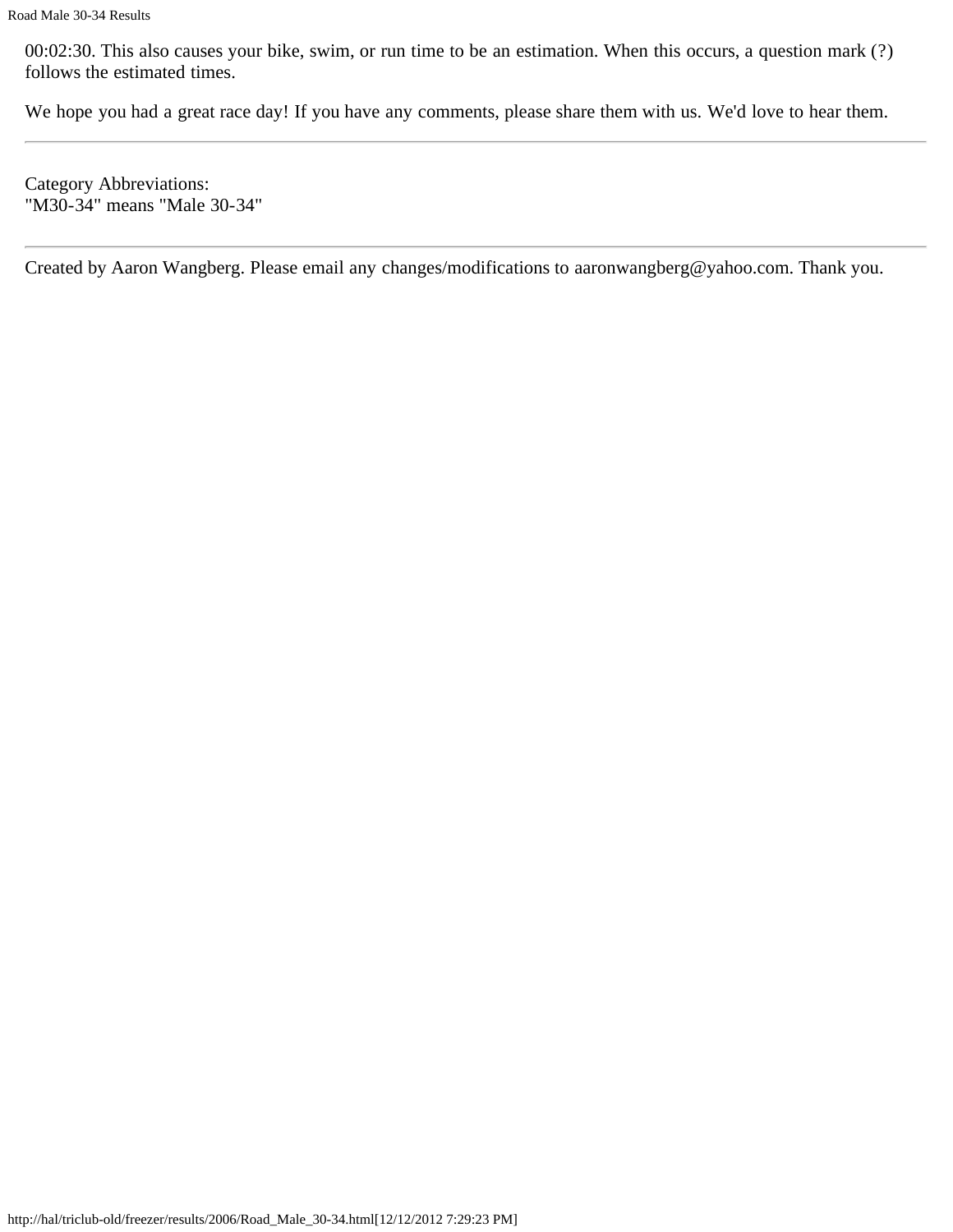#### **Road Results for Male 35-39 April 8, 2006**

| <b>Place</b> Name |           | Town                    |     | <b>Bib#</b> Category | <b>Overall</b> | <b>Swim (500)</b> | T1         | <b>Bike (12</b> | T2         | <b>Run</b> (3.1) |     |
|-------------------|-----------|-------------------------|-----|----------------------|----------------|-------------------|------------|-----------------|------------|------------------|-----|
|                   |           |                         |     |                      | Time           | yds               |            | mi)             |            | mi)              |     |
| 1                 | Chris     | Portland, OR            | 109 | $M35-39$             | 1:06:20        | 00:08:21          | 00:01:26   | 00:35:48        | 00:01:42   | 00:19:03         |     |
|                   | Varney    |                         |     |                      |                | (1:40.2)          |            | (20.1)          |            | (6:08.7)         |     |
| 2                 | Kyle      | Beaverton,              | 181 | $M35-39$             | 1:13:58        | 00:10:03          | 00:03:22   | 00:34:27        | 00:02:29   | 00:23:37         |     |
|                   | Remington | OR                      |     |                      |                | (2:00.6)          |            | (20.9)          |            | (7:37.1)         |     |
| $\beta$           | Thomas    | Portland, OR            | 95  | $M35-39$             | 1:15:09        | 00:08:21          | 00:02:57   | 00:37:35        | 00:02:42   | 00:23:34         |     |
|                   | Kasten    |                         |     |                      |                | (1:40.2)          |            | (19.2)          |            | (7:36.1)         |     |
| 4                 | Drew      | Bend, OR                | 309 | $M35-39$             | 1:15:17        | 00:11:00          | 00:01:31   | 00:36:21        | 00:01:43   | 00:24:42         |     |
|                   | Holmes    |                         |     |                      |                | (2:12.0)          |            | (19.8)          |            | (7:58.1)         |     |
| $\vert$ 5         | Brian     | Stayton, OR             | 73  | $M35-39$             | 1:16:49        | 00:07:49          | 00:03:06   | 00:37:19        | 00:02:41   | 00:25:54         |     |
|                   | Quigley   |                         |     |                      |                | (1:33.8)          |            | (19.3)          |            | (8:21.3)         |     |
| 6                 | Mike      | Salem, OR               | 118 | $M35-39$             | 1:16:58        | 00:08:51          | [00:04:15] | 00:40:40        | 00:01:33   | 00:21:39         |     |
|                   | Peterson  |                         |     |                      |                | (1:46.2)          |            | (17.7)          |            | (6:59.0)         |     |
| l7                | Zach      | Corvallis, OR 136       |     | $M35-39$             | 1:18:45        | 00:10:39          | 00:03:40   | 00:37:25        | 00:02:59   | 00:24:02         |     |
|                   | Hausken   |                         |     |                      |                | (2:07.8)          |            | (19.2)          |            | (7:45.2)         |     |
| $\vert 8 \vert$   | Mike      | Salem, OR               | 171 | $M35-39$             | 1:23:33        | 00:10:16          | 00:05:01   | 00:37:03        | 00:04:01   | 00:27:12         |     |
|                   | Petersen  |                         |     |                      |                | (2:03.2)          |            | (19.4)          |            | (8:46.5)         |     |
| $\vert 9 \vert$   | Mark      | Salem, OR               | 119 | $M35-39$             | 1:30:12        | 00:08:57          | 00:04:10   | 00:46:25        | [00:01:42] | 00:28:58         |     |
|                   | Tinseth   |                         |     |                      |                | (1:47.4)          |            | (15.5)          |            | (9:20.6)         |     |
|                   | Michael   | Junction City, $ _{29}$ |     | $M35-39$             |                |                   |            |                 |            |                  | dnp |
|                   | Fletcher  | OR)                     |     |                      |                |                   |            |                 |            |                  |     |

**NOTE:** If your race number was not recorded at one of the timing checkpoints, your transition time is estimated at 00:02:30. This also causes your bike, swim, or run time to be an estimation. When this occurs, a question mark (?) follows the estimated times.

We hope you had a great race day! If you have any comments, please share them with us. We'd love to hear them.

Category Abbreviations: "M35-39" means "Male 35-39"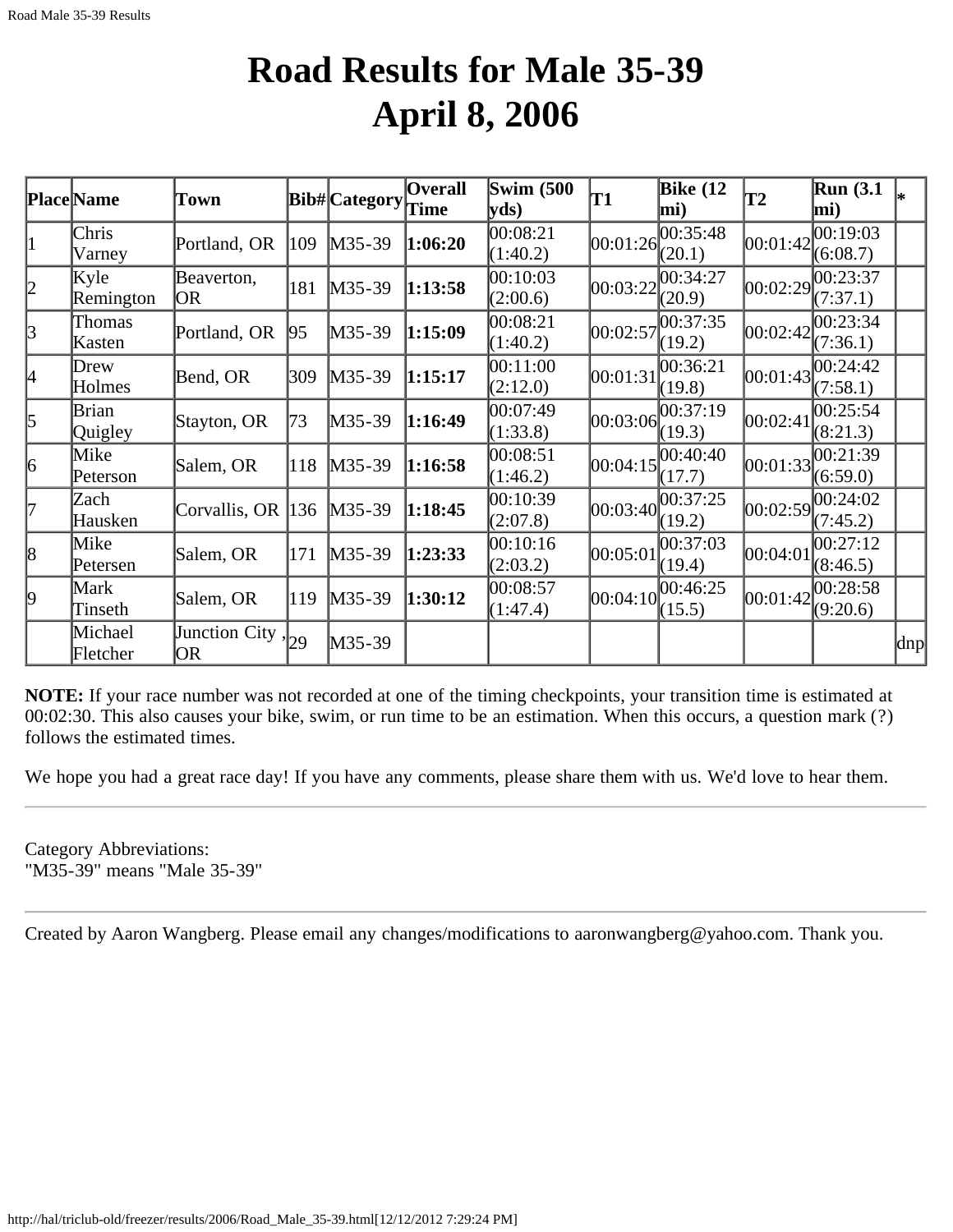# **Road Results for Male 40-44 April 8, 2006**

|              | Place Name              | Town                        |     | Bib#Category  | Overall         | <b>Swim (500)</b><br>$\mathbf{v}\mathbf{ds}$ | T1         | Bike $(12)$<br>mi)  | T <sub>2</sub> | <b>Run</b> (3.1)<br>mi)      |    |
|--------------|-------------------------|-----------------------------|-----|---------------|-----------------|----------------------------------------------|------------|---------------------|----------------|------------------------------|----|
|              | Chan<br>Modini          | Beaverton,<br>OR            | 3   | M40-44        | 1:02:35         | 00:05:48<br>(1:09.6)                         | 00:01:15   | 00:32:44<br>(22.0)  | 00:01:25       | 00:21:23<br>(6:53.9)         |    |
| 2            | Tom<br>St.Clair         | Tumwater,<br>WA             | 25  | M40-44        | 1:03:12         | 00:06:51<br>(1:22.2)                         | 00:02:06   | 00:34:36<br>(20.8)  | 00:01:55       | 00:17:44<br>(5:43.2)         |    |
| $\beta$      | Dayl Wood               | Lincoln City,<br>OR         | 63  | M40-44        | 1:04:20         | 00:08:13<br>(1:38.6)                         | [00:02:10] | 00:33:43<br>(21.4)  | 00:01:35       | 00:18:39<br>(6:01.0)         |    |
| 4            | Robert<br>Croucher      | Brush Prairie,<br>WA        | 101 | M40-44        | 1:05:00         | 00:08:10<br>(1:38.0)                         | 00:01:25   | 00:34:53<br>(20.6)  | 00:01:19       | 00:19:13<br>(6:11.9)         |    |
| 5            | Rob Loper               | Albany, OR                  | 30  | M40-44        | 1:05:15         | 00:06:59<br>(1:23.8)                         | 00:01:16   | 00:33:40<br>(21.4)  | 00:01:33       | 00:21:47<br>(7:01.6)         |    |
| 6            | Tim Nord                | Junction City,<br> OR       | 91  | M40-44        | 1:06:01         | 00:08:32<br>(1:42.4)                         | 00:01:15   | 00:33:10<br>(21.7)  | 00:01:25       | 00:21:39<br>(6:59.0)         |    |
| 17           | Mike<br>Gilbert         | Vancouver,<br>WA            | 166 | M40-44        | 1:07:10         | 00:10:01<br>(2:00.2)                         | 00:01:38   | 00:35:25<br>(20.3)  | 00:01:17       | 00:18:49<br>(6:04.2)         |    |
| 8            |                         | Mike Boock Corvallis, OR 57 |     | M40-44        | 1:10:30         | 00:07:42<br>(1:32.4)                         | 00:02:31   | 00:36:34<br>(19.7)  | 00:01:36       | 00:22:07<br>(7:08.1)         |    |
| 9            | Tim Shilling Camas, WA  |                             | 142 | M40-44        | 1:13:44         | 00:10:25<br>(2:05.0)                         | 00:03:37   | 00:35:48<br>(20.1)  | 00:02:18       | 00:21:36<br>(6:58.1)         |    |
| $ 10\rangle$ | Todd<br>Crowson         | Camas, WA                   | 252 | M40-44        | 1:14:02         | 00:08:58<br>(1:47.6)                         | 00:01:48   | 00:35:37<br>(20.2)  | 00:02:01       | 00:25:38<br>(8:16.1)         |    |
| $ 11\rangle$ | Rex Prater              | Eugene, OR                  | 271 | M40-44        | 1:14:09         | 00:12:08<br>(2:25.6)                         | 00:02:25   | 00:34:55<br>(20.6)  | [00:01:50]     | 00:22:51<br>(7:22.3)         |    |
| $ 12\rangle$ | Sam<br>Schonstal        | Aloha, OR                   | 71  | M40-44        | 1:15:24         | 00:08:15<br>(1:39.0)                         | 00:01:51   | 00:37:55<br>(19.0)  | 00:01:42       | 00:25:41<br>(8:17.1)         |    |
| 13           | Jeff<br>Bemrose         | Dallas, OR                  | 53  | M40-44        | 1:15:31         | 00:08:09<br>(1:37.8)                         | 00:03:12   | 00:36:33<br>(19.7)  | 00:02:55       | 00:24:42<br>(7:58.1)         |    |
| 14           | Mark<br>O'Leavey        | Portland, OR                | 167 | M40-44        | 1:16:00         | 00:10:03<br>(2:00.6)                         | 00:01:06   | 00:39:48<br>(18.1)  | 00:01:41       | 00:23:22<br>(7:32.3)         |    |
|              | <b>Place</b> Name       | Town                        |     | Bib# Category | Overall<br>Time | <b>Swim (500)</b><br> yds)                   | T1         | Bike $(12)$<br>mi)  | T2             | Run $(3.1)$<br>$ \text{mi})$ | l∗ |
| 15           | John<br>Condon          | Vancouver,<br>WA            | 294 | M40-44        | 1:17:36         | 00:10:45<br>(2:09.0)                         | 00:03:30   | 00:37:15<br>(19.3)  | 00:01:49       | 00:24:17<br>(7:50.0)         |    |
| $ 16\rangle$ | Jack Pendell Eugene, OR |                             | 116 | M40-44        | 1:18:51         | 00:08:18<br>(1:39.6)                         | 00:02:48   | 00:39:38<br>(18.2)  | 00:02:01       | 00:26:06<br>(8:25.2)         |    |
| 17           | Fritz Forgy             | MB Park, CA 76              |     | M40-44        | 1:18:53         | 00:07:02<br>(1:24.4)                         |            | 00:02:48 <br>(17.7) | 00:01:42       | 00:26:43<br>(8:37.1)         |    |
| 18           | David<br>Williams       | Portland, OR                | 286 | $M40-44$      | 1:27:02         | 00:10:04<br>(2:00.8)                         | 00:04:54   | 00:40:48<br>(17.6)  | 00:03:45       | 00:27:31<br>(8:52.6)         |    |
| 19           | Tim Warren Camas, WA    |                             | 268 | M40-44        | 1:30:56         | 00:10:50<br>(2:10.0)                         | 00:04:20   | 00:44:53<br>(16.0)  | 00:02:39       | 00:28:14<br>(9:06.5)         |    |
| 20           | David Bell              | Beaverton,<br>OR            | 192 | M40-44        | 1:31:49         | 00:11:16<br>(2:15.2)                         | 00:03:11   | 00:42:53<br>(16.8)  | 00:02:26       | 00:32:03<br>(10:20.3)        |    |
|              | Darren                  |                             |     |               |                 | 00:08:32                                     |            | 00:39:23            |                | 00:40:03                     |    |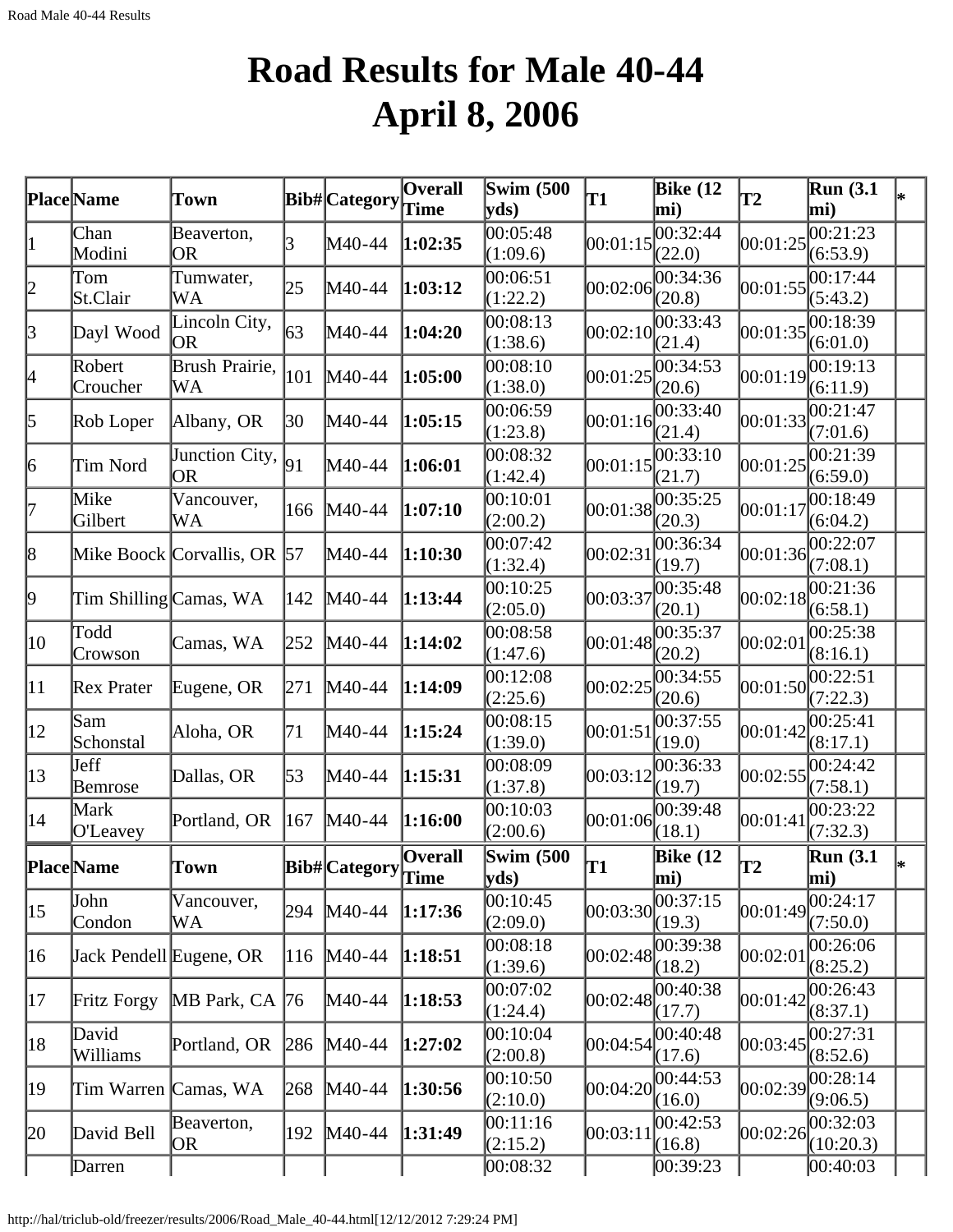| 21 | Smith                | Camas, WA                                 |      | $\parallel$ 103   M40-44   1:35:52 |         | (1:42.4)              | $[00:02:57]_{(18.3)}$ |                                  | $ 00:04:57 _{(12:55.2)}$            |     |
|----|----------------------|-------------------------------------------|------|------------------------------------|---------|-----------------------|-----------------------|----------------------------------|-------------------------------------|-----|
| 22 | Mike<br>Traeger      | Scio, OR                                  | 1354 | M40-44                             | 1:44:28 | 00:13:20 <br>(2:40.0) |                       | ,100:52:28<br>$100:04:43$ (13.7) | $ 00:02:16 ^{00:31:41}_{(10:13.2)}$ |     |
|    | Roger<br><b>Wong</b> | Corvallis, OR $\left  266 \right $ M40-44 |      |                                    |         |                       |                       |                                  |                                     | dnp |

**NOTE:** If your race number was not recorded at one of the timing checkpoints, your transition time is estimated at 00:02:30. This also causes your bike, swim, or run time to be an estimation. When this occurs, a question mark (?) follows the estimated times.

We hope you had a great race day! If you have any comments, please share them with us. We'd love to hear them.

Category Abbreviations: "M40-44" means "Male 40-44"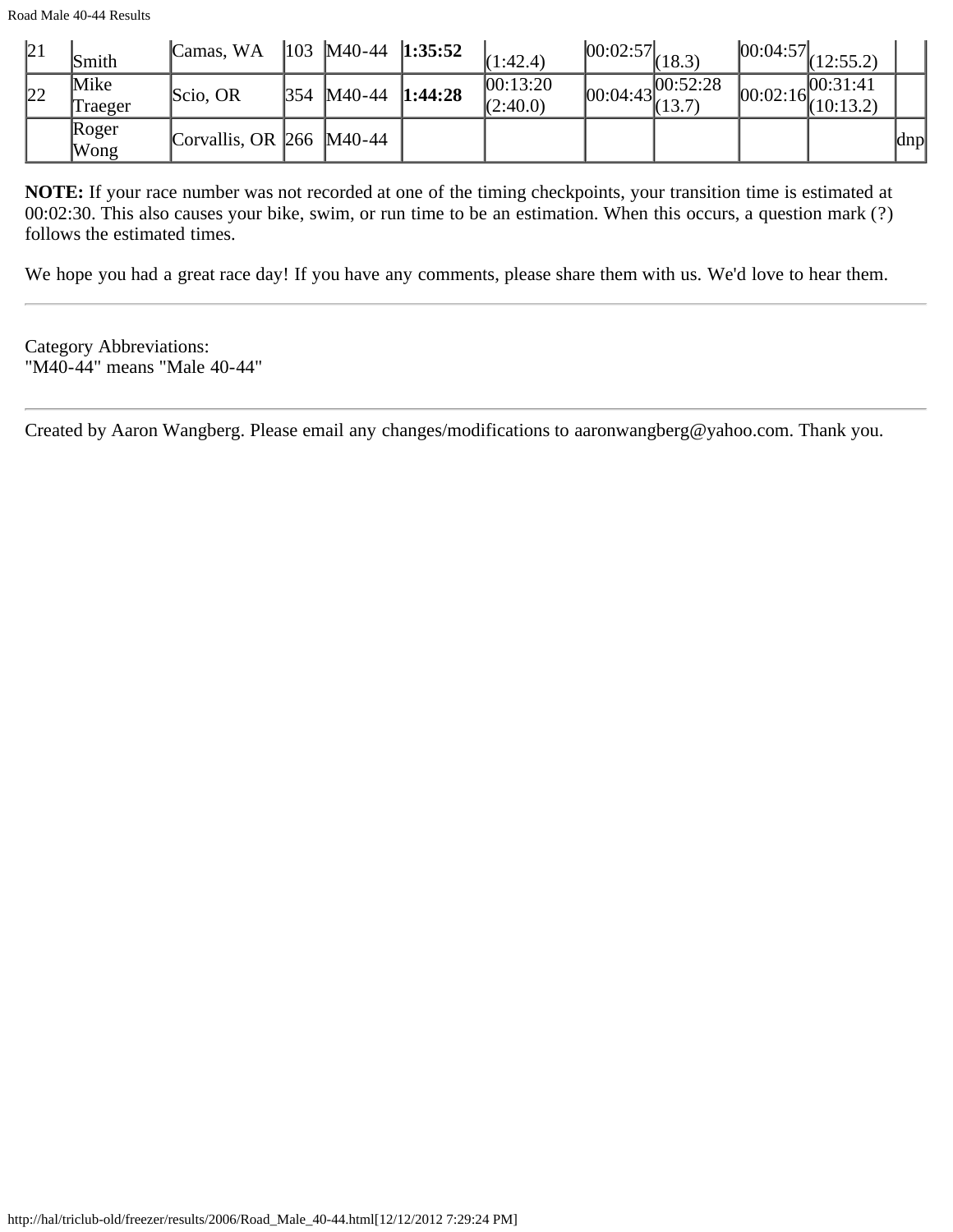## **Road Results for Male 45-49 April 8, 2006**

|                 | Place Name           | Town                                      |     | <b>Bib#</b> Category                                                                                                                | <b>Overall</b><br>Time | <b>Swim (500)</b><br>yds) | T1       | Bike $(12)$<br>mi)         | <b>T2</b>  | Run(3.1)<br>mi)                 |     |
|-----------------|----------------------|-------------------------------------------|-----|-------------------------------------------------------------------------------------------------------------------------------------|------------------------|---------------------------|----------|----------------------------|------------|---------------------------------|-----|
| 1               | Richard<br>Earle     | Salem, OR                                 | 44  | M45-49                                                                                                                              | 1:01:28                | 00:07:59<br>(1:35.8)      | 00:01:19 | 00:30:34<br>(23.6)         | 00:01:49   | 00:19:47<br>(6:22.9)            |     |
| $ 2\>$          | Scott<br>Metzler     | Eugene, OR                                | 46  | M45-49                                                                                                                              | 1:01:41                | 0.07:10<br>(1:26.0)       | 00:02:06 | 00:30:48<br>(23.4)         | 00:01:19   | 00:20:18<br>(6:32.9)            |     |
| $\beta$         | Dave<br>Skinkle      | Bend, OR                                  | 149 | M45-49                                                                                                                              | 1:05:08                | 00:09:00<br>(1:48.0)      | 00:02:06 | 00:32:04<br>(22.5)         |            | 00:01:28 <br>(6:36.8)           |     |
| 4               | Paul<br>Hemson       | Wilsonville,<br><b>OR</b>                 | 72  | M45-49                                                                                                                              | 1:10:16                | 00:08:46<br>(1:45.2)      | 00:01:56 | 00:34:25<br>(20.9)         | 00:01:35   | 00:23:34<br>(7:36.1)            |     |
| 5               | Robert<br>Peattie    | Corvallis, OR                             | 65  | M45-49                                                                                                                              | 1:14:37                | 00:08:22<br>(1:40.4)      | 00:02:28 | 00:42:52<br>(16.8)         | 00:02:34   | 00:18:21<br>(5:55.2)            |     |
| $\vert 6 \vert$ | David<br>Hiaasen     | Mill City, OR $ 121$                      |     | $M45-49$                                                                                                                            | 1:16:21                | 00:08:46<br>(1:45.2)      | 00:02:58 | 00:36:15<br>(19.9)         | 00:01:53   | 00:26:29<br>(8:32.6)            |     |
| 17              | Rod Ilg              | Portland, OR                              | 184 | $M45-49$                                                                                                                            | 1:17:13                | 00:09:45<br>(1:57.0)      | 00:02:54 | 00:36:29<br>(19.7)         | [00:01:48] | 00:26:17<br>(8:28.7)            |     |
| 8               | Greg Stone           | Portland, OR                              | 204 | $M45-49$                                                                                                                            | 1:19:12                | 00:09:38<br>(1:55.6)      | 00:03:09 | 00:37:30<br>(19.2)         |            | 00:02:39 <br>(8:28.4)           |     |
| þ.              | Rick Segal           | Salem, OR                                 | 107 | $M45-49$                                                                                                                            | 1:19:18                | 00:08:13<br>(1:38.6)      | 00:03:56 | 00:42:08<br>(17.1)         |            | 00:01:53 <br>(7:27.7)           |     |
| 10              | Jeff Macey           | Portland, OR                              | 234 | M45-49                                                                                                                              | 1:20:21                | 00:10:18<br>(2:03.6)      | 00:03:35 | 00:37:49<br>(19.0)         | 00:03:09   | 00:25:30<br>(8:13.5)            |     |
| $ 11\rangle$    | Douglas<br>Encke     | Camas, WA                                 | 322 | $MA5-49$                                                                                                                            | 1:20:51                | 00:11:55<br>(2:23.0)      | 00:03:34 | 00:38:53<br>(18.5)         | 00:02:02   | 00:24:27<br>(7:53.2)            |     |
| $ 12\rangle$    | Kevin<br>Coulter     | Portland, OR                              | 269 | $MA5-49$                                                                                                                            | 1:22:06                | 00:10:22<br>(2:04.4)      | 00:02:47 | 00:38:00<br>(18.9)         |            | 00:02:28 <br>(9:11.3)           |     |
| $ 13\rangle$    | Michael<br>Zollitsch | Portland, OR                              | 280 | M45-49                                                                                                                              | 1:23:22                | 00:10:04<br>(2:00.8)      | 00:04:04 | 00:38:50<br>(18.5)         | 00:02:51   | 00:27:33<br>(8:53.2)            |     |
| 14              | Steven Mott          | San Francisco,<br><b>CA</b>               | 146 | $M45-49$                                                                                                                            | 1:29:10                | 00:09:40<br>(1:56.0)      | 00:04:55 | 00:39:19<br>(18.3)         | 00:02:09   | 00:33:07<br>(10:41.0)           |     |
|                 | <b>Place</b> Name    | Town                                      |     | ${\bf \left[ \text{Bib\#}\! \middle  \!\text{Category} \right  \!\! \overbrace{ \text{Trim}\,\widehat{\text{}} }^{\text{VeralI}} }$ |                        | <b>Swim (500</b><br>yds)  | T1       | Bike $(12)$<br>$\vert$ mi) | lT2        | <b>Run</b> (3.1)<br>$\vert$ mi) | l*  |
| $ 15\rangle$    | Charles<br>Heiser    | Corvallis, OR $\left  265 \right $ M45-49 |     |                                                                                                                                     | 1:35:53                | 00:11:55<br>(2:23.0)      | 00:05:52 | 00:42:55<br>(16.8)         | 00:03:07   | 00:32:04<br>(10:20.6)           |     |
| 16              | Greg Colzani WA      | Vancouver,                                | 191 | $M45-49$                                                                                                                            | 1:37:04                | 00:10:18<br>(2:03.6)      | 00:03:04 | 00:51:04<br>(14.1)         |            | 00:02:35 <br>(9:41.6)           |     |
|                 | Michael<br>Tasman    | Corvallis, OR 12                          |     | M45-49                                                                                                                              |                        |                           |          |                            |            |                                 | dnp |
|                 | Mark Fay             | Klamath Falls, 105<br><b>OR</b>           |     | $M45-49$                                                                                                                            |                        |                           |          |                            |            |                                 | dnp |
|                 | Dean Miller          | Corvallis, OR $ 320 $                     |     | $M45-49$                                                                                                                            |                        |                           |          |                            |            |                                 | dnp |

**NOTE:** If your race number was not recorded at one of the timing checkpoints, your transition time is estimated at 00:02:30. This also causes your bike, swim, or run time to be an estimation. When this occurs, a question mark (?) follows the estimated times.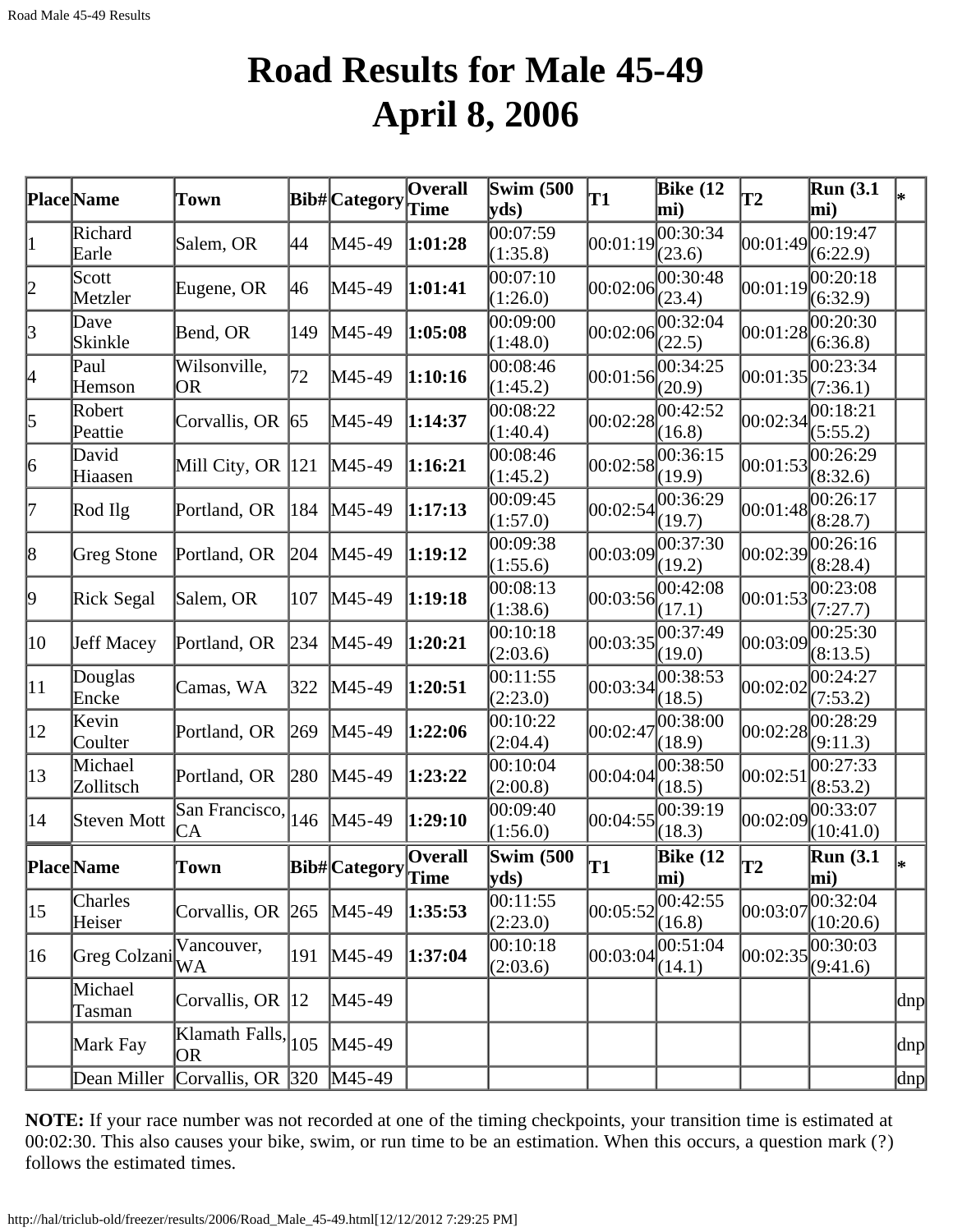We hope you had a great race day! If you have any comments, please share them with us. We'd love to hear them.

Category Abbreviations: "M45-49" means "Male 45-49"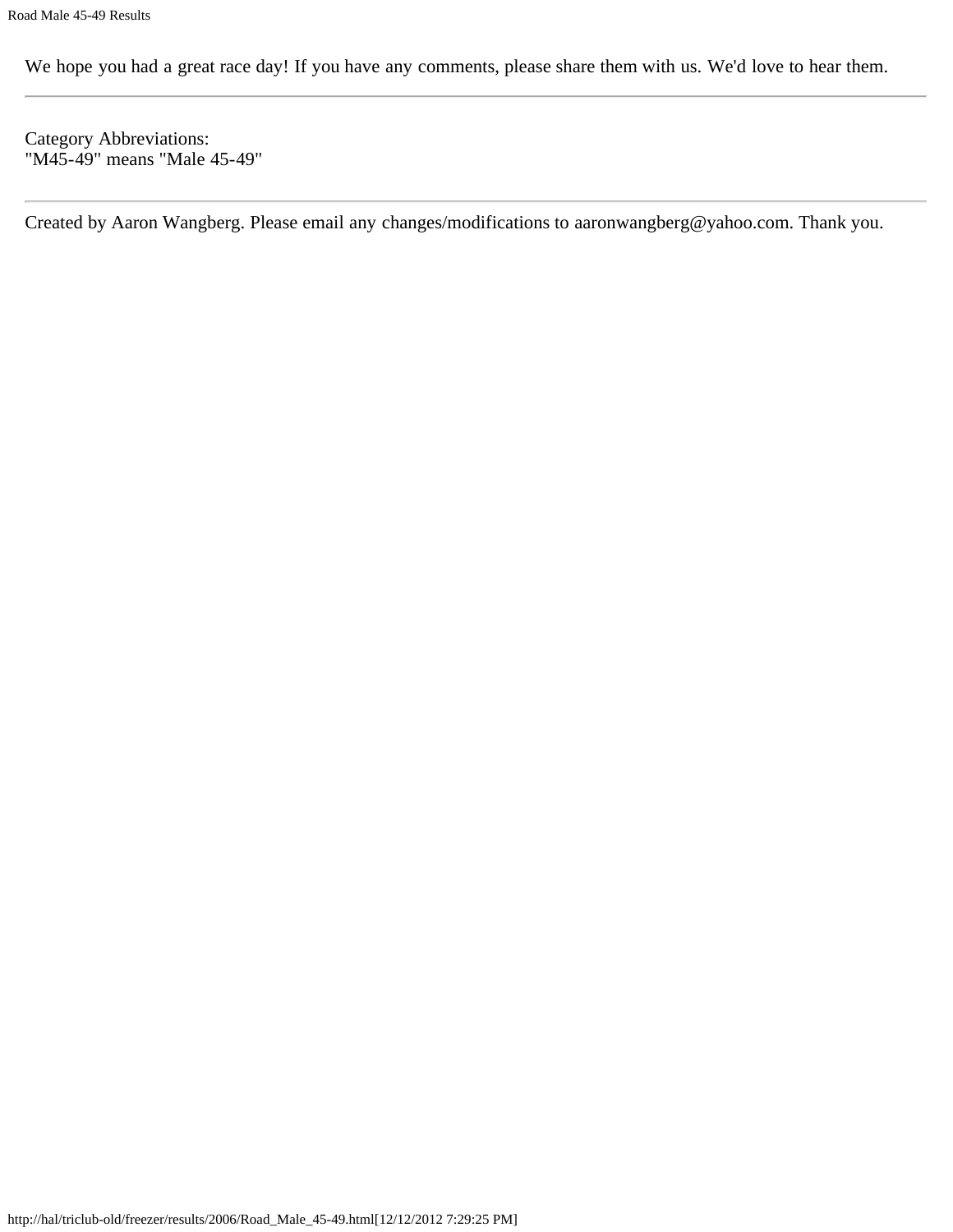## **Road Results for Male 50-54 April 8, 2006**

|                  | <b>Place Name</b>           | Town                    |     | Bib# Category | <b>Overall</b><br>Time | <b>Swim (500)</b><br>yds) | T1         | <b>Bike</b> (12<br>mi) | T2         | <b>Run</b> (3.1)<br>mi) |     |
|------------------|-----------------------------|-------------------------|-----|---------------|------------------------|---------------------------|------------|------------------------|------------|-------------------------|-----|
| 1                | Jess<br>Hickerson           | Corvallis,<br><b>OR</b> |     | M50-54        | 1:03:37                | 00:06:09<br>(1:13.8)      | [00:01:28] | 00:33:51<br>(21.3)     | [00:01:43] | 00:20:26<br>(6:35.5)    |     |
| 2                | John Powell                 | Corvallis,<br>OR        | 24  | M50-54        | 1:04:07                | 00:07:00 <br>(1:24.0)     |            | 00:01:48 <br>(21.1)    | 00:01:33   | 00:19:41<br>(6:21.0)    |     |
| $\beta$          | Phil<br>Anderson            | Portland,<br>OR         | 132 | M50-54        | 1:09:00                | 00:08:12<br>(1:38.4)      |            | 00:01:38 <br>(21.0)    | 00:02:27   | 00:22:24<br>(7:13.5)    |     |
| 4                | Walt Walker Stayton, OR 179 |                         |     | M50-54        | 1:14:33                | 00:09:27<br>(1:53.4)      | 00:02:07   | 00:36:14<br>(19.9)     | 00:02:32   | 00:24:13<br>(7:48.7)    |     |
| 5                | Michael<br>Hickson          | Lebanon,<br> OR         | 154 | M50-54        | 1:15:21                | 00:09:53<br>(1:58.6)      | 00:03:12   | 00:35:36<br>(20.2)     | 00:02:22   | 00:24:18<br>(7:50.3)    |     |
| 6                | Dave<br>Chapman             | Springfield,<br>OR.     | 177 | M50-54        | 1:17:12                | 00:10:04<br>(2:00.8)      | [00:02:58] | 00:36:59<br>(19.5)     | [00:01:55] | 00:25:16<br>(8:09.0)    |     |
| l7               | Peter<br>Vanderwall         | Salem, OR               | 174 | M50-54        | 1:23:24                | 00:09:23<br>(1:52.6)      | 00:03:47   | 00:40:04<br>(18.0)     |            | 00:03:06 <br>(8:43.9)   |     |
| 8                | Kevin<br>Savage             | Beaverton,<br>OR        | 188 | M50-54        | 1:28:48                | 00:11:00<br>(2:12.0)      | 00:03:34   | 00:44:56<br>(16.0)     | 00:02:13   | 00:27:05<br>(8:44.2)    |     |
| þ.               | Aldo<br>Melchiori           | Lacey, WA               | 124 | M50-54        | 1:32:13                | 00:08:43<br>(1:44.6)      | 00:03:55   | 00:40:16<br>(17.9)     | 00:03:25   | 00:35:54<br>(11:34.8)   |     |
| $\vert 10 \vert$ | Gary<br>Gustafson           | Corvallis,<br> OR       | 352 | M50-54        | 1:39:00                | 00:12:05<br>(2:25.0)      | [00:05:53] | 00:47:23<br>(15.2)     | 00:03:23   | 00:30:16<br>(9:45.8)    |     |
|                  | Bruce<br>Dougan             | Welches,<br>OR          | 350 | $M50-54$      |                        |                           |            |                        |            |                         | dnp |

**NOTE:** If your race number was not recorded at one of the timing checkpoints, your transition time is estimated at 00:02:30. This also causes your bike, swim, or run time to be an estimation. When this occurs, a question mark (?) follows the estimated times.

We hope you had a great race day! If you have any comments, please share them with us. We'd love to hear them.

Category Abbreviations: "M50-54" means "Male 50-54"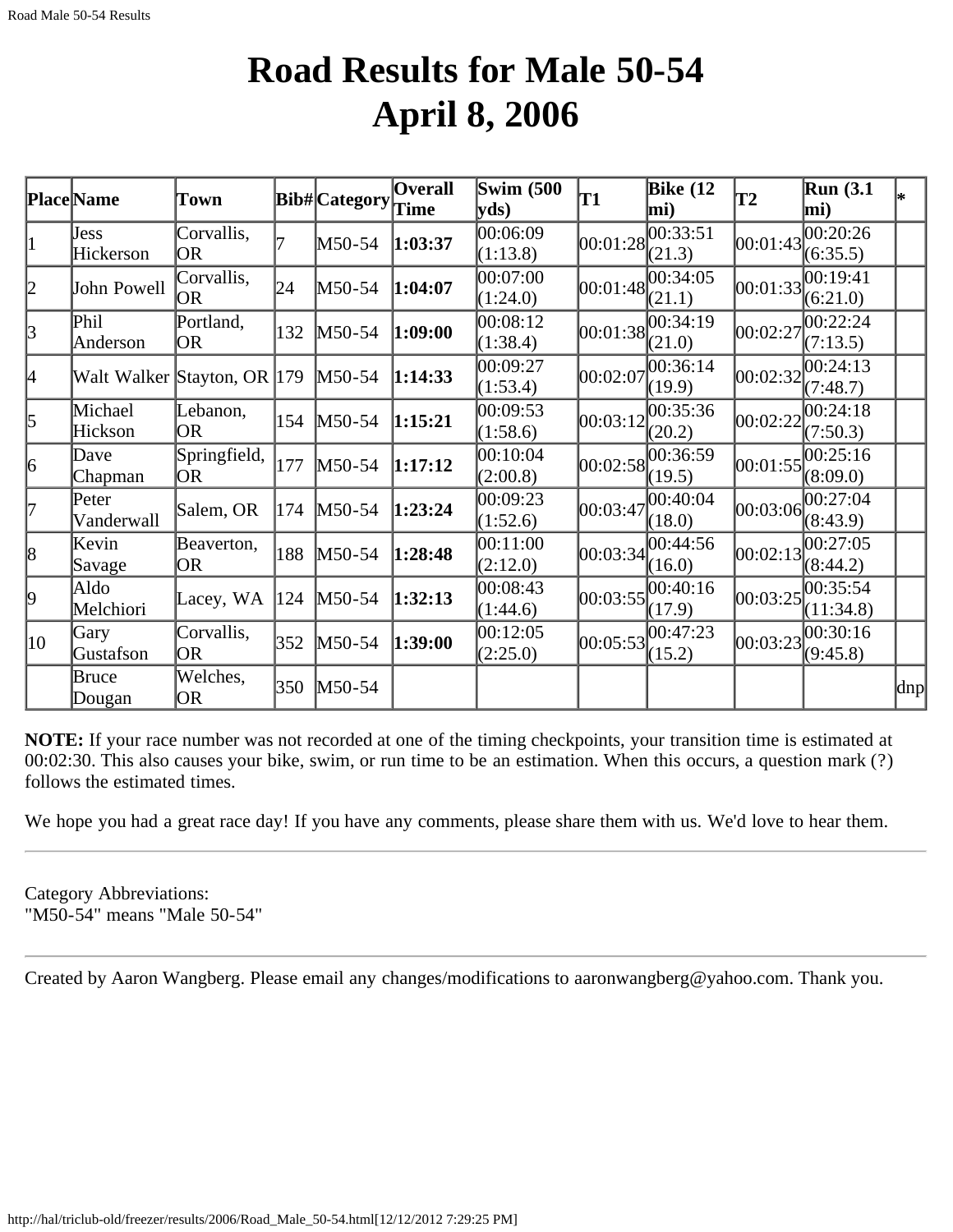### **Road Results for Male 55-59 April 8, 2006**

|                       | <b>Place Name</b> | Town               |     | Bib# Category Time | <b>Overall</b> | <b>Swim (500)</b><br> yds) | T1         | Bike $(12)$<br>mi) | T2       | <b>Run</b> (3.1)<br>mi) |
|-----------------------|-------------------|--------------------|-----|--------------------|----------------|----------------------------|------------|--------------------|----------|-------------------------|
| 1                     | Even<br>Evensen   | Philomath,<br>OR   | 32  | $M55-59$           | 1:09:06        | 00:07:28<br>(1:29.6)       | [00:01:43] | 00:32:58<br>(21.8) | 00:02:22 | 00:24:35<br>(7:55.8)    |
| 2                     | Patrick<br>Cross  | Hillsboro,<br>OR   | 231 | $M55-59$           | 1:16:12        | 00:11:00<br>(2:12.0)       | 00:03:49   | 00:36:12<br>(19.9) | 00:02:24 | 00:22:47<br>(7:21.0)    |
| $\mathbf{\mathbf{z}}$ | Robert<br>Joerger | Salem, OR          | 176 | $M55-59$           | 1:19:14        | 00:09:19<br>(1:51.8)       | 00:04:31   | 00:38:40<br>(18.6) | 00:02:48 | 00:23:56<br>(7:43.2)    |
| 4                     | Gerald<br>Balaban | Dallas, OR         | 249 | $M55-59$           | 1:23:51        | 00:10:54<br>(2:10.8)       | [00:03:48] | 00:40:10<br>(17.9) | 00:03:06 | 00:25:53<br>(8:21.0)    |
| $\vert$ 5             | Andy Smith        | Sunriver,<br>OR    | 201 | $M55-59$           | 1:25:02        | 00:09:34<br>(1:54.8)       | 00:02:01   | 00:41:36<br>(17.3) | 00:02:48 | 00:29:03<br>(9:22.3)    |
| $\vert 6 \vert$       | Henry<br>Stanko   | ebanon,<br> OR     | 127 | $M55-59$           | 1:26:55        | 00:09:00<br>(1:48.0)       | 00:03:33   | 00:43:31<br>(16.5) | 00:02:00 | 00:28:51<br>(9:18.4)    |
| 17                    | <b>Bill Alden</b> | Albany, OR $ 163 $ |     | $M55-59$           | 1:28:23        | 00:09:59<br>(1:59.8)       | 00:03:10   | 00:41:33<br>(17.3) | 00:02:28 | 00:31:13<br>(10:04.2)   |
| 8                     | Bart<br>Swanson   | Eugene, OR $267$   |     | $M55-59$           | 1:33:44        | 00:10:53<br>(2:10.6)       | 00:04:57   | 00:42:14<br>(17.0) | 00:03:33 | 00:32:07<br>(10:21.6)   |

**NOTE:** If your race number was not recorded at one of the timing checkpoints, your transition time is estimated at 00:02:30. This also causes your bike, swim, or run time to be an estimation. When this occurs, a question mark (?) follows the estimated times.

We hope you had a great race day! If you have any comments, please share them with us. We'd love to hear them.

Category Abbreviations: "M55-59" means "Male 55-59"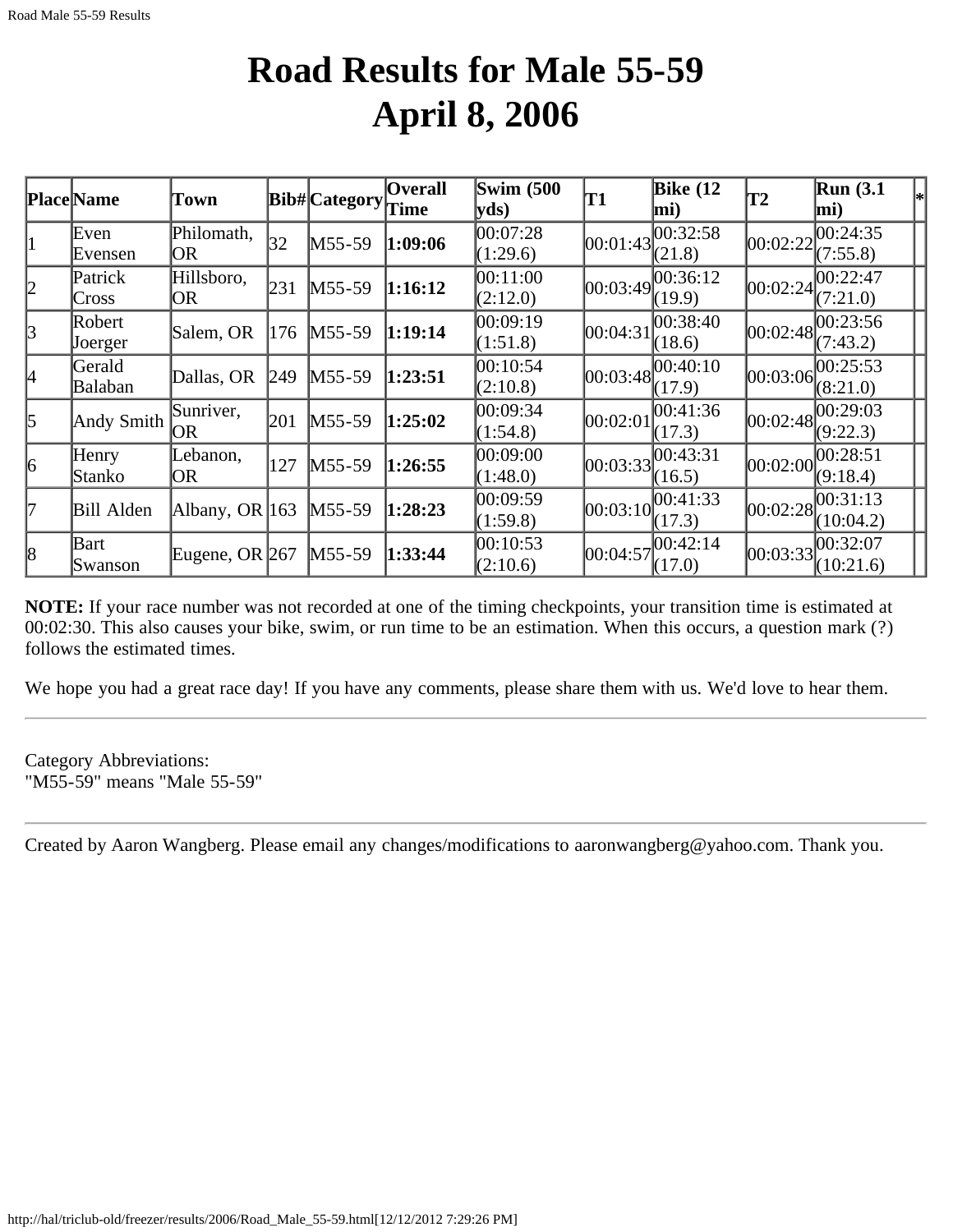## **Road Results for Male 60 and Over April 8, 2006**

|           | <b>Place Name</b>         | Town                               |     | $ Bib\# $ Category $ Time$ | <b>Overall</b> | Swim $(500)$<br>yds  | Τ1         | Bike $(12)$<br>$ mi$ )                       | T2       | $\mathbb{R}$ un (3.1<br>mi)                  | l*            |
|-----------|---------------------------|------------------------------------|-----|----------------------------|----------------|----------------------|------------|----------------------------------------------|----------|----------------------------------------------|---------------|
| 11        |                           | <b>Jim Gulasky Lebanon</b> , OR 88 |     | M60&O                      | 1:14:33        | 00:08:12<br>(1:38.4) | 00:02:10   | 00:37:54<br>(19.0)                           | 00:02:27 | ,00:23:50<br>(7:41.3)                        |               |
| 2         | Fred<br>Robbins           | Vancouver,<br>WA                   | 187 | M60&O                      | 1:24:34        | 00:10:03<br>(2:00.6) | [00:03:23] | 00:38:50<br>(18.5)                           |          | [00:02:26]<br>(9:38.1)                       |               |
| 3         | Maurice<br><b>Banning</b> | Albany, OR                         | 318 | M60&O                      | 1:32:06        | 00:13:44<br>(2:44.8) |            | 00:06:42 <br>(17.1)                          | 00:02:44 | 00:26:44 <br>(8:37.4)                        |               |
| I4        | Jim<br>Mcdonald           | Silverton,<br>OR                   | 270 | M60&O                      | 1:49:03        | 00:12:21<br>(2:28.2) | 00:07:57   | 00:51:08<br>(14.1)                           |          | $ 00:04:25 \overline{00:33:12}$<br>(10:42.6) |               |
| $\vert$ 5 | John<br>Morrison          | Brownsville,<br>OR                 | 358 | M60&O                      | 1:59:49        | 00:16:43<br>(3:20.6) |            | $[00:08:40]$ $\overline{00:52:40}$<br>(13.7) |          | 00:05:26 <br>(11:43.2)                       |               |
|           | Norman<br>Smith           | Prinevile,<br>OR                   | 288 | M60&O                      |                |                      |            |                                              |          |                                              | $ {\rm d}np $ |

**NOTE:** If your race number was not recorded at one of the timing checkpoints, your transition time is estimated at 00:02:30. This also causes your bike, swim, or run time to be an estimation. When this occurs, a question mark (?) follows the estimated times.

We hope you had a great race day! If you have any comments, please share them with us. We'd love to hear them.

Category Abbreviations: "M60&O" means "Male 60 and Over"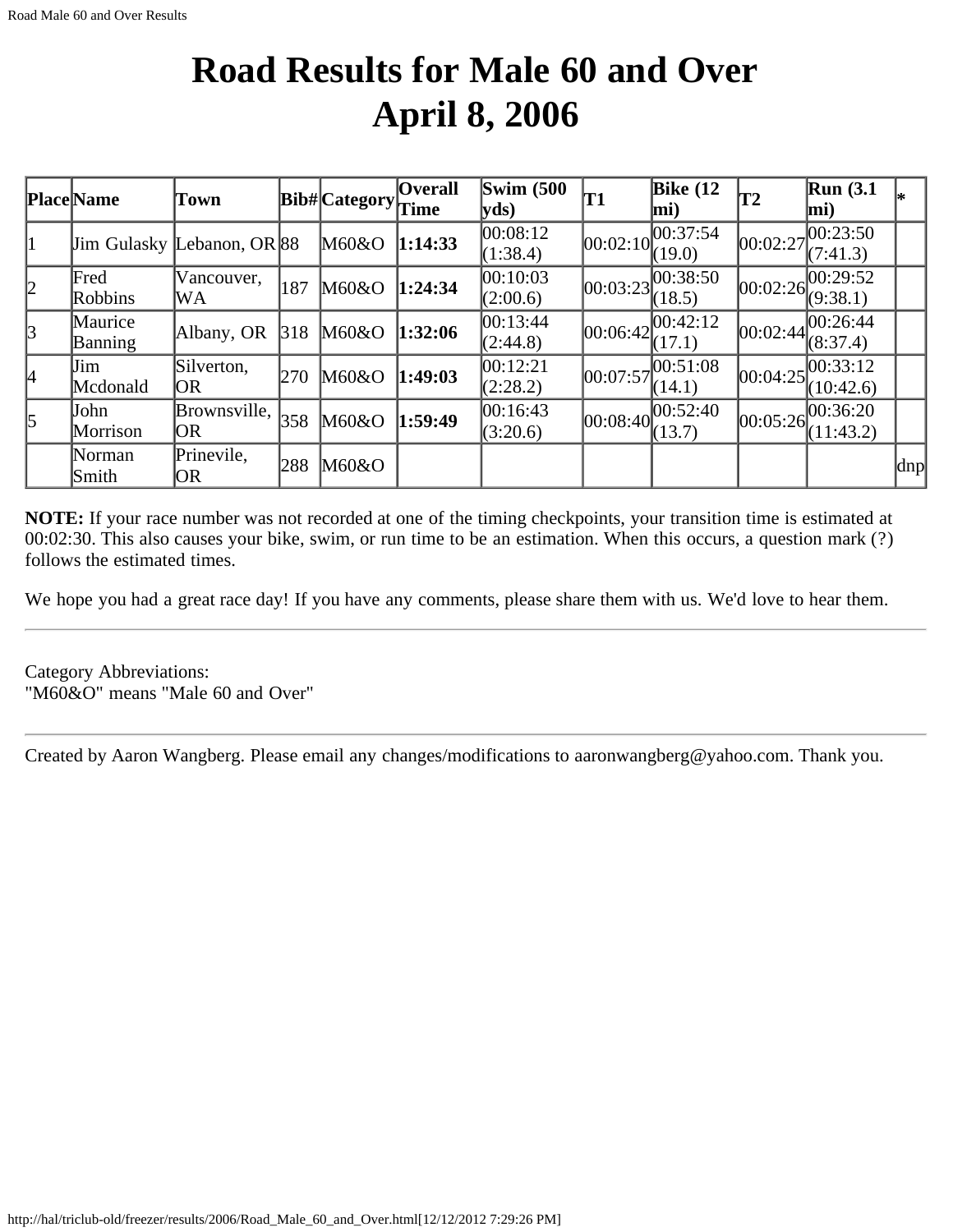# **MB Results for Entire Race April 8, 2006**

|              | Place Name              | Town                    |     | Bib# Category              | <b>Overall</b><br>Time | Swim $(500)$<br>$ {\bf v} {\bf ds})$ | T1       | Bike $(12)$<br>mi)                     | $\mathbf{T2}$ | $\overline{\text{Run}}(3.1\vert_{\ast})$<br>mi) |  |
|--------------|-------------------------|-------------------------|-----|----------------------------|------------------------|--------------------------------------|----------|----------------------------------------|---------------|-------------------------------------------------|--|
| 1            | Guy Boulanger           | Corvallis,              | 81  | M40-49                     | 1:11:56                | 00:08:51<br>(1:46.2)                 | 00:03:01 | 00:38:02<br>(18.9)                     | 00:01:16      | 00:20:46<br>(6:41.9)                            |  |
| 2            | John<br>Williamson      | Corvallis,<br>OR        | 241 | $M20-29$                   | 1:15:01                | 00:09:06<br>(1:49.2)                 | 00:01:52 | 00:38:28<br>(18.7)                     | 00:01:07      | 00:24:28<br>(7:53.5)                            |  |
| 3            | Jeff Bentley            | Klamath<br>Falls, OR    | 226 | $M20-29$                   | 1:15:06                | 00:10:06<br>(2:01.2)                 | 00:04:09 | [00:37:13]<br>(19.3)                   | 00:02:13      | 00:21:25<br>(6:54.5)                            |  |
| 4            | Randall<br>Melancon     | Eugene, OR              | 164 | $M50-59$                   | 1:15:48                | 00:10:17<br>(2:03.4)                 | 00:03:43 | 00:38:52<br>(18.5)                     | 00:02:21      | 00:20:35<br>(6:38.4)                            |  |
| 5            | Jeremy<br>Gregory       | Pendleton,<br>OR        | 82  | M20-29                     | 1:17:20                | 00:06:48<br>(1:21.6)                 | 00:02:13 | 00:46:44<br>(15.4)                     | 00:01:08      | 00:20:27<br>(6:35.8)                            |  |
| 6            | Brad Jarmain            | Albany, OR              | 138 | M20-29                     | 1:18:16                | 00:10:28<br>(2:05.6)                 | 00:03:27 | 00:40:02<br>(18.0)                     | 00:01:23      | 00:22:56<br>(7:23.9)                            |  |
| 17           | Lucas Rue               | Corvallis,<br><b>OR</b> | 205 | $M20-29$                   | 1:19:40                | 00:09:38<br>(1:55.6)                 | 00:02:29 | 00:42:48<br>(16.8)                     | 00:01:20      | 00:23:25<br>(7:33.2)                            |  |
| 8            | Erin Beck               | Corvallis,<br><b>OR</b> | 141 | $F15-19$                   | 1:20:36                | 00:10:37<br>(2:07.4)                 | 00:02:21 | 00:43:34<br>(16.5)                     | 00:01:25      | 00:22:39<br>(7:18.4)                            |  |
| þ,           | Joseph Oster            | Sandy, OR               | 8   | M20-29                     | 1:21:33                | 00:05:57<br>(1:11.4)                 | 00:03:21 | 00:43:42<br>(16.5)                     | 00:01:41      | 00:26:52<br>(8:40.0)                            |  |
| 10           | Amanda<br>Blankenship   | Salem, OR               | 58  | $F20-29$                   | 1:21:43                | 00:07:40<br>(1:32.0)                 | 00:02:58 | 00:46:34<br>(15.5)                     | 00:01:37      | 00:22:54<br>(7:23.2)                            |  |
| $ 11\rangle$ | Ticker<br>Ekelund       | Toledo, OR              | 108 | $M30-39$                   | 1:22:37                | 00:08:20<br>(1:40.0)                 | 00:04:22 | 00:41:59<br>(17.1)                     | 00:02:31      | 00:25:25<br>(8:11.9)                            |  |
| $ 12\rangle$ | Madison<br>Wellington   | Banks, OR               | 78  | M15-19                     | 1:23:22                | 00:08:42<br>(1:44.4)                 | 00:03:28 | 00:47:50<br>(15.1)                     | 00:01:23      | 00:21:59<br>(7:05.5)                            |  |
| $ 13\rangle$ | William<br>Gazeley      | Corvallis,<br>OR        | 328 | M40-49                     | 1:23:37                | 00:10:24<br>(2:04.8)                 | 00:03:39 | 00:40:05<br>(18.0)                     | 00:01:33      | 00:27:56<br>(9:00.6)                            |  |
| 14           | Aimee<br>Williams       | Corvallis,<br>OR        | 169 | $\textcolor{blue}{F30-39}$ | 1:24:49                | 00:09:26<br>(1:53.2)                 | 00:04:17 | 00:42:33<br>(16.9)                     | 00:02:29      | 00:26:04<br>(8:24.5)                            |  |
|              | <b>Place</b> Name       | Town                    |     | Bib# Category              | Overall<br>Time        | Swim $(500)$<br> yds)                | lT1      | Bike $(12)$ <sub>T2</sub><br>$\bf{mi}$ |               | $\overline{\text{Run}}(3.1)$<br>$\vert$ mi)     |  |
| $ 15\rangle$ | Michael<br>Aylward      | Portland, OR 292        |     | $M20-29$                   | 1:25:19                | [00:11:03]<br>(2:12.6)               | 00:02:50 | 00:44:46<br>(16.1)                     | 00:01:50      | 00:24:50<br>(8:00.6)                            |  |
| 16           | Lisa Wourms             | Camas, WA               | 159 | $F30-39$                   | 1:25:21                | [00:10:11]<br>(2:02.2)               | 00:03:08 | 00:43:30<br>(16.6)                     | 00:02:18      | 00:26:14<br>(8:27.7)                            |  |
| 17           | Pami Monnette           | Monmouth,<br>OR         | 230 | $\text{F}20-29$            | 1:26:39                | [00:10:22]<br>(2:04.4)               | 00:02:04 | 00:46:00<br>(15.7)                     | 00:01:15      | 00:26:58<br>(8:41.9)                            |  |
| 18           | Kurt Malmedal Banks, OR |                         | 151 | $M30-39$                   | 1:27:08                | 00:10:09<br>(2:01.8)                 | 00:03:13 | 00:44:19<br>(16.2)                     | 00:02:10      | 00:27:17<br>(8:48.1)                            |  |
| 19           | James Watson            | Beaverton,<br>OR        | 157 | $M20-29$                   | 1:27:47                | [00:10:43]<br>(2:08.6)               | 00:02:55 | 00:45:18<br>(15.9)                     | 00:01:35      | 00:27:16<br>(8:47.7)                            |  |
| 20           | Susie Beers             | Monmouth,<br>OR         | 324 | $F20-29$                   | 1:27:52                | [00:10:13?<br>(2:02.6)               | 00:02:30 | 00:48:12<br>(14.9)                     | 00:01:19      | 00:25:38<br>(8:16.1)                            |  |
|              | Chelsey                 | Beaverton,              |     |                            |                        | 00:06:59                             |          | 00:48:48                               |               | $ 00:28:42\rangle$                              |  |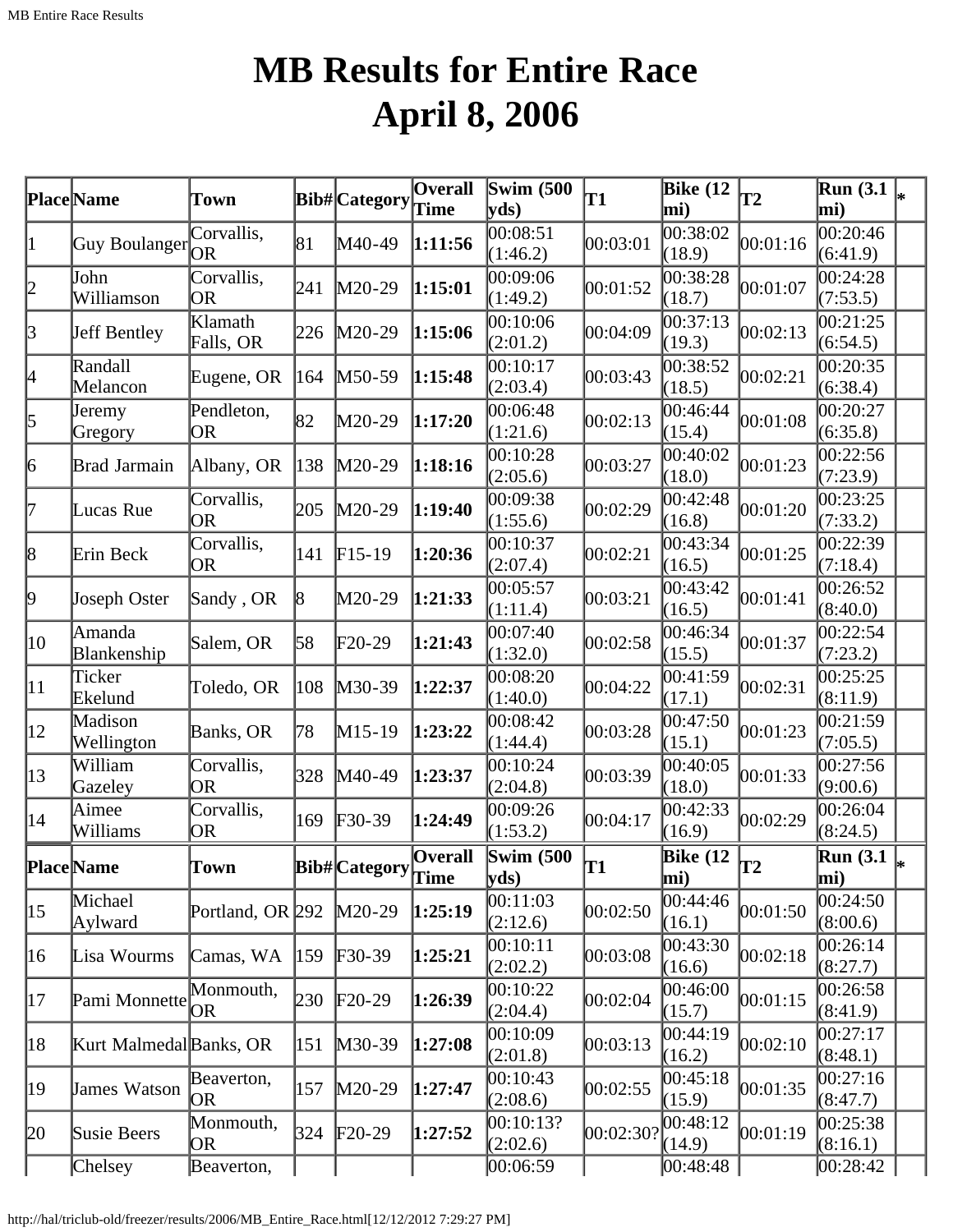MB Entire Race Results

| 21       | Savage                       | OR.               | 37  | $F20-29$             | 1:27:58                | (1:23.8)                  | 00:01:58           | (14.8)                 | 00:01:31      | (9:15.5)                               |  |
|----------|------------------------------|-------------------|-----|----------------------|------------------------|---------------------------|--------------------|------------------------|---------------|----------------------------------------|--|
| 22       | Darrin Purdom Toledo, OR     |                   | 240 | $M30-39$             | 1:28:01                | 00:09:27<br>(1:53.4)      | 00:02:35           | 00:42:43 <br>(16.9)    | 00:02:27      | 00:30:49<br>(9:56.5)                   |  |
| 23       | Dan Clark                    | Salem, OR         | 214 | $M50-59$             | 1:28:11                | 00:10:54<br>(2:10.8)      | 00:04:02           | 00:45:07<br>(16.0)     | 00:03:05      | 00:25:03<br>(8:04.8)                   |  |
| 24       | Matt Blake                   | Sherwood,<br>OR   | 106 | $M15-19$             | 1:28:34                | 00:08:33<br>(1:42.6)      | 00:04:01           | 00:46:45<br>(15.4)     | 00:03:04      | 0.26:11<br>(8:26.8)                    |  |
| 25       | Sarah Field                  | Corvallis,<br>OR  | 90  | $F20-29$             | 1:28:55                | 00:08:05<br>(1:37.0)      | 00:02:43           | 00:50:50<br>(14.2)     | 00:01:25      | 00:25:52<br>(8:20.6)                   |  |
| 26       | Ben Raymond<br>Lode          | Lebanon, OR $329$ |     | $M20-29$             | 1:29:29                | 00:12:33<br>(2:30.6)      | 00:03:54           | 00:45:10<br>(15.9)     | 00:01:35      | 00:26:17<br>(8:28.7)                   |  |
|          | $27-T$ Brian Grant           | Corvallis,<br>OR  | 235 | M20-29               | 1:30:34                | 00:10:28?<br>(2:05.6)     | $ 00:02:30\rangle$ | 00:47:34<br>(15.1)     | 00:01:30      | 00:28:32<br>(9:12.3)                   |  |
|          | 27-T Mike McCann             | Chihalis,<br>WА   | 326 | $M50-59$             | 1:30:34                | 00:12:15<br>(2:27.0)      | 00:05:34           | 00:39:54<br>(18.0)     | 00:02:20      | 00:30:31<br>(9:50.6)                   |  |
| 29       | Genevieve<br>Beecher         | Eugene, OR        | 152 | $F20-29$             | 1:30:49                | 00:09:50<br>(1:58.0)      | 00:04:53           | 00:47:47<br>(15.1)     | 00:01:42      | 00:26:37<br>(8:35.2)                   |  |
|          | <b>Place</b> Name            | Town              |     | <b>Bib#</b> Category | <b>Overall</b><br>Time | <b>Swim (500)</b><br>yds) | T1                 | <b>Bike</b> (12<br>mi) | $\mathbf{T2}$ | Run (3.1 $\vert_{\ast}$ )<br>mi)       |  |
| 30       | Carissa Mylin                | Corvallis,        | 239 | $F20-29$             | 1:31:27                | 00:09:48                  | 00:04:03           | 00:46:33               | 00:02:12      | 00:28:51                               |  |
|          |                              | <b>OR</b>         |     |                      |                        | (1:57.6)                  |                    | (15.5)                 |               | (9:18.4)                               |  |
| 31       | Trent<br>Duppenthaler        | Sherwood,<br>OR)  | 260 | $M15-19$             | 1:31:35                | 00:10:05<br>(2:01.0)      | 00:03:35           | 00:44:38<br>(16.1)     | 00:02:12      | 00:31:05<br>(10:01.6)                  |  |
| 32       | Peggy Bishop                 | Keizer, OR        | 129 | $F30-39$             | 1:33:35                | 00:09:02<br>(1:48.4)      | 00:03:59           | 00:48:11<br>(14.9)     | 00:02:37      | 00:29:46<br>(9:36.1)                   |  |
| 33       | Erica Presley                | Salem, OR         | 143 | $F20-29$             | 1:33:55                | 00:10:03<br>(2:00.6)      | 00:03:31           | 00:45:43<br>(15.7)     | 00:02:00      | 00:32:38<br>(10:31.6)                  |  |
| 34       | Karen<br>Ledbetter           | Creswell, OR 283  |     | $F30-39$             | 1:34:02                | 00:11:16<br>(2:15.2)      | 00:05:37           | 00:48:10<br>(14.9)     | 00:01:45      | 00:27:14<br>(8:47.1)                   |  |
| 35       | Monica<br>Wellington         | Banks, OR         |     | 150 F30-39           | 1:34:19                | 00:11:16<br>(2:15.2)      | 00:03:05           | 00:48:22<br>(14.9)     | 00:01:30      | 00:30:06<br>(9:42.6)                   |  |
| 36       | <b>Justin Elser</b>          | Corvallis,<br>OR  | 135 | $M20-29$             | 1:34:28                | 00:09:37<br>(1:55.4)      | 00:03:48           | 00:44:42<br>(16.1)     | 00:01:54      | 00:34:27<br>(11:06.8)                  |  |
| 37       | Lynea Loeffler Medford, OR 5 |                   |     | $F20-29$             | 1:34:35                | 00:06:41<br>(1:20.2)      | 00:02:30           | 00:54:50<br>(13.1)     | 00:01:36      | 00:28:58<br>(9:20.6)                   |  |
| 38       | Cynthia<br>Chavez            | Corvallis,<br>OR  | 305 | $F20-29$             | 1:34:51                | 00:10:05<br>(2:01.0)      | 00:02:52           | 00:54:57<br>(13.1)     | 00:01:40      | 00:25:17<br>(8:09.4)                   |  |
| 39       | Tuba Ozkan-<br>Haller        | Corvallis,<br>OR) | 349 | $F30-39$             | 1:35:29                | 00:13:14<br>(2:38.8)      | 00:05:06           | 00:48:42<br>(14.8)     | 00:02:28      | 00:25:59<br>(8:22.9)                   |  |
| 40       | Gail Wootan                  | Corvallis,<br>OR. | 259 | $F20-29$             | 1:35:57                | 00:10:27<br>(2:05.4)      | 00:04:02           | 00:51:12<br>(14.1)     | 00:02:21      | 00:27:55<br>(9:00.3)                   |  |
| 41       | Michelle<br>Buonopane        | Corvallis,<br>OR  | 125 | $F30-39$             | 1:36:15                | 00:08:29<br>(1:41.8)      | 00:03:23           | 00:54:52<br>(13.1)     | 00:02:28      | 00:27:03<br>(8:43.5)                   |  |
| $ 42-T $ | $\vert$ Amy<br>Higginson     | Longview,<br>WА   | 304 | $F15-19$             | 1:36:36                | 00:11:03<br>(2:12.6)      | 00:05:28           | 00:50:26<br>(14.3)     | 00:02:18      | 00:27:21<br>(8:49.4)                   |  |
| $ 42-T$  | Amy<br>Higginson             | Longview,<br>WА   | 304 | $F15-19$             | 1:36:36                | 00:11:03<br>(2:12.6)      | 00:05:28           | 00:50:26<br>(14.3)     | 00:02:18      | 00:27:21<br>(8:49.4)                   |  |
| 44       | Natalie<br>Sahnow            | Banks, OR         | 45  | $F15-19$             | 1:37:08                | 00:08:08<br>(1:37.6)      | 00:03:45           | 00:54:10<br>(13.3)     | 00:02:18      | 00:28:47<br>(9:17.1)                   |  |
|          | <b>Place</b> Name            | Town              |     | Bib# Category        | <b>Overall</b>         | <b>Swim (500)</b>         | T1                 | Bike $(12)$            | T2            | $\overline{\text{Run}}$ (3.1 $\vert_*$ |  |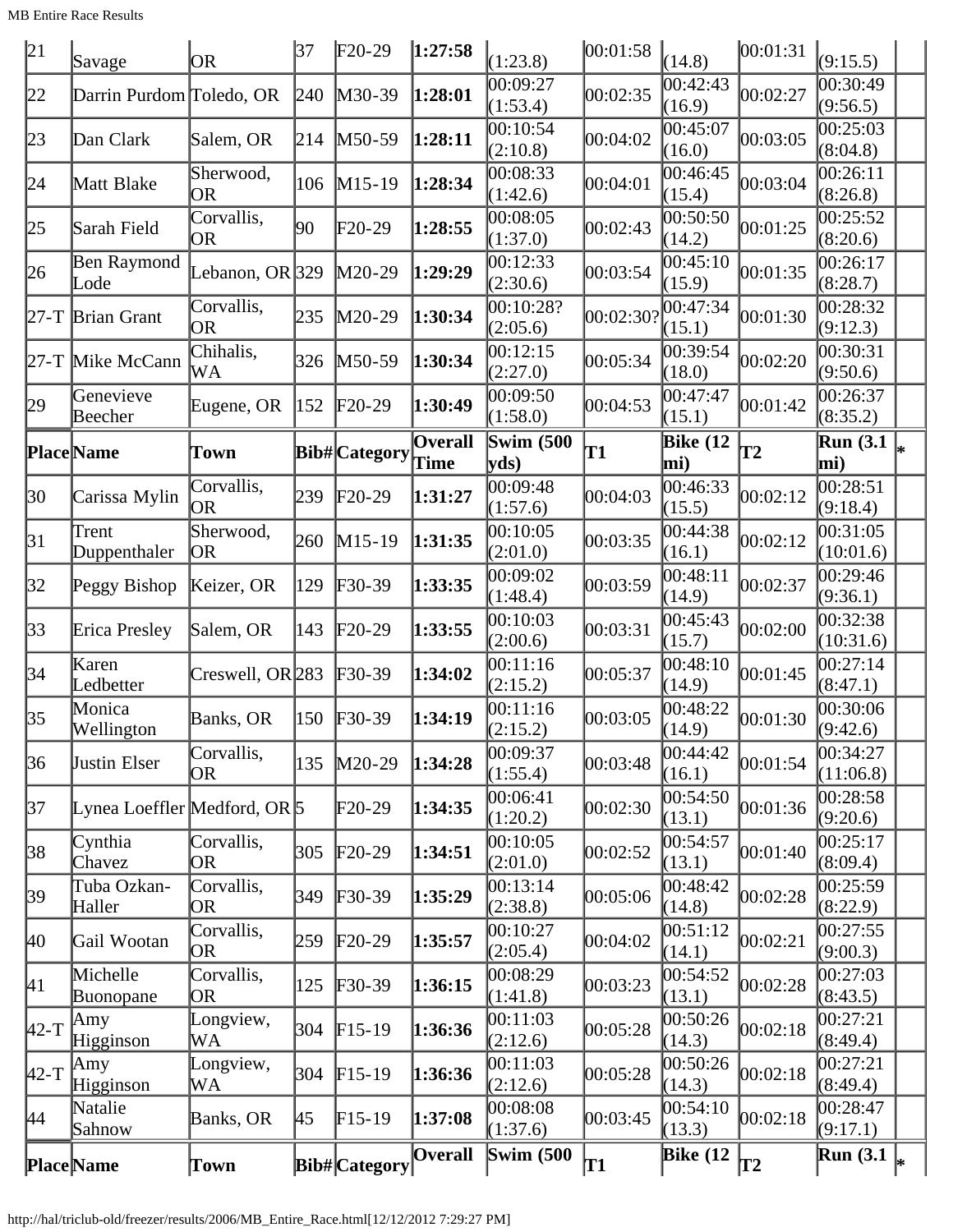|                    |                                                                                                                                                                                                                                                                                                                                                              |                          |                                                                                                                                                                                                                                     | <b>Time</b>                                                                                                                                                                                                                                                                                    |                       |                                                                                                                                                              |          |                                                                                                                                                                                                                                                                                                                                                                                                                                                                                                                                 | mi)                         |                      |
|--------------------|--------------------------------------------------------------------------------------------------------------------------------------------------------------------------------------------------------------------------------------------------------------------------------------------------------------------------------------------------------------|--------------------------|-------------------------------------------------------------------------------------------------------------------------------------------------------------------------------------------------------------------------------------|------------------------------------------------------------------------------------------------------------------------------------------------------------------------------------------------------------------------------------------------------------------------------------------------|-----------------------|--------------------------------------------------------------------------------------------------------------------------------------------------------------|----------|---------------------------------------------------------------------------------------------------------------------------------------------------------------------------------------------------------------------------------------------------------------------------------------------------------------------------------------------------------------------------------------------------------------------------------------------------------------------------------------------------------------------------------|-----------------------------|----------------------|
| Jeffrey<br>Crapper | Sherwood,<br>OR                                                                                                                                                                                                                                                                                                                                              | 33                       |                                                                                                                                                                                                                                     | 1:37:44                                                                                                                                                                                                                                                                                        | 00:07:06<br>(1:25.2)  | 00:05:08                                                                                                                                                     |          | 00:02:50                                                                                                                                                                                                                                                                                                                                                                                                                                                                                                                        | 00:30:46<br>(9:55.5)        |                      |
| Jared<br>Adamson   | Sherwood,<br><b>OR</b>                                                                                                                                                                                                                                                                                                                                       | 290                      |                                                                                                                                                                                                                                     | 1:37:49                                                                                                                                                                                                                                                                                        | (2:52.8)              | $ 00:02:30\rangle$                                                                                                                                           |          | 00:02:32                                                                                                                                                                                                                                                                                                                                                                                                                                                                                                                        | 00:27:45<br>(8:57.1)        |                      |
|                    |                                                                                                                                                                                                                                                                                                                                                              |                          |                                                                                                                                                                                                                                     | 1:38:15                                                                                                                                                                                                                                                                                        | 00:08:24<br>(1:40.8)  | 00:03:48                                                                                                                                                     |          | 00:01:39                                                                                                                                                                                                                                                                                                                                                                                                                                                                                                                        | 00:27:02<br>(8:43.2)        |                      |
|                    | Eugene, OR                                                                                                                                                                                                                                                                                                                                                   | 319                      |                                                                                                                                                                                                                                     | 1:39:04                                                                                                                                                                                                                                                                                        | 00:10:45<br>(2:09.0)  | 00:06:47                                                                                                                                                     |          | 00:03:40                                                                                                                                                                                                                                                                                                                                                                                                                                                                                                                        | 00:27:00<br>(8:42.6)        |                      |
|                    | Tillamook,<br>OR                                                                                                                                                                                                                                                                                                                                             | 293                      |                                                                                                                                                                                                                                     | 1:39:21                                                                                                                                                                                                                                                                                        | 00:12:23<br>(2:28.6)  | 00:03:35                                                                                                                                                     |          | 00:02:37                                                                                                                                                                                                                                                                                                                                                                                                                                                                                                                        | 00:29:32<br>(9:31.6)        |                      |
| Tammy              | OR                                                                                                                                                                                                                                                                                                                                                           |                          |                                                                                                                                                                                                                                     | 1:40:00                                                                                                                                                                                                                                                                                        | (2:55.8)              | 00:04:26                                                                                                                                                     |          | 00:02:30?                                                                                                                                                                                                                                                                                                                                                                                                                                                                                                                       | 00:26:17?<br>(8:28.7)       |                      |
|                    |                                                                                                                                                                                                                                                                                                                                                              |                          |                                                                                                                                                                                                                                     | 1:40:55                                                                                                                                                                                                                                                                                        | (2:14.8)              | 00:05:32                                                                                                                                                     |          | 00:03:00                                                                                                                                                                                                                                                                                                                                                                                                                                                                                                                        | 00:30:37<br>(9:52.6)        |                      |
|                    | Beaverton,<br>OR                                                                                                                                                                                                                                                                                                                                             |                          |                                                                                                                                                                                                                                     | 1:40:57                                                                                                                                                                                                                                                                                        | 00:10:44<br>(2:08.8)  | 00:04:37                                                                                                                                                     |          | 00:03:11                                                                                                                                                                                                                                                                                                                                                                                                                                                                                                                        | 00:29:47<br>(9:36.5)        |                      |
|                    | Corvallis,<br>OR                                                                                                                                                                                                                                                                                                                                             | 70                       |                                                                                                                                                                                                                                     | 1:41:44                                                                                                                                                                                                                                                                                        | 00:08:32<br>(1:42.4)  | 00:02:44                                                                                                                                                     |          | 00:02:04                                                                                                                                                                                                                                                                                                                                                                                                                                                                                                                        | 00:29:17<br>(9:26.8)        |                      |
|                    | Albany, OR                                                                                                                                                                                                                                                                                                                                                   |                          |                                                                                                                                                                                                                                     | 1:42:32                                                                                                                                                                                                                                                                                        | (1:33.0)              | 00:03:15                                                                                                                                                     |          | 00:01:35                                                                                                                                                                                                                                                                                                                                                                                                                                                                                                                        | 00:36:11<br>(11:40.3)       |                      |
| Vicky              | Corvallis,<br>OR                                                                                                                                                                                                                                                                                                                                             | 182                      |                                                                                                                                                                                                                                     | 1:42:57                                                                                                                                                                                                                                                                                        | (1:56.8)              | 00:04:42                                                                                                                                                     |          | 00:03:03                                                                                                                                                                                                                                                                                                                                                                                                                                                                                                                        | 00:35:02<br>(11:18.1)       |                      |
| William            |                                                                                                                                                                                                                                                                                                                                                              |                          |                                                                                                                                                                                                                                     | 1:43:36                                                                                                                                                                                                                                                                                        | 00:18:14<br>(3:38.8)  | 00:05:25                                                                                                                                                     |          | 00:04:23                                                                                                                                                                                                                                                                                                                                                                                                                                                                                                                        | 00:28:41<br>(9:15.2)        |                      |
|                    |                                                                                                                                                                                                                                                                                                                                                              |                          |                                                                                                                                                                                                                                     | 1:45:34                                                                                                                                                                                                                                                                                        | 00:11:20<br>(2:16.0)  | 00:06:26                                                                                                                                                     | 00:52:29 | 00:02:41                                                                                                                                                                                                                                                                                                                                                                                                                                                                                                                        | (10:31.6)                   |                      |
| Woolsey            | Prineville,<br>OR                                                                                                                                                                                                                                                                                                                                            | 334                      |                                                                                                                                                                                                                                     | 1:45:39                                                                                                                                                                                                                                                                                        | 00:12:41<br>(2:32.2)  | 00:09:21                                                                                                                                                     |          | 00:05:46                                                                                                                                                                                                                                                                                                                                                                                                                                                                                                                        | (9:42.3)                    |                      |
|                    | Prineville,<br>OR                                                                                                                                                                                                                                                                                                                                            | 333                      |                                                                                                                                                                                                                                     | 1:45:44                                                                                                                                                                                                                                                                                        | (2:33.6)              | 00:09:12                                                                                                                                                     |          | 00:05:41                                                                                                                                                                                                                                                                                                                                                                                                                                                                                                                        | 00:30:07<br>(9:42.9)        |                      |
|                    | Town                                                                                                                                                                                                                                                                                                                                                         |                          |                                                                                                                                                                                                                                     | Overall<br>Time                                                                                                                                                                                                                                                                                |                       | T1                                                                                                                                                           |          | T2                                                                                                                                                                                                                                                                                                                                                                                                                                                                                                                              | Run (3.1 $\vert_{*}$<br>mi) |                      |
|                    |                                                                                                                                                                                                                                                                                                                                                              |                          |                                                                                                                                                                                                                                     | 1:46:13                                                                                                                                                                                                                                                                                        | 00:13:01<br>(2:36.2)  | 00:08:37                                                                                                                                                     |          | 00:04:27                                                                                                                                                                                                                                                                                                                                                                                                                                                                                                                        | 00:28:50<br>(9:18.1)        |                      |
|                    |                                                                                                                                                                                                                                                                                                                                                              |                          |                                                                                                                                                                                                                                     | 1:47:46                                                                                                                                                                                                                                                                                        | 00:13:03<br>(2:36.6)  | 00:09:13                                                                                                                                                     | 00:49:12 | 00:02:53                                                                                                                                                                                                                                                                                                                                                                                                                                                                                                                        | 00:33:25<br>(10:46.8)       |                      |
|                    | Eugene, OR                                                                                                                                                                                                                                                                                                                                                   |                          |                                                                                                                                                                                                                                     | 1:48:29                                                                                                                                                                                                                                                                                        | 00:12:28<br>(2:29.6)  | 00:10:20                                                                                                                                                     |          | 00:04:41                                                                                                                                                                                                                                                                                                                                                                                                                                                                                                                        | 00:27:44<br>(8:56.8)        |                      |
|                    | Corvallis,<br>OR                                                                                                                                                                                                                                                                                                                                             | 26                       |                                                                                                                                                                                                                                     | 1:48:34                                                                                                                                                                                                                                                                                        | (1:46.2)              | 00:04:14                                                                                                                                                     |          | 00:02:48                                                                                                                                                                                                                                                                                                                                                                                                                                                                                                                        | 00:37:41<br>(12:09.4)       |                      |
|                    | Corvallis,<br>OR)                                                                                                                                                                                                                                                                                                                                            |                          |                                                                                                                                                                                                                                     | 1:49:17                                                                                                                                                                                                                                                                                        | 00:13:26<br>(2:41.2)  | 00:05:30                                                                                                                                                     | 00:54:23 | 00:02:17                                                                                                                                                                                                                                                                                                                                                                                                                                                                                                                        | 00:33:41<br>(10:51.9)       |                      |
|                    | Albany, OR                                                                                                                                                                                                                                                                                                                                                   |                          |                                                                                                                                                                                                                                     | 1:50:10                                                                                                                                                                                                                                                                                        | 00:09:52<br>(1:58.4)  | 00:03:44                                                                                                                                                     | 00:54:36 | 00:02:01                                                                                                                                                                                                                                                                                                                                                                                                                                                                                                                        | 00:39:57<br>(12:53.2)       |                      |
|                    |                                                                                                                                                                                                                                                                                                                                                              |                          |                                                                                                                                                                                                                                     | 1:51:07                                                                                                                                                                                                                                                                                        | 00:19:30?<br>(3:54.0) | 00:02:30?                                                                                                                                                    |          | 00:03:16                                                                                                                                                                                                                                                                                                                                                                                                                                                                                                                        | 00:24:14<br>(7:49.0)        |                      |
|                    | Washougal,<br>WА                                                                                                                                                                                                                                                                                                                                             | 344                      |                                                                                                                                                                                                                                     | 1:51:28                                                                                                                                                                                                                                                                                        | (2:53.0)              | 00:04:38                                                                                                                                                     |          | 00:02:28                                                                                                                                                                                                                                                                                                                                                                                                                                                                                                                        | 00:34:05<br>(10:59.7)       |                      |
|                    | Vancouver,<br>WА                                                                                                                                                                                                                                                                                                                                             |                          |                                                                                                                                                                                                                                     | 1:51:32                                                                                                                                                                                                                                                                                        | 00:09:29              | 00:07:08                                                                                                                                                     |          | 00:02:31                                                                                                                                                                                                                                                                                                                                                                                                                                                                                                                        | 00:38:18<br>(12:21.3)       |                      |
|                    | Rebecca Ellis<br>Flaxen<br>Conway<br>Nicholas<br>Jeffries<br>Lundervold<br>Lia Mills<br>Josie Sparks<br>Amy Tran<br>Tess Jarmain<br>Hollenbeck<br>Crowley<br>Pepper<br>Steffany<br>Woolsey<br><b>Place</b> Name<br>Brad Chapin<br>Lynda Peel<br>Gary<br><b>Blackham</b><br>Kate<br>Brumbaugh<br>Lisa Mattson<br>Kori Sarrett<br>Julie Minturn<br>Erin Partin | Natalie Benzel Camas, WA | Lebanon, OR $66$<br>Oregon City, $\left  \frac{343}{2}\right $<br>Portland, OR 291<br>229<br>68<br>Portland, OR 345<br>Kirsten Wright Portland, OR 296<br>Portland, OR 331<br>Portland, OR 348<br> 308 <br>289<br>206<br>276<br>238 | M20-29<br>$M20-29$<br>$F15-19$<br>$F40-49$<br>$M20-29$<br>$F30-39$<br>$F30-39$<br>$F30-39$<br>$\text{F20-29}$<br>$F20-29$<br>$F40-49$<br>$M40-49$<br>$F30-39$<br>$M30-39$<br>$F30-39$<br>$M30-39$<br>$F40-49$<br>M60&O<br>$F20-29$<br>$F30-39$<br>$F20-29$<br>$F20-29$<br>$F40-49$<br>$F15-19$ | <b>Bib#</b> Category  | yds<br>00:14:24?<br>00:14:39<br> 00:11:14<br>00:07:45<br>00:09:44<br>00:12:48<br>Swim $(500)$<br>$\mathbf{v}\mathbf{ds}$<br>00:08:51<br>00:14:25<br>(1:53.8) |          | mi)<br> 00:51:54<br>(13.9)<br> 00:50:38<br>(14.2)<br>00:57:22<br>(12.6)<br>00:50:52<br>(14.2)<br> 00:51:14<br>(14.1)<br>00:52:08<br>(13.8)<br>00:50:32<br>(14.2)<br>00:52:38<br>(13.7)<br>00:59:07<br>(12.2)<br>00:53:46<br>(13.4)<br>00:50:26<br>(14.3)<br>00:46:53<br>(15.4)<br>(13.7)<br>00:47:46<br>(15.1)<br>00:47:56<br>(15.0)<br>Bike $(12)$<br>mi)<br>00:51:18<br>(14.0)<br>(14.6)<br> 00:53:16<br>(13.5)<br>00:55:00<br>(13.1)<br>(13.2)<br>(13.2)<br>[01:01:37]<br>(11.7)<br>00:55:52<br>(12.9)<br>00:54:06<br>(13.3) |                             | 00:32:38<br>00:30:05 |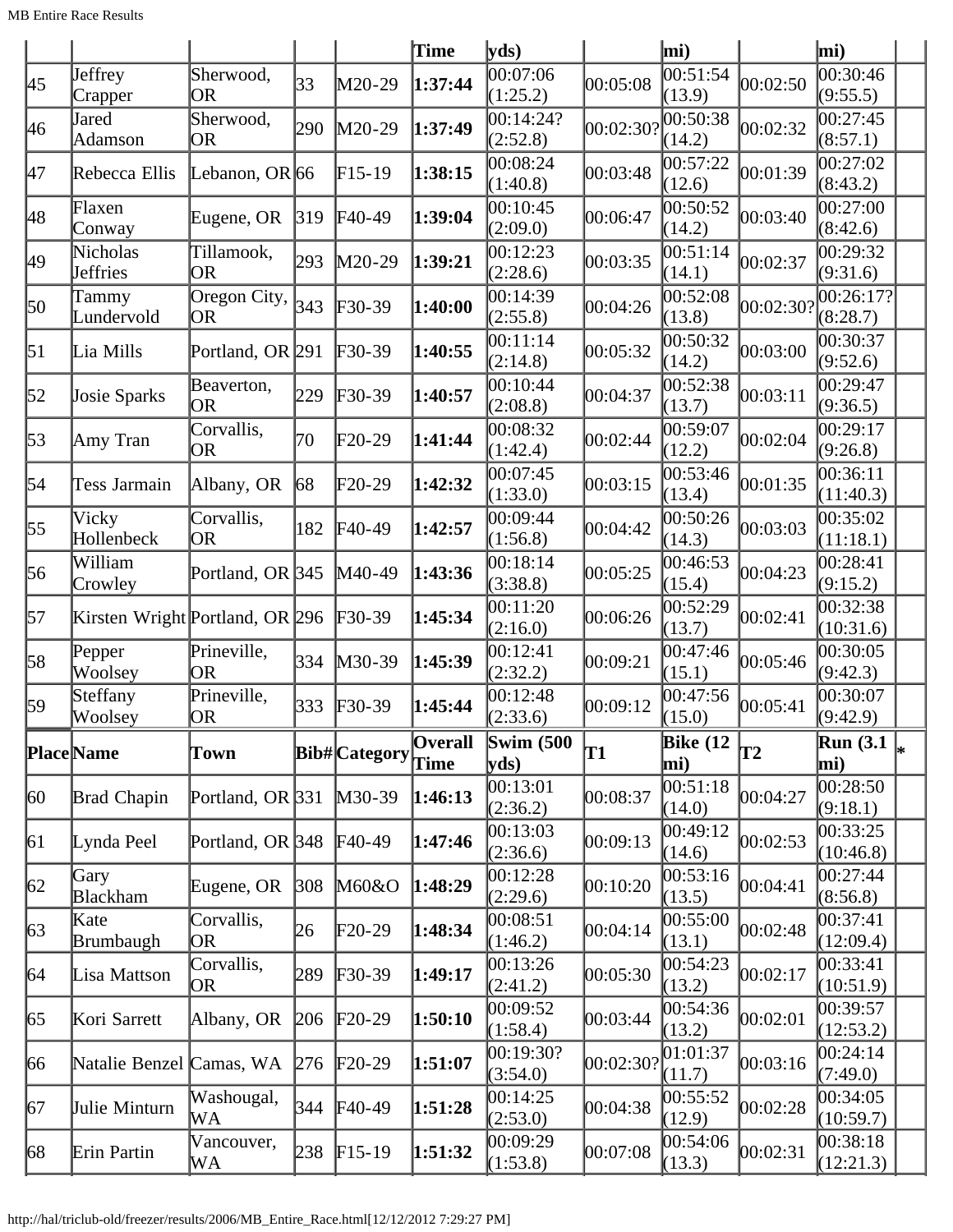| 69  | Karna Barnard                   | Beaverton,<br> OR       | 332               | $F30-39$                   | 1:52:28                | 00:12:29<br>(2:29.8) | 00:07:29 | 00:54:08<br>(13.3)     | 00:06:20 | 00:32:02<br>(10:20.0)                                |              |
|-----|---------------------------------|-------------------------|-------------------|----------------------------|------------------------|----------------------|----------|------------------------|----------|------------------------------------------------------|--------------|
| 170 | Amy<br>Abercrombie              | Monmouth,<br> OR        | 202               | $F20-29$                   | 1:52:51                | 00:09:55<br>(1:59.0) | 00:03:33 | 00:59:30<br>(12.1)     | 00:01:34 | 00:38:19<br>(12:21.6)                                |              |
| 71  | Cara Grandle                    | Mulino, OR              | $\vert 337 \vert$ | $F30-39$                   | 1:55:36                | 00:11:44<br>(2:20.8) | 00:04:40 | 01:05:59<br>(10.9)     | 00:03:29 | 00:29:44<br>(9:35.5)                                 |              |
| 72  | Danielle<br>Adamson             | Sherwood,<br>OR         | 342               | $F20-29$                   | 1:58:12                | 00:11:59<br>(2:23.8) | 00:10:06 | 01:00:25 <br>(11.9)    | 00:03:47 | 00:31:55<br>(10:17.7)                                |              |
| 73  | Heather<br>Jamison              | Lake<br>Oswego, OR      | 353               | $\textcolor{blue}{F30-39}$ | 1:58:17                | 00:16:42<br>(3:20.4) | 00:05:31 | 01:00:25<br>(11.9)     | 00:03:41 | 00:31:58<br>(10:18.7)                                |              |
| 74  | Carla Solis                     | Portland, OR 316 F30-39 |                   |                            | 2:02:48                | 00:12:14<br>(2:26.8) | 00:07:45 | 00:59:06<br>(12.2)     | 00:06:04 | 00:37:39<br>(12:08.7)                                |              |
|     | <b>PlaceName</b>                | Town                    |                   | <b>Bib#</b> Category       | <b>Overall</b><br>Time | Swim $(500)$<br>yds) | T1       | <b>Bike (12</b><br>mi) | lT2      | $\overline{\text{Run}}$ (3.1 $\vert_{\ast}$ )<br>mi) |              |
| 175 | Johanna<br>Wright               | Portland, OR $ 338 $    |                   | $F20-29$                   | 2:05:26                | 00:14:44<br>(2:56.8) | 00:03:49 | 01:03:32<br>(11.3)     | 00:04:58 | 00:38:23<br>(12:22.9)                                |              |
| 76  | JoAnn James                     | Corvallis,<br>lOR.      | 351               | $F50-59$                   | 2:06:43                | 00:16:38<br>(3:19.6) | 00:08:00 | 00:57:09<br>(12.6)     | 00:03:21 | 00:41:35<br>(13:24.8)                                |              |
| 177 | Christine Kuhn Portland, OR 312 |                         |                   | $F50-59$                   | 2:11:48                | 00:10:55<br>(2:11.0) | 00:07:49 | 01:04:55<br>(11.1)     | 00:04:30 | 00:43:39<br>(14:04.8)                                |              |
| 78  | Jef Dalin                       | Cornelius,<br>OR        | 340               | $M30-39$                   | 2:18:13                | 00:11:02<br>(2:12.4) | 00:09:03 | 01:01:42<br>(11.7)     | 00:04:46 | 00:51:40<br>(16:40.0)                                |              |
|     | Cindy<br><b>Babcock</b>         | Corvallis,<br>OR        | 147               | $F20-29$                   |                        |                      |          |                        |          |                                                      | $\alpha$     |
|     | <b>Sharon Davis</b>             | Corvallis,<br>OR.       | 203               | $F50-59$                   |                        |                      |          |                        |          |                                                      | $\text{dnp}$ |
|     |                                 |                         |                   |                            |                        |                      |          |                        |          |                                                      |              |

**NOTE:** If your race number was not recorded at one of the timing checkpoints, your transition time is estimated at 00:02:30. This also causes your bike, swim, or run time to be an estimation. When this occurs, a question mark (?) follows the estimated times.

We hope you had a great race day! If you have any comments, please share them with us. We'd love to hear them.

Category Abbreviations: "M60&O" means "Male 60 and Over" "F15-19" means "Female 15-19" "F20-29" means "Female 20-29" "F30-39" means "Female 30-39" "F40-49" means "Female 40-49" "F50-59" means "Female 50-59" "M15-19" means "Male 15-19" "M20-29" means "Male 20-29" "M30-39" means "Male 30-39" "M40-49" means "Male 40-49" "M50-59" means "Male 50-59"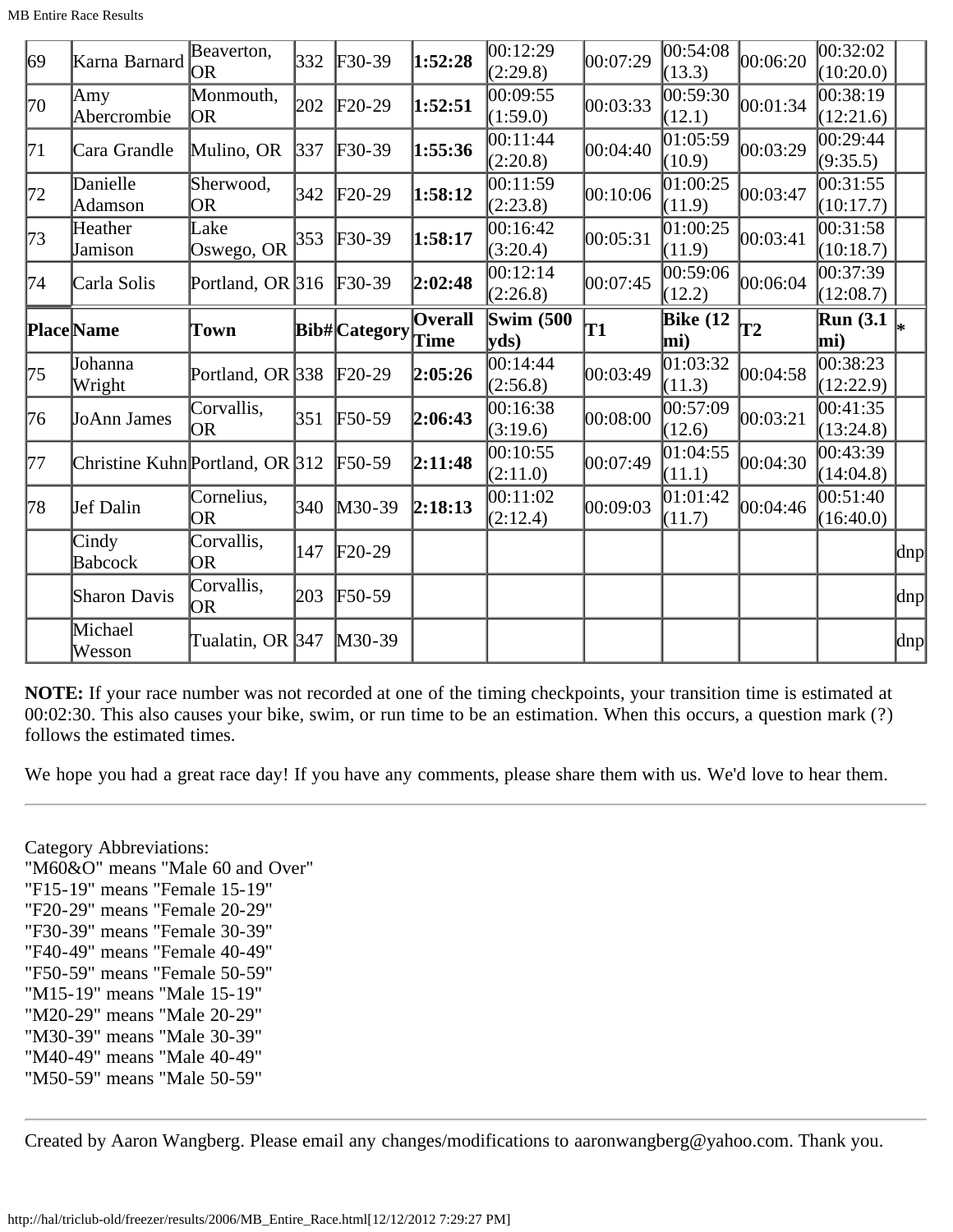# **MB Results for Entire Men's Race April 8, 2006**

|                 | <b>Place</b> Name                     | Town                 |                 | <b>Bib#</b> Category                                                | Overall<br>Time | <b>Swim (500)</b><br>yds) | T1        | <b>Bike</b> (12<br>mi)         | $\overline{12}$ | <b>Run</b> (3.1)<br>mi)           |    |
|-----------------|---------------------------------------|----------------------|-----------------|---------------------------------------------------------------------|-----------------|---------------------------|-----------|--------------------------------|-----------------|-----------------------------------|----|
| $\vert 1 \vert$ | Guy<br>Boulanger                      | Corvallis, OR 81     |                 | $M40-49$                                                            | 1:11:56         | 00:08:51<br>(1:46.2)      | 00:03:01  | 00:38:02<br>(18.9)             | 00:01:16        | $\overline{00:20:46}$<br>(6:41.9) |    |
| 2               | John<br>Williamson                    | Corvallis, OR 241    |                 | $M20-29$                                                            | 1:15:01         | 00:09:06<br>(1:49.2)      | 00:01:52  | 0.38:28<br>(18.7)              | 00:01:07        | 0.24:28<br>(7:53.5)               |    |
| 3               | Jeff Bentley                          | Klamath<br>Falls, OR | 226             | $M20-29$                                                            | 1:15:06         | 00:10:06<br>(2:01.2)      | 00:04:09  | 00:37:13<br>(19.3)             | 00:02:13        | 00:21:25<br>(6:54.5)              |    |
| 4               | Randall<br>Melancon                   | Eugene, OR           | 164             | $M50-59$                                                            | 1:15:48         | 00:10:17<br>(2:03.4)      | 00:03:43  | 00:38:52<br>(18.5)             | 00:02:21        | 00:20:35<br>(6:38.4)              |    |
| 5               | Jeremy<br>Gregory                     | Pendleton,<br>OR     | 82              | M20-29                                                              | 1:17:20         | 00:06:48<br>(1:21.6)      | 00:02:13  | 00:46:44<br>(15.4)             | 00:01:08        | 00:20:27<br>(6:35.8)              |    |
| 6               | Brad Jarmain                          | Albany, OR           | 138             | $M20-29$                                                            | 1:18:16         | 00:10:28<br>(2:05.6)      | 00:03:27  | 00:40:02<br>(18.0)             | 00:01:23        | 00:22:56<br>(7:23.9)              |    |
| 17              | Lucas Rue                             | Corvallis, OR 205    |                 | $M20-29$                                                            | 1:19:40         | 00:09:38<br>(1:55.6)      | 00:02:29  | 00:42:48<br>(16.8)             | 00:01:20        | 00:23:25<br>(7:33.2)              |    |
| 8               | Joseph Oster                          | Sandy, OR            | $\vert 8 \vert$ | M20-29                                                              | 1:21:33         | 00:05:57<br>(1:11.4)      | 00:03:21  | 00:43:42<br>(16.5)             | 00:01:41        | 00:26:52<br>(8:40.0)              |    |
| þ.              | Ticker<br>Ekelund                     | Toledo, OR           | 108             | $M30-39$                                                            | 1:22:37         | 00:08:20<br>(1:40.0)      | 00:04:22  | 00:41:59<br>(17.1)             | 00:02:31        | 00:25:25<br>(8:11.9)              |    |
| 10              | Madison<br>Wellington                 | Banks, OR            | 78              | $M15-19$                                                            | 1:23:22         | 00:08:42<br>(1:44.4)      | 00:03:28  | 00:47:50<br>(15.1)             | 00:01:23        | 00:21:59<br>(7:05.5)              |    |
| $ 11\rangle$    | William<br>Gazeley                    | Corvallis, OR 328    |                 | $M40-49$                                                            | 1:23:37         | 00:10:24<br>(2:04.8)      | 00:03:39  | 00:40:05<br>(18.0)             | 00:01:33        | 00:27:56<br>(9:00.6)              |    |
| $ 12\rangle$    | Michael<br>Aylward                    | Portland, OR 292     |                 | $M20-29$                                                            | 1:25:19         | 00:11:03<br>(2:12.6)      | 00:02:50  | 00:44:46<br>(16.1)             | 00:01:50        | 00:24:50<br>(8:00.6)              |    |
| $ 13\rangle$    | Kurt<br>Malmedal                      | Banks, OR            | 151             | $M30-39$                                                            | 1:27:08         | 00:10:09<br>(2:01.8)      | 00:03:13  | 00:44:19<br>(16.2)             | 00:02:10        | 00:27:17<br>(8:48.1)              |    |
| 14              | James Watson                          | Beaverton,<br> OR    | 157             | $M20-29$                                                            | 1:27:47         | 00:10:43<br>(2:08.6)      | 00:02:55  | 00:45:18<br>(15.9)             | 00:01:35        | 00:27:16<br>(8:47.7)              |    |
|                 | <b>PlaceName</b>                      | Town                 |                 | ${\bf \boxed{Bib\#}\begin{bmatrix} \text{Category} \end{bmatrix} }$ |                 | <b>Swim (500)</b><br>yds  | T1        | <b>Bike (12</b><br>$\vert$ mi) | T2              | <b>Run</b> (3.1)<br>mi)           | I∗ |
| $ 15\rangle$    | Darrin Purdom Toledo, OR              |                      | 240             | $M30-39$                                                            | 1:28:01         | 00:09:27<br>(1:53.4)      | 00:02:35  | 00:42:43<br>(16.9)             | 00:02:27        | 00:30:49<br>(9:56.5)              |    |
| 16              | Dan Clark                             | Salem, OR            | 214             | $M50-59$                                                            | 1:28:11         | 00:10:54<br>(2:10.8)      | 00:04:02  | 00:45:07<br>(16.0)             | 00:03:05        | 00:25:03<br>(8:04.8)              |    |
| 17              | Matt Blake                            | Sherwood,<br>OR      | 106             | $M15-19$                                                            | 1:28:34         | 00:08:33<br>(1:42.6)      | 00:04:01  | 00:46:45<br>(15.4)             | 00:03:04        | 00:26:11<br>(8:26.8)              |    |
| 18              | Ben Raymond<br>Lode                   | Lebanon, OR $ 329 $  |                 | $M20-29$                                                            | 1:29:29         | 00:12:33<br>(2:30.6)      | 00:03:54  | 00:45:10<br>(15.9)             | 00:01:35        | 00:26:17<br>(8:28.7)              |    |
|                 | 19-T Brian Grant                      | Corvallis, OR 235    |                 | $M20-29$                                                            | 1:30:34         | 00:10:28?<br>(2:05.6)     | 00:02:30? | 00:47:34<br>(15.1)             | 00:01:30        | 00:28:32<br>(9:12.3)              |    |
|                 | $ 19-T $ Mike McCann Chihalis, WA 326 |                      |                 | $M50-59$                                                            | 1:30:34         | 00:12:15<br>(2:27.0)      | 00:05:34  | 00:39:54<br>(18.0)             | 00:02:20        | 00:30:31<br>(9:50.6)              |    |
|                 | Trent                                 | Sherwood,            |                 |                                                                     |                 | 00:10:05                  |           | 00:44:38                       |                 | 00:31:05                          |    |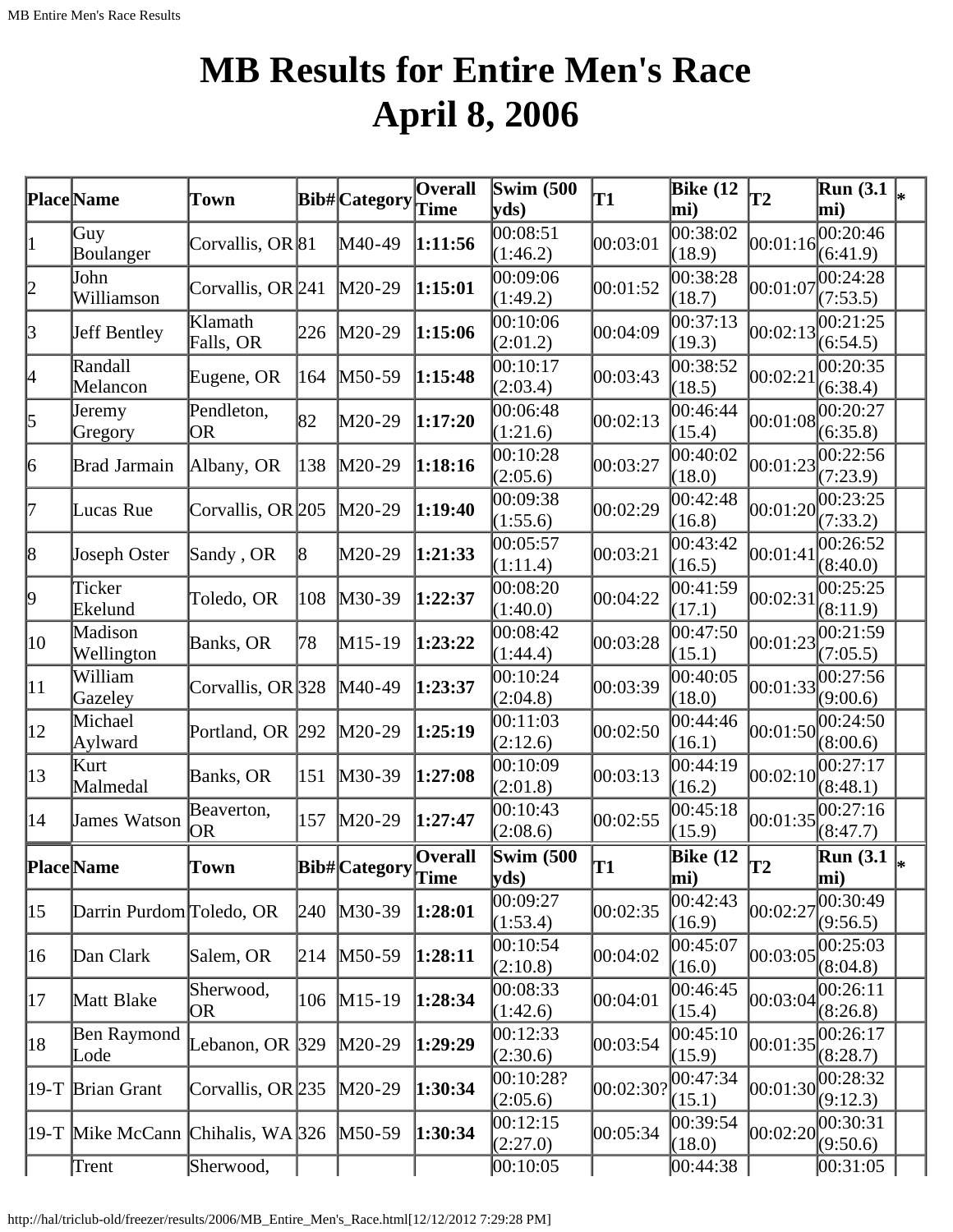|--|

| 21 | Duppenthaler            | <b>JOR</b>            |     | 260 M15-19          | 1:31:35                | (2:01.0)                  | 00:03:35  | (16.1)                 | [00:02:12]      | (10:01.6)              |     |
|----|-------------------------|-----------------------|-----|---------------------|------------------------|---------------------------|-----------|------------------------|-----------------|------------------------|-----|
| 22 | Justin Elser            | Corvallis, OR $ 135 $ |     | $M20-29$            | 1:34:28                | 00:09:37<br>(1:55.4)      | 00:03:48  | 00:44:42<br>(16.1)     | [00:01:54]      | 00:34:27<br>(11:06.8)  |     |
| 23 | Jeffrey<br>Crapper      | Sherwood,<br>OR       | 33  | $M20-29$            | 1:37:44                | 00:07:06<br>(1:25.2)      | 00:05:08  | 00:51:54<br>(13.9)     | [00:02:50]      | 00:30:46<br>(9:55.5)   |     |
| 24 | Jared<br>Adamson        | Sherwood,<br>OR       | 290 | $M20-29$            | 1:37:49                | 00:14:24?<br>(2:52.8)     | 00:02:30? | 00:50:38<br>(14.2)     | [00:02:32]      | 00:27:45<br>(8:57.1)   |     |
| 25 | Nicholas<br>Jeffries    | Tillamook,<br>OR.     | 293 | $M20-29$            | 1:39:21                | 00:12:23<br>(2:28.6)      | 00:03:35  | 00:51:14<br>(14.1)     | 00:02:37        | 00:29:32<br>(9:31.6)   |     |
| 26 | William<br>Crowley      | Portland, OR 345      |     | M40-49              | 1:43:36                | 00:18:14<br>(3:38.8)      | 00:05:25  | 00:46:53<br>(15.4)     | 00:04:23        | 00:28:41<br>(9:15.2)   |     |
| 27 | Pepper<br>Woolsey       | Prineville,<br>OR     | 334 | $M30-39$            | 1:45:39                | 00:12:41<br>(2:32.2)      | 00:09:21  | 00:47:46<br>(15.1)     | [00:05:46]      | 00:30:05<br>(9:42.3)   |     |
| 28 | <b>Brad Chapin</b>      | Portland, OR          | 331 | $M30-39$            | 1:46:13                | 00:13:01<br>(2:36.2)      | 00:08:37  | 00:51:18<br>(14.0)     | 00:04:27        | 00:28:50<br>(9:18.1)   |     |
| 29 | Gary<br><b>Blackham</b> | Eugene, OR            | 308 | M60&O               | 1:48:29                | 00:12:28<br>(2:29.6)      | 00:10:20  | 00:53:16<br>(13.5)     | 00:04:41        | 00:27:44<br>(8:56.8)   |     |
|    | <b>Place</b> Name       | Town                  |     | <b>Bib#Category</b> | <b>Overall</b><br>Time | <b>Swim (500)</b><br>yds) | T1        | <b>Bike</b> (12<br>mi) | $\overline{12}$ | <b>Run</b> (3.1<br>mi) |     |
| 30 | Jef Dalin               | Cornelius,<br> OR     | 340 | $M30-39$            | 2:18:13                | 00:11:02<br>(2:12.4)      | 00:09:03  | 01:01:42<br>(11.7)     | 00:04:46        | 00:51:40<br>(16:40.0)  |     |
|    | Michael<br>Wesson       | Tualatin, OR          | 347 | $M30-39$            |                        |                           |           |                        |                 |                        | dnp |

**NOTE:** If your race number was not recorded at one of the timing checkpoints, your transition time is estimated at 00:02:30. This also causes your bike, swim, or run time to be an estimation. When this occurs, a question mark (?) follows the estimated times.

We hope you had a great race day! If you have any comments, please share them with us. We'd love to hear them.

Category Abbreviations: "M60&O" means "Male 60 and Over" "M15-19" means "Male 15-19" "M20-29" means "Male 20-29" "M30-39" means "Male 30-39" "M40-49" means "Male 40-49" "M50-59" means "Male 50-59"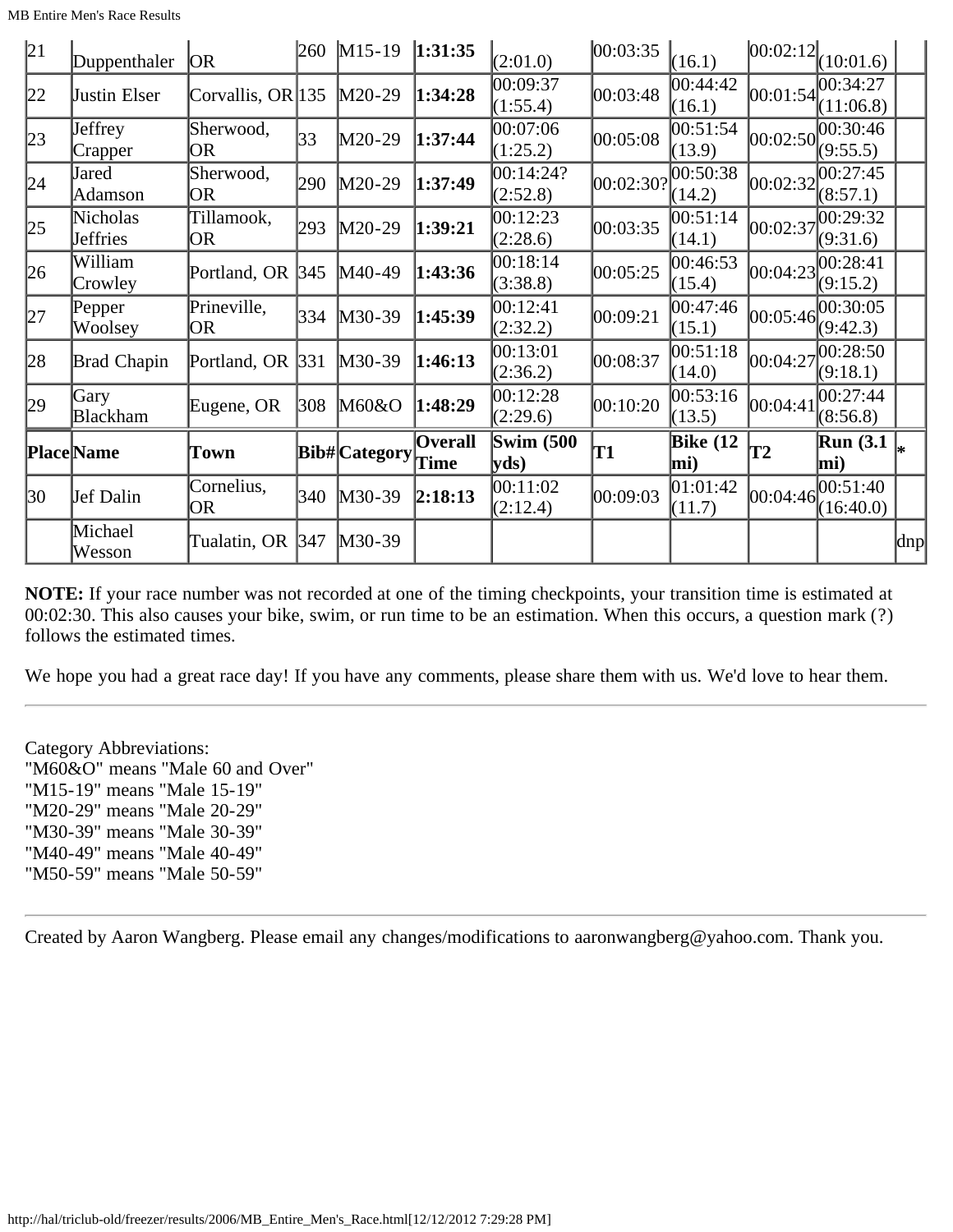# **MB Results for Entire Women's Race April 8, 2006**

|              | Place Name                     | Town                    |     | Bib# Category              | <b>Overall</b><br><b>Time</b> | <b>Swim (500)</b><br>$\mathbf{v}\mathbf{ds}$ | T1        | Bike $(12)$<br>mi)         | <b>T2</b> | <b>Run</b> (3.1)<br>mi)                      |  |
|--------------|--------------------------------|-------------------------|-----|----------------------------|-------------------------------|----------------------------------------------|-----------|----------------------------|-----------|----------------------------------------------|--|
| $\vert$ 1    | Erin Beck                      | Corvallis,<br><b>OR</b> | 141 | $F15-19$                   | 1:20:36                       | 00:10:37<br>(2:07.4)                         | 00:02:21  | 00:43:34<br>(16.5)         | 00:01:25  | 00:22:39<br>(7:18.4)                         |  |
| 2            | Amanda<br>Blankenship          | Salem, OR               | 58  | F20-29                     | 1:21:43                       | 00:07:40<br>(1:32.0)                         | 00:02:58  | 00:46:34<br>(15.5)         | 00:01:37  | 00:22:54<br>(7:23.2)                         |  |
| 3            | Aimee<br>Williams              | Corvallis,<br>OR        | 169 | $F30-39$                   | 1:24:49                       | 00:09:26<br>(1:53.2)                         | 00:04:17  | 00:42:33<br>(16.9)         | 00:02:29  | 00:26:04<br>(8:24.5)                         |  |
| 4            | Lisa Wourms                    | Camas, WA               | 159 | $F30-39$                   | 1:25:21                       | 00:10:11<br>(2:02.2)                         | 00:03:08  | 00:43:30<br>(16.6)         | 00:02:18  | 00:26:14<br>(8:27.7)                         |  |
| 5            | Pami Monnette                  | Monmouth,<br> OR        | 230 | $F20-29$                   | 1:26:39                       | 00:10:22<br>(2:04.4)                         | 00:02:04  | 00:46:00<br>(15.7)         | 00:01:15  | 00:26:58<br>(8:41.9)                         |  |
| 6            | Susie Beers                    | Monmouth,<br>OR         | 324 | $F20-29$                   | 1:27:52                       | 00:10:13?<br>(2:02.6)                        | 00:02:30? | 00:48:12<br>(14.9)         | 00:01:19  | 00:25:38<br>(8:16.1)                         |  |
| 17           | Chelsey<br>Savage              | Beaverton,<br><b>OR</b> | 37  | F20-29                     | 1:27:58                       | 00:06:59<br>(1:23.8)                         | 00:01:58  | 00:48:48<br>(14.8)         | 00:01:31  | 0.28:42<br>(9:15.5)                          |  |
| 8            | Sarah Field                    | Corvallis,<br>OR        | 90  | F20-29                     | 1:28:55                       | 00:08:05<br>(1:37.0)                         | 00:02:43  | 00:50:50<br>(14.2)         | 00:01:25  | 00:25:52<br>(8:20.6)                         |  |
| 9            | Genevieve<br>Beecher           | Eugene, OR              | 152 | $F20-29$                   | 1:30:49                       | 00:09:50<br>(1:58.0)                         | 00:04:53  | 00:47:47<br>(15.1)         | 00:01:42  | 00:26:37<br>(8:35.2)                         |  |
| 10           | Carissa Mylin                  | Corvallis,<br>OR        | 239 | $\text{F20-29}$            | 1:31:27                       | 00:09:48<br>(1:57.6)                         | 00:04:03  | 00:46:33<br>(15.5)         | 00:02:12  | 00:28:51<br>(9:18.4)                         |  |
| 11           | Peggy Bishop                   | Keizer, OR              | 129 | $F30-39$                   | 1:33:35                       | 00:09:02<br>(1:48.4)                         | 00:03:59  | 00:48:11<br>(14.9)         | 00:02:37  | 00:29:46<br>(9:36.1)                         |  |
| $ 12\rangle$ | Erica Presley                  | Salem, OR               | 143 | $\text{F20-29}$            | 1:33:55                       | 00:10:03<br>(2:00.6)                         | 00:03:31  | 00:45:43<br>(15.7)         | 00:02:00  | 00:32:38<br>(10:31.6)                        |  |
| $ 13\rangle$ | Karen<br>Ledbetter             | Creswell,<br>OR         | 283 | $\textcolor{blue}{F30-39}$ | 1:34:02                       | 00:11:16<br>(2:15.2)                         | 00:05:37  | 00:48:10<br>(14.9)         | 00:01:45  | 00:27:14<br>(8:47.1)                         |  |
| 14           | Monica<br>Wellington           | Banks, OR               | 150 | $F30-39$                   | 1:34:19                       | 00:11:16<br>(2:15.2)                         | 00:03:05  | 00:48:22<br>(14.9)         | 00:01:30  | 00:30:06<br>(9:42.6)                         |  |
|              | <b>Place</b> Name              | Town                    |     | Bib# Category              | Overall<br>Time               | Swim $(500)$<br>$\mathbf{v}\mathbf{ds}$      | lT1       | Bike $(12)$<br>$\bf{m}$ i) | T2        | $\overline{\text{Run}}(3.1\vert_{*})$<br>mi) |  |
| $ 15\rangle$ | Lynea Loeffler Medford, OR $5$ |                         |     | $F20-29$                   | 1:34:35                       | 00:06:41<br>(1:20.2)                         | 00:02:30  | 00:54:50<br>(13.1)         | 00:01:36  | 00:28:58<br>(9:20.6)                         |  |
| 16           | Cynthia<br>Chavez              | Corvallis,<br>OR        | 305 | $\text{F20-29}$            | 1:34:51                       | 00:10:05<br>(2:01.0)                         | 00:02:52  | 00:54:57<br>(13.1)         | 00:01:40  | 00:25:17<br>(8:09.4)                         |  |
| 17           | Tuba Ozkan-<br>Haller          | Corvallis,<br>OR        | 349 | $F30-39$                   | 1:35:29                       | 00:13:14<br>(2:38.8)                         | 00:05:06  | 00:48:42<br>(14.8)         | 00:02:28  | 00:25:59<br>(8:22.9)                         |  |
| 18           | Gail Wootan                    | Corvallis,<br>OR        | 259 | $F20-29$                   | 1:35:57                       | 00:10:27<br>(2:05.4)                         | 00:04:02  | 00:51:12<br>(14.1)         | 00:02:21  | 00:27:55<br>(9:00.3)                         |  |
| 19           | Michelle<br>Buonopane          | Corvallis,<br>OR        | 125 | $F30-39$                   | 1:36:15                       | 00:08:29<br>(1:41.8)                         | 00:03:23  | 00:54:52<br>(13.1)         | 00:02:28  | 00:27:03<br>(8:43.5)                         |  |
| $20-T$       | Amy<br>Higginson               | Longview,<br>WA         | 304 | $F15-19$                   | 1:36:36                       | [00:11:03]<br>(2:12.6)                       | 00:05:28  | 00:50:26<br>(14.3)         | 00:02:18  | 00:27:21<br>(8:49.4)                         |  |
|              | Amy                            | Longview,               |     |                            |                               | [00:11:03]                                   |           | 00:50:26                   |           | 00:27:21                                     |  |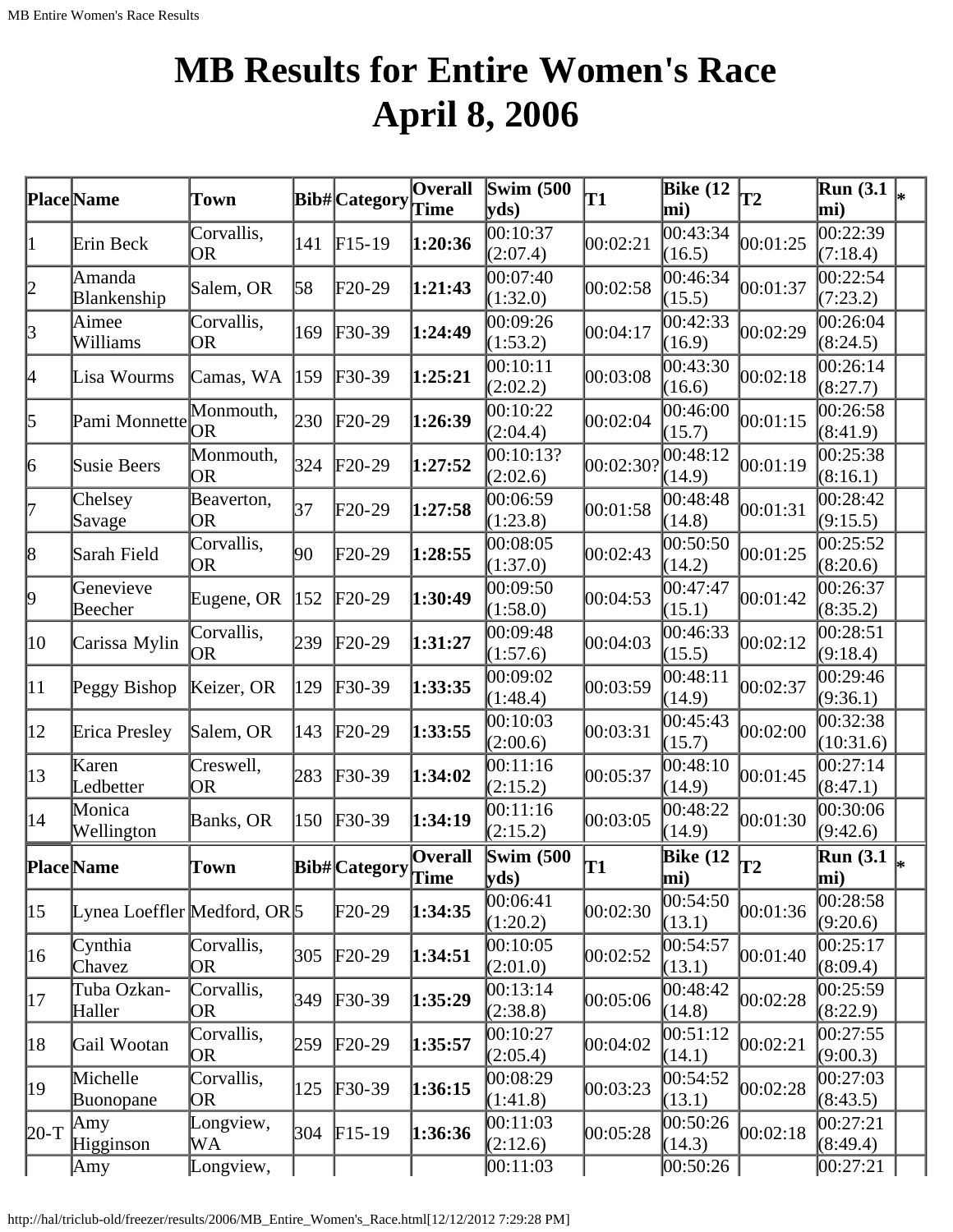| $20-T$       | Higginson                         | WA                                               | 304           | $F15-19$             | 1:36:36                | (2:12.6)                  | 00:05:28  | (14.3)                 | 00:02:18  | (8:49.4)                               |  |
|--------------|-----------------------------------|--------------------------------------------------|---------------|----------------------|------------------------|---------------------------|-----------|------------------------|-----------|----------------------------------------|--|
| 22           | Natalie<br>Sahnow                 | Banks, OR                                        | 45            | $F15-19$             | 1:37:08                | 00:08:08<br>(1:37.6)      | 00:03:45  | 00:54:10<br>(13.3)     | 00:02:18  | 00:28:47<br>(9:17.1)                   |  |
| 23           | Rebecca Ellis                     | Lebanon, OR 66                                   |               | $F15-19$             | 1:38:15                | 00:08:24<br>(1:40.8)      | 00:03:48  | 00:57:22<br>(12.6)     | 00:01:39  | 00:27:02<br>(8:43.2)                   |  |
| 24           | Flaxen<br>Conway                  | Eugene, OR                                       | $ 319\rangle$ | $F40-49$             | 1:39:04                | 00:10:45<br>(2:09.0)      | 00:06:47  | 00:50:52<br>(14.2)     | 00:03:40  | 00:27:00<br>(8:42.6)                   |  |
| 25           | Tammy<br>Lundervold               | Oregon City, $\left  \frac{343}{2}\right $<br>OR |               | $F30-39$             | 1:40:00                | 00:14:39<br>(2:55.8)      | 00:04:26  | 00:52:08<br>(13.8)     | 00:02:30? | 00:26:17?<br>(8:28.7)                  |  |
| 26           | Lia Mills                         | Portland, OR 291                                 |               | $F30-39$             | 1:40:55                | 00:11:14<br>(2:14.8)      | 00:05:32  | 00:50:32<br>(14.2)     | 00:03:00  | 00:30:37<br>(9:52.6)                   |  |
| 27           | Josie Sparks                      | Beaverton,<br> OR                                | 229           | $F30-39$             | 1:40:57                | 00:10:44<br>(2:08.8)      | 00:04:37  | 00:52:38<br>(13.7)     | 00:03:11  | 00:29:47<br>(9:36.5)                   |  |
| 28           | Amy Tran                          | Corvallis,<br>OR                                 | 70            | $F20-29$             | 1:41:44                | 00:08:32<br>(1:42.4)      | 00:02:44  | 00:59:07<br>(12.2)     | 00:02:04  | 00:29:17<br>(9:26.8)                   |  |
| 29           | Tess Jarmain                      | Albany, OR                                       | 68            | $F20-29$             | 1:42:32                | 00:07:45<br>(1:33.0)      | 00:03:15  | 00:53:46<br>(13.4)     | 00:01:35  | 00:36:11<br>(11:40.3)                  |  |
|              | <b>Place</b> Name                 | Town                                             |               | <b>Bib#</b> Category | <b>Overall</b><br>Time | <b>Swim (500)</b><br>yds) | T1        | <b>Bike</b> (12<br>mi) | T2        | <b>Run</b> (3.1)<br>mi)                |  |
| 30           | Vicky<br>Hollenbeck               | Corvallis,<br> OR                                | 182           | $F40-49$             | 1:42:57                | 00:09:44<br>(1:56.8)      | 00:04:42  | 00:50:26<br>(14.3)     | 00:03:03  | 00:35:02<br>(11:18.1)                  |  |
| $\beta$ 1    | Kirsten Wright Portland, OR $296$ |                                                  |               | $\text{F}30-39$      | 1:45:34                | 00:11:20<br>(2:16.0)      | 00:06:26  | 00:52:29<br>(13.7)     | 00:02:41  | 00:32:38<br>(10:31.6)                  |  |
| 32           | Steffany<br>Woolsey               | Prineville,<br>OR                                | 333           | $F30-39$             | 1:45:44                | 00:12:48<br>(2:33.6)      | 00:09:12  | 00:47:56<br>(15.0)     | 00:05:41  | 00:30:07<br>(9:42.9)                   |  |
| 33           | Lynda Peel                        | Portland, OR 348                                 |               | $F40-49$             | 1:47:46                | 00:13:03<br>(2:36.6)      | 00:09:13  | 00:49:12<br>(14.6)     | 00:02:53  | 00:33:25<br>(10:46.8)                  |  |
| 34           | Kate<br>Brumbaugh                 | Corvallis,<br>OR.                                | 26            | F20-29               | 1:48:34                | 00:08:51<br>(1:46.2)      | 00:04:14  | 00:55:00<br>(13.1)     | 00:02:48  | 00:37:41<br>(12:09.4)                  |  |
| 35           | Lisa Mattson                      | Corvallis,<br> OR                                | 289           | $F30-39$             | 1:49:17                | 00:13:26<br>(2:41.2)      | 00:05:30  | 00:54:23<br>(13.2)     | 00:02:17  | 00:33:41<br>(10:51.9)                  |  |
| 36           | Kori Sarrett                      | Albany, OR                                       | 206           | $F20-29$             | 1:50:10                | 00:09:52<br>(1:58.4)      | 00:03:44  | 00:54:36<br>(13.2)     | 00:02:01  | 00:39:57<br>(12:53.2)                  |  |
| 37           | Natalie Benzel Camas, WA          |                                                  | 276           | $F20-29$             | 1:51:07                | 00:19:30?<br>(3:54.0)     | 00:02:30? | [01:01:37]<br>(11.7)   | 00:03:16  | 00:24:14<br>(7:49.0)                   |  |
| 38           | Julie Minturn                     | Washougal,<br>WА                                 | 344           | $F40-49$             | 1:51:28                | 00:14:25<br>(2:53.0)      | 00:04:38  | 00:55:52<br>(12.9)     | 00:02:28  | 00:34:05<br>(10:59.7)                  |  |
| 39           | Erin Partin                       | Vancouver,<br>WА                                 | 238           | $F15-19$             | 1:51:32                | 00:09:29<br>(1:53.8)      | 00:07:08  | 00:54:06<br>(13.3)     | 00:02:31  | 00:38:18<br>(12:21.3)                  |  |
| 40           | Karna Barnard                     | Beaverton,<br>OR.                                | 332           | $F30-39$             | 1:52:28                | 00:12:29<br>(2:29.8)      | 00:07:29  | 00:54:08<br>(13.3)     | 00:06:20  | 00:32:02<br>(10:20.0)                  |  |
| 41           | Amy<br>Abercrombie                | Monmouth,<br>OR)                                 | 202           | $F20-29$             | 1:52:51                | 00:09:55<br>(1:59.0)      | 00:03:33  | 00:59:30<br>(12.1)     | 00:01:34  | 00:38:19<br>(12:21.6)                  |  |
| 42           | Cara Grandle                      | Mulino, OR                                       | 337           | $F30-39$             | 1:55:36                | 00:11:44<br>(2:20.8)      | 00:04:40  | [01:05:59]<br>(10.9)   | 00:03:29  | 00:29:44<br>(9:35.5)                   |  |
| $ 43\rangle$ | Danielle<br>Adamson               | Sherwood,<br>OR                                  | 342           | $F20-29$             | 1:58:12                | 00:11:59<br>(2:23.8)      | 00:10:06  | 01:00:25<br>(11.9)     | 00:03:47  | 00:31:55<br>(10:17.7)                  |  |
| 44           | Heather<br>Jamison                | Lake<br>Oswego, OR                               | 353           | $F30-39$             | 1:58:17                | 00:16:42<br>(3:20.4)      | 00:05:31  | 01:00:25<br>(11.9)     | 00:03:41  | 00:31:58<br>(10:18.7)                  |  |
|              | <b>Place</b> Name                 | Town                                             |               | Bib# Category        | <b>Overall</b>         | <b>Swim (500</b>          | T1        | Bike $(12)$            | T2        | $\overline{\text{Run}}(3.1 \vert_{*})$ |  |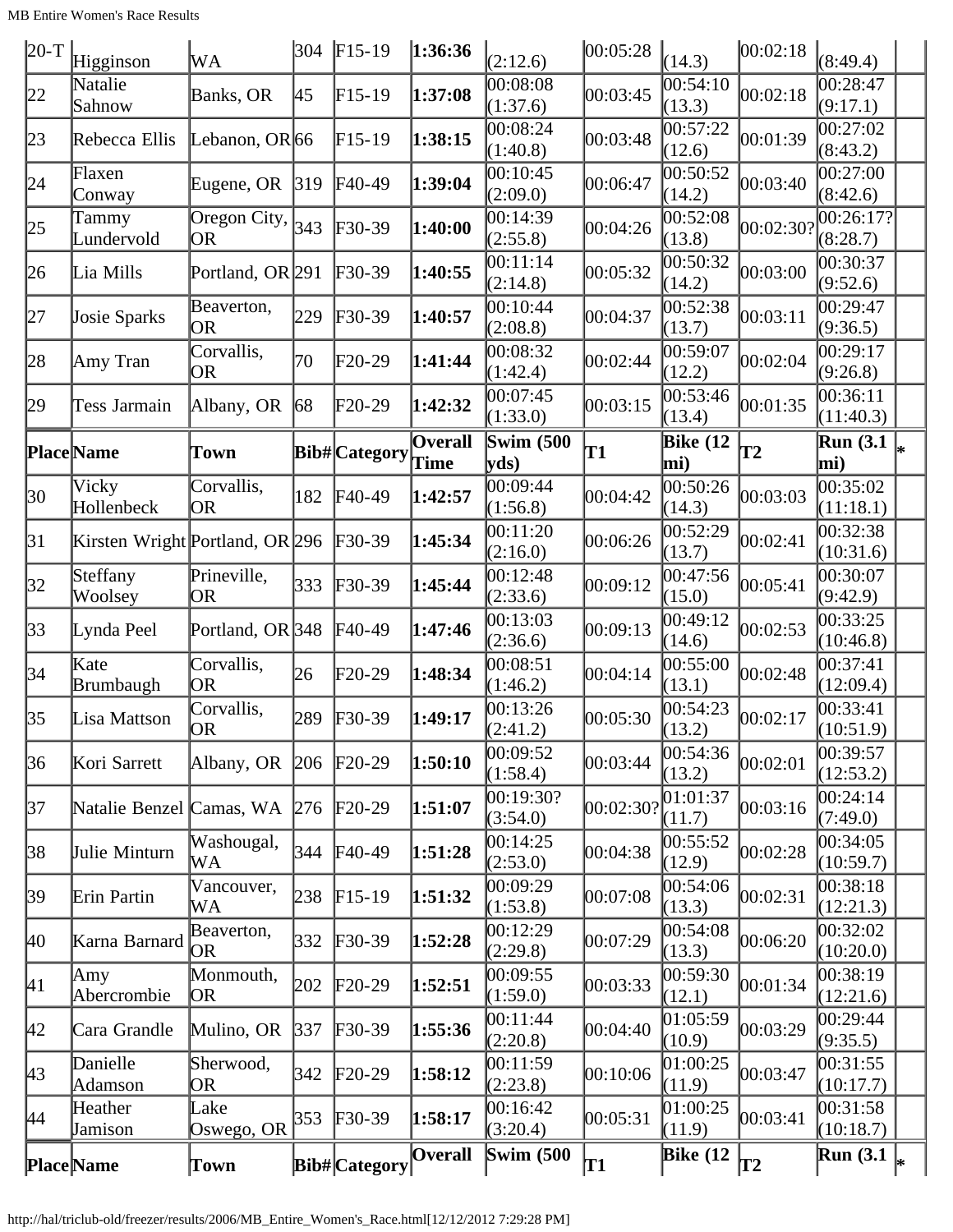|    |                                     |                                 |     |          | <b>Time</b> | yds      |          | mi)                |          | $\vert$ mi)        |               |
|----|-------------------------------------|---------------------------------|-----|----------|-------------|----------|----------|--------------------|----------|--------------------|---------------|
| 45 | Carla Solis                         | Portland, OR $ 316 \tF30-39 \t$ |     |          | 2:02:48     | 00:12:14 | 00:07:45 | 00:59:06           | 00:06:04 | $ 00:37:39\rangle$ |               |
|    |                                     |                                 |     |          |             | (2:26.8) |          | (12.2)             |          | (12:08.7)          |               |
| 46 | Johanna                             | Portland, OR $338$              |     | $F20-29$ | 2:05:26     | 00:14:44 | 00:03:49 | 01:03:32           | 00:04:58 | 00:38:23           |               |
|    | Wright                              |                                 |     |          |             | (2:56.8) |          | (11.3)             |          | (12:22.9)          |               |
| 47 | <b>JoAnn James</b>                  | Corvallis,                      | 351 | $F50-59$ | 2:06:43     | 00:16:38 | 00:08:00 | $ 00:57:09\rangle$ | 00:03:21 | 00:41:35           |               |
|    |                                     | IOR.                            |     |          |             | (3:19.6) |          | (12.6)             |          | (13:24.8)          |               |
| 48 | Christine Kuhn Portland, OR $ 312 $ |                                 |     | $F50-59$ | 2:11:48     | 00:10:55 | 00:07:49 | 01:04:55           | 00:04:30 | $ 00:43:39\rangle$ |               |
|    |                                     |                                 |     |          |             | (2:11.0) |          | (11.1)             |          | (14:04.8)          |               |
|    | $\operatorname{Cind}_y$             | Corvallis,                      | 147 | $F20-29$ |             |          |          |                    |          |                    |               |
|    | Babcock                             | OR                              |     |          |             |          |          |                    |          |                    | dnp           |
|    | Sharon Davis                        | Corvallis,                      | 203 | $F50-59$ |             |          |          |                    |          |                    | $ {\rm d}np $ |
|    |                                     | OR                              |     |          |             |          |          |                    |          |                    |               |

**NOTE:** If your race number was not recorded at one of the timing checkpoints, your transition time is estimated at 00:02:30. This also causes your bike, swim, or run time to be an estimation. When this occurs, a question mark (?) follows the estimated times.

We hope you had a great race day! If you have any comments, please share them with us. We'd love to hear them.

Category Abbreviations: "F15-19" means "Female 15-19" "F20-29" means "Female 20-29" "F30-39" means "Female 30-39" "F40-49" means "Female 40-49" "F50-59" means "Female 50-59"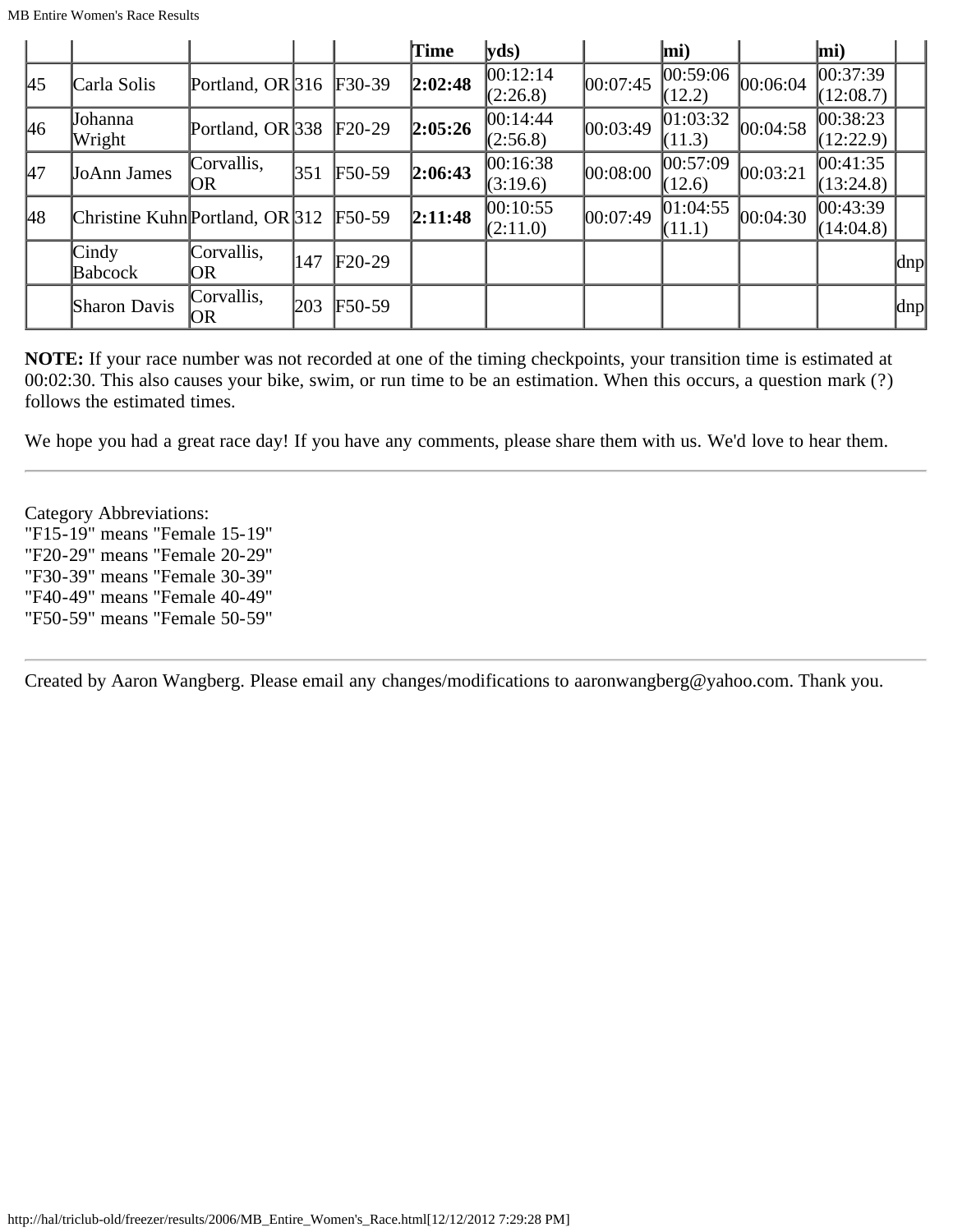## **MB Results for Female 15-19 April 8, 2006**

|               | <b>Place</b> Name | Town              |                | Bib# Category | <b>Overall</b><br>Time | $\mathbf{Swim}\;$ (500<br>$ yds\rangle$ | 'T1        | Bike $(12)$<br>$\vert$ mi)                          | T2       | Run(3.1)<br>$ \text{mi}\rangle$         | l∗ |
|---------------|-------------------|-------------------|----------------|---------------|------------------------|-----------------------------------------|------------|-----------------------------------------------------|----------|-----------------------------------------|----|
| l*            | Erin Beck         | Corvallis,<br>OR  | 141            | $F15-19$      | 1:20:36                | 00:10:37<br>(2:07.4)                    | 00:02:21   | 00:43:34 <br>(16.5)                                 |          | 00:01:25 <br>(7:18.4)                   |    |
| 1             | Amy<br>Higginson  | Longview,<br>WA   | 304            | $F15-19$      | 1:36:36                | 00:11:03<br>(2:12.6)                    |            | [00:05:28]<br>(14.3)                                |          | $ 00:02:18 \sqrt{00:27:21}$<br>(8:49.4) |    |
| 2             | Natalie<br>Sahnow | Banks, OR         | <sup>145</sup> | $F15-19$      | 1:37:08                | 00:08:08<br>(1:37.6)                    |            | $[00:03:45]^{00:54:10}_{\cdot\cdot\cdot}$<br>(13.3) |          | 00:02:18 <br>(9:17.1)                   |    |
| $\mathcal{B}$ | Rebecca<br>Ellis  | Lebanon, OR $ 66$ |                | $F15-19$      | 1:38:15                | 00:08:24<br>(1:40.8)                    |            | $[00:03:48]^{00:57:22}$<br>(12.6)                   |          | 00:01:39 <br>(8:43.2)                   |    |
| 14            | Erin Partin       | Vancouver,<br>WA  | 238            | $F15-19$      | 1:51:32                | 00:09:29<br>(1:53.8)                    | [00:07:08] | 00:54:06<br>(13.3)                                  | 00:02:31 | 00:38:18<br>(12:21.3)                   |    |

**NOTE:** If your race number was not recorded at one of the timing checkpoints, your transition time is estimated at 00:02:30. This also causes your bike, swim, or run time to be an estimation. When this occurs, a question mark (?) follows the estimated times.

We hope you had a great race day! If you have any comments, please share them with us. We'd love to hear them.

Category Abbreviations: "F15-19" means "Female 15-19"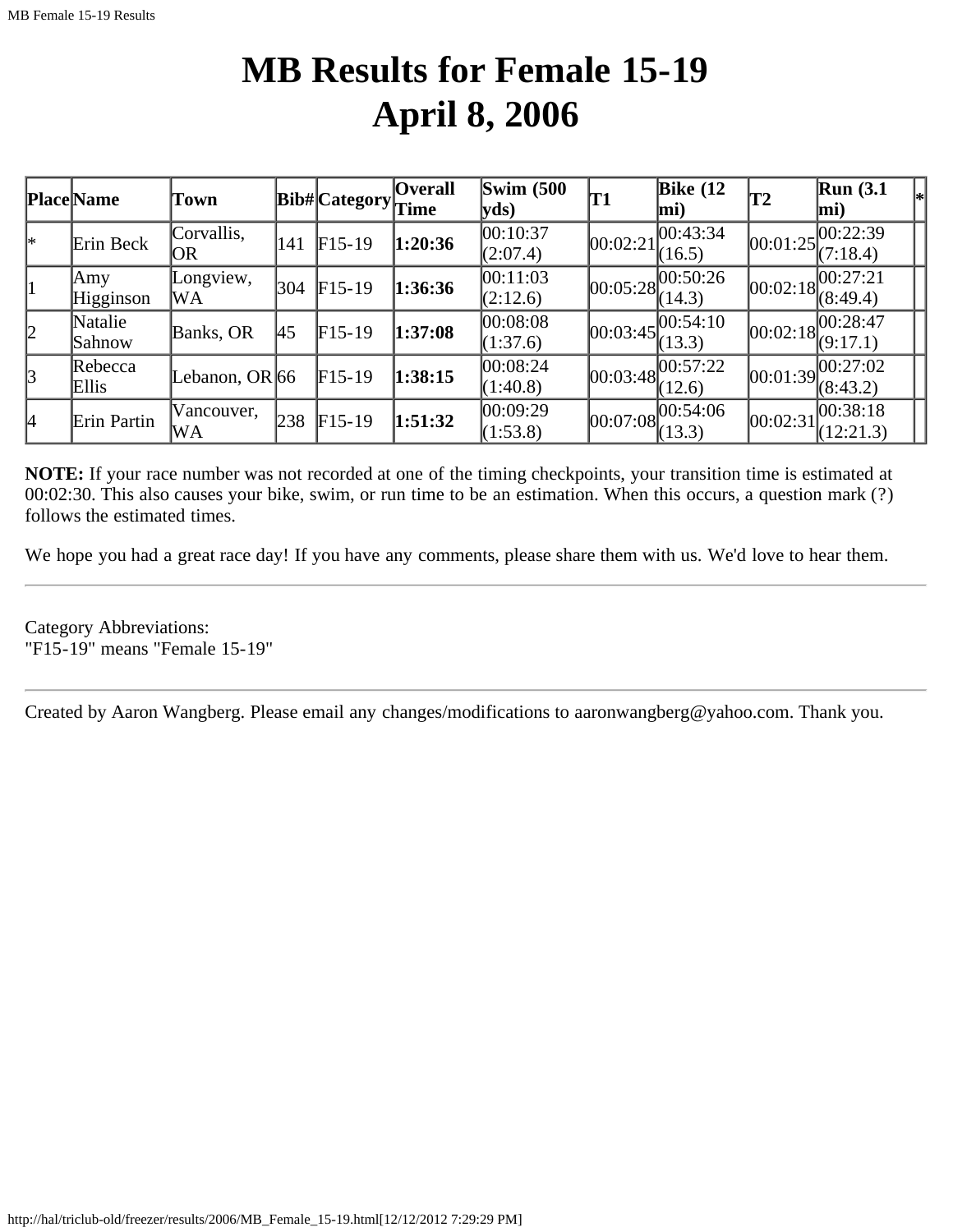# **MB Results for Female 20-29 April 8, 2006**

|              | Place Name                      | Town                    |            | <b>Bib#</b> Category | <b>Overall</b><br>Time | Swim $(500)$<br>$ {\bf v} {\bf d} s\rangle$ | T1        | Bike $(12)$<br>mi)           | $\overline{12}$ | Run(3.1)<br>mi)               |  |
|--------------|---------------------------------|-------------------------|------------|----------------------|------------------------|---------------------------------------------|-----------|------------------------------|-----------------|-------------------------------|--|
| $\vert$ 1    | Amanda<br>Blankenship           | Salem, OR               | $\vert$ 58 | $F20-29$             | 1:21:43                | 00:07:40<br>(1:32.0)                        | 00:02:58  | 00:46:34<br>(15.5)           | 00:01:37        | 00:22:54<br>(7:23.2)          |  |
| 2            | Pami Monnette                   | Monmouth,<br>OR         | 230        | $F20-29$             | 1:26:39                | 00:10:22<br>(2:04.4)                        | 00:02:04  | 00:46:00<br>(15.7)           | 00:01:15        | 00:26:58<br>(8:41.9)          |  |
| 3            | Susie Beers                     | Monmouth,<br><b>OR</b>  | 324        | $F20-29$             | 1:27:52                | 00:10:13?<br>(2:02.6)                       | 00:02:30? | 00:48:12<br>(14.9)           | 00:01:19        | 00:25:38<br>(8:16.1)          |  |
| 4            | <b>Chelsey Savage</b>           | Beaverton,<br>OR.       | 37         | $F20-29$             | 1:27:58                | 00:06:59<br>(1:23.8)                        | 00:01:58  | 00:48:48<br>(14.8)           | 00:01:31        | 00:28:42<br>(9:15.5)          |  |
| 5            | Sarah Field                     | Corvallis,<br> OR       | 90         | $F20-29$             | 1:28:55                | 00:08:05<br>(1:37.0)                        | 00:02:43  | 00:50:50<br>(14.2)           | 00:01:25        | 00:25:52<br>(8:20.6)          |  |
| 6            | Genevieve<br>Beecher            | Eugene, OR $ 152 $      |            | $F20-29$             | 1:30:49                | 00:09:50<br>(1:58.0)                        | 00:04:53  | 00:47:47<br>(15.1)           | 00:01:42        | 00:26:37<br>(8:35.2)          |  |
| 17           | Carissa Mylin                   | Corvallis,<br><b>OR</b> | 239        | $F20-29$             | 1:31:27                | 00:09:48<br>(1:57.6)                        | 00:04:03  | 00:46:33<br>(15.5)           | 00:02:12        | 00:28:51<br>(9:18.4)          |  |
| 8            | Erica Presley                   | Salem, OR               | 143        | $F20-29$             | 1:33:55                | 00:10:03<br>(2:00.6)                        | 00:03:31  | 00:45:43<br>(15.7)           | 00:02:00        | 00:32:38<br>(10:31.6)         |  |
| þ,           | Lynea Loeffler                  | Medford,<br><b>OR</b>   | 5          | F20-29               | 1:34:35                | 00:06:41<br>(1:20.2)                        | 00:02:30  | 00:54:50<br>(13.1)           | 00:01:36        | 00:28:58<br>(9:20.6)          |  |
| 10           | Cynthia Chavez                  | Corvallis,<br>OR        | 305        | $F20-29$             | 1:34:51                | 00:10:05<br>(2:01.0)                        | 00:02:52  | 00:54:57<br>(13.1)           | 00:01:40        | 00:25:17<br>(8:09.4)          |  |
| $ 11\rangle$ | Gail Wootan                     | Corvallis,<br><b>OR</b> | 259        | $\text{F20-29}$      | 1:35:57                | 00:10:27<br>(2:05.4)                        | 00:04:02  | 00:51:12<br>(14.1)           | 00:02:21        | 00:27:55<br>(9:00.3)          |  |
| $ 12\rangle$ | Amy Higginson $\widetilde{W}$ A | Longview,               | 304        | $F15-19$             | 1:36:36                | 00:11:03<br>(2:12.6)                        | 00:05:28  | 00:50:26<br>(14.3)           | 00:02:18        | 00:27:21<br>(8:49.4)          |  |
| $ 13\rangle$ | Amy Tran                        | Corvallis,<br>OR        | 70         | $F20-29$             | 1:41:44                | 00:08:32<br>(1:42.4)                        | 00:02:44  | 00:59:07<br>(12.2)           | 00:02:04        | 00:29:17<br>(9:26.8)          |  |
| 14           | Tess Jarmain                    | Albany, OR $68$         |            | $F20-29$             | 1:42:32                | 00:07:45<br>(1:33.0)                        | 00:03:15  | 00:53:46<br>(13.4)           | 00:01:35        | 00:36:11<br>(11:40.3)         |  |
|              | <b>Place</b> Name               | Town                    |            | Bib# Category        | <b>Overall</b><br>Time | <b>Swim (500</b><br> yds)                   | T1        | <b>Bike</b> (12<br>$\bf{mi}$ | lT2             | <b>Run</b> (3.1)<br>$\bf{mi}$ |  |
| $ 15\rangle$ | Kate<br>Brumbaugh               | Corvallis,<br>OR        | 26         | $\text{F20-29}$      | 1:48:34                | 00:08:51<br>(1:46.2)                        | 00:04:14  | 00:55:00<br>(13.1)           | 00:02:48        | 00:37:41<br>(12:09.4)         |  |
| 16           | Kori Sarrett                    | Albany, OR 206          |            | $\text{F20-29}$      | 1:50:10                | 00:09:52<br>(1:58.4)                        | 00:03:44  | 00:54:36<br>(13.2)           | 00:02:01        | 00:39:57<br>(12:53.2)         |  |
| 17           | Natalie Benzel                  | Camas, $WA 276$         |            | $F20-29$             | 1:51:07                | 00:19:30?<br>(3:54.0)                       | 00:02:30? | 01:01:37<br>(11.7)           | 00:03:16        | 00:24:14<br>(7:49.0)          |  |
| 18           | Amy<br>Abercrombie              | Monmouth,<br>OR         | 202        | $F20-29$             | 1:52:51                | 00:09:55<br>(1:59.0)                        | 00:03:33  | 00:59:30<br>(12.1)           | 00:01:34        | 00:38:19<br>(12:21.6)         |  |
| 19           | Danielle<br>Adamson             | Sherwood,<br>OR         | 342        | $F20-29$             | 1:58:12                | 00:11:59<br>(2:23.8)                        | 00:10:06  | 01:00:25<br>(11.9)           | 00:03:47        | 00:31:55<br>(10:17.7)         |  |
| 20           | Johanna Wright                  | Portland,               | 338        | $F20-29$             | 2:05:26                | 00:14:44<br>(2:56.8)                        | 00:03:49  | 01:03:32<br>(11.3)           | 00:04:58        | 00:38:23<br>(12:22.9)         |  |
|              |                                 | Corvallis,              |            |                      |                        |                                             |           |                              |                 |                               |  |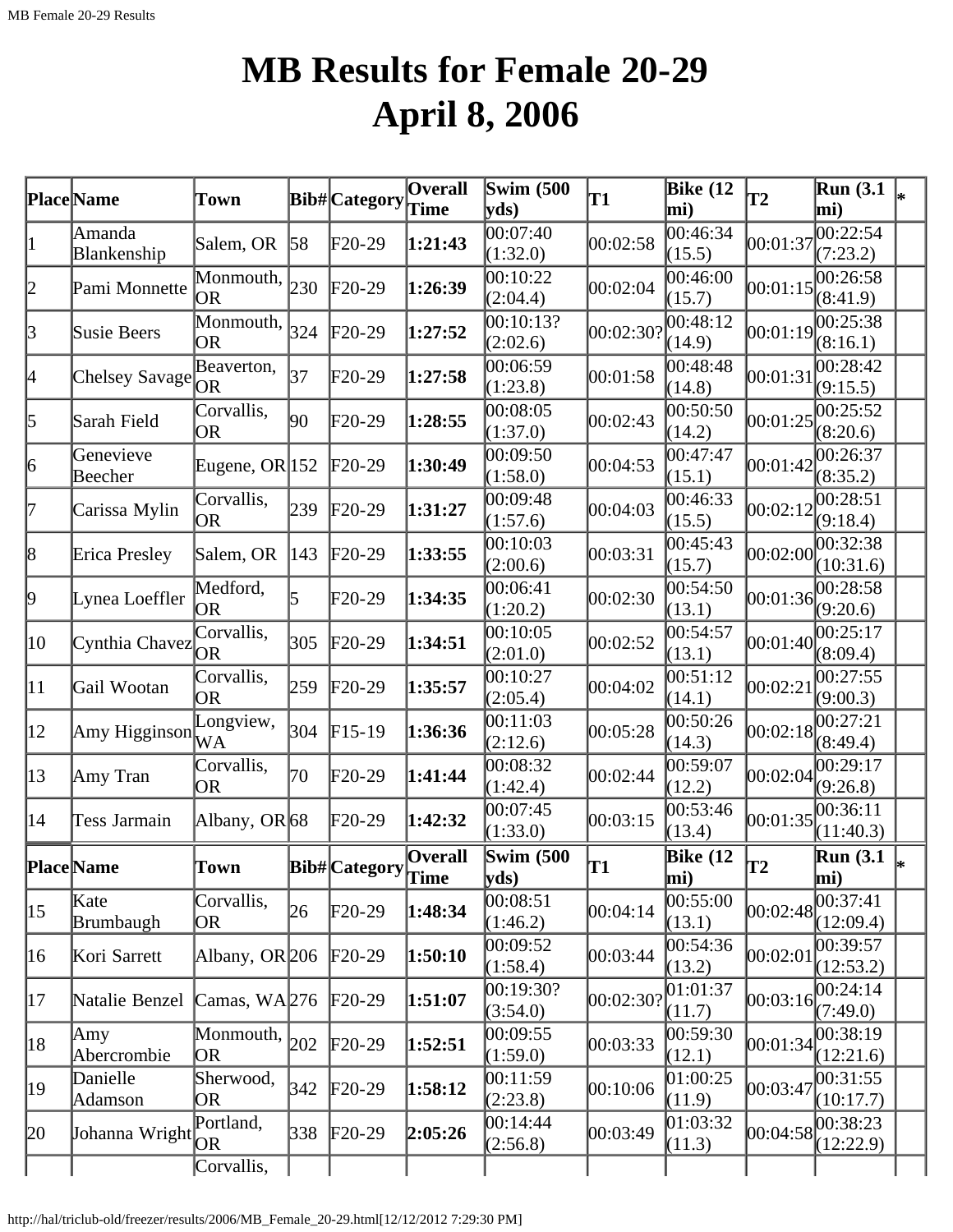| $\rightarrow$<br>-<br>"20.<br>⊪<br>ındy<br>าek<br>$\perp$<br>sanc<br>. | 20<br>- |  | na n |
|------------------------------------------------------------------------|---------|--|------|
|------------------------------------------------------------------------|---------|--|------|

**NOTE:** If your race number was not recorded at one of the timing checkpoints, your transition time is estimated at 00:02:30. This also causes your bike, swim, or run time to be an estimation. When this occurs, a question mark (?) follows the estimated times.

We hope you had a great race day! If you have any comments, please share them with us. We'd love to hear them.

Category Abbreviations: "F15-19" means "Female 15-19" "F20-29" means "Female 20-29"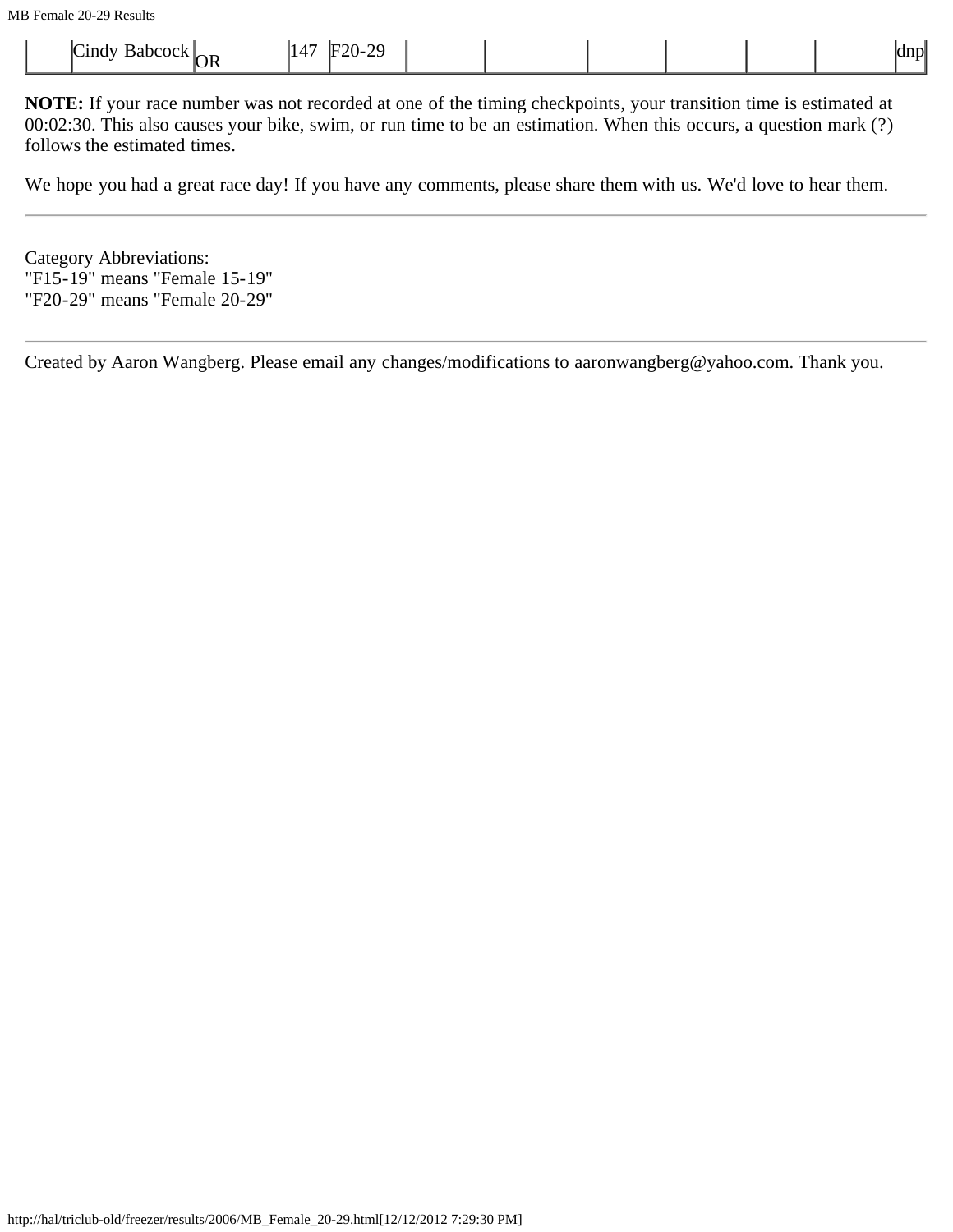## **MB Results for Female 30-39 April 8, 2006**

|              | <b>Place</b> Name               | Town                      |     | Bib#Category               | $\overline{\mathbf{O}}$ verall | <b>Swim (500)</b><br>yds | T1       | <b>Bike (12</b><br>mi)         | <b>T2</b> | Run(3.1)<br>mi)                 | $\vert_*$ |
|--------------|---------------------------------|---------------------------|-----|----------------------------|--------------------------------|--------------------------|----------|--------------------------------|-----------|---------------------------------|-----------|
|              | Aimee<br>Williams               | Corvallis, OR 169         |     | $F30-39$                   | 1:24:49                        | 00:09:26<br>(1:53.2)     | 00:04:17 | 00:42:33<br>(16.9)             | 00:02:29  | 00:26:04<br>(8:24.5)            |           |
| 2            | Lisa Wourms                     | Camas, WA                 | 159 | $F30-39$                   | 1:25:21                        | 00:10:11<br>(2:02.2)     | 00:03:08 | 00:43:30<br>(16.6)             | 00:02:18  | 00:26:14<br>(8:27.7)            |           |
| $\beta$      | Peggy Bishop                    | Keizer, OR                | 129 | $F30-39$                   | 1:33:35                        | 0.09:02<br>(1:48.4)      | 00:03:59 | 00:48:11<br>(14.9)             | 00:02:37  | 00:29:46<br>(9:36.1)            |           |
| 4            | Karen<br>Ledbetter              | Creswell, OR 283          |     | $F30-39$                   | 1:34:02                        | 00:11:16<br>(2:15.2)     | 00:05:37 | 00:48:10<br>(14.9)             | 00:01:45  | 00:27:14<br>(8:47.1)            |           |
| 5            | Monica<br>Wellington            | Banks, OR                 | 150 | $F30-39$                   | 1:34:19                        | 00:11:16<br>(2:15.2)     | 00:03:05 | 00:48:22<br>(14.9)             | 00:01:30  | 00:30:06<br>(9:42.6)            |           |
| 6            | Tuba Ozkan-<br>Haller           | Corvallis, OR 349         |     | $F30-39$                   | 1:35:29                        | 00:13:14<br>(2:38.8)     | 00:05:06 | 00:48:42<br>(14.8)             | 00:02:28  | 00:25:59<br>(8:22.9)            |           |
| 17           | Michelle<br>Buonopane           | Corvallis, OR 125         |     | $F30-39$                   | 1:36:15                        | 00:08:29<br>(1:41.8)     | 00:03:23 | 00:54:52<br>(13.1)             | 00:02:28  | 00:27:03<br>(8:43.5)            |           |
| 8            | Tammy<br>Lundervold             | Oregon City,<br>OR.       | 343 | $F30-39$                   | 1:40:00                        | 00:14:39<br>(2:55.8)     | 00:04:26 | 00:52:08<br>(13.8)             | 00:02:30? | 00:26:17?<br>(8:28.7)           |           |
| þ.           | Lia Mills                       | Portland, OR              | 291 | $F30-39$                   | 1:40:55                        | 00:11:14<br>(2:14.8)     | 00:05:32 | 00:50:32<br>(14.2)             | 00:03:00  | 00:30:37<br>(9:52.6)            |           |
| 10           | Josie Sparks                    | Beaverton,<br>OR.         | 229 | $\textcolor{blue}{F30-39}$ | 1:40:57                        | 00:10:44<br>(2:08.8)     | 00:04:37 | 00:52:38<br>(13.7)             | 00:03:11  | 00:29:47<br>(9:36.5)            |           |
| 11           | Kirsten Wright Portland, OR 296 |                           |     | $F30-39$                   | 1:45:34                        | 00:11:20<br>(2:16.0)     | 00:06:26 | 00:52:29<br>(13.7)             | 00:02:41  | 00:32:38<br>(10:31.6)           |           |
| $ 12\rangle$ | Steffany<br>Woolsey             | Prineville,<br>OR.        | 333 | $F30-39$                   | 1:45:44                        | 00:12:48<br>(2:33.6)     | 00:09:12 | 00:47:56<br>(15.0)             | 00:05:41  | 00:30:07<br>(9:42.9)            |           |
| $ 13\rangle$ | Lisa Mattson                    | Corvallis, OR 289         |     | $\textcolor{blue}{F30-39}$ | 1:49:17                        | 00:13:26<br>(2:41.2)     | 00:05:30 | 00:54:23<br>(13.2)             | 00:02:17  | 00:33:41<br>(10:51.9)           |           |
| $ 14\rangle$ | Karna Barnard                   | Beaverton,<br>OR)         | 332 | $F30-39$                   | 1:52:28                        | 00:12:29<br>(2:29.8)     | 00:07:29 | 00:54:08<br>(13.3)             | 00:06:20  | 00:32:02<br>(10:20.0)           |           |
|              | <b>Place</b> Name               | Town                      |     | Bib#Category Overall       |                                | <b>Swim (500)</b><br>yds | lT1      | <b>Bike</b> (12<br>$\vert$ mi) | T2        | <b>Run</b> (3.1)<br>$\vert$ mi) | ∗∣        |
| $ 15\rangle$ | Cara Grandle                    | Mulino, OR                | 337 | $F30-39$                   | 1:55:36                        | 00:11:44<br>(2:20.8)     | 00:04:40 | 01:05:59<br>(10.9)             | 00:03:29  | 00:29:44 <br>(9:35.5)           |           |
| $ 16\rangle$ | Heather<br>Jamison              | Lake Oswego, $353$<br>OR) |     | $F30-39$                   | 1:58:17                        | 00:16:42<br>(3:20.4)     | 00:05:31 | 01:00:25<br>(11.9)             | 00:03:41  | 00:31:58<br>(10:18.7)           |           |
| 17           | Carla Solis                     | Portland, OR 316          |     | $F30-39$                   | 2:02:48                        | 00:12:14<br>(2:26.8)     | 00:07:45 | 00:59:06<br>(12.2)             | 00:06:04  | 00:37:39<br>(12:08.7)           |           |

**NOTE:** If your race number was not recorded at one of the timing checkpoints, your transition time is estimated at 00:02:30. This also causes your bike, swim, or run time to be an estimation. When this occurs, a question mark (?) follows the estimated times.

We hope you had a great race day! If you have any comments, please share them with us. We'd love to hear them.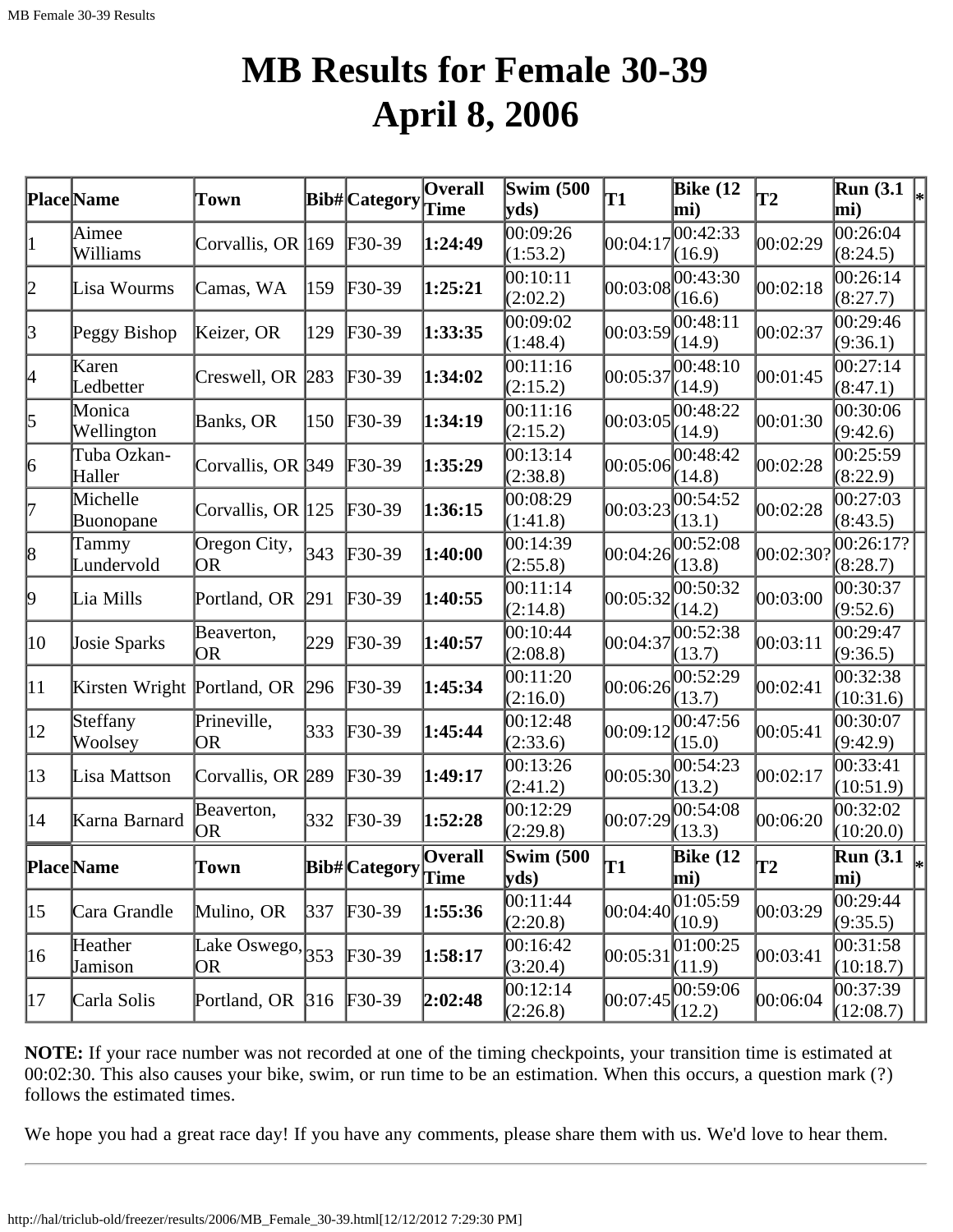Category Abbreviations: "F30-39" means "Female 30-39"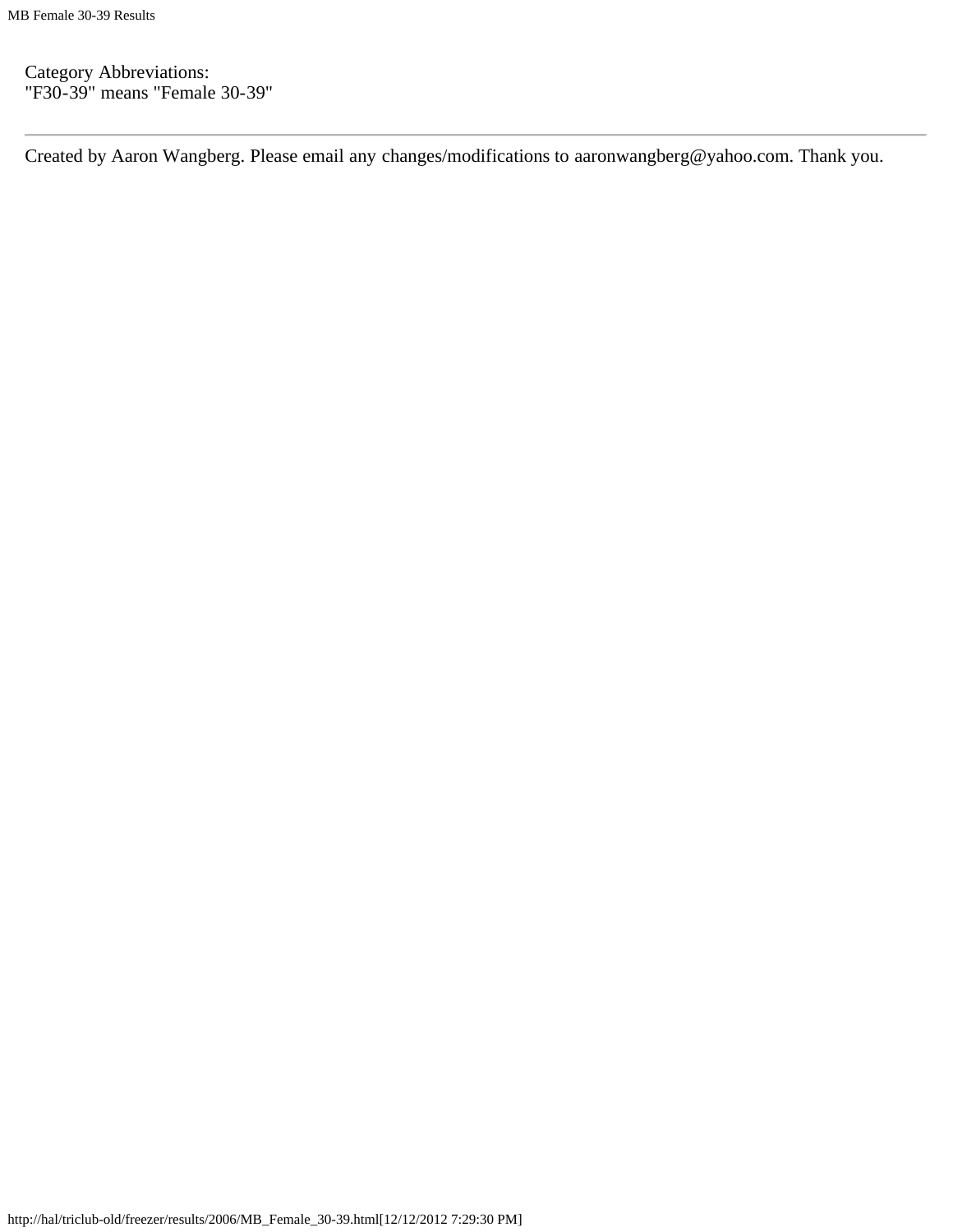## **MB Results for Female 40-49 April 8, 2006**

|           | Place Name          | Town              |                     | Bib# Category | <b>Overall</b><br>Time | $\mathbf{Swim}\;$ (500<br>yds | 'T1 | Bike $(12)$<br>$ mi$ )            | T2         | Run(3.1)<br>$\left _*\right $<br>$ mi$ ) |
|-----------|---------------------|-------------------|---------------------|---------------|------------------------|-------------------------------|-----|-----------------------------------|------------|------------------------------------------|
|           | Flaxen<br>Conway    | Eugene, OR        | $\vert 319 \rangle$ | F40-49        | 1:39:04                | 00:10:45<br>(2:09.0)          |     | $ 00:06:47 ^{00:50:52}$<br>(14.2) | [00:03:40] | 00:27:00<br>(8:42.6)                     |
| 2         | Vicky<br>Hollenbeck | Corvallis,<br> OR | 182                 | F40-49        | 1:42:57                | 00:09:44<br>(1:56.8)          |     | 00:04:42 <br>(14.3)               | 00:03:03   | 00:35:02<br>(11:18.1)                    |
| $\vert$ 3 | Lynda Peel          | Portland, OR 348  |                     | F40-49        | 1:47:46                | 00:13:03<br>(2:36.6)          |     | $ 00:09:13 ^{00:49:12}$<br>(14.6) | 00:02:53   | 00:33:25<br>(10:46.8)                    |
| 14        | Julie Minturn       | Washougal,<br>WA  | 344                 | F40-49        | 1:51:28                | 00:14:25<br>(2:53.0)          |     | $ 00:04:38 ^{00:55:52}_{(12.9)}$  |            | 00:02:28 <br>(10:59.7)                   |

**NOTE:** If your race number was not recorded at one of the timing checkpoints, your transition time is estimated at 00:02:30. This also causes your bike, swim, or run time to be an estimation. When this occurs, a question mark (?) follows the estimated times.

We hope you had a great race day! If you have any comments, please share them with us. We'd love to hear them.

Category Abbreviations: "F40-49" means "Female 40-49"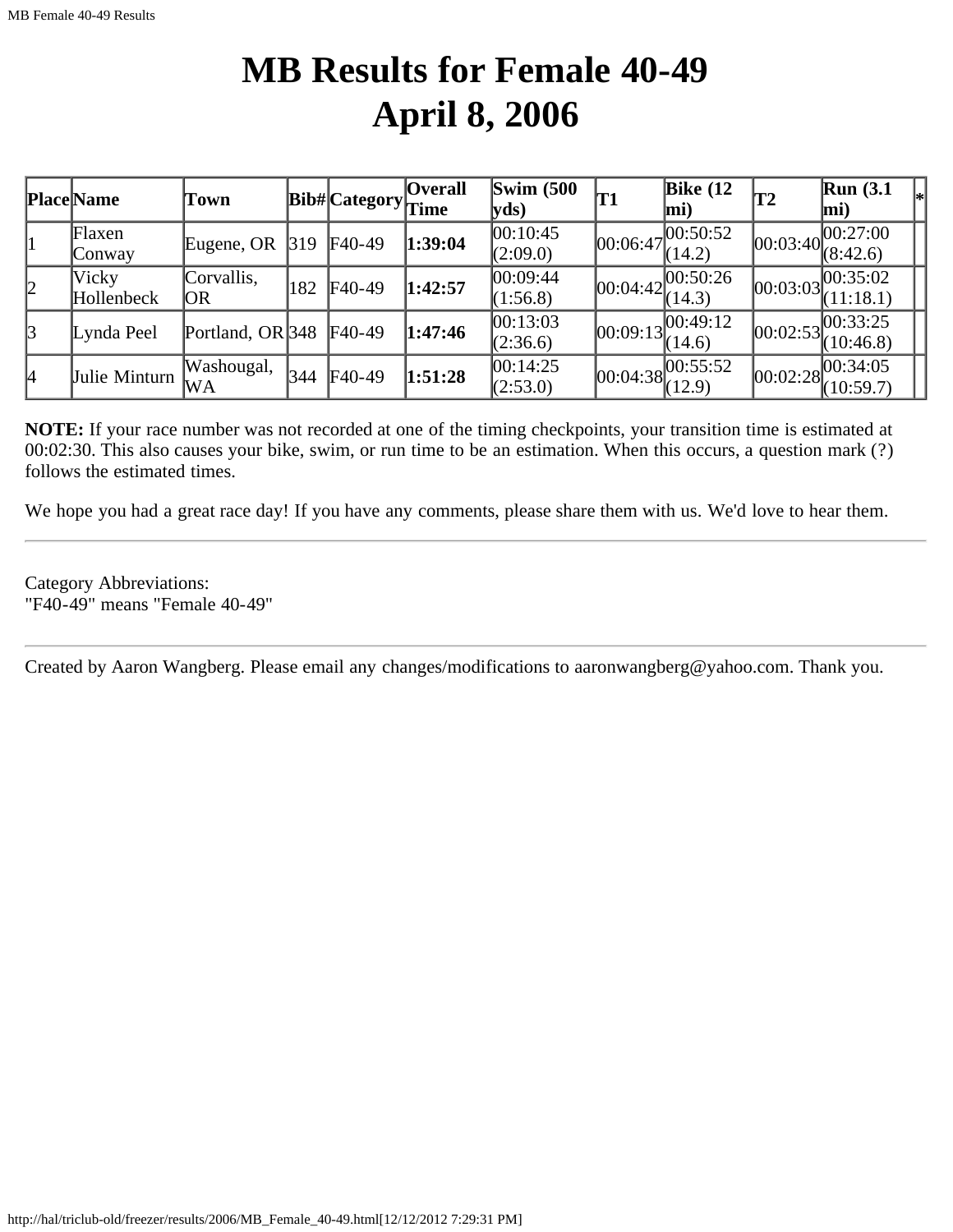## **MB Results for Female 50-59 April 8, 2006**

|   | <b>Place</b> Name | Town       |     | <b>Bib#</b> Category <sub>Time</sub> | <b>Overall</b> | $\text{Swim}\ (500$<br> yds) | <b>T1</b>         | Bike $(12)$<br>mi) | T2       | <b>Run</b> (3.1)<br>$\vert$ mi)       | I∗  |
|---|-------------------|------------|-----|--------------------------------------|----------------|------------------------------|-------------------|--------------------|----------|---------------------------------------|-----|
| 1 | JoAnn             | Corvallis, | 351 | $F50-59$                             | 2:06:43        | 00:16:38                     | 00:08:00          |                    | 00:03:21 | 00:41:35                              |     |
|   | Uames             | OR         |     |                                      |                | (3:19.6)                     |                   | (12.6)             |          | (13:24.8)                             |     |
| 2 | Christine         | Portland,  | 312 | $F50-59$                             | 2:11:48        | 00:10:55                     | 00:07:49 01:04:55 |                    |          | $\sim$ $ 00:04:30 $ $\sqrt{00:43:39}$ |     |
|   | Kuhn              | OR         |     |                                      |                | (2:11.0)                     |                   | (11.1)             |          | (14:04.8)                             |     |
|   | <b>Sharon</b>     | Corvallis, | 203 | $F50-59$                             |                |                              |                   |                    |          |                                       |     |
|   | Davis             | OR         |     |                                      |                |                              |                   |                    |          |                                       | dnp |

**NOTE:** If your race number was not recorded at one of the timing checkpoints, your transition time is estimated at 00:02:30. This also causes your bike, swim, or run time to be an estimation. When this occurs, a question mark (?) follows the estimated times.

We hope you had a great race day! If you have any comments, please share them with us. We'd love to hear them.

Category Abbreviations: "F50-59" means "Female 50-59"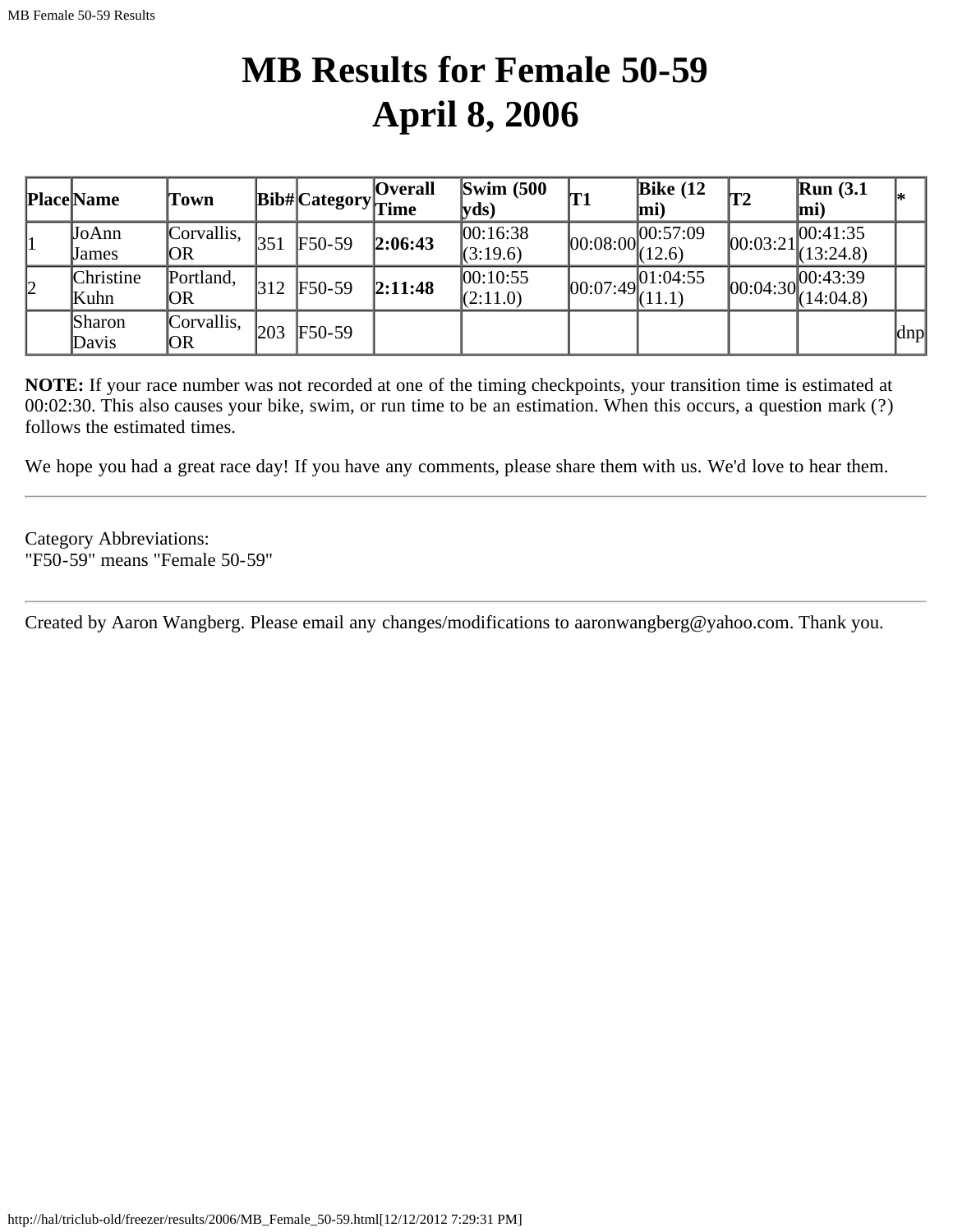## **MB Results for Male 15-19 April 8, 2006**

|    | <b>Place Name</b>     | Town             |     | <b>Bib#</b> Category <sub>Time</sub> | <b>Overall</b> | Swim $(500)$<br> yds) | 'T1                              | Bike $(12)$<br>lmi) | T2         | <b>Run</b> (3.1)<br>mi) |  |
|----|-----------------------|------------------|-----|--------------------------------------|----------------|-----------------------|----------------------------------|---------------------|------------|-------------------------|--|
|    | Madison<br>Wellington | Banks, OR $ 78$  |     | $M15-19$                             | 1:23:22        | 00:08:42 <br>(1:44.4) | $[00:03:28]^{00.47}_{(15.1)}$    | 00:47:50            | [00:01:23] | 00:21:59<br>(7:05.5)    |  |
| 12 | Matt Blake            | Sherwood,<br>OR  | 106 | $M15-19$ 1:28:34                     |                | 00:08:33<br>(1:42.6)  | [00:04:01]                       | 00:46:45<br>(15.4)  | [00:03:04] | 00:26:11<br>(8:26.8)    |  |
| 3  | Trent<br>Duppenthaler | Sherwood,<br> OR | 260 | $M15-19$ 1:31:35                     |                | 00:10:05<br>(2:01.0)  | $ 00:03:35 ^{00:44:38}_{(16.1)}$ |                     | [00:02:12] | [00:31:05]<br>(10:01.6) |  |

**NOTE:** If your race number was not recorded at one of the timing checkpoints, your transition time is estimated at 00:02:30. This also causes your bike, swim, or run time to be an estimation. When this occurs, a question mark (?) follows the estimated times.

We hope you had a great race day! If you have any comments, please share them with us. We'd love to hear them.

Category Abbreviations: "M15-19" means "Male 15-19"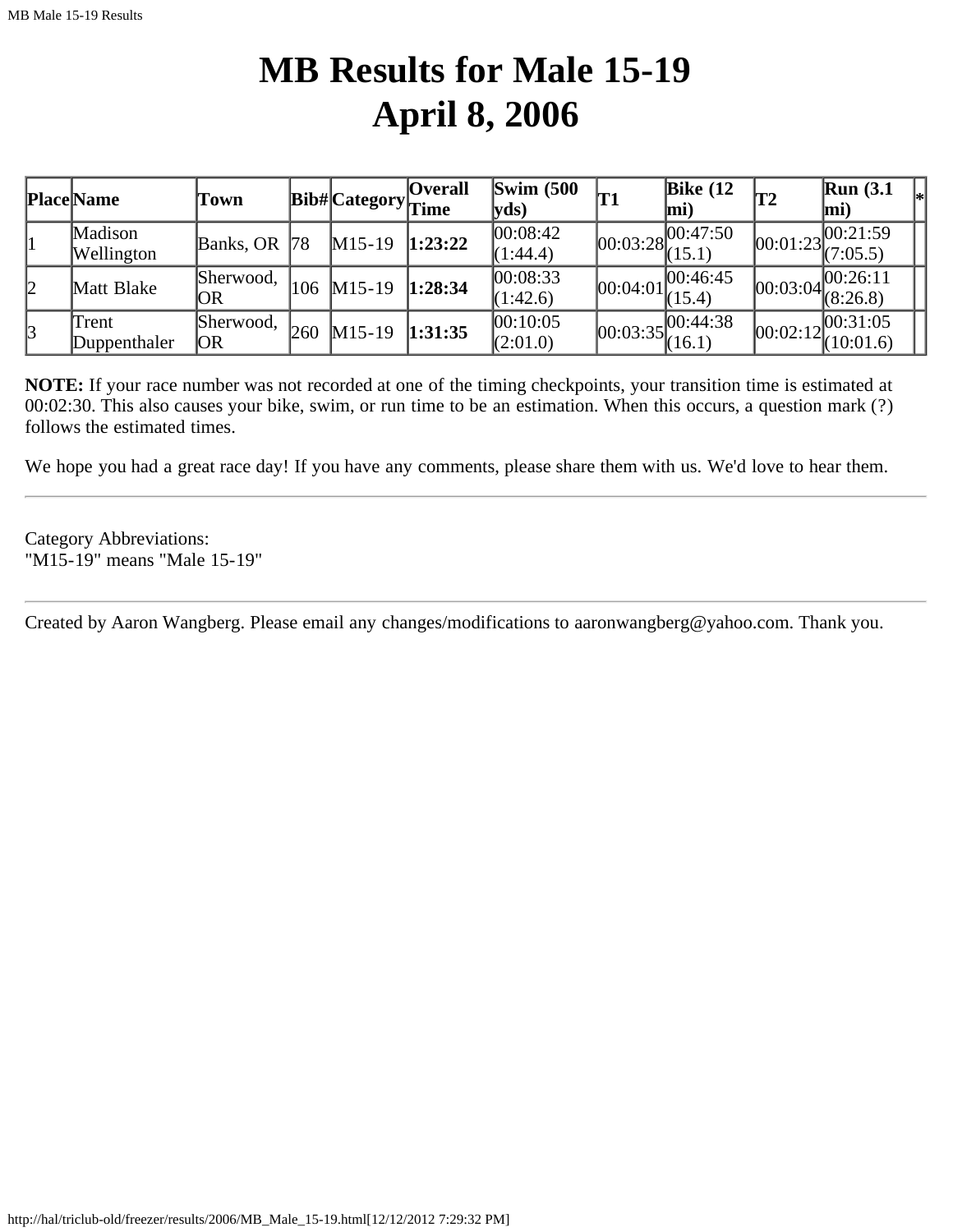#### **MB Results for Male 20-29 April 8, 2006**

|              | <b>Place</b> Name    | Town                    |     | <b>Bib#</b> Category | <b>Overall</b><br>Time | <b>Swim (500)</b><br>$ {\rm vds})$ | <b>T1</b> | <b>Bike</b> (12<br>mi) | $\overline{12}$ | $\overline{\text{Run}}$ (3.1 $\vert_*$ )<br>mi) |  |
|--------------|----------------------|-------------------------|-----|----------------------|------------------------|------------------------------------|-----------|------------------------|-----------------|-------------------------------------------------|--|
| $\vert$ 1    | John<br>Williamson   | Corvallis, OR 241       |     | $M20-29$             | 1:15:01                | 00:09:06<br>(1:49.2)               | 00:01:52  | 00:38:28<br>(18.7)     | 00:01:07        | 00:24:28<br>(7:53.5)                            |  |
| 2            | Jeff Bentley         | Klamath<br>Falls, OR    | 226 | M20-29               | 1:15:06                | 00:10:06<br>(2:01.2)               | 00:04:09  | 00:37:13<br>(19.3)     | 00:02:13        | 00:21:25<br>(6:54.5)                            |  |
| 3            | Jeremy<br>Gregory    | Pendleton,<br><b>OR</b> | 82  | M20-29               | 1:17:20                | 00:06:48<br>(1:21.6)               | 00:02:13  | 00:46:44<br>(15.4)     | 00:01:08        | 00:20:27<br>(6:35.8)                            |  |
| 4            | Brad Jarmain         | Albany, OR              | 138 | M20-29               | 1:18:16                | 00:10:28<br>(2:05.6)               | 00:03:27  | 00:40:02<br>(18.0)     | 00:01:23        | 00:22:56<br>(7:23.9)                            |  |
| 5            | Lucas Rue            | Corvallis, OR 205       |     | $M20-29$             | 1:19:40                | 00:09:38<br>(1:55.6)               | 00:02:29  | 00:42:48<br>(16.8)     | 00:01:20        | 00:23:25<br>(7:33.2)                            |  |
| 6            | Joseph Oster         | Sandy, OR               | 8   | M20-29               | 1:21:33                | 00:05:57<br>(1:11.4)               | 00:03:21  | 00:43:42<br>(16.5)     | 00:01:41        | 00:26:52<br>(8:40.0)                            |  |
| 7            | Michael<br>Aylward   | Portland, OR            | 292 | M20-29               | 1:25:19                | 00:11:03<br>(2:12.6)               | 00:02:50  | 00:44:46<br>(16.1)     | 00:01:50        | 00:24:50<br>(8:00.6)                            |  |
| 8            | James Watson         | Beaverton,<br>OR.       | 157 | M20-29               | 1:27:47                | 00:10:43<br>(2:08.6)               | 00:02:55  | 00:45:18<br>(15.9)     | 00:01:35        | 00:27:16<br>(8:47.7)                            |  |
| þ.           | Ben Raymond<br>Lode  | Lebanon, OR             | 329 | M20-29               | 1:29:29                | 00:12:33<br>(2:30.6)               | 00:03:54  | 00:45:10<br>(15.9)     | 00:01:35        | 00:26:17<br>(8:28.7)                            |  |
| 10           | Brian Grant          | Corvallis, OR 235       |     | $M20-29$             | 1:30:34                | 00:10:28?<br>(2:05.6)              | 00:02:30? | 00:47:34<br>(15.1)     | 00:01:30        | 00:28:32<br>(9:12.3)                            |  |
| $ 11\rangle$ | Justin Elser         | Corvallis, OR 135       |     | $M20-29$             | 1:34:28                | 00:09:37<br>(1:55.4)               | 00:03:48  | 00:44:42<br>(16.1)     | 00:01:54        | 00:34:27<br>(11:06.8)                           |  |
| $ 12\rangle$ | Jeffrey<br>Crapper   | Sherwood,<br><b>OR</b>  | 33  | M20-29               | 1:37:44                | 00:07:06<br>(1:25.2)               | 00:05:08  | 00:51:54<br>(13.9)     | 00:02:50        | 00:30:46<br>(9:55.5)                            |  |
| $ 13\rangle$ | Jared<br>Adamson     | Sherwood,<br><b>OR</b>  | 290 | M20-29               | 1:37:49                | 00:14:24?<br>(2:52.8)              | 00:02:30? | 00:50:38<br>(14.2)     | 00:02:32        | 00:27:45<br>(8:57.1)                            |  |
| $ 14\rangle$ | Nicholas<br>Jeffries | Tillamook,<br>OR        | 293 | M20-29               | 1:39:21                | 00:12:23<br>(2:28.6)               | 00:03:35  | 00:51:14<br>(14.1)     | 00:02:37        | 00:29:32<br>(9:31.6)                            |  |

**NOTE:** If your race number was not recorded at one of the timing checkpoints, your transition time is estimated at 00:02:30. This also causes your bike, swim, or run time to be an estimation. When this occurs, a question mark (?) follows the estimated times.

We hope you had a great race day! If you have any comments, please share them with us. We'd love to hear them.

Category Abbreviations: "M20-29" means "Male 20-29"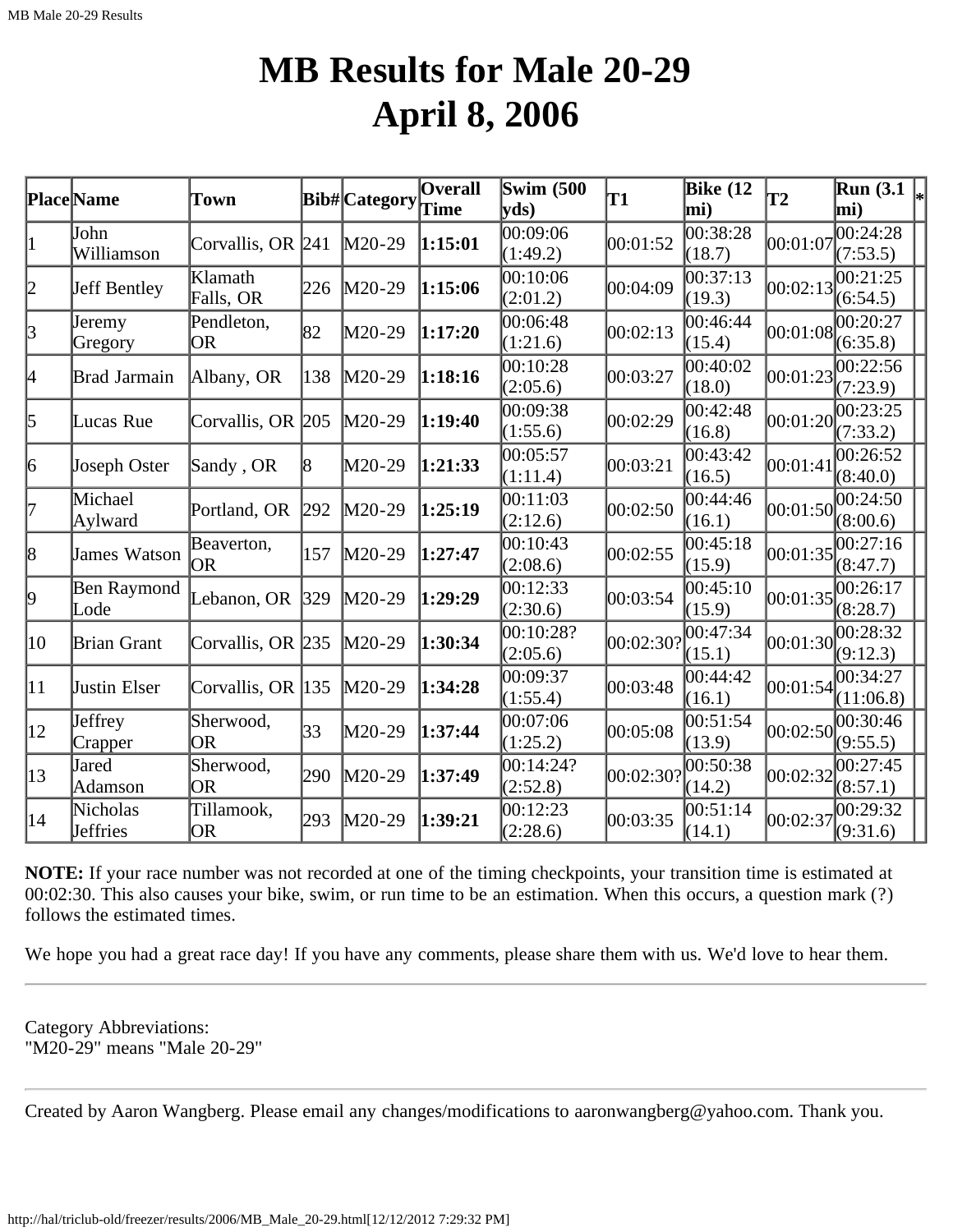#### **MB Results for Male 30-39 April 8, 2006**

|           | Place Name        | Town               |     | <b>Bib#</b> Category | <b>Overall</b><br>Time | $\text{Swim}\ (500$<br>$ {\bf y}$ ds) | <b>T1</b>  | Bike $(12)$<br>mi)   | T2         | $\mathbb{R}$ un (3.1<br>mi) | l∗. |
|-----------|-------------------|--------------------|-----|----------------------|------------------------|---------------------------------------|------------|----------------------|------------|-----------------------------|-----|
| 1         | Ticker<br>Ekelund | Toledo, OR 108     |     | $M30-39$             | 1:22:37                | 00:08:20<br>(1:40.0)                  | 00:04:22   | [00:41:59]<br>(17.1) | 00:02:31   | 00:25:25<br>(8:11.9)        |     |
| 2         | Kurt<br>Malmedal  | Banks, OR $ 151$   |     | $M30-39$             | 1:27:08                | 00:10:09<br>(2:01.8)                  | [00:03:13] | 00:44:19<br>(16.2)   | [00:02:10] | 00:27:17<br>(8:48.1)        |     |
| 3         | Darrin<br>Purdom  | Toledo, OR 240     |     | $M30-39$             | 1:28:01                | 00:09:27<br>(1:53.4)                  | 00:02:35   | 100:42:43<br>(16.9)  | 00:02:27   | 00:30:49<br>(9:56.5)        |     |
| 4         | Pepper<br>Woolsey | Prineville,<br>OR. | 334 | $M30-39$             | 1:45:39                | 00:12:41<br>(2:32.2)                  | 00:09:21   | 00:47:46<br>(15.1)   | [00:05:46] | 00:30:05<br>(9:42.3)        |     |
| $\vert$ 5 | Brad Chapin       | Portland,<br>OR.   | 331 | $M30-39$             | 1:46:13                | 00:13:01<br>(2:36.2)                  | 00:08:37   | 00:51:18<br>(14.0)   | 00:04:27   | 00:28:50,<br>(9:18.1)       |     |
| 6         | Jef Dalin         | Cornelius,<br> OR  | 340 | $M30-39$             | 2:18:13                | 00:11:02<br>(2:12.4)                  | 00:09:03   | [01:01:42]<br>(11.7) | 00:04:46   | 100:51:40<br>(16:40.0)      |     |
|           | Michael<br>Wesson | Tualatin,<br> OR   | 347 | $M30-39$             |                        |                                       |            |                      |            |                             | dnp |

**NOTE:** If your race number was not recorded at one of the timing checkpoints, your transition time is estimated at 00:02:30. This also causes your bike, swim, or run time to be an estimation. When this occurs, a question mark (?) follows the estimated times.

We hope you had a great race day! If you have any comments, please share them with us. We'd love to hear them.

Category Abbreviations: "M30-39" means "Male 30-39"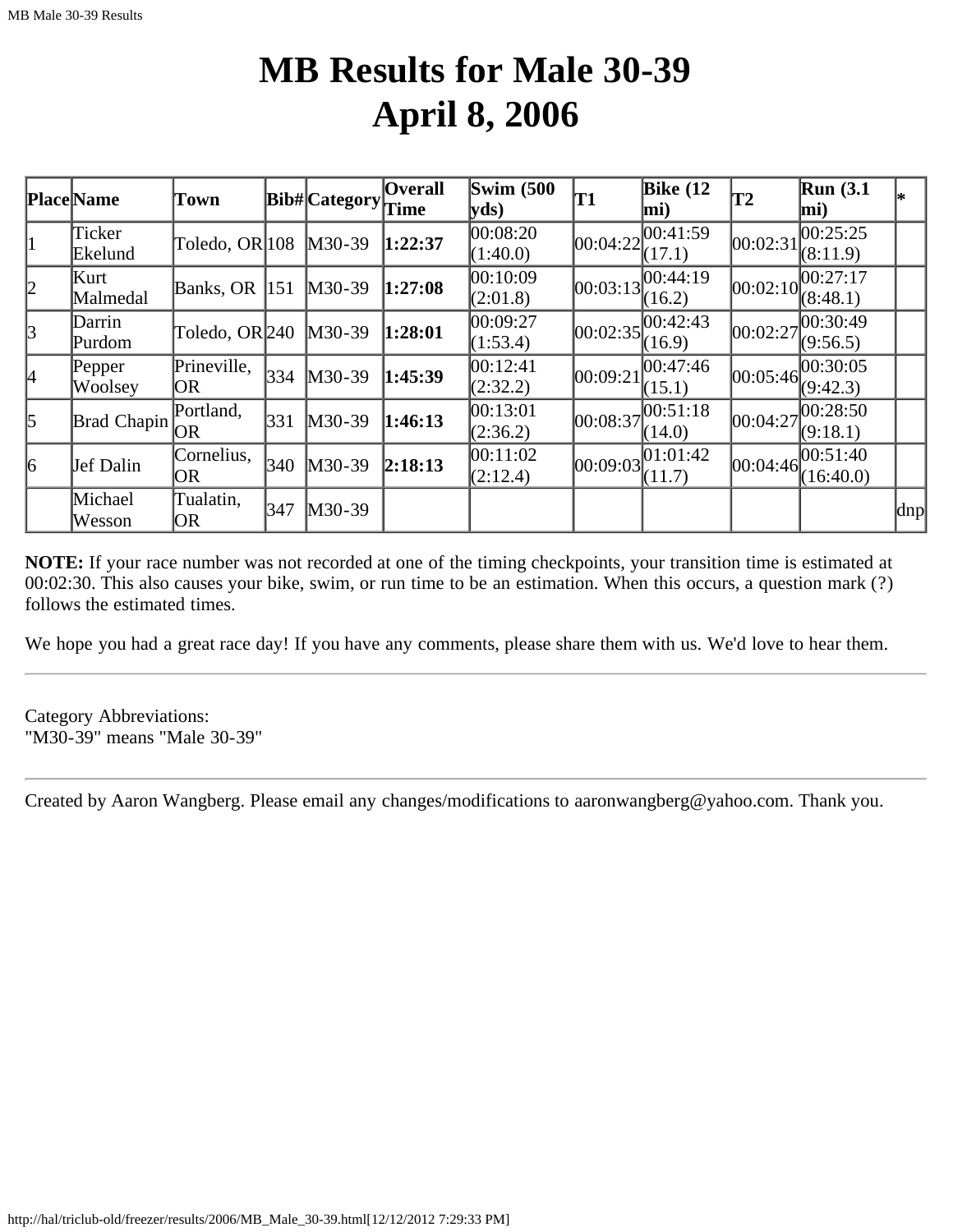### **MB Results for Male 40-49 April 8, 2006**

|    | <b>Place Name</b> | Town       |     | <b>Bib#Category</b> Time | <b>Overall</b> | $\text{Swim}\ (500$<br>$ {\bf v} {\bf d} s)$ | T1                               | Bike $(12)$<br>mi) | T2         | Run(3.1)<br>$\vert$ mi) |  |
|----|-------------------|------------|-----|--------------------------|----------------|----------------------------------------------|----------------------------------|--------------------|------------|-------------------------|--|
| l∗ | Guy               | Corvallis, | 81  | $M40-49$                 | 1:11:56        | 00:08:51                                     | 00:03:01                         | 00:38:02           | [00:01:16] | 100:20:46               |  |
|    | Boulanger         | OR         |     |                          |                | (1:46.2)                                     |                                  | (18.9)             |            | (6:41.9)                |  |
|    | William           | Corvallis, | 328 | $M40-49$                 | 1:23:37        | 00:10:24                                     | [00:03:39]                       | 00:40:05           | [00:01:33] | 00:27:56                |  |
|    | Gazeley           | OR         |     |                          |                | (2:04.8)                                     |                                  | (18.0)             |            | (9:00.6)                |  |
| 2  | William           | Portland,  | 345 | $M40-49$                 | 1:43:36        | 00:18:14                                     | $ 00:05:25 ^{00:46:53}_{(15.4)}$ |                    | [00:04:23] | 00:28:41                |  |
|    | Crowley           | OR         |     |                          |                | (3:38.8)                                     |                                  |                    |            | (9:15.2)                |  |

**NOTE:** If your race number was not recorded at one of the timing checkpoints, your transition time is estimated at 00:02:30. This also causes your bike, swim, or run time to be an estimation. When this occurs, a question mark (?) follows the estimated times.

We hope you had a great race day! If you have any comments, please share them with us. We'd love to hear them.

Category Abbreviations: "M40-49" means "Male 40-49"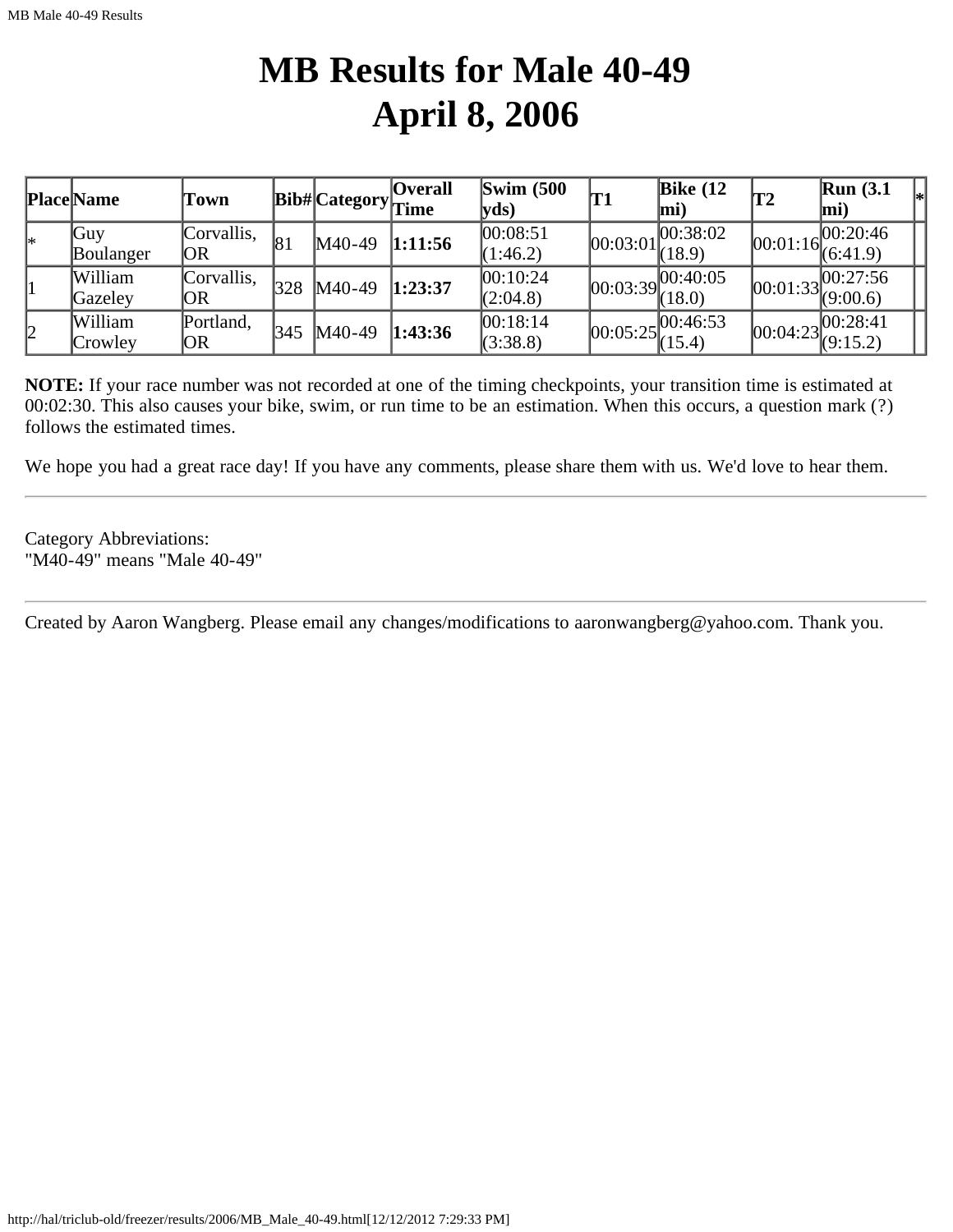### **MB Results for Male 50-59 April 8, 2006**

|    | <b>Place Name</b> | Town                 |     | Bib# Category  Time | <b>Overall</b> | $\text{Swim}\ (500$<br>$ {\bf v}$ ds) | 'T1 | Bike $(12)$<br>$\vert$ mi)                                            | T2       | Run(3.1)<br>mi)                                                      |  |
|----|-------------------|----------------------|-----|---------------------|----------------|---------------------------------------|-----|-----------------------------------------------------------------------|----------|----------------------------------------------------------------------|--|
|    | Randall           | Eugene,              | 164 | $M50-59$            | 1:15:48        | 00:10:17                              |     | $\overline{00:03:43}\begin{bmatrix}00:38:52\\(18.5)\end{bmatrix}$     | 00:02:21 | 00:20:35                                                             |  |
|    | Melancon          | OR                   |     |                     |                | (2:03.4)                              |     |                                                                       |          | (6:38.4)                                                             |  |
| 12 | Dan Clark         | Salem, OR 214 M50-59 |     |                     | 1:28:11        | 00:10:54                              |     | $\overline{00:04:02}\begin{bmatrix} 00:45:07 \\ (16.0) \end{bmatrix}$ |          | 00:25:03                                                             |  |
|    |                   |                      |     |                     |                | (2:10.8)                              |     |                                                                       |          | $[00:03:05]^{001}$ $(8:04.8)$                                        |  |
| 3  |                   | Chihalis.            | 326 | $M50-59$            | 1:30:34        | 00:12:15                              |     | $\overline{00:05:34} \overline{00:39:54}$<br>(18.0)                   |          | $\boxed{00:02:20\begin{bmatrix} 00:30:31 \\ (9:50.6) \end{bmatrix}}$ |  |
|    | Mike McCann       |                      |     |                     |                | (2:27.0)                              |     |                                                                       |          |                                                                      |  |

**NOTE:** If your race number was not recorded at one of the timing checkpoints, your transition time is estimated at 00:02:30. This also causes your bike, swim, or run time to be an estimation. When this occurs, a question mark (?) follows the estimated times.

We hope you had a great race day! If you have any comments, please share them with us. We'd love to hear them.

Category Abbreviations: "M50-59" means "Male 50-59"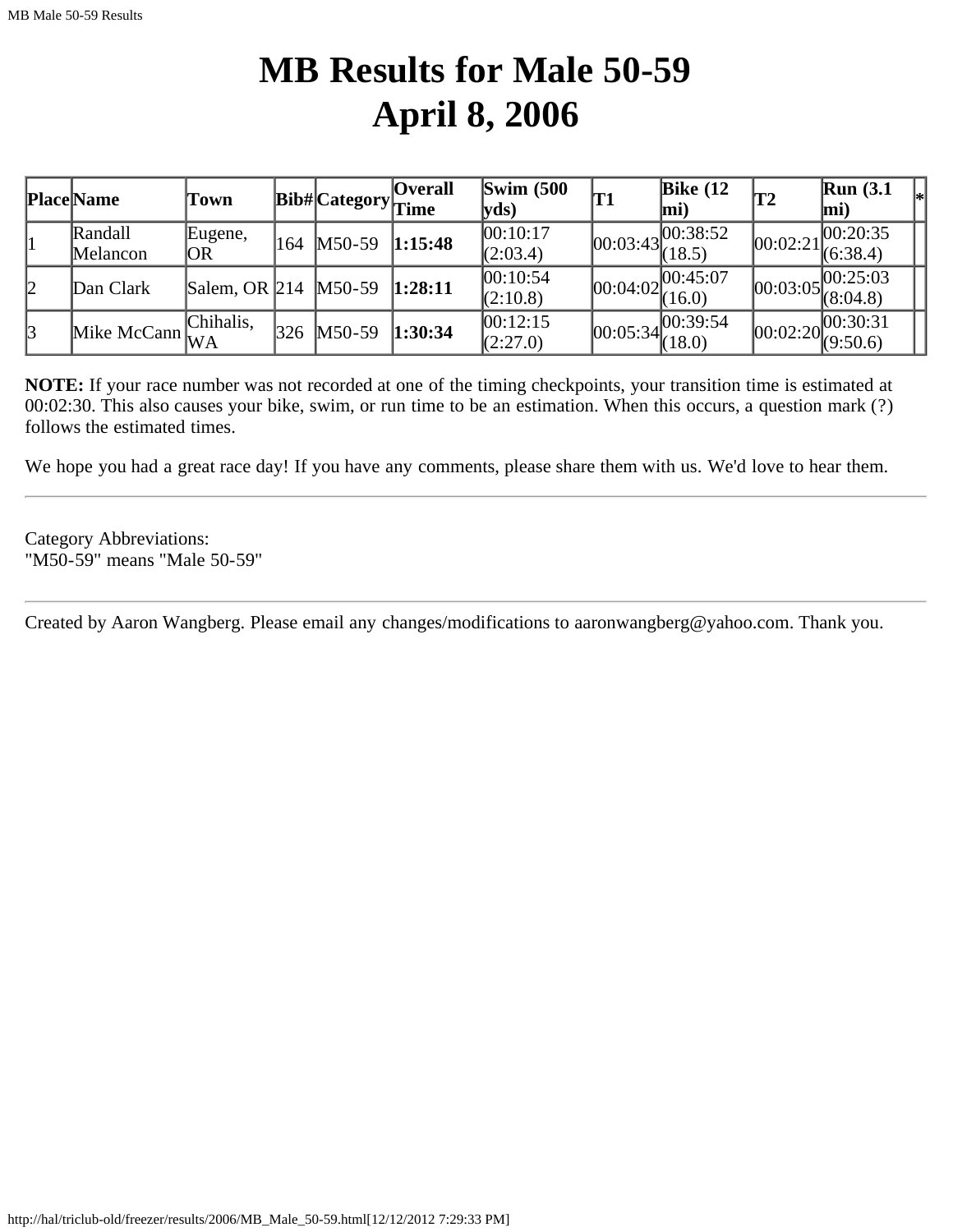# **MB Results for Male 60 and Over April 8, 2006**

| <b>Place Name</b>       | Town                 |     |       | <b>Overall</b><br>… <sub>n</sub> Bib# Category <sub> Time</sub> ← → | $\text{Swim}\ (500$<br> vds` | lm -<br>** | Bike $(12)$<br>lmi                                                  | <b>T2</b> | Run(3.1)<br>lmi                                                                     | l*l |
|-------------------------|----------------------|-----|-------|---------------------------------------------------------------------|------------------------------|------------|---------------------------------------------------------------------|-----------|-------------------------------------------------------------------------------------|-----|
| Gary<br><b>Blackham</b> | Eugene,<br><b>OR</b> | 308 | M60&O | 1:48:29                                                             | 00:12:28<br>(2:29.6)         |            | $\sqrt{00:10:20}$ $\begin{array}{l} 00:53:16 \\ (13.5) \end{array}$ |           | 00:27:44 <br>$\begin{array}{ccc} \cdots & 100:04:41 \\ \hline \end{array}$ (8:56.8) |     |

**NOTE:** If your race number was not recorded at one of the timing checkpoints, your transition time is estimated at 00:02:30. This also causes your bike, swim, or run time to be an estimation. When this occurs, a question mark (?) follows the estimated times.

We hope you had a great race day! If you have any comments, please share them with us. We'd love to hear them.

Category Abbreviations: "M60&O" means "Male 60 and Over"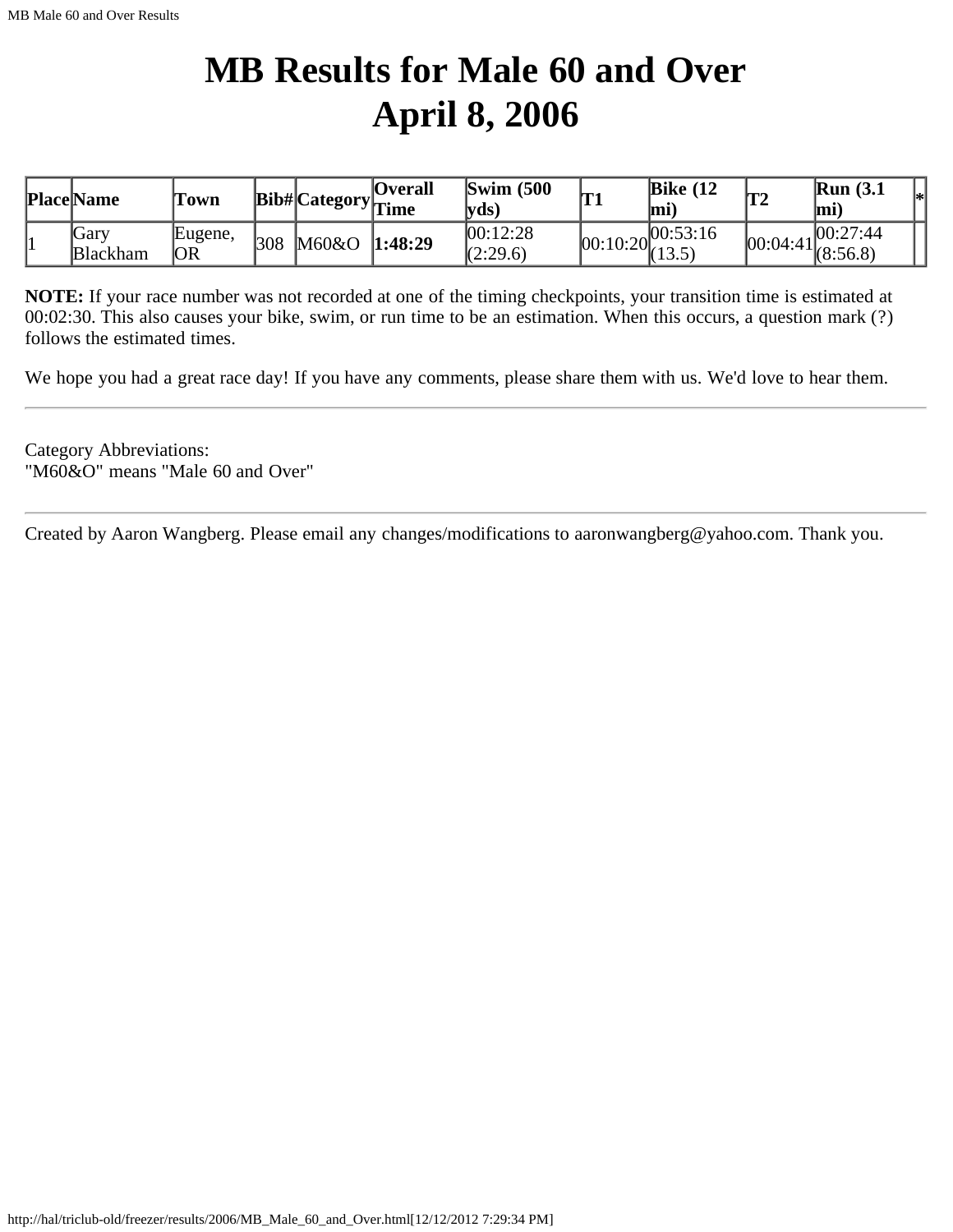# **Relay Results for Entire Race April 8, 2006**

|                 | <b>Place</b> Name                                                                                          | Town                     |     | Bib#Category                                                            | <b>Overall</b> | <b>Swim (500</b><br>yds) | T1       | <b>Bike</b> (12<br>mi) | T2       | $\overline{\text{Run}}(3.1\vert_{*})$<br>mi) |
|-----------------|------------------------------------------------------------------------------------------------------------|--------------------------|-----|-------------------------------------------------------------------------|----------------|--------------------------|----------|------------------------|----------|----------------------------------------------|
|                 | Team Jesuit<br>Kevin Cleary<br>Daniel Miller<br>Evan Godsiff                                               | Corvallis, OR 22         |     | $\mathbb{M}$                                                            | 1:04:11        | 00:06:39<br>(1:19.8)     | 00:00:45 | 00:38:00<br>(18.9)     | 00:01:12 | 00:17:35<br>(5:40.3)                         |
| 2               | 2 Studs and a<br>Redneck<br>$\mu$ Narianne Decher Lake Oswego, 62<br><b>James Williams</b><br>Thomas Namba | OR                       |     |                                                                         | 1:06:48        | 00:08:22<br>(1:40.4)     | 00:01:03 | 00:32:08<br>(22.4)     | 00:01:03 | 00:24:12<br>(7:48.4)                         |
| $\beta$         | Wanna-Be's<br>Micah Beatty<br>Tim Bielefeld<br>Eric Dishon                                                 | Corvallis, OR $\vert$ 55 |     | $\mathbf M$                                                             | 1:10:57        | 00:06:47<br>(1:21.4)     | 00:00:46 | 00:40:51<br>(17.6)     | 00:01:09 | 00:21:24<br>(6:54.2)                         |
| 4               | First Tri<br>Gwen Grilyn<br>Kim Chapman<br>Tom Hunton                                                      | Eugene, OR               | 38  | $\mathsf{C}% _{0}\!\left( t\right) \in\mathcal{C}_{0}\!\left( 0\right)$ | 1:13:59        | 00:07:08<br>(1:25.6)     | 00:00:56 | 00:41:28<br>(17.4)     |          | $ 00:01:28 ^{00:22:59}_{\sim}$<br>(7:24.8)   |
| 5               | Crackin'<br>Coconuts<br>Kelly Knapp<br>Katie Schaub<br>Courtney Wong                                       | Boise, ID                | 21  | F                                                                       | 1:18:27        | 00:06:58<br>(1:23.6)     | 00:00:53 | 00:47:52<br>(15.0)     | 00:00:59 | 00:21:45<br>(7:01.0)                         |
| $\vert 6 \vert$ | Flying J's<br>Julia Appt<br>Jeremy Appt<br>Julie Klarr                                                     | Monmouth,<br> OR         | 168 | $\mathsf{C}% _{0}\left( t\right) \sim\mathsf{C}\left( t\right)$         | 1:21:18        | 00:08:41<br>(1:44.2)     | 00:01:02 | 00:45:57<br>(15.7)     | 00:01:10 | 00:24:28<br>(7:53.5)                         |
| 17              | <b>Coast Crew</b><br>Kristin Lavy<br>Kristi Giles<br>Angie Richcreek                                       | South Beach,<br>OR.      | 209 | F                                                                       | 1:21:29        | 00:11:05<br>(2:13.0)     | 00:01:37 | 00:37:53<br>(19.0)     | 00:01:15 | 00:29:39<br>(9:33.9)                         |
| $\vert 8$       | The Bergquist<br>Beavers<br>Kathleen<br>Bergquist<br>Mike Devenney<br>John Bergquist                       | Tigard, OR               | 273 | $\mathcal{C}$                                                           | 1:27:55        | 00:13:33<br>(2:42.6)     | 00:01:24 | 00:43:14<br>(16.7)     | 00:01:12 | 00:28:32<br>(9:12.3)                         |
| $ 9\rangle$     | Stanko Family<br>Renata Stanko<br>Maryann Stanko                                                           | Lebanon, OR              | 161 | F                                                                       | 1:30:04        | 00:10:46<br>(2:09.2)     | 00:03:51 | 00:48:59<br>(14.7)     | 00:01:14 | 00:25:14<br>(8:08.4)                         |
| 10              | FES and the<br>chicks<br>Jasper Don<br>Nicki Cleary<br>Amanda Ring                                         | Corvallis, OR 31         |     | $\mathsf{C}% _{0}\!\left( t\right) \in\mathcal{C}_{0}\!\left( 0\right)$ | 1:31:59        | 00:07:09<br>(1:25.8)     | 00:00:58 | 00:52:30 <br>(13.7)    | 00:01:22 | 00:30:00<br>(9:40.6)                         |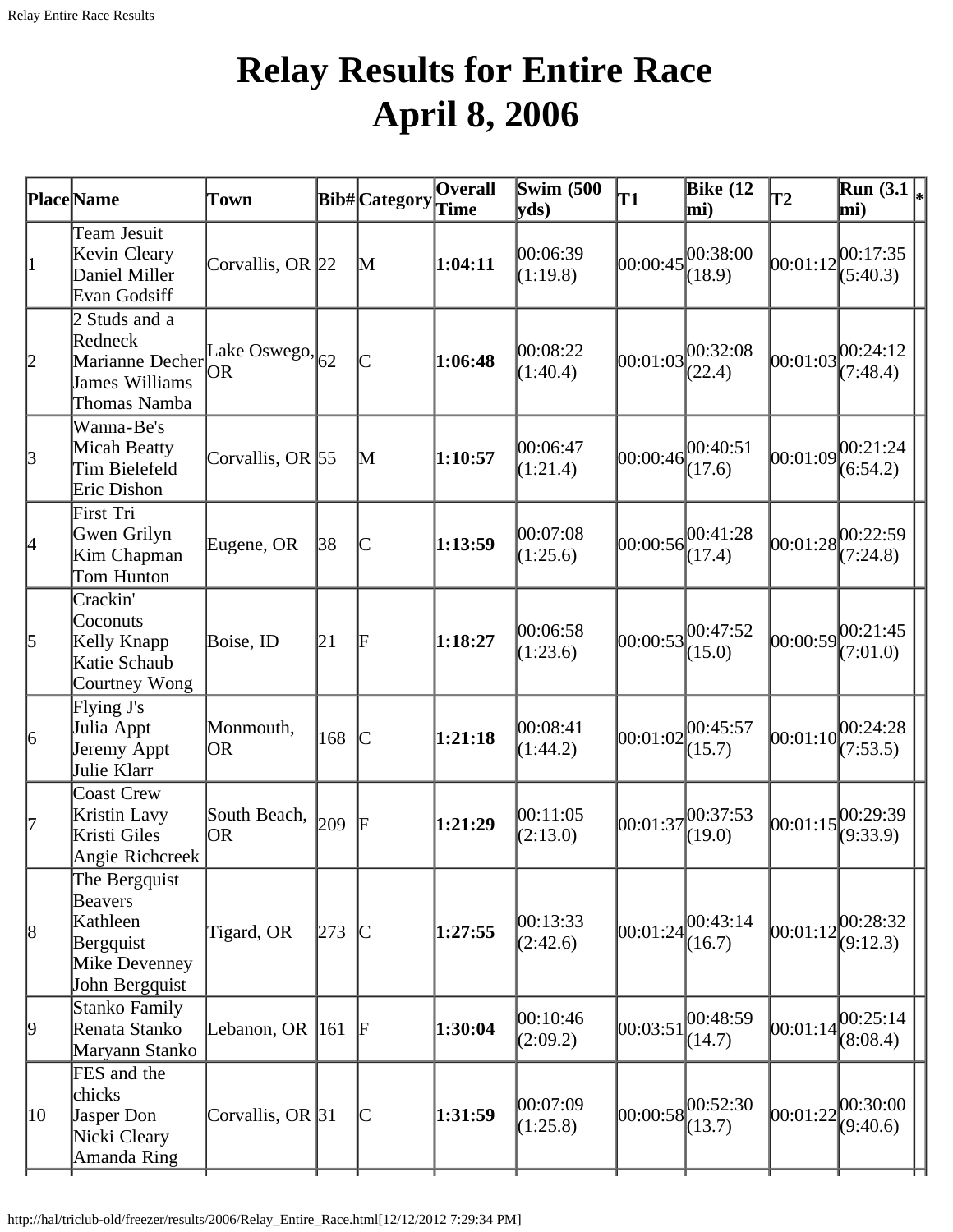|    | Smithies!                                                                  |    |  |         |                      |                                  |                                                                        |  |
|----|----------------------------------------------------------------------------|----|--|---------|----------------------|----------------------------------|------------------------------------------------------------------------|--|
| 11 | . Linnea Osterberg Lake Oswego, $_{281}$ $\vert$ F<br><b>Jenny Hawkins</b> | OR |  | 1:32:23 | 00:11:09<br>(2:13.8) | $[00:01:26]^{00:52:40}_{(12,7)}$ | $\log 100:25:45$<br>$\begin{bmatrix} 60:01:23 \\ 8:18.4 \end{bmatrix}$ |  |
|    | Anna Campbell                                                              |    |  |         |                      |                                  |                                                                        |  |

**NOTE:** If your race number was not recorded at one of the timing checkpoints, your transition time is estimated at 00:02:30. This also causes your bike, swim, or run time to be an estimation. When this occurs, a question mark (?) follows the estimated times.

We hope you had a great race day! If you have any comments, please share them with us. We'd love to hear them.

Category Abbreviations: "C" means "Co-ed" "F" means "Female" "M" means "Male"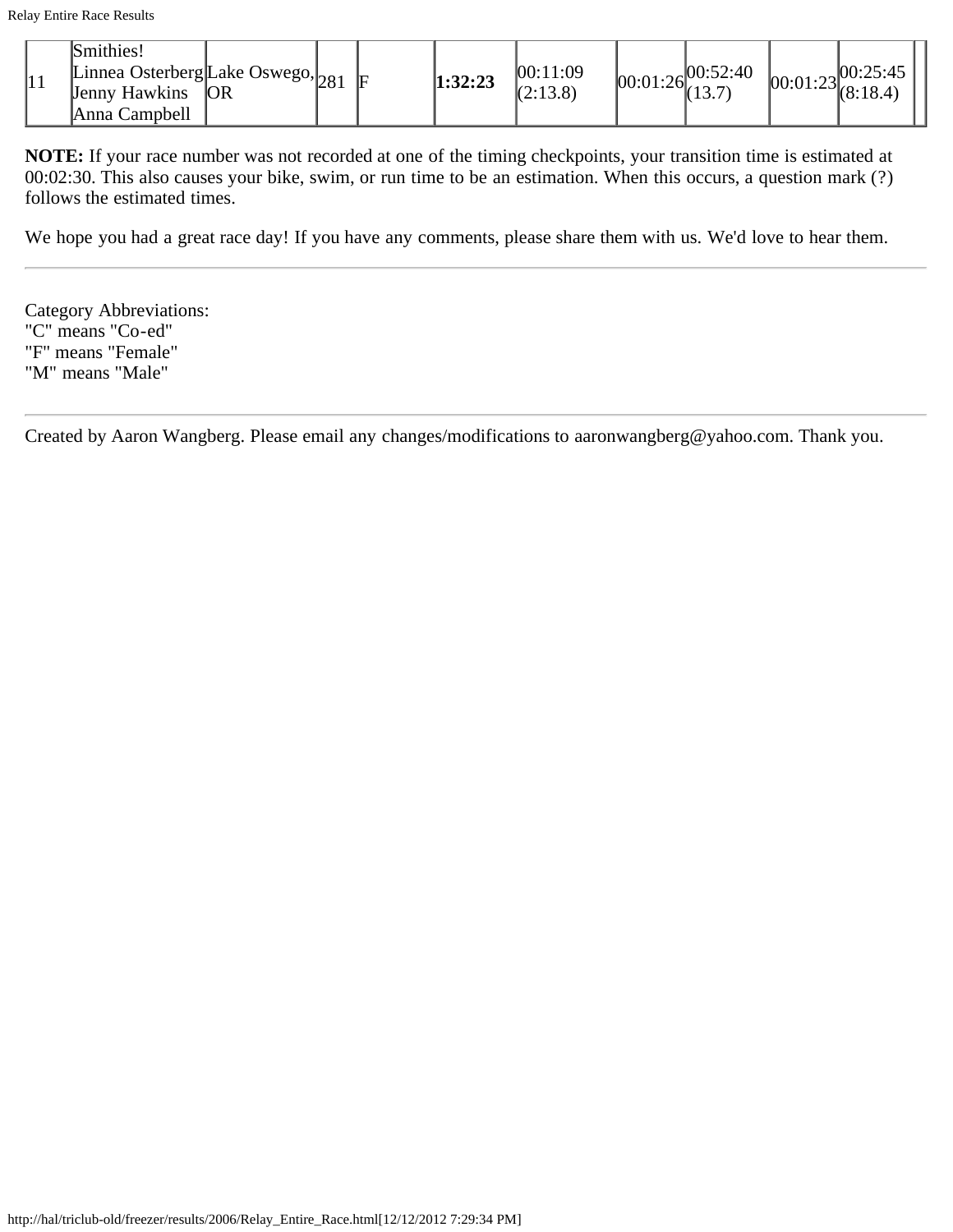### **Relay Results for Female April 8, 2006**

|             | <b>Place</b> Name                                                               | Town                                |     | Bib# Category | <b>Overall</b><br><b>Time</b> | <b>Swim (500</b><br>yds | T1       | <b>Bike (12</b><br>mi)       | T2       | Run(3.1)<br>mi)                            |
|-------------|---------------------------------------------------------------------------------|-------------------------------------|-----|---------------|-------------------------------|-------------------------|----------|------------------------------|----------|--------------------------------------------|
| 1           | Crackin'<br>Coconuts<br>Kelly Knapp<br>Katie Schaub<br>Courtney<br>Wong         | Boise, ID                           | 21  | F             | 1:18:27                       | 00:06:58<br>(1:23.6)    |          | 00:00:53 <br>(15.0)          |          | $ 00:00:59 ^{00:21:45}_{\sim}$<br>(7:01.0) |
| 2           | <b>Coast Crew</b><br>Kristin Lavy<br>Kristi Giles<br>Angie<br>Richcreek         | South Beach,<br>OR                  | 209 | lF            | 1:21:29                       | 00:11:05<br>(2:13.0)    | 00:01:37 | 00:37:53 <br>(19.0)          |          | $ 00:01:15 ^{00:29:39}_{\sim}$<br>(9:33.9) |
| $\vert$ 3   | Stanko Family<br>Renata Stanko<br>Maryann<br>Stanko                             | Lebanon, OR                         | 161 | F             | 1:30:04                       | 00:10:46<br>(2:09.2)    | 00:03:51 | 00:48:59<br>(14.7)           | 00:01:14 | 00:25:14<br>(8:08.4)                       |
| $ 4\rangle$ | Smithies!<br>Linnea<br>Osterberg<br>Jenny<br><b>Hawkins</b><br>Anna<br>Campbell | Lake Oswego, $ _{281}$<br><b>OR</b> |     | lF            | 1:32:23                       | 00:11:09<br>(2:13.8)    | 00:01:26 | $ 00:52:40\rangle$<br>(13.7) | 00:01:23 | 00:25:45<br>(8:18.4)                       |

**NOTE:** If your race number was not recorded at one of the timing checkpoints, your transition time is estimated at 00:02:30. This also causes your bike, swim, or run time to be an estimation. When this occurs, a question mark (?) follows the estimated times.

We hope you had a great race day! If you have any comments, please share them with us. We'd love to hear them.

Category Abbreviations: "F" means "Female"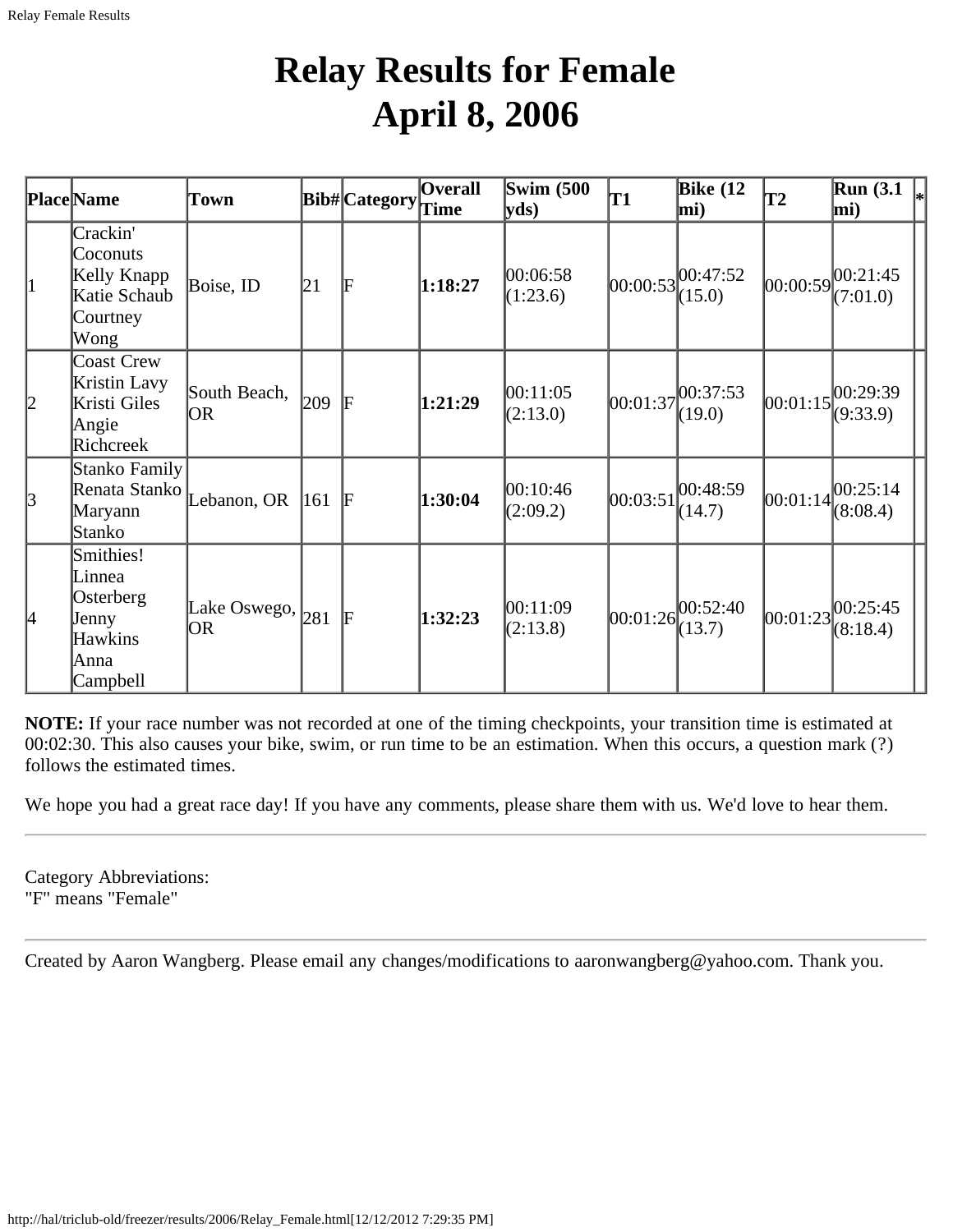# **Relay Results for Male April 8, 2006**

|           | <b>Place</b> Name                                                        | Town              |    | <b>Bib#</b> Category | <b>Overall</b><br>Time | Swim $(500)$<br>yds  | T1 | Bike $(12)$<br>mi)                           | T2       | <b>Run</b> (3.1)<br>$\left _{*}\right $<br>mi) |
|-----------|--------------------------------------------------------------------------|-------------------|----|----------------------|------------------------|----------------------|----|----------------------------------------------|----------|------------------------------------------------|
| 1         | Team<br>Jesuit<br>Kevin<br>Cleary<br>Daniel<br>Miller<br>Evan<br>Godsiff | Corvallis,<br> OR | 22 | $\mathbb{M}$         | 1:04:11                | 00:06:39<br>(1:19.8) |    | $ 00:00:45 ^{00:38:00}$<br>(18.9)            | 00:01:12 | 00:17:35<br>(5:40.3)                           |
| $\vert$ 2 | Wanna-<br>Be's<br>Micah<br>Beatty<br>Tim<br>Bielefeld<br>Eric<br>Dishon  | Corvallis,<br> OR | 55 | $\mathbb{M}$         | 1:10:57                | 00:06:47<br>(1:21.4) |    | $[00:00:46]$ <sub>2.1</sub> -40:51<br>(17.6) | 00:01:09 | 00:21:24<br>(6:54.2)                           |

**NOTE:** If your race number was not recorded at one of the timing checkpoints, your transition time is estimated at 00:02:30. This also causes your bike, swim, or run time to be an estimation. When this occurs, a question mark (?) follows the estimated times.

We hope you had a great race day! If you have any comments, please share them with us. We'd love to hear them.

Category Abbreviations: "M" means "Male"